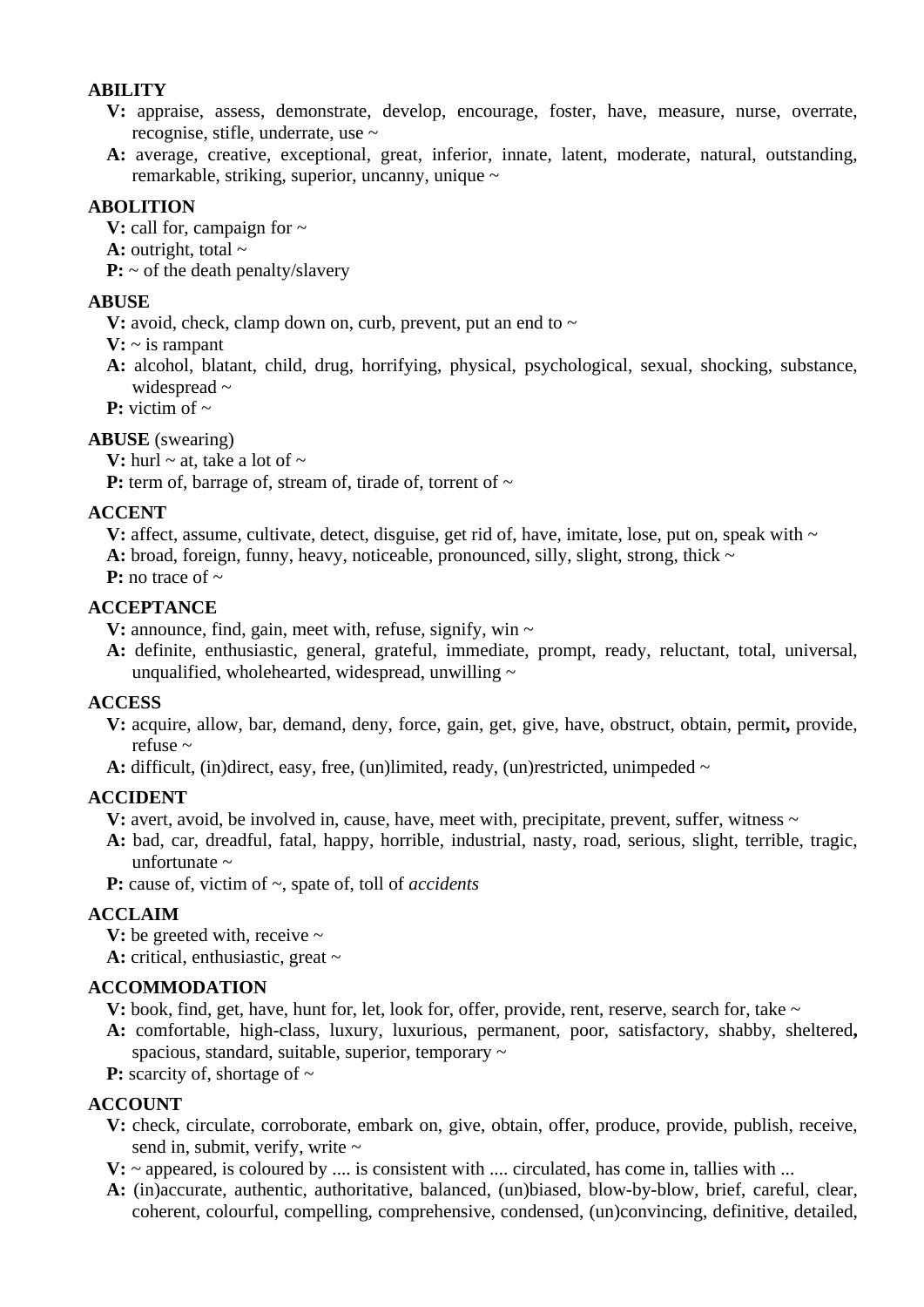distorted, dramatic, dreary, elaborate, entertaining, euphemistic, exciting, expert, eye-witness, factual, false, fascinating, fictitious, first-hand, frightening, frank, full, funny, garbled, general, glowing, graphic, gruesome, impartial, incoherent, informative, knowledgeable, leisurely, lively, lucid, misleading, moving, muddled, one-sided, painful, persuasive, powerful, precise, rambling, readable, (unreliable, riveting, running, scholarly, simple, sober, sparkling, step-by-step, straightforward, succinct, true, truthful, unvarnished, verbatim, vivid ~

### **ACCOUNT** (bill)

**V:** check, pay, prepare, question, receive, render, send in, settle, square  $\sim$ 

A: itemised, overdue ~

### **ACCOUNT** (bank)

 **V:** add sth to, close, credit, debit, draw on, have, keep, open, overdraw, pay sth into, put sth into, run  $down \sim$ 

 $V: \sim$  is in the red/black, is overdrawn/in credit

A: current, deposit, healthy, illicit, interest-bearing, joint, numbered, savings  $\sim$ 

### **ACCOUNTS** (financial)

**V:** balance, check, do, file, go through, keep, keep a record of, settle, square  $\sim$ 

 **A:** ~ payable, receivable

 **P:** ~ file, manager

## **ACCURACY**

V: improve, maintain, measure, test ~

 **A:** absolute, amazing, commendable, deadly, historical, perfect, reasonable, required, strict, total, uncanny, unerring  $\sim$ 

### **ACCUSATION**

- **V:** be confronted with, bring, counter, defend oneself against, deny, disprove, fabricate, fight, level, make, rebut, refute, withdraw  $\sim$
- **A:** absurd, baseless, damaging, dangerous, (grossly) exaggerated, false, furious, grave, groundless, hysterical, malicious, ridiculous, serious, unfair, unfounded, unjust, untrue, unwarranted, wicked  $\sim$

#### **ACHIEVEMENT**

- **V:** acclaim, acknowledge, admire, appreciate, assess, belittle, disparage, exaggerate, give sb credit for, hail, magnify, make light of, marvel at, note, praise, sneer at, underestimate  $\sim$
- **A:** amazing, brilliant, creditable, crowning, dazzling, enduring, enormous, great, imposing, incomparable, joint, lasting, laudable, magnificent, major, memorable, notable, outstanding, phenomenal, remarkable, solid, stupendous, superb, tangible, unique, unparalleled, valuable, wonderful, worthy  $\sim$

**P:** sense of, lack of  $\sim$ 

### **ACKNOWLEDGEMENT**

**V:** ask for, demand, express, get, make, receive, send  $\sim$ 

 **A:** formal, frank, full, generous, grateful, grudging, modest, polite, prompt, public, reluctant sincere, slight, unqualified  $\sim$ 

### **ACQUAINTANCE**

**V:** bump into, introduce, make, meet ~

A: casual, distant, new, old, recent  $\sim$ 

#### **ACQUISITION**

A: expensive, latest, magnificent, new, pleasant, recent, valuable  $\sim$ 

#### **ACT** (see also *action)*

**V:** commit, perform, perpetrate  $\sim$ 

 **A:** aggressive, altruistic, barbaric, brave, commendable, courageous, cowardly, criminal, deliberate, despicable, disgraceful, foolish, friendly, generous, heroic, hostile, humane, illegal, inexplicable,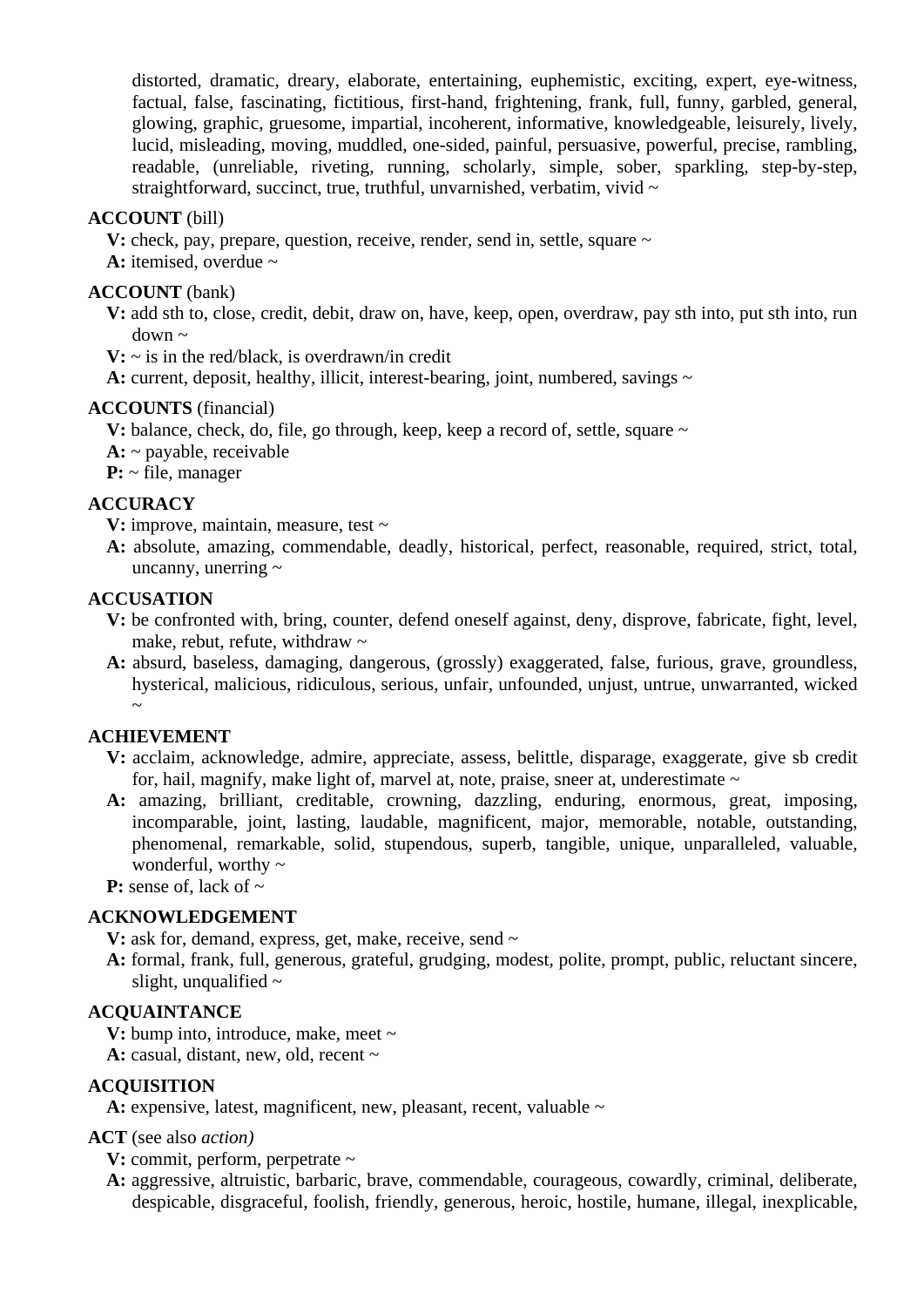inhuman, irresponsible, (un)kind, kindly, (un)lawful, mean, noble, provocative, (un)selfish, sensible, solemn, thoughtless, unforgivable  $\sim$ 

**P:**  $\sim$  of aggression, of desperation, of faith, of folly, of kindness, of war

#### **ACT** (of Parliament)

- **V:** administer, apply, bring in, enforce, introduce, invoke, look up, refer to, repeal  $\sim$
- **V:**  $\sim$  applies to sth, bans sth, becomes law, comes into force, empowers sb to do sth, lays down (guidelines), makes sth illegal, provides for sth, requires sth, states sth
- **P:** breach of, contravention of, loophole in  $\sim$

#### **ACTION**

- **V:** be led into, call for, condemn, condone, contemplate, decide on, defer, hamper, hinder, incite sb to, instigate, judge, justify, perform, postpone, prevent, renew, rouse sb to, take, undertake  $\sim$
- **A:** bold, brisk, careless, clumsy, concerted, co-ordinated, corporate, daring, decisive, deliberate, disgraceful, drastic, energetic, evasive, foolish, foolhardy, further, generous, hasty, hostile, hotblooded, humanitarian, ill-advised, immediate, imminent, impulsive, incomprehensible, instant, joint, legitimate, precipitate, (un)premeditated, prompt, purposeful, quick, retaliatory, ruthless, slow, spontaneous, strenuous, stupid, supportive, sweeping, swift, thoughtless, unprincipled, unwise, urgent, warlike ~

**P:** day of, freedom of, plan of  $\sim$ 

#### **ACTIVITY**

 **V:** ban, be engaged in/involved in/mixed up in, clamp down on, curb, disrupt, go in for, hamper, indulge in, keep an eye on, monitor, prevent, pursue, put an end to, put a stop to, reduce, step up, suppress, sustain, wind up  $\sim$ 

 $V: \sim$  extends to sth

 **A:** ceaseless, clandestine, constant, continuous, covert, criminal, detrimental, frantic, frenetic, furious, great, harmful, hectic, heightened, illegal, indoor, intense, leisure, mysterious, outdoor, (un)related, risky, secret, sinister, social, sporting, subversive, suspicious, tremendous, underground, unorthodox, weird ~

 **P:** bout of, flurry of, hive of, surge of, whirl of ~, series of, variety *of activities* 

#### **ADAPTATION**

**V:** bring about, hasten, prevent  $\sim$ 

A: gradual, day-by-day, piecemeal  $\sim$ 

### **ADDRESS** (speech)

**V:** deliver, give  $\sim$ 

 **A:** customary, farewell, final, formal, inaugural, moving, opening ~

#### **ADDICTION**

**V:** cure, develop, feed, get over, overcome, recover from, treat  $\sim$ A: chronic, drug, fatal, hopeless, lifelong, long-term, powerful ~  $P:~$   $\sim$  to alcohol, to drugs, to gambling

### **ADJOURNMENT**

V: announce, ask for, call for, move, propose, refuse  $\sim$ A: brief, temporary  $\sim$ 

#### **ADMINISTRATION**

**V:** be in charge of, be responsible for, streamline, take over, tighten up  $\sim$ A: day-to-day, (in)efficient, poor, smooth ~

#### **ADMINISTRATION** (governing body)

**V:** set up, support  $\sim$  : current, incumbent, (in)efficient, outgoing  $\sim$ 

### **ADMINISTRATOR**

**V:** appoint  $\sim$ 

 **A:** bad, clever, efficient, experienced, hard-headed, level-headed, poor, wise ~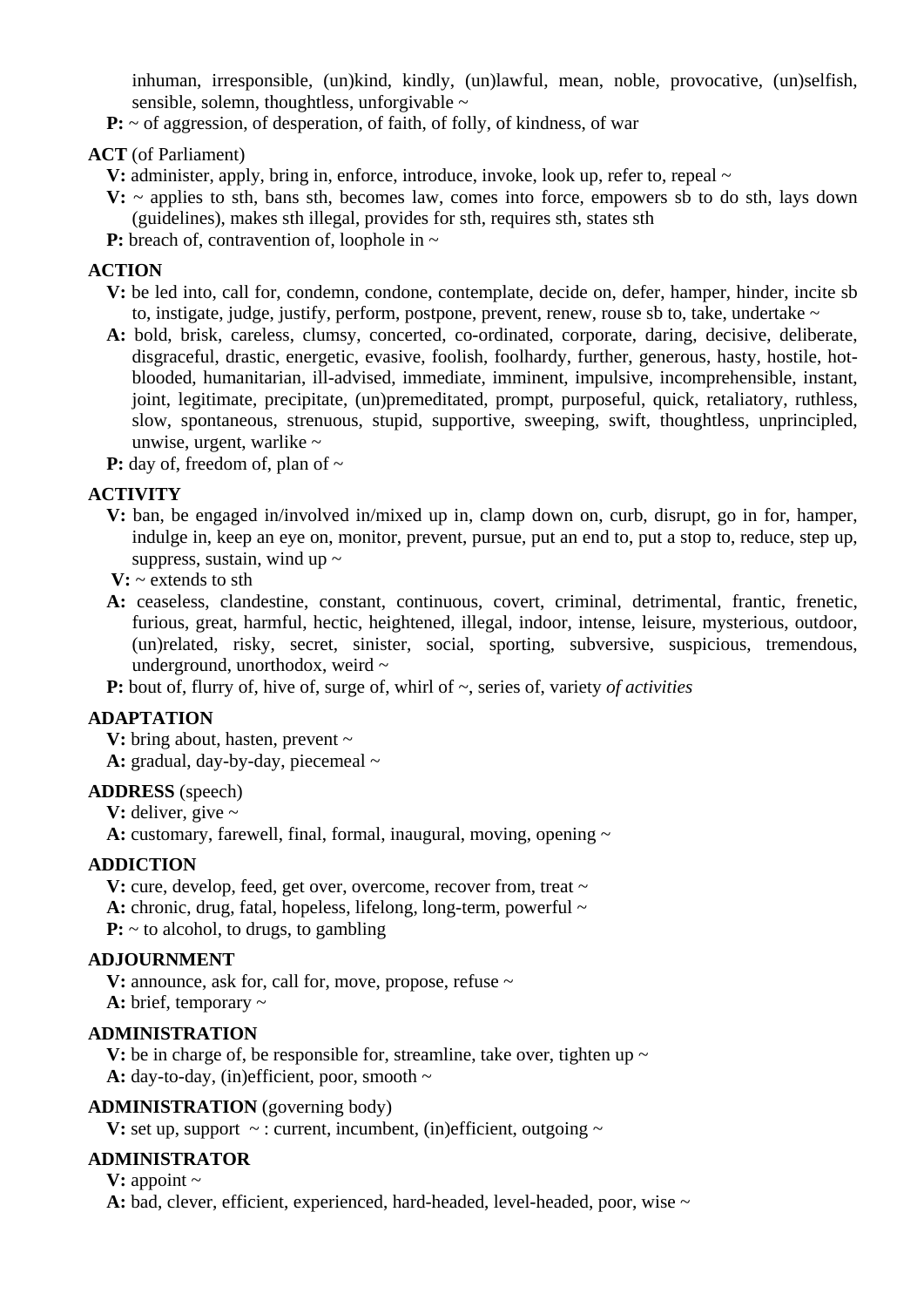### **ADMIRATION**

- **V:** arouse, attract, be the centre of, be full of  $\sim$  for, be worthy of, command, deserve, earn, enjoy, excite, express, feel, give, have, merit, show, win  $\sim$
- **A:** breathless, full, great, mutual, sincere, tremendous, undiminished, undying, universal, unstinting, warm, widespread  $\sim$

**P:** gasp of, wave of  $\sim$ 

# **ADMIRER**

 **A:** ardent, devoted, enthusiastic, faithful, fervent, fond, great, old, secret ~

### **ADMISSION** (entry)

**V:** apply for, ban, demand, deny, forbid, force, grant, refuse  $\sim$ 

**A:** free, immediate, (un) restricted  $\sim$ 

## **ADMISSION** (confession)

- **V:** come out with, force, make  $\sim$ , wring an  $\sim$  from sb
- **A:** candid, damning, embarrassing, frank, full, humiliating, misleading, painful, partial, ready, reluctant, revealing, tacit, terse ~

## **ADVANCE**

- **V:** accelerate, achieve, block, check, further, halt, hamper, hold back, hold up, impede, keep back, make, oppose, prevent, repel, slow down, spearhead, speed up  $\sim$
- **V:**  $\sim$  gathered momentum, lost impetus, slowed down, speeded up
- **A:** breathtaking, dramatic, exhilarating, fitful, great, inevitable, rapid, relentless, remarkable, significant, slow, steady, sudden, swift  $\sim$

## **ADVANTAGE**

- **V:** balance, bring, confer, enjoy, exploit, fritter away, gain, give, grasp, have, offer, outweigh, present, press home, represent, squander, take  $\sim$  of, use, waste, weigh up, win  $\sim$
- **V:** ~ accrued, lies in sth
- **A:** added, apparent, big, built-in, clear, common, decided, distinct, doubtful, great, hypothetical, long/short-term, main, marked, mutual, obvious, prospective, slight, undeniable, undue, unexpected, unfair, vital, well-deserved  $\sim$

## **ADVENTURE**

- **V:**  $\varphi$  on, have, look for, seek  $\sim$
- **A:** amazing, breathtaking, exciting, real, thrilling -

**P:** a life of, a love of, a spirit of, a sense of  $\sim$ 

## **ADVERSARY**

 **V:** attack, challenge, confront, conquer, crush, defeat, defy, destroy, deter, encounter, engage, face, fight, kill, meet, overcome, rout  $\sim$ 

A: dangerous, daunting, fierce, implacable, powerful, principal, superior  $\sim$ 

## **ADVERSITY**

**V:** encounter, endure, meet with, suffer  $\sim$ A:  $\text{great}$  ~

## **ADVERTISEMENT**

**V:** create, devise, place, produce, run, screen, show  $\sim$ 

A: full-page, job, newspaper  $\sim$ 

**P:** a good  $\sim$  for, a very poor  $\sim$  for

## **ADVERTISING**

A: global, subliminal, television ~

 **P:** ~ agency, budget, campaign, executive, expenditure, industry, space

## **ADVICE**

 **V:** accept, act on, adopt, ask, ask for, disregard, follow, get, give, go against, ignore, offer, profit from, receive, refuse, reject, seek, solicit, sweep aside, take, tender ~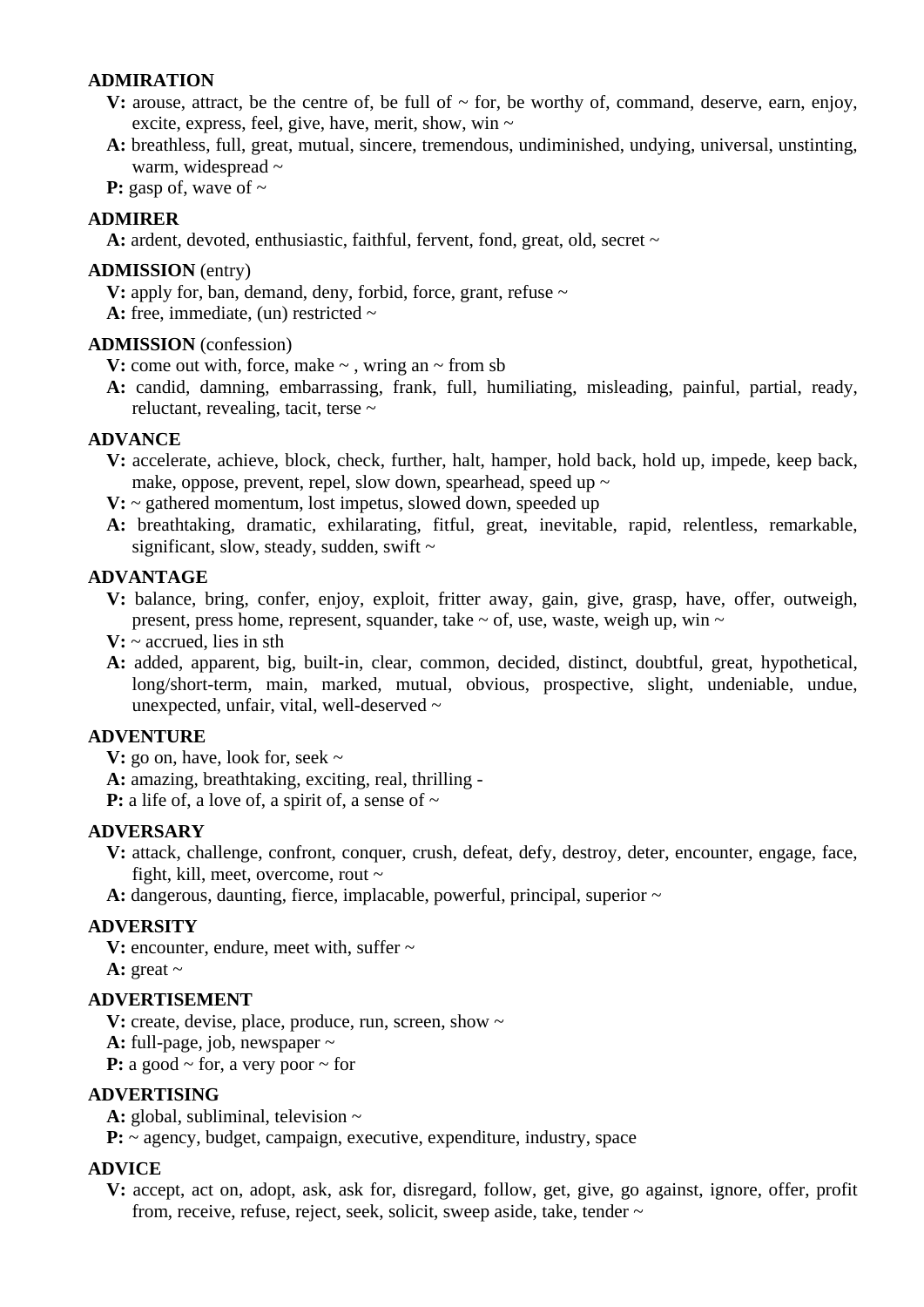**A:** admirable, bad, badly needed, blunt, cautious, considered, elementary, excellent, expert, fatherly, friendly, good, gratuitous, impartial, invaluable, poor, professional, prudent, reliable, sensible, shrewd, silly, sound, straight, stupid, unbiased, unpalatable, unsolicited, urgent, valuable, welcome, wise ~

**P:** piece of  $\sim$ 

### **ADVISER**

**V:** consult  $\sim$ 

 **A:** cautious, clear-headed, economic, experienced, financial, impartial, legal, outside, political, realistic, spiritual, technical, trusted, unbiased ~

#### **AFFAIR**

- **V:** arrange, be engaged in, become entangled in, bungle, cover up, deal with, disentangle oneself from, finish with, get involved in, get mixed up in, handle, hush up, resolve, settle, wash one's hands of, withdraw from, wriggle out of  $\sim$
- **V:** ~ became public, blew over, came out, came to light, cropped up, dragged on, rankled, was kept dark/kept quiet
- **A:** complicated, compromising, dangerous, delicate, disastrous, embarrassing, foolish, grandiose, illegal, messy, nasty, painful, private, protracted, risky, shady, sinister, sordid, spectacular, tricky, suspicious, ugly, underhand, unfortunate, unhappy, unpleasant, unsavoury, upsetting ~ **P:** ramifications of  $\sim$

# **AFFAIRS** (business of any kind)

**V:** attend to, be in charge of, deal with, look after, make a mess of, manage, neglect  $\sim$ 

A: everyday, mundane, routine ~

**P:** state of  $\sim$ 

#### **AFFECTION**

 **V:** be hungry for, bestow, crave, demonstrate, display, feel, forfeit, get, give, hanker after, have, hunger for, lack, long for, need, return, show, stifle, win, withhold, yearn for  $\sim$ 

**A:** deep, enduring, great, growing, lasting, long-standing, warm  $\sim$ 

**P:** bonds of  $\sim$ 

#### **AGE**

**V:** arrive at, be at, come of, look one's, pass, reach  $\sim$ 

A: advanced, difficult, early, mature, middle, retirement, ripe old, sensible, tender, venerable ~

#### **AGE** (era)

**V:** belong to, date back to, date from, herald  $\sim$ 

A: adventurous, bygone, golden, idyllic, past, remote, turbulent ~

### **AGENCY** (body)

**V:** act through, apply to, be in charge of, disband, manage, register with, run, set up  $\sim$ 

#### **AGENDA**

**V:** adopt, agree on, appear on, approve, draft, draw up, fix, go through, include on, put sth / an item on, remove sth from, settle, stick to, vote on  $\sim$ 

A: final, full, hidden, provisional  $\sim$ 

#### **AGGRESSION** (physical, military)

 **V:** be bent on, be guilty of, commit, condemn, curb, defend sb against, denounce, desist from, engage in, fuel, halt, limit, meet, oppose, plan, step up, stop, resist, unleash, ward off  $\sim$ 

A: armed, blatant, cruel, mounting, naked, open, savage, unprovoked ~

#### **P:** act of  $\sim$

#### **AGGRESSION** (emotional)

- **V:** control, display, express, fuel, get rid of, give vent to, manifest, master, redirect, sublimate, suppress  $\sim$
- A: hidden, mounting, overt, strong, unconcealed, unprovoked, veiled  $\sim$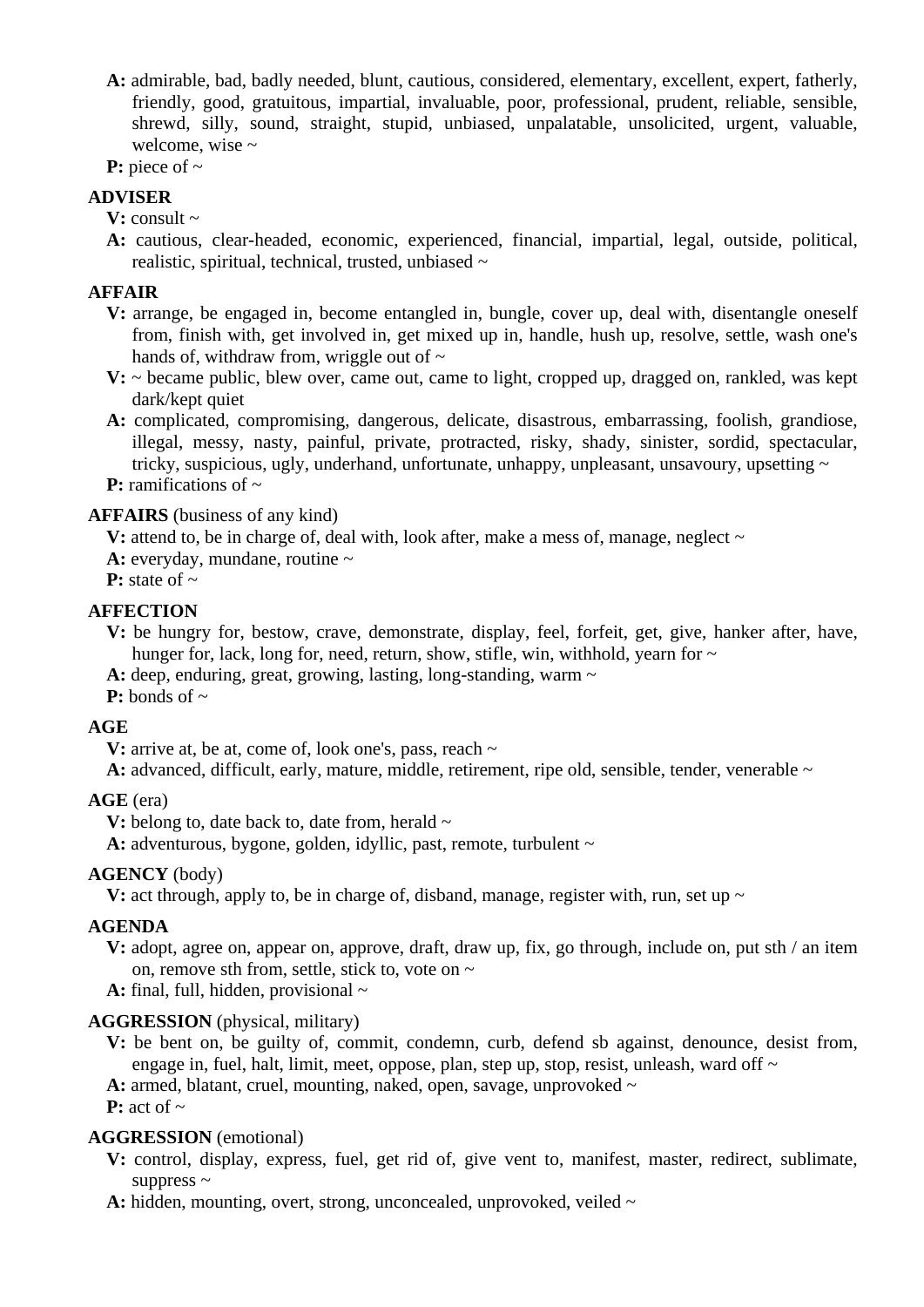### **AGREEMENT**

- **V:** abide by, achieve, arrive at, breach, break, by-pass, cancel, carry out, circumvent, come to, conclude, contract out of, endorse, enforce, enter into, express, extend, get out of, go back on, hammer out, honour, ignore, implement, make, negotiate, ratify, reach, reject, remain committed to, renege on, renew, respect, revoke, scrap, secure, seek, sign, sort out, undermine, violate, withhold, work out ~
- **V:** ~ comes into effect/force, expires, holds good, is in force, is null and void, is out-of-date, is valid, provides for sth, runs out, states sth, takes effect, will be superseded by ...
- **A:** advantageous, amicable, awkward, bilateral, binding, broad, complete, complicated, convenient, crucial, equitable, existing, fair, firm, (in)formal, general, gentleman's, lasting, legally-binding, mutual, profitable, provisional, ready, reciprocal, solemn, standing, tacit, tentative, total, verbal, wise, written  $\sim$
- **P:** be in full  $\sim$  with sb, breach of, stumbling block to, terms of  $\sim$

#### **AID**

- **V:** allocate, appeal for, be in need of, bring, call for, channel, cut, cut off, depend on, discontinue, distribute, enlist, extend, get, give, offer, lend, need, organise, provide, reduce, refuse, resume, seek, stop, summon, suspend, withdraw, withhold  $\sim$
- **A:** covert, (in)direct, economic, effective, emergency, essential, financial, foreign, generous, government, immediate, legal, massive, substantial, Third World, unsolicited ~

#### **AIM**

- **V:** accomplish, achieve, be successful in, endorse, fail in, fall short of, fulfil, further, pursue, reach, secure, serve, set oneself, strive towards, succeed in, thwart, work for/towards ~
- **V:** *aims* coincide, collide, conflict, converge, match, overlap
- **A:** apparent, basic, broad, chief, clear, common, conscious, deliberate, (in)direct, distant, farreaching, final, fundamental, further, general, immediate, implicit, implied, intermediate, joint, laudable, legitimate, lofty, long/short-term, main, noble, overall, overriding, overwhelming, political, primary, principal, real, recognised, secret, single-minded, specific, true, ultimate, underlying, useful  $\sim$

#### **AIR** (manner)

- V: adopt, assume, convey, exude, have  $\sim$
- **A:** blunt, cheerful, confident, cool, diffident, friendly, gentle, matter-of-fact, melancholy, military, mysterious, nonchalant, sad, sinister, superior, triumphant ~

#### **AIR**

**A:** clear, filthy, fresh, mountain, polluted, sea, stale, thin  $\sim$ 

#### **ALARM**

**V:** cause, express, feel, give rise to, increase, spread  $\sim$ 

 **A:** considerable, great, growing, mounting, natural, sudden, unnecessary, widespread ~

#### **ALIBI**

 **V:** cast doubt on, (double-)check, concoct, confirm, damage, destroy, establish, invent, make up, produce, prove, provide, question, question sb about, reject, supply, support, suspect, test, weaken ~

 **V:** ~ broke down, collapsed, held good

A: cast-iron, convincing, false, good, plausible, poor, strong, watertight, weak ~

#### **ALLEGATION**

- **V:** admit, challenge, come out with, contest, defend oneself against, deny, discount, dismiss, disprove, drop, fabricate, make, prove, publish, put forward, react to, refute, spread, substantiate, withdraw ~
- **A:** crude, damaging, dreadful, false, grave, harmful, ill-founded, irresponsible, malicious, serious, sinister, (un)true, unfounded, unsubstantiated, well-founded, wicked, wild  $\sim$

#### **ALLIANCE**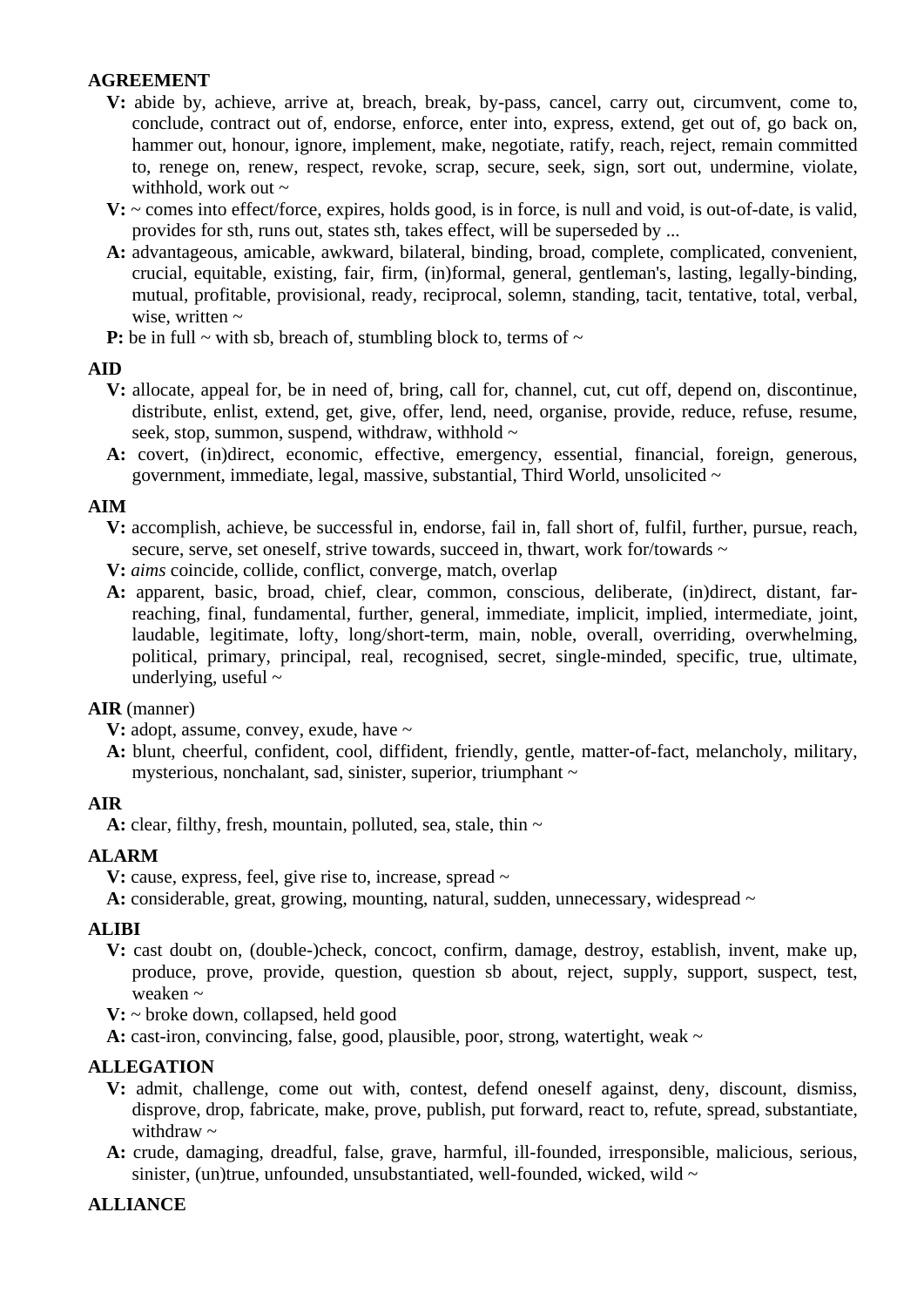- **V:** belong to, break, cement, create, dissolve, enter into, forge, form, hold together, join, patch up, resurrect, set up, sever, split, strengthen, support  $\sim$
- **V:** ~ broke down, collapsed, foundered, remains in force, still holds
- **A:** ancient, close, flourishing, formidable, hasty, old, shifting, strong, tactical, traditional, uneasy, unhappy, unholy  $\sim$
- **P:** breakdown of, collapse of, split in  $\sim$

## **ALLOWANCE**

**V:** ask for, demand, draw, get, give, grant, make, pay, squander, stop  $\sim$ 

 **A:** daily, generous, meagre, miserly, monthly, petty, regular, small, weekly ~

# **ALLUSION**

**V:** make  $\sim$ 

 **A:** apt, brief, flattering, hidden, passing, polite, tactful, tentative, topical ~

## **ALLY**

**V:** gain, make, pose as, recruit, support  $\sim$ 

 **A:** close, dependable, doubtful, faithful, false, firm, loyal, reliable, staunch, strong, trustworthy, useful  $\sim$ 

## **ALTERNATIVE**

**V:** look for, propose, seek, suggest  $\sim$ 

**V:** ~ presented itself

A: feasible, viable, worthwhile ~

 **P:** choice of, range of *alternatives* 

### **AMBITION** (general desire to achieve)

**V:** be consumed/devoured/driven by, be full of, feed, fire, fuel, satisfy, serve ~

A: inflated, mounting, overwhelming, single-minded  $\sim$ 

**P:** height of  $\sim$ 

## **AMBITION** (specific aim)

 **V:** achieve, cherish, fail in, foil, frustrate, fulfil, gratify, harbour, have, nurse, realise, thwart, wreck  $\sim$ 

 **A:** burning, chief, great, lifelong, long-standing, main, overriding, secret, strong, vague ~

**P:** fulfilment of-, achieve the  $\sim$  of a lifetime

## **AMENDMENT**

 **V:** accept, approve, debate, delete, draft, frame, incorporate, introduce, move, oppose, pass, present, propose, put forward, reject, submit, suggest, support, table, vote on ~

# **AMENITIES**

**V:** offer, preserve, provide, safeguard  $\sim$ 

## **AMOUNT**

**V:** add up to, calculate, estimate, guarantee, measure, reckon, reduce, spend  $\sim$ 

 **V:** ~ decreased, diminished, fell, grew, increased, remained steady

 **A:** (in)adequate, amazing, available, average, considerable, disproportionate, enormous, exact, full, great, huge, infinitesimal, large, miserly, moderate, modest, negligible, overall, small, specific, (in)sufficient, tremendous, total, vast  $\sim$ 

# **ANALOGY**

**V:** draw, see  $\sim$ 

A: clear, close, distinct, obvious, slight, vague ~

## **ANALYSIS**

**V:** carry out, embark on, invalidate, make, produce, undertake, use ~

**V:**  $\sim$  demonstrates, shows, suggests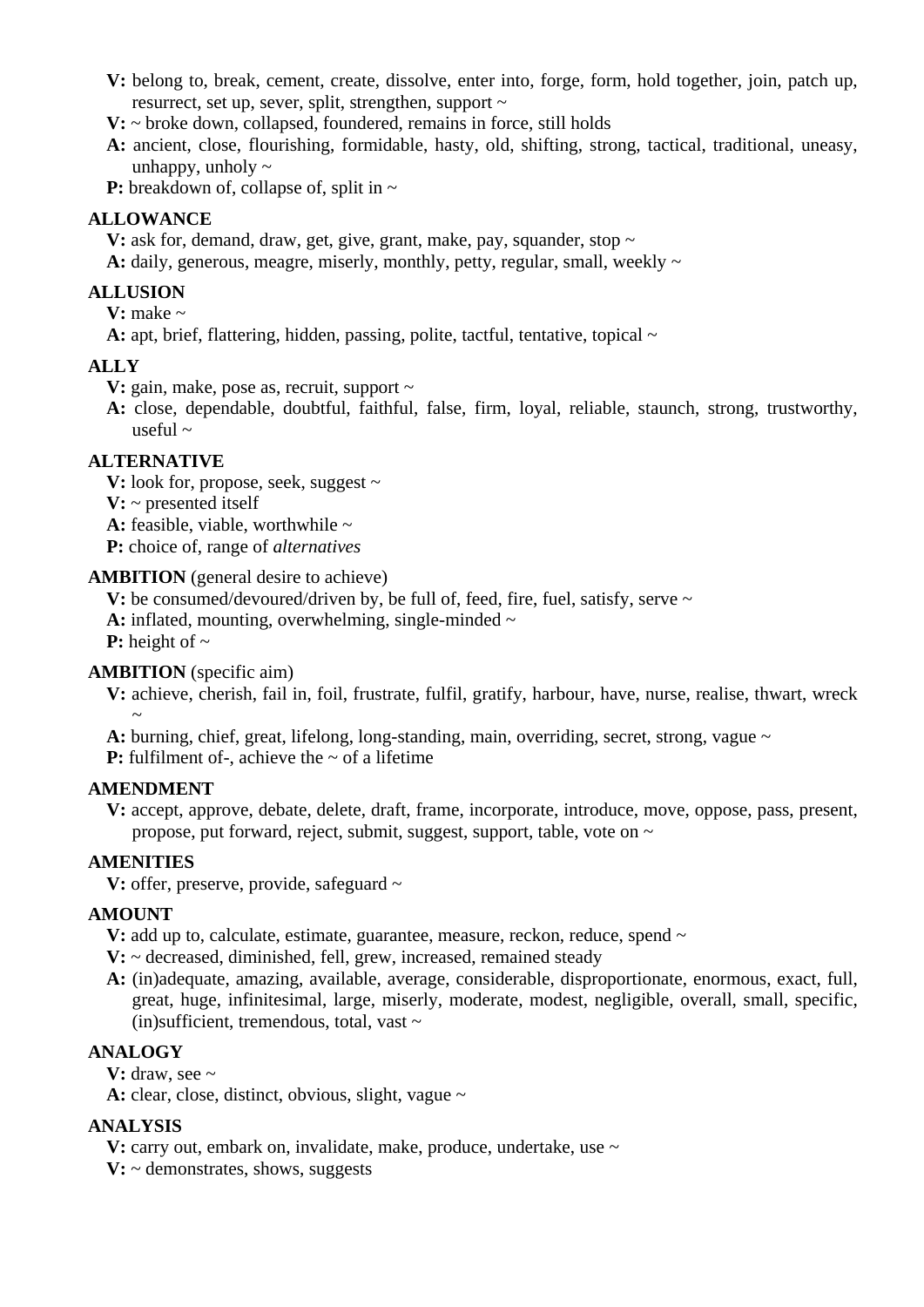**A:** basic, (un)biased, broad, careful, close, detailed, dispassionate, final, forensic, illuminating, indepth, logical, misleading, painstaking, penetrating, perceptive, precise, preliminary, profound, rigorous, rough, scholarly, systematic, tentative, thorough, wide-ranging  $\sim$ 

### **ANARCHY**

**V:** encourage, end in, give rise to, incite sb to, lead to, put down, slide into, stir up  $\sim$ 

 **V:** ~ broke out, grew, reigned, spread, was rife

A: complete, general, serious, total, utter, widespread  $\sim$ 

### **ANGER**

- **V:** appease, arouse, avert, be consumed with/filled with/seized with, bottle up, control, contain, curb, explode with, express, feel, fuel, get over, heighten, increase, restrain, seethe with, show, stir up, suppress, turn pale/red with, vent, voice  $\sim$
- **V:** ~ abated, broke forth, died down, erupted, exploded, got the better of sb, grew, mounted, subsided, vanished, was dissipated, was (soon) over, was unleashed,

**A:** bitter, consuming, fierce, mounting, pent-up, uncontrollable ~

### **ANGLE**

**V:** come at/examine/look at sth from another/a different  $\sim$ 

A: human, interesting, new, unusual  $\sim$ 

### **ANIMAL**

**V:** behave like, breed, domesticate, hunt, skin, slaughter, stuff, tame, train, trap  $\sim$ A: caged, carnivorous, domestic, farm, exotic, herbivorous, predatory, rare, tame, wild ~  **P:** ~ fat, products, rights

### **ANIMOSITY**

**V:** fear, feel, get over  $\sim$ 

A: deep, great, instinctive, strong  $\sim$ 

#### **ANNOUNCEMENT**

**V:** broadcast, catch, insert, issue, make, miss, notice, publish, put up, watch for  $\sim$  **A:** final, formal, important, initial, official, preliminary ~

#### **ANOMALY**

**V:** create, do away with, observe, perceive, remove  $\sim$ 

 $V: \sim \text{arcse. exists}$ 

 **A:** absurd, distinct, serious ~

#### **ANSWER**

- **V:** accept, await, blurt out, call for, come forward with/out with/up with, demand, elicit, evade, expect, get, give, have, insist on, invent, look for, make up, offer, prepare, produce, provide, put forward, receive, record, refuse, reject, require, submit, supply  $\sim$
- **A:** abrupt, aggressive, (un)ambiguous, appropriate, awkward, banal, bland, blunt, bold, civil, clear, complete, comprehensive, confused, considered, conciliatory, (in)correct, courteous, cryptic, (in)decisive, (in)definite, detailed, diplomatic, (in)direct, (in)distinct, early, evasive, explicit, favourable, feeble, final, firm, flippant, foolish, frank, fresh, frosty, full, glib, hasty, hesitant, immediate, impertinent, incoherent, ingenious, knowledgeable, mild, negative, non-committal, nonsensical, original, persuasive, plain, polite, poor, positive, precise, prompt, proper, provocative, rash, ready, reasonable, right, roundabout, rude, (un)satisfactory, sensible, silly, simple, straight, straightforward, succinct, thoughtful, unequivocal, vague, wrong  $\sim$

#### **ANTAGONISM**

 **V:** aggravate, cause, create, feel, get over, give rise to, increase, lead to, overcome, produce, reduce  $\sim$ 

A:  $f$ ierce ~

**ANXIETY**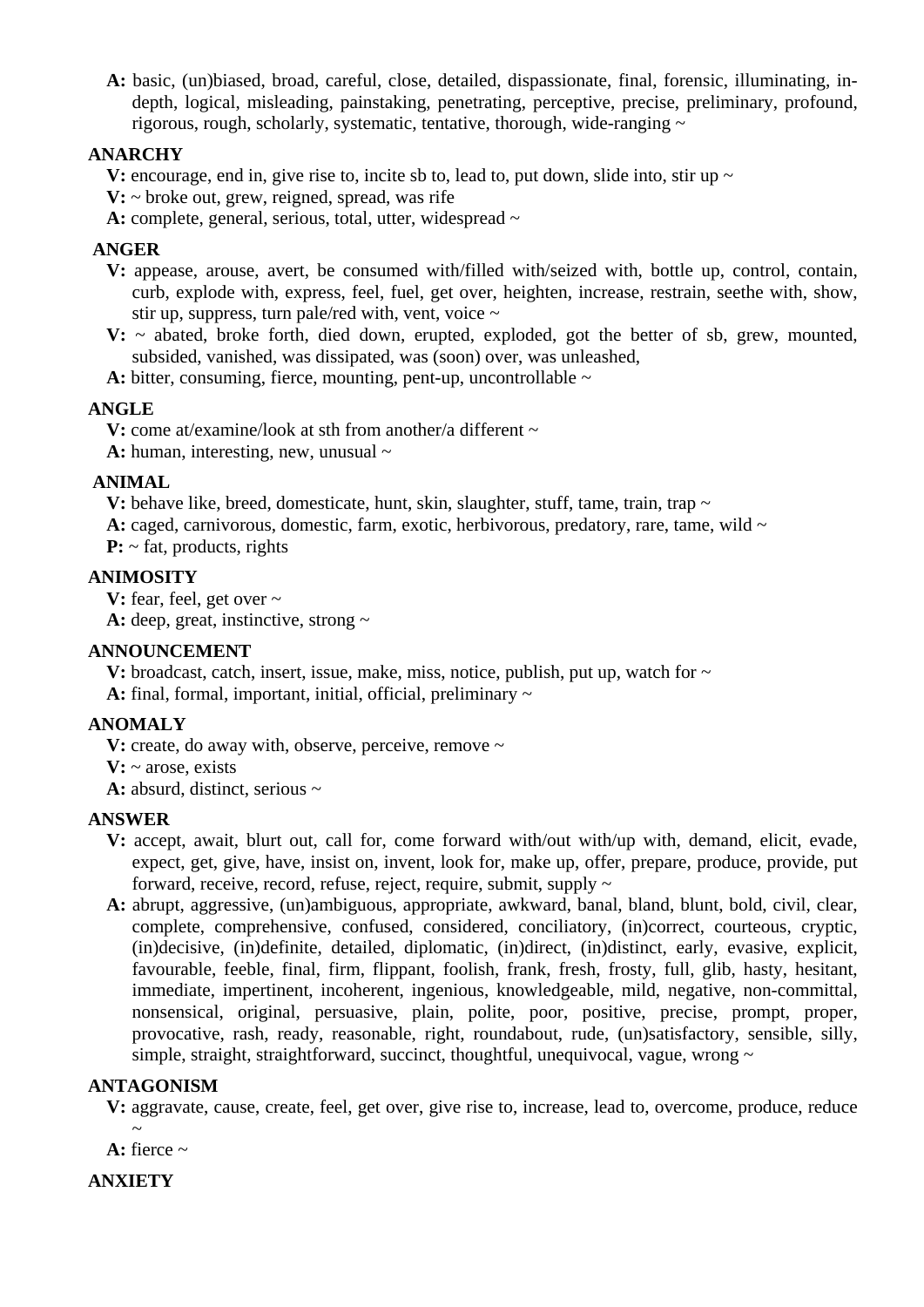- **V:** add to, allay, alleviate, be filled with, be plagued by, be seized with, cause, compound, conquer, create, dispel, ease, experience, feel, fight, get over, get rid of, give rise to, provoke, relieve, remove, repress, soothe, suffer, suffer from, voice  $\sim$
- $V: \sim$  comes from .... disappeared, has to do with .... is connected/linked with .... is due to .... is produced by .... is tied up with .... stems from ...
- **A:** acute, deep, great, intense, justifiable, (unjustified, mounting, overwhelming, profound, serious, severe, subconscious, unnecessary  $\sim$
- **P:** (no) cause for, fit of, (not much) need for  $\sim$

### **APOLOGY**

- **V:** accept, ask for, call for, demand, expect, make, offer, send, tender  $\sim$
- $V: \sim$  is called for, is due, is in order, is overdue, is required
- A: abject, full, humble, public, sincere, unreserved  $\sim$
- **P:** send your *apologies*

#### **APPEAL**

- **V:** address, answer, be moved by, ignore, issue, listen to, make, refuse, reject, renew, respond to, turn down ~
- **V:** ~ failed, succeeded
- **A:** charity, confident, desperate, (in)direct, dramatic, earnest, emotional, final, fruitless, immediate, moving, nation-wide, passionate, pathetic, powerful, public, sincere, successful, television, urgent, vociferous, wide, worldwide ~

## **APPEAL** (attractiveness)

**V:** diminish, enhance, have  $\sim$ 

 $V: \sim$  lies in sth

A: charismatic, enduring, great, instant, irresistible, sex, wide ~

#### **APPEAL** (retrial)

**V:** allow, dismiss, file, grant, hear, lodge, lose, throw out, uphold, withdraw, win  $\sim$ 

#### **APPEARANCE**

 **A:** (un)attractive, dowdy, down-at-heel, elegant, imposing, impressive, intimidating, neat, noble, pleasant, pleasing, smart, strange, surprise, (un)tidy, unprepossessing  $\sim$ 

#### **APPEARANCE** (act of appearing)

**V:** make, put in  $\sim$ 

A: final, guest, last, personal, public, regular, sudden, television, unexpected, welcome ~

#### **APPETITE**

**V:** blunt, dull, give, satisfy, sharpen, spoil, stimulate, take away, tempt, whet, work up  $\sim$ A: formidable, good, healthy, huge, insatiable, jaded, poor, ravenous, sharp, tremendous  $\sim$ 

#### **APPLAUSE**

**V:** draw, greet sb with, meet with, win  $\sim$ 

- **V:** ~ broke out, died down, went on
- **A:** deafening, dutiful, enthusiastic, generous, polite, prolonged, rapturous, sustained, thunderous, tumultuous, wild ~
- **P:** burst of, ripple of, round of, storm of  $\sim$

#### **APPLICATION**

- **V:** accept, consider, examine, file, fill in, grant, invite, lodge, make, process, put in, receive, refuse, reject, send in/out, submit, turn down, vet, withdraw, write  $\sim$
- **V:** ~ failed, was successful, went ahead
- A: detailed, formal, immediate, personal, prompt, written  $\sim$
- **P:** ~ forms: deluge of, flood of, wave of *applications*

#### **APPLICATION** (use)

**V:** foresee, have  $\sim$ 

A: (un)limited, narrow, obvious, practical, universal, widespread  $\sim$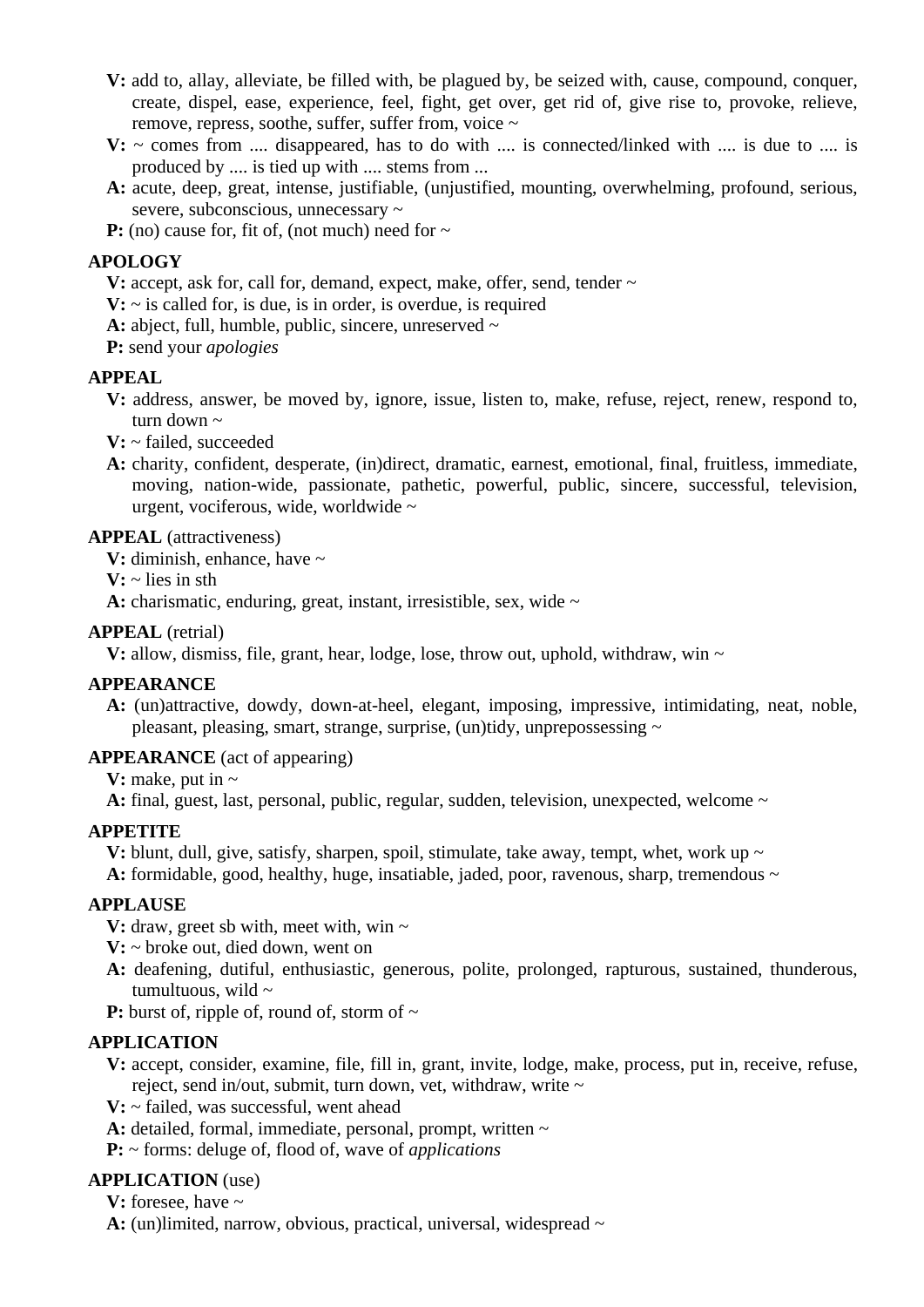#### **APPOINTMENT** (arrangement to meet)

**V:** (re)arrange, break, cancel, fail to turn up for, fix, grant, have, keep, make, miss, postpone  $\sim$ 

#### **APPOINTMENT** (post)

**V:** announce, hold, obtain, receive, resign from, take up  $\sim$ 

A: permanent, recent, temporary  $\sim$ 

#### **APPREHENSION**

**V:** be filled with, feel, overcome ~

A: considerable, great, little, needless ~

### **APPROACH**

- **V:** adopt, attempt, change, cling to, choose, decide on, employ, favour, follow, have, make, modify, pursue, recognise, reject, settle for, show, take, try, use, welcome ~
- **A:** aggressive, balanced, basic, belligerent, bold, broad, broad-based, brutal, careful, careless, cautious, clear, concerted, conciliatory, (un)constructive, cool, co-ordinated, crude, determined, (in)direct, dispassionate, doctrinaire, energetic, firm, flexible, fresh, (un)friendly, hard-line, helpful, holistic, hostile, (un)imaginative, lackadaisical, logical, low-key, mature, measured, neutral, novel, partisan, positive, pragmatic, realistic, (un)reasonable, resolute, revolutionary, rigid, rigorous, scholarly, scientific, sensitive, slapdash, soft, tentative, timid, traditional, (un)usual, useful, useless, vigorous ~

#### **APPROVAL** (agreement)

- **V:** apply for, ask for, express, gain, get, give, grant, have, meet with, obtain, receive, refuse, request, seek, signify, solicit, voice, win  $\sim$
- **A:** definite, enthusiastic, firm, friendly, full, hearty, hesitant, immediate, instant, out-and-out, provisional, reluctant, tentative ~
- **P:** chorus of, nod of, seal of  $\sim$

#### **APPROVAL** (warm regard)

**V:** enjoy, look for, lose, want, win ~

#### **APTITUDE**

**V:** demonstrate, develop, display, encourage, foster, have, inherit, lose, possess, show  $\sim$ 

 **A:** decided, definite, distinct, great, marked, natural, outstanding, pronounced, rare, remarkable, special  $\sim$ 

#### **ARBITRATION**

**V:** decide sth by, go to, refer sth to, send sth to, submit sth to  $\sim$ 

#### **AREA** (space)

- **V:** cover, denote, designate, develop, earmark, extend, fix, increase, locate, map, mark, measure, reduce, survey *~*
- $V: \sim$  extends/stretches from ... to ..., increased, is bounded by .... is situated (some-where), lies (somewhere), measures (30m by 20m)
- **A:** adjacent, adjoining, built-up, catchment, central, cramped, disaster, extensive, huge, large, (un)limited, neighbouring, remote, total, vast, whole  $\sim$

#### **AREA** (military)

**V:** annex, conquer, cordon off, occupy, subjugate, take possession of  $\sim$ 

A: adjacent, adjoining, extensive, huge  $\sim$ 

#### **ARGUMENT** (disagreement)

- **V:** become involved in, cause, cut short, end, engage in, enter into, get into, give rise to, have, hold, provoke, put an end to, settle, start, take part in  $\sim$
- **V:** ~ arose, broke out, developed, ensued, went on
- **A:** acrimonious, bitter, endless, ferocious, fierce, friendly, fruitless, furious, futile, heated, lively, loud, never-ending, noisy, pointless, serious, silly, stupid, unpleasant, violent  $\sim$

**ARGUMENT** (specific piece of reasoning)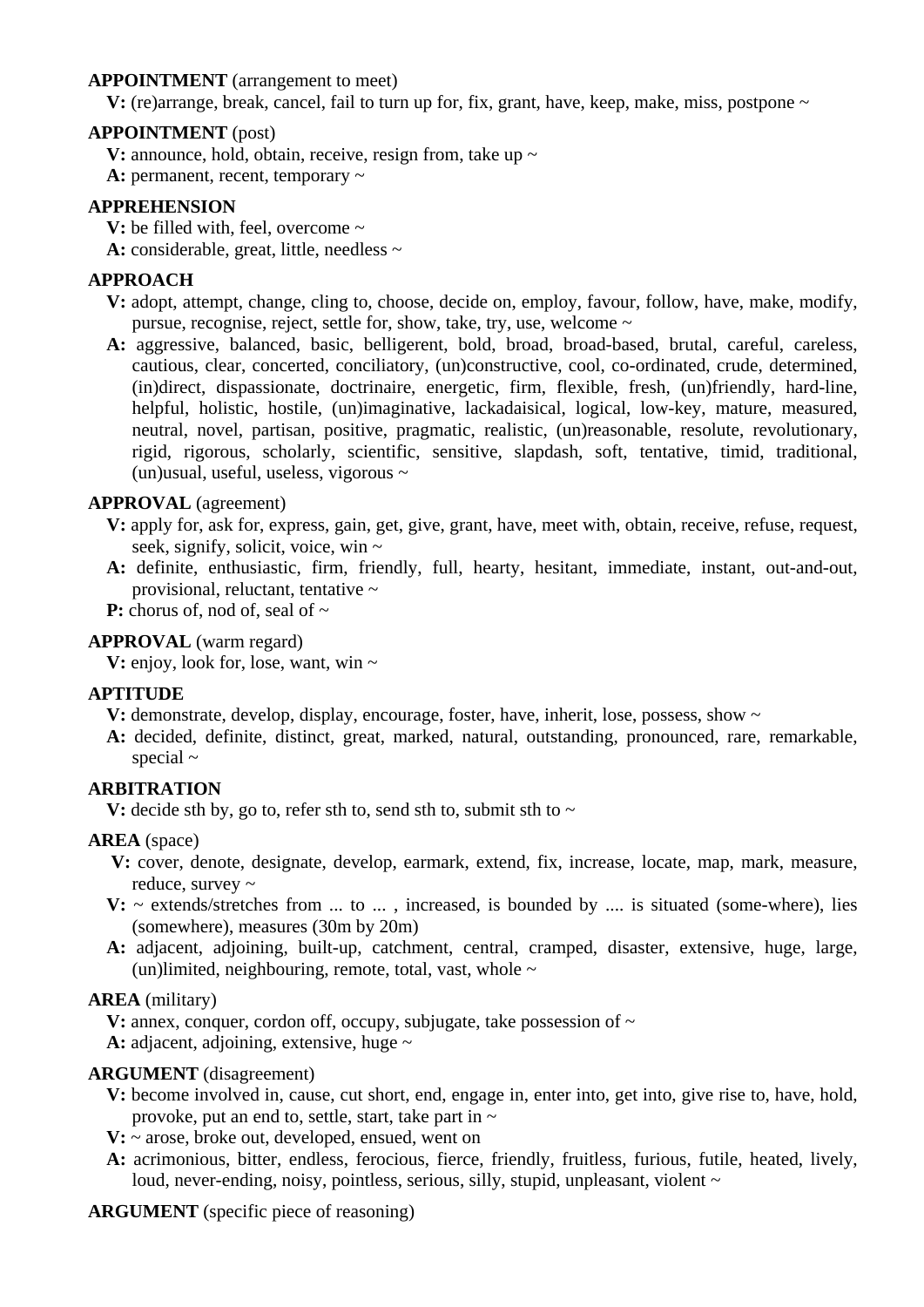- **V:** accept, acknowledge, add weight to, advance, agree with, be backed by, brush aside, check, cite, clinch, confuse, counter, deal with, deny, dismiss, employ, express, grasp, invalidate, invoke, keep to, look into, offer, press, put aside/forward, raise, refute, reinforce, reject, repeat, see the force of, stand by, support, test, undermine, unravel, use, voice  $\sim$
- **V:**  $\sim$  carries weight, centres round sth, fails, holds good, is sustained by sth, looks thin, makes sense, rests on sth, is wearing a bit thin
- **A:** balanced, basic, biased, classic, cogent, complicated, convenient, (un)convincing, dangerous, detailed, down-to-earth, dubious, effective, evasive, fair, false, (un)familiar, feeble, flimsy, flippant, forceful, impassioned, incomprehensible, inconclusive, indefensible, ingenious, irrefutable, lame, legitimate, logical, lucid, ludicrous, misleading, novel, obscure, patient, persuasive, plausible, powerful, preposterous, rational, realistic, reasonable, reasoned, shaky, shallow, shrewd, silly, solid, sound, spurious, straightforward, strange, strong, telling, usual, weak, weighty, well-founded, woolly  $\sim$
- **P:** basis of, cogency of, essence of, flaw in, force of, gist of, merits of, strength of, substance of, thread of  $\sim$

### **ARMAMENTS** (large weapons)

**V:** build up, control, limit, pile up, reduce, stockpile ~

### **ARMS** (smaller weapons)

**V:** bear, carry, lay down one's, pile up, take up, traffic in  $\sim$ 

**P:**  $\sim$  control, race, talks; cache of, clash of, flow of, trickle of  $\sim$ 

## **ARMY**

- **V:** build up, collect, command, create, crush, defeat, deploy, disband, draw up, equip, face, field, join, mobilise, outflank, outmanoeuvre, raise, regroup, train, supply, surprise  $\sim$
- **V:** ~ advanced, fought, hung on, marched, rested, retreated, was in disarray, went into action, withdrew
- **A:** disciplined, efficient, great, huge, ill/well-trained, invincible, mighty, ragged, rebel, regular, victorious ~

 $P: ~ of$ ficer

## **ARRANGEMENT**

- **V:** alter, arrive at, cancel, come to, conclude, conform to, hammer out, have, keep to, make, proceed with, reach, seek, work out  $\sim$
- **V:** ~ covers sth, fell through, holds good, (no longer) holds, (still) holds, is in force
- **A:** amicable, binding, careful, convenient, definite, detailed, final, firm, fixed, flexible, friendly, general, handy, informal, loose, makeshift, meticulous, mutual, necessary, permanent, poor, previous, regular, routine, satisfactory, sound, standby, standing, steady, suitable, systematic, temporary, tentative, unworkable ~

## **ARREST**

**V:** avoid, be under, escape, make, place/put sb. under, resist  $\sim$ 

 **A:** citizen's, false, house ~

 **P:** spate of, wave of *arrests* 

## **ARRIVAL**

**V:** await, count on, expect  $\sim$ 

A: early, imminent, impending, late, new, sudden, unexpected  $\sim$ 

## **ARTS**

**P:**  $\sim$  degree, sponsorship: appreciation of, flowering of  $\sim$ 

## **ARTICLE**

**V:** edit, print, publish, review, skim, submit, summarise, work on, write  $\sim$ 

 **V:** ~ deals with sth, discusses sth

 **A:** brilliant, controversial, dull, inspiring, interesting, libellous, scathing, scholarly, seminal, sensible

 $\sim$  **P:** string of *articles*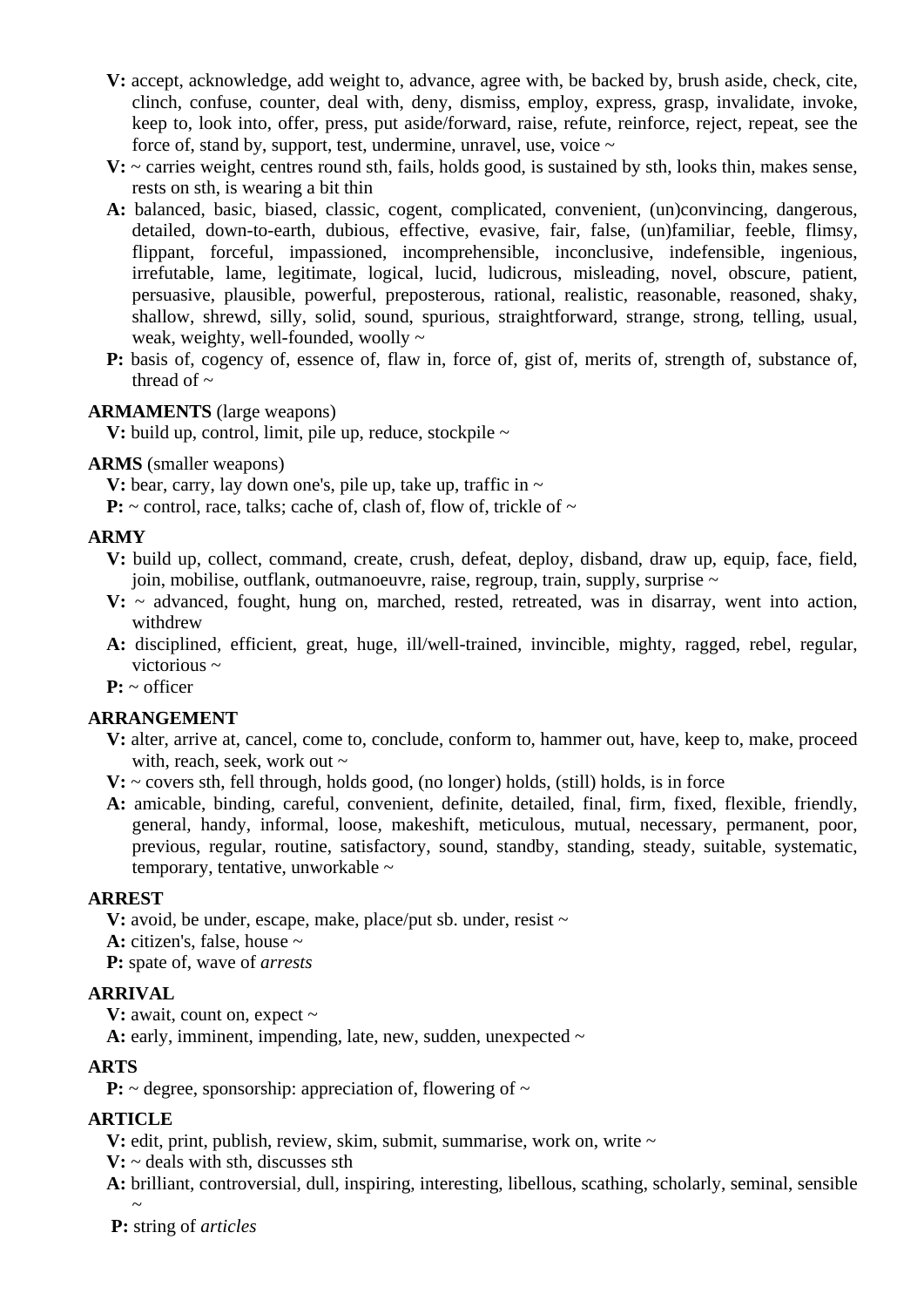### **ASPECT**

- **V:** analyse, be aware of, consider, constitute, demonstrate, examine, fasten on, have, ignore, look at, neglect, omit, pass over, reveal, study, survey, take into account, view  $\sim$
- **V:**  $\sim$  became more pronounced, came to the fore
- **A:** chief, controversial, deeper, disturbing, essential, frightening, gratifying, gruesome, hopeful, human, humorous, (un)important, instructive, key, main, marginal, negative, obvious, ominous, principal, puzzling, questionable, refreshing, serious, striking, superficial, troubling, true, underlying, unexpected, unfortunate, unusual, upsetting, useful, vital, worrying  $\sim$
- **P:** the most (worrying)  $\sim$  of this is ...

### **ASPIRATION**

**V:** achieve, cherish, fail in, fulfil, gratify, profess, realise, satisfy  $\sim$ 

### **ASSAULT**

- **V:** be arrested for, carry out, commit, conduct, direct, launch, lead, make, repel, repulse, resist, suffer, ward off  $\sim$
- **A:** armed, dangerous, daunting, direct, indecent, massive, military, physical, relentless, ruthless, savage, sexual, sudden, surprise, unjustified, unprovoked, violent ~

### **ASSENT**

**V:** give, grant, refuse ~

A: ready, reluctant  $\sim$ 

### **ASSERTION**

- **V:** accept, bear out, challenge, contest, contradict, deny, disprove, make, put forward, refute, reject, substantiate, support  $\sim$
- **A:** bare, blunt, bold, broad, confident, dangerous, dubious, explicit, false, firm, implied, (unjustified, questionable, (unreasonable, strong, (un)true, wild  $\sim$

### **ASSESSMENT**

**V:** agree on, arrive at, carry out, give, make, offer, produce, reach  $\sim$ 

 **A:** (in)accurate, balanced, broad, careful, charitable, considered, continuous, (in)correct, critical, (un)fair, false, favourable, fresh, hasty, judicious, limited, overall, poor, realistic, reasonable, rough, shrewd, true, wise, wrong ~

### **ASSETS**

- **V:** accumulate, acquire, build up, draw on, freeze, impound, own, pile up, possess, recover, release, seize, sequester, squander, strip sb of  $\sim$
- $V: \sim$  are tied up (in ...), declined, disappeared, dwindled, grew, shrank

A: capital, considerable, extensive, frozen, liquid, movable, solid, (in)tangible, valuable ~

### **ASSIGNMENT**

**V:** allocate, carry out, fulfil, give, undertake  $\sim$ 

A: crucial, dangerous, secret, special  $\sim$ 

### **ASSISTANCE**

- **V:** call for, count on, deny, get, give, invite, lend, offer, provide, receive, refuse, reject, rely on, seek, summon, supply  $\sim$
- **V:** ~ arrived, came, was forthcoming
- **A:** economic, financial, generous, great, immediate, mutual, prompt, ready, tangible, technical, useful, vital, welcome  $\sim$

### **ASSOCIATION** (relationship)

- V: break off, enter into, forge, form, have, sever  $\sim$
- **A:** brief, clandestine, close, fruitful, harmful, harmless, intimate, long, loose, permanent, pleasant, useful  $\sim$

### **ASSOCIATION** (society)

**V:** belong to, form, join, resign from, run  $\sim$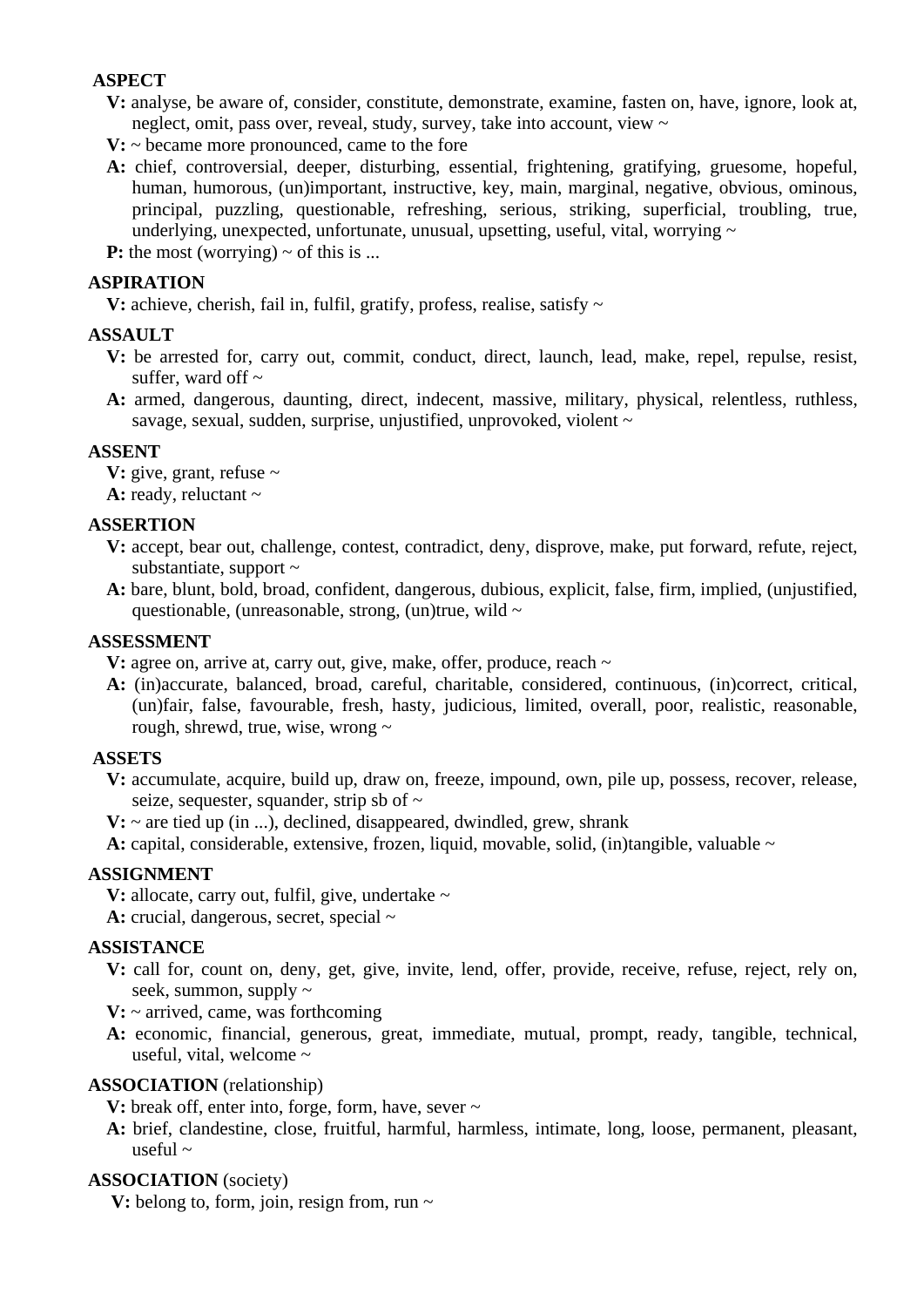### **ASSORTMENT**

**V:** choose from, offer  $\sim$ A: mixed, motley, odd, strange, varied, wide ~

#### **ASSUMPTION**

- **V:** accept, act on, admit, bear out, challenge, contradict, deny, disprove, prove, put forward, question, rebut, refute, rely on, rest on, revert to, rule out, share, start from, support, test, underline, undermine, weaken  $\sim$
- **V:** ~ holds good, is (no longer) true, was proved right/wrong
- **A:** arrogant, basic, bold, cautious, charitable, conventional, crucial, fair, false, far-fetched, feeble, foolish, fundamental, improbable, logical, obvious, optimistic, original, pessimistic, plausible, preliminary, (un)realistic, reasonable, reliable, ridiculous, risky, safe, tacit, unfounded, unjustified, unlikely, unwarranted, valid, well-founded, wild ~

#### **ASSURANCE**

**V:** ask for, deliver, demand, extract, give, have, obtain, offer, receive, seek, want ~ A: categorical, empty, firm, formal, repeated, solemn, welcome  $\sim$ 

#### **ATMOSPHERE**

- **V:** be aware of, be sensitive to, calm, create, ease, encourage, enjoy, evoke, express, feel, foster, generate, improve, lead to, preserve, relieve, sense, spoil ~
- **V:** ~ became tense, changed, cooled down, pervaded sth, prevailed, was conducive to sth
- **A:** aggressive, artificial, awkward, business-like, calm, (highly-charged, conciliatory, congenial, constructive, deadly, eerie, electric, encouraging, (unfavourable, festive, (un)friendly, frightening, frosty, frustrating, gloomy, harmful, heady, hopeful, hostile, hot-house, loving, oppressive, relaxed, stable, stifling, stimulating, strained, stuffy, tense, uneasy, weird ~

#### **ATROCITIES**

**V:** be guilty of, commit, cover up, perpetrate, reveal  $\sim$ 

- **V:** ~ have come to light
- **A:** cruel, terrible ~

#### **ATTACK** (physical or verbal)

- **V:** be immune/subject/vulnerable to, beat back, blunt, call off, carry out, come under, condone, deter, direct, drive home, evade, fend off, head off, initiate, instigate, intensify, intercept, launch, lead, make, mount, press home, provoke, renew, repel, repulse, resist, scale down, spearhead, step up, suffer, sustain, thwart, ward off  $\sim$
- **V:** ~ escalated, failed, fizzled out, gathered momentum, got into its stride, petered out, reached a new pitch, succeeded
- **A:** abortive, all-out, audacious, barbaric, blistering, bold, brutal, bungled, callous, concentrated, concerted, courageous, cowardly, cruel, dangerous, daring, direct, ferocious, fierce, frenzied, fresh, frontal, full-scale, furious, imminent, impending, impetuous, major, massive, mistimed, murderous, savage, sudden, surprise, sustained, treacherous, unexpected, unjustified, unprovoked, vicious, vigorous, violent ~
- **P:** brunt of, ferocity of, resumption of, savagery of, suddenness of, victim of, vulnerable to ~; series of, spate of, wave of *attacks*

#### **ATTACK** (verbal)

**V:** deliver  $\sim$ 

 **A:** crude, forthright, impassioned, outspoken, passionate, scathing, scurrilous, unwarranted, vehement, venomous, virulent, withering  $\sim$ 

#### **ATTEMPT**

- **V:** abandon, abort, be involved in, bring off, brush aside, bungle, cancel, circumvent, combat, cripple, defy, embark on, fail in, foil, frustrate, give up, jeopardise, make, prevent, succeed in, thwart, undermine, undertake, wreck  $\sim$
- **V:** ~ collapsed, failed, foundered, miscarried, succeeded, went badly wrong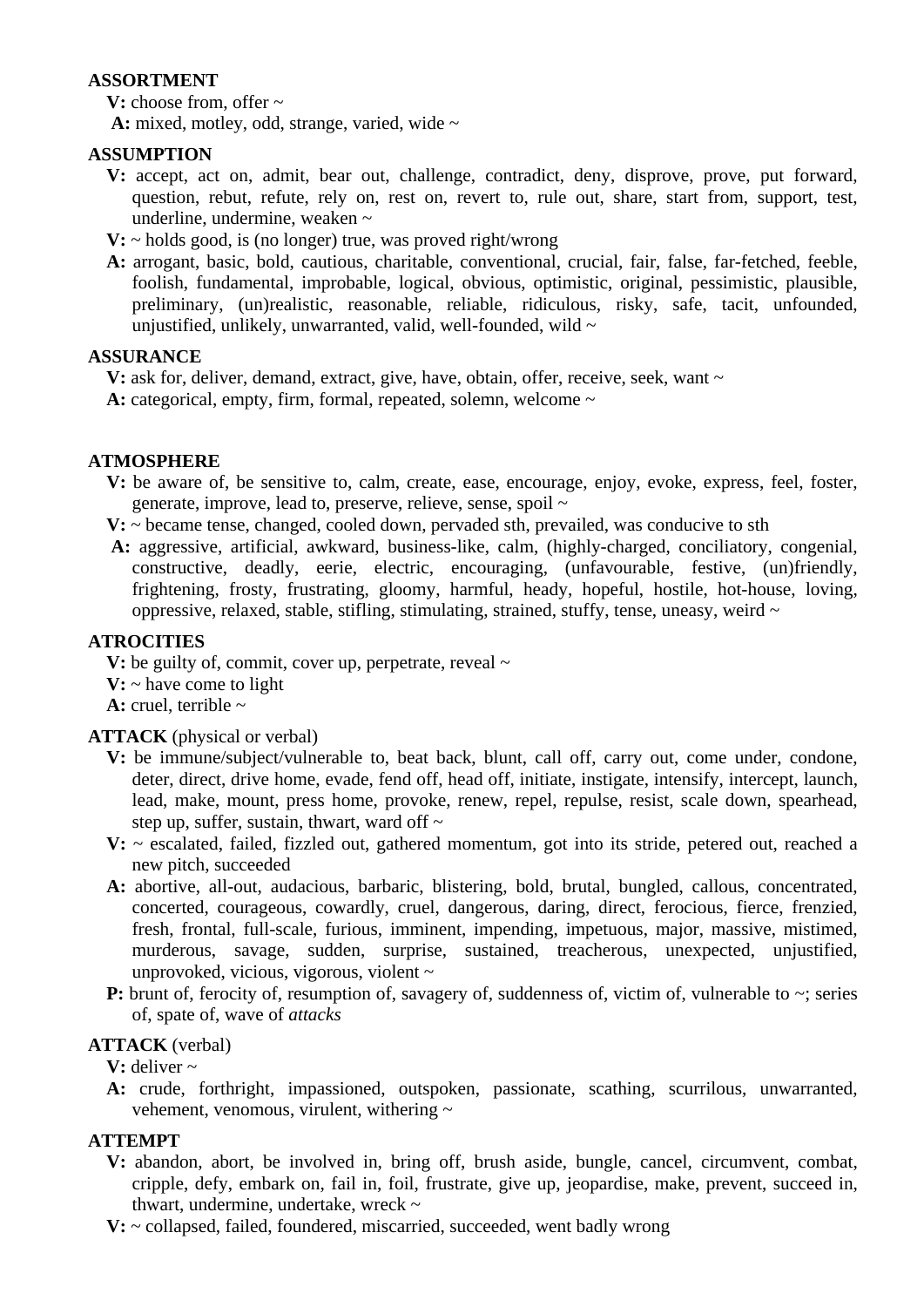**A:** abortive, all-out, belated, bizarre, bold, brave, calculated, cautious, clumsy, concerted, confident, co-ordinated, courageous, creditable, crude, daring, deliberate, desperate, determined, disastrous, energetic, feeble, final, foolhardy, frantic, frenzied, fresh, fruitless, futile, gallant, genuine, halfhearted, hazardous, heroic, hopeless, ill-fated, ineffectual, ingenious, initial, laudable, misguided, misjudged, overdue, patient, preliminary, protracted, reckless, risky, savage, sincere, sinister, sly, (un)successful, sudden, sustained, systematic, tentative, vain, valiant, veiled, well-meaning  $\sim$ 

## **ATTENTION**

 **V:** absorb, attract, call for, capture, compete for, concentrate, deflect, demand, deserve, devote, distract, divert, draw, earn, engage, escape, focus, get, give, hold sb's, invite, lavish ~ on, occupy,  $p$ ay  $\sim$  to, receive, require, rivet, secure, seize, solicit, summon, switch, transfer  $\sim$ 

**V:**  $\sim$  flagged, wandered, was taken up, wavered

A: close, constant, full, marked, meticulous, rapt, undivided, whole  $\sim$ 

**P:** bid for, centre of, focus of  $\sim$ 

### **ATTITUDE**

- **V:** adopt, affect, foster, harden, influence, maintain, sense, show, stand by, take, undermine, vindicate  $\sim$
- **V:** ~ changed, hardened, is ingrained, persisted, softened, stiffened, worsened
- **A:** absurd, affable, aggressive, amicable, ambiguous, ambivalent, antagonistic, arrogant, attentive, austere, basic, bellicose, belligerent, benevolent, benign, (un)biased, businesslike, casual, cautious, cavalier, common, conciliatory, condescending, (in)consistent, (un)constructive, (un)conventional, (un)co-operative, (un)critical, current, defiant, enigmatic, entrenched, (un)equivocal, (un)fair, (un)favourable, firm, (in)flexible, flippant, frank, (un)friendly, grasping, grim, helpful, hostile, hypocritical, impersonal, intransigent, lackadaisical, lenient, liberal, loving, ludicrous, mean, militant, negative, objective, one-sided, patronising, positive, predatory, prevailing, prevalent, (un)realistic, rigid, robust, sensible, sentimental, sound, straightforward, strict, stringent, supercilious, (un)sympathetic, threatening, unbending, uncompromising, understanding, unrepentant, venomous, wholesome, workmanlike ~
- **P:** shift in, set of *attitudes*

## **ATTRACTION**

**V:** feel, have, see  $\sim$ 

 **A:** fatal, immediate, irresistible, mutual, physical, sexual, strong ~

#### **AUDIENCE**

- **V:** address, appeal to, attract, bore, build up, captivate, capture, draw, electrify, enchant, enthral, establish, hold, hold  $\sim$  captive, move, pander to, please, rivet, rouse, shock, stir, sway  $\sim$
- **V:** ~ applauded, booed, heckled, jeered, walked out, whistled
- **A:** appreciative, attentive, critical, discerning, enthusiastic, impressive, noisy, packed, potential, receptive, (un)responsive, sizeable, sparse, spellbound, (un)sympathetic, vast ~

#### **AUTHENTICITY**

**V:** attest, cast doubt on, challenge, check, doubt, feel confident of, establish, prove, question  $\sim$ 

#### **AUTHOR**

**V:** enjoy, like, hate  $\sim$ 

 **A:** anonymous, best-selling, classic, children's, contemporary, established, famous, favourite, prolific, successful, rising, talented, well-known ~

#### **AUTHORITY**

- **V:** abuse, accept, acknowledge, add to, assert, assume, defy, delegate, deny, divest sb of, endow sb with, enforce, enhance, establish, erode, evade, exercise, exert, flout, have, impair, impose, invoke, maintain, oppose, overstep one's, overthrow, question, rebel against, recognise, resist, respect, restore, show, support, transfer, undermine, uphold, use, wield  $\sim$
- **V:** ~ collapsed, dwindled, is vested in sb, is at stake, stems from sth
- **A:** absolute, dubious, great, inherited, innate, legal, paternalistic, relevant, superior, supreme, unimpaired, wide ~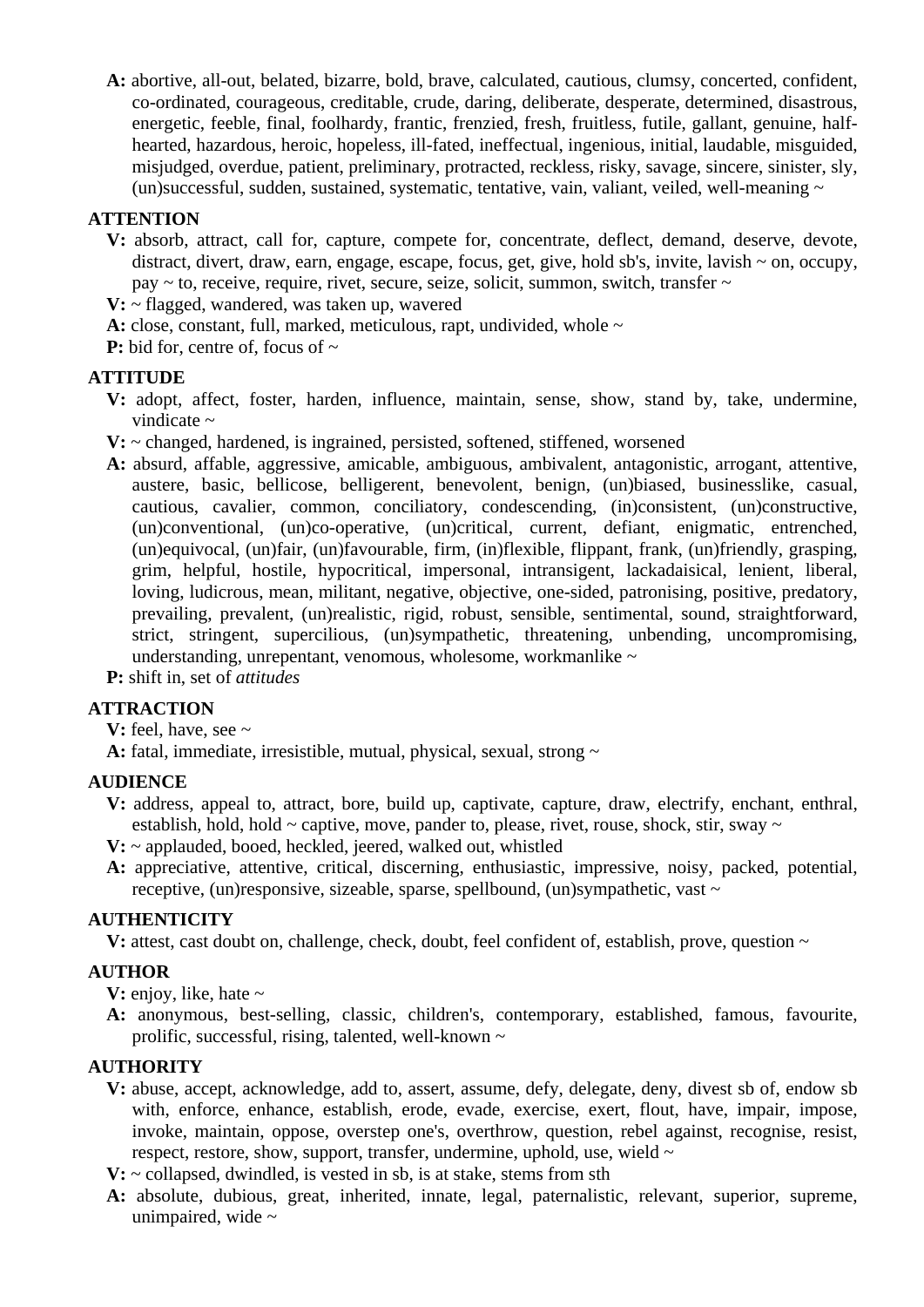**P:** erosion of  $\sim$ 

## **AUTHORITY** (authorisation)

**V:** claim, give, grant, make use of, recognise, take away  $\sim$  $A: full \sim$ 

# **AUTHORITY** (recognised expert)

 $V: \sim$  consult, quote, recognise sb as an  $\sim$ A: best, eminent, foremost, great, renowned, worldwide ~

# **AUTHORITIES** *(the authorities =* official body)

**V:** anger, apply to, defy, fall foul of, inform, (dis)obey, rebel against  $\sim$ A: proper  $\sim$ 

## **AVERSION**

 **A:** deep, deep-rooted, emotional, immediate, mild, natural, pet, strong ~

## **AWARD**

**V:** carry off, establish, give, grant, present, receive, set up, win  $\sim$ 

A: annual, coveted, famous, generous, highest, miserly, prestigious  $\sim$ 

## **AWARENESS**

 **V:** arouse, develop, diminish, dull, have, heighten, raise, sharpen, show A: deep, ecological, full, keen, political, spiritual  $\sim$ 

# **BABY**

 **V:** expect, abandon, adopt, breastfeed, calm, cradle, change, comfort, deliver, give away, have, look after, lose, nurse, put  $\sim$  up for adoption, rock  $\sim$  to sleep, soothe  $\sim$ 

- **V:** ~ is bawling, is teething, is crawling, is crying, is dribbling, kept (us) up all night
- A: new-born, premature, still-born, test-tube ~

# **BACKGROUND**

- **V:** be the product of one's, check sb's, come from  $\sim$
- **A:** academic, criminal, cultural, cultured, deprived, educational, exalted, humble, modest, narrow, obscure, political, privileged, questionable, respectable, superior ~

# **BACKGROUND** (details, setting)

**V:** describe, fill in, give, sketch in, supply  $\sim$ 

## **BACKGROUND** (position)

**V:** keep to, lurk in, relegate sb to, remain in, stay in  $\sim$ 

## **BALANCE**

 **V:** achieve, create, destabilise, destroy, disturb, establish, hold, keep, lose, maintain, overturn, redress, shift, strike, threaten, throw sb off, tip, tilt, upset ~

 $V: \sim$  shifts

A: delicate, good, healthy, precarious, sensible, stable, steady, subtle ~

# **BALL**

**V:** bounce, catch, drop, fumble, hit, kick, miss, pass, play, roll, throw  $\sim$ 

# **BALLOT**

**V:** be elected by, hold, put it to, re-run  $\sim$ 

A: open, secret  $\sim$ 

## **BAN**

- **V:** announce, apply, beat, break, bring in, call for, declare, defy, disregard, do away with, ease, enforce, evade, ignore, impose, introduce, keep, lift, maintain, (dis)obey, place, proclaim, put ~ on, put  $\sim$  into force, rebel against, recognise, relax, remove, rescind, respect  $\sim$
- $V: \sim$  applies to sth, is confined to sth, comes into force, (still) holds
- **A:** complete, controversial, effective, immediate, limited, partial, rigid, rigorous, strict, total, unpopular, worldwide ~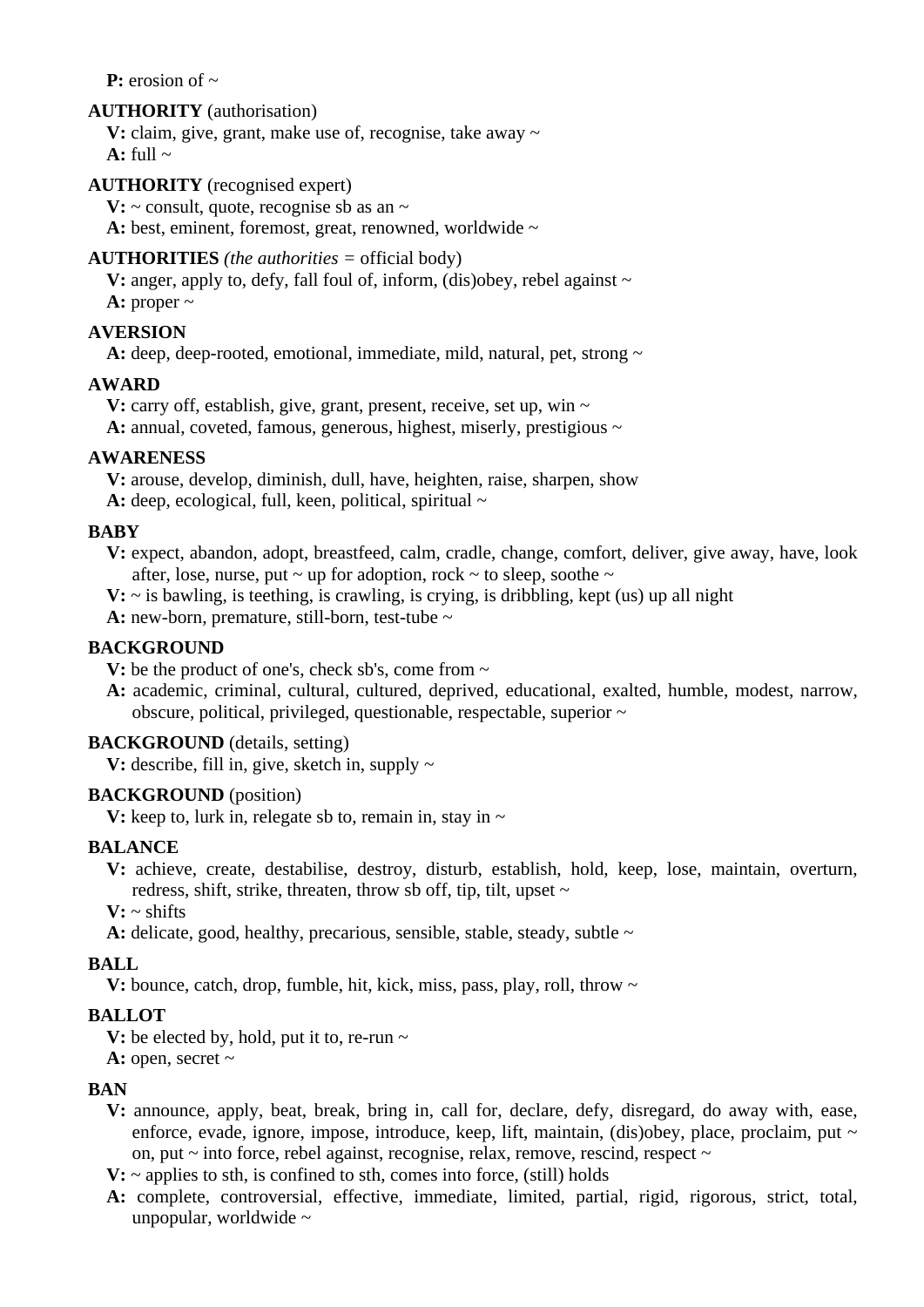# **BANK**

A: central, commercial, high street, international, merchant, savings ~

 **P:** ~ account, balance, charges, details, draft, loan, manager, rate, transfer

## **BARGAIN**

**V:** arrive at, keep to, make, reach, strike  $\sim$ 

**A:** fair, hard, tough  $\sim$ 

# **BARRIER**

- **V:** be faced with, break down/through, build, burst through, come up against, construct, create, cross, demolish, destroy, erect, form, get through, lower, meet, overcome, penetrate, place, put up, remove, set up, take down ~
- **V:** ~ collapsed, disappeared, fell, held
- **A:** cultural, daunting, firm, formidable, impenetrable, (in)effective, insuperable, insurmountable, racial, rigid, solid  $\sim$

# **BASICS**

**V:** get down to, go back to, know, learn, master  $\sim$ 

- **BASIS** V: build, change, constitute, create, destroy, form, lay down, maintain, provide, strengthen, undermine, upset ~
	- **A:** broad, common, ethical, firm, joint, narrow, permanent, reliable, scientific, shaky, solid, sound, strong, uncertain, whole ~

# **BATTLE**

**V:** engage in, fight, force, go into, join in, lose, take part in, win  $\sim$ 

- **V:** ~ continues, dragged on, ended in stalemate, is in progress, raged
- **A:** bitter, bloody, crucial, decisive, fierce, final, great, gruelling, hard-fought, historic, hopeless, important, last-ditch, long, long-running, major, mock, pitched, real, relentless, running, successful  $\sim$
- **P:** fight a losing  $\sim$ , outcome of  $\sim$

## **BEACH**

- **V:** clean up, contaminate, laze on, lie on, overlook ~
- **A:** beautiful, clean, crowded, deserted, golden, isolated, naturist, nudist, pebble, polluted, private, public, sandy, stony, unspoilt  $\sim$

# **BEAUTY**

 $V: ~$  fade, last

 **A:** breathtaking, classical, dazzling, exceptional, fragile, great, haunting, indescribable, inherent, outstanding, radiant, serene, sheer, singular, skin-deep  $\sim$ 

## **BEHAVIOUR**

- **V:** be responsible for, censure sb for, disapprove of sb's, emulate, govern, imitate, indulge in, influence, inhibit, justify, modify, observe, predict, restrain, tone down  $\sim$
- **V:**  $\sim$  appalled (me), baffled (me), deteriorated, improved, shocked (me), stems from ...
- **A:** absurd, (un)acceptable, annoying, antisocial, aggressive, arbitrary, atrocious, bad, boisterous, bullying, callous, civilised, complex, conventional, correct, cowardly, despicable, disgusting, disruptive, eccentric, errant, erratic, exemplary, frivolous, gentlemanly, good, illogical, impulsive, inconsiderate, inconsistent, inexcusable, infantile, instinctive, irrational, irresponsible, irritating, mysterious, noisy, (ab)normal, obstreperous, odd, off-hand, outrageous, overt, peculiar, polite, provocative, reserved, restrained, riotous, rowdy, rude, (un)satisfactory, scandalous, shocking, stereotyped, strange, undisciplined, unorthodox, unpredictable, unruly, unsportsmanlike ~
- **P:** patterns of, standards of, be on (your) best  $\sim$

## **BELIEF**

 **V:** (re)assert, cherish, cling to, corroborate, deny, destroy, endorse, express, give up, heighten,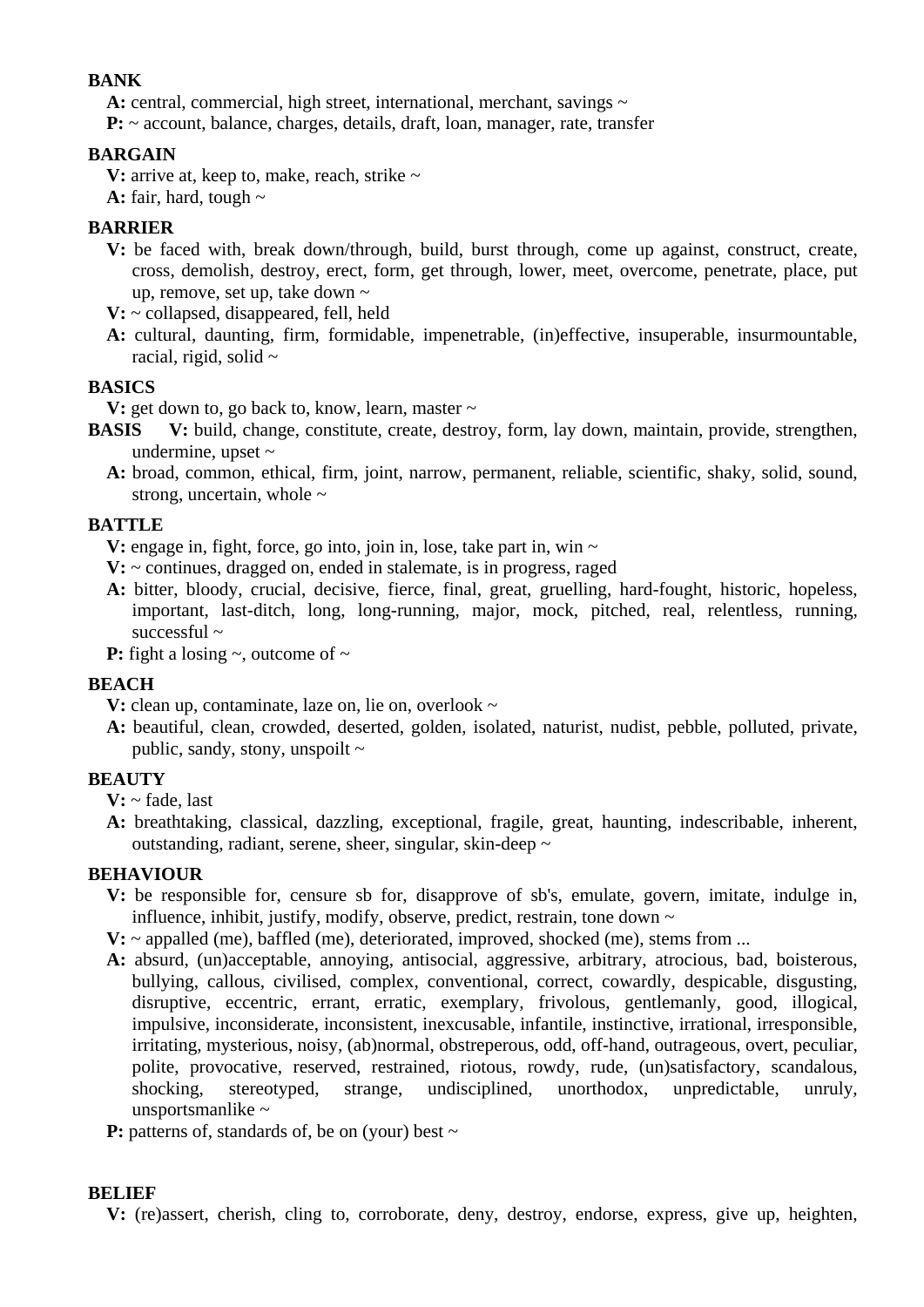inculcate, induce, instil, lose, maintain, shake, share, shatter, stick to, strengthen, support, sustain, undermine, uphold, weaken ~

- **V:** ~ crumbled, faded, grew, is based on sth/derives from sth, persists, prevails, remains unshaken, survives, wavered
- **A:** basic, common, deep-rooted, false, fanatical, fervent, firm, fond, genuine, honest, instinctive, intuitive, invincible, justifiable, misguided, mistaken, obsessive, obstinate, passionate, popular, preposterous, robust, solemn, steady, strong, tenacious, undying, uneasy, unhesitating, unjustified, unshakeable, unsubstantiated, unswerving, unwarranted, unwavering, widespread  $\sim$

### **BELIEF** (credibility)

**V:** destroy, stretch  $\sim$ 

**P:** bounds of  $\sim$ , beyond all  $\sim$ 

#### **BELIEFS** (religious)

- **V:** abandon, disseminate, fight for, give up, hold, hold firm to, jettison, profess, refute, reject, renounce, repudiate, stick to, undermine, subscribe to, uphold ~
- **V:** ~ conflict with sth, inspired sb, are founded on sth
- **A:** discredited, false, fanatical, former, heretical, inherited, (un)orthodox, outdated, religious, traditional ~

### **BENEFIT**

- **V:** acknowledge, bring, derive, enjoy, feel, foresee, gain, get, look for, obtain, produce, reap, weigh  $up \sim$
- **V:**  $\sim$  accrues, ensued, resulted from .... stemmed from ...
- **A:** considerable, definite, enormous, great, immediate, immense, important, infinitesimal, little, major, mutual, negligible, obvious, positive, substantial, tangible, tremendous, unique, visible, worthwhile ~

#### **BENEFIT** (money)

A: child, disability, housing, sickness, unemployment ~

**P:**  $\sim$  concert, match

#### **BIAS**

**V:** avoid, have, manifest, see, show  $\sim$ 

A: clear, covert, deep-rooted, distinct, implicit, implied, marked, obvious, perceptible, strong ~

#### **BIBLIOGRAPHY**

**V:** compile, draw up, look up, prepare, provide  $\sim$ 

 **A:** comprehensive, exhaustive, extensive, full, select, up-to-date ~

#### **BILL** (Parliamentary)

- **V:** alter, amend, approve, boycott, bring forward/in/out, contest, debate, delay, discuss, draft, enact, force through, introduce, oppose, pass, prepare, present, propose, push through, put through, reject, rush through, shelve, support, table, throw out, vote against/for/on, withdraw  $\sim$
- **V:** ~ became law, was read, went to committee

A: controversial, emergency  $\sim$ 

#### **BILL**

**V:** ask for, foot, get, pay, present, receive, reduce, send, send in, settle, split, submit  $\sim$ 

 $V: \sim$  came in, is (overdue/outstanding,

 **A:** crippling, excessive, outrageous, shocking, steep, stiff ~

#### **BIOGRAPHY**

**V:** produce, publish, write ~

 **A:** accurate, (un)authorised, critical, entertaining, exhaustive, fascinating, illuminating, lively, objective, outstanding, readable, revealing, scholarly, stylish, well-researched, witty  $\sim$ 

#### **BIRTH**

**V:** announce, attend, await, be present at, celebrate, expect, mark, record, register  $\sim$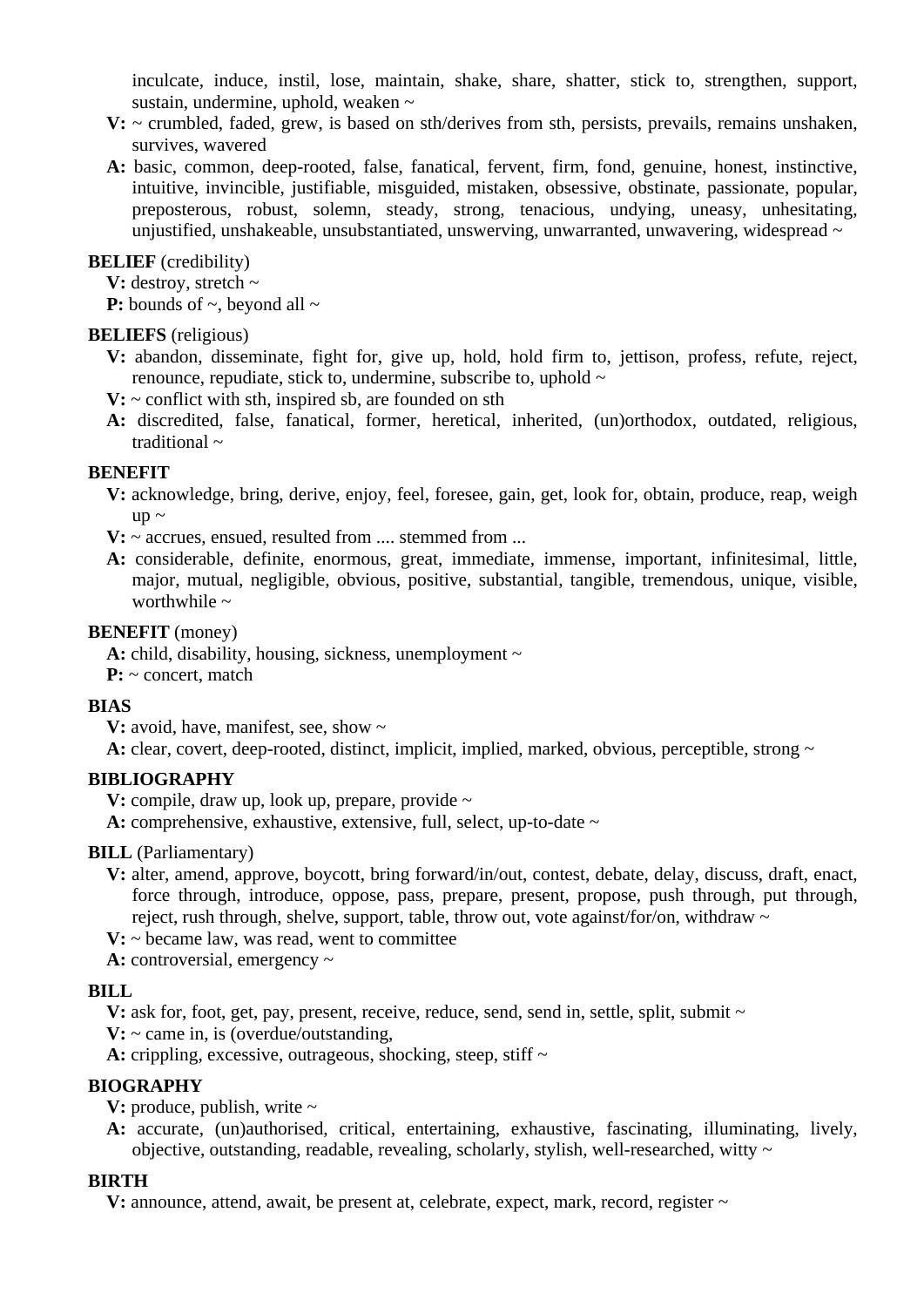#### **BITTERNESS**

**V:** cause, create, engender, feel, get over, lead to, overcome  $\sim$ A: great, lasting, marked, unending, unnecessary  $\sim$ 

#### **BLAME**

 **V:** absolve sb from, accept, acknowledge, apportion, attach, attribute, bear, carry, deny, distribute, exonerate sb from, fix  $\sim$  on sb, lay/place/put  $\sim$  on sb, share, shift, shoulder, take  $\sim$ **A:** full, main, real, whole  $\sim$ 

#### **BLAST**

**V:** be caught in, cause, keep away from, set off, shelter from  $\sim$ 

 **V:** ~ blew ... out/up, broke/damaged/destroyed/shattered/shook sth, injured/killed sb

A: terrific, tremendous, violent ~

#### **BLAST** (of wind)

V: encounter, feel, shelter from, struggle against ~

 **V:** ~ caught/hit/struck sb/sth

A: fierce, furious, great, icy, strong, sudden, tremendous ~

#### **BLAZE**

**V:** add to, control, extinguish, put out  $\sim$ 

**V:** ~ was out of control, consumed/destroyed sth, died down, spread to ...

A: fierce, great, terrible ~

### **BLOCKADE**

**V:** break through, get past/through, impose, lift, maintain, raise, remove, run, set up  $\sim$ 

A: naval, partial, strict, tight, total  $\sim$ 

#### **BLOOD**

**V:** draw, give, let, lose, poison, shed, spill, test  $\sim$ 

 **V:** ~ circulates, clots, coagulates, congeals, flowed, flowed out, is getting thinner, gushed out, oozed out, thickened, spurted out

**P:**  $\sim$  bank, donor, transfusion: mark of, spot of, traces of, trail of  $\sim$ 

### **BLOW** (mental)

**V:** experience, get over, receive, recover from, soften, suffer, sustain  $\sim$ 

**V:**  $\sim$  fell on sb, stunned sb

A: cruel, devastating, grievous, heavy, severe, unexpected  $\sim$ 

#### **BLOW** (physical)

**V:** administer, aim, avoid, deliver, feel, give, inflict, parry, receive, strike, survive, sustain  $\sim$ 

- **V:** ~ dazed/felled/hit/hurt/killed/missed/stunned sb, knocked sb down/out
- **A:** cowardly, cruel, dangerous, deadly, decisive, destructive, devastating, direct, dull, final, glancing, hard, heavy, knock-out, massive, mortal, nasty, painful, powerful, serious, severe, sharp, slight, swift  $\sim$

#### **BLUNDER**

- **V:** admit, allege, avoid, come across, commit, correct, cover up, discover, make, minimise, point out, rectify, stumble upon ~
- **A:** colossal, crass, definite, distinct, fatal, grave, hopeless, monumental, obvious, regrettable, serious, stupid, terrible, unfortunate, unnecessary ~

#### **BOARD**

**V:** appear before, appoint sb to, attend, form, head, resign from, serve on, set up, sit on  $\sim$ 

 **P:** ~ decision, meeting

**BODY** (organised group of people)

**V:** axe, refer a matter to, set up  $\sim$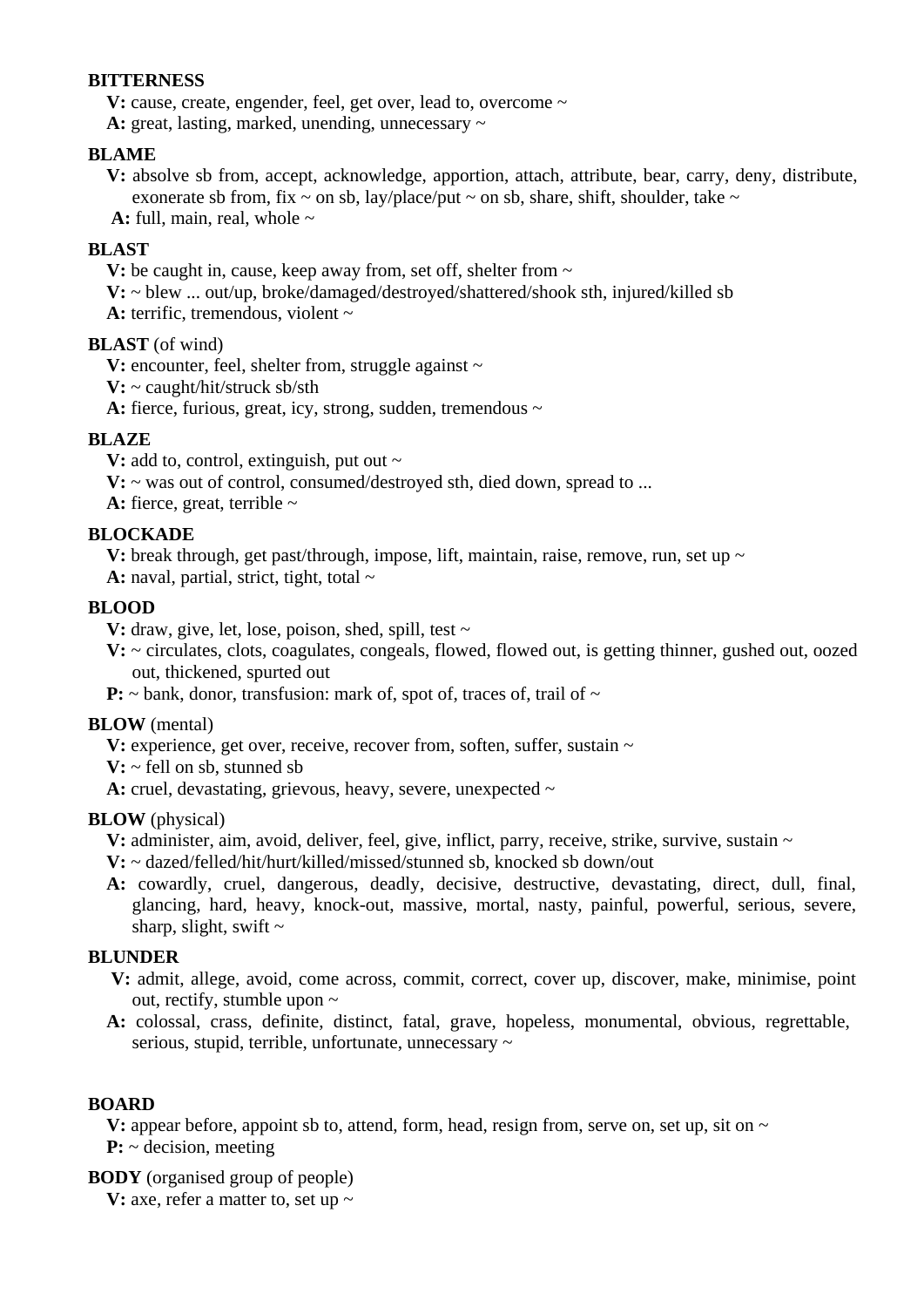**A:** advisory, authorised, elected, governing, government, independent, official, professional, representative, school, student ~

#### **BOMB**

 **V:** defuse, detonate, dismantle, drop, explode, hurl, make, manufacture, plant, release, remove, set, set of  $\sim$ 

 **V:** ~ exploded, went off

A: atomic, car, huge, letter, live, nuclear, petrol, powerful, stray, terrorist, time, unexploded ~

 **P:** ~ disposal; spate of, wave of *bombs* 

#### **BOND**

**V:** create, destroy, forge, form, make, strengthen, tighten  $\sim$ 

- A: close, emotional, firm, fragile, inseparable, spiritual, strong, tenuous, unbreakable, weak ~
- **P:** ~ of friendship

#### **BOOK**

- **V:** annotate, ban, bring out, censor, compile, contribute to, dedicate, digest, edit, glance through, illustrate, issue, launch, leaf through, licence, (re)print, produce, promote, proof-read, publicise, publish, pulp, remainder, research, review, revise, scan, translate, write ~
- $V: \sim$  is due out, is out of print/stock, was reissued, has been remaindered, was serialised, is unavailable, came out, covered .... dealt with .... described .... explored .... revealed .... touches on ...
- **A:** absorbing, admirable, ambitious, amusing, authoritative, brilliant, coffee-table, comprehensive, controversial, delightful, dull, encyclopaedic, engrossing, entertaining, enthralling, fascinating, flawless, fine, forthcoming, gripping, hilarious, important, informative, instructive, interesting, libellous, lively, long, moving, powerful, readable, reliable, repetitive, sensible, stimulating, thought-provoking, trite, useful, wise  $\sim$

**P:** scope of, subject of, substance of, thread of  $\sim$ 

#### **BOOKS** (accounts)

**V:** balance, check, cook, do, go over, go through, inspect, keep  $\sim$ 

#### **BOOM**

**V:** cope with, enjoy, forecast, see ~

A: baby, economic, post-war, sales, sudden, travel, unexpected, unprecedented  $\sim$ 

 $P: \sim$  in popularity

#### **BORDER**

 **V:** close, cross, establish, fix, guard, mark, patrol, seal, seal off, slip across/over, smuggle sth across the  $\sim$ 

**V:** ~ runs/stretches from ... to .... shifted

A: common, disputed, natural, open, shared, unguarded  $\sim$ 

#### **BOREDOM**

**V:** do sth out of, relieve, suffer  $\sim$ 

A: excruciating, sheer, utter  $\sim$ 

#### **BOUNDARY**

 **V:** alter, change, create, cross, define, demarcate, determine, (re)draw, establish, extend, extend along/beyond, fix, follow, form, impose, keep within, lay down, make, mark, move, push back, reach, reach beyond, recognise, respect, run along, set, set up, settle, shift ~

 $V: \sim$  extends/stretches from ... to .... runs, separates ... from ...

 **A:** arbitrary, clear, definite, distinct, extensive, narrow, natural, rigid, state ~

#### **BRAIN**

**A:** acute, agile, fine, good, excellent, first-class, quick, superb  $\sim$ 

 **P:** tax one's, use one's ~; is the *brains* behind sth, has got *brains,* pick (your) *brains,* rack (your) *brains* 

#### **BRAND**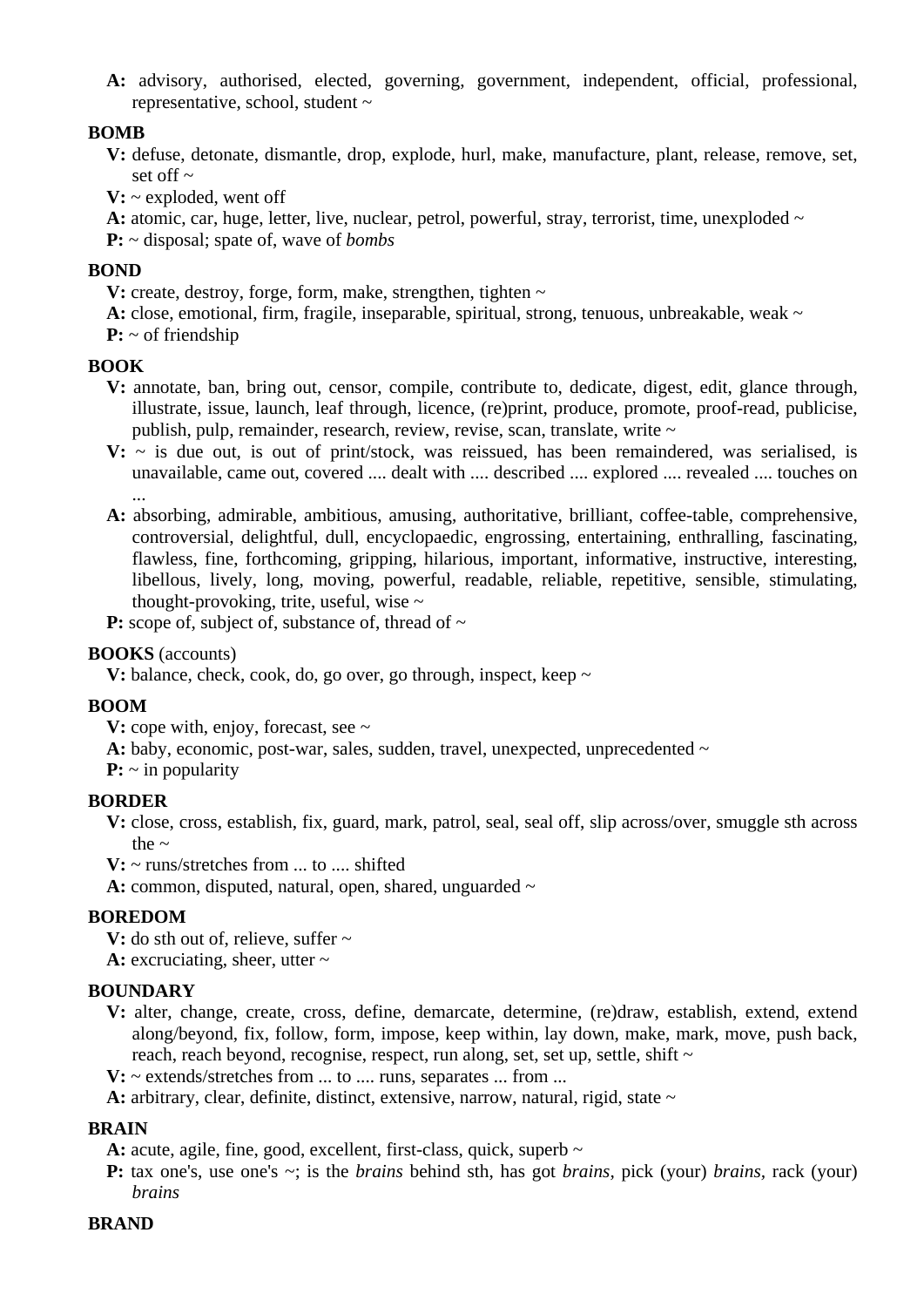A: best-selling, popular  $\sim$  **P:** ~ awareness, image, leader, loyalty, management, manager, war

#### **BREACH** (of relations)

**V:** cause, heal, lead to, make up  $\sim$ 

**A:** sudden, total  $\sim$ 

#### **BREAKDOWN**

**V:** cause, end in, lead to, patch up, prevent, result in  $\sim$ 

 **A:** complete, inevitable, nervous, partial, rapid, regrettable, sudden, surprising, temporary, unfortunate, total  $\sim$ 

#### **BREAKTHROUGH**

**V:** achieve, bring about, lead to, mark, reach  $\sim$ 

 **V:** ~ was made, came about

A: major, medical, scientific, significant, spectacular ~

#### **BREATH**

**V:** catch/hold/save/waste (your)  $\sim$ , draw, get (your)  $\sim$  back, say sth under (your)  $\sim$ 

**A:** deep, long, shallow  $\sim$ 

**P:** with bated  $\sim$ ; a  $\sim$  of fresh air, it took (my)  $\sim$  away

#### **BREATHING**

A: (barely) audible, heavy, irregular, laboured, rapid, regular, shallow, slow, soft, uneven ~

 **P:** ~ difficulties, problems

#### **BRIDGE**

**V:** build, construct, cross, demolish, design, destroy, erect, pull down, put up ~

 $V: \sim$  was blown down (by the wind), was blown up (by a bomb), was washed away, carries the (main road), collapsed, crosses .... joins ... with .... spans the (Rhine)

#### **BRINK**

**V:** balance on, come to, cross, get near, go over, hover on, teeter on  $\sim$ 

#### **BUDGET**

- **V:** announce, balance, draw up, exceed, increase, introduce, keep to/within, operate within, overstep, overstretch, pass, reduce, set oneself, tighten, vote on ~
- **A:** annual, expansionary, fixed, generous, harsh, interim, low, modest, monthly rigid tight ~

#### **BUILDING**

- **V:** alter, blow up, (re)build, construct, convert, damage, demolish, design, erect, flatten, gut, inspect, knock down, look after, look over, maintain, occupy, pull down, put up, refurbish, renovate, repair, restore, shore up, survey ~
- **V:**  $\sim$  collapsed, is deteriorating, fell down, fell into ruin, houses .... stands, towers over sth
- **A:** ancient, attractive, beautiful, crumbling, decrepit, derelict, deserted, dilapidated, dingy, distinguished, disused, famous, fine, handsome, historic, huge, imaginative, imposing, listed, low, multi-storey, neglected, prominent, rambling, ramshackle, spectacular, sprawling, tall, wellproportioned ~

**P:** lease of, upkeep of  $\sim$ 

#### **BULLETIN**

**V:** issue, pin up, print, publish, read out  $\sim$ 

A: daily (hourly, weekly, etc), final, latest, official, regular  $\sim$ 

**P:**  $news \sim$ 

#### **BURDEN**

- **V:** assume, bear, carry, cast off, ease, impose, lay  $\sim$  on sb, lessen, lighten, pick up, place, relieve, remove, shoulder, take on, throw off  $\sim$
- V: ~ lies on sb, rests on sb, wore sb down/out, weighed sb down ~
- A: great, growing, heavy, increasing  $\sim$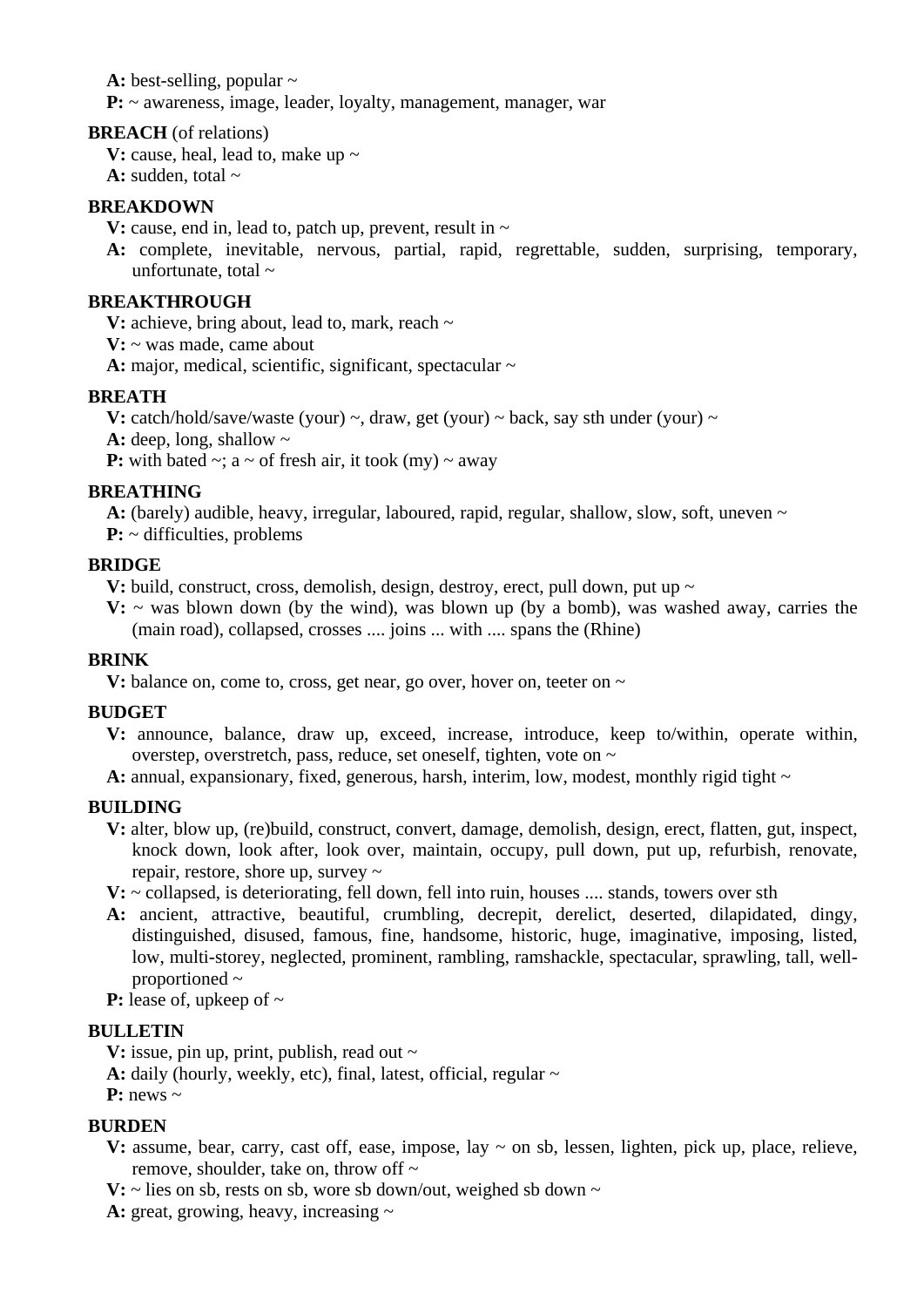### **BUREAUCRACY**

**V:** cut down/out, do away with, eliminate  $\sim$ 

A: cumbersome, government, overgrown, slow, sluggish  $\sim$ 

### **BUSINESS** (firm, with *a/the)*

- **V:** build up, carry on, close down, establish, finance, give up, have, manage, modernise, open, prop up, restructure, run, set up, start, streamline, take over, wind up  $\sim$
- **V:** ~ amalgamated with .... closed down, declined, is expanding, failed, went bankrupt, prospered
- **A:** defunct, efficient, excellent, family, flourishing, growing, large, long-established, lucrative, profitable, prosperous, run-down, successful, thriving ~

### **BUSINESS** (affairs)

 **V:** attend to, conduct, get down to, handle, interfere in sb else's, to stick your nose in sb else's, transact  $\sim$ 

A: current, official, personal, private, routine, urgent ~

### **BUSINESS** (trade)

- **V:** be in, carry on, do, drum up, encourage, find, give up, go after/into/out of, hunt for, look for, promote, set up in  $\sim$
- **V:** ~ is bad/brisk/good/poor/slow/sluggish, declined, expanded, flourished, picked up, is thriving
- **P:**  $\sim$  contact, lunch, matters, objectives, opportunities, relationship, trip

### **CABINET** (government)

**V:** form  $\sim$  **A:** shadow  $\sim$ 

 **P:** ~ minister, reshuffle

### **CALCULATION**

**V:** do, make, make a mistake in  $\sim$ 

 $V:$   $\sim$  was wide of the mark, was (all) wrong

A: accurate, approximate, faulty, precise, rapid, rough, wrong  $\sim$ 

## **CALL** (phone)

**V:** accept, give sb, make, place, put  $\sim$  through, return sb's, take, wait for  $\sim$ 

 **A:** alarm, business, collect, early morning, emergency, local, long-distance, personal, private, urgent  $\sim$ 

## **CALL** (visit)

**V:** make, pay, receive, return  $\sim$ A: brief, courtesy, (in)formal, friendly, official, unexpected  $\sim$ 

## **CALL** (appeal)

**V:** answer, heed, issue, make, respond to, send out, support, take up  $\sim$ 

A: ardent, clarion, despairing, desperate, emotional, moving, passionate, rousing  $\sim$ 

## **CALM**

**V:** disturb, restore, ruffle, shatter, upset  $\sim$ A: dead, perfect, unruffled, usual ~

## **CAMERA**

**V:** be caught on, focus, (un)load, point, rewind  $\sim$ 

 **V:** ~ is in/out of focus, clicked, flashed, ran out of film

 **A:** automatic, complicated, digital, disposable, easy-to-use, simple, 35 mm, ~

## **CAMPAIGN**

 **V:** back, be involved in, boost, conduct, embark on, engage in, enter upon, fight, give direction /impetus to, inaugurate, initiate, intensify, join, launch, lead, manage, mount, open, oppose, organise, pursue, run, spearhead, sponsor, start, step up, support, take part in  $\sim$ 

 **V:** ~ fizzled out, got off to a good start

 **A:** active, bitter, boisterous, brief, brilliant, chaotic, confused, covert, determined, energetic, fierce, inept, intensive, international, limited, lively, long-drawn-out, losing, noisy, political,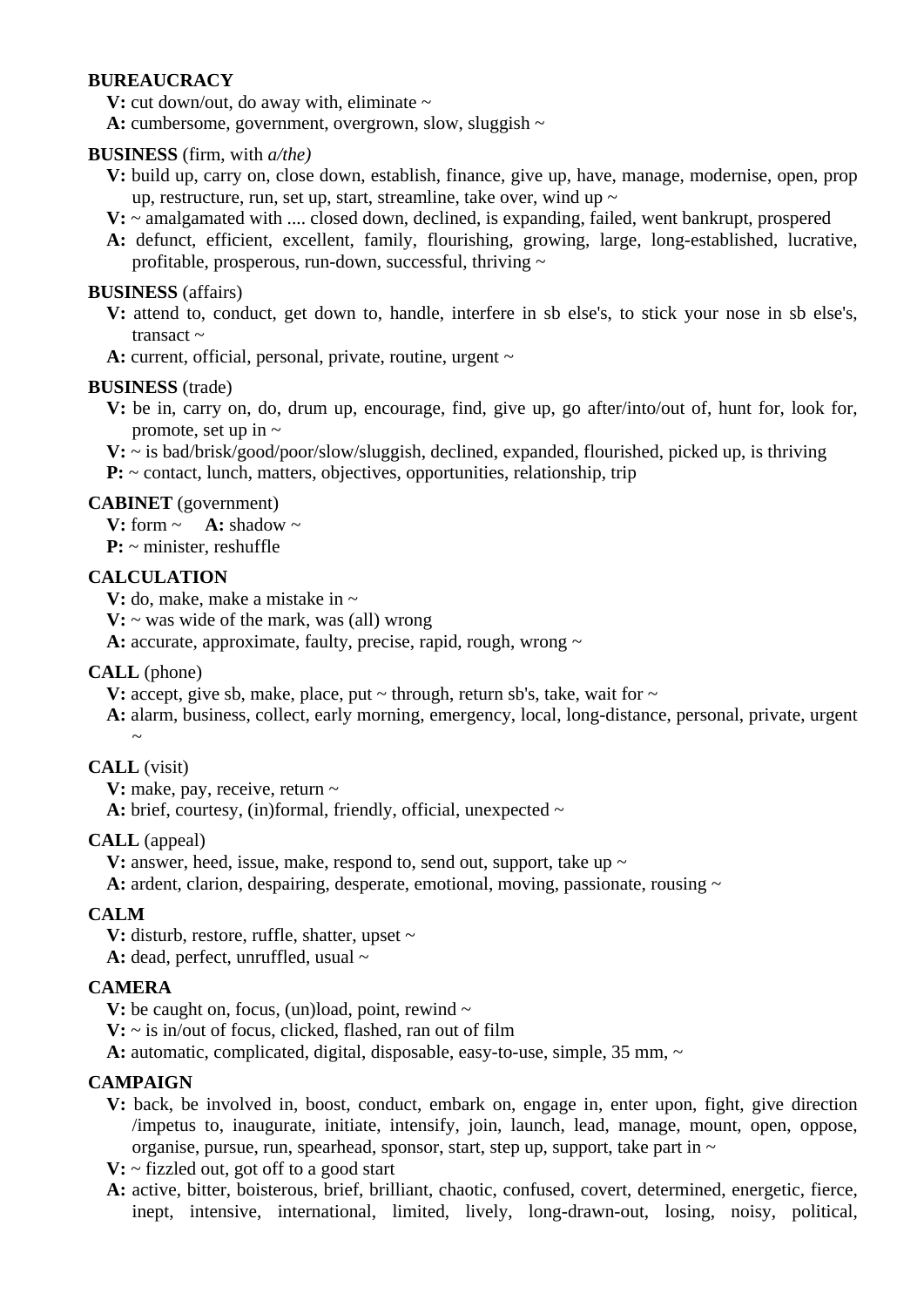presidential, strident, (un)successful, uninspiring, vicious, vigorous, widening, winning, worldwide ~

**P:** failure/futility/height/ineptness/success of  $\sim$ 

#### **CAMPAIGN** (military)

**V:** conduct, fight, launch, lead, wage  $\sim$ 

 **V:** ~ ended in stalemate, lost impetus

 **A:** bloody, brilliant, daring, disastrous, fierce, lengthy, lightning, risky, successful, victorious ~

### **CAMPAIGNER**

A: experienced, seasoned, shrewd, skilful ~

### **CANDIDATE**

- **V:** adopt, back, drop, elect, nominate, offer oneself as, put forward/up, reject, select, stand as, support, vote for  $\sim$
- $V: \sim$  got in, is standing, stood down, won, withdrew
- **A:** independent, likely, local, (un)official, (un)popular, prospective, reliable, risky, safe, (un)suitable, surprise  $\sim$

#### **CANDLE**

**V:** blow out, extinguish, (re)light, snuff out  $\sim$ 

 **V:** ~ burned, burned low, flickered, went out

 $P: ~$  flame

### **CAPABILITIES**

 **V:** assess, be endowed with, cast doubt on, consider, examine, exploit, extol, exceed, have, list, make use of, manifest, overrate, possess, praise, question, take advantage of, test, underrate, use, waste, weigh up  $\sim$ 

A: great, hidden, immense, obvious, outstanding, reputed, true, undoubted, useful, wide ~

### **CAPACITY**

**V:** exceed, exhaust, have, measure, use ~

A: abundant, (in)adequate, large, maximum, peak, sufficient ~

**P:** was filled to  $\sim$ ; a  $\sim$  crowd

#### **CAPACITY** (ability)

**V:** be endowed with, blunt, develop, have, impair, lack, nurture, use  $\sim$ 

 **A:** amazing, boundless, enormous, great, infinite, innate, latent, matchless, natural, necessary, outstanding, superior, tremendous, unique, unrivalled

## **CAPACITY** (position)

**V:** act in, have  $\sim$ 

A: administrative, advisory, official, private, professional  $\sim$ 

#### **CAPITAL**

 **V:** amass, accumulate, borrow, break into, build up, inherit, invest, lay out, pay back, pile up, provide, put up, raise, require, run out of, save up, squander, tie up, transfer, waste ~

 $V: \sim$  is locked up, brings in sth, dwindled, grew, ran out

#### **CAR**

- **V:** back (up), break into, crash, drive, hire, park, push, register, rent, repair, reverse, road-test, run, run in, service, smash up, start, steer  $\sim$  through..., steal, stop, tow, travel by, wreck, write off  $\sim$
- **V:** ~ broke down, came/went off the road, packed up, ran into sth, screeched to a halt, skidded, swerved, was written off

**A:** economical, estate, family, flashy, luxury, powerful, second-hand, sports, used ~

#### **CARDS** (games)

**V:** cheat at, cut, deal, lose at, play, shuffle, win at  $\sim$ 

**A:** picture, playing  $\sim$ 

**P:** deck of, game of, house of, pack of  $\sim$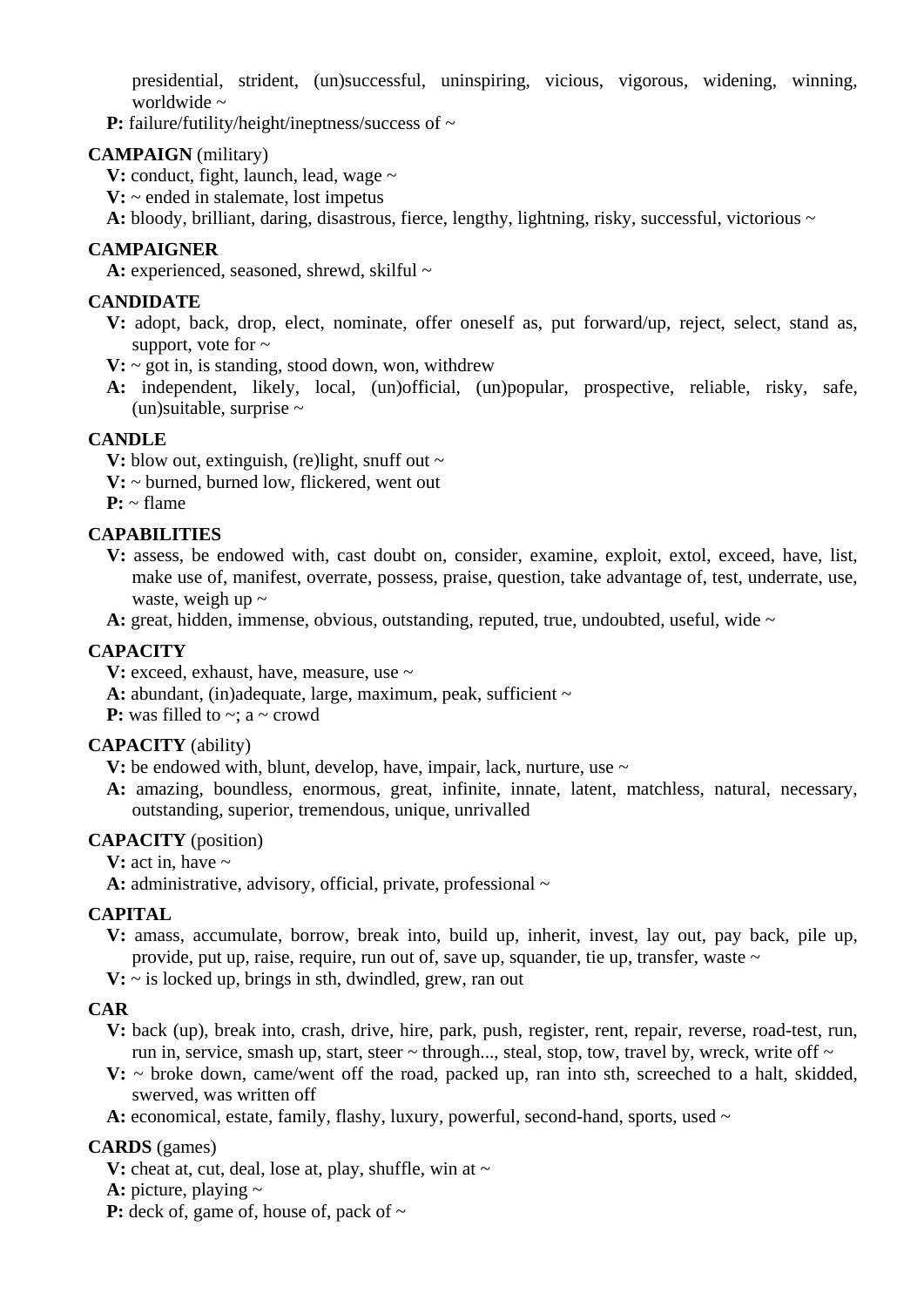# **CARE**

**V:** bestow, give, lavish, need, provide, take sb into  $\sim$ 

 **A:** constant, extra, great, meticulous, proper, scrupulous, special, utmost ~

**P:** tender loving  $\sim$  (TLC)

**CARE** (sorrow, anxiety)

**V:** be free from, be weighed down by  $\sim$ 

# **CARE** (caution)

**V:** call for, exercise, take  $\sim$ 

A: extra, good, great, proper, special  $\sim$ 

# **CAREER**

- V: abandon, be absorbed in, be destined for  $\sim$  in, boost, carve out, change, choose, concentrate on, cripple, cut short, damage, determine, develop, devote oneself to, embark on, end, enter upon, further, give up, hamper, have  $a \sim in$  (banking), help, hinder, interrupt, launch out on, launch sb on, map out, plan, predict, promote, pursue, put an end to, ruin, sacrifice, salvage, set sb off on, spoil, start, take up, wreck  $\sim$
- **V:** ~ blossomed, had its ups and downs
- **A:** amazing, brilliant, chequered, colourful, demanding, difficult, disappointing, distinguished, entire, fine, flourishing, glittering, golden, good, great, honourable, ill-fated, meteoric, modest, promising, splendid, steady, strange, successful, turbulent, unusual, varied ~

**P:** outset of, peak of, pinnacle of, springboard for, summit of  $\sim$ , a  $\sim$  change

# **CASE** (matter)

**V:** alter, argue, clinch, deal with, (re)examine, go into, investigate, press, review, solve, study  $\sim$ A: complicated, controversial, unusual  $\sim$ 

## **CASE** (instance)

**V:** cite, describe, highlight, quote, take ~

 **A:** authentic, authenticated, borderline, classic, clear, clear-cut, difficult, glaring, hypothetical, illuminating, intriguing, isolated, obvious, perfect, special, textbook, unique, unusual ~

## **CASE** (argument)

- **V:** argue, back up, complete, expound, give support to, go over, make  $\sim$  for/against, make out, outline, press, put, put forward, review, submit, (over) state, sum up, weaken  $\sim$
- **V:** ~ collapsed

 **A:** classic, convincing, good, irrefutable, plausible, persuasive, poor, strong ~

## **CASE** (court)

- **V:** adjourn, answer, appear in, bring, contest, decide, defend, dismiss, drop, hear, judge, lose, postpone, refer to, report, resume, settle, study, sum up, throw out, try, turn down, win, withdraw  $\sim$
- **V:** ~ came before the court, comes up, collapsed, forms a precedent, was referred to (a higher) court, went badly/well

A: capital, civil, controversial, criminal, murder, notorious, sensational, test ~

**P:** outcome of  $\sim$ 

## **CASH**

**V:** be out of, be short of, carry, pay (in), prefer, raise, run out of, send  $\sim$ 

**A:** hard, petty  $\sim$ 

**P:**  $\sim$  card, in advance, on delivery

## **CASUALTIES**

**V:** inflict, report, suffer, sustain  $\sim$ **A:** crippling, heavy, light, serious ~

# **CATALOGUE**

**V:** compile, look sth up in, publish, receive, revise, send sb, send for, study, update  $\sim$  **A:** autumn/spring, current, free, full, full-colour, latest, mail-order, trade ~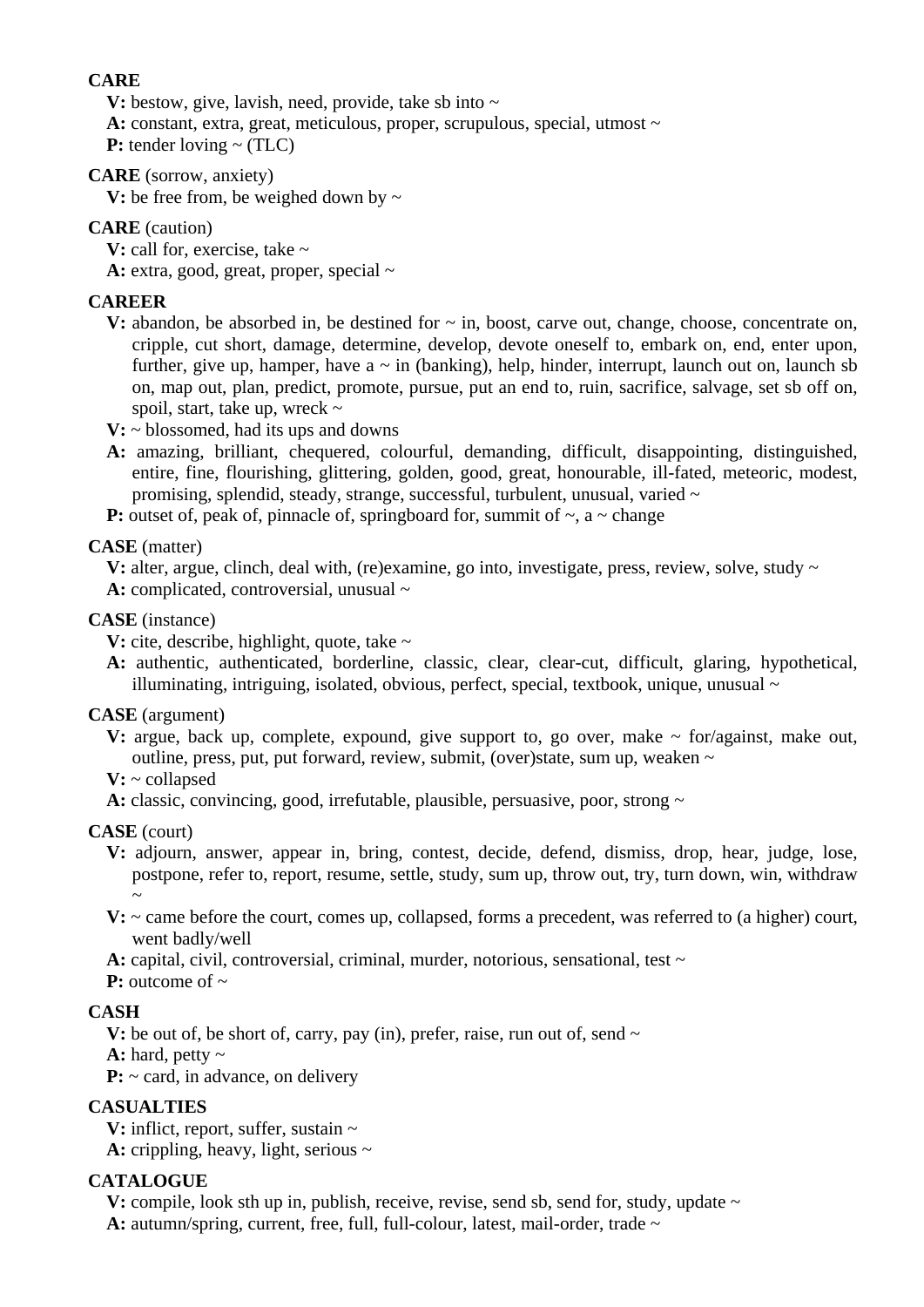### **CATASTROPHE**

- **V:** avert, avoid, be heading for, bring about, cause, deal with, face, foresee, forestall, head off, lead to, precipitate, prevent, provoke, suffer, trigger of  $\sim$
- **V:** ~ faced sb, happened, hit sb, lay ahead, looms, lurks, occurred, overtook sb, struck sb, took place, threatened
- **A:** absolute, certain, devastating, final, grave, huge, impending, inevitable, major, mounting, overwhelming, senseless, serious, terrible, total, unavoidable, unforeseen, unheard-of, unprecedented, utter  $\sim$

**P:** aftermath of, cause of  $\sim$ 

### **CATEGORY**

- **V:** assign sth to, be in/outside, belong to, come into, define, fall into, fit, place sth in, put sth into, slot sth into  $\sim$
- **A:** bottom, broad, definite, exclusive, fuzzy, hard and fast, inferior, loose, main, middle, narrow, principal, rigid, special, strict, superior, top, unique, unusual, well-defined, wide  $\sim$

### **CATTLE**

**V:** brand, breed, drive, graze, herd, raise, rear, round up, show, slaughter  $\sim$ 

A: beef, dairy, prize  $\sim$ 

**P:** head of, herd of  $\sim$ 

#### **CAUSE** (reason)

- **V:** analyse, ascertain, be due to, determine, diagnose, discover, eliminate, enquire into, eradicate, establish, examine, ferret out, find out, investigate, look for, seek, stem from, study, trace ~
- **A:** apparent, basic, chief, common, (in)direct, extraneous, fundamental, further, immediate, implicit, inherent, latent, main, major, mysterious, obscure, obvious, original, overriding, primary, prime, principal, remote, root, sole, specific, tangible, true, ultimate, underlying  $\sim$

#### **CAUSE** (goal)

- **V:** abandon, adopt, advance, advocate, aid, be dedicated to, be loyal to, believe in, betray, champion, damage, deal with, defend, die for, embrace, espouse, fight for, follow, further, have sympathy with, join, neglect, preach, promote, pursue, rally to, sacrifice oneself for, serve, support, take up, work for  $\sim$
- **A:** altruistic, common, deserving, good, higher, hopeless, lost, noble, obscure, radical**,** worthwhile,  $(un)$ worthy ~
- **P:** all in a good, devotion to  $\sim$

### **CAUTION**

- **V:** abandon, call for, cast  $\sim$  aside, exercise, maintain, need, proceed with, require, take, throw  $\sim$  to the winds, treat sth with, use  $\sim$
- A: extreme, great, utmost ~

#### **CEASE-FIRE**

**V:** agree on/to, announce, arrange, break, negotiate, observe, sign, violate, work out  $\sim$ 

A: permanent, temporary  $\sim$ 

### **CELEBRATION**

**V:** arrange, call for, have, hold, organise, spoil  $\sim$ 

 **A:** dazzling, formal, glittering, great, joyous, marvellous, noisy, quiet, solemn, special, splendid, tremendous ~

#### **CELEBRITY**

**V:** acquire, achieve, bring sb, enjoy, seek, shun  $\sim$ 

A: great, unsolicited, unwanted, unwelcome ~

### **CENSORSHIP**

**V:** abolish, enforce, exercise, impose, introduce, lift ~ **A:** film, press, rigid, strict  $\sim$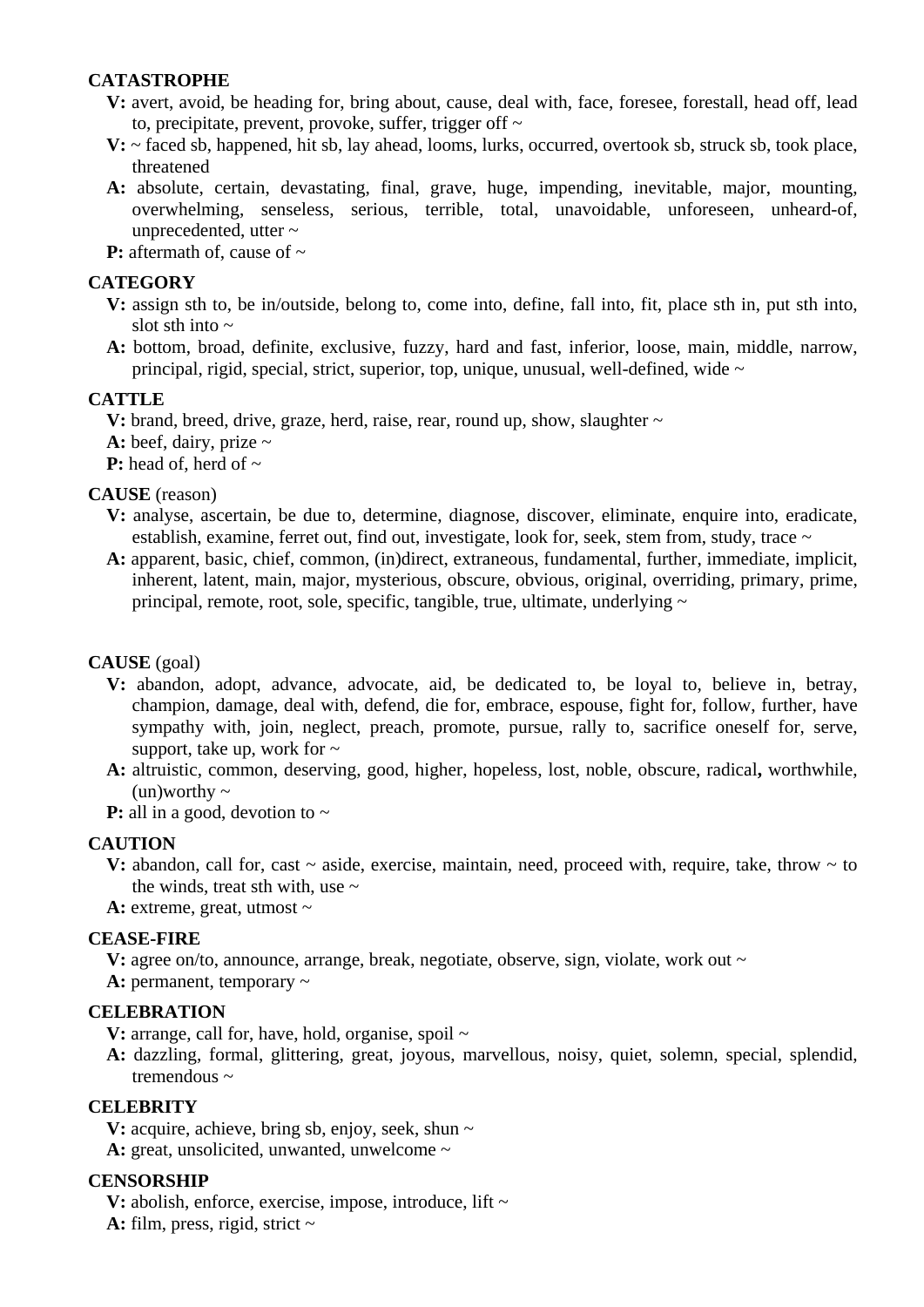# **CENSUS**

**V:** carry out, conduct, hold, take  $\sim$ 

## **CENTRE**

**V:** attend, close, establish, open, run, set up  $\sim$ 

A: business, civic, commercial, community, crisis, health, job, leisure, popular, sports ~

# **CENTURY**

**P:** close of, turn of  $\sim$ 

# **CEREMONY**

- **V:** arrange, attend, cancel, conduct, hold, officiate at, organise, perform, postpone, take part in, televise, view, watch  $\sim$
- **A:** age-old, ancient, annual, closing, colourful, dignified, imposing, impressive, impromptu, inauguration, inspiring, majestic, moving, opening, quiet, religious, sad, solemn, stately, timehonoured, traditional, wedding  $\sim$

## **CERTIFICATE**

 **V:** apply for, ask for, award, check, demand, examine, forge, get, give, have, issue, make a copy of, obtain, possess, produce, qualify for, require, show, stamp, supply, win, work for  $\sim$ 

**V:** ~ attests/proves/shows/states that ...

A: false, formal, genuine, official, useful ~

# **CHALLENGE**

- **V:** accept, answer, be confronted with, constitute, cope with, face (up to), invite, issue, meet, offer, overcome, pose, present, put up, reject, represent, respond to, rise to, take up, throw down  $\sim$
- **A:** ambitious, big, concerted, dangerous, daunting, definite, fearsome, formidable, great, immediate, imposing, irresistible, real, renewed, serious, strong, urgent ~

# **CHAMPION**

**V:** be up against, beat, become, defeat, take on  $\sim$ 

**A:** defending, former, national, reigning, unbeaten, undisputed, world  $\sim$ 

## **CHANCE**

- **V:** affect, assess, boost, calculate, count on, destroy, eliminate, endanger, enhance, estimate, forfeit, get, give sb, grab, have, improve, increase, lose, make the most of, miss, offer, present sb with, reduce, ruin, see, spoil, take, take advantage of, use, wait for, waste, welcome, weigh up, wreck  $\sim$
- **V:**  $\sim$  arose, cropped up, has gone, improved, offered itself, won't come again
- **A:** best-ever, excellent, exceptional, fair, fighting, fine, fleeting, fortunate, good, infinitesimal, lucky, negligible, only, outside, poor, rare, realistic, reasonable, remote, slight, slim, small, splendid, sporting, unexpected, unique, welcome  $\sim$

## **CHANGE**

- **V:** adapt to, advocate, avoid, be conducive/opposed to, block, bring about, call for, cause, cope with, counteract, effect, encounter, experience, face, facilitate, favour, get used to, go through, impede, induce, initiate, instigate, institute, introduce, justify, lead to, make, necessitate, observe, obstruct, perceive, prevent, produce, promote, resist, restrict, see, sense, show, signal, spark off, speed up, stimulate, welcome, witness  $\sim$
- **V:** ~ accelerated, affected sb, came about, ensued, led to sth, occurred, reflected sth, resulted in sth, slowed down, was evident
- **A:** abrupt, alarming, appreciable, badly-needed, beneficial, broad, considerable, constant, continuous, crucial, (un)desirable, discernible, disturbing, drastic, extensive, far-reaching, fundamental, gratifying, great, immediate, inevitable, infinitesimal, initial, invigorating, irresistible, irreversible, major, marginal, marked, material, merciful, modest, painful, perceptible, principal, profound, quick, radical, rapid, refreshing, revolutionary, sensational, sharp, slight, slow, speedy, substantial, subtle, sudden, sweeping, tangible, tremendous, unexpected, unfortunate, unsettling, violent, visible, welcome, widespread  $\sim$
- **P:** magnitude of, management of, process of, speed of  $\sim$ ; sea  $\sim$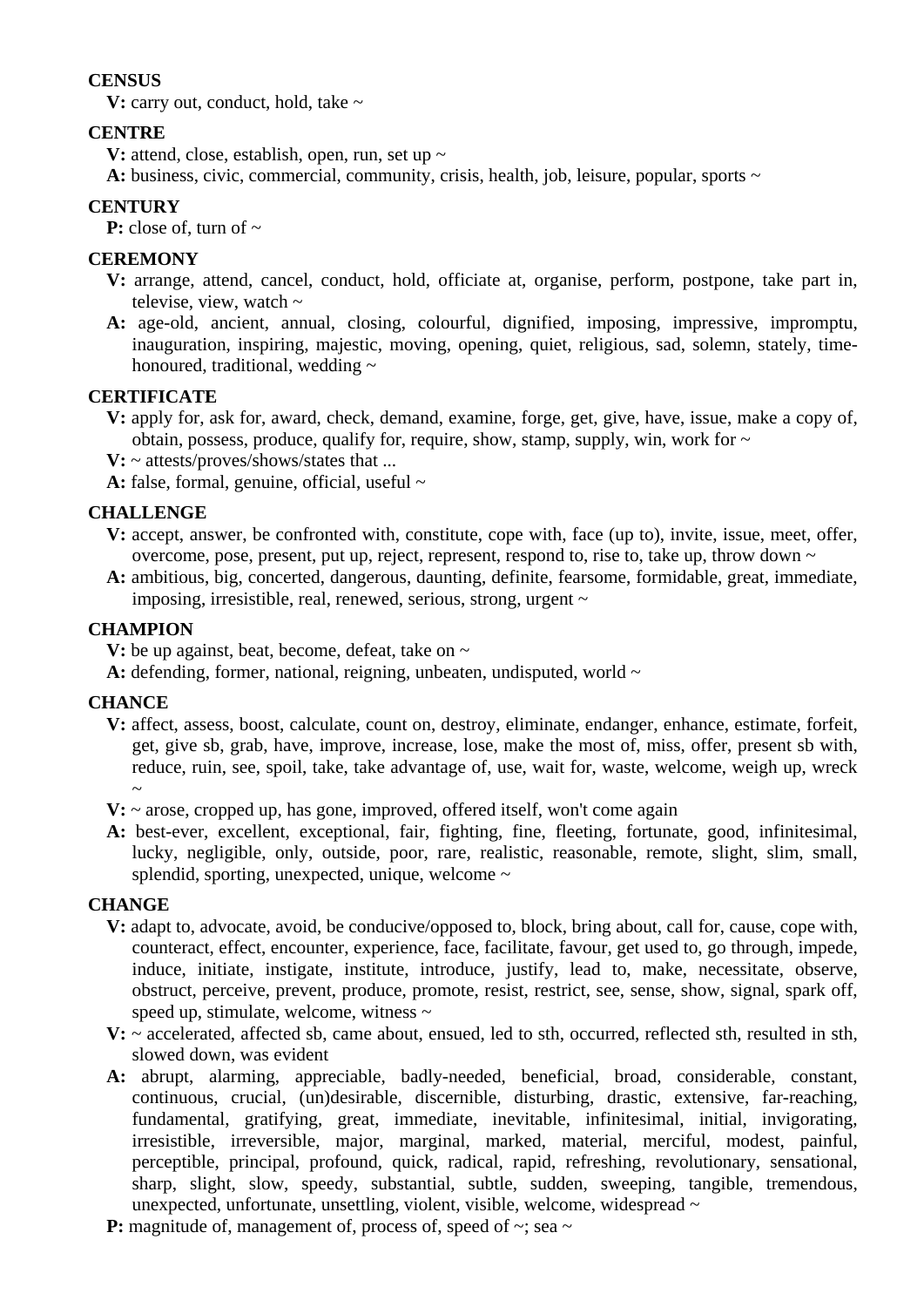# **CHAOS**

- **V:** be in a state of, cause, create, descend into, end in, endure, precipitate, prevent, produce, provoke, sink into  $\sim$
- **V:** ~ broke out, prevailed, reigned
- A: absolute, indescribable, utter, widespread  $\sim$
- $P: \sim$  theory; state of  $\sim$

# **CHARACTER** (of a person)

- **V:** be endowed with, build, change, develop, form, have, have an effect on, improve, influence, leave a stamp on, mark, mould, reflect sb's, reform, shape, test, transform, warp  $\sim$
- **V:** ~ changed, developed, improved, matured
- **A:** dependable, depraved, despicable, determined, difficult, fine, independent, noble, (un)reliable, (un)stable, (un)steady, strong, undisciplined, upright, weak  $\sim$
- **P:** blot on, flaw in, insight into  $\sim$

### **CHARACTER** (nature of something)

- **V:** affect, alter, analyse, appreciate, assume, be struck by, determine, develop, discover, exhibit, identify, keep, maintain, modify, possess, preserve, restore, retain, reveal, ruin, show, spoil, stamp, study, take into account/consideration, take on, understand  $\sim$
- **V:** ~ became apparent/blurred, is clear/evident, showed itself
- **A:** basic, beneficial, complicated, controversial, definite, different, distinct, erratic, fundamental, genuine, harmful, indeterminate, indigenous, individual, intrinsic, obvious, ordinary, original, outstanding, paradoxical, prominent, provisional, real, strange, traditional, true, typical, underlying, vivid  $\sim$

### **CHARACTER** (unusual person)

 **A:** amiable, amusing, colourful, disreputable, eccentric, formidable, lazy, mean, nasty, notorious, peculiar, quaint, questionable, strange, suspicious, terrible, unique, unreliable, well-known ~

## **CHARACTERISTIC**

 **A:** basic, defining, exasperating, intrinsic, main, salient, striking, typical, unusual ~

#### **CHARGE** (responsibility)

- **V:** accept, assume, divest oneself of, entrust sb with, take  $\sim$
- A: complete, full, heavy, immediate, sole ~

#### **CHARGE** (accusation)

**V:** admit, be brought up on, be sensitive to, bring  $\sim$  against sb, confess to, counter, deny, dispute, drop, evade, examine, face, lay/level a  $\sim$  against sb, make, press, prove, rebut, refute, specify, substantiate, support, withdraw  $\sim$ 

 **A:** damaging, false, flimsy, formal, official, petty, serious, trumped-up ~

## **CHARGE** (financial)

**V:** collect, demand, impose, levy, make, pay, waive ~

A: heavy, reasonable, regular, ridiculous, small ~

#### **CHARITY** (organisation)

- **V:** do sth for, donate money to, give (money) to, make a donation to, raise money for, run, set up, sponsor sb for  $\sim$
- **A:** children's, global, local, (inter)national, official, popular, registered ~
- **P:** ~ appeal, ball, concert, event

#### **CHARM**

**V:** exert, ooze, use one's  $\sim$ 

A: considerable, great, indefinable, infinite, irresistible, natural, perennial, tremendous ~

## **CHARTER**

**V:** be a signatory to, draw up, flout, give, grant, put  $\sim$  into effect, sign, tear up  $\sim$ 

#### **CHASE**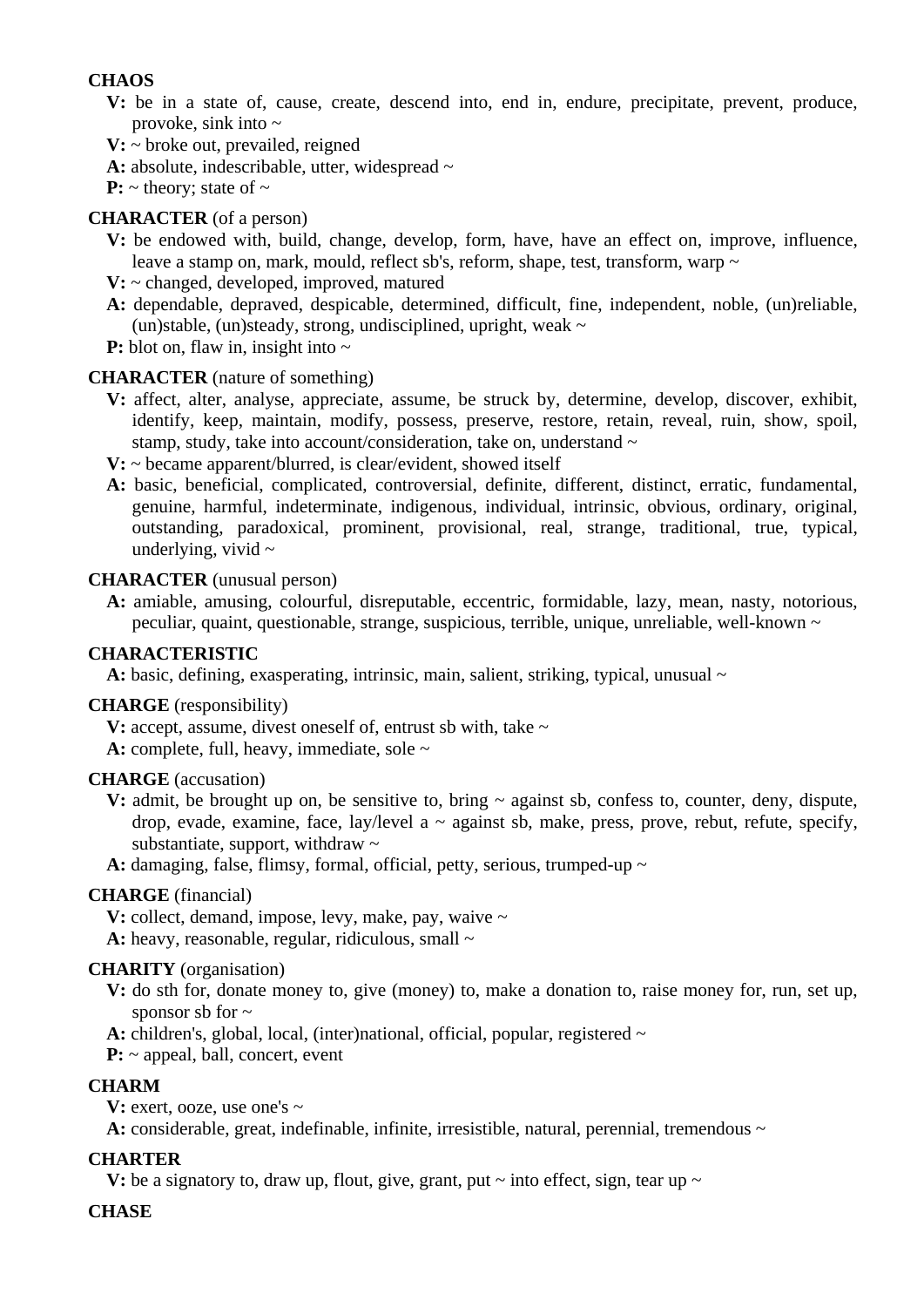**V:** abandon, embark on, enter on, follow, give  $\sim$  to, give up, join in, pursue, take part in, take up  $\sim$ A: exciting, hopeless, (un)successful, wild-goose  $\sim$ 

### **CHASM**

**V:** bridge  $\sim$  $V: \sim$  appeared, divides ... from ...

A: deep, gaping, unbridgeable, wide, yawning  $\sim$ 

### **CHAT**

**V:** drop in for, have, have time for, stop for  $\sim$ A: friendly, little, long, occasional, pleasant, quiet ~

#### **CHECK** (inspection)

**V:** carry out, make, run, submit to, subject sb to  $\sim$ 

 $V: \sim$  revealed sth

 **A:** close, nation-wide, regular, rigorous, rough, routine, spot, thorough ~

### **CHECK** (restraint)

**V:** come up against, encounter, impose, meet with, remove  $\sim$ 

A: important, serious, severe, sudden, unavoidable, unexpected ~

## **CHEQUE**

**V:** bounce, cash, forge, handle, issue, make out, process, sign, write ~

**V:** ~ bounced, was returned, went through

 **A:** blank, crossed, generous, large, post-dated, travellers', worthless ~

### **CHEESE**

 **A:** blue, cottage, cream, full-fat, hard, low-fat, grated, mild, soft, smoked, strong, toasted ~

**P:** lump of, piece of, slice of  $\sim$ 

### **CHILD**

 **V:** abuse, adopt, bring up, educate, foster, give birth to, have, indulge, look after, mistreat, neglect, nurse, raise, spoil, support  $\sim$ 

 **V:** ~ developed, grew up

 **A:** badly/well behaved, foster, gifted, illegitimate, love, naughty, only, precocious, sensitive, sick, spoilt, unwanted  $\sim$ 

### **CHOCOLATE**

A: bitter, dark, hot, melted, milk, plain, rich, sweet, thick, white ~ **P:** bar of, piece of  $\sim$ 

#### **CHOICE**

**V:** affect, face, force  $\sim$  on sb, give sb, have, inflict  $\sim$  on sb, influence, limit, make, place  $\sim$  before sb, put off, restrict  $\sim$ 

**V:** ~ lies before sb/with sb, rests with sb

 **A:** awkward, basic, careful, conscious, considered, deliberate, difficult, easy, final, first, fundamental, happy, hard, heart-rending, immediate, indiscriminate, inevitable, inspired, intelligent, judicious, instinctive, invidious, last, limited, narrow, painful, poor, random, second, shrewd, straight, stupid, unambiguous, unavoidable, unenviable, unprecedented, wise ~

### **CIGARETTE**

**V:** extinguish, light, put out, roll, smoke, stub out ~

A: king-size, low-tar, mild, strong  $\sim$ 

 **P:** ~ butt, case, end, holder, lighter, packet

#### **CIRCLE** (set of people)

**V:** be admitted to, belong to, form, gain admittance to, move in  $\sim$ 

**A:** close, close-knit, exclusive, inner, innermost, large, narrow  $\sim$ 

**P:** wide  $\sim$  of friends

**CIRCLES** (social)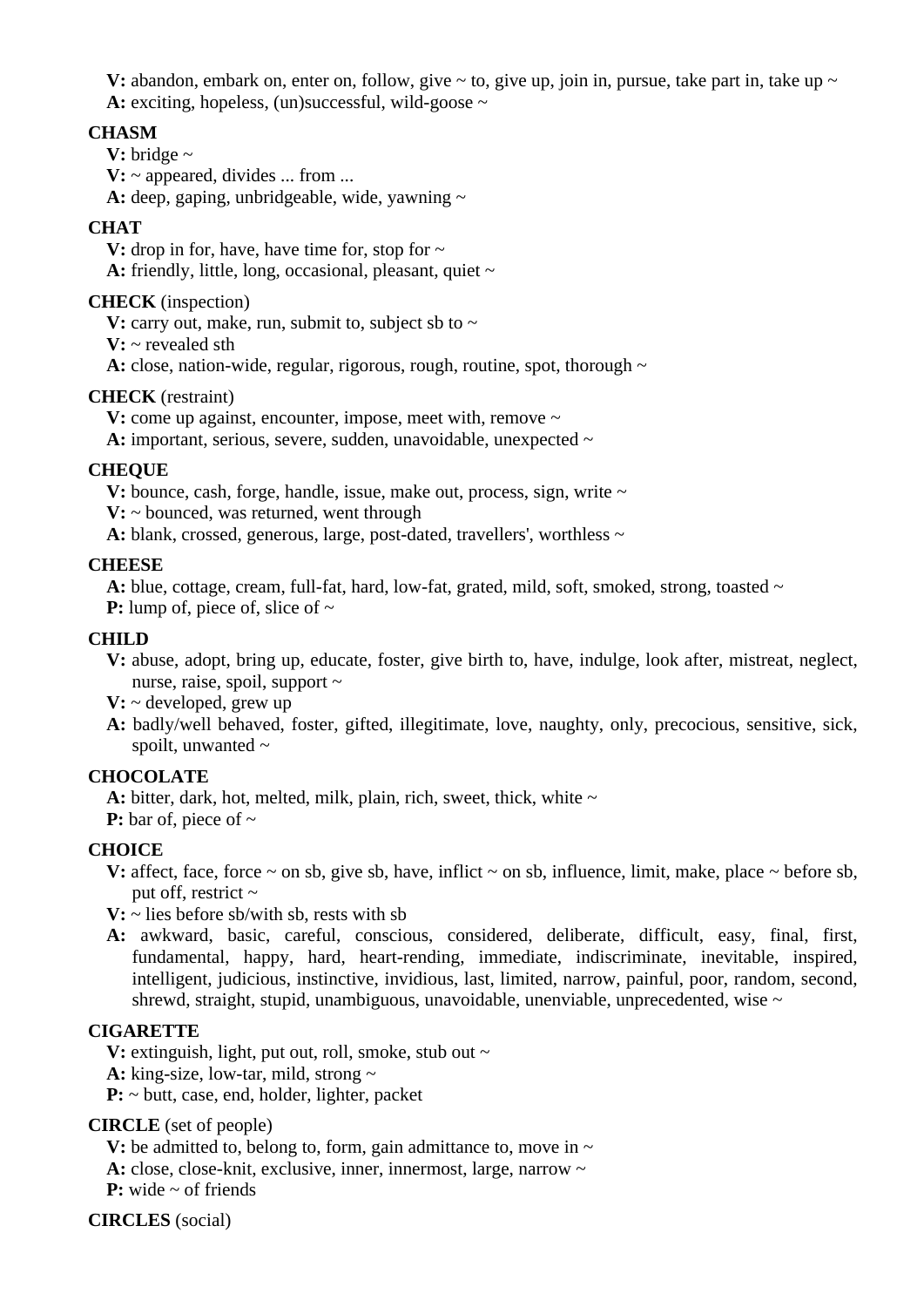**V:** move in  $\sim$ 

 **A:** avant-garde, elevated, exclusive, fashionable, high, influential, intellectual, official, oldfashioned, powerful, sophisticated, wide ~

## **CIRCULATION**

**V:** be in, put into, withdraw from  $\sim$ 

A: enormous, general, limited, international, nation-wide, small, wide ~

 $P: a \sim \text{war}$ 

### **CIRCUMSTANCES**

- **V:** accustom oneself to, adapt oneself to, adjust oneself to, alter, avoid, be aware of, be brought up in, blame, change, deplore, discover, examine, get used to, have, investigate, improve, know, live in, misjudge, reveal  $\sim$ , take  $\sim$  into consideration, take place in  $\sim$
- **V:** ~ altered, are against sb, change, deteriorated, improved
- **A:** adverse, affluent, alarming, (in)auspicious, baffling, bizarre, clear, comfortable, compromising, difficult, distressing, easy, exceptional, extenuating, favourable, fortunate, harsh, humble, incongruous, incriminating, luxurious, mitigating, modest, mysterious, obscure, ordinary, plain, poor, precarious, privileged, prosperous, reduced, straitened, strange, suspicious, true, unaccustomed, unfortunate, unprecedented, vague ~

**P:** force of, irony of, set of  $\sim$ 

## **CITIZEN**

 **A:** good, law-abiding, naturalised, ordinary, respectable, second-class, senior ~

## **CITIZENSHIP**

 **V:** acquire, adopt, apply for, change, claim, deprive sb of, forfeit, grant, lose, refuse, renounce, strip sh of  $\sim$ 

### **CITY**

 **V:** ~ expanded, grew up

 **A:** ancient, attractive, beautiful, capital, cosmopolitan, densely populated, flourishing, great, historic, industrial, inner, interesting, modem, overcrowded, popular, sophisticated, ugly

## **CIVILISATION**

**V:** bring, destroy  $\sim$ 

- **V:** ~ collapsed, declined, disappeared, flourished, reached its peak, was at its peak
- **A:** advanced, alien, ancient, budding, early, foreign, indigenous, mature, primitive, sophisticated, superior  $\sim$
- **P:** dawn of, passing of, rise and fall of  $\sim$

#### **CLAIM** (assertion)

- **V:** acknowledge, admit, advance, attack, bear out, be sceptical of, challenge, concede, defend, deny, discount, dismiss, dispute, doubt, examine, maintain, make, modify, persist in, prove, put forward, question, refute, reject, repudiate, substantiate, support, test, uphold, verify, weaken ~
- **V:** ~ does not stand examination, is open to doubt, rests on ...
- **A:** ambitious, angry, astonishing, bold, controversial, doubtful, exaggerated, excessive, exciting, extravagant, fanciful, feeble, fundamental, impressive, inadmissible, indefensible, initial, just, justifiable, justified, legitimate, ludicrous, novel, original, outrageous, paradoxical, plausible, presumptuous, reckless, ridiculous, strong, tenuous, unique, unsubstantiated, worthless ~

#### **CLAIM** (financial)

- **V:** abandon, acknowledge, agree to, admit, amend, bring, check, consider, contest, deal with, disallow, discuss, drop, endorse, enter, establish, file, follow up, forfeit, further, give up, handle, justify, lodge, make, make out, meet, negotiate, pay, press, put in, question, recognise, reduce, refuse, reinforce, resist, satisfy, settle, shelve, submit, succeed in, verify, waive, withdraw, write off  $\sim$
- **V:**  $\sim$  applied to sth, failed, involved sth
- **A:** exaggerated, excessive, fair, false, heavy, insurance, justifiable, large, modest, outstanding, pay, pressing, strong, substantial, well-founded, worthless ~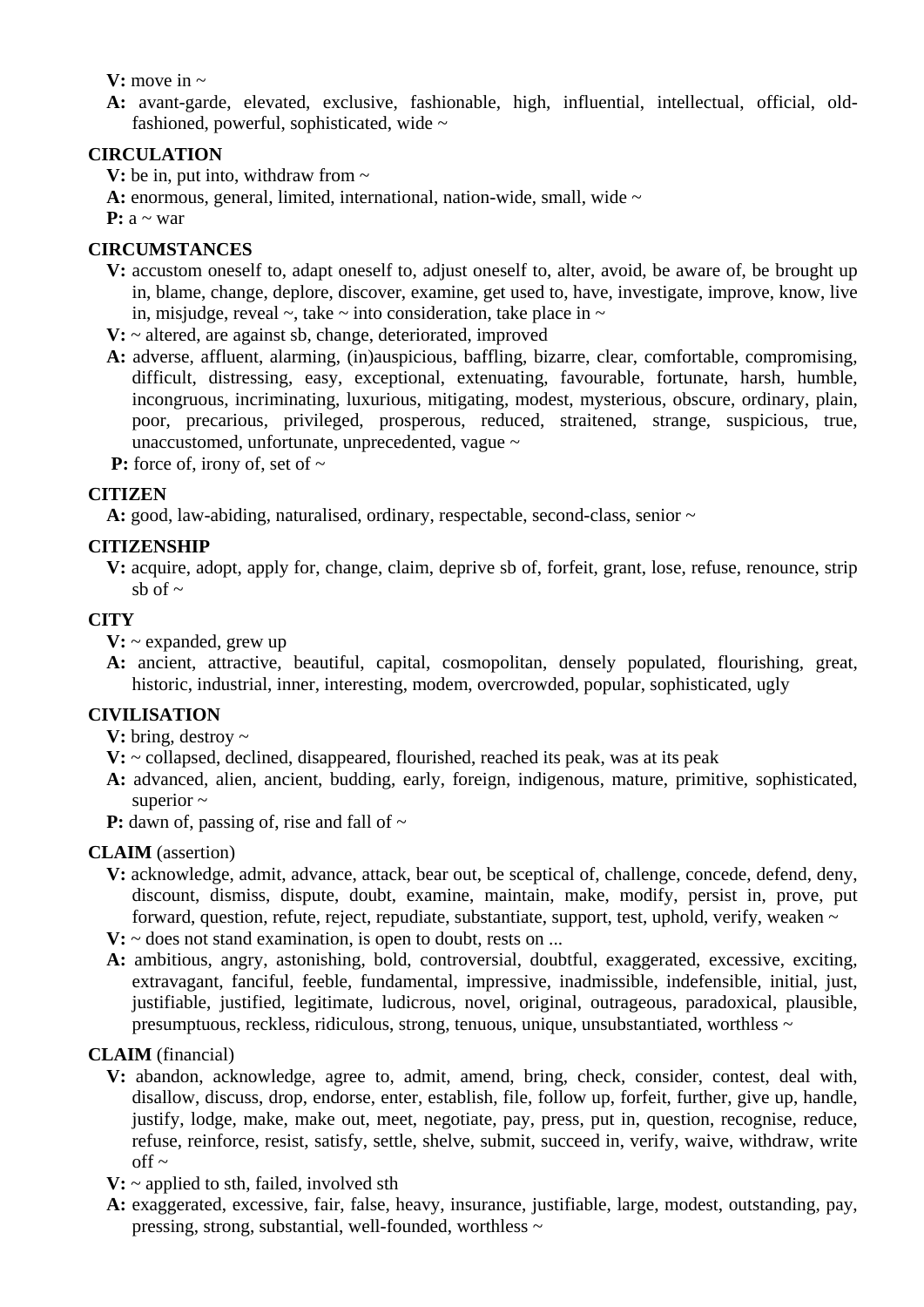**P:** in pursuit of ~; spate of, string of *claims* 

## **CLAIM** (to a right or title)

- **V:** acknowledge, defend, give up, ignore, justify, keep up, lay, maintain, press, prove, pursue, put forward, question, recognise, refute, reinforce, reject, relinquish, renew, renounce, repudiate, set up, stake, succeed in, support, uphold, waive, weaken, withdraw ~
- **V:** ~ is based on sth, came to nothing, failed, rests on sth, succeeded
- **A:** bogus, controversial, doubtful, false, justifiable, legitimate, overriding, potential, presumptuous, prior, spurious, strong, substantial, unique, valid ~
- **P:** in pursuit of  $\sim$

# **CLASH**

**V:** avoid, end in, lead to, precipitate, prevent  $\sim$ 

 **A:** armed, bitter, bloody, dangerous, furious, great, head-on, inevitable, personality, serious, tremendous, unavoidable, unpleasant, vicious, violent ~

## **CLASS** (social)

**V:** abolish, belong to, come from, move in, rise in  $\sim$ 

 **A:** educated, impoverished, inferior, managerial, lower, middle, (underprivileged, ruling, superior, under-, upper, wealthy, working  $\sim$ 

**P:** ~ conflict, struggle

### **CLASS** (lesson)

**V:** attend, cancel, give, go to, hold, miss, sit in on, skip  $\sim$ 

A: advanced, beginners', boring, compulsory, evening, intermediate ~

### **CLASSES** (categories)

**V:** arrange sth in, divide sth into, sort into  $\sim$ 

## **CLICHÉ**

**V:** repeat, use, utter  $\sim$ 

A: meaningless, stale, well-worn  $\sim$ 

## **CLIMATE**

**V:** enjoy, have, regulate  $\sim$ 

 **A:** changeable, excellent, extreme, harsh, (in)hospitable, humid, invigorating, mild, moderate, poor, relaxing, severe, temperate ~

## **CLIMAX**

 **V:** approach, bring sth to, build up to, come to, get over, mark, move towards, near, overcome, pass, reach, rise to, survive, work up to  $\sim$ 

A: alarming, dangerous, dramatic, exciting, mighty, serious, thrilling, tremendous  $\sim$ 

## **CLIMB**

 **A:** arduous, dangerous, difficult, easy, exhausting, gradual, hard, rough, steep, tortuous ~

# **CLOCK**

**V:** put  $\sim$  back, put  $\sim$  forward, regulate, set, wind (up)  $\sim$ 

 **V:** ~ is fast/right/slow

A: alarm, cuckoo, electric, grandfather, wall  $\sim$ 

## **CLOTHES**

**V:** change, have  $\sim$  altered, put on, rip off, slip into, take off, tear off, try on  $\sim$ 

A: second-hand, shabby, summer, tatty, threadbare, trendy, warm, winter, worn-out ~

# **CLOUDS**

**V:** blow away, disperse  $\sim$ 

- **V:** ~ (dis)appeared, approached, built up, came up, covered sth, drifted, gathered, went away, hide sth, lifted, obscure sth, piled up, raced, sailed, swirled
- **A:** angry-looking, cumulus, dark, heavy, high, huge, low, massive, menacing, rain, scattered, stationary, storm, thick, thunder, wispy  $\sim$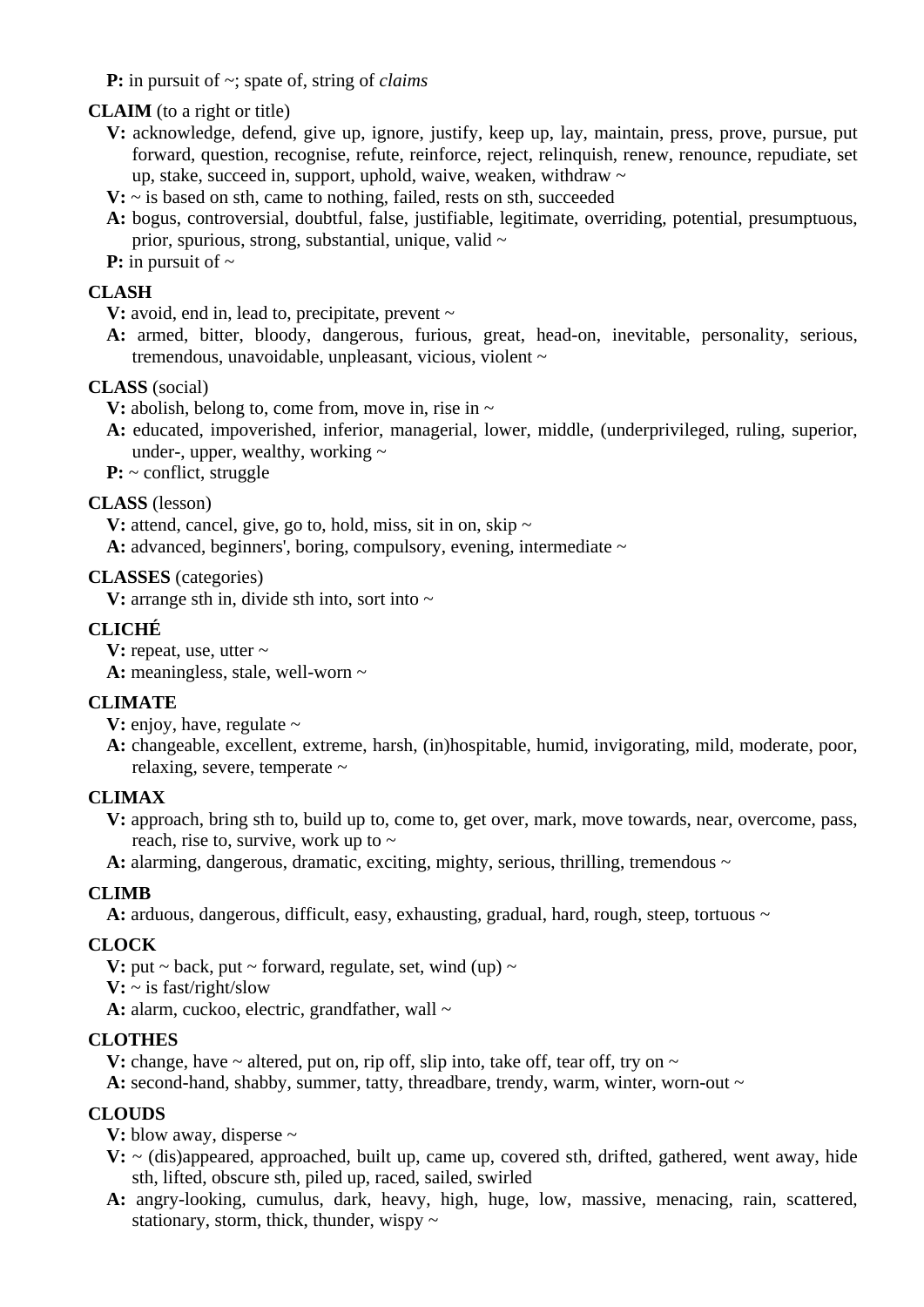# **CLUB**

**V:** be a member of, belong to, form, join, run, set up, start  $\sim$ 

A: exclusive, private, youth ~

 **P:** ~ member, membership, secretary, treasurer

# **CLUE**

 **V:** come across, decipher, discover, examine, find, follow, look for, miss, overlook, provide, pursue, study, stumble on, uncover ~

A: faint, false, hidden, important, misleading, mysterious, obvious, principal, useful, vital ~

# **COALITION**

**V:** break up, dissolve, forge, form  $\sim$ 

**V:** *~* broke up, fell apart

 **A:** multi-party, national, strong ~

# **CODE**

**V:** break, change, crack, decipher, invent, set up, transcribe sth into, use  $\sim$ 

**A:** (top) secret, simple, sophisticated  $\sim$ 

# **COERCION**

**V:** apply, give way to, resist, submit to, use  $\sim$ 

# **COEXISTENCE**

V: aim at, promote, strive towards, work towards ~

A: friendly, peaceful ~

# **COINCIDENCE**

**V:** come across, encounter, meet with  $\sim$ 

 **A:** convenient, curious, (un)fortunate, happy, interesting, (un)lucky, mere, odd, pure, remarkable, sheer, strange, timely, unusual, weird  $\sim$ 

 **P:** chain of, string of *coincidences* 

## **COLD** (with *the)*

**V:** come in out of, get out of, feel  $\sim$ 

A: biting, bitter, extreme, freezing, intense, severe, unbearable ~

# **COLLABORATION**

**V:** benefit from, establish, rely on  $\sim$ **A:** close, fruitful  $\sim$ **P:** basis of  $\sim$ ; work in  $\sim$  with

## **COLLAPSE**

**V:** avert, avoid, bring about, cause, end in, entail, lead to, prevent, result in, suffer  $\sim$ 

**A:** complete, devastating, serious, sudden, swift, total, unexpected, utter  $\sim$ 

**P:** state of  $\sim$ 

# **COLLECTION**

**V:** acquire, build (up), donate, exhibit, form, have, make  $\sim$ 

 **A:** comprehensive, distinguished, fine, impressive, national, rare, rich, splendid, stamp/coin etc, superb, unique, unprecedented, unsurpassed, valuable  $\sim$ 

# **COLLEGE**

**V:** be thrown out of, apply to, be accepted by, be away at, be fresh out of, be rejected by, drop out of, finish, go (back) to, graduate from, leave, put sb through  $\sim$ 

A: business, famous, Oxbridge, prestigious, technical ~

**P:**  $\sim$  drop-out, graduate, of further education, of higher education

# **COLOUR**

 **A:** bright, brilliant, cheerful, garish, gaudy, glaring, glowing, harsh, loud, natural, neutral, pastel, rich, soft, sombre, subdued, vivid, warm ~

 **P:** combination of, range of *colours*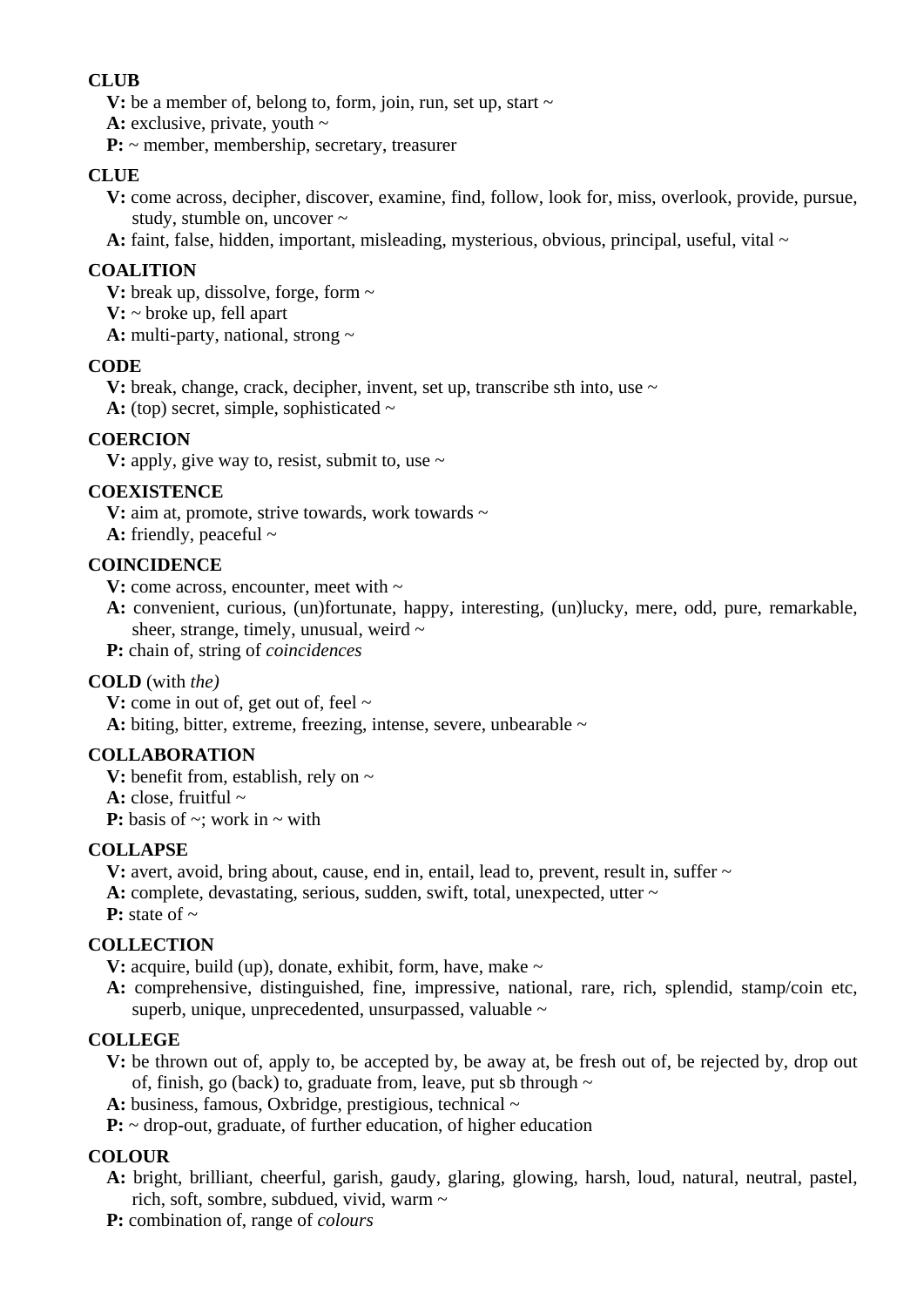## **COMBAT**

**V:** abandon, break off, carry on, engage in, enter into, join  $\sim$  **A:** armed, bitter, close, deadly, fierce, half-hearted, hand-to-hand, mortal, unarmed ~

## **COMEDY**

A: alternative, black, dark, hilarious, light, musical, riotous, serious ~

# **COMFORT**

**V:** bring, derive, draw, find, give, live in, offer, provide, seek, take  $\sim$ A: cold, complete, great, physical, spiritual  $\sim$ **P:** be a  $\sim$  to sb; feeling of, words of  $\sim$ 

# **COMMAND** (order)

**V:** carry out, disregard, execute, fulfil, give, ignore, issue, (dis)obey  $\sim$ A: direct, explicit, express, sharp  $\sim$ 

## **COMMAND** (authority)

 **V:** assume, be under sb's, exercise, give up, hand over, have, hold, lose, question sb's, relegate, relinquish, resign, take over, transfer  $\sim$ 

A: direct, full, highest, overall, supreme, temporary, total  $\sim$ 

## **COMMENT**

**V:** express, ignore, invite, make, offer, refrain from  $\sim$ 

 **A:** adverse, angry, appropriate, apt, biting, blunt, brief, derogatory, fair, favourable, forthright, frank, ironic, nasty, outspoken, pithy, rude, sarcastic, scathing, sharp, shrewd, silly, sincere, stupid, succinct, sympathetic, tart, terse, vicious, withering  $\sim$ 

## **COMMENTARY**

**V:** add, broadcast, give, produce, write  $\sim$ 

 **A:** balanced, brief, brilliant, colourful, eye-witness, fair, full, lively, lucid, running, vivid ~

## **COMMERCIAL**

- **V:** ban, broadcast, create, devise, produce, run, screen, show, sponsor  $\sim$
- A: award-winning, hard-hitting, popular, powerful ~
- $P: ~ \neg$  break

## **COMMISSION**

**V:** carry out, entrust sb with, execute  $\sim$ 

## **COMMITMENT**

 **V:** abandon, acknowledge, assume, avoid, deny, enter into, express, feel, fulfil, get out of, go back on, have, honour, keep to, make, meet, recognise, take on ~

A: casual, close, deep, firm, heavy, important, passionate, previous, prior, solemn, strong, total ~

## **COMMITTEE**

**V:** appear before, appoint, be a member of, chair, elect, form, head, serve on, set up, sit on  $\sim$ 

- $V: \sim$  considered .... dealt with .... decided .... discussed .... drew up a report, met, recommended .... reported back, studied .... suggested .... are taking steps to .... urged ...
- **A:** ad hoc, advisory, consultative, executive, influential, inter-departmental, joint, mixed, organising, parliamentary, special, top-level ~

## **COMMUNICATION**

- **V:** break off, cut, ease, enter into, establish, get into, hamper, have, improve, interrupt, keep in, lack, maintain, restore, sever, stop  $\sim$
- **V:** ~ broke down
- **P:** breakdown in, means of, speeding up of  $\sim$

## **COMMUNITY**

- **V:** belong to, establish, form, found, join, reform, represent, revitalise, serve, set up, stabilise ~
- **A:** balanced, close, closed, close-knit, exclusive, flourishing, international, local, native**,** primitive, scattered, self-reliant, tightly-knit, vigorous, worldwide ~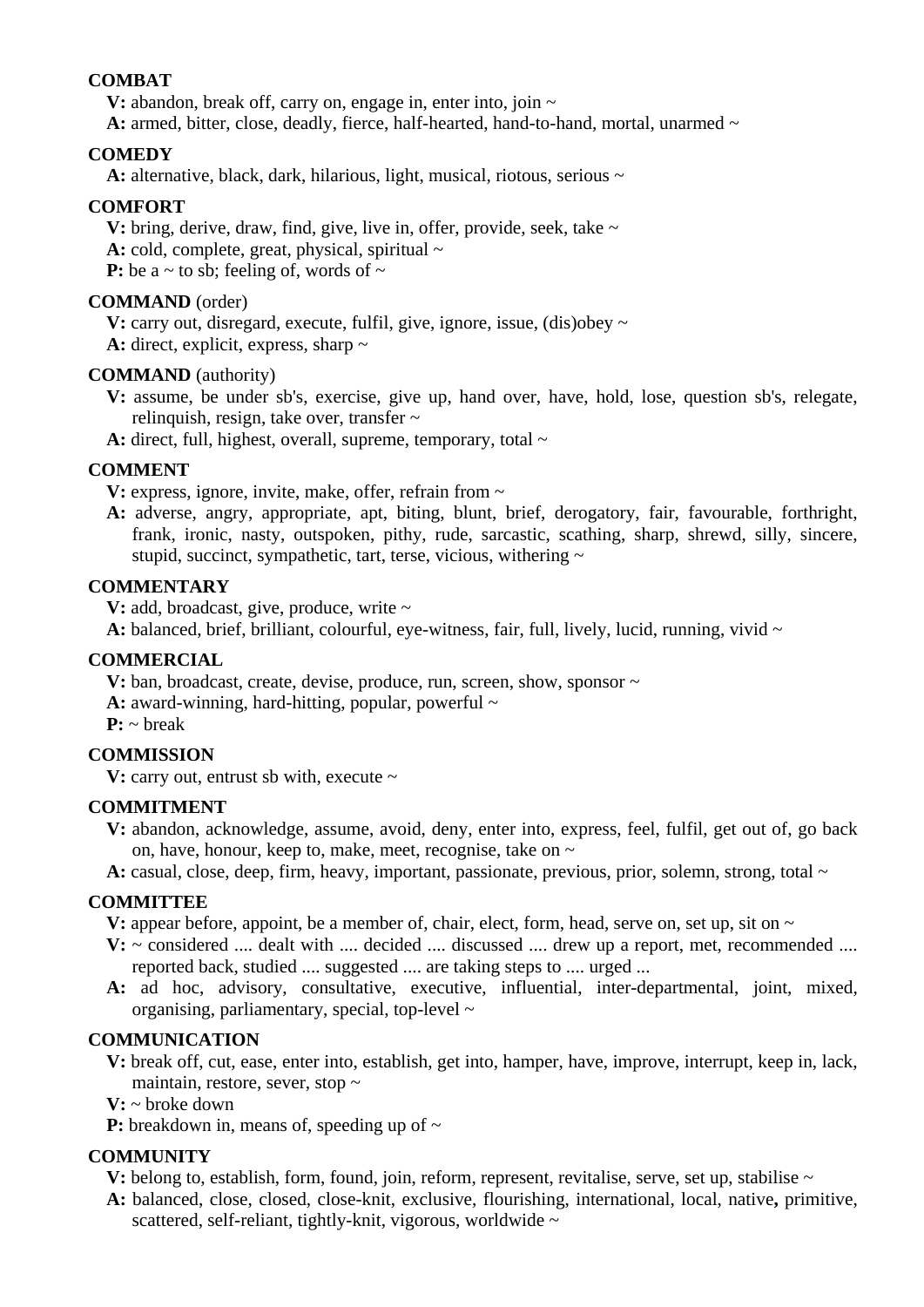**P:** access to, membership of, pillar of  $\sim$ 

# **COMPANION**

 **A:** amusing, close, congenial, constant, delightful, excellent, faithful, inseparable, stimulating, travelling  $\sim$ 

# **COMPANY**

**V:** find oneself in, have, invite, keep, keep away from  $\sim$ 

 **A:** amusing, bad, boring, congenial, doubtful, dull, entertaining, exalted, good, intellectual, mixed, noisy, pleasant, polite, rowdy, shady, stimulating, suspicious, undemanding, undesirable, unsuitable  $\sim$ 

# C**OMPANY** (firm)

- **V:** buy out, close down, downsize, establish, float, form, found, join, launch, liquidate, manage, nationalise, register, reorganise, rescue, re-structure, run, sell off, set up, start, take over, wind up  $\sim$
- **V:** ~ employs .... expanded, failed, grew, is in trouble, ran into difficulties/trouble, started up, is thriving, trades, went bankrupt/bust/into liquidation, went under
- **A:** ailing, bankrupt, blue-chip, defunct, dynamic, efficient, emerging, enterprising, excellent, expanding, foremost, giant, go-ahead, holding, huge, limited, medium-sized, moribund, multinational, old-fashioned, parent, private, (un)profitable, rival, shady, sister, sound, subsidiary, well-run, young  $\sim$

 **P:** group of *companies* 

# **COMPARISON**

V: avoid, draw, make ~

A: close, (un)fair, far-reaching, (un)favourable, instructive, invidious, true, unwelcome ~ **P:** basis of  $\sim$ 

# **COMPASSION**

**V:** arouse, feel, show  $\sim$ A: deep, profound, strong ~

**P:** exercise of, show of  $\sim$ 

## **COMPENSATION**

**V:** award, claim, demand, get, give, grant, make, obtain, offer, pay, receive, refuse ~

**A:** (in)adequate, ample, due, fair, full, generous, just, miserly  $\sim$ 

 **P:** ~ clause, package

## **COMPETITION**

**V:** be up against, come up against, encounter, encourage, face, meet, reduce, stimulate ~

 **A:** close, cut-throat, domestic, fierce, formidable, great, healthy, intense, international, keen, local, rigorous, serious, severe, sharp, stiff, strong, Third World, tremendous ~

## **COMPETITION** (sports)

 **V:** announce, be the winner in/of, enter for, go in for, hold, judge, sponsor, stage, take part in, win, withdraw from  $\sim$ 

A: exciting, nation-wide, local, national, popular  $\sim$ 

# **COMPLAINT**

 **V:** acknowledge, accept, admit, bring, confront sb with, consider, deal with, dismiss, examine, file, get, handle, hear, ignore, inquire into, investigate, justify, lodge, make, put in, put ~ right, raise, receive, refer to, register, reject, reply to, respond to, study, uphold, voice, withdraw  $\sim$ 

**V:**  $\sim$  involves sth, stands

A: bitter, disturbing, grave, justifiable, legitimate, preposterous, serious, worrying ~

 **P:** chorus of, flood of, string of *complaints* 

## **COMPONENTS**

A: basic, essential, key, main, vital  $\sim$ **P:** set of  $\sim$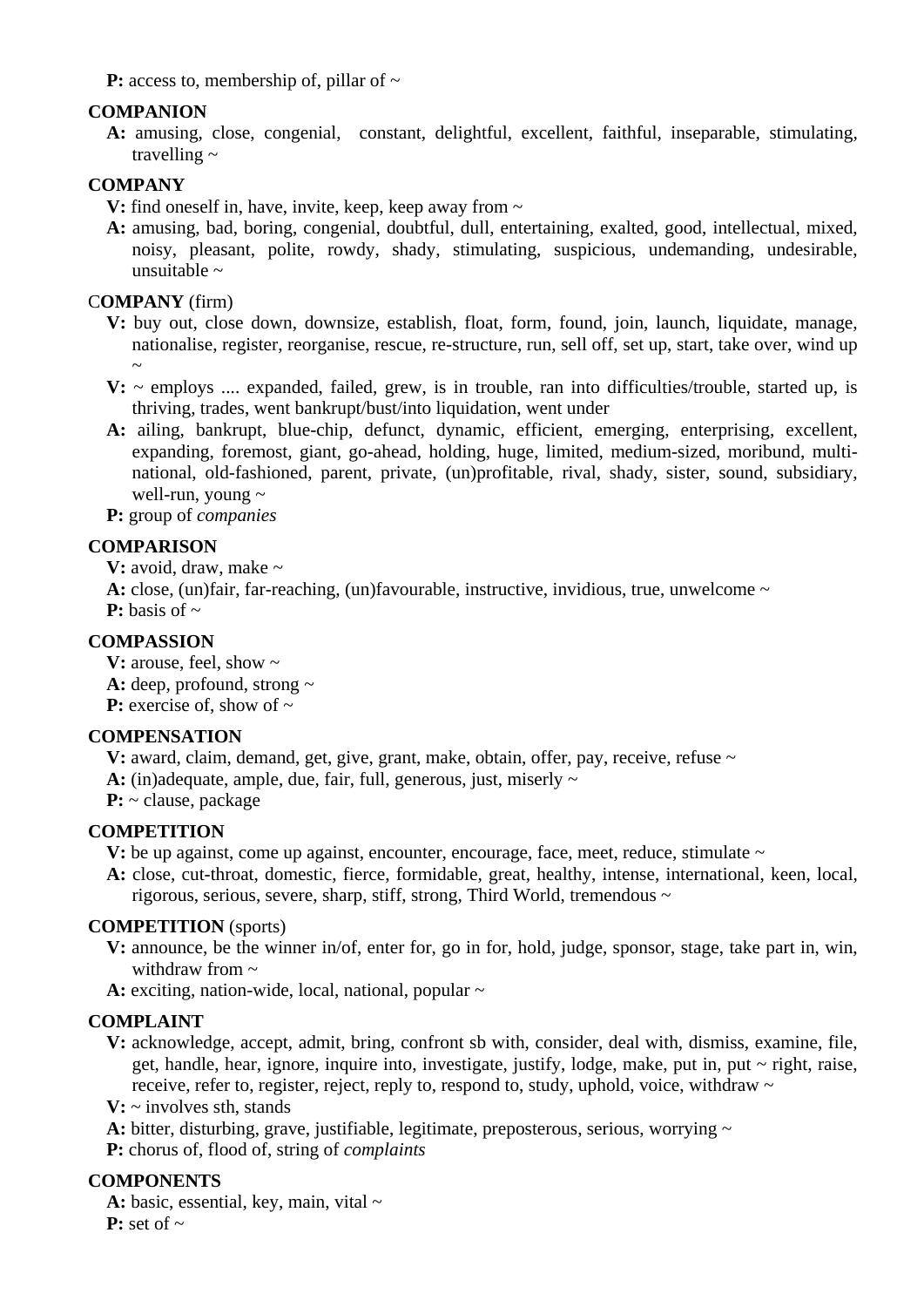### **COMPLIMENT**

**V:** accept, pay, return  $\sim$ A: back-handed, dubious, genuine, sincere, tremendous ~

#### **COMPLIMENTS**

**V:** fish for  $\sim$ , lavish  $\sim$  on, send sth with one's  $\sim$ , shower  $\sim$  on

**P:** with the  $\sim$  of the house, with the  $\sim$  of the management:  $\sim$  of the season

### **COMPROMISE**

**V:** agree on/to, aim at, arrive at, come to, effect, negotiate, patch up, reach, reject, seek, work out ~  **V:** ~ failed, worked

 **A:** acceptable, definite, early, fair, good, potential, reasonable, (un)satisfactory, shaky, tacit, uneasy, working  $\sim$ 

### **COMPULSION**

**V:** be driven by, feel, give way to, resort to, subject sb to, submit to, use  $\sim$ 

**A:** inner, irresistible, overpowering, overwhelming, strange, strong, tremendous  $\sim$ 

### **COMPUTER**

**V:** back up, hack into, operate, program, run sth through, use  $\sim$ 

 **V:** ~ is down, bombed, controls, has crashed, stores

A: home, laptop, mainframe, palmtop, personal  $\sim$ 

 **P:** ~ age, animation, error, graphics, operator, program, programmer, software, studies

### **CONCENTRATION**

**V:** call for, demand, disturb, improve, need, require, spoil  $\sim$ 

**V:**  $\sim$  is focused on, improved, wavered

- **A:** complete, constant, continuous, deep, great, grim, high-powered, immense, intense, marked, persistent, poor, prolonged, steady, superhuman, total  $\sim$
- **P:**  $\sim$  span; lapse of  $\sim$

### **CONCEPT**

- **V:** abandon, accept, adhere to, arrive at, attack, broaden, build, build up, cast doubt on, challenge, create, deny, develop, embrace, formulate, grasp, have, invent, keep to, lead to, produce, put forward, question, reject, search for, subscribe to, support  $\sim$
- **A:** abstract, astounding, bold, brand-new, broad, classical, clear, creative, current, dangerous, daring, difficult, established, existing, false, fresh, general, illusory, imaginative, ingenious, narrow, nebulous, novel, original, overall, pioneering, plausible, revolutionary, total, true, unique, unlikely, useful, vague ~

#### **CONCEPTION**

**V:** broaden, create, deny, develop, favour, have, lead to, put forward, support  $\sim$ 

 **A:** broad, clear, erroneous, false, general, inflated, mistaken, obscure, original, overall, true ~

#### **CONCERN**

 **V:** be filled with, cause, display, evoke, express, feel, give rise to, harbour, heighten, hide, intensify, share, show, voice  $\sim$ 

 $V: \sim$  is mounting

 **A:** acute, considerable, constant, deep, deep-seated, foremost, genuine, grave, great, growing, highlevel, humanitarian, intense, international, justified, laudable, legitimate, main, major, marked, national, obvious, overriding, overt, passing, pressing, primary, prime, principal, profound, proper, real, serious, sharp, sincere, slight, widespread ~

**P:** grounds for, matter of  $\sim$ 

## **CONCERT**

**V:** cancel, give, go to, hold, put on, stage  $\sim$ 

 **A:** charity, classical, jazz, live, open-air, pop, rock, sell-out ~

#### **CONCESSION**

**V:** deserve, earn, extract, finalise, get, grant, make, obtain, offer, win  $\sim$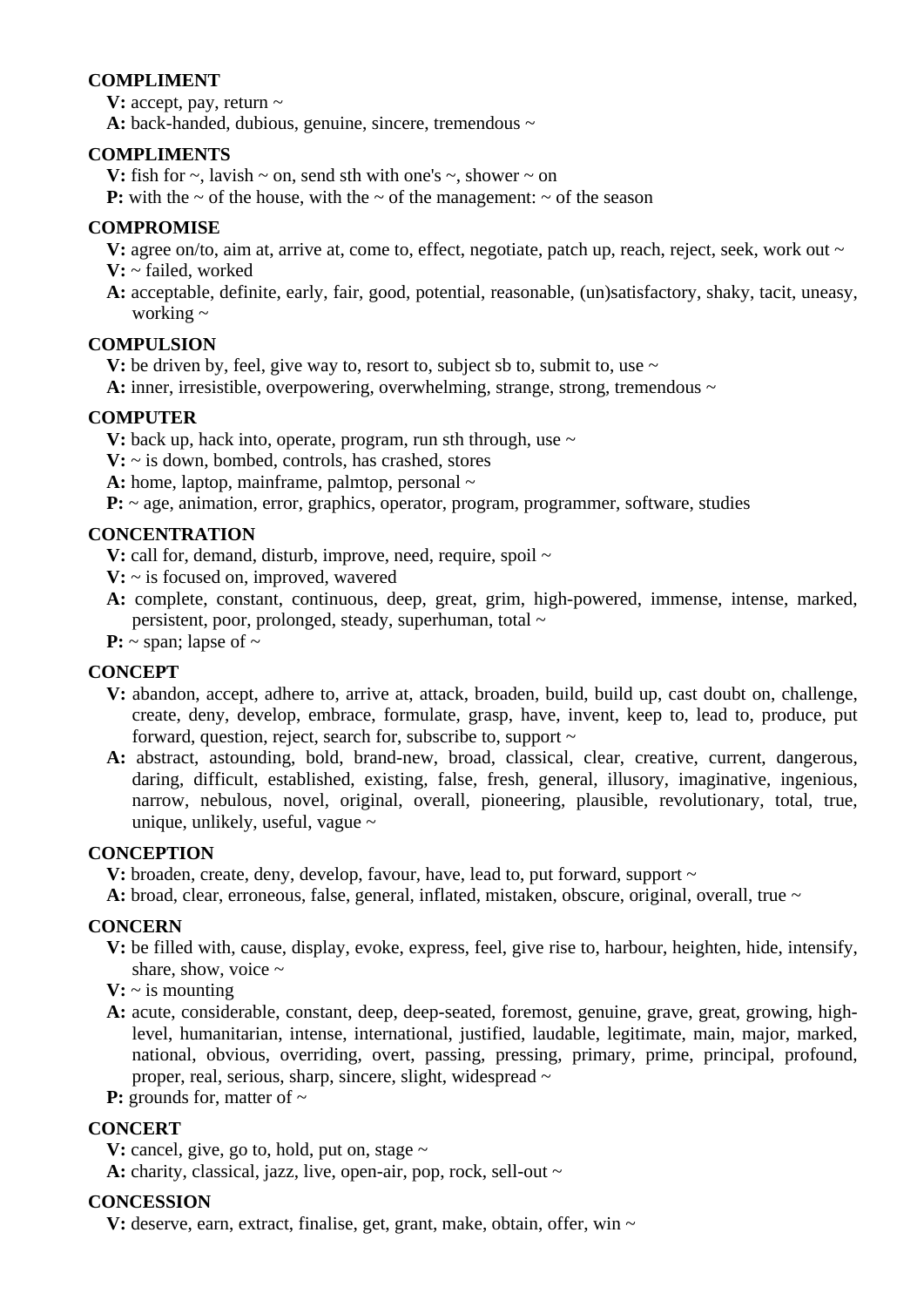A: generous, modest, significant, sizeable, slight, substantial, sweeping, welcome  $\sim$  **P:** string of *concessions*

#### **CONCLUSION** (belief)

- **V:** arrive at, be driven to/forced to, be unable to escape, bear out, come to, confirm, draw, favour, form, invalidate, jump to, lead to, overturn, question, reach, resist, support  $\sim$
- **V:**  $\sim$  emerged, holds true, stands
- **A:** astonishing, awkward, biased, bleak, certain, correct, definite, depressing, devastating, disturbing, erroneous, false, final, firm, foregone, happy, hasty, inescapable, inevitable, irresistible, justifiable, logical, mistaken, obvious, one-sided, orthodox, premature, rash, right, sad, self-evident, tentative, unanimous, unavoidable, unpalatable, wrong  $\sim$

**P:** cannot escape the  $\sim$  that ...; (the result) was a foregone  $\sim$ 

### **CONCLUSION** (end)

**V:** anticipate, bring sth to, lead sth to  $\sim$ 

A: abrupt, rapid, satisfactory, speedy, successful, triumphant  $\sim$ 

#### **CONDEMNATION**

**V:** call for, deserve, issue, meet with  $\sim$ 

A: bitter, firm, general, harsh, indignant, resolute, strong, sweeping, universal  $\sim$ 

#### **CONDITION** (health)

**V:** get into, get out of, help, treat  $\sim$ 

**V:**  $\sim$  has become more serious, deteriorated, improved, remains stable, worsened

A: critical, low, poor, satisfactory, stable, weak, weakened  $\sim$ 

**P:** deterioration in, improvement in  $\sim$ 

### **CONDITION** (state of a thing)

**V:** be blind to, examine, improve, report on  $\sim$ 

 **V:** ~ has deteriorated

- **A:** disgraceful, dreadful, excellent, filthy, fine, first-class, flourishing, fresh, good, immaculate, perfect, pitiable, pitiful, poor, prime, pristine, shabby, splendid, superb, thriving, top, wretched ~
- **P:** deterioration in, improvement in  $\sim$

#### **CONDITIONS** (terms)

- **V:** accept, agree on/to, alter, approve, break, change, define, examine, fix, fulfil, get out of, haggle over, ignore, impose, insist on, keep to, lay down, make, meet, obey, obtain, offer, propose, reject, satisfy, set down/out, settle, specify, spell out, state, stipulate, study ~
- **V:**  $\sim$  apply, are binding, are in force, (still) hold, tie sb down, vary
- **A:** advantageous, detailed, diverse, exacting, (un)fair, favourable, firm, generous, harsh, indispensable, lenient, prior, provisional, rigid, rigorous, severe, stiff, stringent, unacceptable  $\sim$ **P:** set of  $\sim$

### **CONDITIONS** (circumstances)

- **V:** adapt oneself to, adjust to, alter, be kept in, bear, cope with, create, encounter, experience, find oneself in, improve, live in, provide, restore, stand up to, suffer, survive, tolerate  $\sim$
- **V:** ~ affect sth, are conducive to sth, deteriorated, improved, worsened
- **A:** adverse, appalling, austere, changing, comfortable, confined, difficult, dreadful, easy, existing, filthy, fluctuating, frightful, grim, hard, harsh, hygienic, inhospitable, inhuman, intolerable, (ab)normal, poor, prevailing, rigorous, shocking, squalid, stable, (un)suitable, surrounding, terrible, trying, varying, wretched  $\sim$

#### **CONDUCT**

- **V:** affect, approve of, commend sb for, criticise sb for, deplore, excuse, gel an award for, influence, justify, modify, punish, reward sb for  $\sim$
- **V:** ~ is an example to sb, deteriorated, improved, inspired sb, served as an example
- **A:** appalling, bad, brave, courageous, cowardly, deplorable, disgraceful, dishonourable, disorderly, exemplary, frivolous, generous, good, idle, ignorant, impeccable, improper, inconsistent,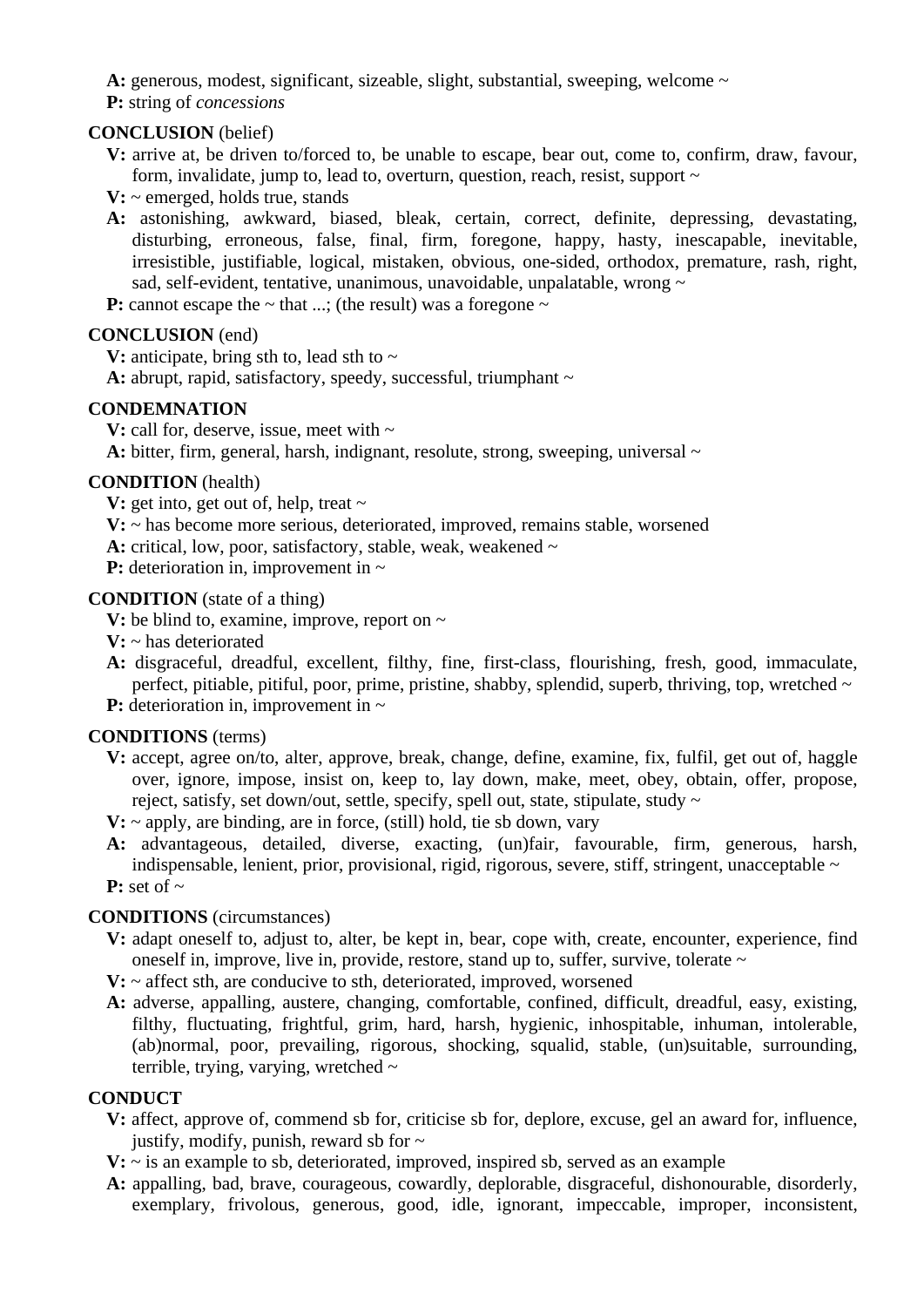inexcusable, inexplicable, irresponsible, loyal, selfish, shameful, shocking, strange, stupid, subsequent, treacherous, unethical  $\sim$ 

**P:** code of, motives behind sb's  $\sim$ 

#### **CONFERENCE**

- **V:** attend, be away at, call, convene, go to, hold, organise, preside over, speak at, wind up  $\sim$
- **V:** ~ carried a resolution, dealt with sth, debated sth, disbanded, discussed sth, met, opened, reached agreement on sth, recommended sth, took place
- **A:** annual (monthly, etc), international, one-day (etc), stormy  $\sim$
- $P: \sim$  circuit, goer, participant, press  $\sim$

#### **CONFESSION**

**V:** beat a  $\sim$  out of sb, demand, elicit, extract, force a  $\sim$  from sb, make, obtain, retract  $\sim$ A: deathbed, detailed, frank, full, terrible ~

#### **CONFIDENCE**

- **V:** affirm, bolster, boost, (re)build, build up, declare, dent, deserve, destroy, display/show  $\sim$  in sb, erode, express  $\sim$  in sb, exude, feel, gain, give sb, have, inspire sb with, keep up, lack, lose, maintain, ooze, preserve, reinforce, restore, shake/shatter sb's, take away sb's, undermine  $\sim$
- **V:** ~ collapsed, diminished, dwindled, ebbed, evaporated, faltered, flagged, grew, mounted, plummeted, vanished, waned, wavered
- **A:** absolute, awe-inspiring, blind, complete, full, gratifying, great, overweening, overwhelming, perfect, quiet, reduced, total, touching, unbounded, unshaken ~

**P:** erosion of, lack of, loss of  $\sim$ 

#### **CONFINES**

**V:** keep within, mark, set, stick to  $\sim$ 

A: broad, close, exact, narrow, strict, wide ~

#### **CONFIRMATION**

**V:** ask for, await, expect, receive, require, wait for  $\sim$ 

 **A:** final, firm, fresh, immediate, (un)official, reliable, urgent ~

#### **CONFLICT**

- **V:** aggravate, avert, avoid, be at the centre of/at the root of, be engaged in, carry on, confine, create, eliminate, end in, escalate, exploit, extend, fuel, give rise to, inflame, isolate, lead to, limit, localise, plunge sth into, resolve, settle, solve, sow the seed of, stir up  $\sim$
- **V:** ~ arose, broke out, came to a head, died down, erupted, escalated, festered, flared up, got out of hand, grew, raged, simmered, smouldered, spread, took place, threatened
- **A:** acute, all-out, armed, bitter, brief, constant, dangerous, desperate, direct, disturbing, fierce, fresh, genocidal, imminent, inevitable, long-drawn-out, mounting, open, prolonged, protracted, savage, serious, severe, sharp, unfortunate, useless, widening, widespread ~
- **P:** dimensions of, nub of, roots of, seeds of  $\sim$

#### **CONFRONTATION**

**V:** avoid, bring about, come a step nearer to, end in, head for, lead to, prevent, provoke  $\sim$ 

**A:** dangerous, direct, head-on, inevitable, serious, unavoidable ~

#### **CONFUSION**

 **V:** add to, aggravate, avoid, cause, clear up, create, generate, increase, lead to, prevent, produce, sort out, throw sth into  $\sim$ 

 $V: \sim \text{arcse}$ 

 **A:** complete, general, great, growing, hopeless, indescribable, total, utter, widespread ~ **P:** scene of, state of  $\sim$ 

## **CONGRATULATIONS**

**V:** offer  $\sim$ 

A: best, hearty, sincere, warmest ~

#### **CONJECTURE**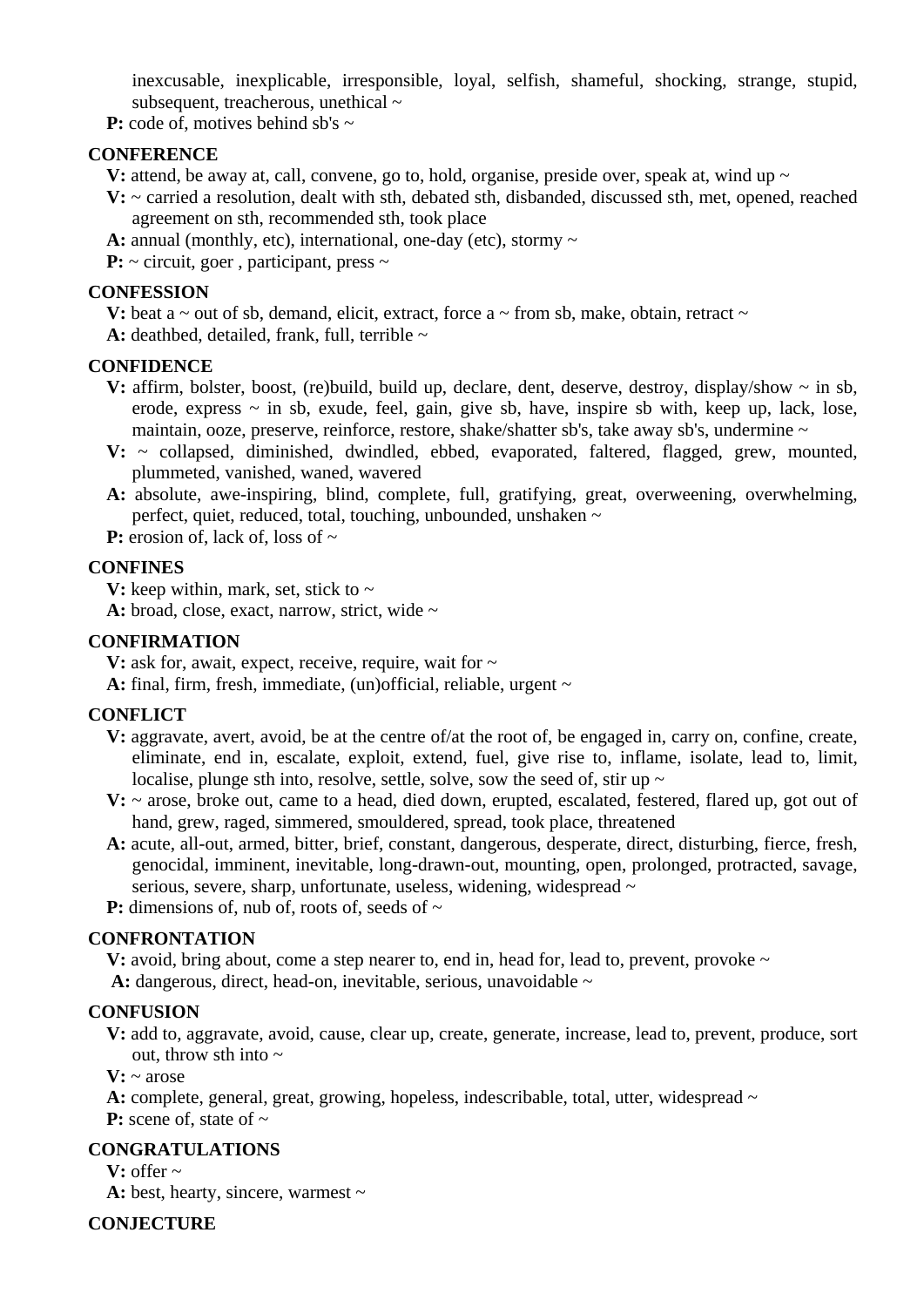A: bold, mere, pure, wild  $\sim$ 

**P:** be a matter of, be reduced to  $\sim$ 

### **CONNECTION**

- **V:** break, break off, discover, establish, forge, form, foster, have, interrupt, keep, keep up, look for, lose, maintain, make, observe, perceive, point out/to, provide, see, sever, strengthen, suspect, trace ~
- **A:** advantageous, causal, clandestine, clear, close, complicated, definite, direct, existing, firm, flimsy, fortuitous, friendly, genuine, important, initial, logical, loose, natural, (no) necessary, obvious, obscure, only, profitable, spurious, strong, tangible, tenuous, unavoidable, useful, vague, visible ~

### **CONQUEST**

**V:** attempt, complete, consolidate, embark on, make, set off on, undertake  $\sim$ 

A: decisive, easy, final, important, legendary, military, rapid, sexual, swift, total, valuable ~

### **CONSCIENCE**

**V:** appeal to, ask, ease, go by, have a/no, have sth on, jolt, listen to, obey, salve, soothe, trouble, weigh on  $\sim$ 

**V:** ~ gnawed at sb, troubled/worried sb

A: bad, clear, guilty, tortured, troubled, uneasy  $\sim$ 

**P:** pangs of, voice of  $\sim$ 

#### **CONSCIOUSNESS**

**V:** drift in and out of, lose, recover, regain  $\sim$ 

**A:** heightened  $\sim$ 

**P:** sth creeps into one's  $\sim$ : stream of  $\sim$ 

### **CONSENSUS**

**V:** arrive at, destroy, endorse, (try to) reach  $\sim$ 

A: broad, general  $\sim$ 

## **CONSENT**

V: apply for, ask for, call for, express, get, give, grant, have sb's, obtain, refuse, request, withhold ~

- **A:** enthusiastic, full, general, grudging, immediate, joyful, mutual, parental, reluctant, tacit, wholehearted  $\sim$
- **P:** age of, by common  $\sim$

#### **CONSEQUENCES**

 **V:** abide by, accept, alleviate, avoid, bear, brave, calculate, contemplate, cope with, deal with, escape, examine, face, fear, foresee, have, ignore, investigate, lead to, minimise, mitigate, pay for, produce, realise, reckon with, result in, shut one's eyes to, soften, suffer, take, take  $\sim$  into account, weigh ~

 **V:** ~ ensue, follow from sth, result from sth, stem from sth

 **A:** adverse, alarming, appalling, beneficial, catastrophic, certain, clear-cut, damaging, (un)desirable, devastating, dire, (in)direct, disastrous, far-reaching, fatal, (un)fortunate, grave, happy, harmful, harsh, hazardous, horrendous, immediate, (un)important, incalculable, inevitable, irreparable, irrevocable, (un)likely, lamentable, long/short-term, momentous, (un)predictable, probable, regrettable, sad, serious, severe, startling, tragic, unforeseeable, unforeseen, unfortunate, unimaginable, unique, violent ~

#### **CONSIDERATION**

**V:** be due for, be under, call for, give  $\sim$  to, leave sth out of, need, repay, require, show, take sth into  $\sim$ 

 **A:** brief, careful, close, due, full, great, little, marked, mature, urgent ~

## **CONSPIRACY**

**V:** crush, expose, foil, hatch, organise, reveal  $\sim$ A: criminal, political  $\sim$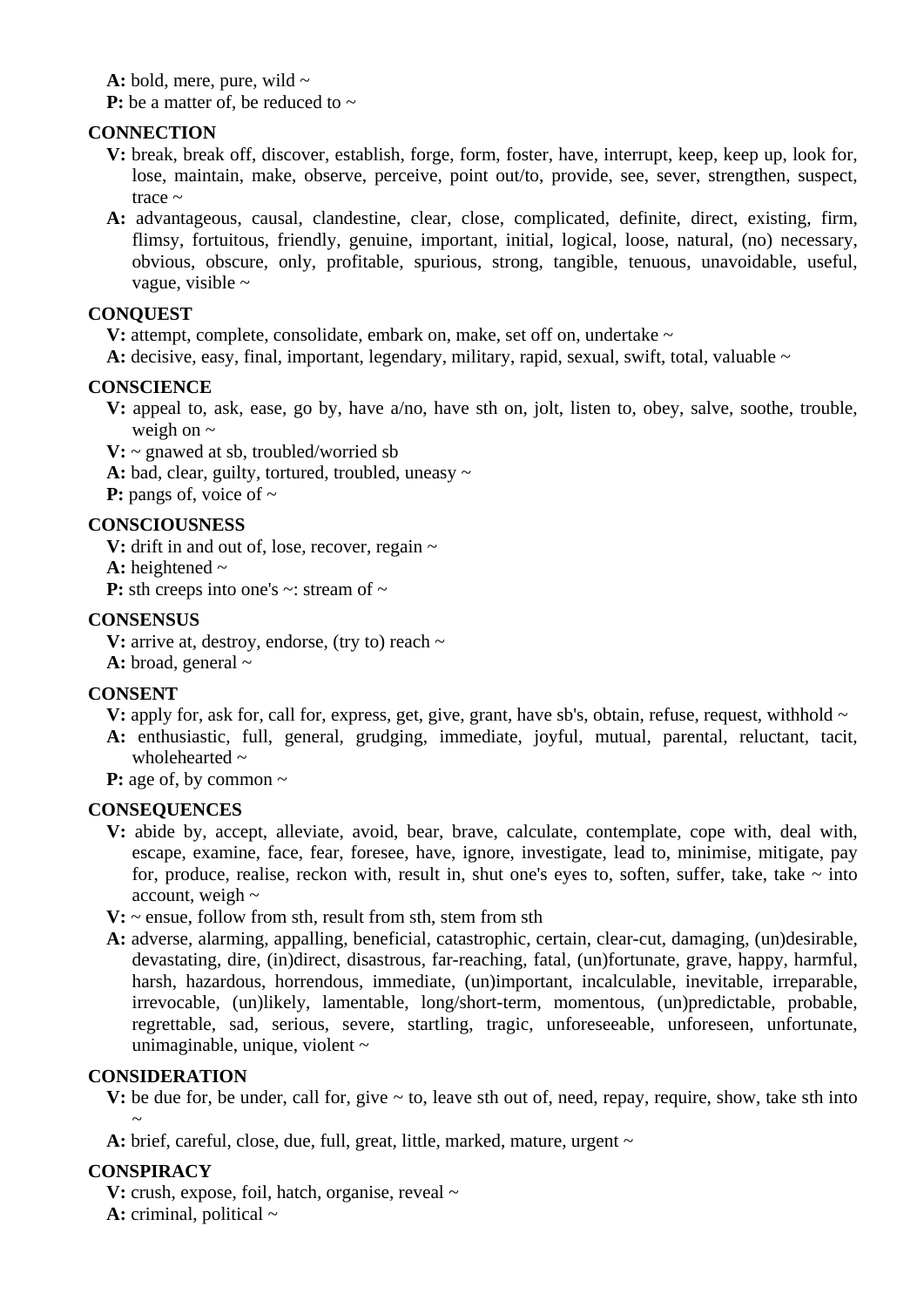**P:**  $\sim$  theory;  $\sim$  to commit (crime), to murder, to overthrow (government etc), of silence

## **CONSOLATION**

**V:** afford, bring, deprive sb of, get, give, offer  $\sim$ 

**A:** great, little, slight  $\sim$ 

## **CONSTITUTION**

**V:** adopt, alter, amend, approve, contravene, draft, draw up, frame, grant, introduce, make, model ~ on sth, preserve, safeguard, set up, suspend, ratify, (re)write  $\sim$ 

**P:** amendment to, shortcomings of  $\sim$ 

## **CONSTRAINTS**

**V:** impose, place, put, remove  $\sim$ A: severe  $\sim$ 

## **CONSULTATIONS**

**V:** arrange/ask for, conduct, grant, hold, seek, take part in  $\sim$ 

 **A:** close, discreet, emergency, friendly, immediate, joint, regular, secret, urgent, useful, wide, wideranging ~

## **CONSUMER**

**V:** appeal to, attract, encourage, protect, put  $\sim$  off, warn  $\sim$ 

**P:**  $\sim$  affairs, choice, confidence, demand, goods, products, protection, rights, spending, survey

## **CONSUMPTION**

- **V:** ban, check, curb, encourage, estimate, hold down, increase, keep down, measure, predict, promote, reduce, stimulate  $\sim$
- **V:** ~ decreased, fell, increased, went down/up, levelled off, remains steady, rose, is shrinking, slumped, soared

 **A:** annual (etc), diminished, excessive, heavy, high, low, mass, unnecessary ~

**P:** drop in, rise in  $\sim$ 

## **CONTACT**

**V:** ban, be in ~ with sb, break off, cut off, enter into, establish, hamper, have, keep in, lose, maintain, make, remain in, retain, stay in  $\sim$ 

 **A:** close, constant, (in)frequent, general, intermittent, intimate, loose, (ir)regular, restricted, steady ~ **P:**  $\log$  all  $\sim$  with sb

### **CONTACTS** (personal)

**V:** build up, develop, foster, have, increase, keep up, open up, strengthen  $\sim$ , turn out  $\sim$  **V:** ~ fell/.spilled/tumbled out

## **CONTEST**

**V:** enter, go in for, hold, judge, take part in  $\sim$ 

**A:** close, closely fought, fair, final, heated, keen, open, rough  $\sim$ 

### **CONTEXT**

A: cultural, different, historical, original, political, social  $\sim$ 

**P:** be in the  $\sim$  of; be out of, put sth in, see sth in, take sth out of, quote sb out of  $\sim$ 

## **CONTINGENCY**

**V:** allow for, deal with, foresee, meet, plan for, prepare for, provide for  $\sim$ 

A: sudden, unexpected  $\sim$ 

 $P: ~$  plan

## **CONTINUITY**

**V:** break, destroy, ensure, lack, maintain, preserve ~ **P:** sense of  $\sim$ 

# **CONTRACT**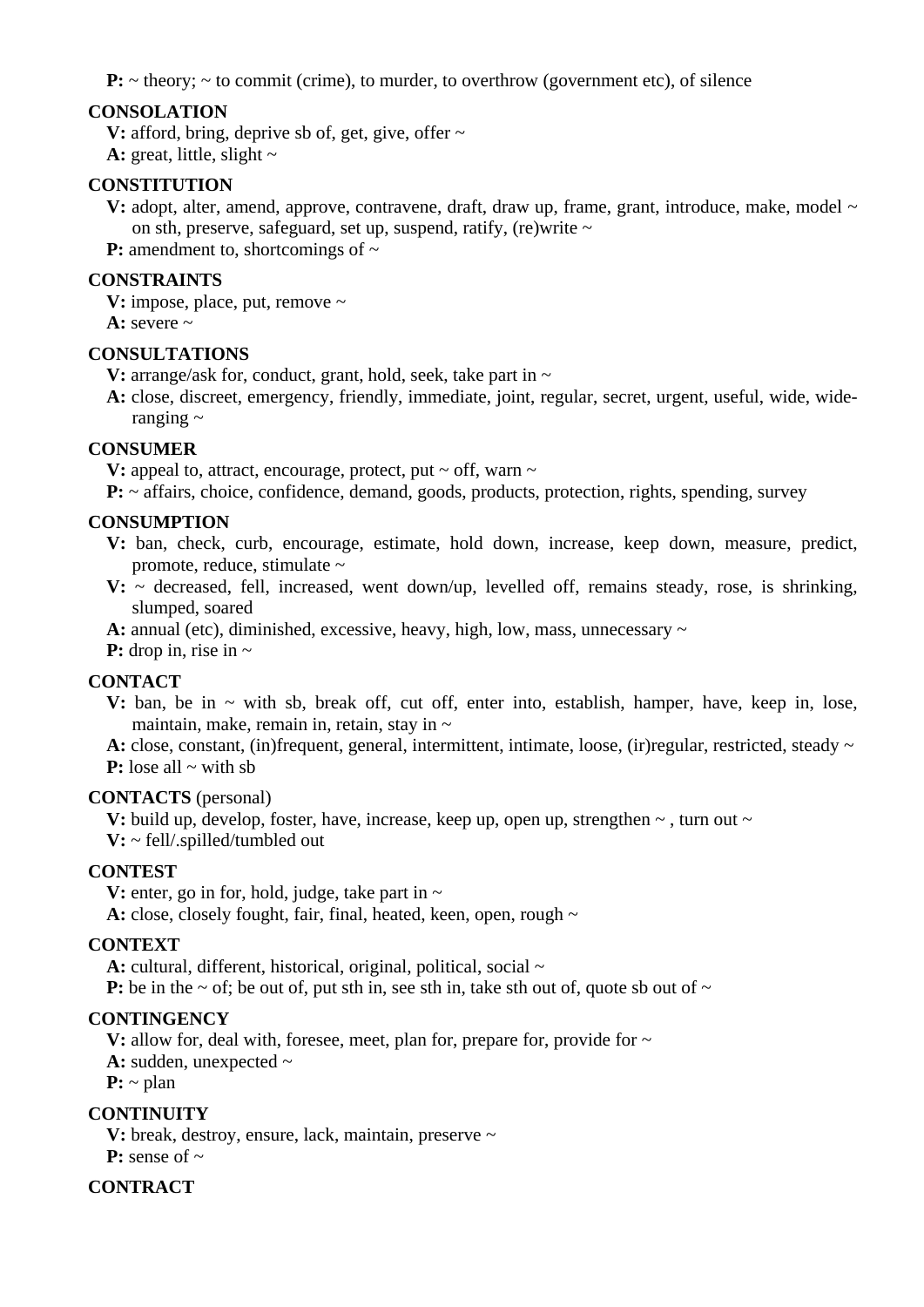- **V:** break, carry out, (re-)draft, draw up, enter into, finalise, fulfil, get, get out of, give up, go over, go through, grant, have, honour, implement, initial, keep to, lose, make, (re)negotiate, renew, sign, tear up, terminate, win  $\sim$
- **V:** ~ binds sb to do sth, comes into effect/to an end, expires, is in force, lapses, runs, runs out **A:**  binding, exclusive, final, good, huge, important, non-renewable, original, profitable, temporary, unworkable, valid ~
- **P:** breach of, terms of  $\sim$

## **CONTRADICTION**

- **V:** acknowledge, be aware of, do away with, eliminate, explain, get round, ignore, lessen, notice, perceive, resolve, see, solve, take account of, take into account  $\sim$
- **V:** ~ is embodied in sth, was evident, has become less marked, came about, emerged, existed
- **A:** apparent, basic, clear, definite, direct, distinct, glaring, inherent, intrinsic, lasting, logical, marked, obvious, plain ~
- **P:** ~ in terms; mass of *contradictions*

## **CONTRAST**

- **V:** bring out, emphasise, examine, express, form, heighten, highlight, make, note, notice,, perceive, reduce, see, stress, study, underline ~
- **A:** astonishing, bleak, definite, glaring, harsh, important, obvious, refreshing, remarkable, sharp, significant, slight, stark, startling, striking, strong  $\sim$

**P:** in marked  $\sim$  to

## **CONTRIBUTIONS**

A: token, unsolicited, voluntary  $\sim$ 

**P:** flood of  $\sim$ 

## **CONTROL**

- **V:** abandon, acquire, allocate, assume, be in/out of/under, bring under, come under, consolidate, establish, exercise, exert, extend, get, get under, give up, hand over, hang on to, have, impose, increase, keep, lack, loosen, lose, maintain, regain, relax, relinquish, retain, share, submit to, take over, tighten, win, wrest ~
- **A:** absolute, complete, day-to-day, (in)direct, effective, exclusive, firm, full, heavy-handed, inadequate, insufficient, intermittent, limited, overall, partial, proper, regular, rigid, strict, supreme, tenuous, tight, total  $\sim$

## **CONTROLS**

**V:** call for, devise, ease, impose, introduce, lift, relax, remove, tighten  $\sim$ 

 **A:** stiff, strict, tough ~

### **CONTROVERSY**

- **V:** arouse, avoid, cause, create, end, end in/up in, engage in, excite, fuel, generate, give rise to, inflame, intensify, lead to, prevent, provoke, put an end to, renew, re-open, settle, spark off, stifle, stimulate, stir up  $\sim$
- **V:** ~ arose, centres on sth, erupted, flared up, intensified, mounted, quietened down, raged, subsided
- **A:** acrimonious, acute, bitter, fierce, furious, heated, important, lively, never-ending, prolonged, sharp, vigorous, violent  $\sim$
- **P:** height of  $\sim$

## **CONVENTION** (international)

- **V:** accede to, adhere to, breach, break, draft, draw up, honour, implement, negotiate, ratify, repudiate, sign, violate  $\sim$
- **V:**  $\sim$  applies to sth, comes into force, covers sth, governs sth, lays down (rules), regulates sth

### **CONVENTION** (social)

**V:** be a slave to, defy, flout, follow, obey, observe, outrage, respect, uphold, violate  $\sim$ A: accepted, mere, narrow, obsolete, rigid, social, strict ~

### **CONVERSATION**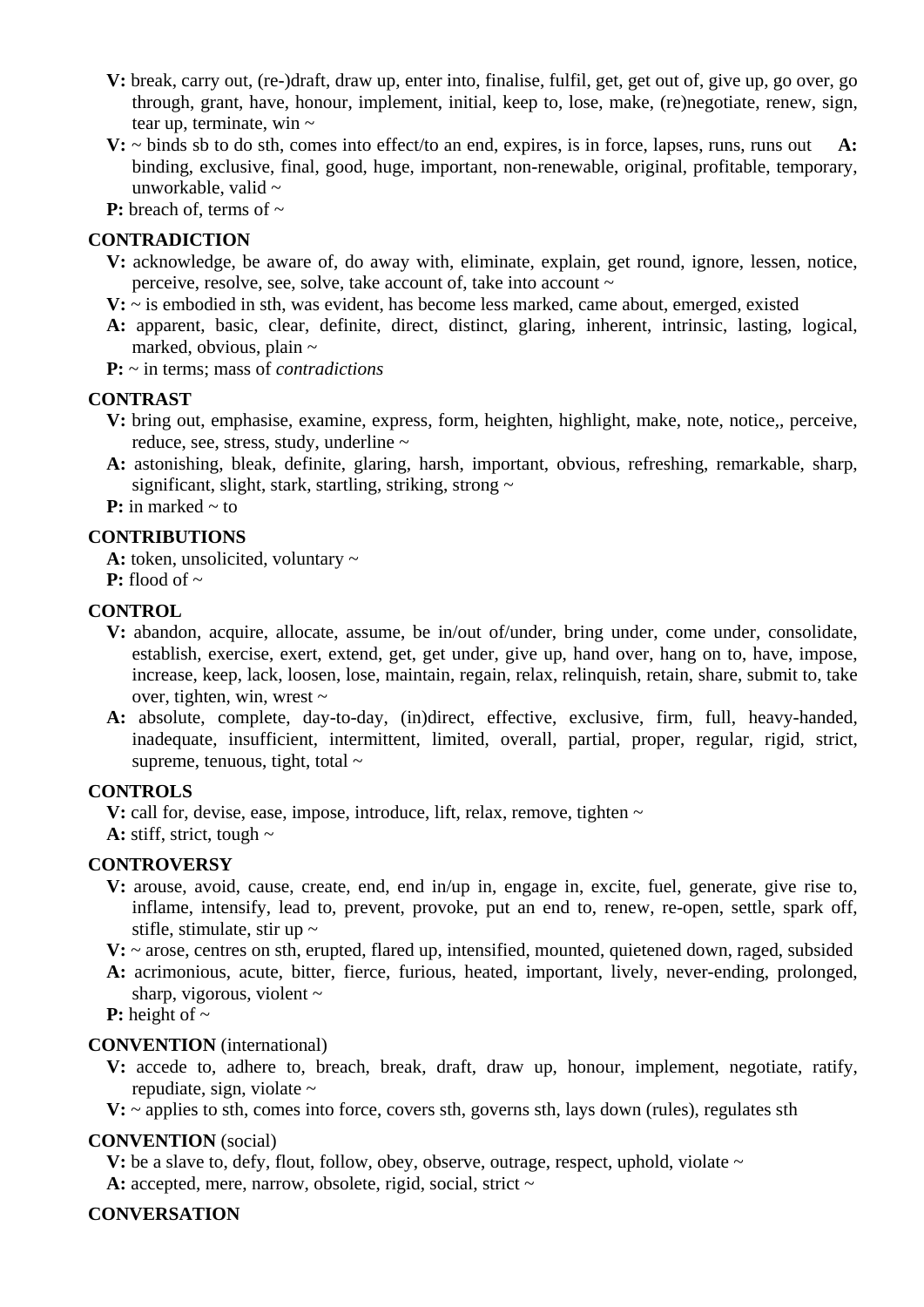- **V:** break off, carry on, continue, dominate, enter into, get into, have, hold, interrupt, lead, listen to, monopolise, overhear, steer, strike up, take part in, terminate  $\sim$
- **A:** agreeable, amicable, amusing, animated, awkward, brief, casual, cheerful, earnest, embarrassing, endless, entertaining, fascinating, fleeting, forced, frank, general, halting, important, (un)interesting, intimate, (un)pleasant, polite, private, serious, short, stimulating, strange, useful, witty, worrying  $\sim$
- **P:** gap in, lull in, pause in, scrap of  $\sim$

### **CONVICTION**

- **V:** be swayed by, embrace, express, have, hold, lose, reinforce, shake, share, state, strengthen, undermine, upset  $\sim$
- **A:** abiding, absolute, burning, dangerous, deep, deep-rooted, definite, established, firm, growing, instinctive, lifelong, profound, reasonable, steady, strong, unshakeable  $\sim$
- **P:** have the courage of your *convictions*

#### **CO-OPERATION**

- **V:** build up, count on, develop, encourage, establish, expand, expect, foster, hope for, look, forward to, promote, refuse, rely on, strive for, value, withhold  $\sim$
- **V:** ~ is lacking, ceased, developed, flourished, grew
- **A:** close, friendly, full, good, greater, growing, helpful, international, regular, renewed, useful, wholehearted  $\sim$

**P:** spirit of  $\sim$ 

## **CO-ORDINATION**

**V:** achieve, ensure, establish, promote ~

A: close, excellent, perfect, satisfactory  $\sim$ 

### **COPY**

**V:** examine, make, print, run off, take  $\sim$ 

 **A:** accurate, (un)authorised, backup, bad, clean, clear, exact, excellent, fair, good, hard, illicit, legible, master, perfect, poor, rough, (un)satisfactory, true, worn ~

#### **CORRESPONDENCE**

- **V:** break off, carry on, conduct, deal with, edit, file, get, handle, keep up, publish, receive, reply to  $\sim$
- **A:** acrimonious, brief, business, extensive, intimate, lengthy, long, private, regular, scholarly, secret, vast, voluminous ~

#### **CORRUPTION**

**V:** curb, detect, investigate, root out, stamp out ~

 $P: \sim$  is common, is endemic, is rife

#### **COST**

- **V:** amortise, bear, bring down, calculate, count, cover, cut, defray, determine, entail, estimate, fix, increase, incur, inflate, involve, meet, minimise, obscure, offset, pay, put up, reckon, recoup, recover, reduce, repay, trim, write off  $\sim$
- **V:** ~ climbed, escalated, fell, went down/up, increased, remained steady, rose, rocketed, spiralled
- **A:** appalling, average, basic, crippling, ever-rising, excessive, exorbitant, extra, fearful, fixed, heavy, hidden, high, huge, inordinate, likely, low, maximum, minimum, moderate, mounting, prohibitive, real, rising, soaring, staggering, unnecessary  $\sim$

### **COUNTRY**

- **V:** govern, liberate, rule, run, take over  $\sim$
- **A:** adjacent, backward, (under)developed, developing, distant, friendly, host, hostile, mother, native, neighbouring, neutral, poor, powerful, primitive, prosperous, rich, Third World ~

### **COUNTRYSIDE**

A: picturesque, surrounding, unspoilt  $\sim$ **P:** fabric of, preservation of  $\sim$ 

### **COUP**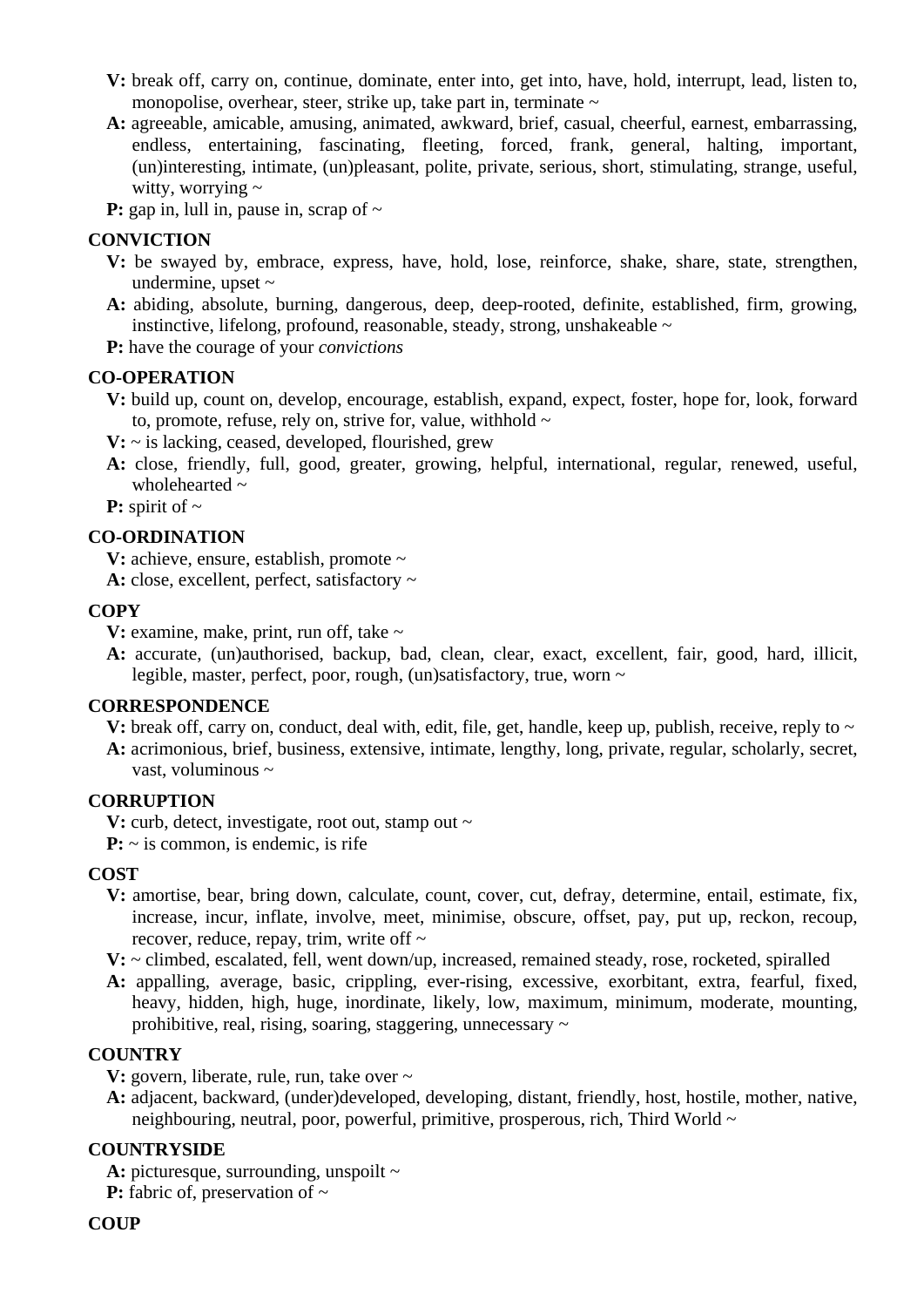- **V:** avert, be behind, carry out, engineer, execute, foil, forestall, plan, plot, prevent, pull off, stage, support, trigger off, ward off  $\sim$
- A: abortive, attempted, audacious, bloodless, bloody, bold, clever, daring, (un)successful ~

## **COURAGE**

- **V:** display, give sb, have, inspire sb with, keep  $\sim$  up, lack, lose, pluck up, possess, show, summon up, take ~
- **V:** ~ failed, faltered
- **A:** admirable, amazing, commendable, exemplary, great, heroic, indomitable, legendary, outstanding, rare, remarkable, tremendous ~

### **COURSE** (of study)

- **V:** attend, cancel, complete, discontinue, do, drop, drop out of, embark on, enrol for, fail, finish, follow, hold, offer, organise, plan, provide, register for, repeat, run, sign up for, start, tackle, take  $\sim$
- **A:** advanced, beginners, boring, compulsory, correspondence, crash, demanding, difficult, easy, elective, evening, exacting, extra-curricular, full, full-/part-time, helpful, in-service, intensive, intermediate, introductory, long, one-to-one, optional, postgraduate, practical, pre-service, refresher, regular, rigorous, short, special, specialist, technical, training, undergraduate, useful, vocational ~

## **COURSE** (direction)

**V:** alter, be on/off, change, deviate from, follow, keep to, steer, stray from, swerve from, take  $\sim$  **A:** direct, proper, roundabout, straight, wrong, zigzag ~

### **COURSE** (of action)

- **V:** adopt, advise, advocate, commend, decide on, deviate from, embark on, follow, keep to, recommend, reject, take, threaten ~
- **A:** audacious, best, bold, dangerous, defeatist, desperate, expedient, honest, initial, obvious, proper, prudent, right, risky, sensible, steady, (un)usual, wise, wrong  $\sim$

### **COURT**

- **V:** address, appear before, bring sb before, get to, go to, preside over, settle sth out of, take sb to  $\sim$
- **V:** ~ adjourned a case, allowed/dismissed/heard an appeal, increased/imposed/pronounced/ quashed/reduced a sentence, dealt with sth, decided sth, determined sth, discharged sb, dismissed the case, found sb (not)guilty, has (no) jurisdiction over .... heard evidence, imposed a fine, made a fresh order, ordered a new trial, released sb (on probation/remand), remanded a prisoner, sentenced sb

A: civil, criminal, crown, higher, municipal, supreme ~

**P:**  $\sim$  case, hearing, of appeal, proceedings

## **COURTESY**

**V:** demonstrate, extend  $\sim$  to sb, show sb every  $\sim$ 

A: common, great, professional, simple, unfailing, the utmost  $\sim$ 

**P:** act of, matter of  $\sim$ 

### **CRASH**

**V:** avoid, be damaged/hurt/involved/killed in, be responsible for, cause, end in, have  $\sim$ A: car, fatal, head-on, nasty, plane, serious, terrible ~

### **CREATURE**

 **A:** fantastic, ferocious, grotesque, horrible, large, mythical, strange, tiny ~

### **CREDIT**

**V:** accept, allow sb, be in, buy on, deny sb, give sb, grant sb, extend, offer sb, refuse sb  $\sim$ **A:** further, interest-free, six months' etc  $\sim$ 

 **P:** ~ account, agreement, balance, card, control, limit, period, terms

### **CRIME**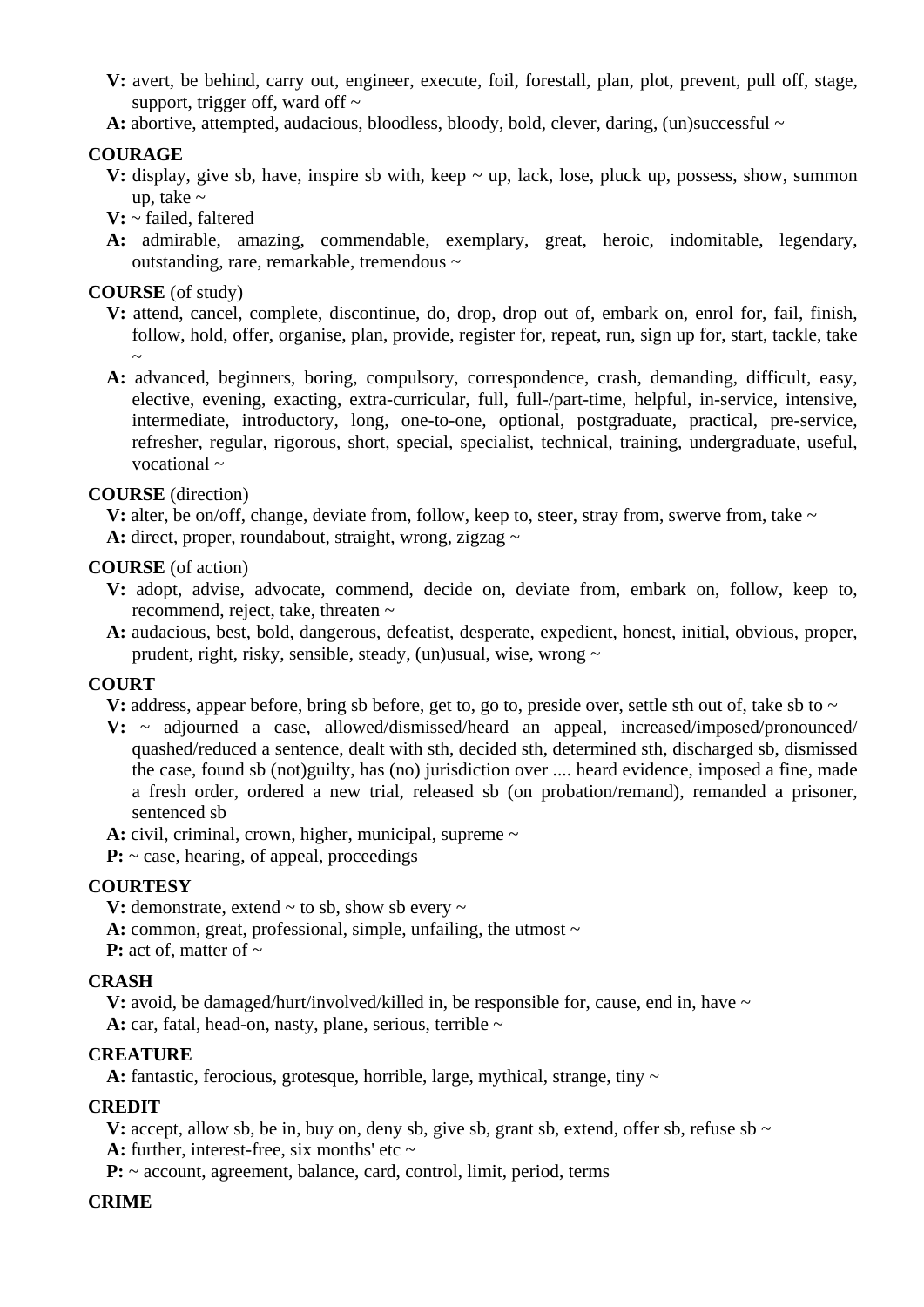- **V:** combat, commit, crack down on, cut down, detect, encourage, fight, keep down, perpetrate, prevent, reduce, stamp out, take to, wipe out ~
- **V:** ~ escalated, flourished, grew, proliferated, spread
- **A:** appalling, atrocious, brutal, major, outrageous, perfect, petty, serious, vicious, violent, widespread  $\sim$
- **P:**  $\sim$  figures,  $\sim$  of passion: annals of, complicity in, epidemic of, outbreak of, perpetrator of, prevalence of, surge in, upsurge in, victims of, wave of  $\sim$

### **CRIMINAL**

 **A:** born, common, dangerous, desperate, hardened, master, petty, violent ~

### **CRISIS**

- **V:** aggravate, avert, be affected by, be in the grip of, be through, break out of, bring things to, cause, come through/to, create, deal with, defuse, divert, encounter, exacerbate, face, find a way out of, get over, go through, head for, meet, overcome, pass, precipitate, prevent, provoke, reach, resolve, ride out, solve, stand up to, stave off, stir up, survive, weather, with stand  $\sim$
- **V:** ~ arose, blew over/up, came to a head, deepened, developed, dragged on, erupted, escalated, gripped sth, grew, grew worse, has repercussions, hit sb, passed, is simmering, subsided, widened
- **A:** acute, alarming, approaching, dangerous, deep, explosive, imminent, impending, intense, international, mild, mounting, perpetual, political, profound, recurrent, serious, severe, unavoidable, violent, worrying ~
- **P:** aftermath of, depth of, gravity of, handling of, heart of, resolution of, seeds of, solution to, in the wake of  $\sim$

### **CRITERIA**

**V:** adopt, apply, define, establish, fit, fix, fulfil, keep to, lay down, meet, satisfy, select, set, use~ A: basic, clear-cut, demanding, exacting, existing, fundamental, precise, strict, stringent ~

### **CRITICS**

- **V:** annoy, charm, confound, confront, defy, delight, disarm, entrance, face, gag, oppose, placate, please, shock, silence, win over  $\sim$
- A: articulate, ferocious, harsh, impartial, lenient, outspoken, persistent, severe, strong, unkind ~

### **CRITICISM**

- **V:** accept, agree with, answer, arouse, attract, be discouraged by/exposed to/impervious to/rattled by/subjected to/upset by, blunt, come in for/under/up against, crush, defend oneself against, deflect, deserve, encounter, escape, evoke, express, forestall, give rise to, ignore, invalidate, justify, level  $\sim$  against sb, meet with, offer, overcome, provoke, react to, reject, reply to, rise above, run into, shrink from, silence, soften, stifle, subject sb to, suffer, voice, weather, withstand, yield to  $\sim$
- **V:** ~ centres on sth, comes from sb, died down, grew, hardened, hit home, is relevant, mounted revolved around ...
- **A:** adverse, basic, biased, bitter, blunt, common, constant, destructive, devastating, (un)fair, ferocious, fierce, friendly, fundamental, furious, harsh, helpful, hostile, implicit, incisive, lively, merciless, mild, muted, objective, oblique, open, overt, penetrating, perceptive, personal, savage, searing, severe, sharp, sincere, stinging, stringent, strong, subjective, tough, trenchant, unjust, unprecedented, useful, useless, (thinly) veiled, widespread  $\sim$

**P:** chorus of, flood of, spate of, torrent of, wave of, whiff of  $\sim$ 

### **CROP**

- **V:** bring in, cultivate, damage, gather, get, grow, harvest, have, plant, produce, raise, reap, rotate, ruin, save, spoil, spray, yield ~
- **A:** bumper, cash, disappointing, excellent, fine, good, heavy, miserable, poor, record, splendid, successful ~

#### **CROWD**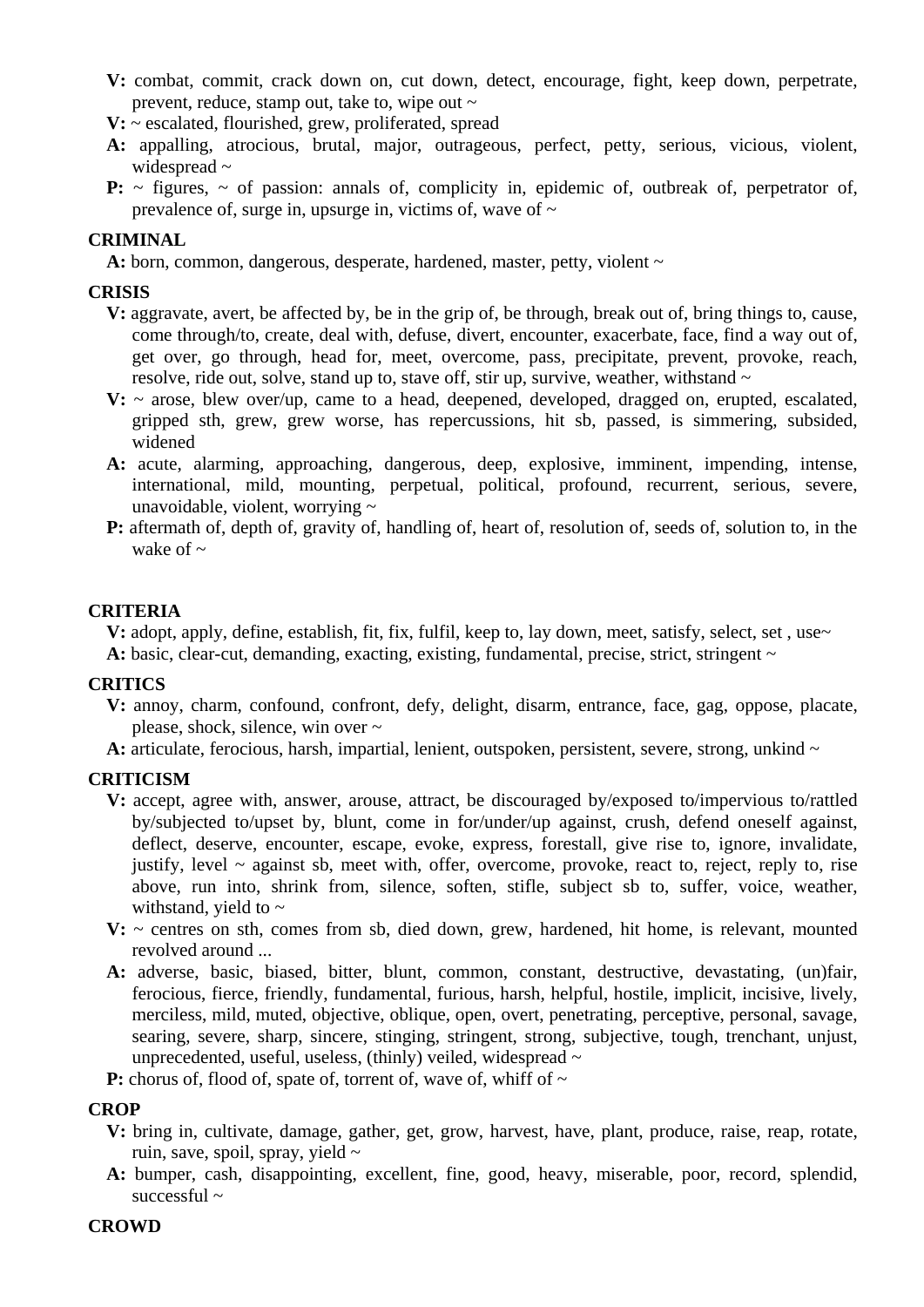- **V:** address, attract, break up, control, deal with, direct, disperse, draw, face, follow, gather, handle, restrain, sway ~
- **V:**  $\sim$  advanced, broke up, collected, dispersed, gathered, got out of control/hand, grew, invaded .... met, melted away, panicked, retreated, scattered, spilled onto .... surged forward, swelled, thinned out, turned out, went on the rampage
- **A:** aggressive, angry, dangerous, dense, disorderly, happy, hostile, huge, large, menacing, motley, noisy, restless, riotous, rowdy, seething, ugly, unmanageable, unruly, vast ~
- $P: \sim$  control: capacity  $\sim$

#### **CRUELTY**

- **A:** appalling, barbarous, callous, deliberate, indescribable, mental, physical, psychological, sadistic, savage, terrible, unspeakable, unthinking, utmost, wanton  $\sim$
- **P:** act of, victim of (appalling)  $\sim$

#### **CRY**

**V:** give, let out, raise, utter  $\sim$ 

A: angry, anguished, loud, piercing, rallying, startled ~

**P:**  $\sim$  for help, of despair, of horror, of outrage, of pain, of protest, of terror

#### **CULTURE** (the arts)

**V:** neglect, promote, revive, spread, subsidise ~

A: folk, high, popular, regional, traditional  $\sim$ 

**P:** centre of, expansion of, renaissance of, spread of  $\sim$ 

**CULTURE** (a particular civilisation)

**V:** destroy, study  $\sim$ 

- **V:** ~ declined, disappeared, flourished, influenced sb, penetrated .... reached its peak, spread, vanished
- A: advanced, alien, ancient, foreign, indigenous, inferior, native, primitive, superior ~

 $P: ~$  clash, shock

#### **CURE** (recovery)

**V:** achieve, bring about, effect, guarantee, produce  $\sim$ 

 **A:** absolute, certain, complete, gradual, instant, miraculous, sensational, spontaneous, successful, swift, systematic, total, wonderful ~

#### **CURE** (remedy)

- **V:** apply, believe in, discover, find, invent, look for, recommend, seek, try, undertake  $\sim$
- **A:** drastic, effective, good, infallible, instant, magic, miracle, miraculous, old-fashioned, painful, radical, rapid, simple, well-known, wonderful  $\sim$

### **CURFEW**

**V:** end, impose, keep to, lift  $\sim$ **A:** midnight, strict  $\sim$ 

#### **CURIOSITY**

**V:** arouse, bum with, excite, feel, fill sb with, give rise to, rouse, satisfy, whet ~ **A:** great, healthy, idle, insatiable, intellectual, lively, natural, unwelcome  $\sim$ 

#### **CURRENCY**

**V:** accept as, change, issue, withdraw  $\sim$ 

 **A:** (non-)convertible, foreign, hard, local, soft, stable, strong, weak ~

 $P: \sim$  crisis, deal

#### **CURRENT**

**V:** be carried along by, chart, go against/with, resist, reverse, stem, swim against/with  $\sim$ 

 $V: \sim$  swept sb along

 **A:** political, popular, powerful, prevailing, rapid, strong, swift, treacherous ~

#### **CUSTODY**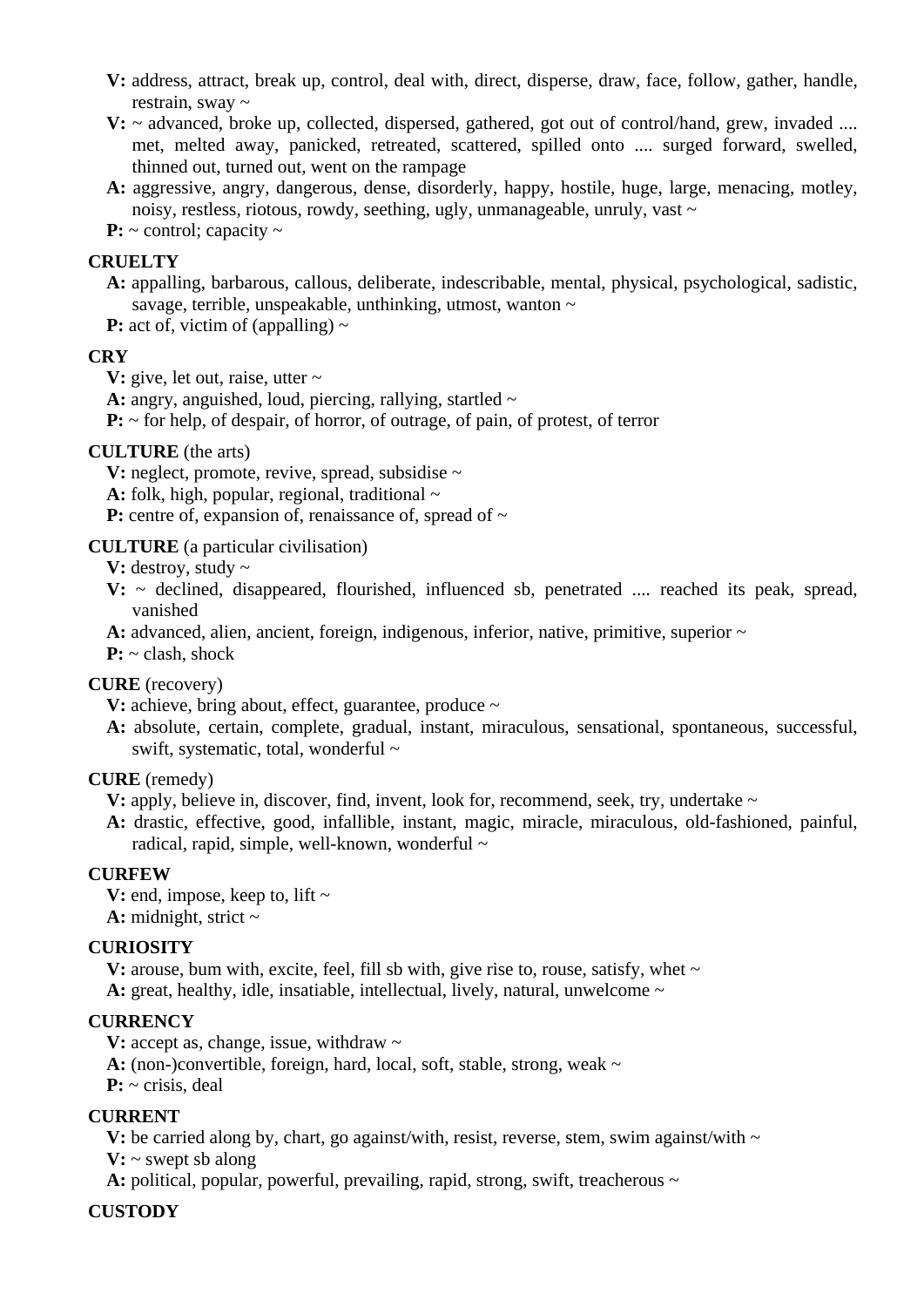**V:** award sb, be in, be held in, be placed in, be remanded in, give sb, grant sb, receive, take, take sb into  $\sim$ 

A: joint, police, protective, safe ~

**P:**  $\sim$  battle, of the children

## **CUSTOM**

- **V:** abolish, adopt, advocate, deviate from, do away with, encounter, eradicate, establish, follow, introduce, keep to, maintain, obey, observe, preserve, respect, stamp out ~
- **V:** ~ dates back to (the 12th Century), died out, disappeared, existed, flourished, grew up, has its origin in sth, persists, survives, vanished
- **A:** age-old, ancient, bizarre, colourful, common, cruel, curious, deep-rooted, exotic, foreign, general, harmful, local, national, old, old-established, outdated, popular, rare, recent, sensible, strange, traditional, tribal, unique, universal, unusual, vulgar, well-established, widespread ~

### **CUSTOMER**

**V:** attract, entertain, deal with, look after, meet, serve ~

A: best, good, important, irate, prospective, regular, satisfied  $\sim$ 

**P:** ~ relations, satisfaction, service

## **DAMAGE**

- **V:** assess, avoid, cause, (un)do, inflict, make good, mend, prevent, repair, report, restore, save sth from, suffer, sustain  $\sim$
- **V:** ~ occurred, took place, was confined/restricted to **...**
- **A:** appreciable, enormous, excessive, extensive, great, heavy, huge, irreparable, lasting, massive, negligible, permanent, potential, serious, severe, slight, substantial, tremendous, untold, visible, wartime, widespread ~
- **P:** trail of  $\sim$

## **DAMAGES** (compensation)

**V:** assess, award, claim, demand, get, pay, receive, recover, sue sb for, win  $\sim$ 

A: heavy, punitive, substantial  $\sim$ 

### **DANGER**

- **V:** alert sb to, avert, avoid, be aware of, be exposed to, be in/out of, beware of, cause, confront, detect, disregard, eliminate, encounter, expose sb to, face, flee from, foresee, ignore, keep out of, keep clear of, look out for, magnify, make light of, pinpoint, realise, recognise, risk, run into, scent, sense, smell, spell out, wake up to, warn sb of  $\sim$
- **V:** ~ evaporated, faded, loomed, passed, receded, threatened
- **A:** acute, considerable, constant, ever-present, grave, great, hidden, imaginary, immediate, imminent, impending, mortal, obvious, potential, (very)real, remote, serious, slight, worst ~

### **DARKNESS**

**V:** illuminate, lighten, peer into, pierce, penetrate, relieve, see through  $\sim$ 

**V:**  $\sim$  came down/on, covered sth, enveloped sth, fell, gave way to sth, lifted

A: complete, impenetrable, inky, pitch-black, thick, total, utter  $\sim$ 

### **DATA**

- **V:** access, accumulate, acquire, amass, arrange, assemble, assess, capture, check, classify, collate, collect, compile, enter, evaluate, examine, fabricate, fake, falsify, feed  $\sim$  into sth, gather, get, handle, interpret, keep, look up, mix up, obtain, organise, process, produce, record, retrieve, sift, store, study, supply sb with, tag  $\sim$
- **V:**  $\sim$  applies to .... concerns .... pertains to .... proves .... refers/relates to .... shows ...
- A: accurate, (in)adequate, available, basic, bogus, comparable, complete, comprehensive, conflicting, consistent, current, exhaustive, final, latest, preliminary, provisional, raw, recent, relevant, reliable, right, significant, (in)sufficient, supporting, up-to-the-minute  $\sim$
- **P:**  $\sim$  base, bank, processing; access to, flow of, mass of, reliability of, wealth of  $\sim$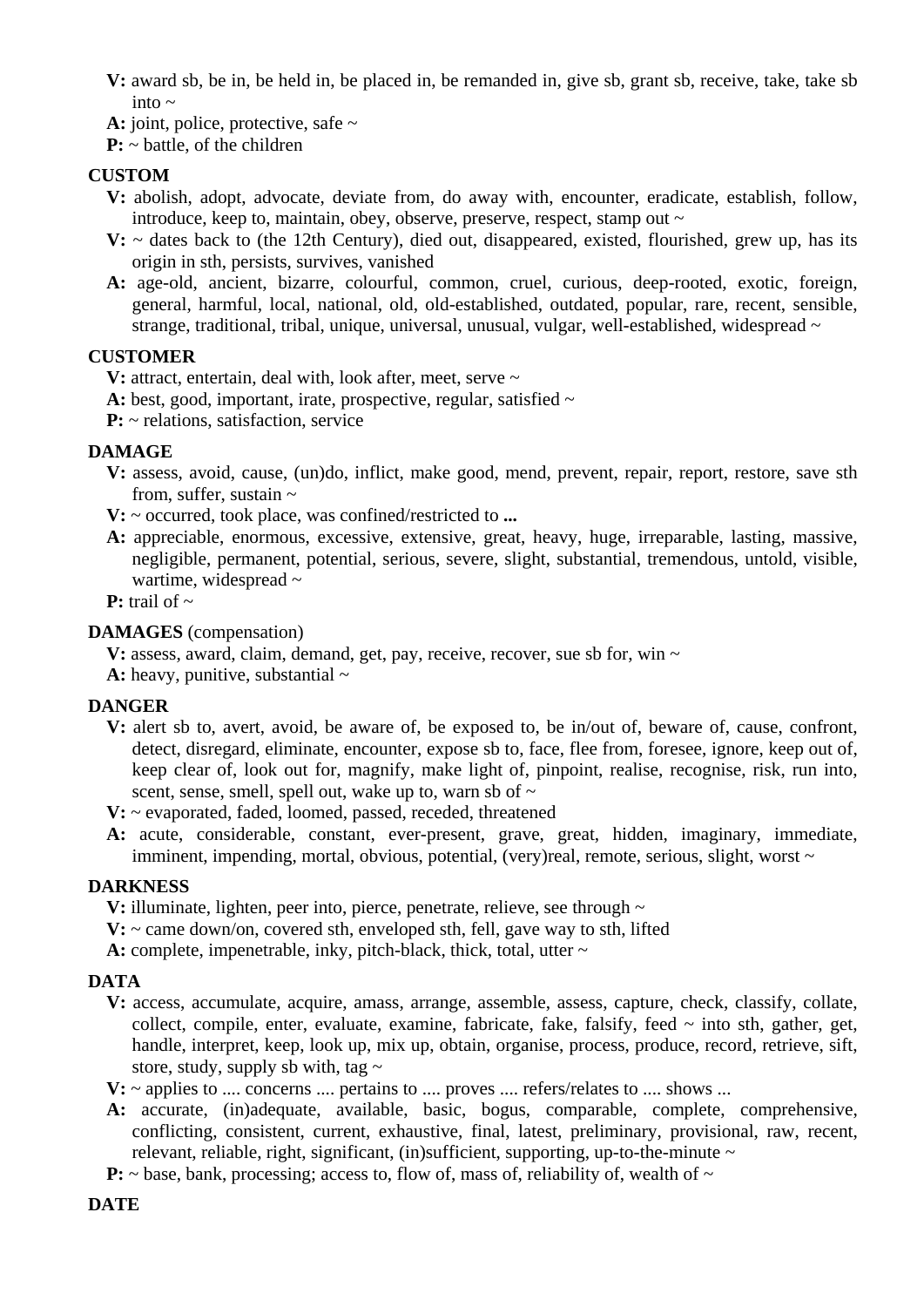- **V:** agree on, arrange, bring forward, change, confirm, decide, fix, mark, name, pencil in, postpone, propose, set, settle ~
- $V: \sim$  is approaching, arrived, is drawing near
- **A:** actual, awkward, (in)convenient, definite, distant, early, final, latest, provisional, remote, suitable, tentative  $\sim$

## **DAY**

**V:** celebrate, look forward to, mark, spend, start  $\sim$ 

- **V:** ~ is near/nigh/past, came, dragged on
- **A:** blissful, busy, cheerless, delightful, dreadful, entire, eventful, full, happy, historic, idle, long, memorable, pleasant, red-letter, special, typical, whole, working  $\sim$

### **DAYS** (period with *the)*

- **V:** bring to mind, look back on, recall, recollect, remember, yearn for  $\sim$
- **V:** ~ are gone/numbered/over/past
- A: bad old, carefree, dark, difficult, early, good old, halcyon, last, later, old, olden ~

**P:** end (your)  $\sim$ ; in  $\sim$  gone by

## **DEADLINE**

**V:** extend, fix, (fail to) meet, miss, pass, set, work to  $\sim$ 

 $V: \sim$  is approaching, is (long) past, loomed

A: definite, flexible, strict, tentative, tight ~

## **DEAL**

- **V:** accept, agree on, aim at, approve, arrive at, block, blow, bring off, cancel, clinch, close, complete, conclude, do, enter into, get, get out of, honour, make, negotiate, pull off, reach, reject, screw up, secure, set up, sign, spoil, strike, swing, turn down, veto, wrap up, wreck, wriggle out  $of \sim$
- **V:**  $\sim$  is off/on, broke down, collapsed, came into effect, emerged, fell through, involved .... went ahead, went smoothly
- **A:** acceptable, ambitious, astute, advantageous, bad, clever, cut-price, dodgy, dubious, (un)fair, (un)favourable, firm, (dis)honest, huge, lucrative, poor, profitable, risky, shady, shrewd, square, tentative  $\sim$

### **DEALINGS**

**V:** avoid, enter into, have  $\sim$ 

 **A:** clandestine, complicated, difficult, dubious, fraudulent, frequent, illicit, regular, routine, secret, shady, successful, underhand ~

## **DEATH**

- **V:** be near/ready for/reconciled to/responsible for sb's, bring about sb's, cause, cheat, come near to, condemn sb to, escape, fear, meet, mourn, plot/precipitate/prevent sb's, put sb to, sentence sb to, suffer  $\sim$
- **V:** ~ is approaching, awaits sb, came, drew nigh, occurred, took place, took sb away, was a (happy) release
- **A:** agonising, certain, cruel, early, horrible, imminent, inevitable, instant, lingering, natural, painful, peaceful, premature, slow, sudden, tragic, unexpected, untimely, violent ~
- **P:** ~ penalty, sentence; at *death's* door

## **DEBATE**

- **V:** adjourn, close, conclude, end, engage in, have, hold, interrupt, lead, open, resume, spark off, start, suspend, take part in, win, wind up  $\sim$
- **A:** acrimonious, animated, bitter, boring, brief, brilliant, crucial, furious, genuine, heated, inconclusive, interminable, leisurely, lengthy, lively, long, momentous, noisy, open, prolonged, protracted, rational, short, spirited, stormy, tense, vigorous ~

### **DEBT**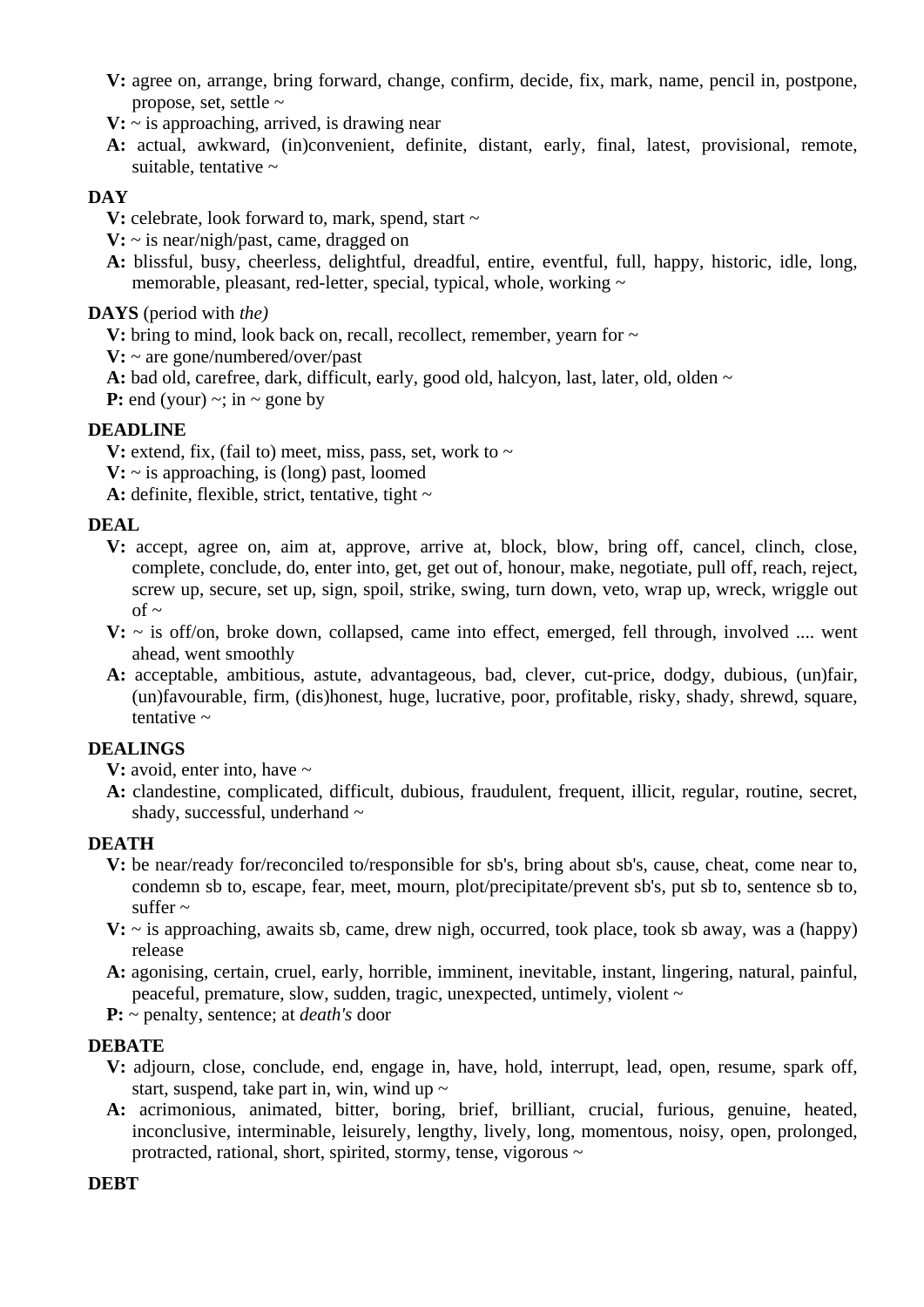**V:** acknowledge, be in, be weighed down by, collect, discharge, fall into, get into/out of, incur, offset, owe, pay, recover, reduce, repay, run into, run up, settle, take on/over, wipe out, write off  $\sim$ 

 **V:** ~ is due, becomes due A: bad, enormous, huge, National ~

 **P:** ~ of gratitude/honour

## **DEBTS**

**V:** accumulate, amass, have, honour, pay off, re-schedule, service ~

 $V: \sim$  are mounting up

A: gambling, heavy, staggering, substantial, unmanageable ~

# **DECAY**

**V:** arrest, deal with, fall into, halt, hasten, prevent, stop, speed up  $\sim$ 

 **V:** ~ set in, spread, started

A: incipient, progressive, serious, widespread  $\sim$ 

## **DECEPTION**

**V:** discover, perpetrate, prevent, uncover  $\sim$ 

 $V: \sim$  came to light

 **A:** barefaced, blatant, bold, deliberate, disgraceful, flagrant, gross ~

## **DECISION**

- **V:** abide by, adhere to, affect, alter, announce, appeal against, approve of, arrive at, be faced with, cancel, challenge, change, come to, confirm, contest, defer, endorse, enforce, face, form, give, go ahead with, go back on, hesitate over, ignore, implement, justify, lie behind, make, overrule, overturn, postpone, prompt, put off, question, ratify, reach, reconsider, rescind, reverse, revise, revoke, scrap, take, uphold, vindicate ~
- **V:** ~ depends on .... is binding/final, opens the way for .... remains in force, rests with sb, stands, takes effect
- **A:** agonising, arbitrary, basic, binding, clear-cut, conscious, correct, critical, crucial, daring, definite, delicate, difficult, emotional, (un)fair, (un)favourable, final, foolhardy, forceful, frightening, hard, harsh, hasty, immediate, irreversible, irrevocable, joint, key, landmark, lightning, major, momentous, (un)popular, previous, prompt, proper, quick, rash, recent, ruthless, sensible, snap, split, straightforward, swift, ultimate, unlawful, unpalatable, vital, wise, wrong  $\sim$

### **DECLARATION**

**V:** implement, issue, keep to, make, respect, sign, support, uphold  $\sim$ 

 **A:** blunt, courageous, false, final, firm, frank, fresh, important, joint, open, outspoken, preliminary, previous, rousing, solemn, unanimous, unilateral, unsolicited, voluntary ~

## **DECLINE**

**V:** accelerate, arrest, cause, go into, halt, hasten, lead to, prevent, start, suffer  $\sim$ 

 **A:** gradual, headlong, inevitable, inexorable, marked, nation-wide, rapid, serious, sharp, slow, spectacular, steady, steep  $\sim$ 

## **DECREASE**

**V:** bring about, cause, lead to, note, observe, result in, show  $\sim$ 

 **A:** considerable, definite, dramatic, gradual, marked, moderate, notable, overall, rapid, regrettable, serious, sharp, (in)significant, slight, slow, steady, substantial, tremendous  $\sim$ 

### **DECREE**

**V:** issue, lift, pass, rescind, revoke  $\sim$ 

## **DEDUCTION**

**V:** draw, make, reach  $\sim$ 

A: logical, obvious, sweeping  $\sim$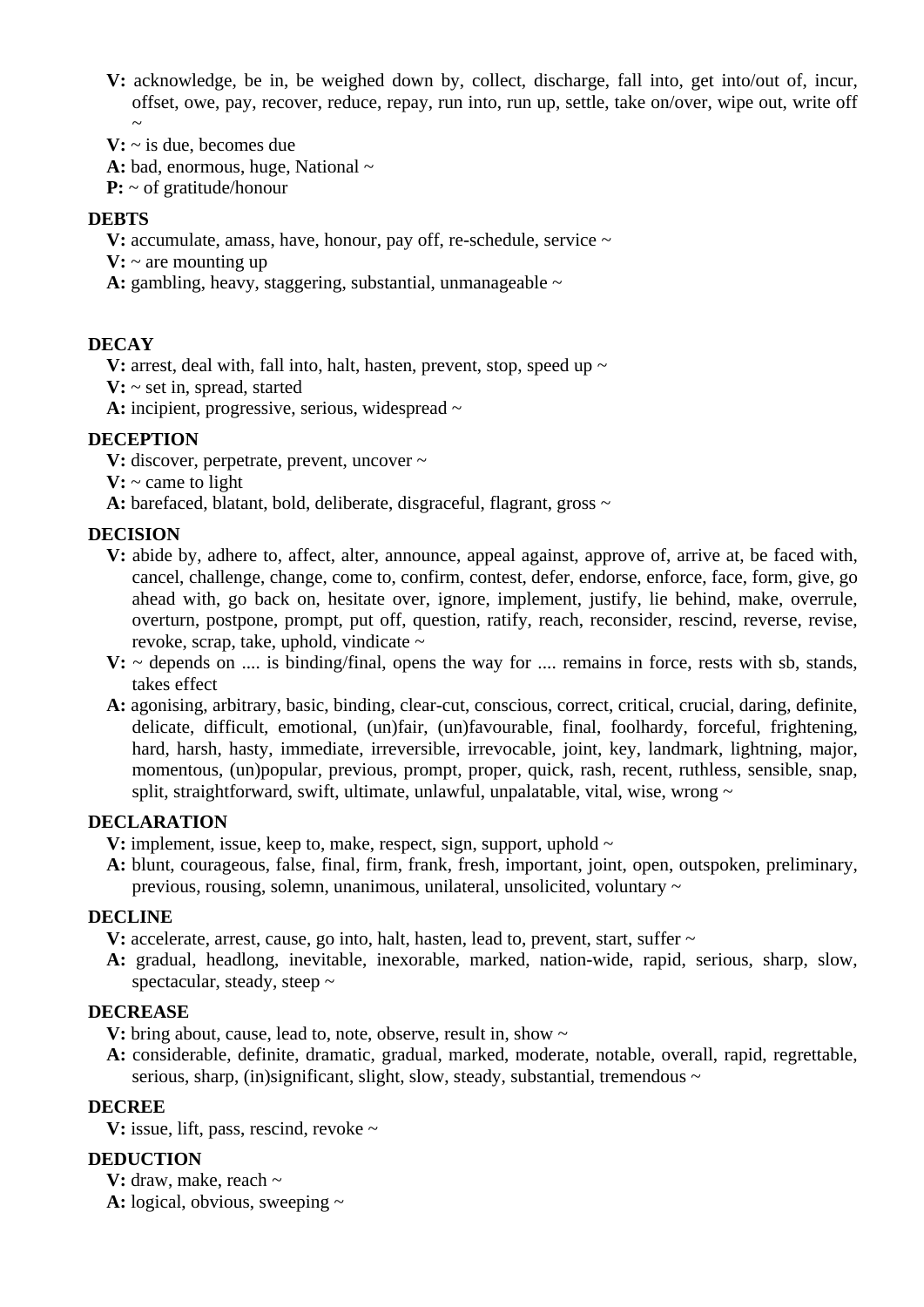## **DEED**

**V:** do, perform  $\sim$ 

 **A:** brave, daring, dirty, evil, good, heroic, noble, wicked ~

## **DEFEAT**

- **V:** acknowledge, admit, avert, avoid, bring about, cause, concede, end in, ensure, escape, experience, face, inflict, lead to, mark, recover from, result in, suffer  $\sim$
- **A:** abject, complete, crucial, crushing, decisive, disastrous, final, heavy, humiliating, ignominious, inevitable, narrow, resounding, serious, shattering, staggering, stunning, total  $\sim$

**P:**  $\sim$  is staring sb in the face; aftermath of, scale of, scene of, spectre of  $\sim$ 

## **DEFECT**

 **V:** correct, cure, eliminate, eradicate, get rid of, have, make good, notice, rectify, remedy, remove, repair, report, suffer from ~

- **V:** ~ became apparent, is inherent in sth
- A: congenital, crucial, glaring, hereditary, incurable, serious, slight ~

 **P:** catalogue of *defects* 

## **DEFENCE**

**V:** annihilate, break down/through, crush, destroy, mount, offer, overcome, pierce, put/set up  $\sim$ 

- **V:** ~ collapsed, failed, held, was useless/of no avail
- **A:** brave, courageous, (in)effective, formidable, heroic, hopeless, masterly, spirited, strong, stubborn, successful, ultimate, weak  $\sim$

## **DEFENCES** (military)

**V:** breach, build up, destroy, erect, get through, outflank, overrun, penetrate  $\sim$ 

A: impenetrable, impregnable, intact ~

## **DEFENDERS**

A: beleaguered, brave, stalwart, staunch, stout ~

## **DEFICIENCY**

**V:** cover, diagnose, discover, identify, make good, rectify, remedy, reveal, spot, suffer from  $\sim$ 

 **V:** ~ came to light, made itself felt

 **A:** dangerous, decided, important, inherent, marked, obvious, serious, slight ~

## **DEFICIT**

 **V:** accumulate, build up, cut, get rid of, incur, make good, make up, reduce, run up, show, wipe out, write off  $\sim$ 

 **V:** ~ doubled (trebled, etc), increased, widened

A: alarming, enormous, huge, large, narrow, serious ~

## **DEGREE**

**V:** achieve, gain, have, reach, show, win  $\sim$ 

- **V:** ~ varies
- **A:** amazing, certain, considerable, extreme, fair, great, high, immense, inordinate, large, lesser, major, marked, minor, moderate, similar, slight, small, substantial, wide ~

## **DEGREE** (academic)

**V:** confer  $\sim$  on sb, fail to get, get, have, hold, study for, take, try for, work for  $\sim$ 

A: excellent, first, first class, good, masters, obscure, respectable, satisfactory  $\sim$ 

## **DELAY**

**V:** apologise for, avoid, cause, expect, experience, face, have, suffer  $\sim$ 

A: long, slight, unavoidable, unexpected  $\sim$ 

## **DELEGATION**

**V:** appoint, be a member of, belong to, head, lead, recall, send, serve on  $\sim$ A: foreign, government, large, official, powerful ~

## **DELIVERY**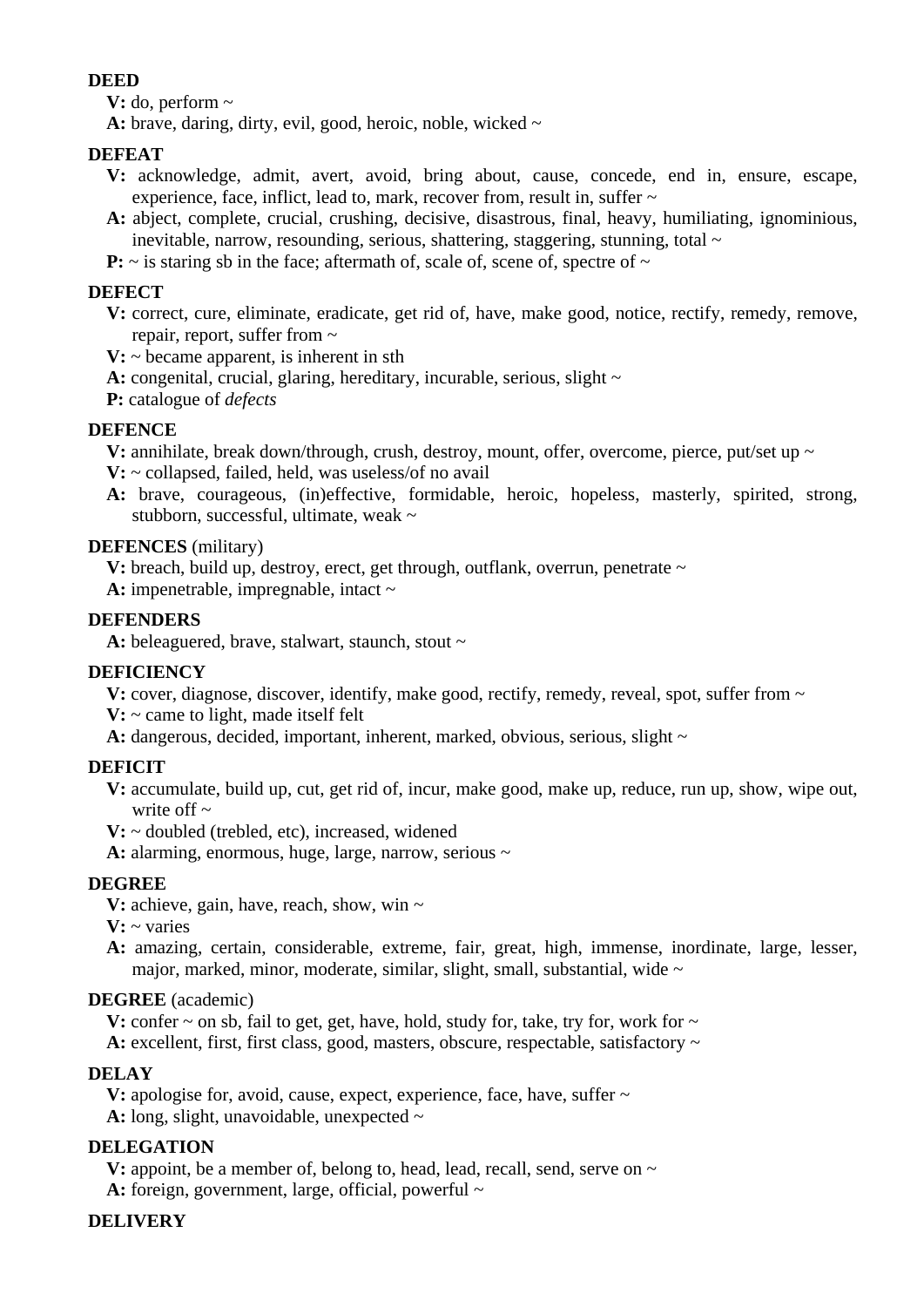**V:** accept, hold up, include, make, promise, take  $\sim$ 

A: emergency, free, immediate, overnight, prompt, special, urgent  $\sim$ 

 $P: \sim$  charge, date, note, point, service; cash on  $\sim$  (COD)

### **DELUSION**

**V:** cling to, labour under  $\sim$ 

 **A:** dangerous, serious ~

 **P:** suffer from *delusions* of grandeur

### **DEMAND** (business)

- **V:** boost, cater for, check, control, create, curb, depress, encourage, estimate, keep track of, keep up with, lessen, match, meet, reduce, regulate, restore, revive, satisfy, step up, stimulate  $\sim$
- **V:** ~ is on the increase, developed, diminished, exceeded .... fell (away/off), fluctuated, grew, increased, outstripped .... recovered, rose, rocketed, shifted, slowed down
- **A:** changing, constant, current, diminishing, domestic, dwindling, ever-growing, excessive, fluctuating, great, healthy, heavy, huge, poor, potential, (ir)regular, rising, seasonal, soaring, steady, tremendous, unprecedented, urgent, varying, visible  $\sim$
- **P:** boom in, collapse in, fall in, rise in, upsurge in, upturn in  $\sim$ , a big  $\sim$  for, supply and  $\sim$

### **DEMAND** (request)

- **V:** accede to, accept, acknowledge, agree to, announce, back, be confronted with, be indifferent to, carry out, come out with, comply with, concede, disregard, drop, endorse, enforce, express, fulfil, give in to, give way to, ignore, issue, make, meet, modify, oppose, press, put forward/in, refuse, reiterate, reject, repeat, renew, resist, respond to, satisfy, shelve, soften, stand out against, step up, submit, submit to, surrender to, turn down, voice  $\sim$
- **A:** absurd, ambitious, crazy, extortionate, final, firm, forceful, formal, fresh, immediate, inexorable, (un)just, last-minute, modest, (un)official, outrageous, peremptory, powerful, preposterous, ridiculous, sensible, solemn, tough, unacceptable, unavoidable, unprecedented, unreasonable, urgent ~

 **P:** lower/reduce (your) *demands',* excessive, exorbitant, extravagant, repeated, sweeping *demands* 

### **DEMOCRACY**

V: abandon, encourage, set up, support  $\sim$ 

 **A:** ~ emerging, nascent

**P:** spread of, travesty of, triumph of  $\sim$ 

### **DEMONSTRATION**

**V:** ban, break up, call off, control, deal with, lead, mount, organise, stage, take part in  $\sim$ 

 **V:** ~ got out of hand

A: hostile, huge, mass, noisy, orderly, peaceful, public, spontaneous, violent  $\sim$ 

 **P:** ban on, spate of, wave of *demonstrations* 

### **DENIAL**

**V:** accept, believe, come out with, issue, persist in, reject, repeat, retract, stick by/to  $\sim$ 

 **V:** ~ (failed to) convince sb, persuaded sb, sounded convincing

A: emphatic, firm, flat, indignant, repeated, strenuous, strong, uncompromising  $\sim$ 

### **DEPARTMENT**

 **V:** axe, be in charge of, build (up), expand, manage, move, run, set up, sort out, streamline, work in  $\sim$ 

**A:** different, newly-formed, personnel/accounts/export etc, separate, special  $\sim$ 

### **DEPARTURE**

**V:** await, bring forward, cancel, delay, fix, hasten, mark, postpone, put off, signal  $\sim$  **A:** abrupt, delayed, hasty, imminent, mysterious, sudden, undignified, unexpected ~

### **DEPOSIT** (money)

**V:** ask for, claim  $\sim$  back, give, hold sb's, leave, make, pay, put down, require  $\sim$ A: cash, (non-)refundable, regular, substantial  $\sim$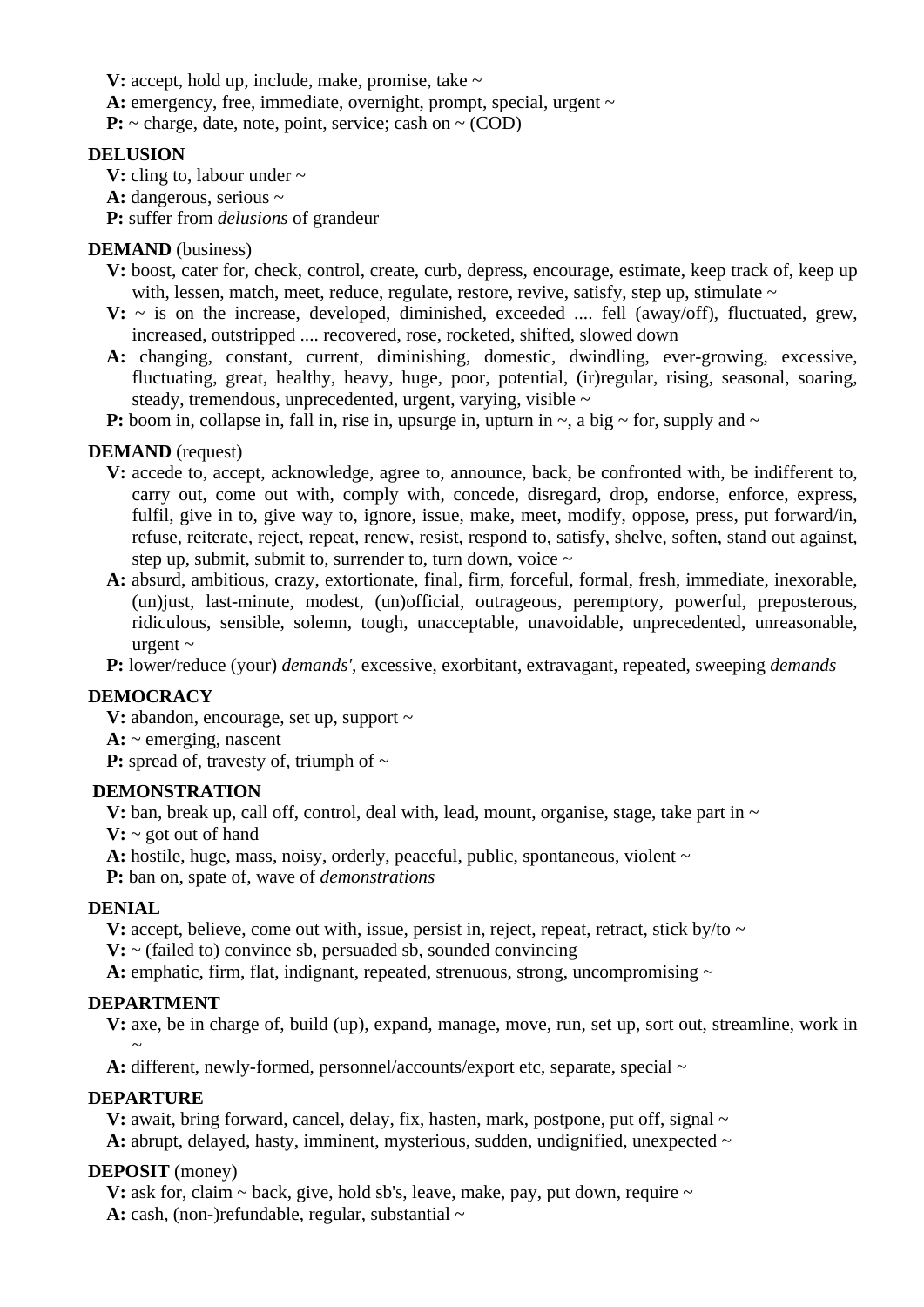## **DEPRESSION** (economic)

- **V:** be affected by, be in the grip of, cause, come through, cure, face, find a way out of, get out of, go into/through, head for, survive, weather  $\sim$
- **V:** ~ hit sb, loomed, passed

**A:** acute, alarming, deep, imminent, major, minor, recurrent, serious, severe, worrying ~

## **DEPRESSION** (mental)

- **V:** come out of, conquer, fall into, get over, succumb to, suffer from  $\sim$
- A: chronic, deep, severe, total  $\sim$
- **P:** bout of, state of  $\sim$

## **DERISION**

- **V:** be greeted with, be met with, provoke, treat sb with  $\sim$
- A: total, universal ~
- **P:** howls of, note of, object of, shouts of, target of  $\sim$

## **DESCENT**

A: direct, gradual, perilous, rapid, sharp, sudden, swift ~

## **DESCRIPTION**

**V:** answer to, defy, fit in with, give, issue, match, offer, produce, provide, submit, supply  $\sim$ 

- $V: \sim$  is wide of the mark, fits, matches, reminds sb of sth, tallies with ...
- **A:** accurate, apt, clear, colourful, comprehensive, convincing, detailed, dramatic, eye-witness, exact, exhaustive, faithful, false, first-hand, full, lively, misleading, poor, reliable, (un)satisfactory, superficial, systematic, thorough, vague, vivid, wrong  $\sim$

## **DESIGN** (pattern)

- **V:** copy, create, have, modify, produce, repeat, spoil  $\sim$
- **A:** adaptable, attractive, basic, complicated, conventional, elaborate, elegant, exquisite, geometric, overall, pleasing, poor, simple, superb  $\sim$

## **DESIGN** (of machine, etc)

- **V:** adopt, create, follow, introduce, modify, pirate, produce, replace, streamline ~
- **A:** advanced, basic, complicated, conventional, excellent, exciting, imaginative, innovative, modern, old-fashioned, original, out-of-date, revolutionary, simple, standardised, successful, traditional ~

## **DESIRE**

- **V:** arouse, be motivated by, curb, dampen, experience, express, feel, frustrate, fulfil, give way to, have, manifest, overcome, reiterate, resist, satisfy, signal, suppress  $\sim$
- **A:** atavistic, burning, compelling, consuming, deep, earnest, faint, fervent, foolish, frustrated, genuine, great, growing, heartfelt, insatiable, instinctive, intense, irresistible, keen, laudable, overpowering, overwhelming, persistent, powerful, recurring, secret, strong, unfulfilled, urgent ~

### **DESPAIR**

- **V:** alleviate, be filled with, be in, cause, drive sb to, feel, give way to, overcome, sink into, succumb to, wallow in  $\sim$
- **V:** ~ drove sb to do sth, engulfed/overwhelmed/seized sb
- **A:** black, bottomless, deep, infinite, limitless, profound, sheer, total, utter ~

**P:** depths of  $\sim$ 

## **DESTRUCTION**

**V:** carry out, cause, connive at, end in, lead to, plan, prevent, repair, result in, spread, suffer  $\sim$ 

 **A:** accidental, barbaric, deliberate, mass, partial, permanent, ruthless, senseless, serious, swift, systematic, total, unprecedented, wanton, widespread  $\sim$ 

**P:** trail of, wave of, weapons of mass  $\sim$ 

## **DETAIL**

**V:** describe every, go into, have an eye for, pay attention to  $\sim$ 

**P:** richness of, wealth of  $\sim$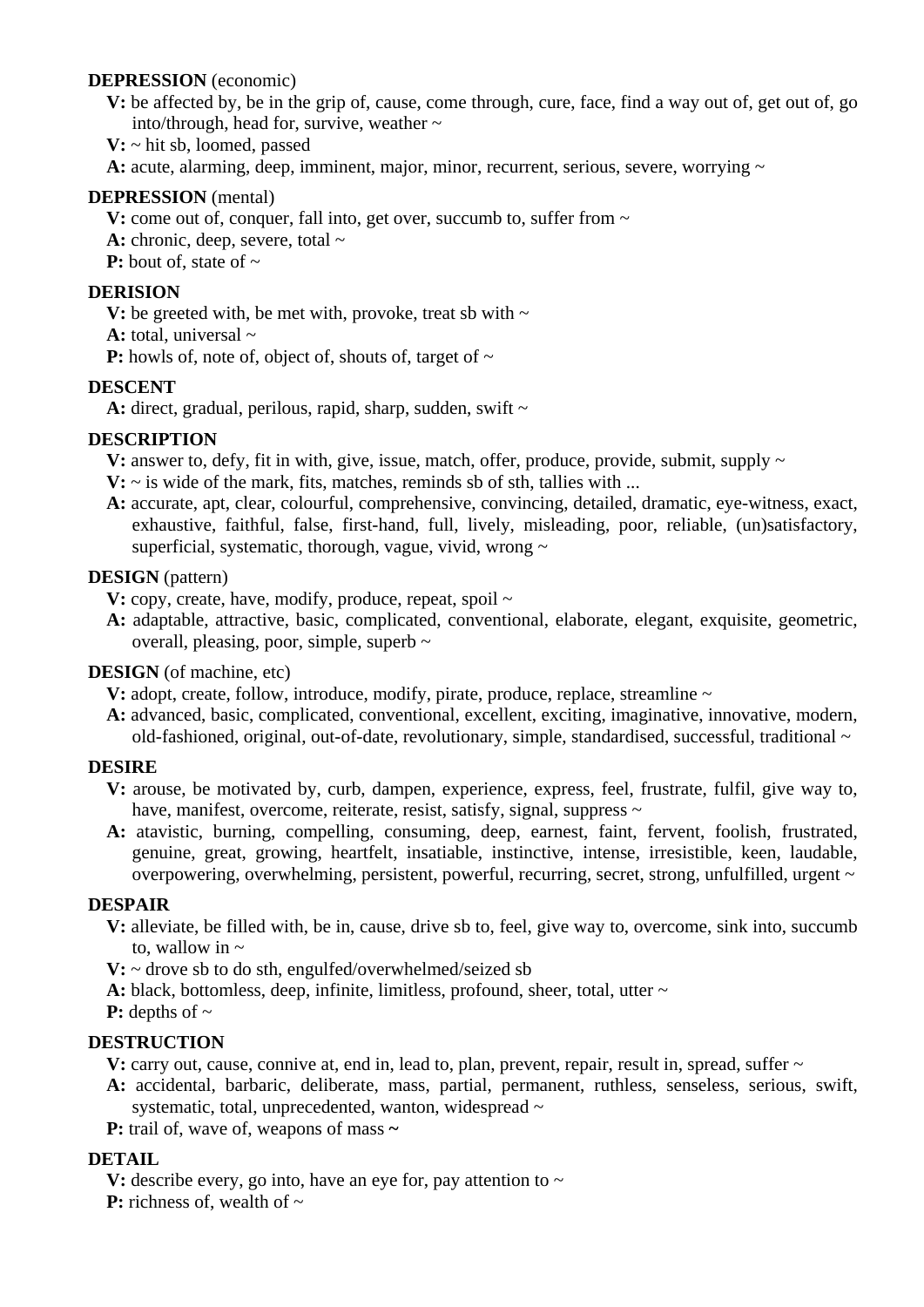## **DETAILS**

- **V:** analyse, ascertain, divulge, elicit, examine, explain, fill in, formulate, furnish, give, go into/over, itemise, learn, obtain, offer, omit, overlook, produce, provide, publish, release, reveal, sort out, spare sb, study, supply  $\sim$
- **A:** exact, full, gory, graphic, gruesome, harrowing, lurid, mere, minor, minute, petty, precise,  $(i)$ relevant, rough, significant, sordid, technical  $\sim$

## **DETENTE**

**V:** achieve, aim at, bring about, build up, destroy, revive, strive for, threaten, work towards  $\sim$ 

## **DETERIORATION**

**V:** cause, halt, prevent, see, slow down, speed up, suffer, witness  $\sim$ 

A: dramatic, gradual, progressive, rapid, steady, sudden, terrible, tremendous ~

#### **DETERMINATION**

- **V:** be filled with, be full of, feel, have, lack, lose, persist in, show, strengthen, take the edge off, undermine, weaken ~
- **V:** ~ faltered, grew, paid off, waned, wavered, weakened
- **A:** absolute, cold, deadly, dogged, fierce, firm, great, grim, inflexible, marked, ruthless, sheer, single-minded, surprising, total, unswerving  $\sim$

#### **DEVALUATION**

**V:** announce, bring about, cause, go in for, decide on, prevent, stop  $\sim$ 

 **A:** modest, serious ~

### **DEVELOPMENT**

- **V:** affect, aid, aim at, arrest, assess, ban, call for, check, control, curb, determine, direct, encourage, ensure, follow, foster, further, give an impetus to, go ahead with, guarantee, halt, hamper, hasten, herald, hinder, influence, inhibit, lay the foundations for, lead to, maintain, mastermind, mould, obstruct, outline, plan, promote, retard, shape, speed up, stimulate, support, undergo  $\sim$
- **V:** ~ accelerated, ceased, came to a halt, continued, ground to a halt, improved, proceeded, slowed down, speeded up, stopped, went on
- **A:** all-round, balanced, erratic, extensive, favourable, full, full-scale, haphazard, intensive, ominous, overall, poor, progressive, proper, rapid, recent, (un)satisfactory, smooth, spasmodic, startling, uneven, widespread ~
- **P:** pace of, scale of  $\sim$

### **DEVELOPMENTS** (events)

**V:** await, follow, jeopardise, wait for  $\sim$ 

**A:** further, latest, ominous, recent, startling, unforeseen ~

### **DEVICE**

**V:** adapt, adopt, design, employ, fit, install, invent, hit upon, resort to, use  $\sim$ 

 $V: ~ ~$ works

 **A:** ancient, artificial, clever, complicated, crafty, cunning, handy, imaginative, ingenious, laboursaving, machiavellian, simple, sophisticated, tricky, unusual, useful ~

### **DEVOTION**

**V:** demonstrate, prove, show  $\sim$ 

 **A:** absolute, blind, boundless, complete, deep, eternal, fervent, great, selfless, slavish, undying, unstinting, unswerving, utter  $\sim$ 

### **DIAGNOSIS**

- **V:** arrive at, attempt, confirm, give, look for, make, make a mistake in, offer, produce  $\sim$
- **A:** accurate, confident, correct, definite, faulty, mistaken, penetrating, preliminary, proper, quick, right, rough, sensible, swift, tentative, wrong  $\sim$

## **DIAGRAM**

**V:** draw, examine, make, produce, refer to, study  $\sim$ 

**V:**  $\sim$  demonstrates, illustrates, makes clear, shows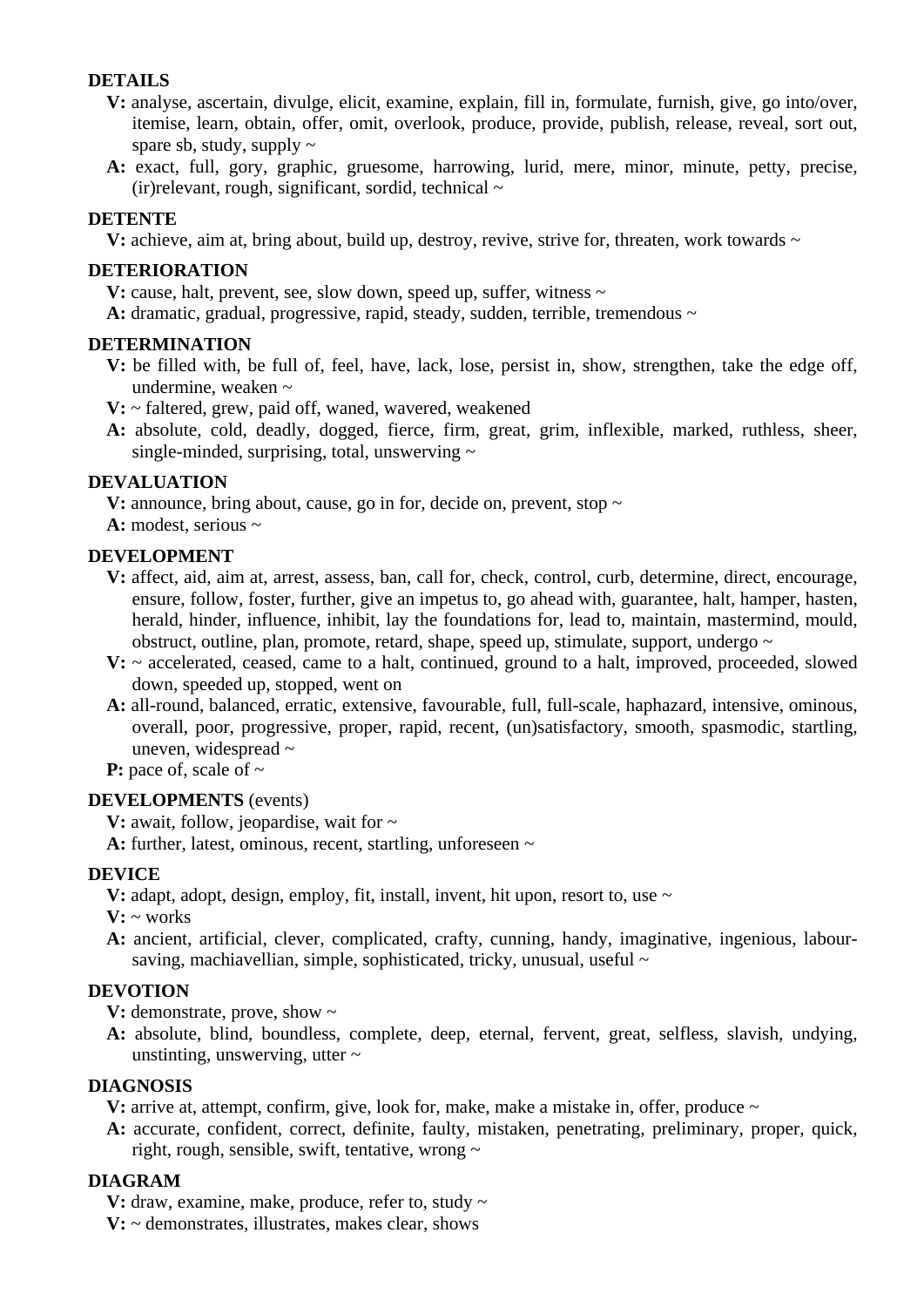A: clear, detailed, rough ~ **P:** the ~ above/below/opposite

## **DIALOGUE**

**V:** call for, conduct, end, enter into, hold, take part in  $\sim$ 

 **A:** friendly, lengthy, meaningful, meaningless, protracted, useful, useless ~

## **DIARY**

**V:** keep, publish  $\sim$ 

A: fascinating, genuine, intimate, personal, regular, secret ~

## **DICTATORSHIP**

**V:** establish, fight against, live under, overthrow, rule by, set up  $\sim$ 

A: absolute, benevolent, brutal, military, ruthless  $\sim$ 

## **DICTIONARY**

**V:** compile, consult, look up, produce, refer to, revise, update, use  $\sim$ 

 **A:** bi-lingual, children's, collocation, comprehensive, concise, corpus-based, EFL, electronic, English-English, excellent, extensive, handy, picture, pocket, poor, reliable, specialised  $\sim$ 

## **DIET**

**V:** be on, change, follow, go on, improve, put sb on, recommend, stick to, supplement  $\sim$ 

 **A:** balanced, crash, fat-free, (un)healthy, high-fibre, inadequate, low calorie, natural, nutritious, poor, rich, special, starvation, steady, strict ~

## **DIFFERENCE**

- **V:** accentuate, appreciate, be aware of, blur, bring out, define, distinguish, eliminate, exaggerate, highlight, ignore, intensify, level out, magnify, make, make  $\sim$  clear, note, notice, observe, overcome, perceive, pinpoint, point out, recognise, reduce, reinforce, reveal, see, sharpen, tell, transcend, underline, widen ~
- **V:** ~ arises, consists of.... cropped up, disappears, emerged, exists, grew, increased, lies in sth, stands out (clearly), vanishes
- **A:** all-important, apparent, basic, chief, clear, confusing, considerable, crucial, decided, distinct, enormous, essential, extreme, fundamental, glaring, great, huge, important, infinitesimal, inherent, innate, interesting, intrinsic, irrelevant, main, major, marked, material, minor, noticeable, obvious, palpable, (im)perceptible, profound, pronounced, qualitative, quantitative, radical, real, regrettable, serious, sharp, significant, slight, striking, substantial, superficial, tremendous, true, visible, vital  $\sim$

**P:**  $a \sim$  of opinion,  $a \sim$  in degree/kind

## **DIFFERENCES** (e.g. of opinion)

**V:** exploit, gloss over, have, make up, patch up, put aside, reconcile, resolve, settle, thrash out ~

 **V:** ~ crystallised, hardened, occurred, resolved themselves

A: deep, irreconcilable, profound, regrettable, sharp, violent  $\sim$ 

## **DIFFICULTY**

- **V:** acknowledge, be confronted/faced with, come across, deal with, discover, encounter, exaggerate, face, get over, get rid of, gloss over, handle, have, ignore, make light of, meet, overcome, realise, see, tackle ~
- **V:** ~ arose, cropped up, defeated/deterred/discouraged/intimidated sb, emerged, resolved itself
- **A:** acute, appalling, considerable, extreme, formidable, frightening, great, imaginary, inherent, insoluble, insurmountable, insuperable, overwhelming, serious, slight, tremendous, unforeseen, unfortunate ~

## **DIFFICULTIES** (obstacles)

- **V:** be aware of, brush aside, cope with, create, exaggerate, experience, find oneself in, get into, make, present, raise, run into ~
- V: ~ crowded in, are mounting up, multiplied, overwhelmed sb, are piling up, proliferated, stand in the way, terrified sb, vanished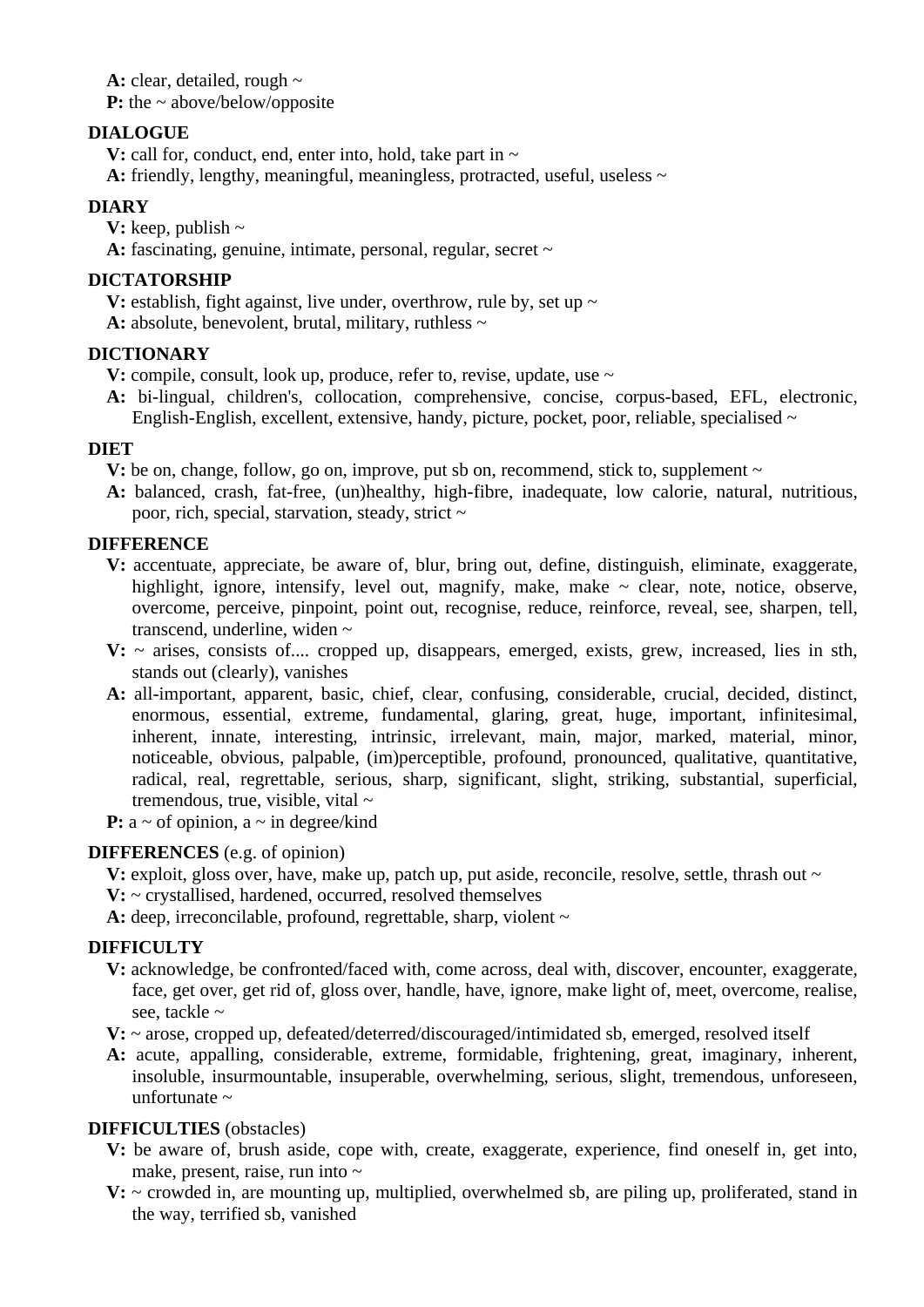## **DILEMMA**

 **V:** avoid, be confronted with/faced with, create, deal with, encounter, face, find oneself in, get out of, land in, place sb in, pose, resolve ~

 **V:** ~ arose, occurred

 **A:** agonising, awkward, bewildering, difficult, grave, hopeless, painful, serious ~

## **DIMENSIONS**

- **V:** give, have, measure, state, supply  $\sim$
- **A:** approximate, awkward, basic, exact, harmonious, imposing, maximum, minimum, pleasing, rough ~

## **DIPLOMA**

**V:** be awarded, get, grant, have, issue, obtain, present, receive, study for, work for  $\sim$ 

## **DIRECTION**

- **V:** alter, change, determine, deviate from, fix, follow, go in/off in, indicate, keep to, lose, mark, move in, plot, set, shift, show, take  $\sim$
- **A:** customary, definite, general, obvious, opposite, precise, proper, reverse, right, straightforward, wrong ~

## **DIRECTIONS** (instructions)

- **V:** follow, get, give, go against, ignore, issue, lay down, misunderstand, (dis)obey, question  $\sim$
- A: ambiguous, clear, conflicting, confused, confusing, contradictory, definite, detailed, explicit, firm, misleading, precise, straightforward, unequivocal, vague ~

## **DIRECTIVE**

**V:** adopt, carry out, draft, fulfil, implement, issue, obey, send out  $\sim$ 

A: (un)ambiguous, clear, draft, detailed, explicit, final, immediate, plain, precise, preliminary ~

## **DISABILITY**

**V:** aggravate, compensate for, cure, fight, have, incur, overcome, suffer from  $\sim$ 

- $V: \sim$  prevents sb from doing sth
- **A:** congenital, dangerous, distressing, grave, permanent, serious, severe, slight, temporary, total, worrying  $\sim$

## **DISADVANTAGE**

 **V:** accept, be aware of, compensate for, constitute, disregard, get over/round, have, ignore, involve, labour under, lead to, make up for, offset, outweigh, overcome, put up with, realise, remove, suffer, suffer from  $\sim$ 

A: chief, definite, main, marked, principal, serious, slight, unfortunate ~

# **DISAGREEMENT**

**V:** cause, express, prevent, result in, sow  $\sim$ 

 $V: \sim$  was rife

A: deep, fundamental, growing, increasing, profound, sharp, total, violent ~

**P:** basis of, grounds for  $\sim$ 

## **DISAGREEMENT** (slight quarrel)

**V:** get over, have  $\sim$  with sb, heal, lead to, make  $\sim$  public, resolve, result in, settle, solve  $\sim$ 

- **V:** ~ arose, broke out, occurred, surfaced
- A: bitter, fierce, lasting, nasty, painful, serious, slight, unpleasant ~

**P:** area of, cause of, reason for, source of  $\sim$ 

## **DISAPPEARANCE**

**V:** bring about, cause, conceal, effect, engineer, explain, lead to  $\sim$ 

A: abrupt, mysterious, sudden, unexplained  $\sim$ 

## **DISAPPOINTMENT**

 **V:** cause, experience, express, feel, get, get over, have, make up for, offset, prevent, put up with, soften, suffer  $\sim$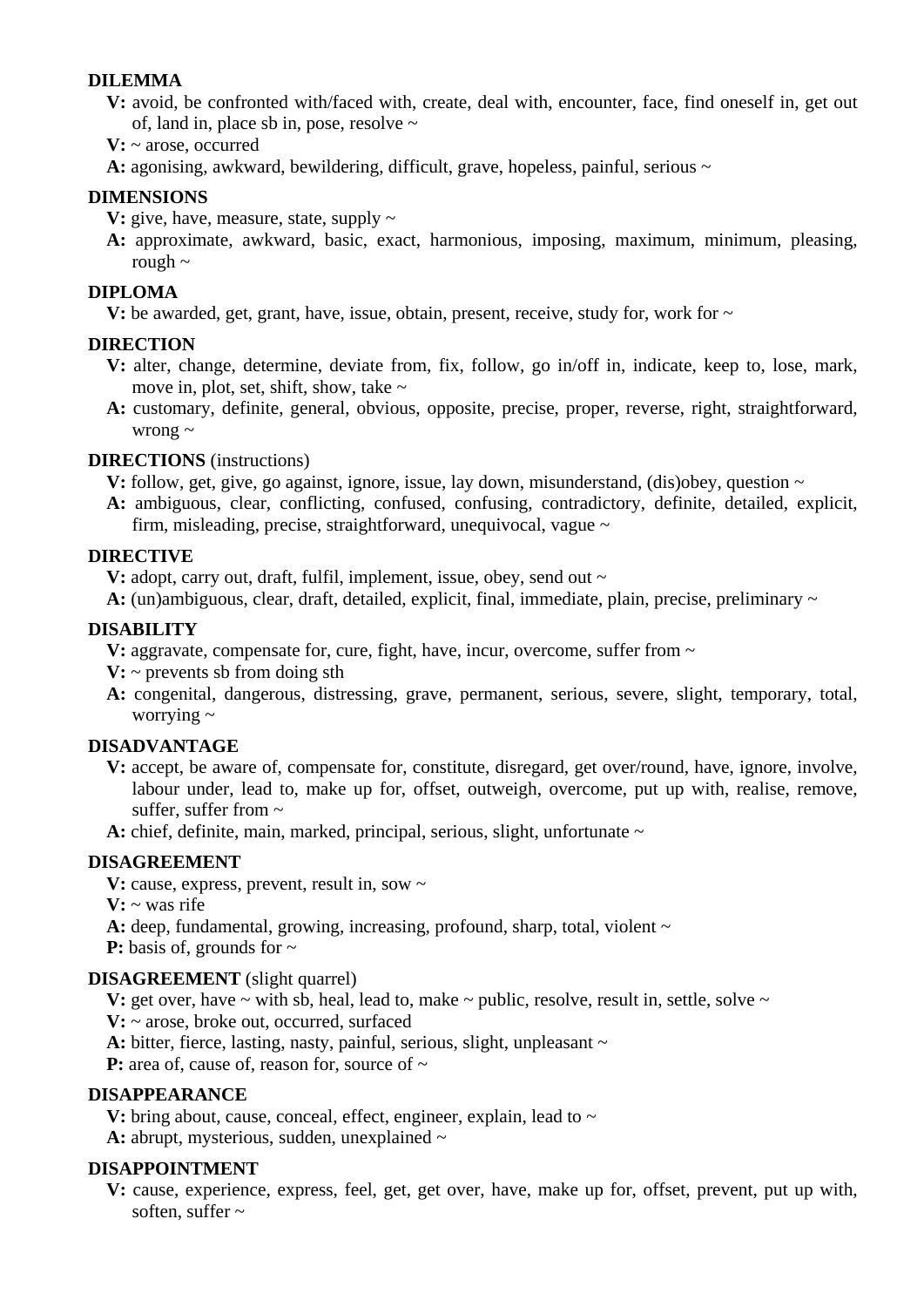**A:** big, bitter, deep, great, painful, profound, serious, slight, tremendous, unexpected ~

## **DISAPPROVAL**

- **V:** arouse, cause, evoke, express, feel, give rise to, incur, lead to, meet with, mitigate, sense, show, voice  $\sim$
- **A:** deep, definite, evident, general, instant, loud, obvious, open, popular, serious, severe, total, universal, widespread ~

### **DISARMAMENT**

**V:** achieve, agree on, discuss, strive for, work for/towards ~

A: complete, general, multilateral, nuclear, partial, phased, total, unilateral, universal ~

### **DISASTER** (in general)

V: avoid, cope with, court, end in, head for, lead to, recover from, result in, ward off ~

 **V:** ~ lies ahead, loomed, overcame sb, struck, threatened

- **A:** catastrophic, complete, devastating, imminent, impending, inevitable, major, minor, national, natural, near, sheer, total, tragic, unmitigated, unqualified, utter  $\sim$
- **P:** on the verge of  $\sim$

### **DISASTER** (a single misfortune)

V: avert, cause, meet with, mitigate, overcome, precipitate, result in, suffer ~

- **V:**  $\sim$  ensued, happened, occurred, took place
- **A:** fatal, grave, humiliating, incalculable, irretrievable, overwhelming, potential, serious, terrible, tragic, unforeseen, unprecedented ~

**P:** aftermath of, scale of  $\sim$ ; catalogue of, crop of, sequence of, series of, succession of *disasters* 

#### **DISBELIEF**

**V:** shake one's head in  $\sim$ 

A: complete, total, utter  $\sim$ 

**P:** cries of, gasps of, groans of  $\sim$ 

### **DISCIPLINE**

 **V:** accept, apply, call for, establish, exercise, expect, get, impose, keep, maintain, obey, observe, rebel against, relax, subject sb to, submit to, tighten, undermine ~

 **V:** ~ broke down, got better/worse, improved

 **A:** effective, excessive, firm, good, hard, harsh, lax, poor, rigid, rigorous, severe, slack, strict ~

### **DISCLOSURES**

A: frank, sensational, startling  $\sim$ 

### **DISCOMFORT**

**V:** aggravate, alleviate, bear, cause, suffer  $\sim$ 

 **A:** considerable, extreme, mild, minor, slight, unbearable ~

### **DISCONTENT**

- **V:** add to, aggravate, air, anticipate, arouse, cause, counter, divert, express, feel, gauge, generate, give rise to, harbour, increase, lead to, make for, prevent, produce, renew, sow, spread, stir up, vent  $\sim$
- **V:** ~ arose, boiled over/up, caused .... erupted, made itself felt, quietened down, simmered, spread, vanished, was caused by sth

A: considerable, general, grave, great, growing, increasing, public, serious, universal, widespread  $\sim$ 

### **DISCOUNT**

**V:** agree, ask for, be available at, give, get, negotiate, offer, sell (off) at  $\sim$ 

**A:** generous, high, modest, (20) percent, special, student, usual  $\sim$ 

## **DISCOVERY**

**V:** make, publish, report  $\sim$  $V: \sim$  came to light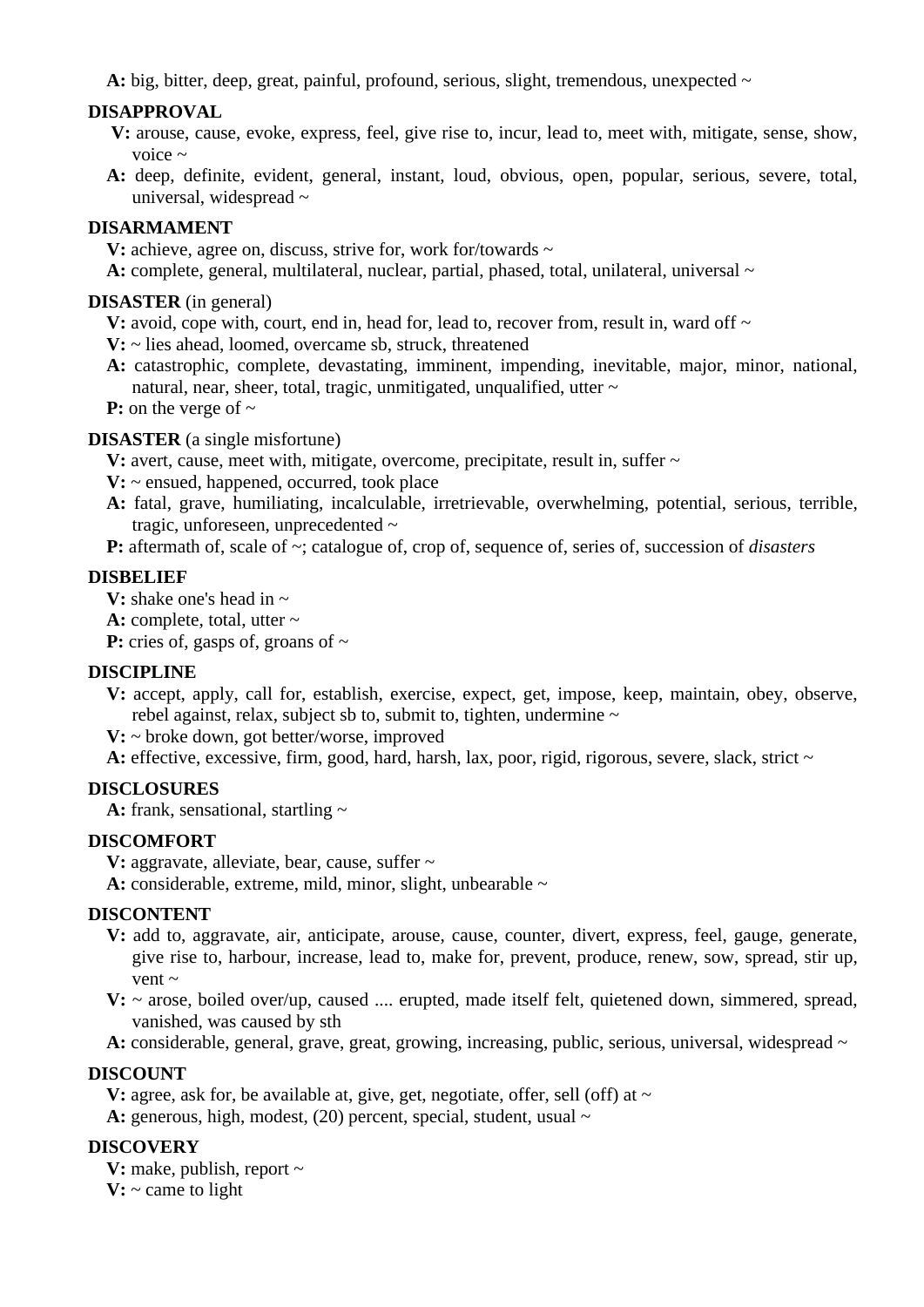**A:** amazing, appalling, disconcerting, dramatic, dreadful, earth-shattering, exciting, exhilarating, famous, genuine, great, horrible, horrific, incredible, ingenious, major, obvious, (un)pleasant, revolutionary, sensational, startling, terrible, tremendous, unexpected, unique, wonderful, worrying  $\sim$ 

### **DISCREPANCY**

- **V:** come across, diminish, discover, do away with, find, ignore, indicate, note, notice, perceive, point out, remove, reveal, show, widen ~
- **A:** considerable, distinct, disturbing, fundamental, glaring, growing, important, inherent, marked, obvious, serious, slight, striking, surprising, unfortunate  $\sim$

#### **DISCRETION**

**V:** exercise, handle sth with, leave sth to sb's, show, use  $\sim$ 

A: complete, total, utmost ~

#### **DISCUSSION**

- **V:** avoid, begin, be under, break off, call for, carry on, come under, complete, (discontinue, conduct, cut short, embark on, encourage, end, engage in, enliven, enter into, get involved in, give rise to, hold, initiate, instigate, interrupt, join in, lead, lead to, liven up, monopolise, need, open, organise, proceed to, prolong, provoke, put an end/a stop to, resume, start, start off, stop, summarise, sum up, take part in, terminate, wind up  $\sim$
- **V:** ~ began, centres on .... came to a close, continues, developed, ended, livened up, petered out, resumed, switched to .... went on
- **A:** absorbing, acrimonious, amicable, animated, boring, brief, broad, careful, comprehensive, confidential, detailed, earnest, endless, exploratory, fierce, final, frank, free-ranging, fresh, friendly, frivolous, fruitful, full, full and frank, furious, healthy, heated, helpful, inconclusive, intense, intensive, interminable, lengthy, long, loud, noisy, one-sided, open, orderly, painful, pointless, protracted, quiet, rambling, rational, reasonable, renewed, sensible, serious, stimulating, stormy, superfluous, unbiased, unnecessary, useful, useless, violent, wide-ranging ~

#### **DISEASE**

- **V:** aggravate, alleviate, be struck down by/worn out by, be the victim of, carry, cause, combat, come down with, contract, control, cure, diagnose, die of, eradicate, fall ill with, fall prey to/victim to, fight, guard against, have, identify, inoculate sb against, pass on, prevent, spread, succumb to, suffer from, transmit, treat, wipe out  $\sim$
- **V:** ~ affects/afflicts/attacks sb, broke out, claimed (victims), disappeared, got out of hand, incapacitated sb, is carried by sb/sth, is prevalent, is rampant, is widespread, kills, manifests itself, paralyses, spread, struck
- **A:** chronic, (un)common, communicable, congenital, contagious, cruel, dangerous, deadly, degenerative, endemic, fatal, grave, hereditary, incurable, infectious, killer, malignant, mysterious, obscure, painful, progressive, rare, recurrent, sexually transmitted, unfamiliar, untreatable, venereal, virulent, wasting  $\sim$
- **P:** detection of, immunity from, incidence of, onset of, outbreak of, prone to, spread of, susceptible to, susceptibility to, virulence of  $\sim$

### **DISGRACE**

**V:** bring  $\sim$  on sb, fall into, get over, suffer  $\sim$ 

A: absolute, deep, dire, public, terrible, total  $\sim$ 

#### **DISGUISE**

**V:** adopt, assume, be in, don, put on, see through, shed, take off, throw off  $\sim$ A: brilliant, clever, cunning, feeble, ridiculous, thin  $\sim$ 

### **DISGUST**

**V:** air, cause, conceal, disguise, exhibit, express, feel, show, vent  $\sim$ A: deep, profound, total  $\sim$ 

#### **DISINTEGRATION**

**V:** bring about, cause, detect, end in, lead to, result in  $\sim$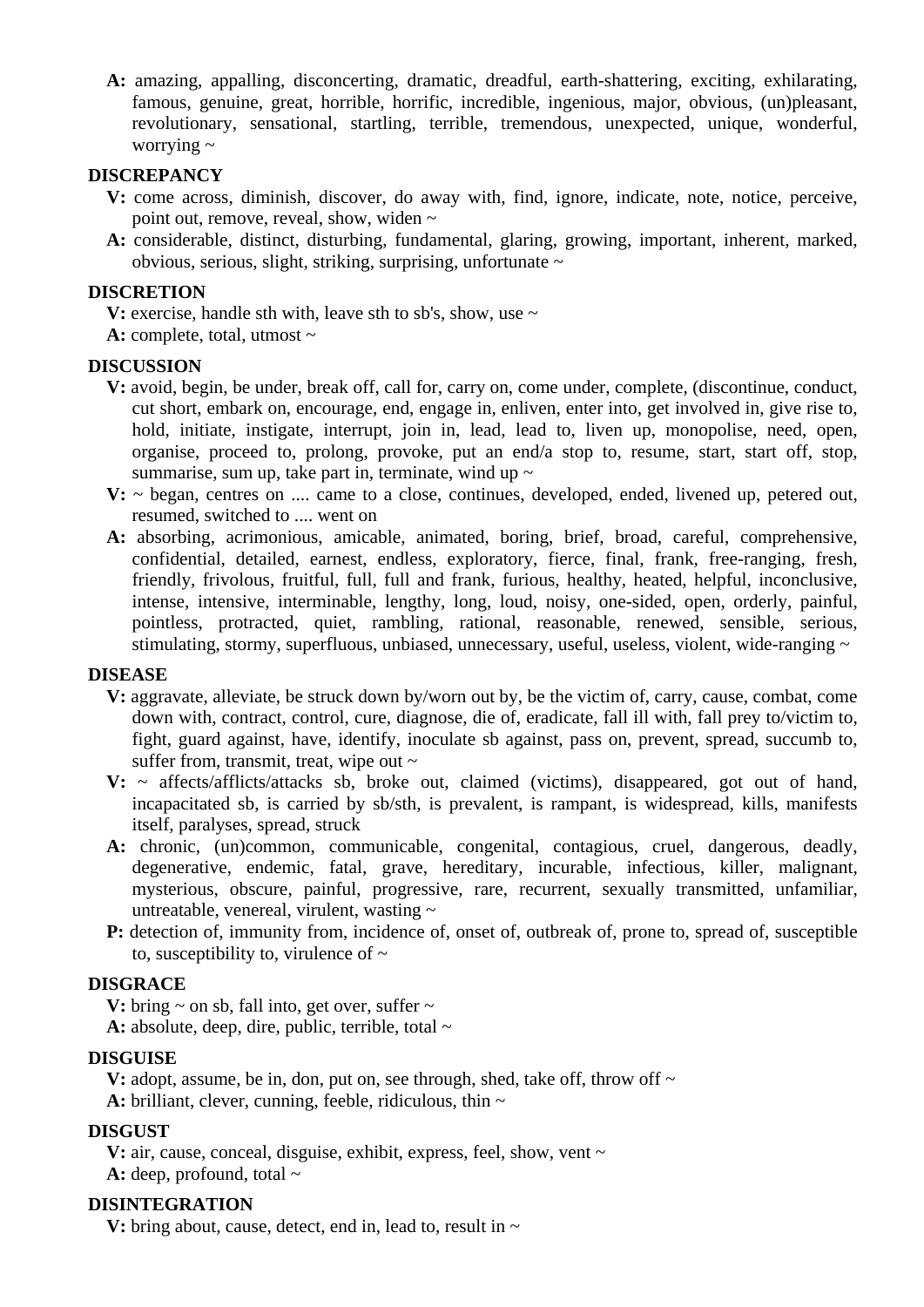A: complete, incipient, progressive, total  $\sim$ 

### **DISLIKE**

- **V:** conceal, conceive, develop, disguise, express, feel, get over, have  $\sim$  for, hide, overcome, show, state  $\sim$  , take  $\sim$  to
- **A:** active, deep, deep-rooted, great, hearty, instinctive, intense, marked, selfish, strong, unconcealed, violent  $\sim$

## **DISMAY**

**V:** cause, express, feel, fill sb with, voice  $\sim$ A: deep, profound, total, utter, widespread  $\sim$ 

### **DISOBEDIENCE**

**V:** be guilty of, punish, tolerate  $\sim$ A: open, rank, wilful  $\sim$ 

### **DISORDER**

**V:** cause, deal with, encourage, handle, incite, put down, suppress, whip up  $\sim$ 

**V:** ~ broke out, got out of hand, took place

A: serious, violent, widespread ~

# **DISPLAY**

**V:** admire, give, make, provide, put on  $\sim$ 

 $V: \sim$  impressed sb

 **A:** brave, dazzling, elaborate, extravagant, fine, gallant, gaudy, glittering, imposing, impressive, indecent, lavish, magnificent, marvellous, modest, ostentatious, rare, remarkable, shocking, spectacular, splendid, stupendous, vulgar, wonderful ~

### **DISPLEASURE**

**V:** arouse, brave, cause, hide, incur, show  $\sim$ 

A: deep, serious ~

### **DISPOSITION** (character)

A: benevolent, cheerful, easy-going, energetic, friendly, irritable, lazy, nervous, pleasant, sunny ~

### **DISPUTE**

- **V:** abandon, aggravate, arbitrate in, be engaged in/locked in, cause, decide, end, get involved in, give rise to, influence, intensify, intervene in, lead to, provoke, put an end to, resolve, settle, spark off, take part in, terminate  $\sim$
- **V:** ~ arose, blew up, broke out, cropped up, developed, erupted, escalated, flared up, loomed, was put to arbitration, went on
- **A:** acrimonious, bitter, brief, damaging, fierce, heated, long, long-drawn-out, long-standing, mild, prolonged, petty, senseless, sharp, simmering, slight, ugly, unlawful, violent  $\sim$

**P:** heart of, key to, reason for  $\sim$ 

### **DISQUIET**

**V:** cause, conquer, express, feel, give rise to, relieve, soothe, voice ~ A: considerable, obvious, profound, serious ~

### **DISSATISFACTION**

V: cause, express, feel, voice ~

A: deep, general, growing, keen, profound, widespread  $\sim$ 

### **DISSENT**

**V:** express, show, silence, suppress, tolerate  $\sim$ 

A:  $strong \sim$ 

### **DISTANCE**

 **V:** calculate, cover, cut, estimate, increase, mark, measure, note, reckon, record, reduce, shorten, widen  $\sim$ 

 $V: \sim$  grew, shrank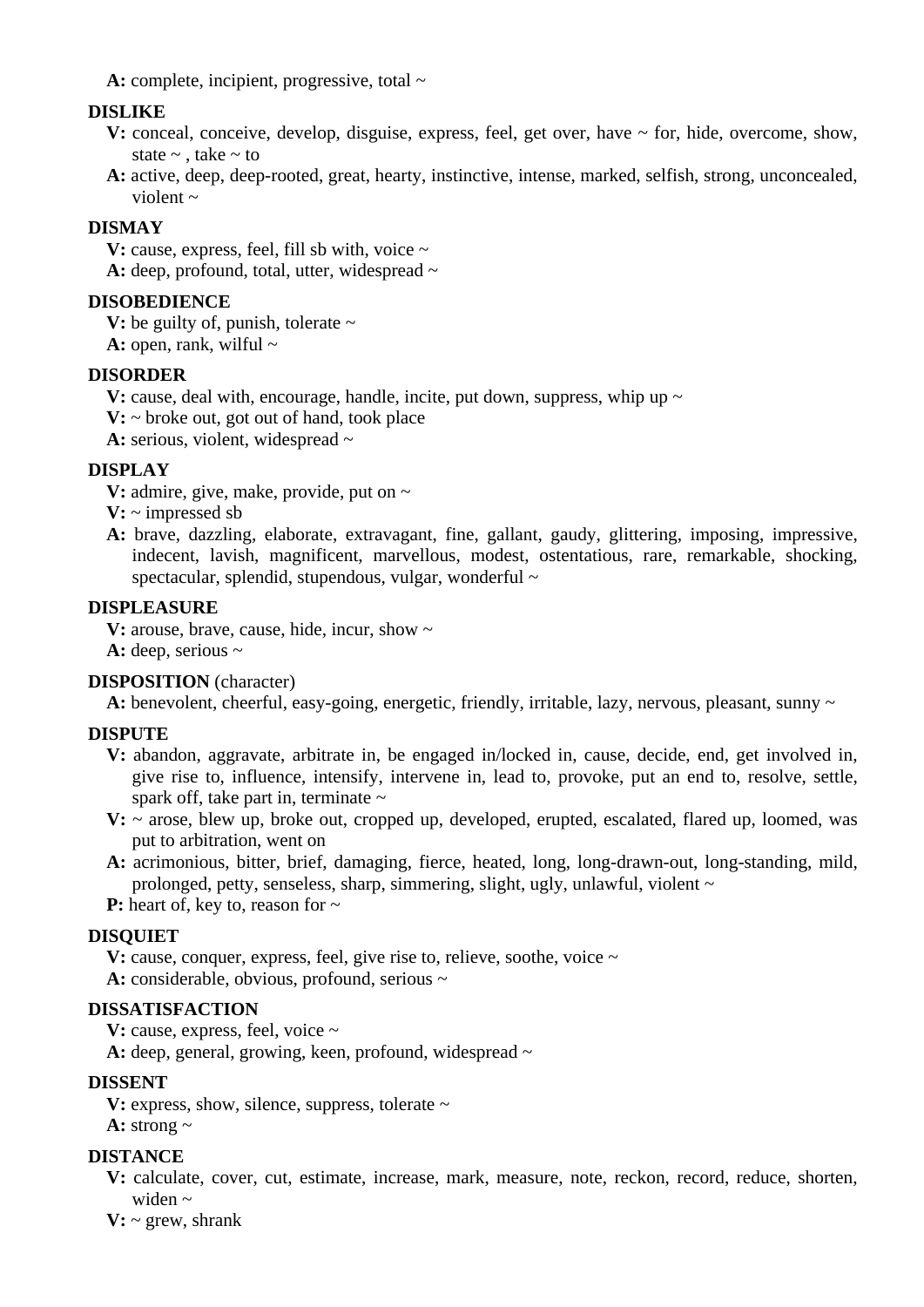A: approximate, considerable, exact, good, great, overall, precise, safe  $\sim$ 

**P:** within shouting, striking, walking ~

## **DISTASTE**

**V:** develop, express, feel, look at sb/sth with, show  $\sim$ A: faint, growing, strong, violent ~

## **DISTINCTION**

- **V:** be aware of, blur, draw, draw attention to, emphasise, feel, ignore, make, note, obliterate, observe, perceive, point out/to, recognise, see, stress ~
- **A:** arbitrary, artificial, basic, clear, clear-cut, crude, definite, dubious, essential, fine, formal, fundamental, important, key, main, meaningful, obvious, precise, primary, real, slight, subtle, underlying, valid  $\sim$

## **DISTRESS**

V: alleviate, cause, ease, feel, get over, occasion, relieve, suffer ~

 **A:** acute, considerable, deep, great, growing, obvious, serious, severe ~

## **DISTRIBUTION**

**V:** arrange for, control, hamper, increase, organise  $\sim$ 

 **V:** ~ broke down, collapsed, worked

- **A:** chaotic, (in)efficient, equitable, even, erratic, (un)fair, international, limited, proper, (ir)regular, (un)satisfactory, uniform, wide, worldwide  $\sim$
- **P:** ~ channels, costs, network, system

### **DISTRUST**

**V:** arouse, awaken, feel, get over, overcome  $\sim$ 

 **A:** deep, deep-rooted, immediate, instinctive, irrational, mutual, profound ~

## **DISTURBANCE**

**V:** cause, create, deal with, give rise to, handle, put down, stir up  $\sim$ 

 **V:** ~ broke out, died down, erupted, occurred, took place

A: racial, serious, violent ~

### **DIVERGENCE**

**V:** lessen, minimise, reduce  $\sim$ **A:** grave, growing, sharp, wide  $\sim$ 

### **DIVIDEND**

**V:** announce, declare, offer, pay (out), receive  $\sim$ 

A: annual, enormous, healthy, poor, quarterly, regular  $\sim$ 

### **DIVISION** (disagreement)

**V:** aggravate, create, heal, narrow, widen  $\sim$ 

**V:**  $\sim$  arose, came about, occurred, took place

A: deep, intractable ~

### **DIVISION** (distribution)

**V:** abolish, do away with, create, draw, form, make, mark, see ~

 **A:** clear, clear-cut, conventional, distinct, equitable, fair, glaring, rough, sharp, superficial, wide, yawning ~

## **DIVORCE**

**V:** apply for, be involved in, contest, file for, get, grant, obtain, seek  $\sim$ 

 $V: \sim$  came through, is pending, was made absolute

A: amicable, damaging, messy, uncontested  $\sim$ 

 **P:** ~ settlement

### **DOCTRINE**

 **V:** abandon, adhere to, adopt, advocate, apply, believe, believe in, counter, deny, discard, disseminate, espouse, establish, expound, fight, hold, hold to, inculcate, instil, invent, keep to,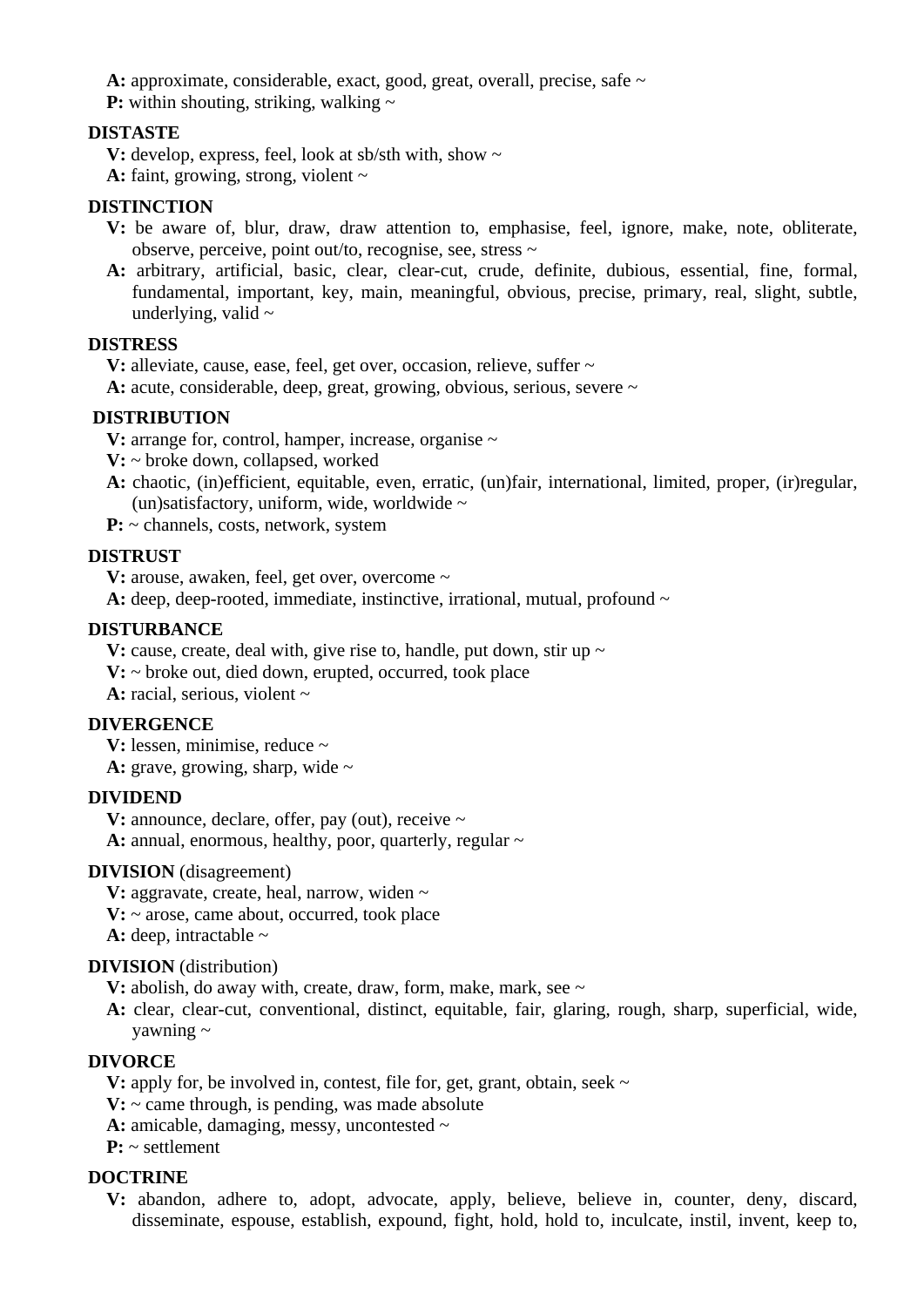obey, oppose, overthrow, preach, proclaim, put forward, reject, spread, stick to, subscribe to, support, teach, test, undermine, uphold, work out  $\sim$ 

 **A:** basic, dangerous, explosive, fallible, false, harmful, hateful, heretical, narrow, noxious, (un)orthodox, political, religious, revolutionary, rival, sound, startling, strict, traditional, universal, usual, useful, useless  $\sim$ 

### **DOCUMENT**

- **V:** annotate, check, circulate, clarify, complete, conceal, copy, draft, draw up, examine, falsify, file, forge, glance through, go over, inspect, interpret, issue, look up, mislay, obtain, pass over, peruse, piece together, possess, prepare, produce, question, receive, refer to, release, retrieve, scan, scrutinise, sign, stamp, store, submit, suppress, study, vet, withdraw, withhold  $\sim$
- **V:** ~ is circulating, details/proves/records/reveals/states/suggests that...
- **A:** authentic, classified, compromising, confidential, dangerous, detailed, fake, false, forged, fresh, genuine, historic, important, incriminating, key, lengthy, missing, necessary, obscure, official, original, relevant, revealing, sensational, sensitive, subversive, suspicious, top-secret, valid, vital  $\sim$

 **P:** armful of, batch of, bundle of, cache of, hoard of, pile of, series of, set of, sheaf of *documents* 

#### **DOG**

**V:** breed, keep, keep ~ under control, mistreat, muzzle, train, walk ~

- **V:** ~ is barking, bit sb, growled, howled, savaged sb, snapped, snarled, was put down, whimpered, whined, yelped
- **A:** family, fierce-looking, friendly, mad, pedigree, rabid, savage, stray, vicious ~

#### **DOMINANCE**

- **V:** accept, achieve, acknowledge, challenge, enjoy, establish, exert, exploit, (re)gain, maintain, recognise, rebel against, reject, submit to, take advantage of, threaten, undermine  $\sim$
- **V:** ~ declined, dwindled, grew
- A: clear, definite, great, lasting, marked ~

#### **DOMINATION**

 **V:** assert, break, challenge, come under, destroy, establish, exert, extend, fight, gain, get rid of, impose, live under, lose, maintain, oppose, rebel against, resist, struggle against, suffer under  $\sim$  **A:** foreign ~

#### **DOOR**

**V:** answer, break down, close, force, kick  $\sim$  in, knock on, (un)lock, open, shut, slam  $\sim$ 

A: glass, heavy, open, revolving, sliding, solid, thick  $\sim$ 

#### **DOSE**

**V:** administer, decrease, give, increase, measure out, prescribe, take  $\sim$ A: correct, fatal, lethal, recommended ~

#### **DOUBT** (in general)

**V:** cast  $\sim$  on sth, experience, express, feel, have no, imply, raise, remove, spread  $\sim$ 

- **V:** ~ arose, crept in, exists, grew, lurked in sb's mind, persisted, remained, surrounds sth
- A: growing, profound, real, serious ~
- **P:** beyond reasonable/a shadow of  $\sim$

#### **DOUBTS** (personal)

- **V:** air, clear up, conceal, confirm, dismiss, dispel, disperse, entertain, express, feed, get rid of, give way to, overcome, put  $\sim$  behind sb, raise, resolve, suppress, voice  $\sim$
- **V:**  $\sim$  arose, centre on .... concern .... cropped up, crystallised, disappeared, grew, haunted sb, prevented sb from doing sth, remain, revolve around .... tormented sb, troubled sb, vanished

A: grave, growing, lingering, nagging, niggling, passing, persistent, serious, slight ~

## **DOWNFALL**

 **V:** accelerate, be behind, be the cause of, bring about, cause, engineer, hasten, lead to, mark, plot, prevent, result in ~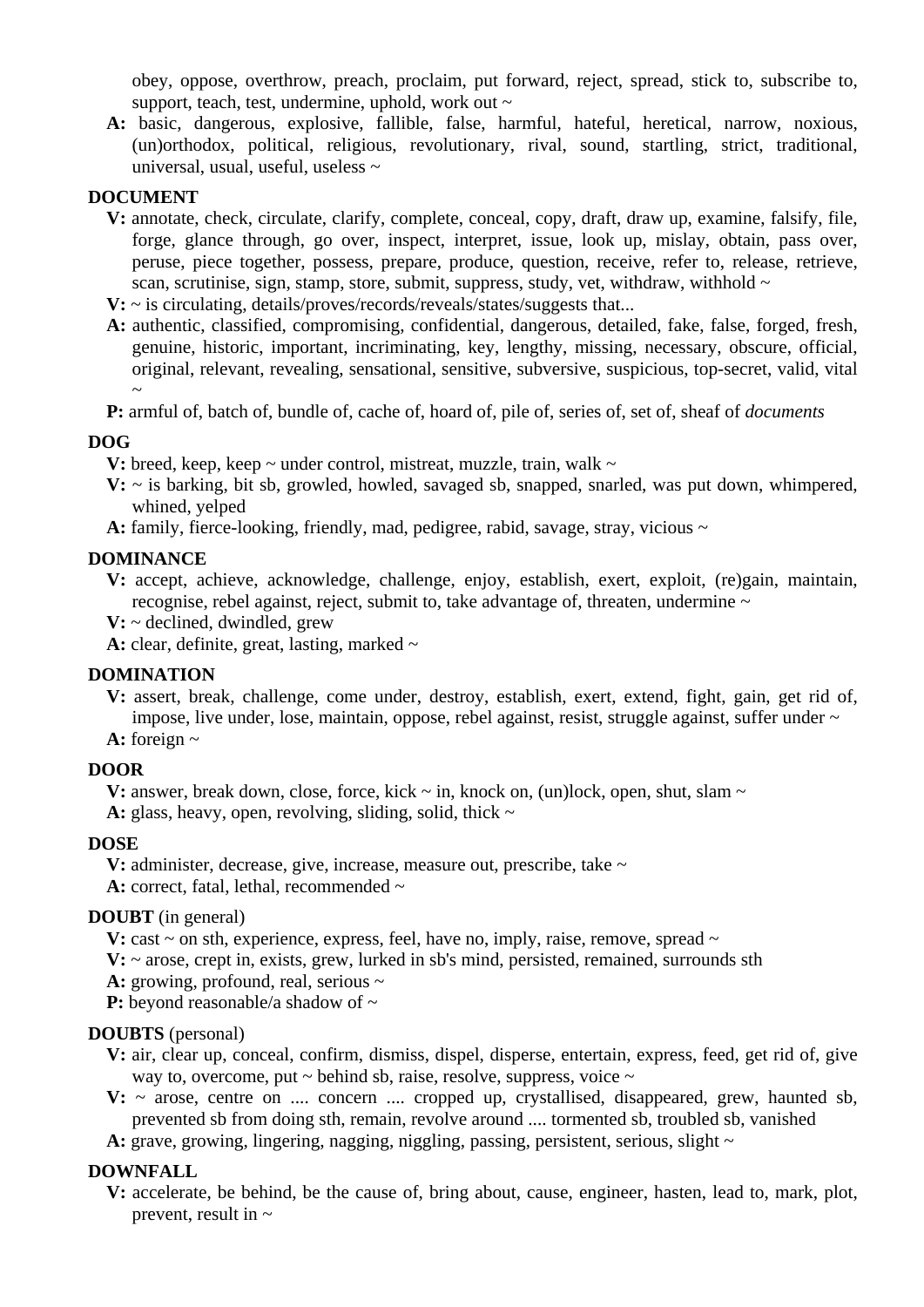**A:** certain, immediate, inevitable, sudden, total, unexpected ~

## **DRAFT**

**V:** alter, amend, check, correct, draw up, make, prepare, produce, publish ~ A: final, first, preliminary, rough ~

### **DRAWBACK**

**V:** overcome, pinpoint, suffer from  $\sim$  **A:** biggest, important, main, serious ~

## **DREAD**

**V:** fill sb with, live in  $\sim$ A: constant, great  $\sim$ 

### **DREAM** (in sleep)

**V:** have, interpret, interrupt, recall  $\sim$ 

- $V: \sim$  came to sb, faded, means ...
- **A:** bad, beautiful, colourful, confused, confusing, disturbing, horrible, prophetic, realistic, recurrent, strange, vivid ~

### **DREAM** (of the future)

V: achieve, chase, cherish, dispel, fulfil, indulge in, realise, shatter, sustain, wreck ~

 **V:** ~ collapsed, came to nothing, came true, dissolved, receded, vanished

A: childhood, (un)realistic, rosy, vague, wonderful ~

### **DRESS**

A: battle, casual, elegant, evening, fancy, fashionable, (in)formal, national, smart, traditional  $\sim$  $P: ~ \text{code},$  sense

#### **DRIVE**

**V:** be engaged in, conduct, initiate, launch, make, mount, organise ~ A: big, massive, recruitment ~

### **DROP**

 **A:** alarming, big, dramatic, marked, noticeable, perceptible, rapid, sharp, sudden, swift, tremendous  $\sim$ 

### **DRUG**

**V:** administer, develop, discover, prescribe, research, take, test ~

- **A:** (non-)addictive, effective, (non-)habit-forming, mild, miracle, powerful, prescription**,** prescribed, restricted, strong, weak, wonder  $\sim$
- **P:** ~ abuse, addict, addiction, culture, pusher, problem, smuggler, smuggling, trafficking, trials; the side effects of the  $\sim$

### **DRUGS**

**V:** be on, come off, peddle, push, smuggle, supply, take, traffic in  $\sim$ A: dangerous, designer, hard, illegal, illicit, soft ~

### **DUST**

**V:** be covered in, collect, crumble into, gather, raise  $\sim$ 

 **V:** ~ collected, settled

**P:** cloud of, layer of, particle of, speck of  $\sim$ 

### **DUTY** (moral)

**V:** be aware of, be conscious of, do, forget, fulfil, know, neglect, remind sb of  $\sim$ 

**P:** breach of, dedication to, dereliction of, devotion to, sense of  $\sim$ 

### **DUTY** (task)

- **V:** allocate, allot, apportion, assign, assume, carry out, delegate, discharge, free sb from, fulfil, give up, have, impose, neglect, perform, relieve sb of, remind sb of, shirk, take on/over  $\sim$
- **V:** ~ devolves upon sb, weighed sb down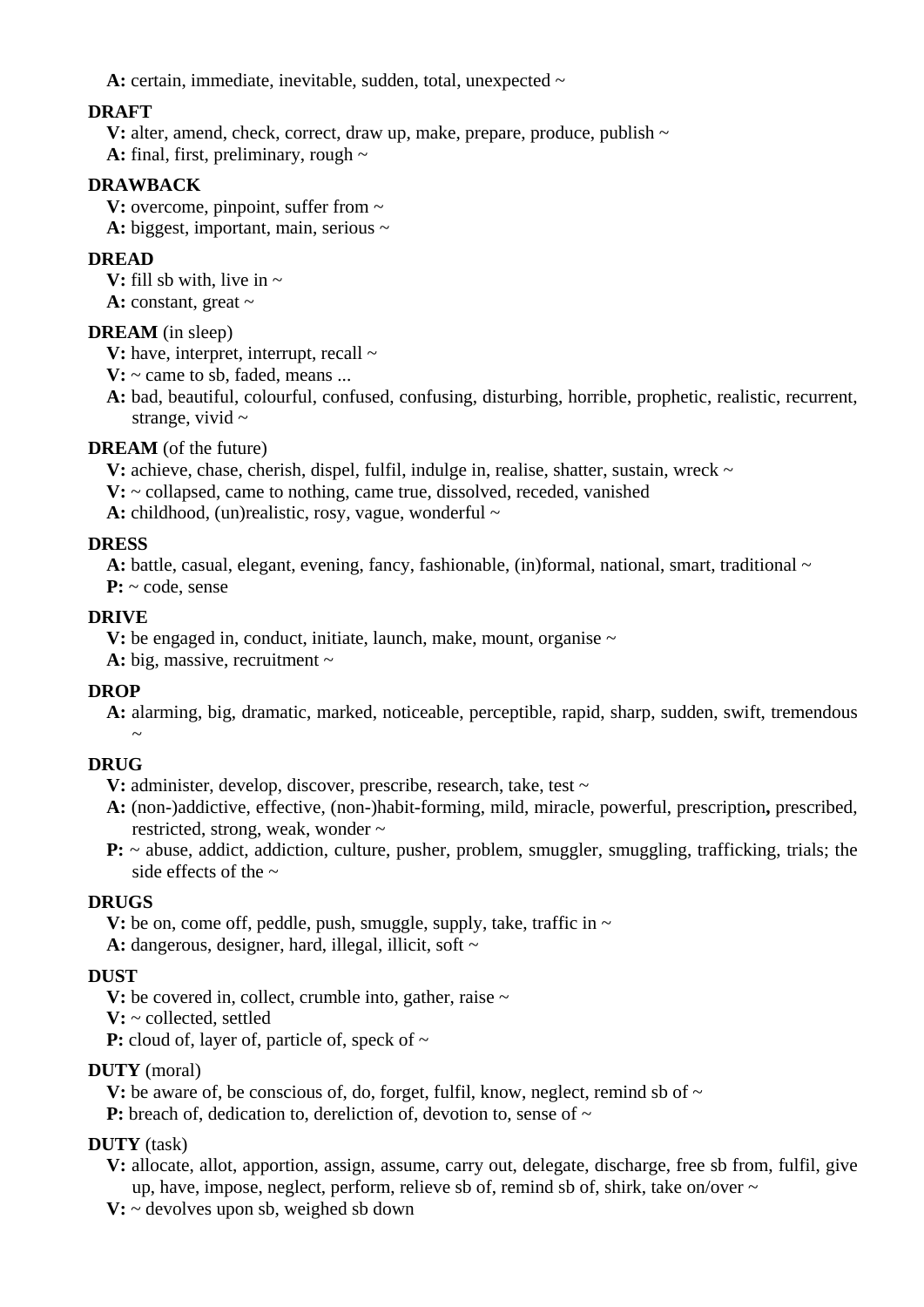**A:** boring, civic, grim, heavy, moral, official, onerous, painful, (un)pleasant, professional, regular, sad, solemn, statutory, tiresome, trivial, voluntary ~

## **EARNINGS**

**V:** declare, have, increase, save, spend, squander, supplement  $\sim$ 

 **A:** adequate, annual, average, full-/part-time, gross, high, increased, low, net, overtime, real, reduced, regular, satisfactory, total  $\sim$ 

### **ECHO**

**V:** produce, send back  $\sim$ A: distant, disturbing, faint, muffled, rumbling  $\sim$ 

### **ECONOMY** (saving)

**V:** call for, exercise, practise ~

**A:** false, rigid, strict  $\sim$ 

 $P: ~ d$ rive

## **EDITION**

**V:** bring out, issue, launch, prepare, print, publish, put out  $\sim$ 

- **V:** ~ appeared, came out, was published
- **A:** (un)abridged, cheap, compact, critical, deluxe, earlier, expanded, first, hardback, illustrated, latest, limited, low-priced, luxury, new, omnibus, paperback, pirate, pocket, popular, private, recent, revised, unexpurgated ~

## **EDUCATION**

- **V:** improve, make cuts in, neglect, prioritise, provide, put money into, reform, revolutionise, spread  $\sim$
- **A:** adult, compulsory, continuing, free, further, higher, primary, private, professional, religious, secondary, sex, state, universal, university, vocational, widespread  $\sim$

## **EDUCATION** (of an individual)

- **V:** broaden, complete, finish, get, give, have the benefit of/the advantage of, interrupt, neglect, provide sb with, receive, waste ~
- **V:** ~ equipped (him) to ..**,**, teaches/trains (you) to ..**,**, widens (your) horizons
- **A:** (in)adequate, all-round, basic, broad, classical, excellent, general, good, liberal, narrow, onesided, poor, progressive, restricted, rudimentary, thorough  $\sim$

### **EFFECT**

- **V:** aggravate, aim at, alleviate, ameliorate, amplify, assess, attribute, avoid, be worried about, bring about, bring sth into, cancel, cancel out, compound, counter, counteract, cover up, cushion, deplore, destroy, draw attention to, emphasise, enhance, ensure, envisage, estimate, examine, exert, give, have, heighten, ignore, jeopardise, lead to, lessen, magnify, make, mar, maximise, minimise, mitigate, observe, offset, prevent, produce, provoke, recover from, reduce, reproduce, show, soften, spoil, stem from, study, suffer from, sum up, underestimate  $\sim$
- **V:** ~ (dis)appeared, became evident, developed, faded, is due to sth, lasted, persisted, reverberated, subsided, tailed off, wore off
- **A:** acute, advantageous, adverse, alienating, astounding, bad, beneficial, bewildering**,** catastrophic, cathartic, chief, combined, confusing, conspicuous, corrosive, crippling, crushing, cumulative, damaging, dazzling, deadly, debilitating, decisive, desired, distorting, destructive, deterrent, devastating, diffuse, (in)direct, disarming, disastrous, disruptive, dramatic, dubious, evil, excellent, exhilarating, faint, far-reaching, (un)fortunate, full, general, good, harmful, hilarious, immediate, important, imposing, incalculable, inhibiting, iniquitous**,** inspiring, instant, instantaneous, knock-on, lasting, lethal, likely, limited, long/ medium/short-term, magical, main, minimal, notable, noticeable, obnoxious, obvious, odd**,** overall, paralysing, permanent, placebo, poor, practical, (un)predictable, profound**,** pronounced, rare, remarkable, remedial, reverse, ruinous, salutary, sharp, shattering, shocking, side, significant, sinister, speedy, staggering, startling, stimulating, striking, strong, stultifying, stunning, subsequent, surprising, telling, terrible, terrifying, theatrical, traumatic, unexpected, visible, widespread ~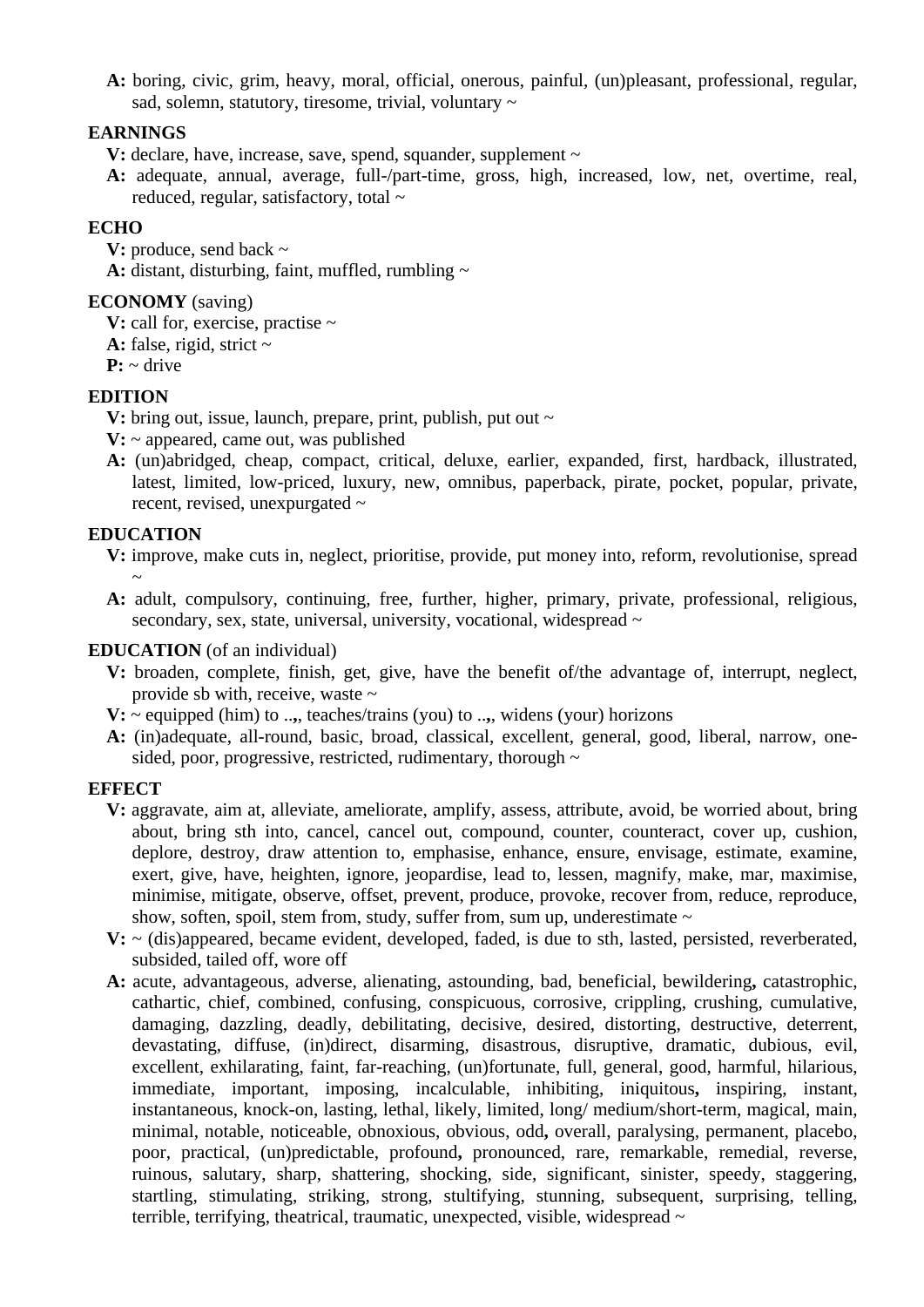### **EFFECTIVENESS**

- **V:** add to, assess, cast doubt on, check, destroy, diminish, enhance, improve, increase, measure, promote, reduce, restrict, spoil, test ~
- **V:** ~ diminished, increased, varied

### **EFFICIENCY**

 **V:** assess, bring about, encourage, impair, improve, increase, lose, promote, raise, reduce, reward, step up  $\sim$ 

 **V:** ~ is falling, grew, improved

A: all-round, great, peak, outstanding, real, remarkable  $\sim$ 

#### **EFFORT** (expenditure of energy)

**V:** call for, devote, exert, expend, need, put  $\sim$  into sth, put in, repay, require, sustain  $\sim$ 

**V:**  $\sim$  paid off, was wasted, was worth it, was worthwhile

A: considerable, great, maximum, minimal, real, tremendous  $\sim$ 

### **EFFORT** (with *a/an)*

**V:** make  $\sim$ 

- **V:** ~ failed, succeeded
- A: abortive, all-out, ambitious, big, brave, ceaseless, concerted, concentrated, conscious, conscientious, covert, desperate, effective, final, frantic, gallant, half-hearted, initial, joint, last, major, massive, mighty, real, special, successful, supreme, sustained, team, ultimate, unceasing, vain  $\sim$

#### **EFFORTS**

- **V:** back, combine, concentrate, consolidate, continue, co-ordinate, dedicate, defy, devote, direct, double, extol, frustrate, give up, hamper, harness, make, oppose, persist in, rebuff, redouble, spoil, stimulate, thwart, undermine, undo, waste  $\sim$
- **V:** ~ are under way, backfired, bore fruit, came to a halt, came to nothing, failed, foundered, lead to ..**,**, received a setback, resulted in ..**,**, succeed, were of no avail, were rewarded
- A: abortive, agonising, arduous, careful, combined, conscientious, consistent, constructive, continual, co-operative, covert, creditable, crude, desperate, determined, disastrous, energetic, faltering, feeble, feverish, frantic, frenzied, futile, gallant, gruelling, half-hearted, heroic, intensive, modest, piecemeal, prolonged, sterling, strenuous, strong, successful, superhuman, sustained, tedious, tireless, tremendous, unavailing, united, untiring, valiant, vigorous, wasted, well-meaning  $\sim$

### **EGO**

**V:** boost, dent, feed, flatter, hurt ~

- A: bruised, enormous, fragile, inflated, massive ~
- $P: ~$  trip

### **ELATION**

 $V:$  fill with  $\sim$ 

 $A:$  sheer  $\sim$ 

**P:** look of, mood of, surge of  $\sim$ 

### **ELECTION**

 **V:** call, call for, concede, contest, decide, disrupt, enter, fight, fix, have, hold, lose, organise, postpone, rig, swing, vote in, win  $\sim$ 

 $V: \sim$  came round, came up, is pending, loomed

A: close, closely fought, hotly contested  $\sim$ 

**P:**  $\sim$  campaign, fever; run-up to  $\sim$ 

### **ELECTRICITY**

V: conduct, cut off, generate, produce, provide, waste ~

 $V: \sim$  flowed

A:  $static \sim$ 

**P:** crackle of, flow of, surge of  $\sim$ ; a build-up of static  $\sim$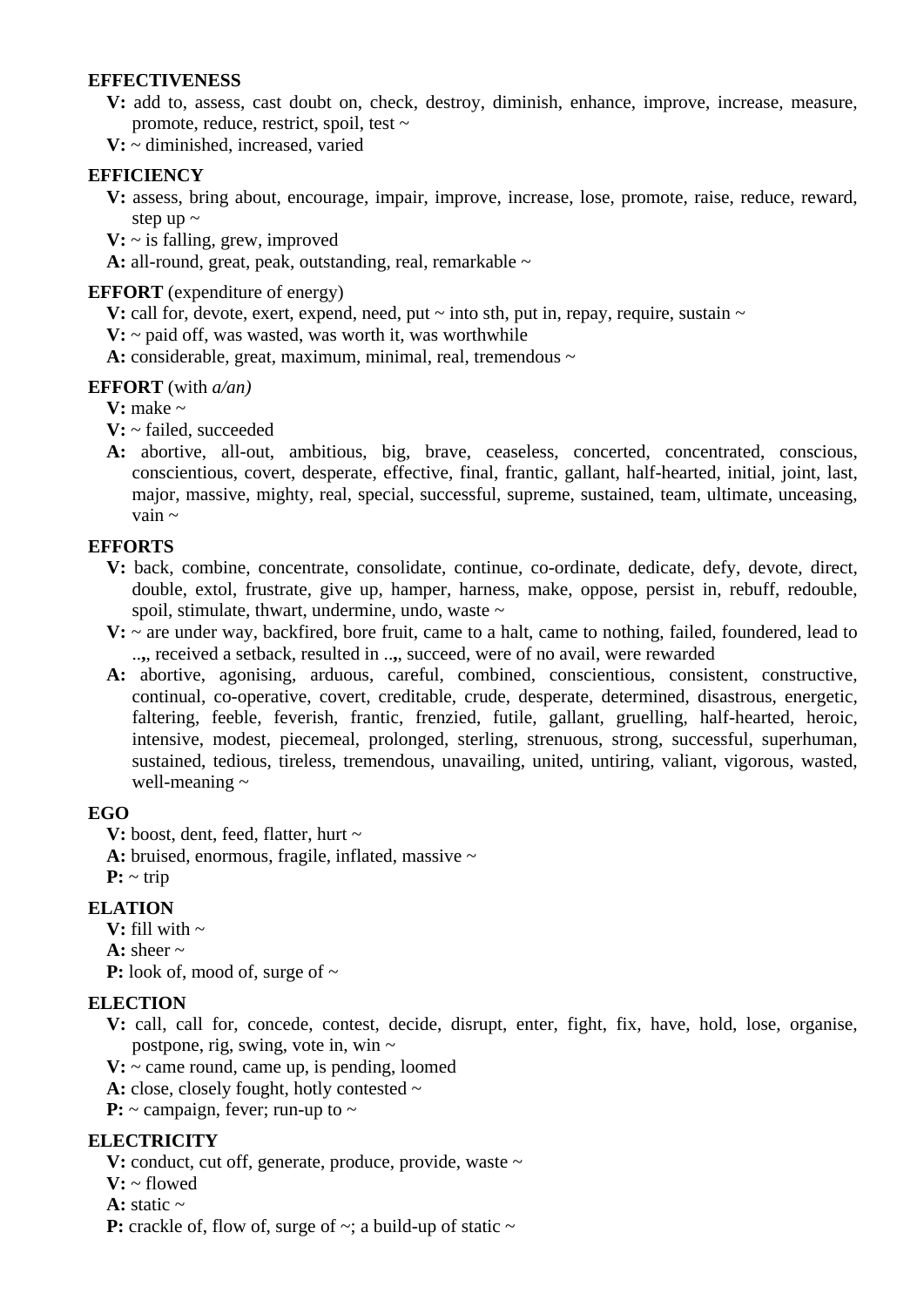## **ELEMENT** (factor)

**V:** find, perceive  $\sim$ 

**V:**  $\sim$  appeared, arose, came to the fore, crept in, cropped up

 **A:** basic, critical, crucial, curious, dangerous, encouraging, extraneous, frightening, fundamental, human, important, key, odd, permanent, puzzling, significant, startling, strange, surprising, unavoidable, uncommon, underlying, unexpected, unique, unusual, vital, volatile, worrying ~

## **ELEMENTS** (parts)

- **V:** assemble, be comprised of, combine, differentiate, discern, discover, distinguish, find, notice, reduce sth to (its)  $\sim$
- **A:** basic, complicated, component, conflicting, constituent, contrasting, critical, crucial, disparate, diverse, essential, fundamental, identical, individual, interlocking, main, principal, separate, dissimilar  $\sim$

## **ELITE**

**V:** become one of, join  $\sim$ 

A: small, intellectual, privileged, ruling, social  $\sim$ 

**P:** member of  $\sim$ 

## **EMBARGO**

**V:** break through, get round, impose, lift, order, place/put an  $\sim$  on, raise, remove, tighten  $\sim$ 

A: immediate, strict, total  $\sim$ 

## **EMBARRASSMENT**

 **V:** apologise for, cause, conceal, die of, disguise, feel, get over, get rid of, give rise to, hide, prevent, relieve, show  $\sim$ 

 **V:** ~ grew, was evident/obvious

 **A:** acute, constant, faint, great, perpetual, profound, serious, unwitting ~

## **EMBRACE**

A: close, lingering, long, loving, passionate, tender, tight, warm  $\sim$ 

## **EMERGENCY**

 **V:** avert, cause, cope with, create, deal with, declare, face, foresee, handle, lead to, meet, prepare for  $\sim$ 

**V:** ~ arose, cropped up, is over, occurred, passed, took place

A: serious, sudden ~

**P:** to declare a state of, lift the state of  $\sim$ 

## **EMINENCE**

**V:** achieve, reach, rise to, win  $\sim$ 

**A:** great, true  $\sim$ 

## **EMOTION**

 **V:** be blinded/carried away/overcome/ruled by, contain, control, curb, experience, express, feel, generate, give way to, hide, master, show, speak with, stir up, suppress, whip up  $\sim$ 

 $V: \sim$  got the better of sb, overcame sb, ran away with sb, was infectious

 **A:** deep, exalted, heady, intense, overpowering, passionate, pent-up, powerful, strong, unguarded ~ **P:** display of, flicker of, flood of, rush of, show of, upsurge of  $\sim$ 

## **EMOTIONS**

**V:** appeal to, be guided by/swayed by, disguise, give in to, keep a tight rein on, keep hold of, pander to  $\sim$ 

A: conflicting, mixed, strong, volatile ~

## **EMPHASIS**

**V:** give  $\sim$  to, lay  $\sim$  on sth, place  $\sim$  on sth, put  $\sim$  on sth, shift  $\sim$ 

A: great, growing, heavy, increasing, main, particular, sharp, special, strong, unnecessary  $\sim$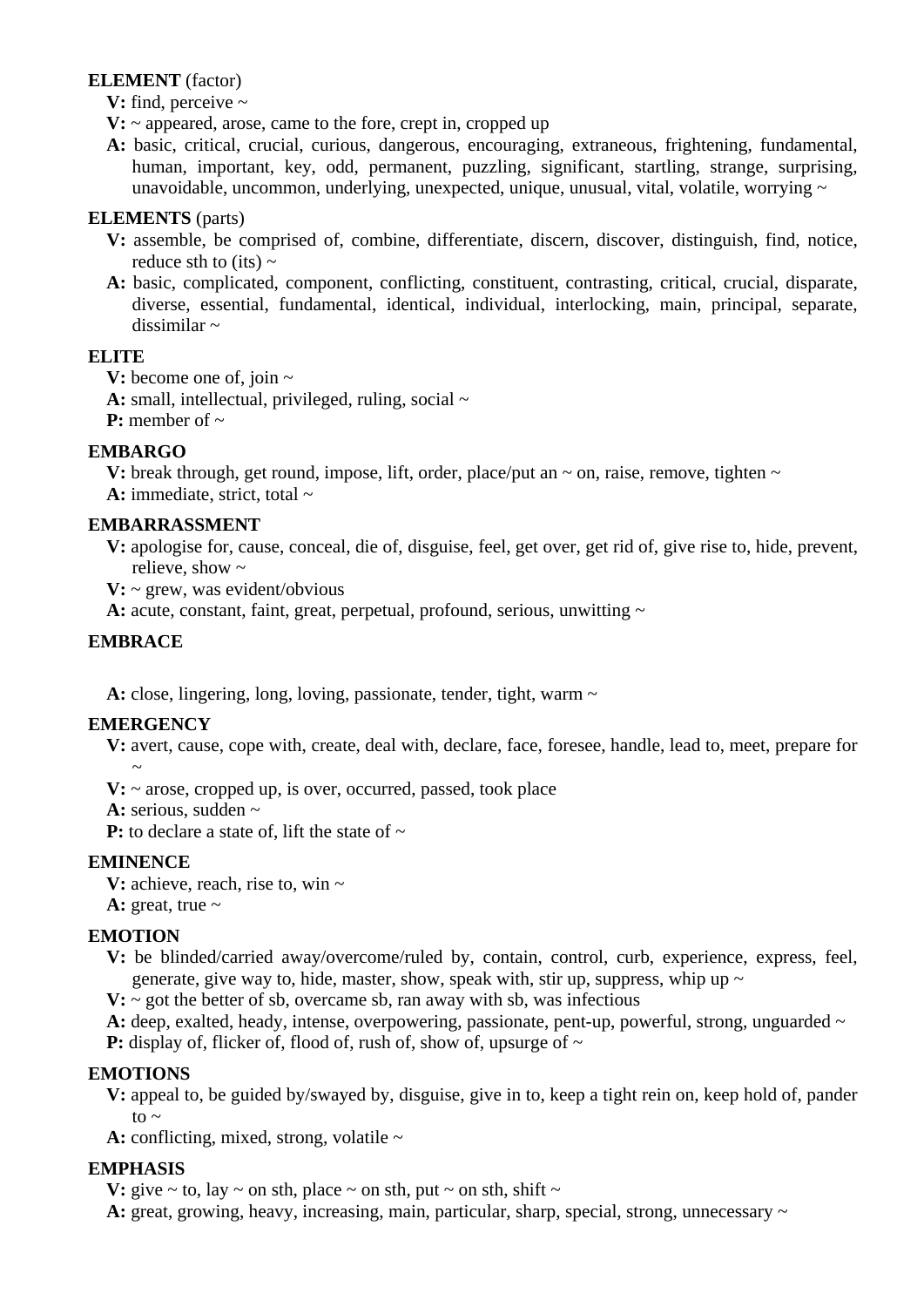**P:** shift of  $\sim$ 

# **EMPIRE**

- **V:** add to, belong to, break up, build, conquer, destroy, dismantle, establish, expand, found, get rid of, give up, govern, rule, rule over, set up  $\sim$
- **V:** ~ collapsed, came into being, came into existence, crumbled, disintegrated, embraced ..**,**, expanded, fell, grew, lasted
- A: ancient, business, far-flung, great, huge, mighty, powerful ~

**P:** decline of, downfall of, fall of, heyday of  $\sim$ 

## **EMPLOYEE**

- **V:** discipline, dismiss, engage, fire, hire, lay off, let  $\sim$  go, make  $\sim$  redundant, recruit, sack, take on, train ~
- A: full-time, loyal, part-time ~

## **EMPLOYMENT**

 **V:** boost, create, encourage, find, generate, get, give, give up, guarantee, look for, obtain, provide, seek, stimulate, take up  $\sim$ 

A: available, casual, full, full-/half-/part-time, regular, seasonal, steady, suitable ~

## **ENCOUNTER**

 **A:** bloody, brief, casual, chance, close, emotional, exciting, famous, fruitful, lucky, moving, mysterious, remarkable, risky, sexual, strange, sudden, unexpected, unfortunate, upsetting ~

## **ENCOURAGEMENT**

**V:** derive, find, give, need, offer, provide, seek  $\sim$ 

A: constant, every, great, guarded, much, unfailing  $\sim$ 

## **END**

**V:** accomplish, achieve, serve, work towards  $\sim$ 

A: common, desirable, desired, distant, (un)selfish, ultimate ~

## **ENDEAVOUR**

- **V:** appreciate, back, direct, encourage, further, give up, intensify, keep up, persist in, reward, step up, stop, support, use ~
- **A:** bold, desperate, earnest, energetic, feeble, frantic, heroic, intensive, intermittent, noble, persistent, previous, prolonged, sincere, unwelcome, useless ~

## **ENDORSEMENT**

**V:** get, give, obtain, receive, seek, win, withdraw  $\sim$ 

 **A:** definite, enthusiastic, firm, full, immediate, prompt, (un)qualified, warm ~

## **ENDURANCE**

**V:** be beyond, build up, have, show, stretch, test  $\sim$ 

 **A:** colossal, great, patient, remarkable ~

**P:** limits of, powers of  $\sim$ 

## **ENEMY**

- **V:** ambush, annihilate, attack, beat, beat off, confront, conquer, crush, deceive, defeat, defy, destroy, deter, disperse, encircle, encounter, engage, face, fight, get the better of, harass, harbour, head off, kill, make, mislead, outflank, outmanoeuvre, outwit, overcome, placate, repel, repulse, resist, rout, surround ~
- **A:** aggressive, arch, bitter, chief, crafty, cunning, dangerous, determined, formidable, implacable, lifelong, mortal, mutual, natural, powerful, redoubtable, ruthless, superior, sworn, traditional, treacherous, worst ~

## **ENERGY**

- **V:** apply, be bursting with, be full of, build up, conserve, consume, derive  $\sim$  from sth, (re)direct, generate, get, give, have got, lack, put  $\sim$  into doing sth, release, sap, save, spend, use, waste  $\sim$
- A: boundless, excess, great, latent, limitless, overflowing, sufficient, tremendous, unfailing ~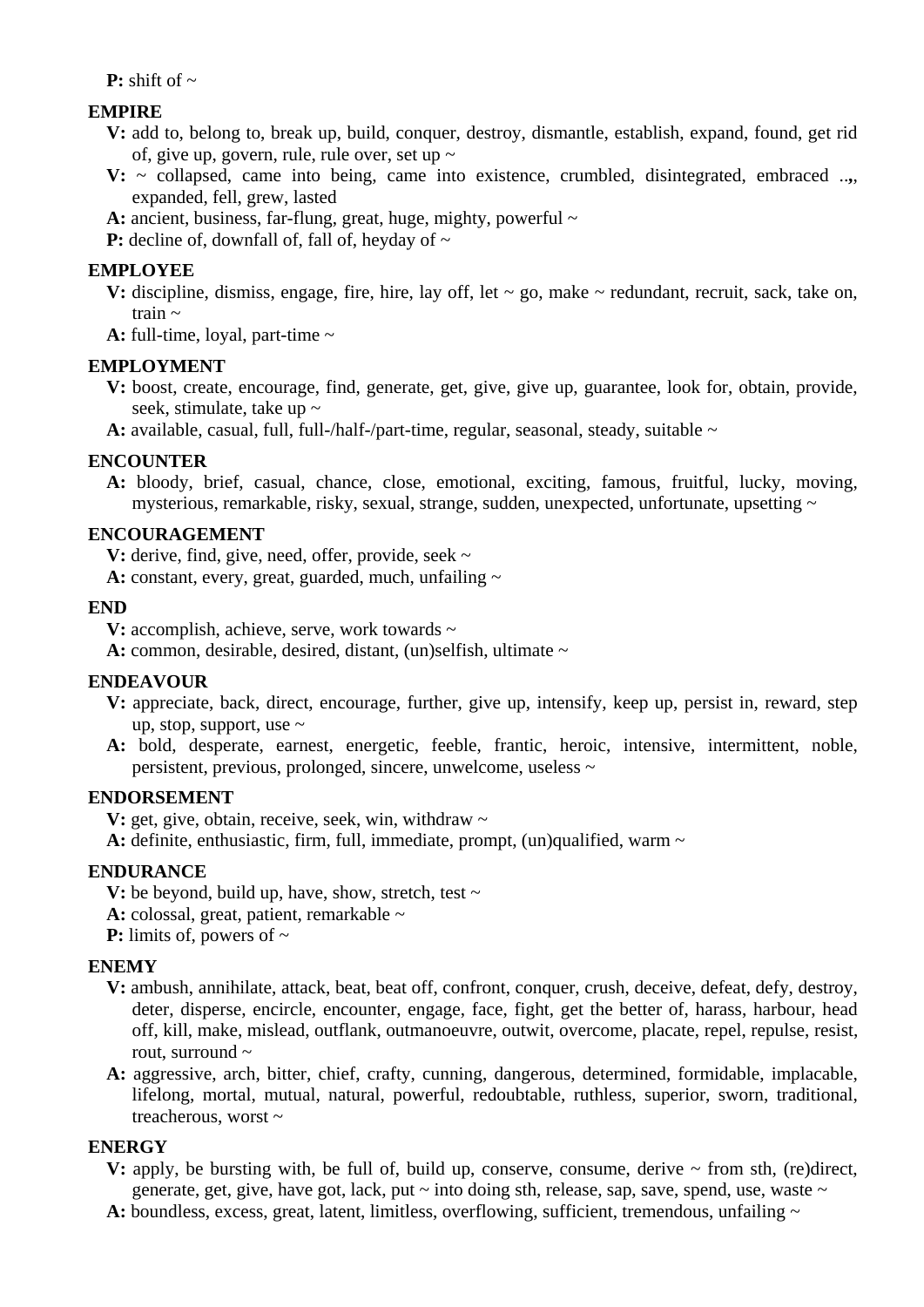**P:** burst of, lack of  $\sim$ ; channel (your) *energies* into (work)

## **ENGINE**

- **V:** cut, kill, lubricate, operate, recondition, repair, replace, rev (up), run, service, stall, start, stop, switch off/on, tune, turn off/on, turn  $\sim$  over, warm up, wear out, wreck  $\sim$
- **V:** ~ broke down, died, flooded, functioned, overheated, rattled, runs on (fuel), stalled, was idling, works
- A: diesel, electric, jet, noisy, powerful, quiet, steam, under-powered ~

 **P:** ~ failure, problems

## **ENJOYMENT**

**V:** curb, derive, destroy, express, get, give, inhibit, kill, mar, provide, restrict, spoil, stop ~ A: evident, full, genuine, great, immense, personal, real, total, tremendous, true ~

## **ENQUIRIES**

**V:** assist in, complete, conclude, follow up, handle, instigate, make, pursue, spark off  $\sim$ 

 **A:** anxious, complex, detailed, discreet, door-to-door, energetic, exhaustive, extensive, full-scale, high/top-level, immediate, impartial, inconclusive, internal, lengthy, official, routine, searching,  $(un)$ successful, thorough, time-consuming  $\sim$ 

**P:** flood of  $\sim$ 

### **ENQUIRY** (investigation - with *an)*

**V:** adjourn, attend, call for, conduct, hold, launch, order, press for, set up, suspend, take part in  $\sim$ A: Government, impartial, lengthy, official, police, public, secret, top-level, undercover  $\sim$ 

### **ENTERPRISE**

**V:** abandon, embark on, undertake ~

A: adventurous, ambitious, audacious, bold, challenging, dangerous, daring, foolhardy, rash ~

## **ENTERTAINMENT**

**V:** offer, provide, put on  $\sim$ 

 **A:** brilliant, dazzling, intriguing, lavish, live, magnificent, modest, sophisticated ~

### **ENTHUSIASM**

- **V:** arouse, be full of, bubble with, cause, create, curb, dampen, exhibit, express, feel, fill sb with, generate, give rise to, inspire sb with, keep up, lose, meet with, profess ~ for, radiate, show**,** stir up, temper  $\sim$
- **V:** ~ caught on, died down, faded, flagged, is exhausted, lasted, spread, subsided, vanished
- **A:** boundless, catching, eager, fanatical, great, guarded, infectious, lasting, lukewarm, overwhelming, tremendous, violent, wild ~

**P:** surge of, wave of, without much  $\sim$ 

## **ENTRANCE**

**V:** await, gain, make an  $\sim$ 

A: dramatic, grand, noisy, spectacular, sudden, triumphant ~

## **ENVIRONMENT** (natural, scientific)

- **V:** adapt to, affect, alter, belong to**,** change, clean up, control, create, damage, improve, influence, live in, master, modify, pollute, preserve, protect, provide, ravage, save, spoil  $\sim$
- **V:** ~ has deteriorated, has an effect/influence on ..**,**, is improving
- **A:** clean, controlled, (un)favourable, flourishing, harmful, harsh, healthy, hostile, ideal, immediate, natural, optimum, perfect, polluted, sterile, suitable ~
- **P:** protection of the  $\sim$

## **ENVIRONMENT** (social)

- **V:** adapt oneself to, adjust to, be affected by, be at odds with, belong to, come from, control, create, fit in with, get out of, improve  $\sim$
- **A:** adverse, attractive, caring, chosen, competitive, congenial, demoralising, deprived, difficult, familiar, favourable, (un)happy, harmful**,** immediate, narrow, perfect, (un)pleasant, poor,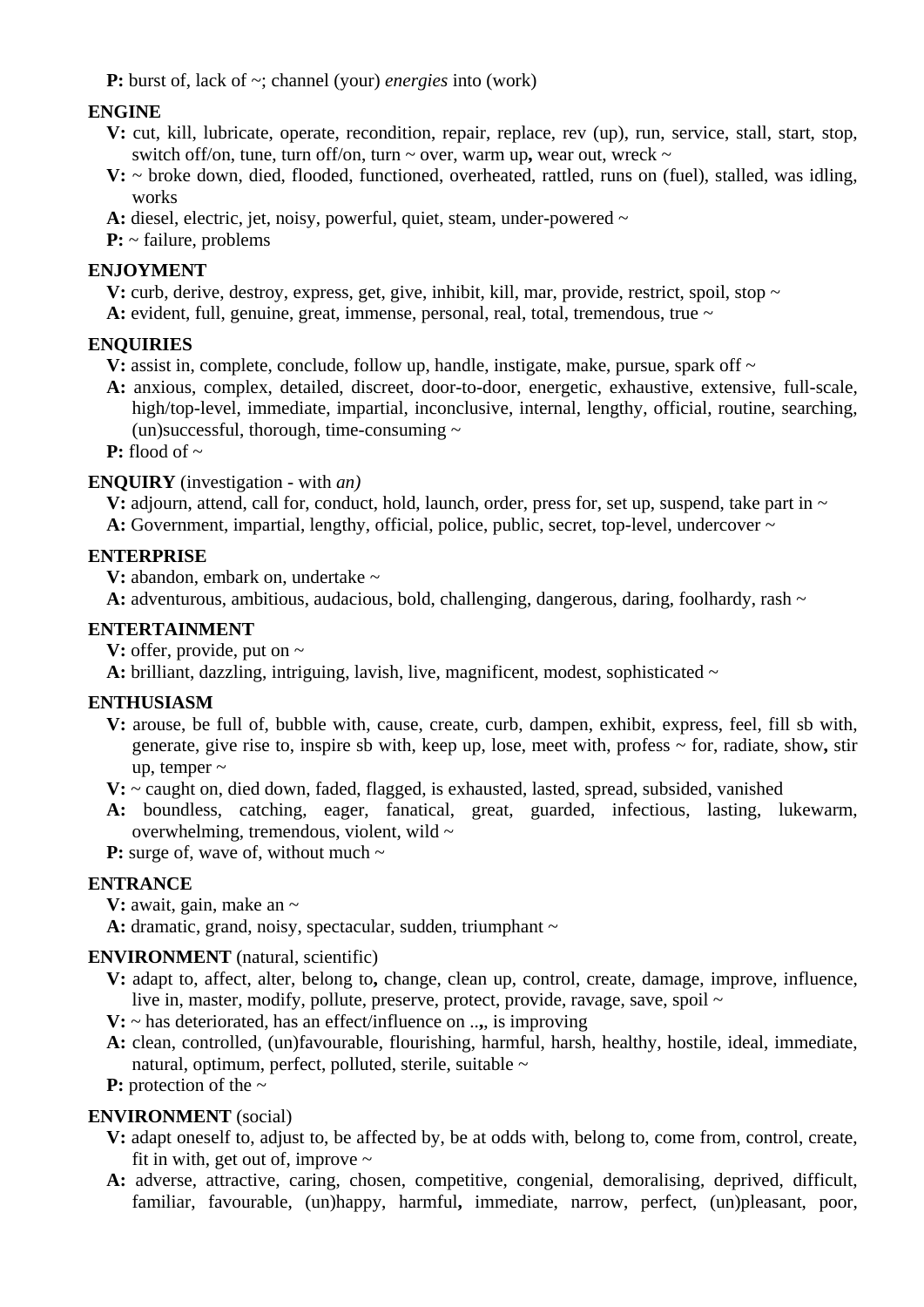restrictive, rich, safe, (un)satisfactory, (un)stable, stifling, stimulating, stultifying, suitable, superior, working  $\sim$ 

### **ENVY**

**V:** arouse, be consumed with/filled with/tinged with, cause, excite, express, show  $\sim$ 

**P:** object of, green with  $\sim$ 

# **EPIDEMIC**

**V:** be in the throes of, cause, contain, control, experience, go through, lead to  $\sim$ 

 **V:** ~ broke out, spread

A: dangerous, virulent, worldwide ~

## **EPISODE**

**V:** recall, record, recount, witness ~

 **A:** brief, comical, dramatic, exciting, extraordinary, famous, humorous, important, interesting, momentous, outrageous, scandalous, strange, thrilling, touching, tragic, unusual  $\sim$ 

## **EQUALITY**

**V:** achieve, bring about, claim, enjoy, preach, recognise, strive for, win  $\sim$ A: absolute, complete, full, racial, total  $\sim$ 

## **EQUILIBRIUM**

**V:** achieve, come back to, disturb, keep, lose, maintain, preserve, reach, recover, seek, upset  $\sim$ 

## **EQUIVALENT**

A: approximate, close, exact, precise ~

## **ERA**

**V:** belong to, come from, enter, hail, herald, inaugurate, mark, symbolise, usher in  $\sim$ 

 **A:** bygone, classical, decadent, early, (long-)forgotten, former, golden, later, legendary, past, postwar, primitive, remote  $\sim$ 

### **ERROR**

- **V:** admit, avoid, be guilty of**,** commit, compound, correct, cover up, detect, discover, disregard, eliminate, eradicate, examine, expose, find, ignore, make, note, notice, overlook, point out, predict, profit from, rectify, understand ~
- **V:** ~ appears, crept in, cropped up
- **A:** basic, blatant, characteristic, common, costly, crucial, elementary, fundamental, glaring, grave, gross, important, main, major, serious, (in)significant, simple, slight, stupid, unfortunate  $\sim$

## **ESCAPE**

**V:** engineer, foil, make, make good one's, organise, plan, prevent, thwart  $\sim$ 

 **A:** attempted, daring, difficult, fortunate, lucky, miraculous, narrow, near, providential, remarkable, (un)successful  $\sim$ 

## **ESTEEM**

- **V:** bask in, earn, enjoy, fall in sb's, forfeit, go up/down in (my), hold sb in, inspire, lower oneself in sb's, rise in sb's, retain, show -
- **A:** great, high  $\sim$

**P:** mark of  $\sim$ 

## **ESTIMATE**

- **V:** accept, agree with, arrive at, ask for**,** come up with, decide on, endorse, exceed, give, increase, lower, make, offer, produce, provide, put in, raise, reduce, reject, revise, study, submit, supply  $\sim$
- $V: \sim$  covers ..., includes ..., provides for ...
- **A:** accurate, cautious, conservative, crude, exact, exaggerated, fair, final**,** high, low, misleading, modest, preliminary, provisional, realistic, reasonable, reliable, rough, tentative, written ~

### **EVENT**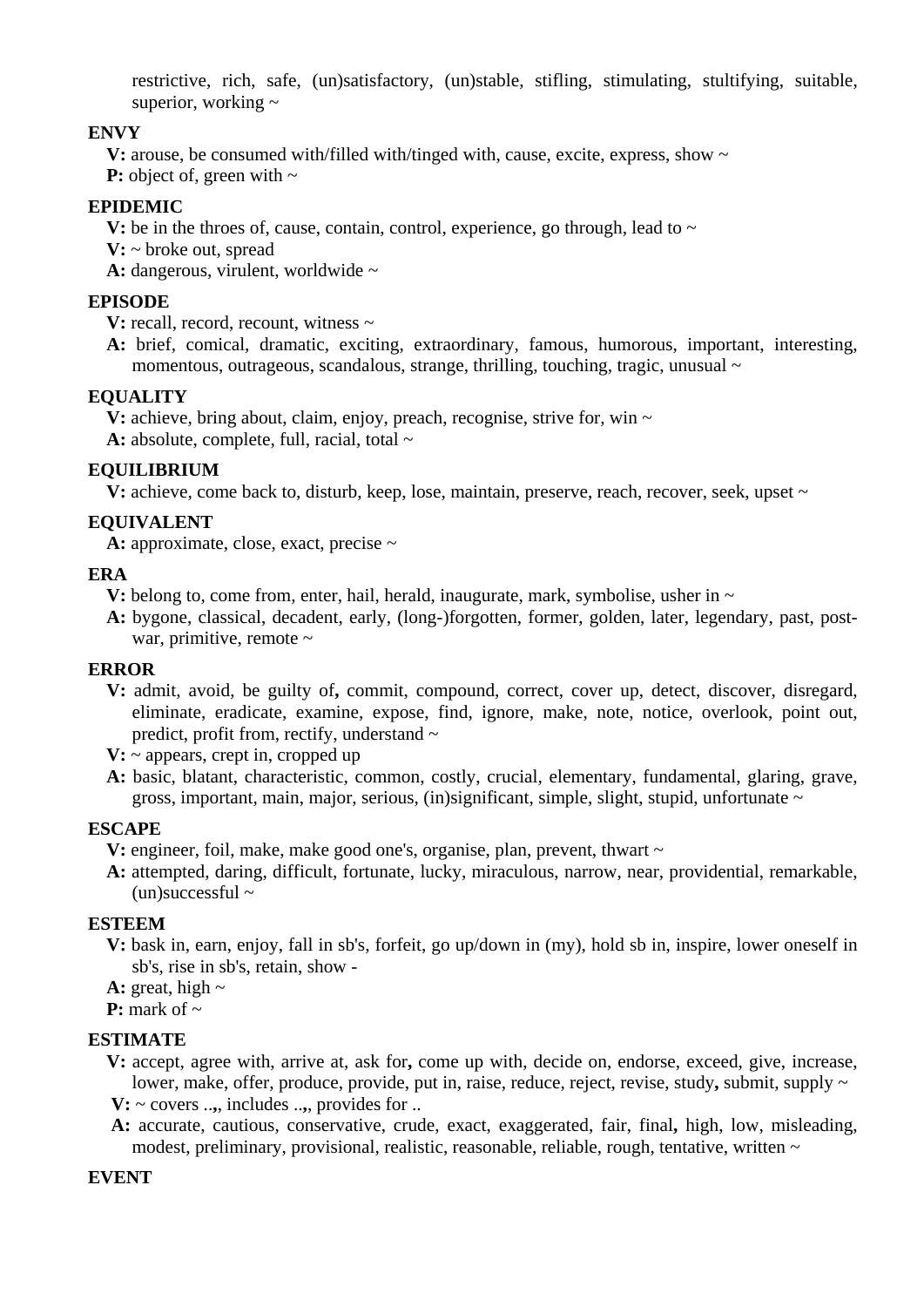- **V:** announce, attend, await, cancel, celebrate, cover, enter for, follow, hail, hold, lead up to, mark, observe, organise, overshadow, postpone, precipitate, prevent, put off, report, take part in, watch, witness  $\sim$
- **V:** ~ happened, occurred, started, will take place
- **A:** brilliant, casual, catastrophic, chief, colourful, coming, dignified, disastrous, dramatic, embarrassing, exciting, (in)formal, forthcoming, frequent, happy, historic, historical, important, impressive, key, lively, main, major, momentous, notable, (un)official, outstanding, principal, remote, shattering, shocking, special, social, solemn, spectacular, tragic, trivial, unique, unsatisfactory, unusual ~

### **EVENTS**

 **V:** alter/change the course of, await, be overtaken by, dominate, follow, keep up with, observe, recall, reconstruct, review  $\sim$ , set  $\sim$  in motion

 **V:** ~ overtook sb, ran/took their course, turned out...**,**unfolded

**A:** current, world  $\sim$ 

**P:** chain of, in the normal course of, sequence of, series of, succession of  $\sim$ 

## **EVIDENCE**

- **V:** accept, accord with, accumulate, admit, assemble, attack, back up, be based on/supported by**,**  believe, bring forward, call, challenge, check, cite sth as, collate, collect, come across, conceal, conclude from**,** confuse, contain, contradict, corroborate, demand, dig up, discover, discredit, disprove, dispute, disregard, evaluate, (re-)examine, exclude, fabricate, face, falsify, fit, fit in with, furnish, gather, get, give, go over, hear, ignore, interpret, lack, look for, obtain, offer, present, produce, provide, question, quote, record, reject, rely on, reveal, rule out, scrutinise, secure, set out, sift, store, sum up, supply, suppress, survey, take, tamper with, throw doubt on, tone down, trust, turn up, twist, uncover, unearth, use, weigh, weigh up, withhold, yield  $\sim$
- **V:** ~ agrees with ..**,**, arose, bears out that..**,**, came to light, came to the fore, came up, confirms sth, conflicts with sth, corroborates sth, demonstrates sth, emerged, fits, indicates sth, is against sb, is in sb's favour, matches sth, mounted up, piled up, points to ..**,**, proves ..**,**, reveals ..**,**, shows ..**,**, speaks for itself, suggests ..**,**, supports ..**,**, turned up
- **A:** abundant, additional, ambiguous, ample, biased, bogus, circumstantial, clear, cogent, compelling, comprehensive, (in)conclusive, concrete, confidential, conflicting, confusing, contradictory, convincing, corroborative, damaging, damning, (in)direct, disturbing, documentary, embarrassing, existing, experimental, extensive, factual, false, first-hand, flimsy, foolproof, forensic, fresh, further, genuine, hard, impressive, incontestable**,** incriminating, independent, indisputable, insubstantial, insufficient, internal, intriguing**,** irrefutable, material, mounting, objective, overwhelming, painful, persuasive, plausible, positive, powerful, reliable, scientific, shadowy, shaky, slender, slight, solid, sound, startling, striking, strong, substantial, supporting, tangible, unequivocal, valid, vital  $\sim$
- **P:** body of, bulk of, clash of, matter of, piece of, rules of, not a scrap of, scrutiny of, not a shred of, weight of  $\sim$

### **EVIDENCE** (legal, in court only)

**V:** admit, call, hear, set much store by, withhold  $\sim$ 

**V:** ~ implicates sb

 **A:** (in)admissible, circumstantial, hearsay, incriminating ~

### **EXAMINATION** (test)

- **V:** administer, do badly/well in, enter for, fail, fail in, get through, go in for, hold, invigilate, pass, revise for, set, (re)sit, sit for, study for, supervise, take, work for  $\sim$
- **A:** competitive, difficult, easy, entrance, final, oral, preliminary, professional, psychological, qualifying, stiff, written  $\sim$

## **EXAMINATION** (inspection)

**V:** carry out, make, subject sb/sth to  $\sim$ 

A: careful, close, forensic, medical, meticulous, rigorous, routine, scrupulous, thorough  $\sim$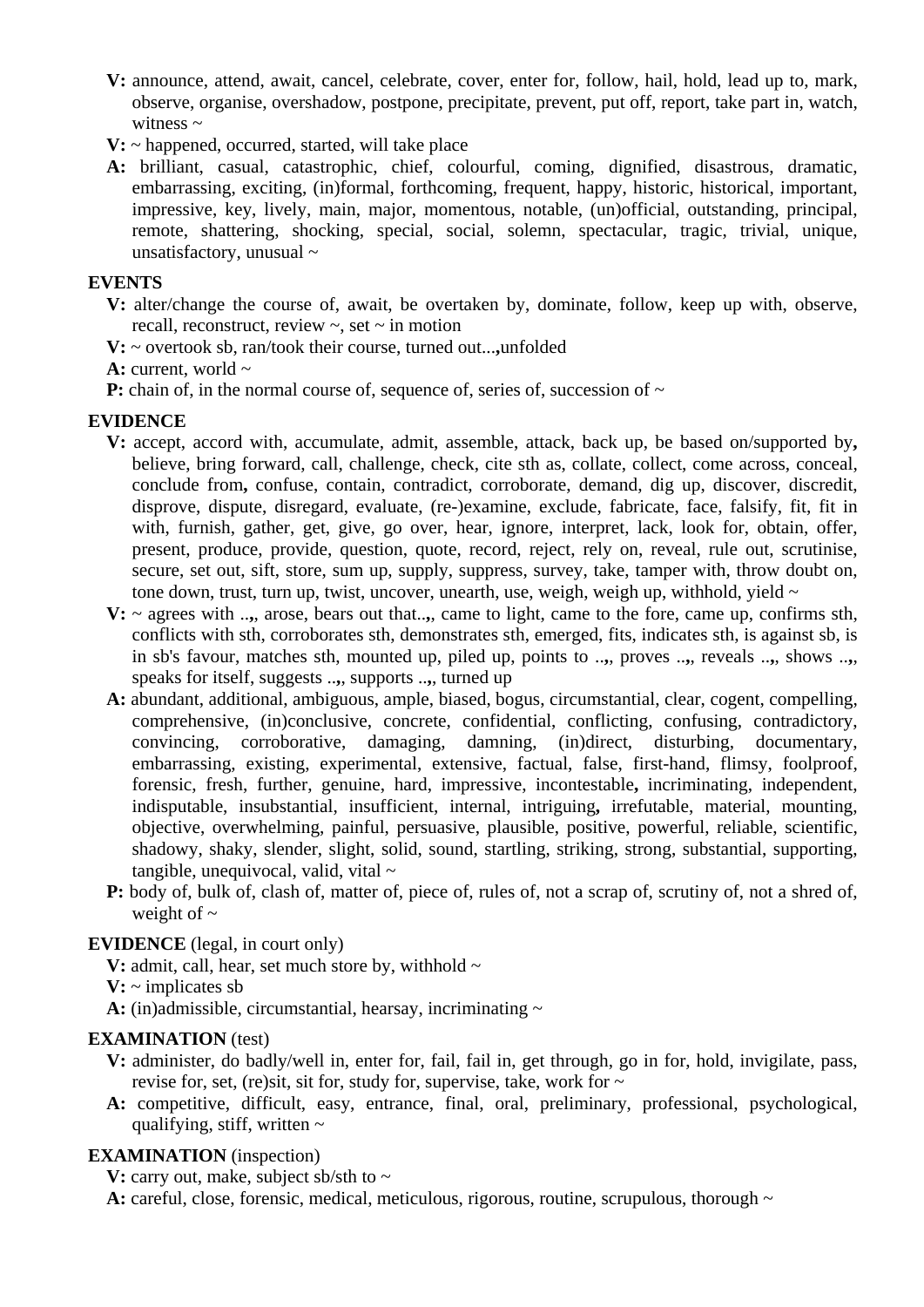## **EXAMPLE** (instance)

**V:** cite, encounter, give, quote ~

**V:**  $\sim$  is found, occurs, shows sth

 **A:** blatant, characteristic, classic, (un)common, concrete, eloquent, excellent, extreme, fine, glaring, good, hideous, illuminating, obvious, powerful, spectacular, striking, supreme, telling, typical, impressive, unique, valuable  $\sim$ 

# **EXAMPLE** (model)

**V:** act as, afford, copy, follow, give, hold sb up as, imitate, provide, refer to, serve as, set  $\sim$ 

## $V: \sim$  inspired sb

 **A:** bad, excellent, glaring, good**,** praiseworthy, shining, useful, worthy ~

## **EXCITEMENT**

 **V:** arouse, cause, conceal, contain, control, create, curb, display, feel, generate, hide, keep up, lead to  $\sim$ 

 **V:** ~ died down, evaporated, grew**,** mounted, rose

 **A:** considerable, feverish, general, great, intense, mounting, tremendous ~

**P:** fever of, flurry of, gasp of, shiver of  $\sim$ 

# **EXCURSION**

**V:** go off on, go on, join, make, organise, set off on  $\sim$ 

# **EXCUSE**

- **V:** accept, believe, concoct, give, invent, look for, make, manufacture, offer, produce, provide, reject, seek, think up  $\sim$
- **A:** (un)convincing, credible, easy**,** familiar, feeble, flimsy, formal, good, lame, legitimate, obvious, official, perfect, plausible, poor, ready, ready-made, ridiculous, silly, superficial, transparent, unlikely  $\sim$

## **EXEMPTION**

**V:** apply for, ask for, claim, demand, get, grant, refuse  $\sim$ 

A: absolute, partial, temporary, total  $\sim$ 

## **EXERCISE**

**V:** do, engage in, get, take  $\sim$ 

- **A:** aerobic, brisk, deep-breathing, gruelling, hard, healthy, keep-fit, light, regular, strenuous, vigorous, warm-up ~
- **P:**  $\sim$  bike, programme; form of  $\sim$

## **EXHAUSTION**

**V:** be overcome by, collapse from, die of, suffer from  $\sim$ 

A: complete, mental, nervous, physical, total  $\sim$ 

**P:** state of  $\sim$ 

## **EXHIBITION**

- **V:** arrange, hold, house, launch, mount, open, organise, present, put on, see, stage, visit ~
- **A:** absorbing, (bi-)annual, biennial, centenary, contemporary, entrancing, exhilarating**,** historical, international, large, magnificent, major, memorable, one-man, permanent, retrospective, special, splendid, thematic, touring, unique  $\sim$
- **P:** ~ hall, catalogue, stand

## **EXISTENCE**

**V:** eke out, have, lead, scrape  $\sim$ 

 **A:** aimless, bare, comfortable, drab, dull, happy, happy-go-lucky, hazardous, independent, interesting, isolated, lonely, meagre, miserable, monastic, monotonous, narrow, nomadic, peripatetic, poverty-stricken, precarious, primitive, quiet, settled, solitary ~

## **EXPANSION**

 **V:** block, bring about, check, curb, encourage, foster, further, halt, hamper, look for, prevent, promote, put a stop to, stop  $\sim$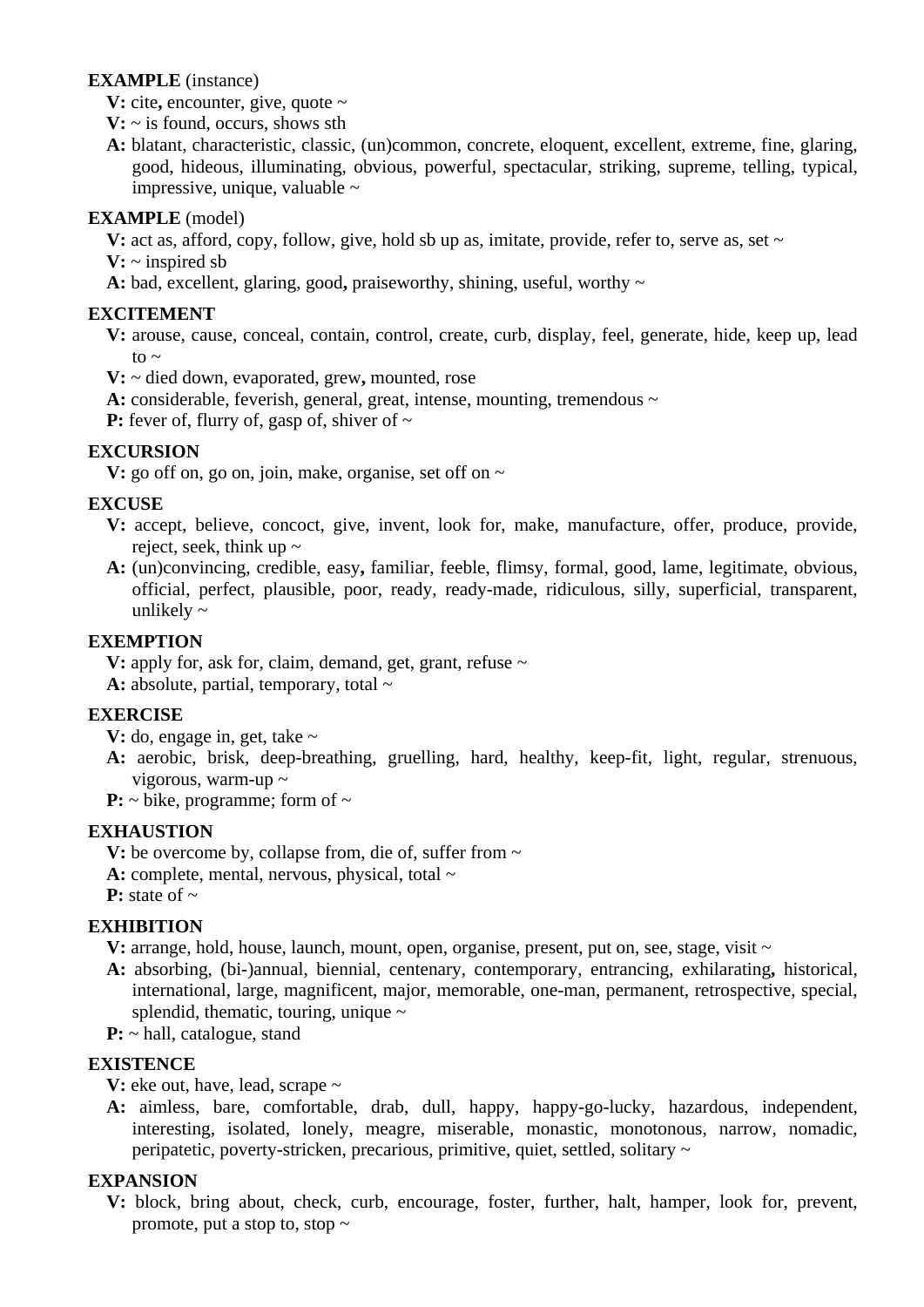**A:** enormous, gradual, great, marked, rapid, slight, substantial, unchecked, unlimited  $\sim$ 

## **EXPECTATIONS**

- **V:** cherish, come up to, create, disappoint, exceed, fall short of, fulfil, go beyond, have, meet**,**  realise, satisfy, surpass, thwart  $\sim$
- A: diminished, exaggerated, excessive, false, foolish, great, high, low, modest, (un)realistic  $\sim$

## **EXPEDITION**

**V:** embark on, finance, go (off) on, head, lead, make, mount, organise, set off on, take part in  $\sim$  **A:** Arctic, dangerous, hunting, long, mountaineering, risky ~

### **EXPENDITURE**

- **V:** account for, allow for, approve, budget for, calculate, control, curtail, curb, cut, cut down, cut out, detail, eliminate, estimate, freeze, increase, justify, keep down, limit, monitor, note down, plan, predict, prune, reduce, restrict, sanction, scrutinise ~
- **V:** ~ covers sth, decreased, exceeded .**...** fell, got out of hand, grew, mounted, remains at...**,**rose, soared, went down/up
- **A:** annual, average, colossal, current, excess, excessive, extra, government, initial, lavish, legitimate, modest, monthly, public, total, unforeseen, unnecessary, wasteful ~

### **EXPENSE**

- **V:** afford, avoid, bear, contribute to, cover, curtail, defray, entail, estimate, have, incur, involve, keep down, limit, pay, reduce, share, take on  $\sim$
- **A:** considerable, crippling, extra, great, heavy, incidental, initial, joint, legitimate, negligible, slight, substantial, unnecessary ~

### **EXPENSES**

**V:** claim, cover, defray, have, pay, pay for, recover, reduce, reimburse sb (for), share  $\sim$ 

A: current, day-to-day, heavy, hotel, incidental, joint, out-of-pocket, running, travelling ~

### **EXPERIENCE**

- **V:** come through, describe, endure, enjoy, get over, go through, have, meet with, pass through, recall, relish, remember, share, undergo ~
- **A:** alarming, appalling, beneficial, bitter, chastening, common, damaging, dangerous, delightful**,**  disconcerting, distressing, disturbing, early, electrifying, enlightening, exciting, exotic, fascinating, formative, fresh, frustrating, grim, gruelling, harmful, harrowing, heartening**,**  horrible, horrifying, hurtful, interesting, learning, memorable, moving, nasty, nerve-racking, novel, painful, (un)pleasant, poignant, refreshing, revealing, sad, salutary, sexual, shattering, sickening, sordid, stimulating, strange, testing, thrilling, traumatic, trivial, trying, uncomfortable, unique, unnerving, unusual, upsetting, useful, vital  $\sim$

### **EXPERIENCE** (acquired knowledge)

- **V:** accumulate, acquire, amass, apply, assimilate, digest, gain, gather, get, give, have, learn by, learn from, provide  $\sim$
- $V: \sim$  came in handy, teaches (us) that...
- **A:** first-hand, fresh, genuine, good, hands-on, invaluable, long, practical, previous, useful, valuable, wide, worldly  $\sim$
- **P:** realm of, wealth of  $\sim$

### **EXPERIMENT**

- **V:** carry out, conduct, do, embark on, make, perform, ruin, run, scrap, set up, try, write up ~
- A: audacious, bizarre, brave, careful, complicated, control, controlled, dangerous, doubtful, fraudulent, fruitful, laborious, original, pioneering, promising, reckless, risky, simple, straightforward, useful ~

## **EXPERT**

**V:** ask, call in, consult, leave sth to, refer sth to  $\sim$ 

- A: acknowledged, recognised, self-styled, so-called, well-known  $\sim$
- **P:** body of, panel of, team of *experts*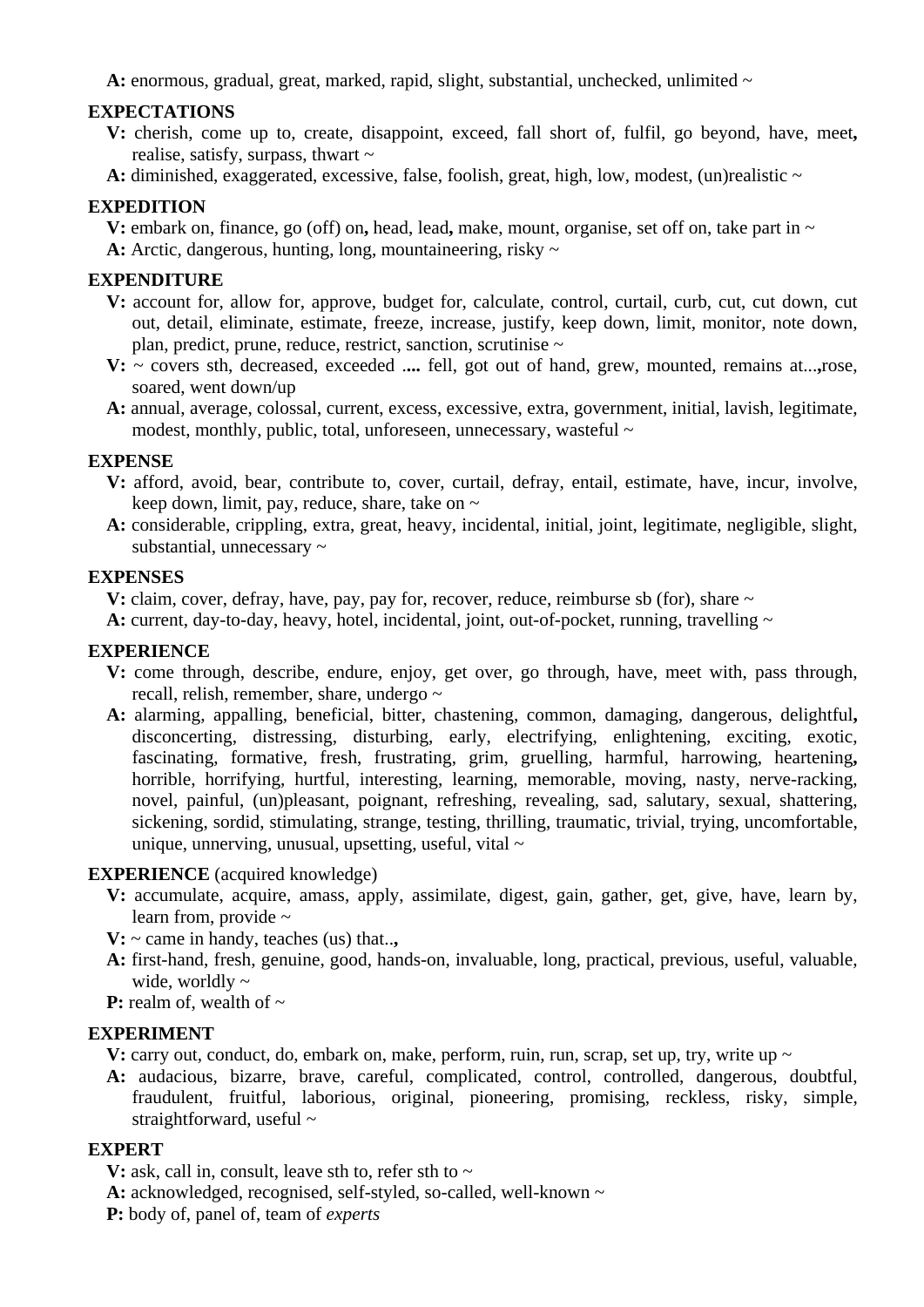## **EXPERTISE**

**V:** acquire, develop, gain, have, lack, show  $\sim$ 

A: considerable, necessary  $\sim$ 

**P:** degree of, level of  $\sim$ 

# **EXPLANATION**

- **V:** accept, arrive at, believe, come forward with, demand, fabricate, furnish, give, go into, hit on, look for, manufacture, offer, produce, provide, put forward, reject, seek, suggest, supply  $\sim$
- **A:** (un)acceptable, (in)adequate, banal, clear, clumsy, complicated, (un)convincing, credible, devious, false, fantastic, far-fetched, full, (un)helpful, hurried, ingenious, innocent, involved, lame, (un)likely, logical, long, long-winded, lucid, obvious, plausible, poor, probable, prosaic, rambling, rational, (un)reasonable, repeated, (un)satisfactory, scientific, simple, simplistic, straightforward, succinct, tentative, true, unintelligible, valid ~

## **EXPLOIT**

**V:** embark on, go off on, set off on  $\sim$ 

A: amorous, dangerous, daring, fantastic, heroic, rash, wild ~

# **EXPORTS**

**V:** ban, boost, curb, diversify, encourage, increase, reduce, restrict, step up, stimulate, suspend  $\sim$  **V:** ~ dwindled, fell, held up, increased, remain strong, tapered off, went down/up **A:** invisible  $\sim$ 

## **EXPRESSION**

**V:** assume, change, disguise, have, put on  $\sim$ 

- **V:** ~ altered, changed, froze
- **A:** alert, angry, anxious, bad-tempered, bewildered, blank, bored, calm, cheerful, contented, cool, dead-pan, ferocious, fierce, flat, friendly, gloomy, glum, grave, grim, happy, haughty, hostile, hypocritical, inscrutable, intense, lively, momentary, morose, obstinate, open, outraged, pained, (un)pleasant, puzzled, sad, self-satisfied, serene, serious, sharp, shy, smiling, sour, spontaneous, stupid, thoughtful, vacuous, wary, worried  $\sim$

## **EXPRESSION** (phrase)

**V:** come across, delete, put in, use  $\sim$ 

- **V:**  $\sim$  came into use, fell out of use
- **A:** colloquial, colourful, common, everyday, figurative, fixed, familiar, frequent, handy, idiomatic, literary, offensive, rare, rude, strong, useful, vivid, well-known ~

## **EXTENT**

**V:** assess, estimate, gauge, measure, reckon ~

A: approximate, certain, full, great, negligible, real, slight, small, startling, true ~

**P:** to a large  $\sim$ 

## **EXTINCTION**

 **V:** be close to, be doomed to, face, hunt to, push to, save sth from, threaten sth with

 **A:** total, virtual ~

**P:** on the edge/point/verge of  $\sim$ 

## **EXTRADITION**

**V:** ask for, fight, grant, oppose, request, seek  $\sim$ 

**P:**  $\sim$  agreement, order, proceedings, treaty

## **FACE**

**V:** go red in the, hide, punch, screw up, scrub, slap, wash, wipe  $\sim$ 

 **A:** angelic, attractive, beautiful, bloated, chubby, expressive, familiar, fat, fine, freckled, fresh, funny, gaunt, handsome, happy, hard, hideous, honest, kind, miserable, nondescript, odd, ordinary, oval, (un)pleasant, pock-marked, pretty, red, round, ruddy, rugged, sad, serious, soft, sour, square, strange, sweet, tanned, thin, ugly, weary, young  $\sim$ 

# **FACILITIES**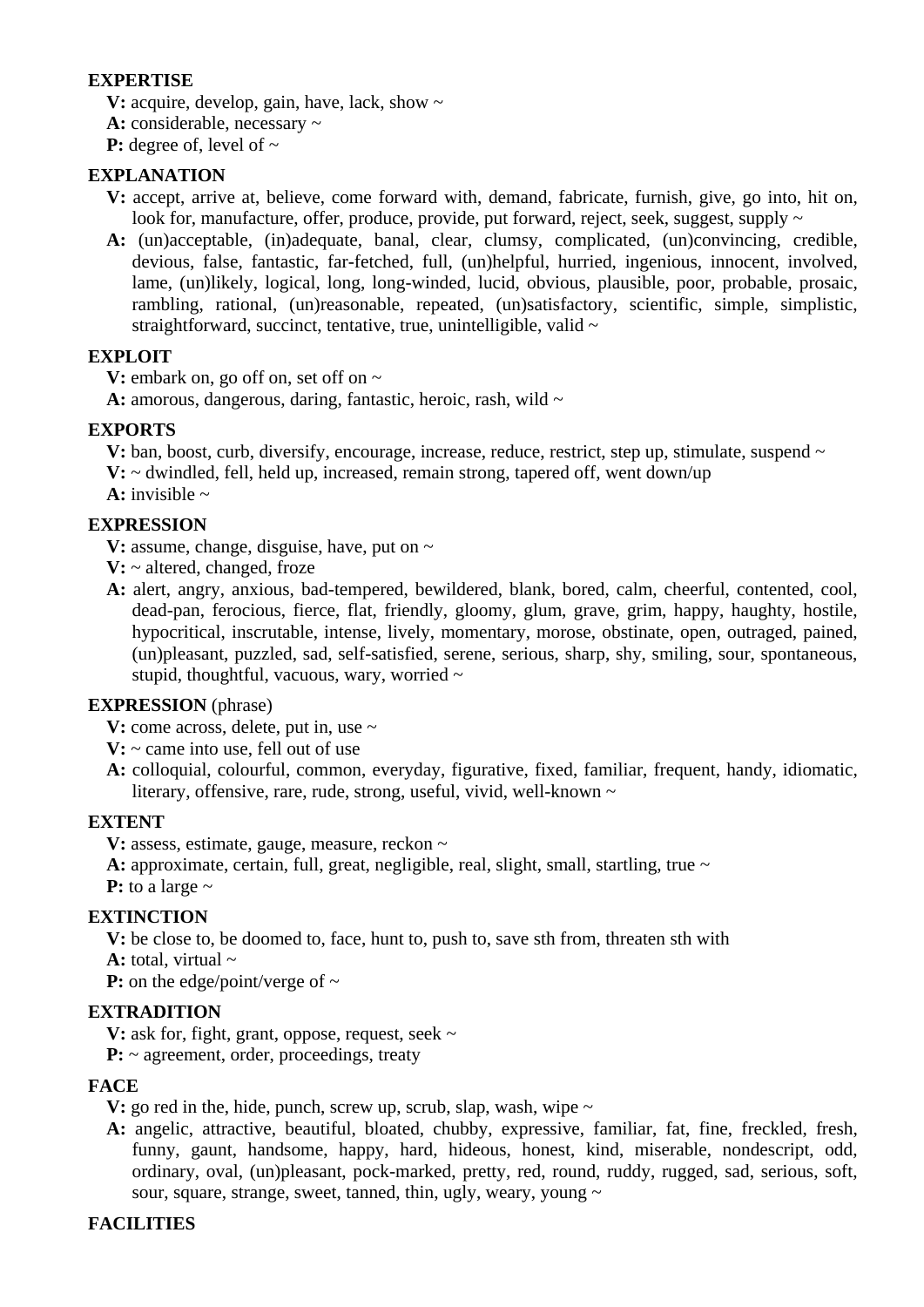- **V:** have, improve, offer, provide, use  $\sim$
- **A:** (in)adequate, ample, available, decent, excellent, good, incredible, modem, old-fashioned, poor, splendid, state-of-the-art  $\sim$
- **P:** growth of, improvement of, lack of, provision of  $\sim$

## **FACT**

- **V:** accept, account for, acknowledge, announce, ascertain, assess, be aware of, be oblivious to, bear out, bear witness to, bemoan, check, come up against, conceal, confirm, consider, contemplate, contest, deduce, deny, deplore, disclose, discover, disguise, distinguish, divulge, drive home, elicit, emphasise, establish, face, gloss over, hide, ignore, keep in mind, leave out, make no mention of/secret of, note, obscure, overlook, pick up, point to, proclaim, question, quote, recognise, record, refer to, reject, spring from, state, stress, take account of, take into consideration, testify to, underline, wake up to  $\sim$
- **V:**  $\sim$  came out, emerged, proves sth, shows sth, suggests that...
- **A:** accepted, accomplished, alleged, awkward, bald, bare, basic, bewildering, brutal, cold, concrete, distressing, disturbing, essential, established, hard, harsh, horrifying, inescapable, interesting, intriguing, irrefutable, little-known, mere, noticeable, obscure, obvious, pertinent, plain, principal, real, relevant, sad, salient, simple, significant, solid, stark, startling, trivial, true, ugly, undeniable, underlying, undisputed, unpalatable, unpleasant, unquestionable, well-documented, well-known ~

### **FACTS**

 **V:** classify, collect, dig into, distort, embellish, embroider, evaluate, (re-)examine, gather, give, go over, interpret, investigate, misrepresent, pour out, present, produce, review, search out, select, stick to, study, sum up, trace, twist, unravel, weigh up  $\sim$ 

A: bare, cold, detailed, hard  $\sim$ 

### **FACTIONS**

**V:** be divided into, split into  $\sim$ 

 **A:** breakaway, extremist, opposing, powerful, radical, rebel, rival, warring ~

### **FACTOR**

- **V:** analyse, consider, detect, determine, discover, distinguish, eliminate, examine, pick out, point to, reveal  $\sim$ , take  $\sim$  into account/consideration
- **A:** additional, adverse, all-important, common, complicated, constant, contributory, crucial, deciding, decisive, determining, dominant, harmful, hidden, important, incidental, key, limiting, main, major, mysterious, obvious, only, powerful, primary, principal, probable, puzzling, related, relevant, significant, single, specific, unexpected, unknown  $\sim$

#### **FACTORY**

**V:** close, close down, manage, (re)open, relocate, run, set up, shut down  $\sim$  $V: ~ (re-)opened, shut down$ 

### **FACULTIES** (mental)

**V:** be in (full) possession of, develop, lose, use  $\sim$ 

 $V: \sim$  are failing

A: critical, dormant, imaginative, intellectual, mental  $\sim$ 

#### **FAILURE**

 **V:** admit, be resigned to, cause, end in, experience, lead to, meet with, precipitate, prevent, result in  $\sim$ 

- $V: \sim$  ensued
- **A:** abject, abysmal, complete, continued, definite, disastrous, dismal, hopeless, inevitable, miserable, partial, pathetic, predictable, sensational, serious, temporary, total, tragic, unfortunate, utter  $\sim$

### **FAITH** (religion)

V: adopt, betray, defend, give up, lose, renounce, restore, strengthen  $\sim$ 

 **A:** abiding, Christian/Muslim etc**,** deep, perfect, profound, pure, true ~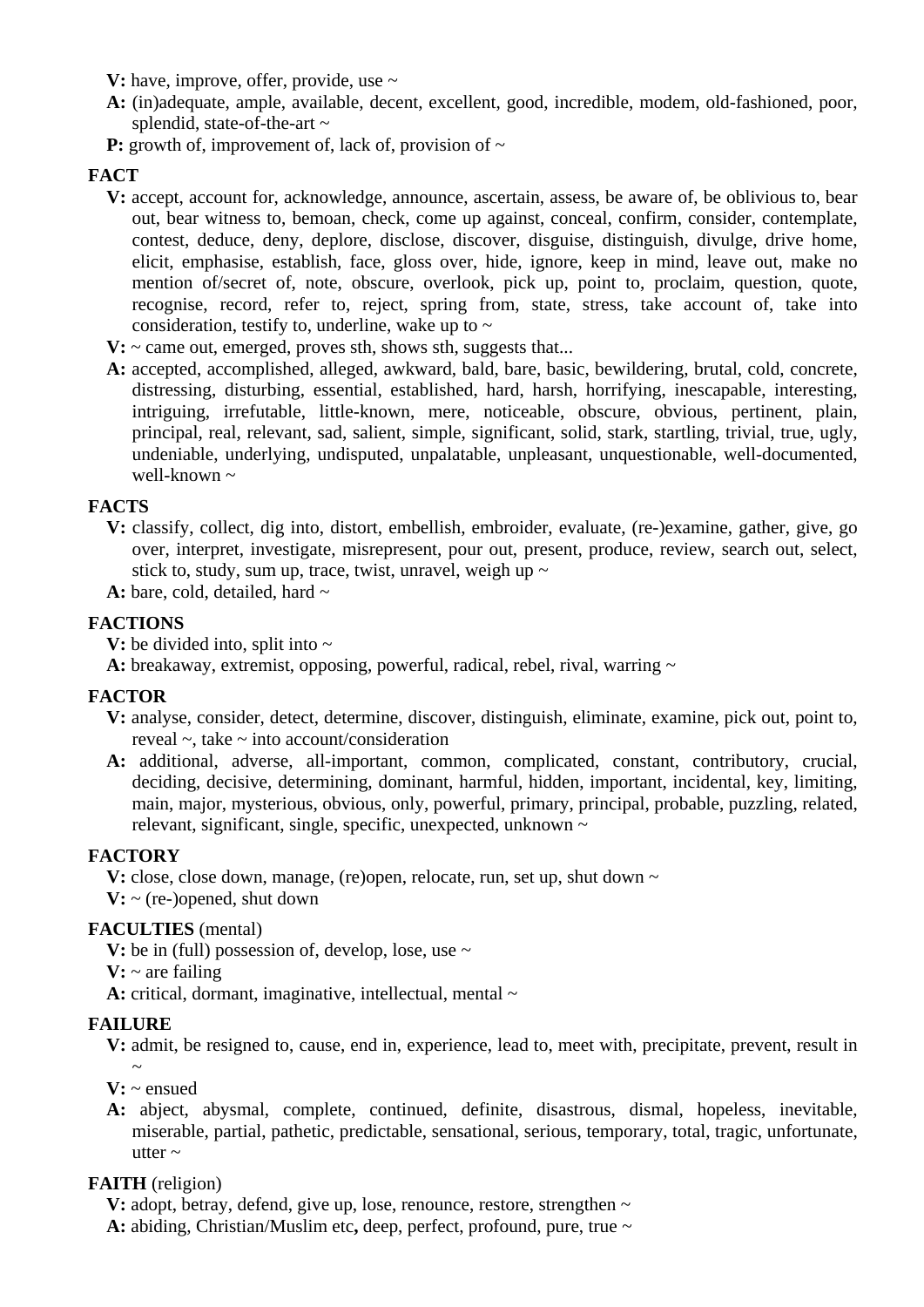## **FAITH** (confidence)

- V: (re)affirm, assert, break, declare, destroy, have, lose, place/put ~ in sb, question, retain, shake, strengthen, undermine ~
- A: absolute, blind, boundless, complete, firm, great, indomitable, strong, total, unfaltering  $\sim$

**P:** breach of  $\sim$ 

## **PALL**

**V:** break sb's, have, soften  $\sim$ 

 **A:** awkward, bad, nasty, painful, serious ~

# **FALL** (financial)

- **V:** bring about, cause, (under)estimate, head for, lead to, prevent, take  $\sim$
- **A:** alarming, considerable, disappointing, dramatic, gradual, serious, sharp, significant, slight, steady, sudden, swift, tremendous, unprecedented ~

## **FAME**

**V:** achieve, court, enjoy, pursue, rise to, seek, win  $\sim$ 

- **V:** ~ dwindled, faded, grew, spread
- **A:** declining, enduring, eternal, everlasting, great, growing, lasting, overnight, undying, unexpected, unwanted, widespread, worldwide ~

**P:** height of, lure of, peak of, pinnacle of, pursuit of, trappings of  $\sim$ 

## **FAMILY** (human)

- **V:** be related to, belong to, break up, bring up, clothe, come from, educate, establish, feed, have, look after, maintain, raise, rear, split, start, support, uproot  $\sim$
- **V:** ~ broke down, broke up, died out, flourished, grew, split up, stuck together
- **A:** adoptive, affluent, ancient, aristocratic, average, close, close-knit, contented, devoted, distinguished, dysfunctional, eminent, extended, famous, (un)happy, illustrious, immediate, impoverished, influential, large, middle/upper/working-class, modest, natural, notorious, nuclear, old, ordinary, poor**,** powerful, (under-)privileged, problem, prosperous, respectable, respected, rich, single-parent, talented, typical, unusual, well-known, wealthy  $\sim$

## **FAMINE**

- **V:** cause, eliminate, relieve, suffer ~
- **V:** ~ is endemic, raged, struck
- A: devastating, severe, terrible, widespread  $\sim$

 $P: ~$  relief

## **FANTASY**

**V:** act out, be haunted by, conjure up, fulfil, have, indulge in, weave  $\sim$ 

- **A:** childhood, childish, dangerous, elaborate, escapist, grotesque, mere, persistent, private, pure, recurring, sexual, sheer, strange, unreal, vivid, wild  $\sim$
- **P:** live in a  $\sim$  world

## **FASCINATION**

**V:** experience, feel, have  $\sim$  for sb, hold  $\sim$  for sb, succumb to  $\sim$ **A:** curious, deep, fatal, great, irresistible, morbid, strong, unhealthy  $\sim$ 

## **FASHION**

**V:** adopt, be in/out of, come into, create, follow, go out of, introduce, set  $\sim$ 

A: attractive, brief, current, extravagant, fleeting, high, latest, popular, present, street, teenage ~

**P:** height of  $\sim$ 

## **FATE**

- **V:** avoid, be condemned to, be resigned to, decide, deserve, determine, encounter, escape, expect, have, meet, meet with, run away from, seal, settle, share, submit to, suffer, tempt  $\sim$
- **A:** blind, common, cruel, dire, dreadful, hopeless, horrible, impending, inevitable, mysterious, strange, terrible, tragic, uncertain, unfortunate, unhappy, universal, unusual ~
- **P:** irony of, twist of  $\sim$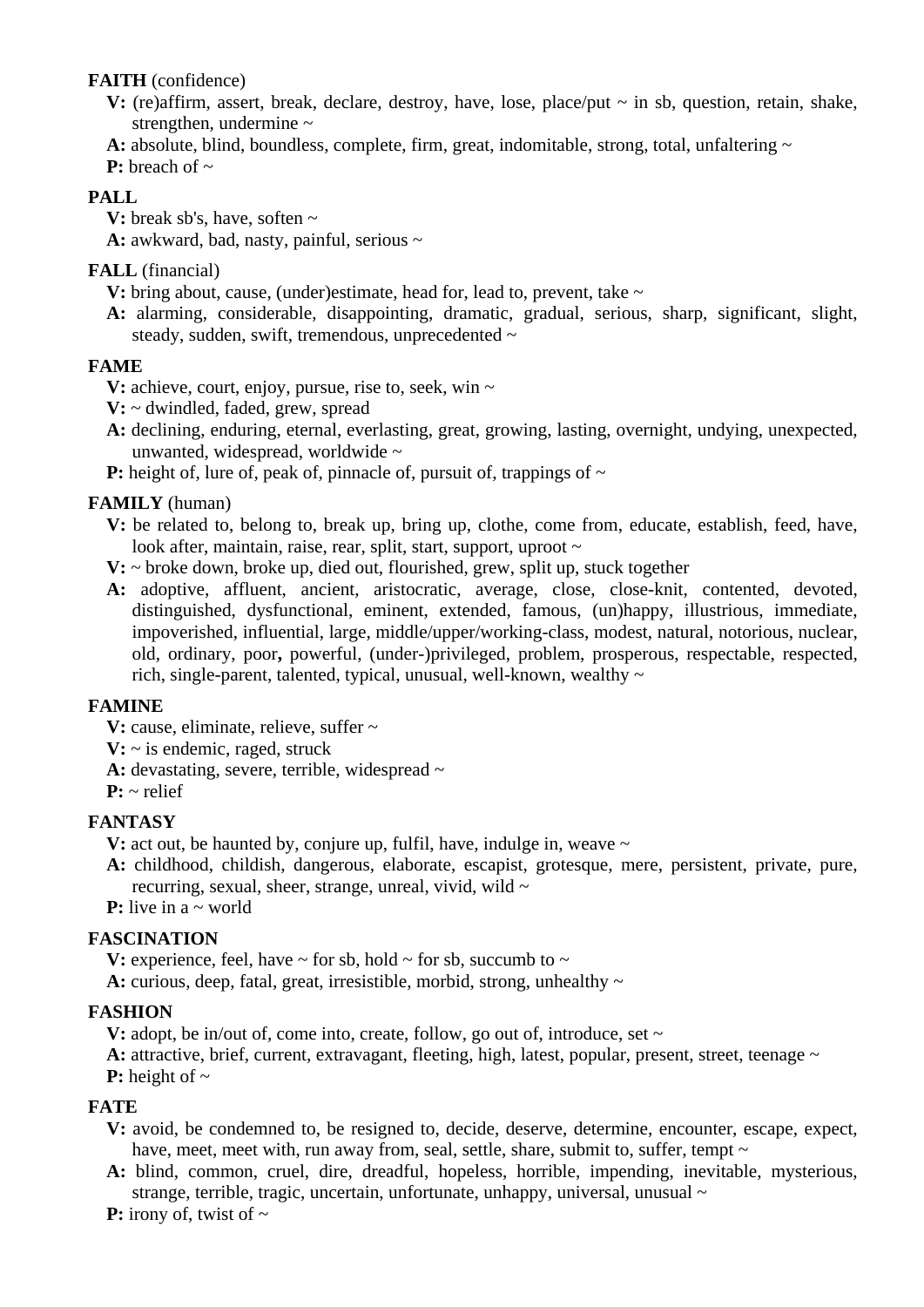# **FATIGUE**

**V:** battle against, be overcome by, feel, overcome, succumb to, suffer from  $\sim$ 

A: chronic, crippling, emotional, extreme, incredible, mental, physical, severe, total, tremendous  $\sim$ **P:** feeling of, sense of, signs of  $\sim$ 

# **FAULT**

 **V:** cause, correct, detect, diagnose, discover, draw attention to, eliminate, examine, find, get rid of, have, indicate, mend, notice, perceive, point out, put ~ right, rectify, remedy, repair, report, see, trace  $\sim$ 

 **V:** ~ appeared

 **A:** basic, fundamental, human, main, obvious, permanent, radical, serious, slight, tiny, visible ~

## **FAULTS** (personality)

- **V:** cure, excuse, gloss over, have, ignore, make allowances for, overlook, point out, put up with, realise, turn a blind eye to  $\sim$
- **V:** ~ became noticeable
- A: annoying, glaring, irritating, minor, petty, serious, silly, unfortunate, worst  $\sim$

**FAULT** (responsibility)

**V:** admit, confess to  $\sim$ 

**A:** entire, main, principal, whole  $\sim$ 

## **FAVOUR**

**V:** be anxious for, count on, curry, enjoy, find, (re)gain sb's  $\sim$ , look with  $\sim$  on sb/sth, lose, meet with, solicit, win  $\sim$ 

## **FAVOUR** (with *a/an)*

**V:** ask, beg, decline, do sb, expect, get, grant, offer, receive, refuse ~

 **A:** big, enormous, extra, great, kind, special, unexpected, unsolicited ~

## **FEAR**

- **V:** arouse, be filled with, be gripped/haunted/obsessed/overcome/plagued by, be the victim of, cause, confess to, control, develop, disguise, ease, experience, express, feel, get rid of, give rise to, have, hide, instil, overcome, show, strike  $\sim$  into sb, suffer from, whip up  $\sim$
- **A:** acute, chilling, constant, deadly, deep, deep-seated, dreadful, exaggerated, great, hidden, immediate, irrational, justified, lasting, latent, main, nagging, overpowering, overwhelming, real, recurrent, renewed, slight, strong, subconscious, superstitious, unfounded, vague ~

### **FEARS** (anxieties, apprehension)

- **V:** allay, alleviate, arouse, be obsessed by, be the victim of, calm, confirm, dispel, disperse, entertain, exploit, express, feel, increase, intensify, justify, magnify, mitigate, pooh-pooh, quieten, raise, reinforce, remove, revive, ridicule, soothe, suppress, voice  $\sim$
- **V:** ~ came true, mounted, multiplied, subsided
- **A:** chronic, foolish, grave, growing, groundless, realistic, recurrent, serious, stupid, unreasonable, vague ~

**P:**  $(mv)$  worst  $\sim$ 

## **FEAT**

**V:** accomplish, achieve, bring off, match, perform, pull off, record  $\sim$ 

 **A:** amazing, astonishing, astounding, bold, brave, brilliant, courageous, daring, heroic, incredible, miraculous, noble, notable, outstanding, prodigious, remarkable, singular, stunning, superhuman  $\sim$ 

**P:**  $\sim$  of endurance, of strength

## **FEATURE**

**V:** draw attention to, exhibit, have, incorporate, know, manifest, share, show  $\sim$ 

 **A:** added, appealing, attractive, basic, characteristic, colourful, common, conspicuous, constant, current, disappointing, disconcerting, distinct, distinctive, distinguishing, disturbing, dominant, encouraging, endearing, essential, excellent, existing, extraordinary, hopeful, important,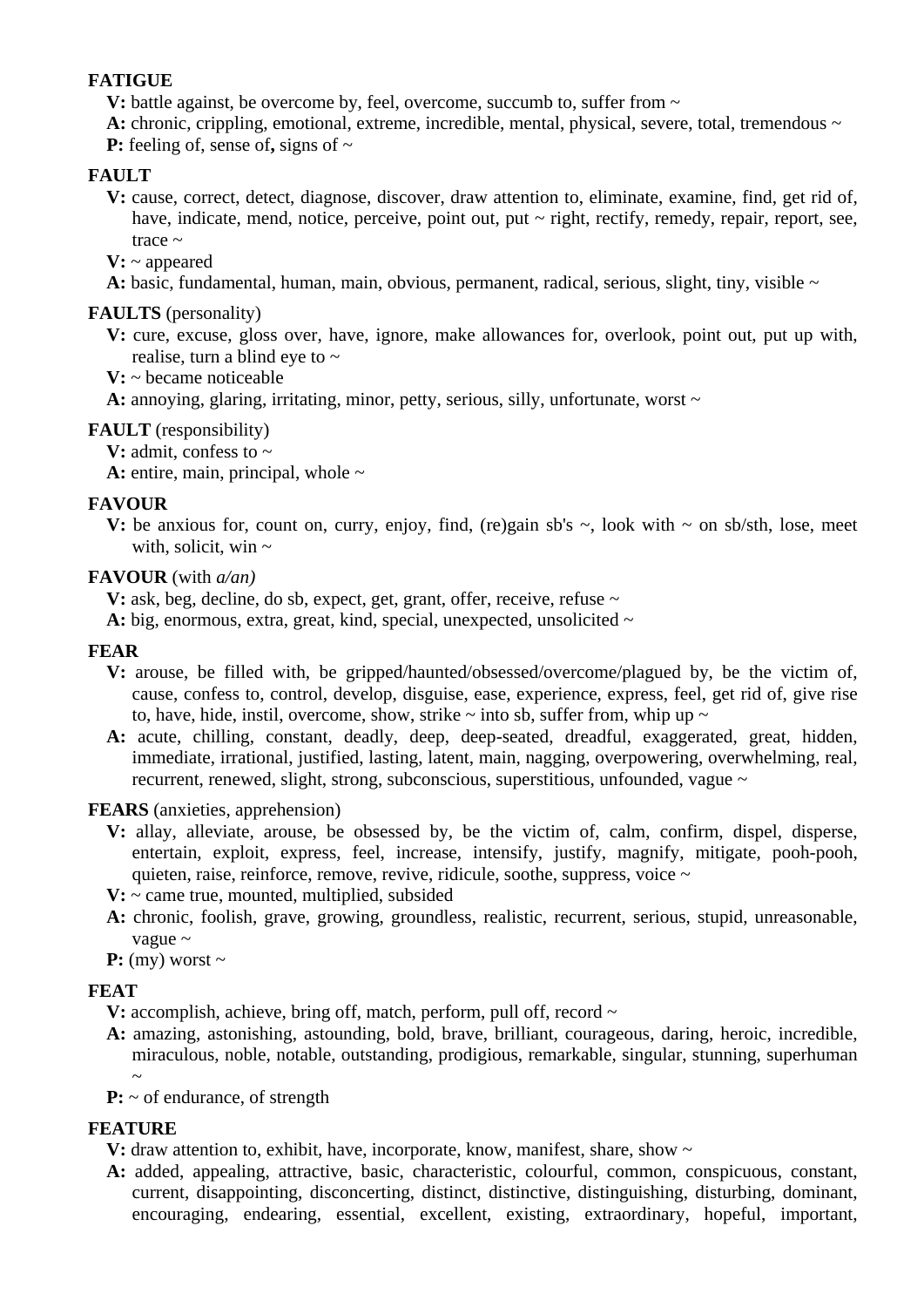indispensable, main, major, man-made, memorable, noble, notable, novel, obvious, outstanding, particular, permanent, pernicious, principal, prominent, recognisable, redeeming, regrettable, remarkable, reprehensible, sad, salient, significant, special, strange, surprising, striking, typical, unfortunate, universal, unique, unmistakable, unusual, vague, vivid ~

### **FEATURES** (facial)

 **A:** chubby, coarse, delicate, exquisite, feminine, fine, gaunt, handsome, hard, heavy, masculine, prominent, regular, soft, striking, strong ~

## **FEE**

**V:** charge, pay, quote, share, split, waive  $\sim$ 

 **A:** extortionate, exorbitant, fat, huge, nominal, normal, (un)reasonable, ridiculous, usual ~

### **FEELING**

- **V:** cause, create, develop, evince, experience, give sb, have, lead to, make, manifest, produce, remove, spoil, strengthen  $\sim$
- **A:** acute, carefree, confused, confusing, curious, dazed, deep, definite, depressed, exhilarating, (un)familiar, genuine, gloomy, guilty, happy, heady, heightened, inexplicable, instinctive, marked, nagging, nasty, profound, real, sensitive, sinking, strange, strong, subtle, sudden, thrilling, transient, uncomfortable, uneasy, vague ~

#### **FEELINGS**

- **V:** arouse, conceal, consider, control, disguise, experience, express, get rid of, give way to, have, hurt sb's, ignore, inflame, numb, overcome, question, reciprocate, repress, reveal, share, show, sublimate, suppress, swallow, trust (your)  $\sim$
- **A:** aggressive, amicable, bitter, conflicting, confused, delicate, evil, guilty, hard, hostile, innermost, joyful, mixed, nasty, negative, patriotic, pent-up, positive, real, subconscious, submerged, tender, true, unworthy, vague, warm  $\sim$

#### **FEELING** (physical sensation)

- **V:** have, lose, recover  $\sim$
- **V:** ~ came back, disappeared, returned

**A:** dull, itchy, numb, painful, sharp, tingling  $\sim$ 

### **FESTIVAL**

**V:** attend, cancel, go to, hold, organise, visit  $\sim$ 

 **A:** annual**,** Arts, dance, elaborate, extravagant, jazz, local, music, opera, pop, spectacular ~

#### **FEUD**

**V:** cause, create, lead to, mediate in, put an end to, settle, stir up, take part in  $\sim$ 

 $V: ~ \sim \text{arcse}$ 

A: bitter, bloody, family, long-drawn-out, long-standing, ongoing, unending, violent ~

### **FEVER**

**V**: be in bed with, be running, come down with, develop, get over, go down with, have  $\sim$  **A:** mild, slight, terrible ~

### **FIELD** (area of activity or study)

**V:** be first in (his), be outside (my), break into, develop, dominate, enter, know, promote  $\sim$ A: fascinating, interesting, little-known, lucrative, popular, related, specialist ~ **P:** expert in the  $\sim$  of ...

### **FIGHT**

- **V:** ask for, arrange, avoid, carry on, challenge sb to, enter, get embroiled in/involved in/mixed up in, get into, have, hold, interrupt, lead to, lose, pick, provoke, put up, start, stop, take up, win  $\sim$
- **V:** ~ broke out, started
- **A:** bitter, bloody, brave, clean, courageous, desperate, dirty, disastrous, (un)fair, fierce, free, gallant, good, heroic, hopeless, nasty, poor, rough, stiff, tough, valiant, vicious  $\sim$
- $P: \sim$  for survival, to the death/finish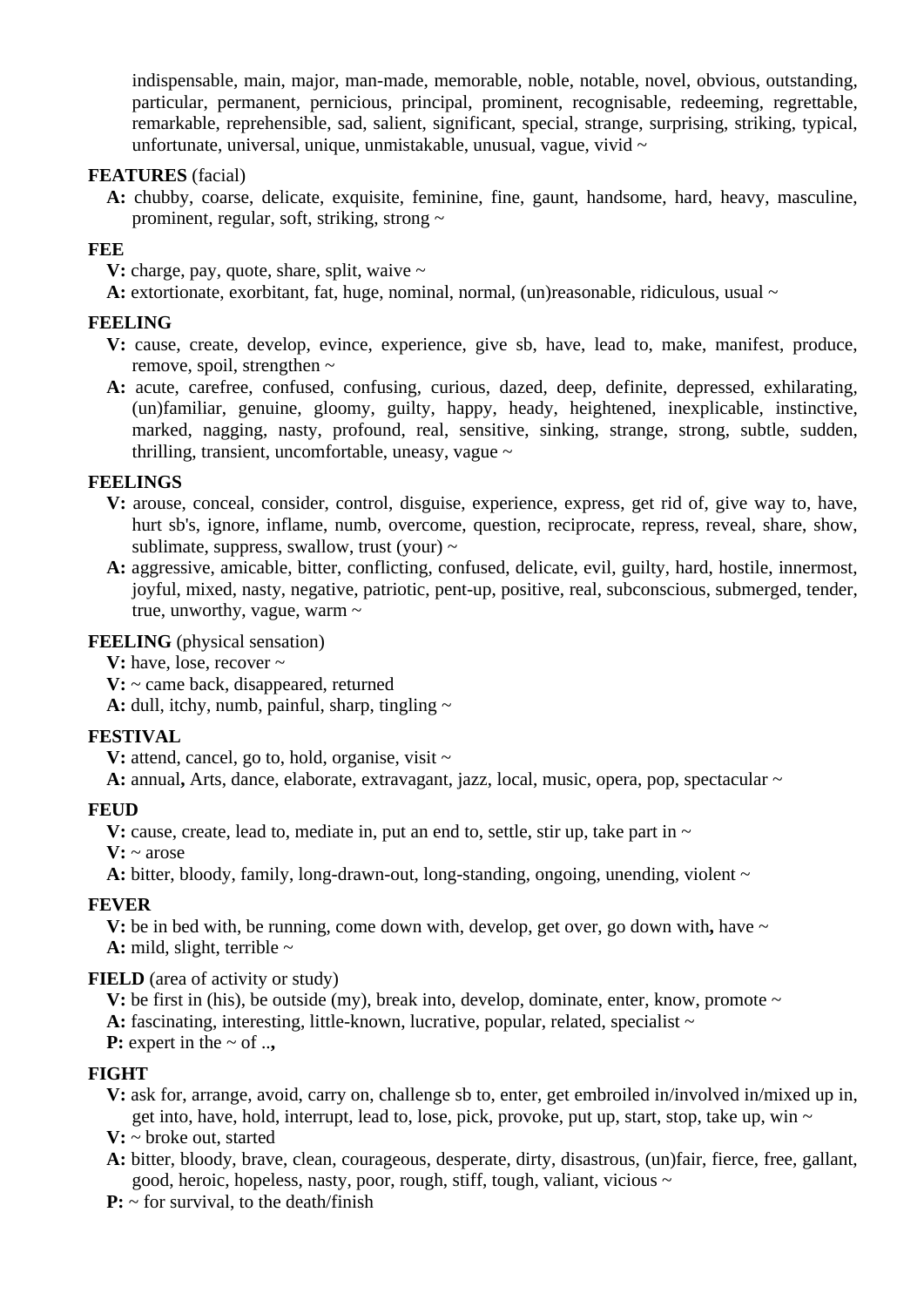## **FIGHTING**

 **V:** ~ broke out, died down, erupted, escalated, quietened down, raged, resumed, stopped A: bitter, fierce, hand-to-hand, heavy, renewed  $\sim$ 

**P:** lull in, outbreak of, renewal of, upsurge of  $\sim$ 

## **FIGURE** (person)

 **A:** alarming, beloved, celebrated, charismatic, comic, conspicuous, contemporary, controversial, courageous, dashing, disreputable, enthralling, established, exotic, familiar, famous, fascinating, forlorn, glamorous, grotesque, imposing, leading, literary, lonely, ludicrous, major, minor, mysterious, nondescript, popular, picturesque, powerful, prominent, remote, ridiculous, shadowy, solitary, sorry, striking, substantial, towering, tragic, well-known  $\sim$ 

### **FIGURE** (physique)

**A:** ample, erect, handsome, neat, slender, slim, stocky, wonderful, youthful ~

## **FIGURE** (amount)

- **V:** agree to, calculate, maintain, mention, peak, propose, quote, reach, rise to, top, work out  $\sim$
- **A:** approximate, astronomical, ball-park, exact, final, high, large, low, modest, precise, preliminary, real, (un)realistic, ridiculous, tentative, true  $\sim$
- **P:** drop/rise in the unemployment *figures*

## **FIGURES** (financial)

- **V:** accept, achieve, add up, amend, announce, arrive at, assess, check, compare, compile, conceal, confirm, confuse, doctor, draw up, establish, estimate, examine, falsify, give, go over, go through, interpret, issue, manipulate, massage, mix up, obtain, produce, publish, query, question, refer to, release, report, reveal, round  $\sim$  up/down, scrutinise, study, supply, support, trim, trust, verify  $\sim$
- **V:** ~ appear, are available, climbed, conceal ...**,**demonstrate sth, hide ..**,**, have improved, indicate/mean/prove/show/signify/suggest/support .**...** shot up, speak for themselves, went down
- **A:** (in)accurate, alarming, annual, approximate, basic, confidential, corresponding, deceptive, detailed, disappointing, disastrous, disquieting, dubious, encouraging, exact, exaggerated, excellent, false, final, genuine, good, heartening, high, horrendous, impressive, inflated, low, misleading, (un)official, overall, phenomenal, poor, precise, preliminary, real, realistic, ridiculous, rough, round, satisfactory, staggering, true, worrying  $\sim$

**P:** mass of  $\sim$ 

## **FILES**

- **V:** (re)check, consult, close, cross-check, destroy, enter sth in, examine, falsify, go through, have, keep, look up, make, mislay, open, refer to, release, scrutinise, suppress, update ~
- **V:**  $\sim$  are in a muddle, contain ..., date back to ..., have disappeared, got lost, piled up, show ...
- **A:** accurate, careful, comprehensive, confidential, damaging, detailed, missing, private, secret, sensitive, thick, up-to-date  $\sim$

## **FILES** (computer)

 **V:** activate, disable, compress, copy, close, create, delete, duplicate, get into, go into, lose, merge, modify, name, open (up), save, update  $\sim$ 

### **FILM**

- **V:** ban, censor, cut, direct, edit, finance, make, preview, produce, promote, put on, release, review, see, shoot, show, star in, watch  $\sim$
- **A:** adventure, award-winning, black and white, classic, colour, commercial, documentary, exciting, fast-moving, feature, great, gripping, horror, impressive, lousy, low-budget, marvellous, profitable, science fiction, sentimental, silent, unforgettable, violent, 35 mm ~

## **FINANCE**

**V:** apply for, arrange, look for, provide, seek, supply  $\sim$ 

## **FINANCES**

V: examine, go over, repair  $\sim$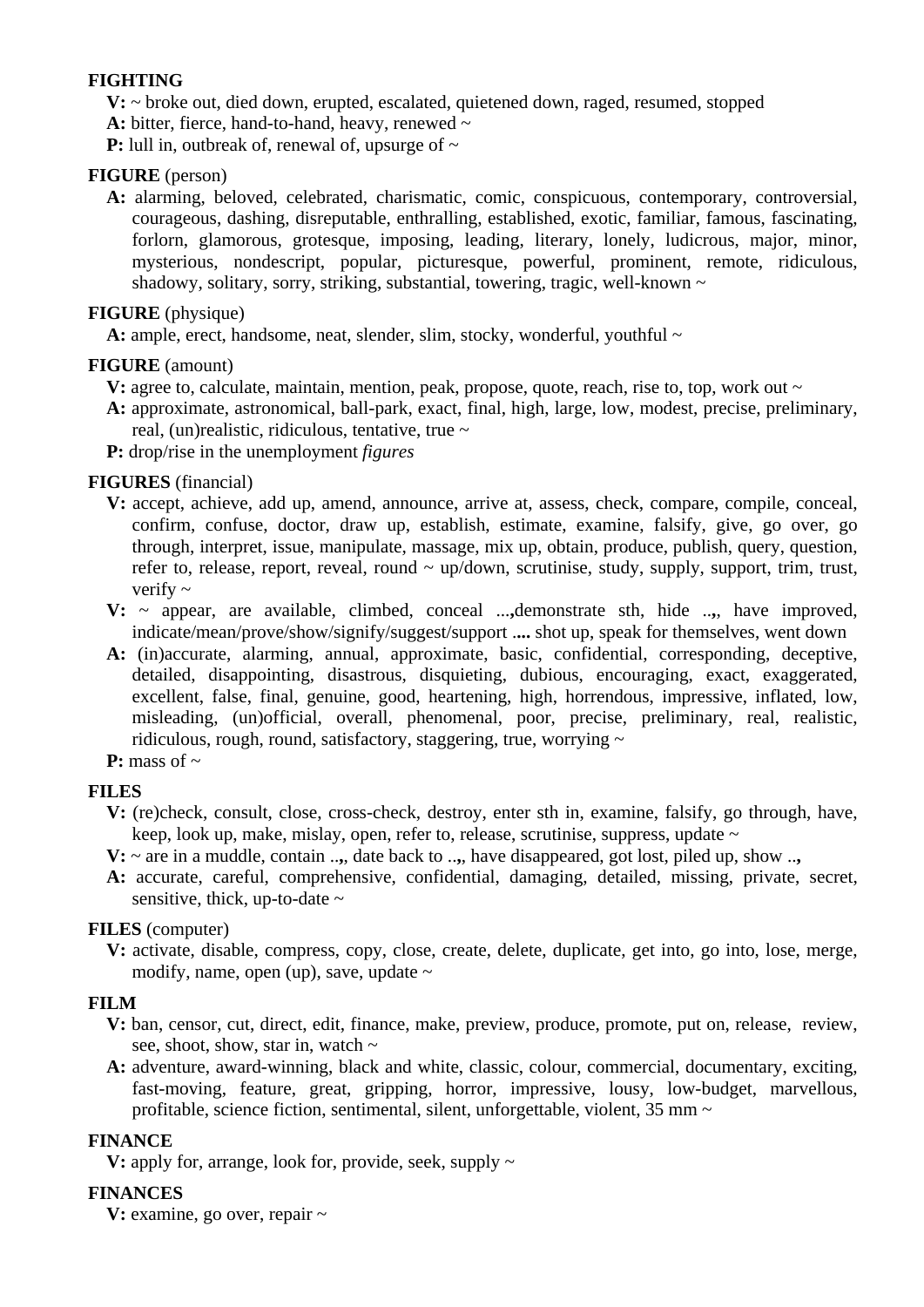**V:**  $\sim$  are in a mess, in order, shaky, sound

# **FINE**

**V:** avoid, impose, let sb off with, levy, pay, receive  $\sim$ 

 **A:** heavy, hefty, immediate, on-the-spot, stiff, token ~

## **FIRE**

**V:** bring/keep ~ under control, catch, contain, extinguish, put out, set ~ to, start ~

 **V:** ~ broke out, burned, died down, enveloped sth, raged, roared, smouldered, spread, swept through ...**,**went out

 **A:** accidental, dangerous, deliberate, devastating, forest, mysterious, raging, roaring ~

# **FIRM**

- **V:** belong to, close, found, manage, reorganise, run, run down, set up, take over  $\sim$
- **V:**  $\sim$  amalgamated with sth, came into being, closed down, collapsed, expanded, flourished, is doing well, is in liquidation, merged with sth, prospered, is thriving, went bankrupt/bust/into liquidation/to the wall/under
- **A:** (in)efficient, family, giant, long-established, prosperous, reliable, reputable, successful, wellknown ~

# **FISH**

**V:** catch, fillet, fry, grill, gut, poach, prepare  $\sim$ 

 **A:** baked, battered, dried, filleted, fresh, freshly-caught, fried, frozen, grilled, meaty, oily, poached, raw, smoked, steamed, white ~

**P:** fillet of, piece of  $\sim$ 

# **FLAG**

 **V:** display, fly, hoist, lower, run up, salute, unfurl, wave -

**V:** ~ was flying (at half-mast)

# **FLAT**

**V:** decorate, furnish, lease, move into/out of, renovate, rent ~

 **A:** comfortable, cosy**,** cramped, dingy, enormous, (first-)floor, hideous, luxurious, one-/twobedroomed, poky, roomy, shabby, smart, spacious, spotless, (un)tidy, tiny, well-kept ~

# **FLAVOUR**

**V:** add, be full of, give sth, impart, improve  $\sim$ 

 **A:** bitter, crisp, definite, delicate, distinct, exotic, fruity, odd, (un)pleasant, magnificent, mild, natural, salty, smooth, strange, strong, subtle, sugary, superb, tangy, unmistakable, unusual, wonderful ~

# **FLAW**

- **V:** correct, detect, develop, discern, eradicate, expose, get rid of, have, hide, perceive, rectify, remedy, repair, reveal  $\sim$
- **A:** basic, considerable, evident, fatal, fundamental, inherent, major, noticeable, obvious, serious, slight  $\sim$

# **FLIGHT**

**V:** board, book, catch, cancel, change, delay, get, miss, take  $\sim$ 

 **A:** bumpy, comfortable, delayed, domestic, dreadful, dull, epic, gruelling, international, ill-fated, long-haul, maiden, memorable, non-stop, pleasant, rough, smooth, tedious, turbulent ~

# **FLOW**

 **V:** accelerate, aid, check, encourage, halt, hasten, impede, interrupt, keep up, limit, maintain, regulate, slow down, stem ~

 **A:** constant, even, free, non-stop, rapid, (ir)regular, smooth, steady ~

# **FLOWERS**

**V:** arrange, collect, cut, grow, pick, plant, water  $\sim$ 

 **V:** ~ bloomed, are dying/fading, have opened/revived/wilted/withered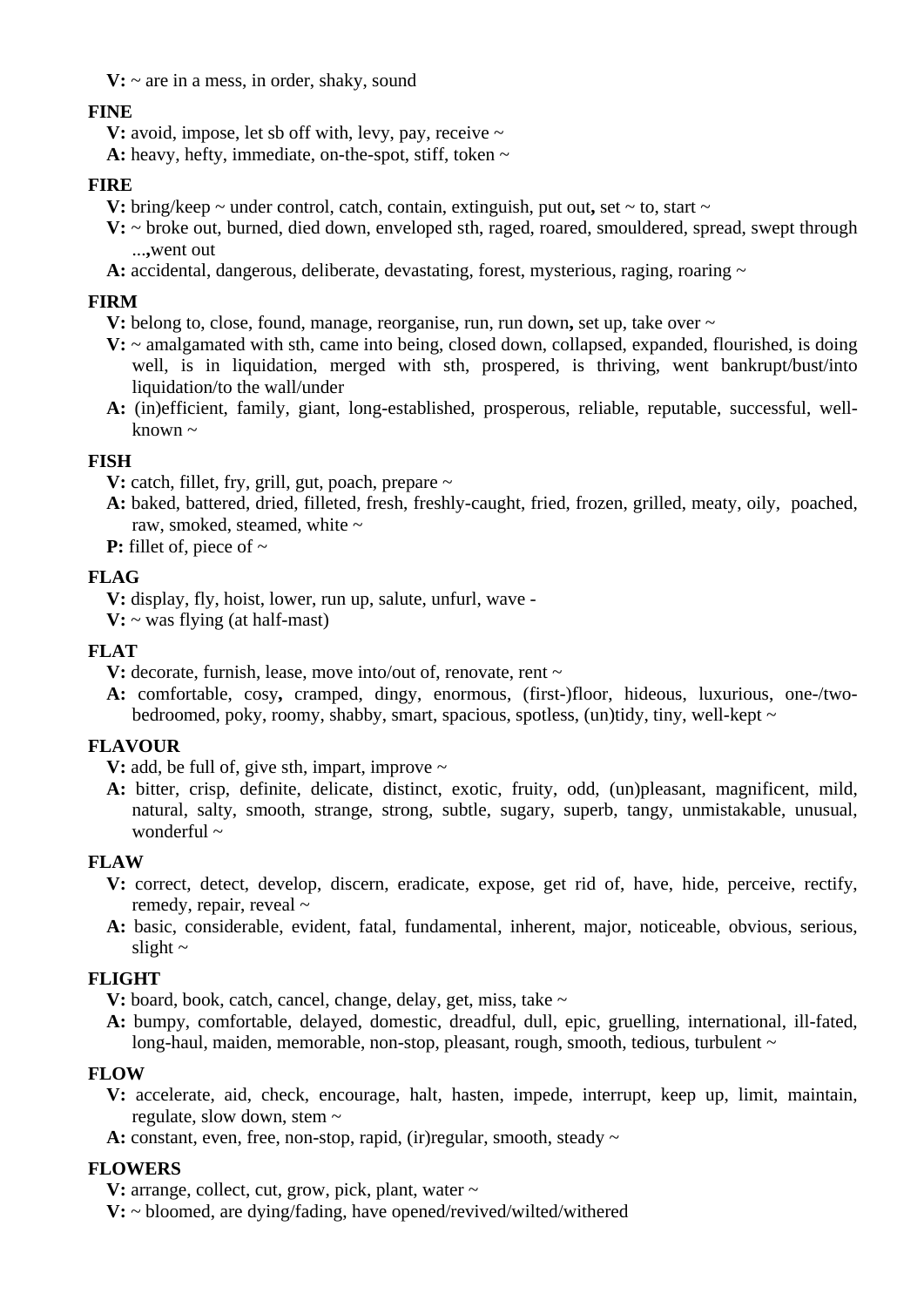**A:** artificial, bright, colourful, cut, dead, exotic, fragrant, fresh, garden, lovely, rare, spring, wild, woodland ~

### **FOG**

- **V:** ~ came down, cleared, closed in, lifted, rolled down/in, shrouded sth, swirled, thickened
- A: billowing, dense, heavy, patchy, severe, thick, thickening  $\sim$

**P:** bank of, patches of, shrouded in  $\sim$ 

## **FOOD**

- **V:** bolt, cook, distribute, grow, gulp**,**(re)heat, hoard, prepare, process, produce, search for, scavenge for, swallow, waste  $\sim$
- **A:** appetising, delicious, disgusting, exotic, frozen, healthy, Indian/Italian etc, junk, local, luxury, natural, nourishing, packaged, plain, revolting, simple, spicy, tasty, typical, vegetarian, wholesome  $\sim$
- **P:** abundance of, scarcity of, shortage of  $\sim$

### **FOOL**

**A:** complete, damn, downright, poor (old), silly (old), utter, young ~

**P:** act the, behave like, play the  $\sim$ ; make  $\sim$  of sb

### **FORCE**

 **V:** act as, apply, exert, exhaust, give into, give way to, have, increase, lose**,** measure, oppose, reduce, resist, resort to, stop, submit to, use  $\sim$ 

 $V: \sim$  diminished

- **A:** active, beneficial, blind, brute, considerable, deadly, definite, disruptive, divisive, dynamic, excessive, extreme, great, harmful, massive, moral, potent, powerful, real, sheer, spent, spiritual, superior, sufficient, tremendous, unnecessary, whole  $\sim$
- **P:** come into, show of  $\sim$

### **FORCE** (of an argument)

**V:** accept, admit, carry, lose, recognise ~

#### **FORECAST**

**V:** draw up, issue, make  $\sim$ 

 **A:** (in)accurate, bleak, chilling, discouraging, encouraging, extravagant, gloomy, immediate, longterm, optimistic, pessimistic, rash, realistic, short-term ~

#### **FORM**

 **V:** adopt, alter, assume, change, decide on, have, introduce, keep to, retain, take**,** take on ~

 **V:** ~ developed, disappeared, emerged

 **A:** acute, appropriate, awkward, basic, bizarre, complicated, concrete, dangerous, definite, devastating, distinct, distorted, elementary, embryonic, exact, exceptional, existing, final, grotesque, human, identical, material, modified, novel, original, perfect, popular, precise, primitive, proper, regular, restricted, rigid, rudimentary, stable, strange, suitable, tenuous, traditional, unique, universal, (un)usual, vague, visible ~

#### **FORMULA**

- **V:** abandon, adopt, agree on, alter, amend, apply, arrive at, change, come out with, create, decide on, deduce, determine, devise, discover, establish, find, follow, hammer out, invent, keep to, lay down, produce, propose, revise, seek, settle, test, use, work out ~
- **A:** acceptable, appropriate, clever, complicated, convincing, correct, definite, existing, face-saving, final, ingenious, magic, novel, permanent, proper, ready-made, revolutionary, successful, temporary, tentative, workable ~

#### **FORTUNE**

- **V:** accumulate, acquire, add to, amass, build up, claim, come into, estimate, have, inherit, lose, make, manage, possess, spend, squander, win  $\sim$
- **V:** ~ disappeared, grew
- A: considerable, huge, large, small, substantial, vast  $\sim$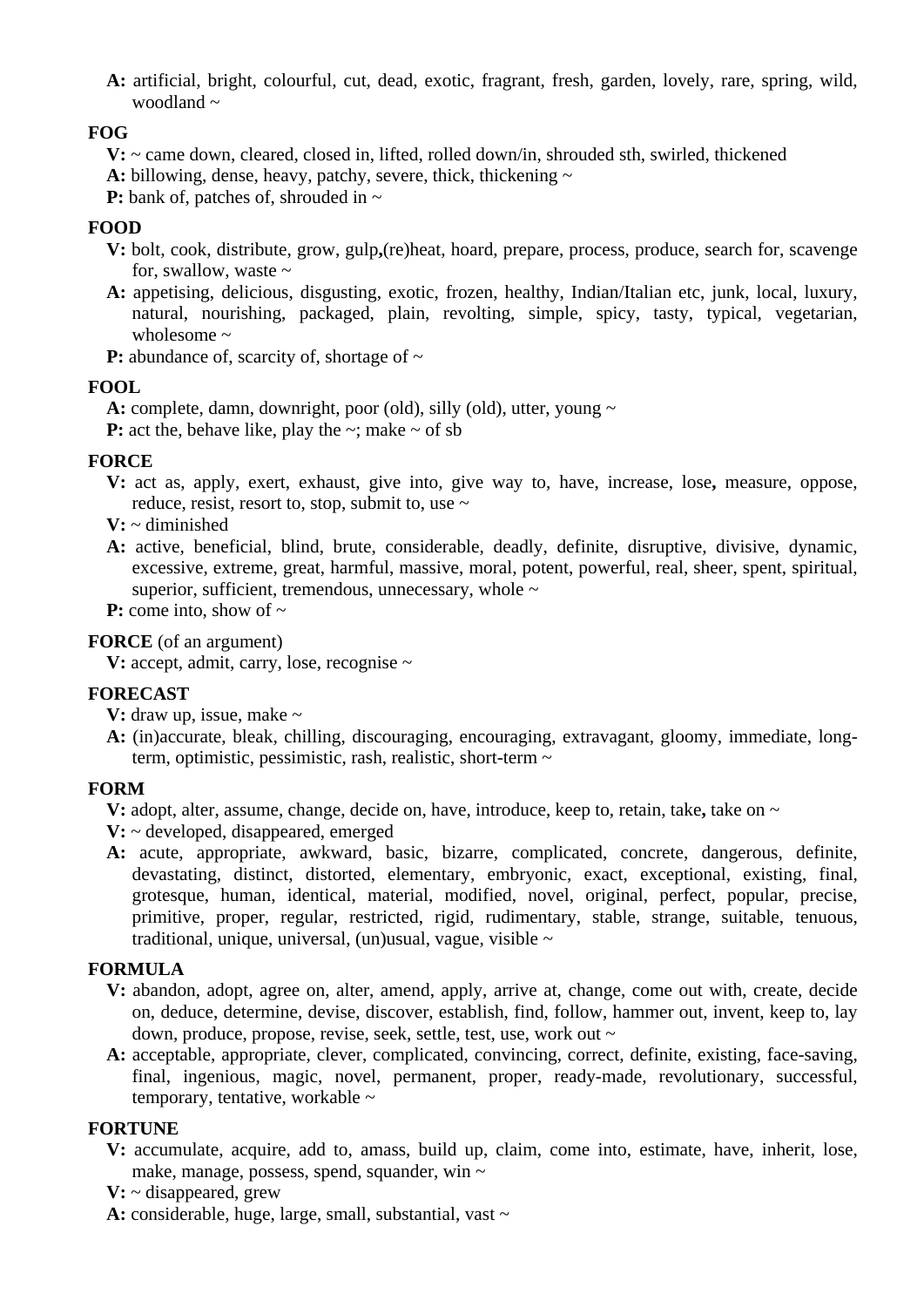#### **FOUNDATION**

- **V:** build (on), create, destroy, establish, form, lay, make, provide, reinforce, rest on, serve as, shake, undermine ~
- **V:** ~ collapsed, crumbled

 **A:** firm, lasting, permanent, reliable, secure, shaky, solid, sound, steady, strong, weak ~

#### **FRAMEWORK**

- **V:** build, construct, create, destroy, erect, fit into, lay down, make, place sth in, provide, put sth in, set up, work within  $\sim$
- **A:** balanced, basic, conceptual, convenient, loose, proper, regular, reliable, rigid, solid, strong, suitable, tight  $\sim$

#### **FRAUD**

- **V:** accuse sb of, be guilty of, commit, convict sb of, deny, detect, discover, engage in, expose, perpetrate, prevent, suspect, uncover ~
- A: large-scale, petty  $\sim$

#### **FREEDOM**

- **V:** abuse, achieve, cherish, curtail sb's, deprive sb of, desire, endanger, enjoy, ensure, fight for, forfeit, gain, get, give, grant, guarantee, guard, jeopardise, limit, lose, preserve, promise, restore, restrict, secure, take away, threaten, value, win ~
- $V: \sim$  has been eroded, is at risk/in danger/threatened  $\sim$
- **A:** absolute, academic, comparative, complete, hard-won, individual, lasting, (un)limited, newfound, perfect, personal, political, relative, religious, total  $\sim$

#### **FRICTION**

**V:** aggravate, avoid, cause, create, generate, give rise to, lead to, produce, reduce, remove  $\sim$ 

#### **FRIEND**

**V:** keep, lose, make, win  $\sim$ 

 **A:** best, close, dangerous, fair-weather, faithful, false, family, firm, good, intimate, lifelong, loyal, mutual, new, old, personal, school, special, sympathetic, true ~

#### **FRIENDSHIP**

**V:** break off, cement, cultivate, destroy, develop, form, promote, spoil, strike up, value ~  **A:** abiding, close, deep, firm, intimate, lifelong, long, personal, sentimental, unstilted, warm ~ **P:** act of, bonds of, ties of, token of  $\sim$ 

#### **FRONT** (defence)

**V:** adopt, display, form, make, present, set up, show  $\sim$ 

A: common, solid, united, wide ~

#### **FRONTIER**

 **V:** alter, change, close, create, cross, (re)define, determine, draw, establish, fix, guard, mark, move, open, push back, recognise, redraw, violate  $\sim$ 

 **V:** ~ has changed, moved, runs/stretches from ..**,**to ..**,**

#### **FRUIT**

**V:** bear, grow, pick, reap  $\sim$ 

 **A:** bitter, citrus, dried, exotic, firm, fleshy, fresh, juicy, luscious, ripe, rotten, soft, succulent, tinned, tropical, wild  $\sim$ 

#### **FRUSTRATION**

**V:** bottle up, give vent to, suffer, vent  $\sim$ 

 **A:** continual, deep, great, immense, inevitable, pent-up, understandable ~

#### **FULFILMENT**

**V:** achieve, bring, lead to, prevent, reach, seek, strive for  $\sim$ 

 **A:** complete, immediate, instant, partial, personal, sexual, total ~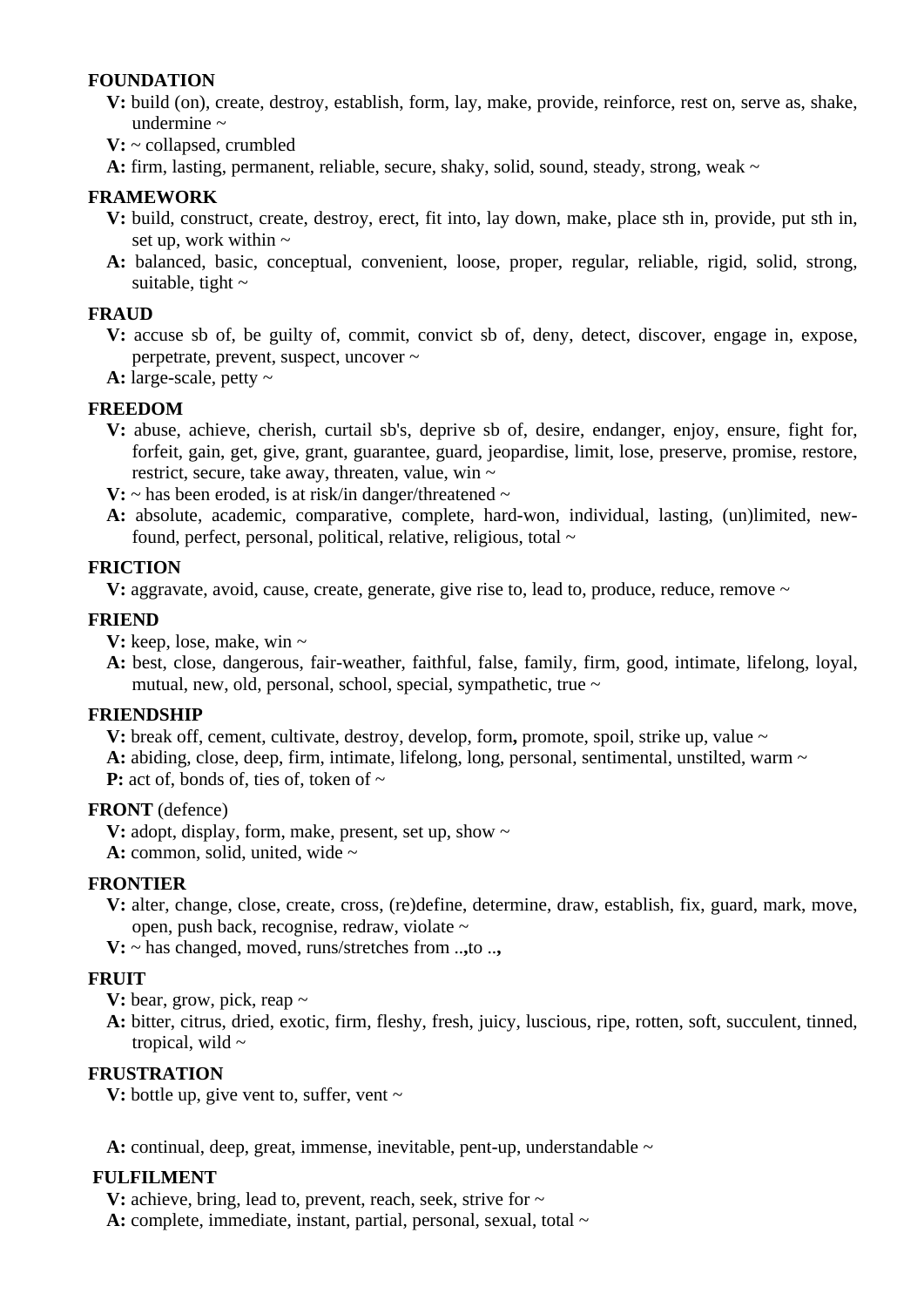### **FUNCTION**

- **V:** allocate, assign, assume, be given, carry on/out, define, delegate, discharge, exercise, fulfil, give up, have, hold, perform, take on  $\sim$
- **A:** basic, central, chief, crucial, different, everyday, important, key, legitimate, main, normal**,**  official, onerous, only, primary, prime, proper, real**,** responsible, separate, sole, special, supreme, true, unique, useful, (un)usual, vital ~

### **FUND**

- **V:** add to, administer, build up**,** close, contribute to, create, draw on, establish, feed, (mis)manage, open, operate, replenish, set aside, set up, subscribe to, support, wind up  $\sim$
- **A:** charitable, common, contingency, emergency, existing, growing, healthy, secret, separate, special, voluntary  $\sim$

### **FUNDS**

- **V:** add to**,** administer, allocate, (mis)appropriate, attract, build up**,** collect, cut off, deplete, dip into, draw on, earmark, embezzle, exhaust, feed, generate, have, make ~ available, need, provide, raise, replenish, run out of, set aside  $\sim$
- **A:** ample, available, common, generous, large, (un)limited, limitless, modest, public, separate, special, substantial, (in)sufficient, vast, vital  $\sim$

**P:** allocation of, outflow of, shortage of  $\sim$ 

## **FURY**

**V:** fill sb with, unleash  $\sim$ 

**P:** outburst of  $\sim$ 

### **FUTURE**

 **V:** be worried about, build, control, dread, envisage, foresee, foretell, look to**,** look forward to, look towards, plan, plan for, point to, predict, provide for, see, shape, threaten  $\sim$ 

 **V:** ~ looks bleak/gloomy/bright etc

 **A:** assured, better, bleak, bright, brilliant, depressing, doubtful, dreadful, gloomy, great, horrible, immediate, lonely, long-term, magnificent, marvellous, miserable, promising, prosperous, rosy, secure, splendid, terrible, uncertain, worrying ~

**P:** make provision for (your)  $\sim$ 

## **GAIN**

**V:** cancel out, consolidate, forfeit, look for, produce, reduce, result in, wipe out  $\sim$ 

 **A:** considerable, definite, enormous, financial, important, lucky, material, maximum, negligible, permanent, real, slight, substantial, tremendous, unexpected, visible ~

#### **GAINS** (financial)

- **V:** accumulate, acquire, bring, collect, consolidate, fritter away, look for**,** make, pile up, share, squander, wipe out  $\sim$
- **A:** further, huge, ill-gotten, impressive, large, long/short-term, massive, remarkable, significant, spectacular, total  $\sim$

## **GAMBLE**

- **V:** justify, take  $\sim$
- **V:** ~ came off, failed, paid off
- **A:** big, huge, legitimate, pure, tempting ~

## **GAME**

**V:** develop, devise, follow, introduce, invent, play  $\sim$ 

 **A:** ancient, ball, board, dangerous, demanding, exhausting, indoor, intellectual, outdoor, popular, rough, slow, team  $\sim$ 

**P:**  $\sim$  of chance, of skill

## **GAME** (match)

 **V:** abandon, arrange, be beaten in, call off, challenge sb to, fix, go to**,** have, interrupt, lose, play, postpone, ruin, take part in, watch, win  $\sim$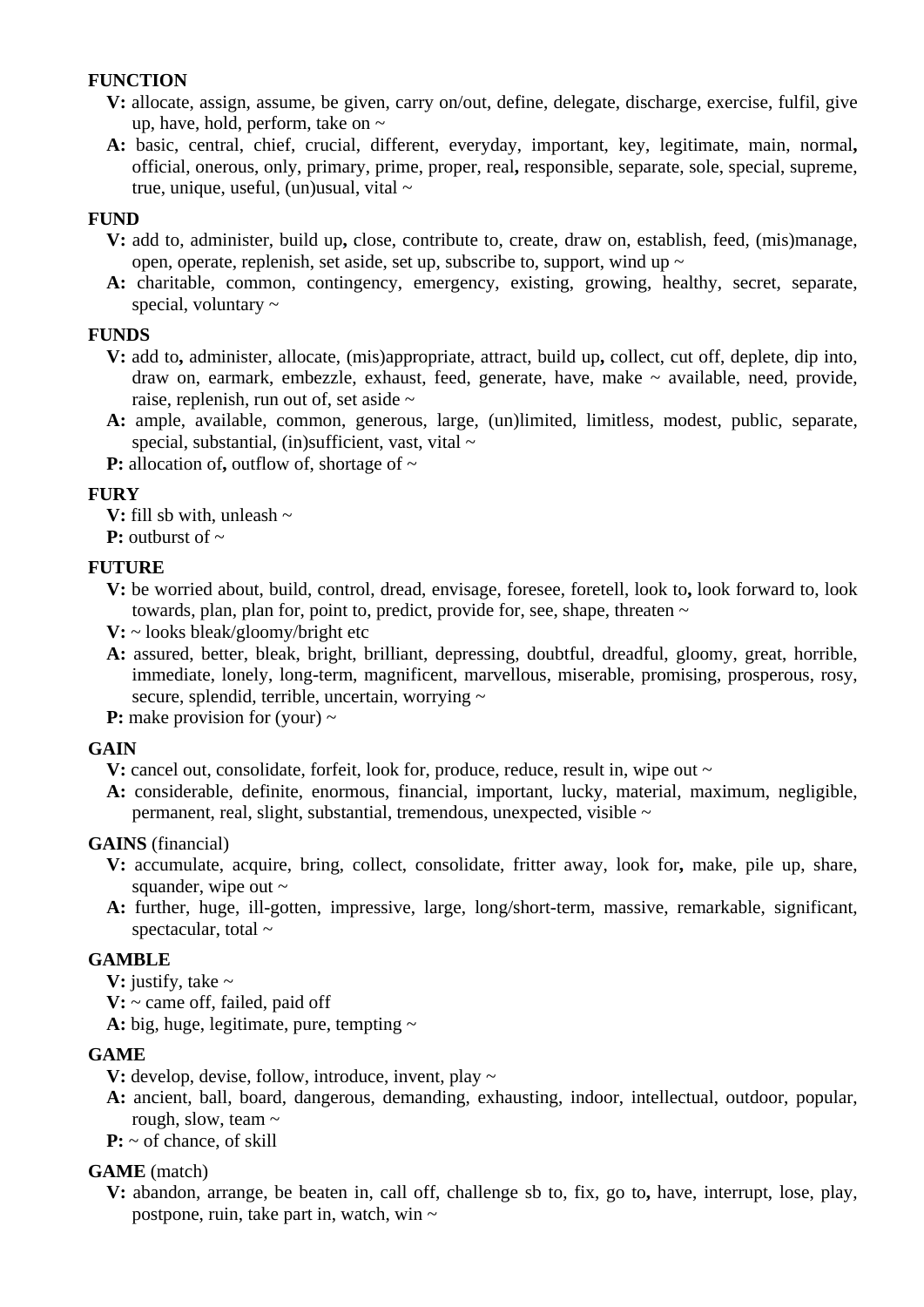**A:** close, crucial, difficult, dirty, excellent, exciting, exhausting, friendly, important, leisurely, pleasant, poor**,** quick, tiring, tough ~

#### **GAP**

- **V:** bridge, close, create, cross, fill, fill in**,** leave, narrow, open, perceive, plug, reduce, shrink, widen  $\sim$
- **V:** ~ appeared, arose, has closed, emerged, exists, has narrowed, opened up, has shrunk, has widened
- **A:** awesome, awkward, deep, distinct, enormous, growing, important, irreducible, large, narrow, permanent, real, serious, unbridgeable, unfortunate, wide, yawning ~

#### **GARDEN**

**V:** lay out, landscape, plant, tend to, water, weed  $\sim$ 

 **A:** country, herb, landscaped, overgrown, rock, rose, roof, sunken, terraced, vegetable, walled, well $kept ~\sim$ 

#### **GAZE**

A: benevolent, bewildered, quizzical, steady, stem  $\sim$ 

#### **GENERATION**

 **A:** baby-boomer, coming, future, last, lost, new, next, older, past, preceding, present, rising, the Sixties, succeeding, younger ~

#### **GENEROSITY**

**V:** count on, enjoy, extend, show, strain, take advantage of  $\sim$ 

**A:** great, splendid  $\sim$ 

#### **GENIUS**

**V:** demonstrate, show  $\sim$ A: absolute, budding, real, true ~ **P:** stroke of  $\sim$ 

#### **GESTURE** (physical)

 **V:** make**,** repeat ~

 **A:** decisive, forceful, impatient, meaningful, meaningless, menacing, playful, rude, soothing, threatening, violent, warning  $\sim$ 

#### **GESTURE** (attitude)

A: appropriate, bold, extravagant, friendly, generous, kind, noble, pointless  $\sim$ 

**P:**  $\sim$  of defiance, of goodwill

#### **GIFT**

- **V:** accept, appreciate, bring, decline, get, give, make, offer, present sb with, receive, refuse ~
- **A:** charming, expensive, extravagant, generous, lavish, lovely, modest, precious, small, special, splendid, spontaneous, token, unusual, useful, valuable, welcome ~

#### **GIFT** (talent)

- **V:** be endowed with, develop, have, inherit, make use of, waste  $\sim$
- **A:** authentic, divine, enormous, genuine, great, marvellous, natural, obvious, outstanding, real, remarkable, tremendous, true, undoubted, unequalled, unique ~

#### **GLANCE**

**V:** cast, catch, dart, direct, give, shoot, steal, take  $\sim$ 

 **A:** admiring, anxious, backward, casual, cold, conspiratorial, contemptuous, cursory, disapproving, disdainful, envious, fleeting, fond, furtive, hostile, indignant, involuntary, last, long, odd, passing, perfunctory, quick, quizzical, rapid, scornful, sideways, surreptitious, unhappy ~

#### **GLIMPSE**

**V:** catch, get, give  $\sim$ 

 **A:** brief, faint, fleeting, momentary, quick, tantalising, unprecedented ~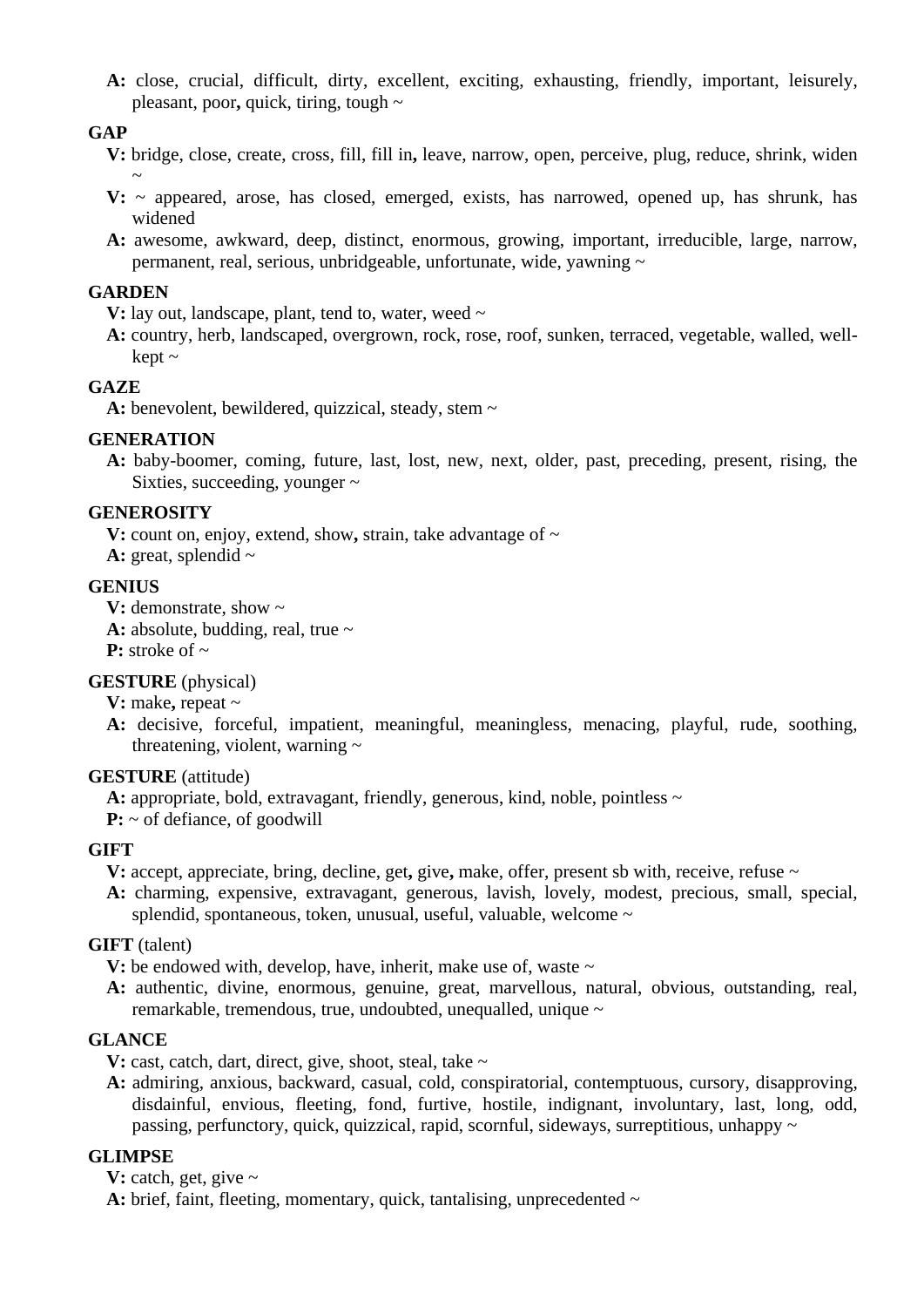## **GLORY**

**V:** achieve, add to, be covered in/with, bring, enjoy, reflect, win  $\sim$ 

**P:** bask in reflected, blaze of  $\sim$ 

## **GOAL**

- **V:** accomplish, achieve, adopt, agree on, aim at**,** choose, drop, give up, have, pursue, reach, seek, set oneself, strive for, succeed in, work for/towards ~
- **A:** altruistic, ambitious, appropriate, broad, chief, common, definite, difficult, direct, distant, final, fresh, general, immediate, intermediate, joint, long/short-term, main, real, (un)realistic, specific, true, ultimate, (un)attainable  $\sim$

### **GOD**

- **V:** appeal to, believe in, embrace, fear, praise, pray to, reject, thank, worship ~
- **A:** almighty, all-knowing, all-powerful, Christian/Jewish/Hindu etc**,** immortal, invisible, living, merciful, omnipotent ~

## **GOODS**

- **V:** buy, carry, check, distribute, export, handle, import, manufacture, package, produce, sell, ship, store, transport, waste ~
- **A:** consumer, damaged, durable, fragile, high-quality, luxury, perishable, (un)saleable, shoddy, sought-after, stolen, valuable ~

### **GOODWILL**

**V:** enjoy, exude, feel, lose, show, win  $\sim$ 

**P:** expression of, gesture of, legacy of, sign of  $\sim$ 

### **GOVERNMENT**

- **V:** appoint, bring down, bring in, change, defeat, destabilise, discredit, dismiss, drive out**,** elect, establish, form, head, oust, overthrow, prop up, put in, set up, support, swear in, throw out, topple, undermine, vote against/for, wreck  $\sim$
- **V:** ~ acted, banned sth, came into/to power, collapsed, decided sth, enacted legislation to ..**,**, fell, placed a ban on sth, remained in office, resigned, survived, was in power from ..**,**to ..**,**
- **A:** autocratic, caretaker, central, coalition, (in)competent, corrupt, democratic, enfeebled, fledgling, incoming, independent, inept, interim, local, outgoing, precarious, provisional, puppet, representative, repressive, shaky, stable, strong, vulnerable, weak, wise ~

## **GRANT**

**V:** apply for, award, cancel, cut, get, give, increase, make, obtain, qualify for, withdraw  $\sim$ 

 **A:**(in)adequate, discretionary, generous, large, miserly, nominal, regular, substantial ~

#### **GRASP** (understanding)

**V:** acquire, have, lose ~

A: excellent, good, instinctive, keen, thorough, total  $\sim$ 

## **GRATITUDE**

**V:** convey, earn, express, feel, show  $\sim$ 

 **A:** deep, enormous, eternal, heart-felt, profound, sincere, tremendous, warm ~

#### **GREETINGS**

**V:** convey, exchange, extend, send  $\sim$ 

 **A:** cordial, customary, friendly, fraternal, warm, warmest ~

#### **GRIEF**

**V:** alleviate, be overcome by, cause, express, feel, get over, give way to, suffer  $\sim$ A: deep, inconsolable, lasting, overwhelming, profound, unbearable ~

#### **GRIEVANCE**

**V:** air, harbour, have, nurse, remove, settle, suffer, voice ~ A: deep-seated, genuine, legitimate, long-standing, serious ~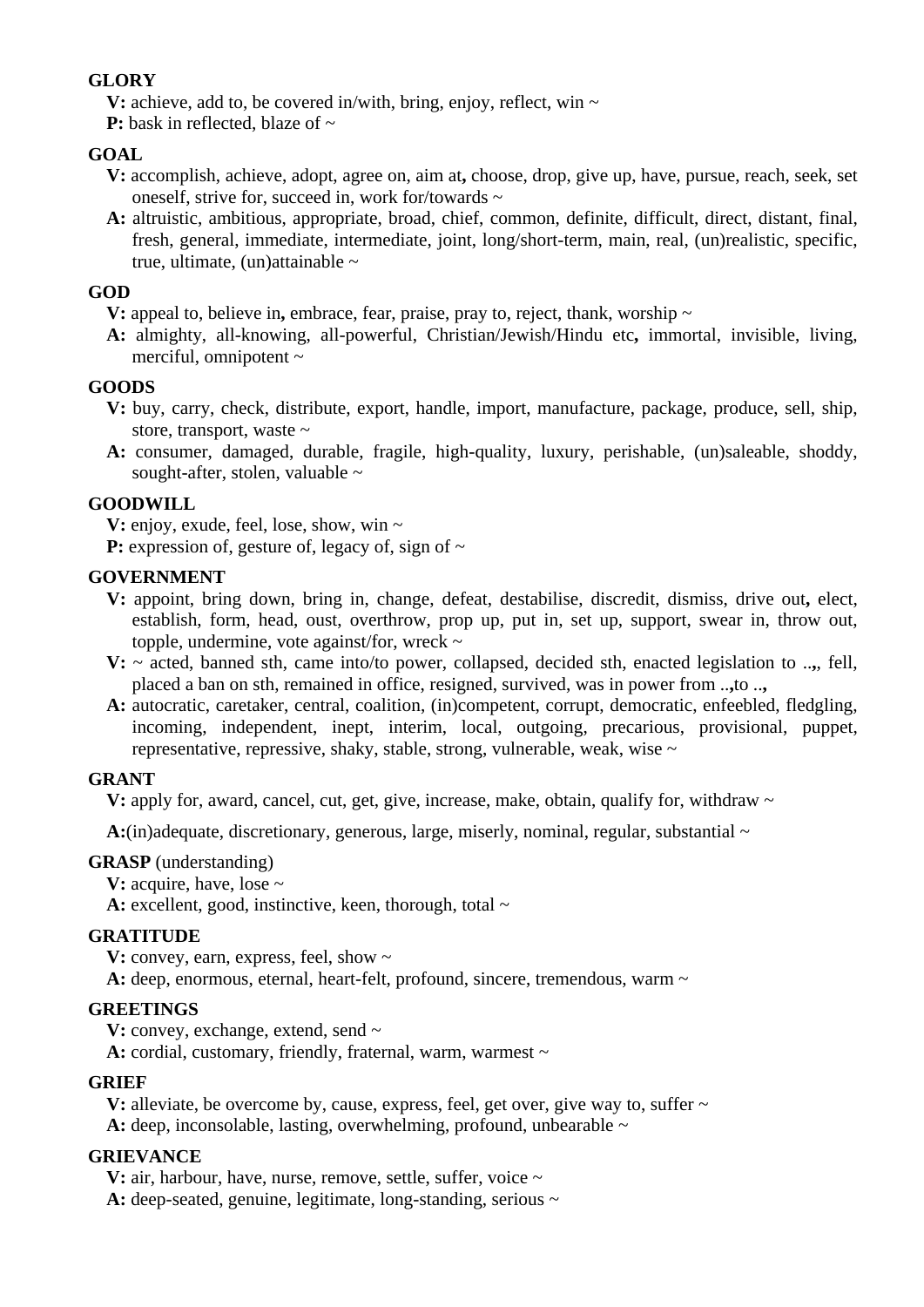## **GRIP**

**V:** adjust, get a  $\sim$  on sth, let go, loosen, lose, relax, release, take, tighten  $\sim$ 

A: firm, iron, loose, powerful, strong, tight, vice-like, weak  $\sim$ 

### **GROUNDS** (reasons)

- **V:** discuss, establish, examine, explain, give, go into/over, have, raise, set forth  $\sim$
- **A:** (in)adequate, ample, basic, doubtful, excellent, firm, flimsy, fresh, good, moral, obvious, plausible, poor, rational, (un)reasonable, reliable, secure, serious, solid, (in)sufficient**,** valid, well-established  $\sim$

#### **GROUP**

- **V:** assign sb to, belong to**,** break away from, constitute, disband, distinguish, establish, form, gather, join, set up, start up  $\sim$
- **V:** ~ comprises sth, consists of sth, embraces sth, includes sth
- **A:** autonomous, breakaway, blood, broad, characteristic, close, close-knit, compact, definite, different, elite, ethnic, heterogeneous, homogeneous, important, independent, influential**,** large, loose, militant, minority, motley, narrow, peer, pressure, prominent, prosperous**,** representative, select, self-help, shadowy, similar, sizeable, special, splinter, tightly-knit, typical, uniform, welldefined, wide ~

 **P:** ~ dynamics, pressure

### **GROUPS**

**V:** arrange sth in, classify sth into, differentiate between, fall into, segregate sth into  $\sim$ 

A: basic, distinct, primary, separate, various ~

#### **GROWTH**

- **V:** accelerate, achieve, aim at, anticipate, boost, bring about, check, control, curb, curtail, cut back, encourage, expect, foster, halt, hamper, hinder, hold down, impede, inhibit, limit, measure, prevent, promote, record, restrain, retard, show**,** slow down, speed up, stifle**,** stimulate, stop ~
- **V:** ~ accelerated, faltered, increased, mushroomed, outstripped ..**,**, reached (5%), remains, steady, slowed down, stopped, took place
- **A:** amazing, average, dramatic, economic, explosive, fast, gradual, healthy, intermittent, marked, maximum, normal, permissible, phenomenal, poor, quick, rapid, relentless, renewed, satisfactory, steady, steep, sustained, unparalleled, unprecedented, weak, zero  $\sim$

**P:** rate of  $\sim$ 

## **GRUDGE**

**V:** bear, have got, hold, nurse  $\sim$ 

#### **GUARANTEE**

**V:** ask for, demand, get, give, have, offer, produce, promise, provide, receive, rely on, require ~

 **V:** ~ is out of date, has run out

 **A:** absolute, cast-iron, dependable, firm, foolproof, genuine, lifetime, money-back, proper, reliable, satisfactory, solid, unconditional, valid, worthless, written, (3)-year ~

#### **GUESS**

**V**: hazard, make ~

 **A:** accurate, close, correct, good, informed, lucky, rough, shrewd, wild, wrong ~

#### **GUEST**

 **A:** entertaining, frequent, perfect, ill-mannered, (un)invited, occasional, overnight, regular, surprise, unexpected, unwanted, (un)welcome ~

 $P: ~ of$  honour

## **GUIDANCE**

**V:** accept, follow, issue, offer, provide, refuse, seek  $\sim$ 

 **A:** careful, clear, detailed, expert, friendly, moral, parental, professional, proper, spiritual, urgent, vocational, wise, wrong ~

#### **GUIDE** (book)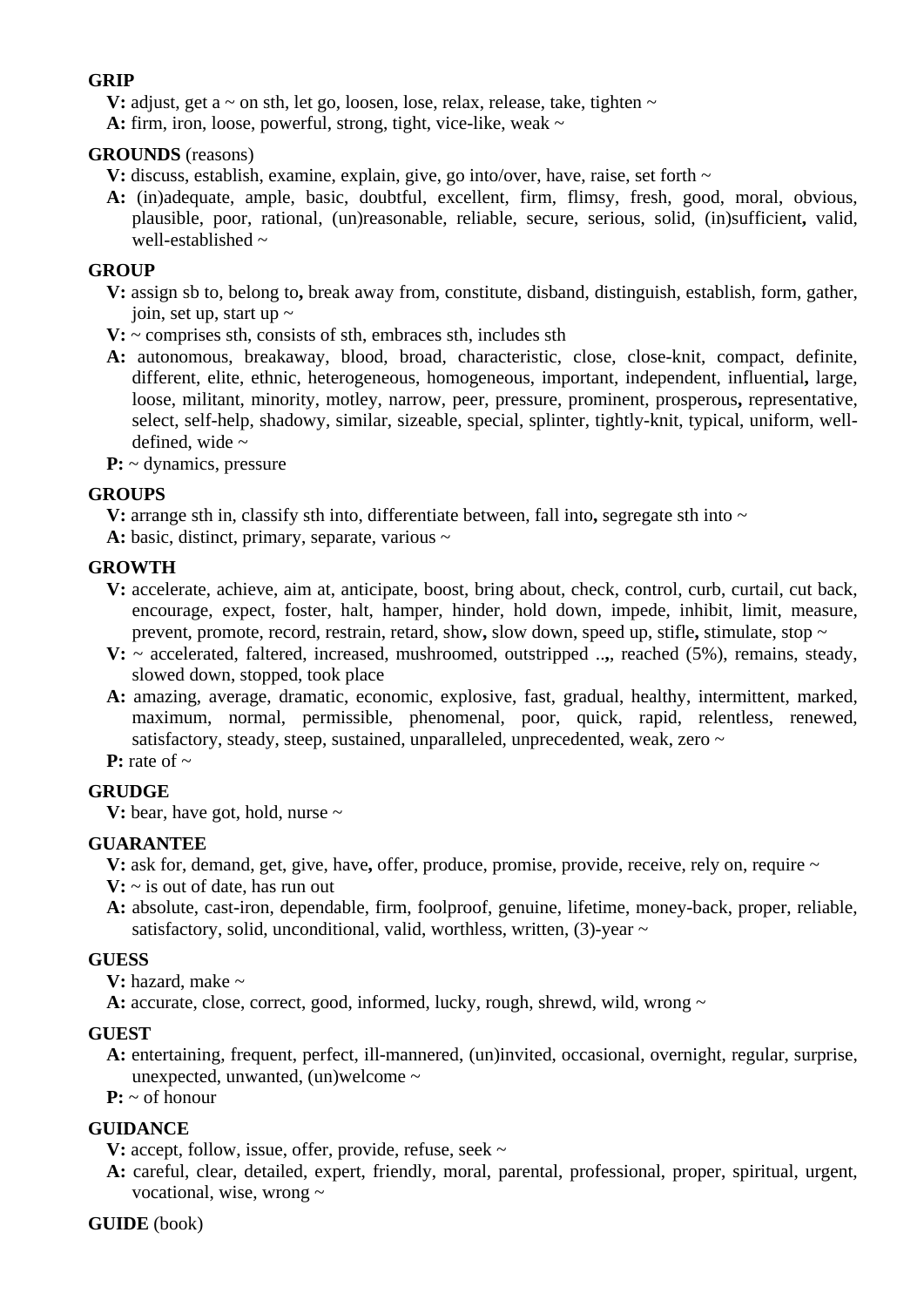**V:** compile, consult, digest, edit, look sth up in, provide, publish, refer to, use  $\sim$ 

 **A:** authoritative, clear, compact, comprehensive, concise, detailed, essential, excellent, handy, helpful, in-depth, indispensable, (well-)illustrated, infallible, informative, reliable, simple, straightforward, useful, valuable ~

#### **GUIDELINES**

- **V:** adhere to, draw up, follow, issue, keep to/within, lay down, observe, provide, rewrite, set, set down, study, violate  $\sim$
- **A:** basic, broad, clear, comprehensive, detailed, established, main, satisfactory, strict, useful ~

#### **GUILT**

- **V:** admit, be haunted by, be burdened by/with, bear, confess, deny, establish sb's, get rid of, prove, shed, shoulder  $\sim$
- **P:** feelings of, sense of  $\sim$ ; racked with  $\sim$

#### **GULF**

**V:** bridge, create, eliminate, narrow, reduce, remove, widen  $\sim$ 

- **V:** ~ (dis)appeared, exists, is apparent/visible, opened, has widened
- A: alarming, broad, deep, serious, unbridgeable, vast, wide, yawning  $\sim$

#### **GUN**

- **V:** aim, carry, draw, drop, empty, fire, hold  $\sim$  to sb's head, (un)load, point, produce, pull, put down  $\sim$ , turn  $\sim$  on sb
- **A:** concealed, heavy, light, loaded, replica, toy ~

#### **HABIT**

- **V:** abandon, acquire, adopt, break, develop, drop, fall into, follow, form, get into/out of, get rid of, give up, grow out of, have**,** keep to, kick**,** learn, lose, pick up, revert to, take up ~
- **V:** ~ developed, grew, grew up**,** persists, stuck
- **A:** annoying, bad, compulsive, dangerous, disgusting, filthy, (un)healthy, horrible, ingrained, irritating, nasty, normal, obnoxious, odd, offensive, persistent, (un)pleasant, regular, reprehensible, repulsive, strict, undesirable, unfortunate, useful ~

#### **HAIR**

**V:** bleach, brush, colour, comb, cut, do, dye, grow, lose, part, perm, plait, set, stroke, style, tint ~

\_\_\_\_\_\_\_\_\_\_\_\_\_\_\_\_\_\_\_\_\_\_\_\_\_\_\_\_\_\_\_\_\_\_\_\_\_\_\_\_\_\_\_\_\_\_\_\_\_\_\_\_\_\_\_\_\_\_\_\_\_\_\_\_\_\_\_\_\_\_

- **V:** ~ fell out, grew, is receding, is thinning, went grey/white
- **A:** auburn, blond, bushy, curly, dark, floppy, flowing, frizzy, greasy, grey, greying, immaculate, lank, lifeless, long, luxuriant, mousy, red, shiny, short, shoulder-length, straggly, straight, thick, thin, thinning, unkempt, unmanageable, unruly, wavy, white, wiry  $\sim$

**P:** have (my) ~ cut/done/permed/tinted

#### **HALT**

**V:** bring sth to, call, come to, grind to, screech to, skid to  $\sim$ 

A: abrupt, complete, final, grinding, screeching, sudden  $\sim$ 

#### **HAND**

 **V:** clasp sb's, close, hold sb's, grab sb's, grasp sb's, lead sb by, offer sb, open, shake sb's, raise, take sb's, take sb by  $\sim$ 

#### **HANDS**

**V:** clap, cup, hold  $\sim$ , lay  $\sim$  on, shake, wring  $\sim$ 

 **V:** ~ shook, trembled

**A:** bare, chubby, clammy, cold, delicate, gentle, muscular, rough, soft ~

### **HANDICAP**

- **V:** compensate for, conquer, constitute, cope with, get over, have, impose, overcome, recognise, remove, represent, suffer from ~
- A: awkward, considerable, crippling, daunting, great, grave, serious, severe, terrible ~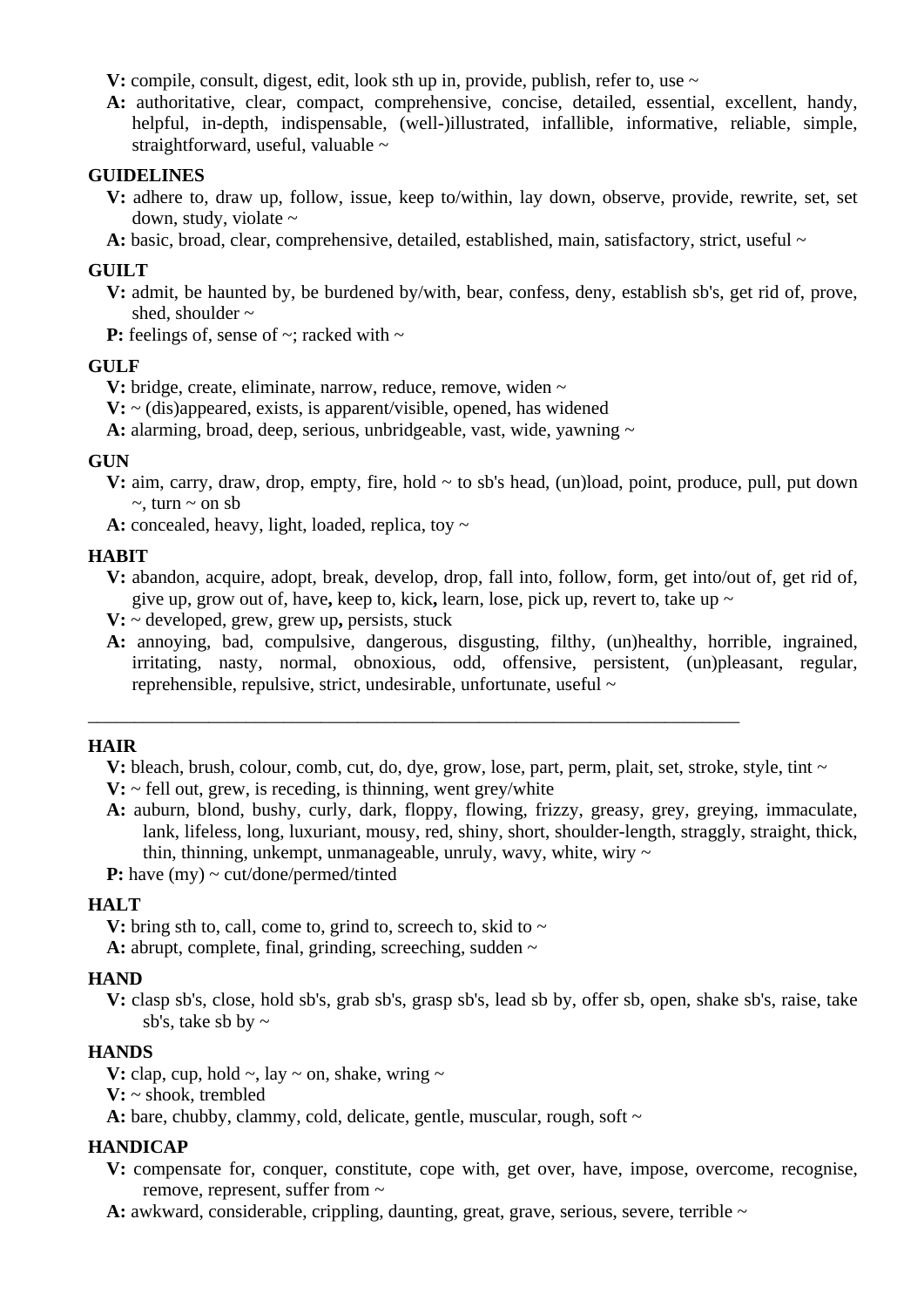### **HAPPINESS**

**V:** achieve, discover, feel, find, look for, search for  $\sim$ 

 **A:** complete, elusive, perfect, real, short-lived, supreme, true ~

**P:** source of  $\sim$ 

## **HARDSHIPS**

**V:** bear, endure, face, go through, overcome, put up with, suffer, survive, undergo  $\sim$ 

 **A:** appalling, great, incredible, severe, terrific, tremendous, unbelievable, unimaginable, unspeakable ~

## **HARM**

- **V:** bring, cause, come to no, do, escape, get over, intend, keep sb from, mean no, prevent, protect sb from, repair, shield sb from, suffer  $\sim$
- **A:** considerable, great, incalculable, (un)intentional, irreparable, permanent, potential, real, serious, untold  $\sim$

## **HARVEST**

**V:** bring in, gather, reap ~

 **A:** abundant, bountiful, bumper, disastrous, exceptional, grain/rice etc, poor, record, rich, unpredictable ~

### **HASTE**

**V:** avoid, be in, make  $\sim$ 

**A:** great, maximum, terrible, undue, unseemly, untoward  $\sim$ 

### **HATE**

**V:** be filled with, be the object of, channel, deserve, express, feel, overcome, suppress  $\sim$ 

A: incredible, intense, pure, relentless  $\sim$ 

## **HATRED**

**V:** arouse, cause, create, develop, express, feel, generate, instil, preach, revive, show, stir up ~

 **A:** abiding, absolute, bitter, blind, burning, deep, deep-seated, fanatical, intense, pure, strong ~

## **HEAD**

**V:** bow, bury one's  $\sim$  in one's hands, hang, lift, lower, nod, raise, scratch, shake, toss  $\sim$ , turn  $\sim$  away **P:** nod of the, shake of the  $\sim$ 

## **HEAD** (of an organisation)

**V:** appoint, consult  $\sim$ 

A: acting, departmental, effective, (un)official, permanent, strong, temporary, titular, weak ~  **P:** ~ of State, the family

# **HEADLINES**

**V:** hit, make  $\sim$ 

A: front-page, huge, main, sensational, tabloid  $\sim$ 

## **HEALTH**

**V:** affect, be bursting with, enjoy, have, look after, neglect, regain, ruin, suffer, undermine, watch  $\sim$ 

- **V:** ~ broke down, collapsed, declined, deteriorated, is failing, improved, took a turn for the worse
- **A:** bad, declining, excellent, failing, fine, fragile, good, ill, improved, perfect, poor, precarious, robust, sound, uncertain  $\sim$
- **P:**  $a \sim$  hazard; bad/good for (your), be in good/poor, deterioration in, improvement in  $\sim$

## **HEALTH SERVICE**

- **V:** be employed in, bring  $\sim$  to a standstill, dismantle, improve, make cuts in, make use of, modernise, organise, privatise, run, set up, use ~
- **V:** ~ broke down, collapsed, deteriorated, worked (well, etc)

A: (in)efficient, excellent, National, unwieldy ~

#### **HEART**

**V:** break, gladden, harden, speak from, steal, win  $\sim$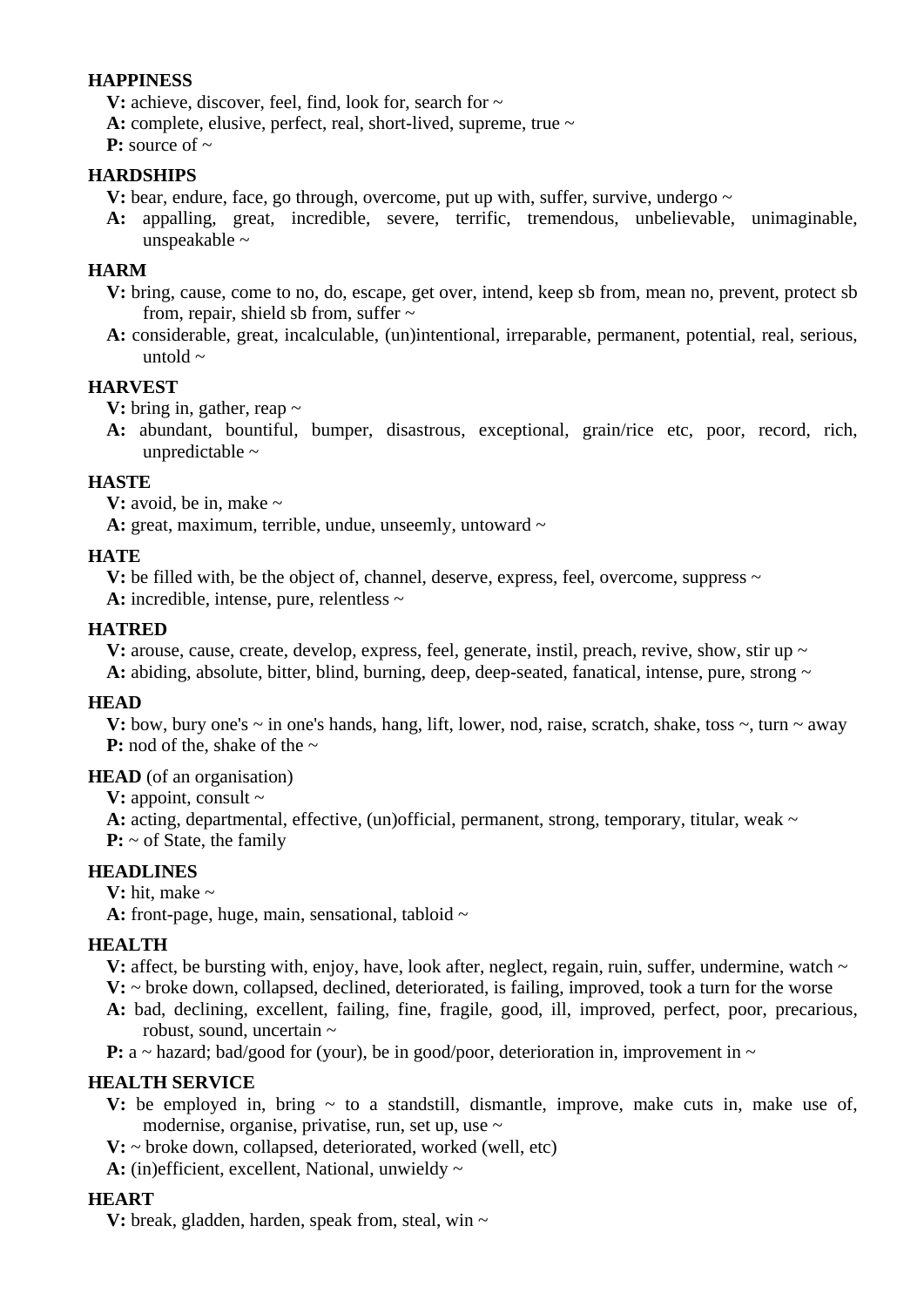A: broken, cold, cruel, generous, hard, heavy, kind, soft, tender  $\sim$ 

## **HEAT**

**V:** absorb, emit, feel, generate, give off, give out, produce, radiate, stand  $\sim$ 

 **A:** blistering, dry, extreme, fiery, humid, intense, oppressive, overpowering, stifling, suffocating, sultry, sweltering, terrific, unbearable  $\sim$ 

## **HEIGHT**

**V:** clear, climb to, estimate, have, lose, measure, reach, rise to  $\sim$ 

A: awesome, commanding, dizzy, enormous, great, imposing, impressive, tremendous ~

## **HEIR**

**V:** acknowledge sb as, appoint, claim to be, name, recognise sb as  $\sim$ 

- **A:** direct, lawful, legitimate, next, putative, rightful, sole, true, worthy ~
- **P:** ~ apparent, presumptive

## **HELP**

- **V:** appeal for, ask for, beg, bring, call for, canvass, clamour for, come forward with, cry for, enlist, ensure, guarantee, get, give, mobilise, need, offer, organise, proffer, promise, provide, receive, refuse, reject, request, scream for, seek, send, shout for, solicit, spurn, summon, want, withdraw  $\sim$
- **A:** additional, all-round, constant, crucial, down-to-earth, effective, efficient, enormous, essential, generous, great, immediate, immense, indispensable, inestimable, instant, intermittent, invaluable, kind, large-scale, massive, necessary, practical, real, substantial, tremendous, urgent, useful, widespread, willing  $\sim$

**P:** appeal for, cry for  $\sim$ 

# **HERO**

**V:** become, make sb a, play the  $\sim$ 

 **A:** anti-, conquering, childhood, local, mighty, national, real, romantic, sporting, unlikely, unsung, war  $\sim$ 

## **HIERARCHY**

**V:** belong to, destroy, establish, rise in/through, set up ~

 **A:** age-old, government, inflexible, intellectual, political, religious, rigid, social, traditional

## **HINT**

**V:** drop, give, take  $\sim$ 

 **A:** broad, friendly, gentle, merest, mild, obscure, plain, subtle, tactful, tantalising, timely, useful, vague ~

## **HISTORY**

**V:** distort, follow, go down in, make, relate, (re)write  $\sim$ 

 **A:** accurate, amusing, ancient, authentic, bloody, competent, condensed, entertaining, false, fascinating, glorious, incredible, lengthy, potted, recent, strange, superficial, true, unique  $\sim$ 

**P:** course of, landmark in, slice of, turning-point in  $\sim$ 

## **HISTORY** (of a person)

 **A:** chequered, complex, complicated, dramatic, fascinating, interesting, romantic, sad, strange, tragic, turbulent, uneasy  $\sim$ 

## **HOME** (family)

V: abandon, belong to, come from, create, desert, enjoy, find, leave, make, set up ~

 **A:** adopted, bad, broken, caring, criminal, deprived, good, (un)happy, loving, poor, proper, quiet, real, rich, rough, rowdy, (un)satisfactory, second, (un)settled, spiritual, strict, suitable  $\sim$ 

# **HOME** (house)

**V:** build, establish, have, provide, run, set up, work from  $\sim$ 

A: ancestral, comfortable, magnificent, second, starter ~

## **HONOUR**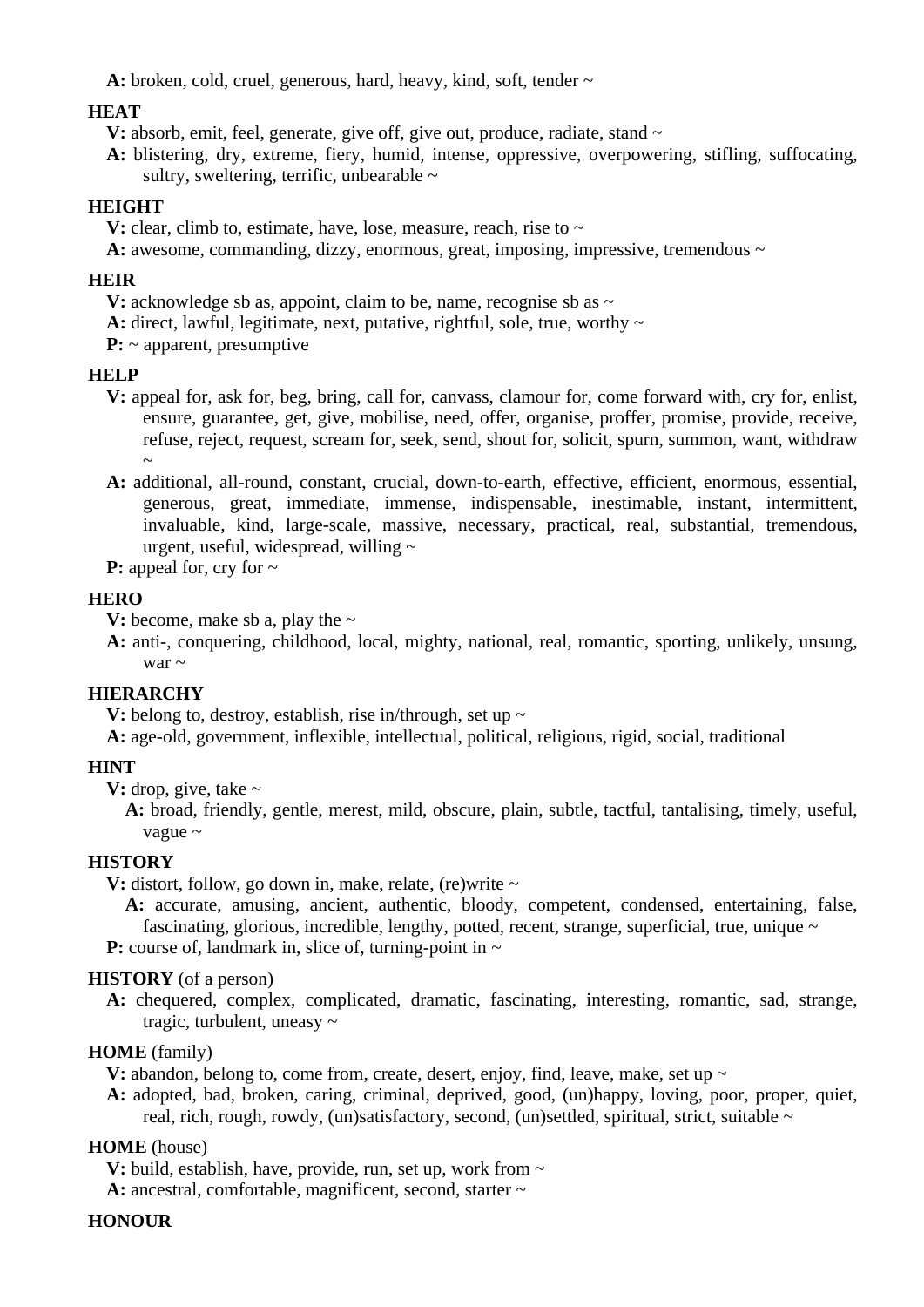**V:** attack, defend, guard, insult, lose, offend, redeem, save, value ~ **P:** do sth in sb's  $\sim$ 

#### **HONOUR** (an award)

**V:** bestow, deserve, give  $\sim$ **A:** great, high(est)  $\sim$ 

#### **HOPE**

- **V:** abandon, bring, cherish, cling to, encourage, entertain, express, extinguish, give, give up, have no, hold out, lose, maintain, offer, preserve, restore, retain, revive, see, take away ~
- **V:** ~ died, disappeared, dwindled, evaporated, faded, flourished, grew, lives on, persists, receded, returned, is running out, survived
- **A:** abiding, ardent, bleak, constant, desperate, eternal, faint, false, fervent, firm, fleeting, flickering, fond, foolish, fragile, frail, fresh, fundamental, futile, great, increasing, last, lingering, negligible, only, paradoxical, profound, real, (un)realistic, remote, renewed, sincere, slight, slim, strong, undying, vague, vain  $\sim$

**P:** flicker of, glimmer of, ray of, last vestige of  $\sim$ 

#### **HOPES**

**V:** betray, blight, dash, destroy, disappoint, entertain, frustrate, fulfil, pin one's  $\sim$  on sth, raise, revive, rise, shatter, underpin, wreck ~

A: empty, foolish, future, high, modest  $\sim$ 

**V:** be overcome with, be struck dumb with, experience, express, feel, fill sb with, get over, have a  $\sim$ of sth, scream in ~

 **V:** ~ gripped sb, haunted sb, struck sb

A: absolute, real, utter  $\sim$ 

**P:** the full  $\sim$  of the situation

#### **HORRORS**

**V:** describe, dwell on, experience, go through, realise, remember, suffer, witness  $\sim$ 

A: incredible, indescribable, unbelievable, unimaginable, unspeakable ~

#### **HORSE**

**V:** back, break in, fall off, harness, mount, ride, saddle, shoe ~

- **V:** ~ cantered, galloped, kicked, neighed, reared up, stampeded, trotted, walked, whinnied
- **A:** bay, chestnut, dappled, fiery, fine, frisky, nervous, piebald, placid, powerful, spirited, unmanageable ~

#### **HOSPITALITY**

**V:** abuse sb's, enjoy, extend, offer, return, show, take advantage of, take advantage of sb's  $\sim$ 

A: characteristic, corporate, generous, lavish, legendary, traditional  $\sim$ 

 **P:** ~ box, package, tent

#### **HOSTILITIES** (war)

**V:** break off, call off, open, renew, start, stop, suspend  $\sim$ 

 **V:** ~ began, broke out, ceased, continue, went on

A: renewed, serious  $\sim$ 

**P:** cessation of, outbreak of, resumption of  $\sim$ 

#### **HOSTILITY**

 **V:** aggravate, cause, conceal, create, disguise, encounter, express, intensify, feed, feel, give rise to, provoke, show  $\sim$ 

A: fierce, great, growing, marked, obvious, open, undiluted, vociferous, widespread  $\sim$ 

#### **HOUSE**

 **V:** alter, build, (re)decorate, demolish, extend, keep, let, move, pull down, put up, refurbish, renovate, rent, rent out, tear down ~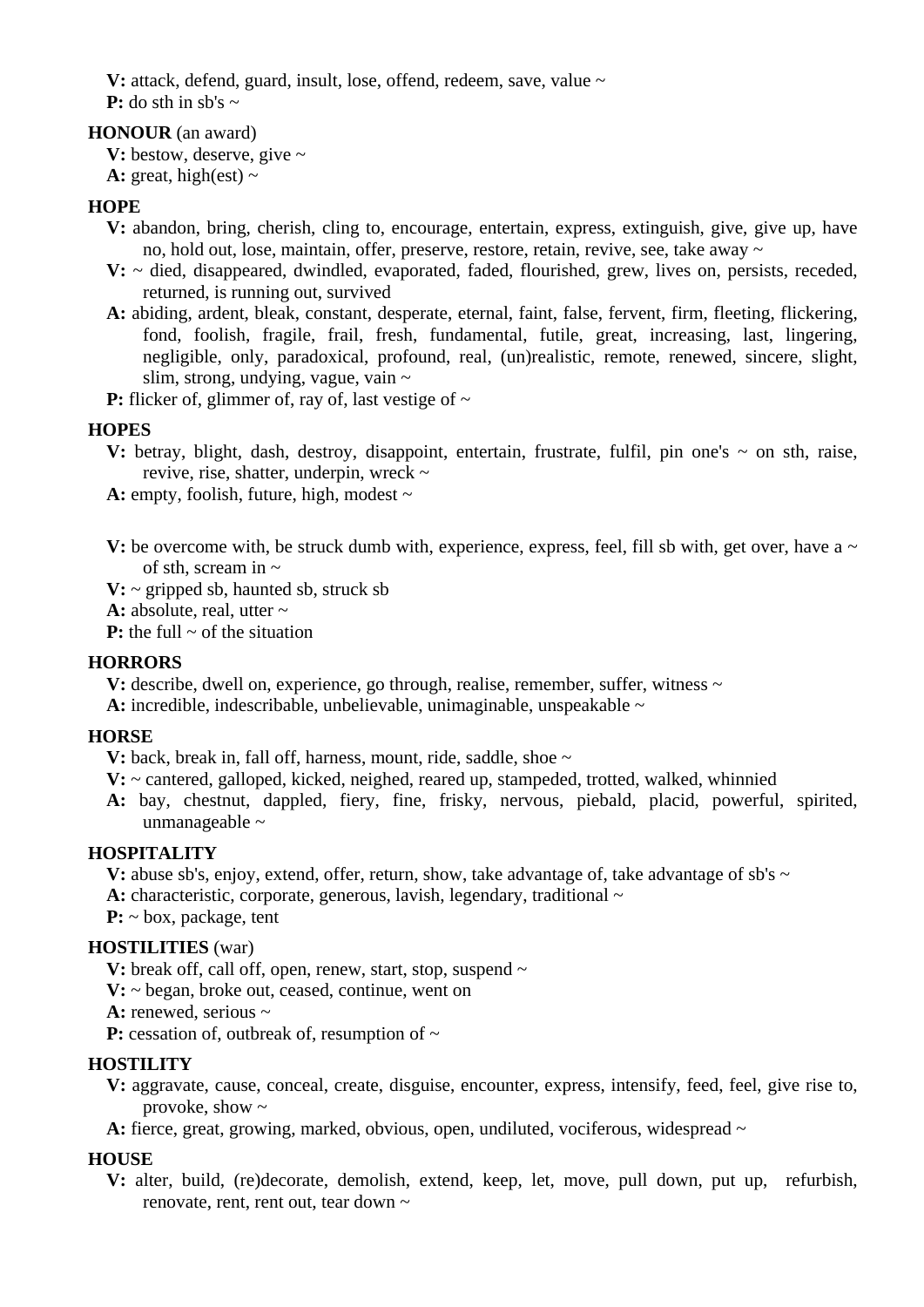**A:** attractive, comfortable, compact, derelict, (semi-)detached, dilapidated, dream, elegant, empty, exquisite, haunted, hideous, imposing, large, magnificent, newly-built, pleasant, rambling, ramshackle, roomy, run down, spacious, sprawling, terraced, unpretentious  $\sim$ 

### **HUMILIATION**

**V:** endure, subject sb to, suffer  $\sim$ 

A: abject, crushing, deep, painful, utter  $\sim$ 

## **HUMOUR**

 **A:** acid, bitter, black, caustic, dark, deadpan, dry, earthy, gentle, madcap, self-directed, sly, subtle, wicked, wry, zany ~

**P:** brand of, sense of  $\sim$ 

## **HUNGER**

**V:** allay, alleviate, die of, satisfy  $\sim$ 

A: insatiable, ravenous ~

**P:** pangs of  $\sim$ 

# **HURDLE**

**V:** cross, encounter, face, get over, meet, negotiate, overcome, surmount  $\sim$ A: dangerous, daunting, formidable ~

## **HYPOTHESIS**

- **V:** accept, advance, agree with, bear out, challenge, confirm, construct, erect, favour, form, formulate, invalidate, oppose, propound, prove, put forward, raise objections to, refute, reject, rule out, set up, strengthen, support, test  $\sim$
- **A:** audacious, bold, controversial, false, fanciful, mistaken, novel, plausible, tentative, unlikely, useful, wild, working, wrong  $\sim$

# **IDEA**

- **V:** abandon, absorb, accept, adjust to, advocate, amplify, advance, back, be against, be committed/dedicated/drawn to, be obsessed with, be struck by, borrow, cherish, clarify, cling to, cone out/up with, confirm, conjure up, consider, contemplate, convey, debate, debunk, defend, demonstrate, develop, deny, dismiss, dispel, disprove, distort, drop, eliminate, encourage, endorse, entertain, explode, explore, expound, express, favour, fit, fit in with, follow up, form, formulate, foster, get, get accustomed/used to, get rid of, give up, go along with, grasp, hammer out, have, hit upon, hold, implement, imply, impose  $\sim$  on sb, incorporate, inculcate, instil, jot down, keep to, launch, meet, modify, negate, oppose, pick up, pioneer, plant, play with, popularise, present, promote, propose, put an end to, put forward, put  $\sim$  into practice, raise, refute, reinforce, reject, relish, resist, respond to, revive, ridicule rule out, spread, squash, stick to, subscribe to, suggest, support, take to, take up, test, tinker with, toy with, turn down, warm to  $\sim$
- **V:** ~ appeals to (me), arose, came to me, caught on, cropped up, emerged, evolved, fell through, flourished, grew, is incompatible with, occurred to (me), spread, took root, took shape, won support
- **A:** abstract, absurd, advanced, ambitious, arresting, basic, bizarre, bold, bright, brilliant, classical, clear, common, common-sense, confused, controversial, convincing, crazy, diabolical, disconcerting, elusive, enlightened, entrenched, exaggerated, extravagant, extreme, false, familiar, fantastic, far-fetched, feasible, feeble, fixed, flexible, foolish, grotesque, hazy, heretical, imaginative, inflated, ingenious, ingrained, innovative, instinctive, intriguing, irresponsible, mad, misconceived, mistaken, monstrous, new-fangled, novel, original, oldfashioned, outdated, out-of-date, outrageous, peculiar, persuasive, preconceived, preposterous, prevalent, provocative, (un)real, (un)realistic, remarkable, revolutionary, ridiculous, risky, sensible, silly, splendid, strange, striking, superficial, untenable, useful, vague, valid, welldefined  $\sim$

**P:** embodiment of, germ of, spread of ~; give sb an ~ of sth; association/chain/exchange/set of *ideas*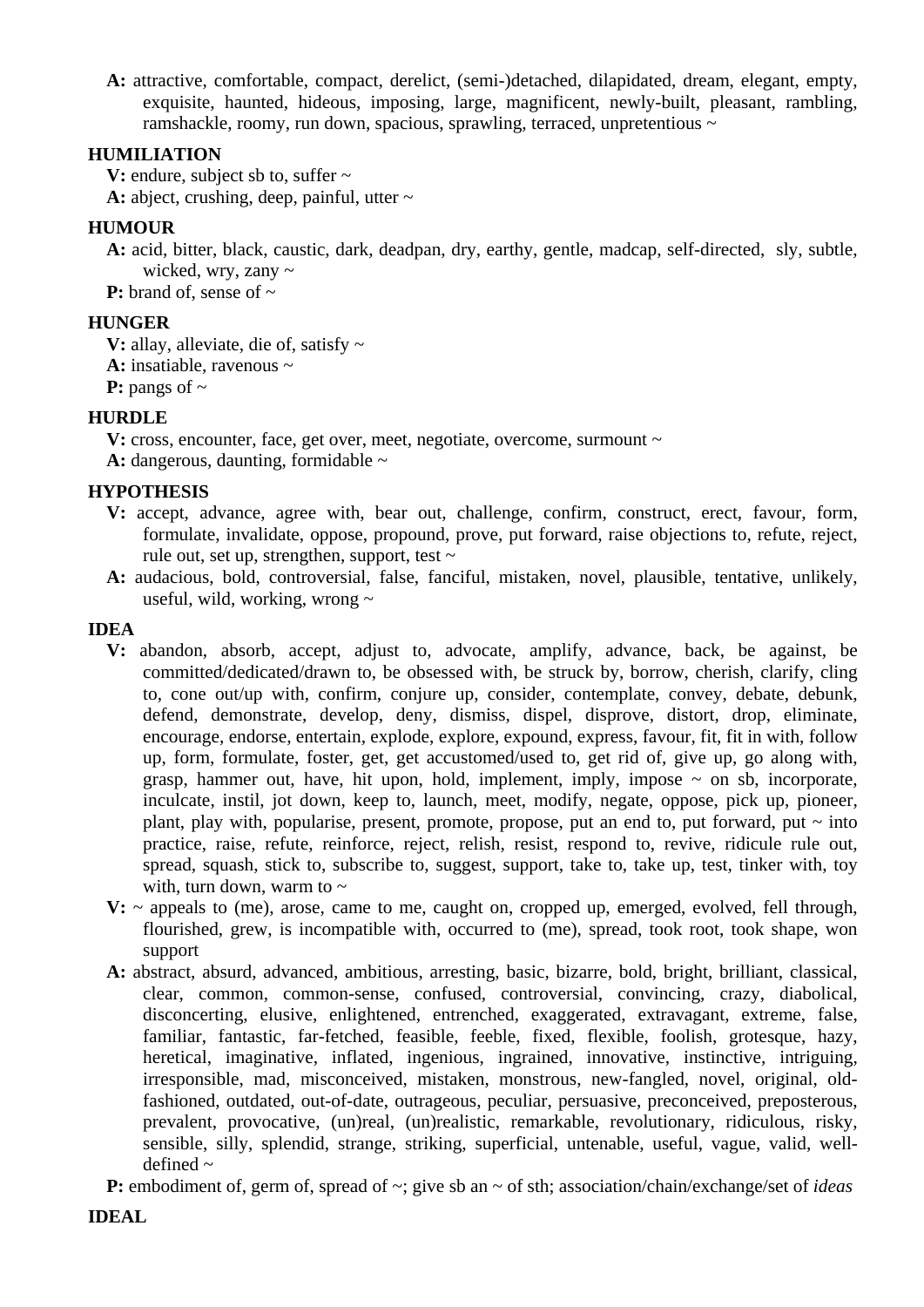- **V:** conform to, correspond to, emulate, fall short of, match, measure up to, recognise, set up  $\sim$ IDEALS (aims)
- **V:** betray cling to, defend, die for, embody, fight for, give up, have, hold, keep, keep to, live up To, lose, match, preserve, pursue, put  $\sim$  into practice, shatter  $\sim$

```
V: \sim inspire sh
```
A: high, lofty, noble, precious, romantic, unattainable ~

#### **IDENTITY**

- **V:** admit, assume, claim, conceal, deny, discover, disguise, establish, find out, lose, maintain, prove, reveal, seek, take on, trace ~
- **A:** corporate, different, distinct, false, mistaken, national, new, real, secret, true ~

 **P:** ~ bracelet, card, crisis, tag

## **IGNORANCE**

**V:** be the result of, betray, demonstrate, display, exhibit, plead, show  $\sim$ 

A: abysmal, blissful, complete, gross, sheer, startling, total, unpardonable, widespread ~ **ILLITERACY** 

**V:** abolish, eliminate, fight, stamp out, wipe out ~

A: widespread ~

#### **ILLNESS**

- **V:** cure, diagnose, fight, get over, go through, have, overcome, recover from, succumb to, suffer from, survive, treat  $\sim$
- **A:** brief, dangerous, debilitating, (near-)fatal, imaginary, mysterious, nasty, obscure, painful, psychosomatic, recurrent, serious, severe, short, sudden, terminal, terrible, tragic, untreatable ~

**P:** after-effects of, onset of, turning-point in sb's  $\sim$ 

#### **ILLUSION**

**V:** cherish, cling to, create, dispel, have, labour under, suffer from  $\sim$ 

**P:** under the  $\sim$  that; under no  $\sim$ 

#### **ILLUSIONS**

**V:** abandon, cling to, destroy, have few/no, lose, shatter  $\sim$ 

#### **ILLUSTRATION**

**V:** give, offer, provide  $\sim$ 

 **A:** clear, colourful, excellent, good, graphic, perfect, remarkable, vivid ~

#### **IMAGE**

- **V:** acquire, adopt, assume, boost, build up, change, conjure up, create, cultivate, damage, develop, fit, form, have, improve, maintain, match, offer, present, preserve, project, promote, protect, reinforce, reject, shatter, shed, show, spoil, suggest, tarnish, update ~
- **V:** ~ appeared, arose, faded
- **A:** attractive, better, clear, convincing, credible, crude, daunting, dazzling, different, dynamic, exaggerated, false, familiar, (un)favourable, (un)flattering, forward-looking, glamorous, glitzy, idealised, imposing, likeable, mental, misleading, modem, new, old-fashioned, outdated, outof-date, pleasing, popular, potent, powerful, precise, public, (un)realistic, romantic, seductive, spurious, stock, striking, sympathetic, traditional, true, wholesome  $\sim$

### **IMAGE** (likeness)

A: identical, perfect, real, spitting, true, very  $\sim$ 

**P:** he's the spitting  $\sim$  of his (father)

#### **IMAGINATION**

- **V:** appeal to, attribute sth to, capture, catch, excite, exercise, feed, fire, fuel, give (full) rein to, grip, have, rouse, stir, use  $\sim$
- **V:** ~ has dried up, is running away with (you), wandered
- **A:** active, colourful, creative, fertile, lively, powerful, vivid, wild ~
- **P:** figment of (your), powers of  $\sim$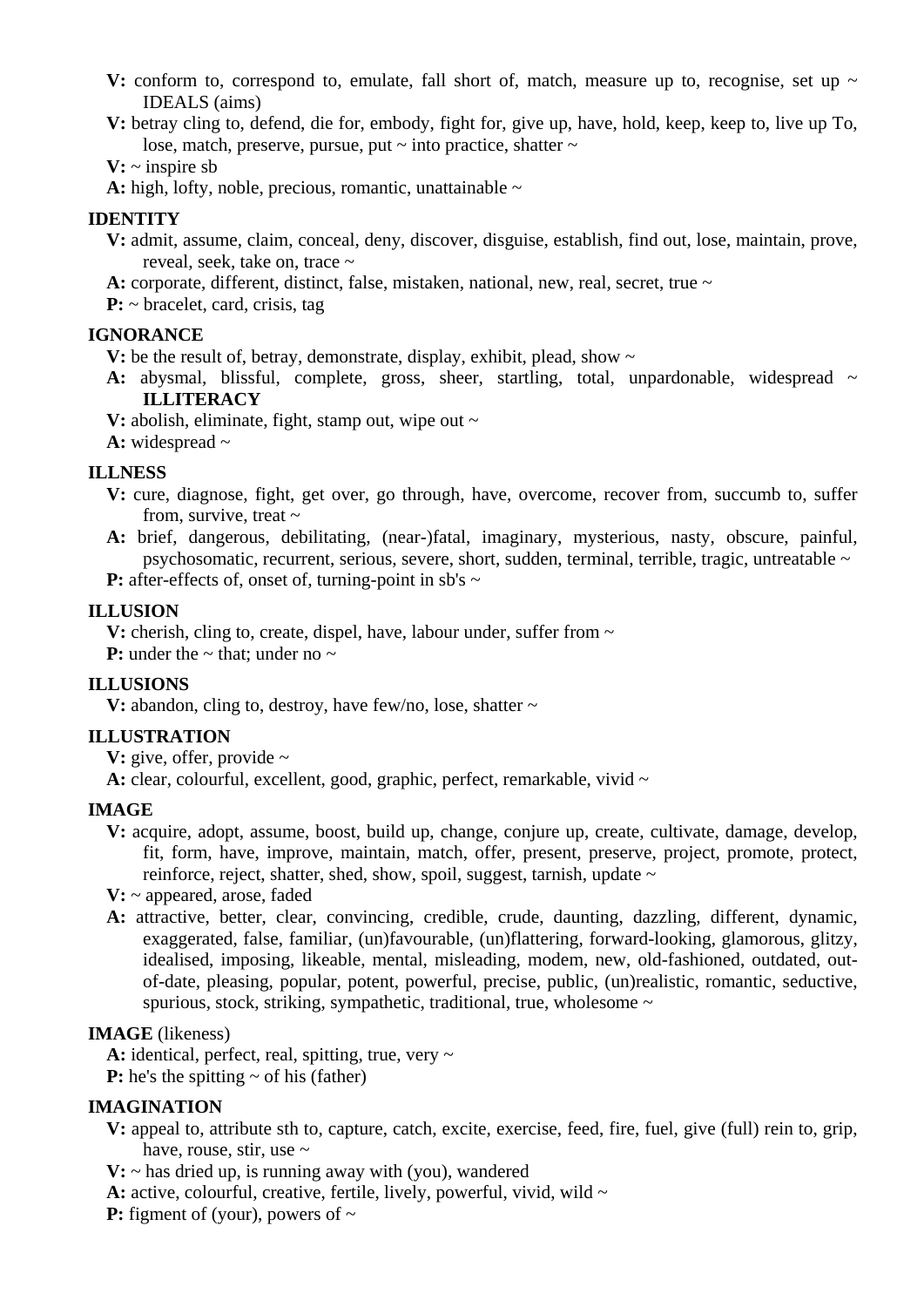## **IMBALANCE**

**V:** cause, correct, create, redress  $\sim$ A: dangerous, enormous, glaring, increasing, obvious, ridiculous, serious, severe, slight ~

# **IMITATION**

**V:** do, give, learn by  $\sim$ 

A: cheap, clever, convincing, excellent, good, pale, perfect, poor  $\sim$ 

# **IMMIGRANTS**

V: admit, deport, expel, vet, welcome  $\sim$ 

A: early, first-generation, illegal, prospective  $\sim$ 

**P:** flow of, tide of, trickle of  $\sim$ 

# **IMPACT**

- **V:** add to, assess, cushion, diminish, exaggerate, exert, feel, have, make, lessen, offset, realise, reduce, resist, soften, take into consideration, weigh  $\sim$
- **A:** actual, considerable, decisive, direct, disturbing, evident, extensive, familiar, full, great, horrifying, immediate, initial, limited, major, marked, massive, maximum, minimal, negligible, painful, potential, powerful, real, revolutionary, serious, severe, slight, strong, terrific, tremendous, widespread ~

# **IMPARTIALITY**

**V:** demonstrate, display, insist on, maintain, preserve, question, show  $\sim$ 

A: absolute, complete, strict, total  $\sim$ 

# **IMPATIENCE**

**V:** conceal, control, curb, disguise, hide, show  $\sim$ 

A: considerable, growing, increasing  $\sim$ 

# **IMPLICATION**

- **V:** accept, carry, deny, examine, give rise to, have, ignore, point out, realise, reject, see, suggest, take into consideration, work out  $\sim$
- **A:** apparent, awkward, basic, damaging, devastating, far-reaching, full, general, grave, immediate, inevitable, long/short-term, obvious, ominous, profound, real, serious, significant, strong, underlying, unfortunate, unlikely, unpleasant  $\sim$

# **IMPORTANCE**

- **V:** acknowledge, acquire, add to, appreciate, assess, assume, attach, attest to, be aware of, deny, emphasise, estimate, exaggerate, gain in, highlight, indicate, lose, magnify, maximise, minimise, overestimate, overrate, play down, point out/to, realise, recognise, stress, take on, underestimate, underline, undermine ~
- **V:** ~ declined, fluctuated, grew, increased
- **A:** comparative, considerable, crucial, disproportionate, essential, exceptional, excessive, full, fundamental, great, international, intrinsic, key, major, marginal, minor, outstanding, overall, overriding, paramount, real, relative, secondary, slight, special, supreme, true, undoubted, undue, unique, utmost, vital  $\sim$

# **IMPORTS**

**V:** ban, block, keep  $\sim$  down, protect, reduce, regulate, restrict  $\sim$ 

 **V:** ~ fell, rose, went down/up

A: annual (monthly, etc), cheap, essential, growing, Third World ~

**P:** ban on, restrictions on  $\sim$ 

## **IMPRESSION** (effect)

**V:** convey, counteract, create, dispel, give, leave, make, produce, spoil, wipe out  $\sim$ 

 **A:** blurred, damaging, decided, deep, definite, delightful, distinct, excellent, faint, false, (un)favourable, fleeting, forceful, formidable, great, identical, indelible, initial, lasting, marked, momentary, overriding, overwhelming, passing, powerful, profound, slight, strong, transient, vague ~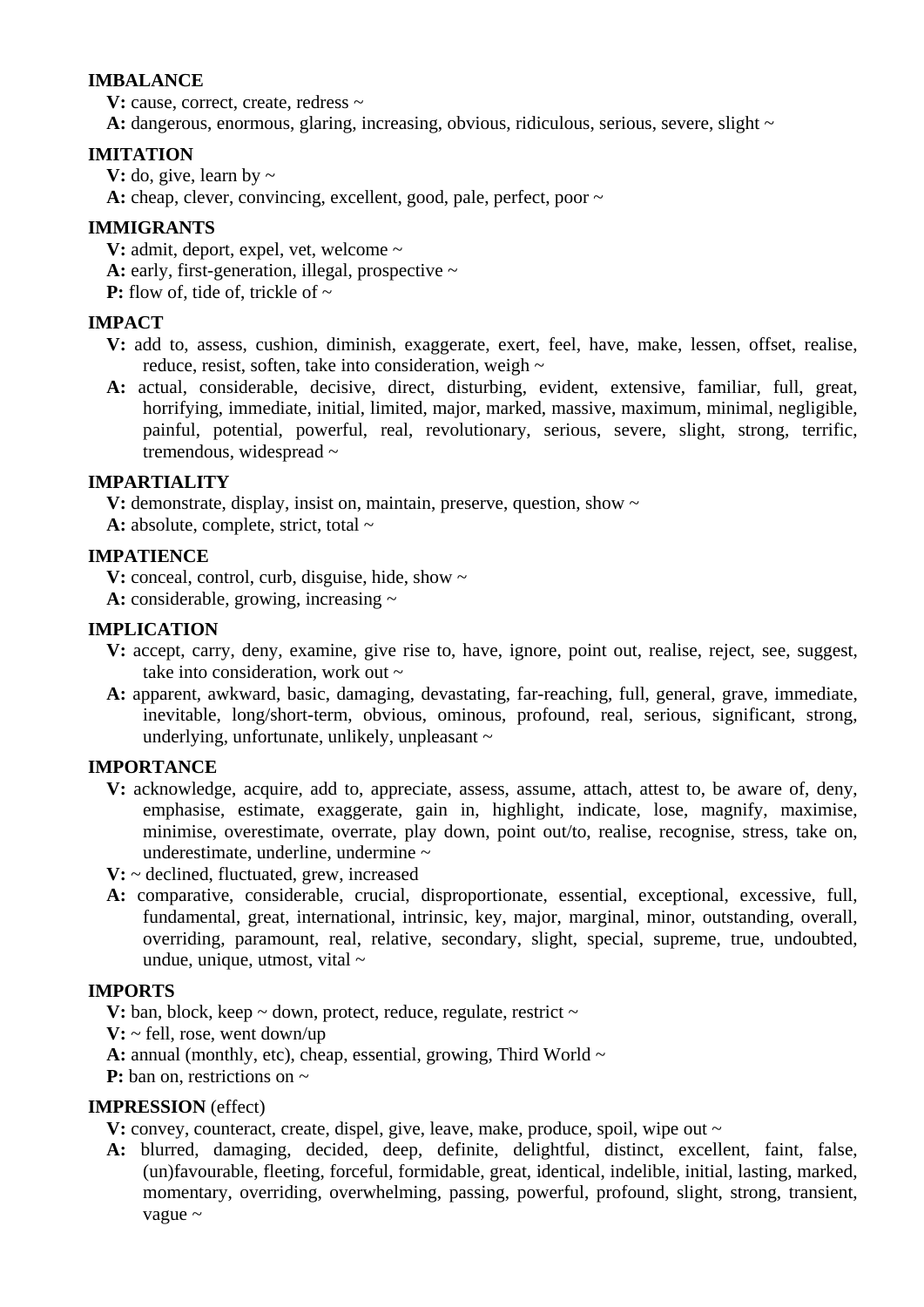**P:**  $get/give$  the wrong  $\sim$ 

# **IMPRESSION** (belief)

- **V:** come away with, confirm, derive, dispel, form, gain, gather, get, have, labour under, overcome, reinforce ~
- **V:** ~ crystallised, emerged, faded, outweighs, persists, remains

A: clear, coherent, first, general, hazy, misleading, mistaken, overall, overriding ~

# **IMPROVEMENT**

 **V:** achieve, bring about, call for, demand, discern, effect, envisage, expect, keep up, look for, make, perceive, see, show, strive for, undergo  $\sim$ 

- **V:** ~ came about, took place
- **A:** all-round, considerable, continuous, decided, definite, distinct, enormous, general, genuine, gradual, great, huge, immense, lasting, major, marked, material, negligible, noticeable, obvious, perceptible, radical, real, remarkable, significant, slight, steady, substantial, tremendous, undoubted, vast, visible  $\sim$

**P:** room for, signs of  $\sim$ ; programme of *improvements* 

## **IMPULSE**

**V:** feel, do sth on, give way to, have, repress, resist  $\sim$ 

 **A:** creative, foolish, fresh, generous, hasty, inexplicable, initial, instinctive, natural, selfish, strange, strong, sudden, violent  $\sim$ 

## **INCENTIVE**

**V:** act as, be motivated/tempted by, hold out, offer, provide, remove  $\sim$ 

 **A:** additional, attractive, big, direct, effective, extra, financial, important, main, powerful, real, strong, tempting, tremendous  $\sim$ 

## **INCIDENT**

- **V:** be involved in, be responsible for, cause, cover  $\sim$  up, deal with, disregard, exaggerate, give rise to, handle, hold sb responsible for, hush up, ignore, lead to, look into, prevent, provoke, recall, record, report, spark off, suppress, witness ~
- **V:** ~ happened, occurred, took place
- **A:** alarming, amusing, bizarre, brief, chilling, colourful, curious, deplorable, embarrassing, frightening, funny, horrific, humorous, intimidating, ludicrous, macabre, memorable, ominous, painful, nasty, regrettable, remarkable, ridiculous, scandalous, shocking, strange, tragic, trivial, ugly, unexpected, unfortunate, unpleasant, untoward, unusual  $\sim$
- **P:** series of, spate of *incidents*

## **INCLINATION**

**V:** curb, feel, give way to, have, resist  $\sim$ 

A: natural, powerful, strong, sudden ~

## **INCOME**

- **V:** add to, augment, boost, bring in, build up, derive, earn, get, have, increase, produce, receive, reduce, yield ~
- **V:**  $\sim$  comes from ..., diminished, fell, fluctuated, grew, increased, rose, shrank, varied, went down/up
- **A:** (in)adequate, annual (monthly, etc), average, basic, comfortable, considerable, disposable, erratic, excellent, good, high, large, low, main, meagre, moderate, modest, regular, reliable, satisfactory, small, steady, substantial, total, vast ~
- **P:** drop in, loss of, rise in, source of  $\sim$

## **INCOMPETENCE**

**V:** be accused of, be guilty of, be sacked for, reveal, show, uncover  $\sim$ 

A: colossal, complete, grave, gross, professional, sheer, total  $\sim$ 

## **INCREASE**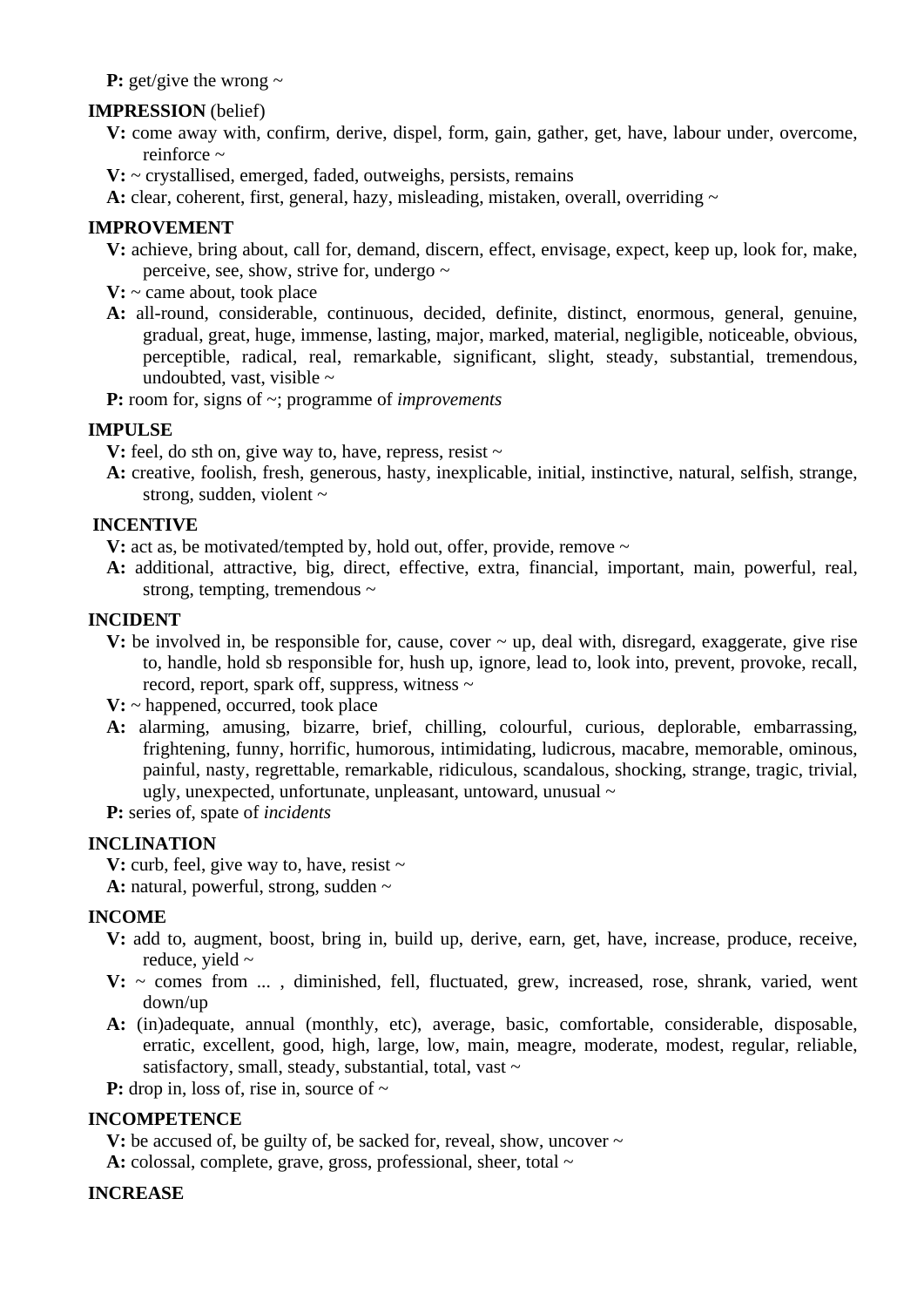- **V:** ask for, bring about, calculate, demand, forecast, get, grant, maintain, measure, notice, observe, offset, plan, predict, prevent, produce, propose, refuse, reject, request, sanction, show, stop, want, welcome ~
- **A:** alarming, annual (monthly, etc), average, basic, colossal, considerable, continuous, corresponding, dramatic, enormous, enviable, excessive, frightening, full, further, huge, marked, maximum, minimum, moderate, modest, negligible, noticeable, overall, perceptible, rapid, real, reasonable, satisfactory, sharp, slight, slow, staggering, steady, steep, substantial, tiny, total, vast, visible, welcome  $\sim$

#### **INCONVENIENCE**

**V:** apologise for, cause, put sb to, put up with, suffer  $\sim$ 

A: considerable, enormous, further, great, slight, terrible ~

#### **INDEPENDENCE**

 **V:** achieve, assert, be given, claim, declare, defend, demand, deprive sb of, fight for, gain, get, lose, preserve, proclaim, safeguard, threaten, value, want, win  $\sim$ 

A: complete, full, hard-won, immediate, partial, total  $\sim$ 

 $P: ~ of mind/spirit$ 

#### **INDEX**

**V:** appear in, compile, find sth in, make, look sth up in, refer to, turn to  $\sim$ 

A: alphabetical, author, card, comprehensive, helpful, numerical, subject ~

#### **INDICATION**

**V:** find, give, have, provide, require, see ~

- **A:** added, clear, definite, (in)direct, faint, favourable, firm, general, little, obvious, possible, prior, reliable, significant, slight, strong, true, unambiguous, undeniable, unmistakable, valid, weak ~
- **P:** give every/some  $\sim$  that ...

#### **INDICTMENT**

**V:** answer, face, issue, make, prove  $\sim$ 

A: clear, damning, devastating, serious, strong, sweeping  $\sim$ 

#### **INDIFFERENCE**

**V:** feel, feign, show, treat sb with  $\sim$ 

**A:** cold, complete, cool, marked, sheer, total, utter, wholesale ~

#### **INDIGNATION**

- **V:** arouse, be filled with, blaze with, cause, contain, control, explode with, express, feel, show, voice  $\sim$
- A: mounting, righteous, strong, widespread  $\sim$

**P:** chorus/storm of  $\sim$ 

#### **INDISCRETION**

**V:** be guilty of, commit, forgive, overlook, reprimand sb for  $\sim$ 

A: foolish, minor, serious, stupid, youthful ~

#### **INDUCEMENT**

**V:** accept, hold out, offer, provide, refuse ~

A: attractive, irresistible, modest, powerful, strong, suitable ~

#### **INDUSTRY**

- **V:** build up, close down, cripple, destroy, develop, encourage, re-establish, expand, finance, invest in, manage, modernise, nationalise, privatise, promote, run, run down, stimulate  $\sim$
- **V:**  $\sim$  came to a standstill, collapsed, developed, expanded, flourished, grew, is at a standstill, is in difficulties, is stagnating, is thriving, prospered, was brought to a standstill
- **A:** ailing, dynamic, efficient, growth, healthy, heavy, light, modem, nationalised, obsolete, oldfashioned, primary, privatised, prosperous, secondary, state, underdeveloped, up-to-date, wellrun
- **P:** the (food, car, steel, ship-building etc)  $\sim$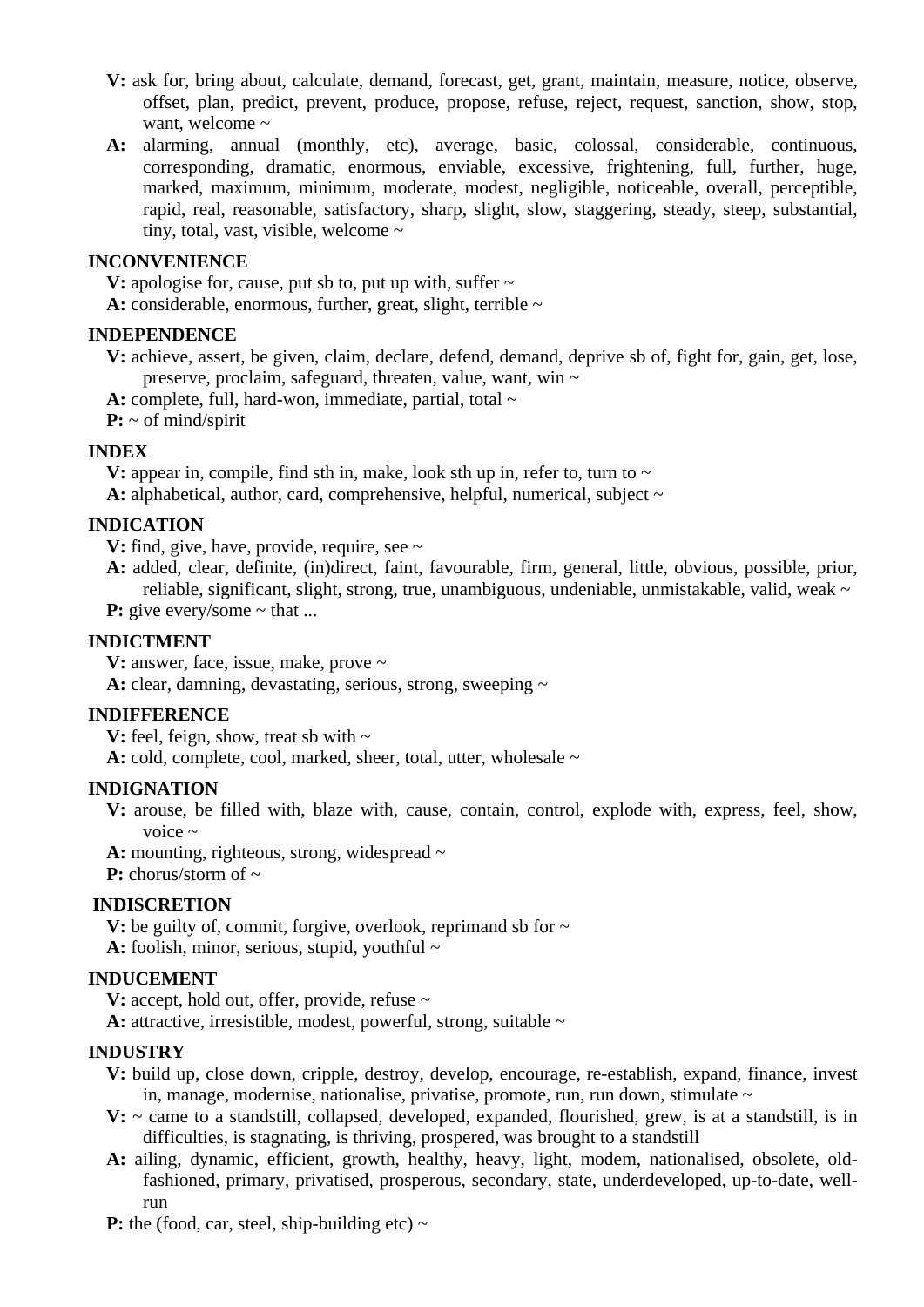### **INEQUALITY**

**V:** abolish, cause, encourage, eradicate, fight, lead to, make for, oppose, prevent, reduce  $\sim$ 

A: blatant, glaring, great, gross, growing, marked, widespread  $\sim$ 

### **INFLATION**

- **V:** aggravate, beat, bring down, bring  $\sim$  under control, cause, combat, conquer, control, cope with, curb, cure, cut, deal with, defeat, fight, fuel, get  $\sim$  down, keep a tight rein on, keep  $\sim$  under control, lead to, prevent, push up, reduce, squeeze, stop, suffer from ~
- **V:**  $\sim$  came down, crept up, declined, dropped, fell, got out of hand, got worse, grew, is out of/under control, levelled out, rose, soared, went up

A: escalating, galloping, high, incipient, low, rampant, rising, runaway, severe, spiralling  $\sim$ 

**P:** battle against, decline of, fight against, resurgence of  $\sim$ 

### **INFLUENCE**

**V:** acknowledge, acquire, assert, bring one's  $\sim$  to bear, come under, consolidate, constitute, counteract, counterbalance, detect, (re-)establish, exercise, exert, feel, fight against, gain, lessen, lose, maximise, minimise, neutralise, offset, oppose, reassert, represent, resist, trace, use, wield  $\sim$ 

 **V:** ~ affected sb, declined, faded, spread, waned

 **A:** all-pervading, beneficial, benign, big, civilising, considerable, decisive, destructive, direct, dominant, enormous, evil, extensive, far-reaching, formative, full, general, great, growing, harmful, (un)healthy, immense, key, lifelong, malign, marked, moderating, negative, overpowering, overriding, overwhelming, pernicious, persuasive, pervasive, positive, powerful, profound, real, significant, slight, steadying, strong, subtle, superior, transient, tremendous, unprecedented, unsettling, widespread  $\sim$ 

### **INFORMATION**

- **V:** absorb, access, accumulate, analyse, assemble, assimilate, believe, censor, (cross-)check, classify, collate, collect, compile, conceal, contribute, copy, demand, derive, dig out, disclose, disseminate, distort, distribute, divulge, evaluate, exchange, extract, feed, feed in, file, filter, furnish, gather, get, get hold of, get the  $\sim$  out of sb, give, glean, hand over, handle, have, have access to, hold back, impart, interpret, leak, make  $\sim$  available, need, obtain, part with, pass on, possess, process, produce, provide, receive, record, release, request, require, retrieve, reveal, seek, set out, share, sieve, sift, solicit, sort, sort through, spread, store, study, summarise, sum up, supply, supply sb with, suppress, transmit, (mis)use, verify, volunteer, withhold, yield  $\sim$
- **A:** (in)accurate, additional, (in)adequate, alarming, authoritative, awkward, (un)biased, classified, comprehensive, confidential, detailed, embarrassing, essential, exact, exhaustive, extensive, extra, factual, false, first-hand, further, genuine, impartial, important, indispensable, inside, interesting, invaluable, latest, misleading, necessary, objective, official, partial, precise, private, public, recent, relevant, (un)reliable, restricted, (un)satisfactory, scant, (top-)secret, sensitive, sketchy, timely, true, trustworthy, up-to-date, useful, useless, valuable, vital, written  $\sim$
- **P:** access to, bits of, channels of, crumbs of, dearth of, dissemination of, flow of, fund of, items of, lack of, mine of, piece of, scraps of, snippets of, source of, stream of, supply of, surfeit of, trickle of, wealth of  $\sim$

## **INGREDIENTS**

**V:** add, mix, prepare, select, stir  $\sim$ 

 **A:** artificial, basic, essential, exotic, main, natural, optional, principal, proper, remaining, secret, vital, wholesome ~

## **INHERITANCE**

**V:** claim, come into, get, give up, lose, receive, squander  $\sim$ 

A: huge, modest, vast, worthless ~

## **INITIATIVE**

**V:** call for, demonstrate, display, exercise, have, lack, launch, lose, seize, show, take  $\sim$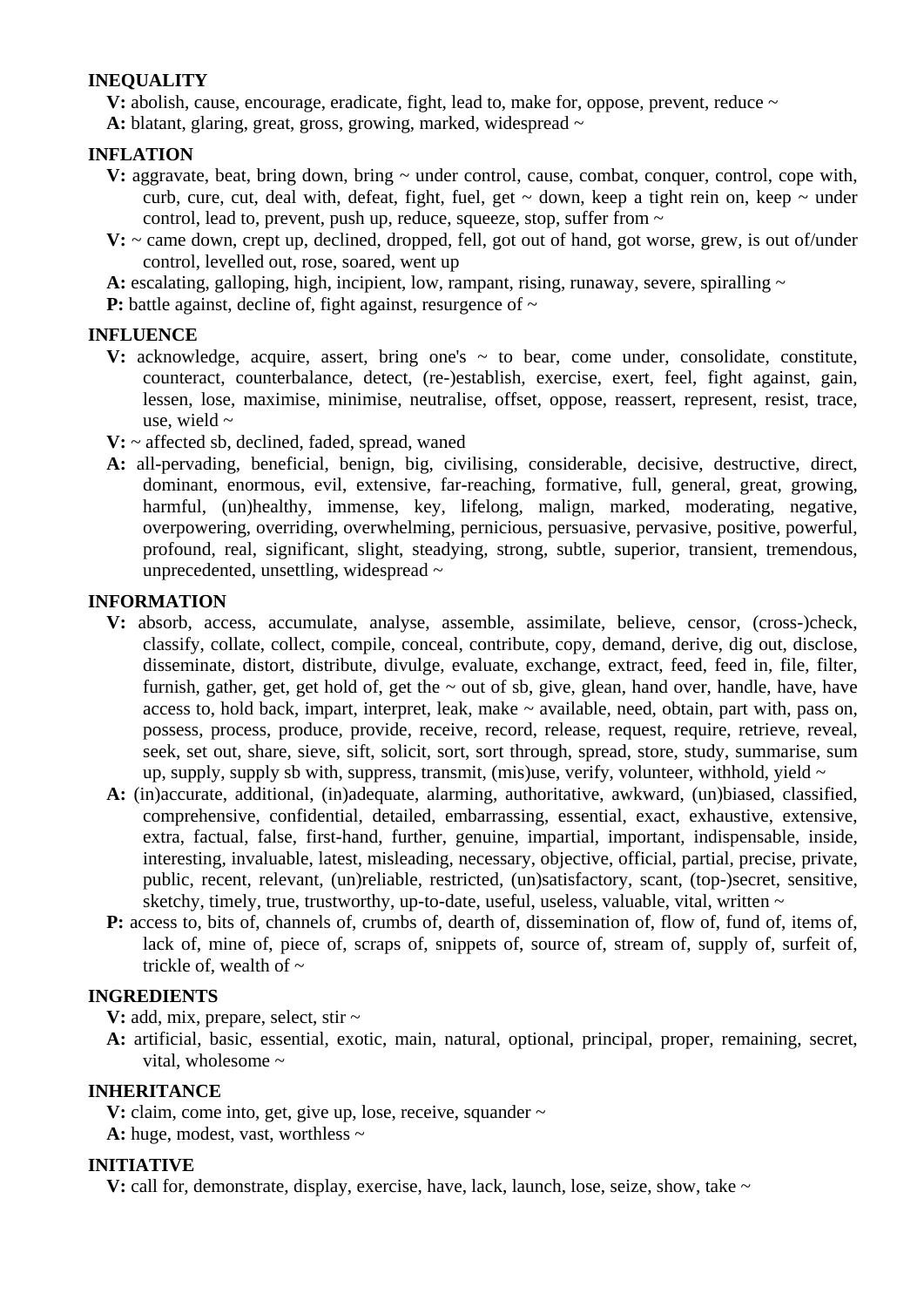**A:** admirable, bold, exceptional, final, great, immediate, independent, latest, outstanding, radical, sole, successful ~

**P:** act on (your) own  $\sim$ 

#### **INJURY**

 **V:** cause, do sb, get over, have, inflict, meet with, receive, recover from, succumb to, suffer, sustain, treat  $\sim$ 

A: fatal, horrible, internal, nasty, serious, severe, slight, terrible ~

### **INJUSTICE**

**V:** compensate sb for, do sb an, encounter, expose, fight, prevent, redress, remedy, suffer  $\sim$ A: blatant, glaring, great, serious, widespread  $\sim$ 

### **INNOCENCE**

**V:** corrupt, destroy, lose, maintain, protest, prove, recapture, regain, show  $\sim$ 

 **A:** childhood, child-like, complete, lost, pure, simple, total, wide-eyed ~

## **INNOVATION**

**V:** adopt, apply, come out with, develop, design, exploit, introduce, make, popularise  $\sim$  **A:** attractive, handy, latest, popular, recent, remarkable, successful, useful ~

# **INSIGHT**

**V:** give, have, show  $\sim$ 

A: deep, fresh, great, profound, rewarding, remarkable, sharp, shrewd, unpleasant, vivid ~ **P:** flash of  $\sim$ 

### **INSINUATION**

**V:** defend oneself against, deny, make, (dis)prove, reject  $\sim$ 

A: horrible, nasty, serious, unfair ~

### **INSPECTION**

**V:** carry out, conduct, make, order, pass  $\sim$ 

A: annual (monthly etc), careful, close, cursory, detailed, meticulous, quick, regular, rigorous, routine, thorough  $\sim$ 

## **INSPIRATION**

**V:** derive, draw, find  $\sim$  in .... get, give, lack, look for, offer, provide, seek  $\sim$ 

A: divine, fresh, real, sudden, true, unexpected  $\sim$ 

**P:** flash of, source of, spark of  $\sim$ 

#### **INSTANCE**

**V:** cite, constitute, give, provide, quote, represent ~

A: characteristic, clear, glaring, isolated, particular, rare, significant, typical, unique ~

## **INSTINCT**

- **V:** act on, appeal to, arouse, be born with, curb, follow, give way to, have, obey, resist, satisfy, suppress  $\sim$
- **A:** aggressive, basic, deep-rooted, human, maternal, natural, rare, remarkable, strong, sure, uncanny, unerring  $\sim$

#### **INSTITUTION**

**V:** do away with, preserve  $\sim$ 

 **A:** antiquated, archaic, charitable, cumbersome, educational, financial, fragile, mental, national, outmoded, out-of-date, permanent, political, powerful, time-honoured, traditional, unique, valuable ~

## **INSTRUCTIONS**

**V:** carry out, check, follow, give, ignore, issue, keep to, (dis)obey, read, stick to  $\sim$ 

 **A:** careful, (un)clear, definite, detailed, elaborate, exact, explicit, firm, minute, precise, simple, stepby-step, written  $\sim$ 

**P:** set of  $\sim$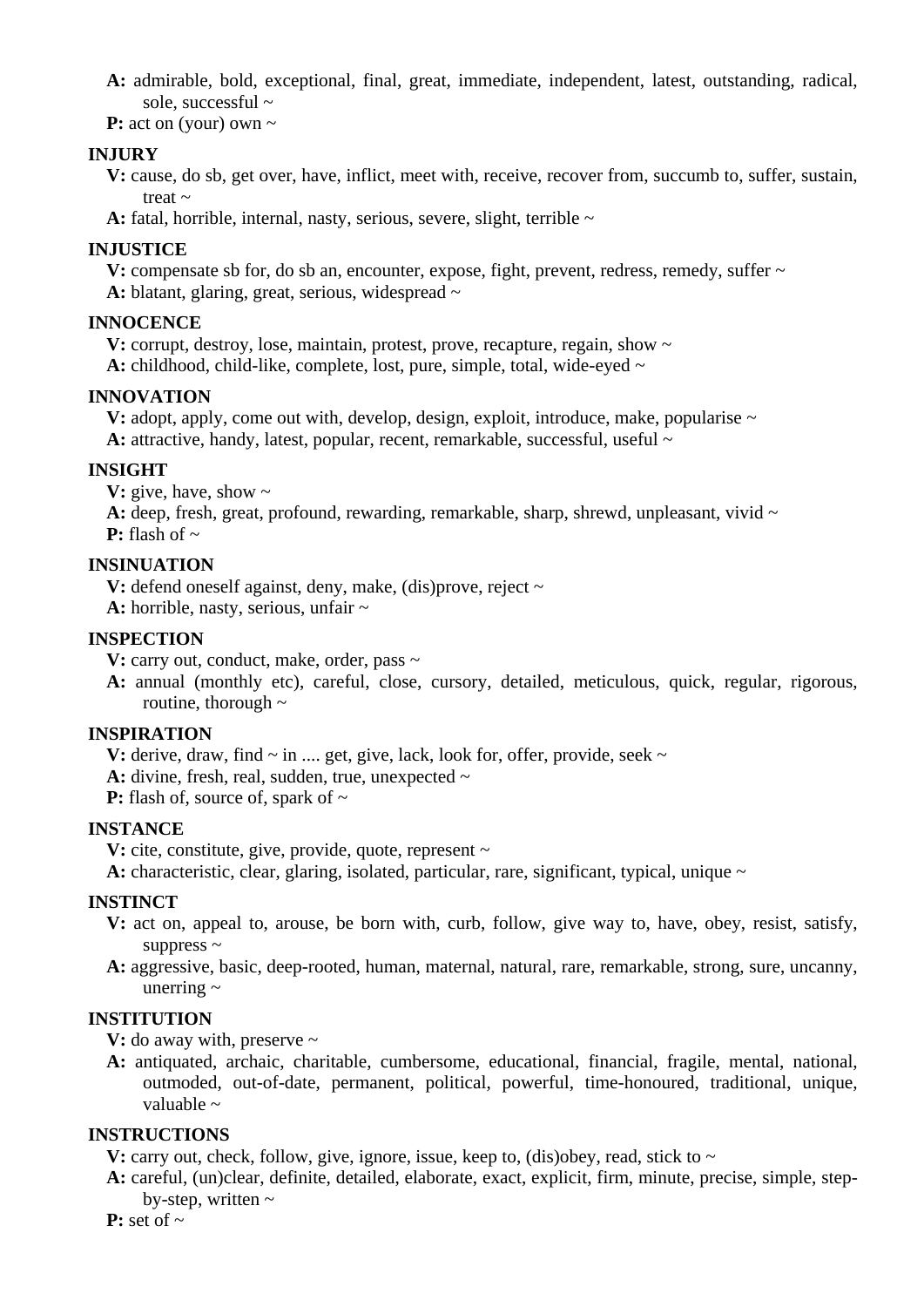#### **INSTRUMENT**

 **A:** appropriate, best, effective, efficient, handy, indispensable, ingenious, proper, sensitive, suitable, superb, useful, valuable  $\sim$ 

#### **INSULT**

A: cruel, deadly, deliberate, studied, terrible, unforgivable ~

**P:** an  $\sim$  to sb's intelligence

#### **INSURANCE**

- **V:** be covered by, cancel, carry, claim (for sth) on, fiddle, offer, provide, renew, sell, take out, underwrite ~
- **A:** (in)adequate, comprehensive, extra, home, mandatory, motor, optional, personal, private, thirdparty, travel ~

 **P:** ~ policy, premium

## **INTEGRATION**

**V:** achieve, bring about  $\sim$ 

**A:** close, full, loose  $\sim$ 

### **INTELLECT**

**V:** appeal to, challenge  $\sim$ 

A: exceptional, formidable, keen, sharp, superior  $\sim$ 

#### **INTELLIGENCE**

**V:** assess, demonstrate, estimate, have, measure, show, test, use, waste ~

 **A:** above/below-average, formidable, innate, keen, normal, outstanding, poor, remarkable, sharp, superior  $\sim$ 

#### **INTENTION**

- **V:** abandon, announce, assert, carry out, change, conceal, declare, defeat, discover, disguise, form, give up, have, interpret, keep to, make clear, misconstrue, pursue, realise, repeat, reveal, state, suspect, (mis)understand  $\sim$
- **A:** basic, clear, definite, firm, future, honourable, immediate, main, obvious, original, real ~

 **P:** with the best of *intentions* 

#### **INTEREST**

**V:** arouse, awake, catch, develop  $\sim$  in .... encourage, express, feel, feign, focus, foster, generate, have, keep up, lose, profess, raise, retain, revive, show, stimulate, sustain, take, whip up ~

 **V:** ~ declined, dwindled, flagged, focused on sth, grew, peaked, picked up, waned

 **A:** abiding, absorbing, academic, active, brief, burning, close, common, compelling, considerable, consuming, deep, detached, enduring, exceptional, fading, feverish, fleeting, general, great, human, intense, intensive, keen, lively, marked, morbid, mounting, natural, obsessive, passing, passionate, persistent, personal, profound, renewed, scientific, serious, slight, strong, sustained, tremendous, universal, wide-ranging, worldwide ~

**P:** flicker of, flurry of, lack of, surge of  $\sim$ 

#### **INTEREST** (hobby)

**V:** develop, take up  $\sim$ 

A: absorbing, chief, main ~

#### **INTEREST** (money)

**V:** accumulate, add, calculate, charge, earn, live off, pay, pay back with, receive, work out  $\sim$ 

 **V:** ~ accrues, accumulates

A: compound, simple, substantial  $\sim$ 

 $P: ~$  rate

#### **INTEREST** (advantage, gain or benefit)

**V:** champion, defend, further, have  $\sim$  in, jeopardise, promote, protect, safeguard, support, threaten  $\sim$ A: basic, business, common, financial, fundamental, joint, legitimate, paramount, vested, vital ~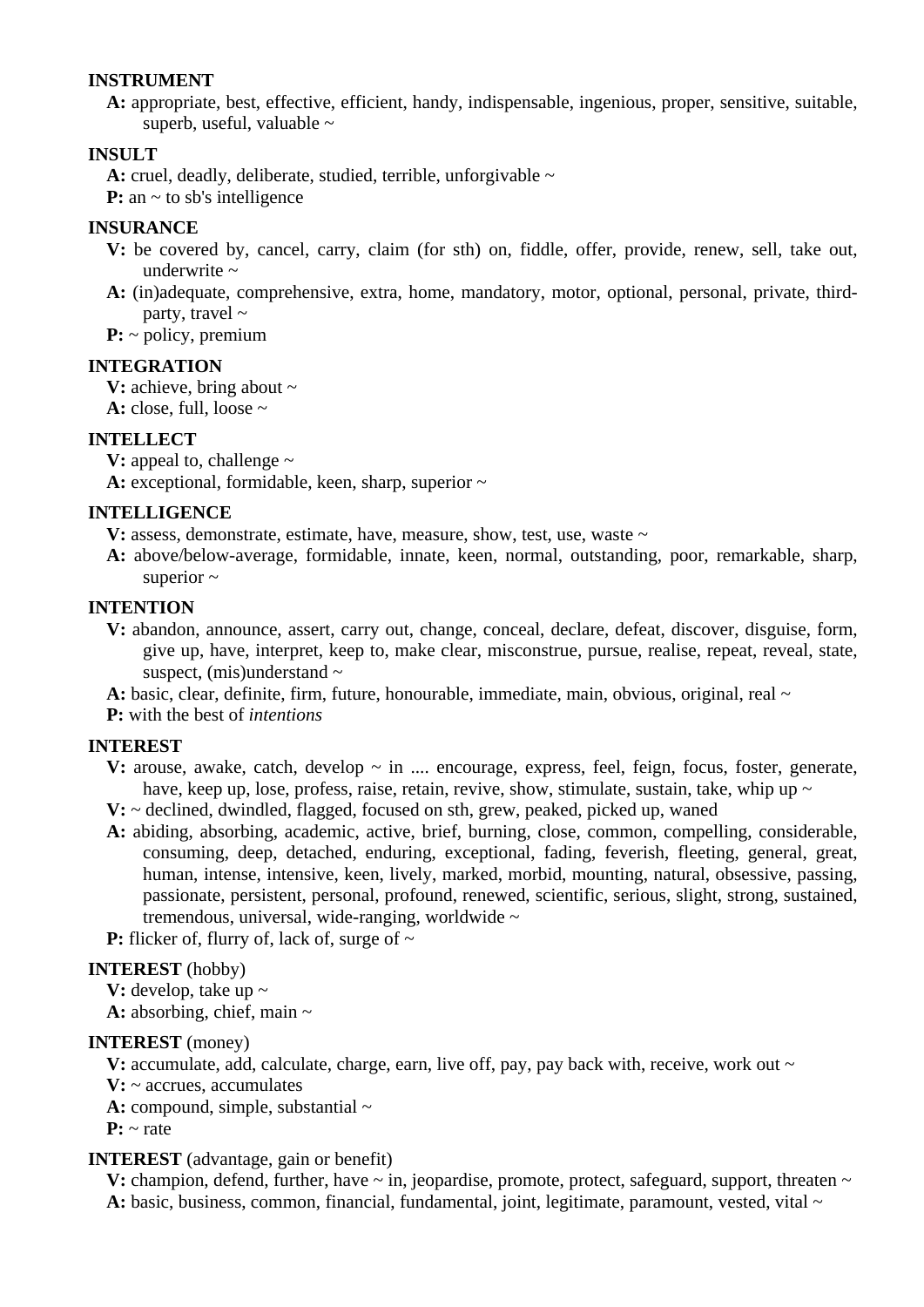**P:**  $\sim$  groups; in the national  $\sim$ : not in your own best, conflict of, look after (British), oil/farming/fishing etc *interests* 

#### **INTERFERENCE**

- **V:** guard against, permit, prevent, protect sb from, put a stop to, put up with, resent, resist, stop, suffer, tolerate ~
- **A:** blatant, constant, frequent, intolerable, malicious, outside, powerful, shocking, unjustifiable, unprovoked, unwarranted, unwelcome, unwise, well-meant  $\sim$

#### **INTERPRETATION**

**V:** give, make, place  $\sim$  on sth, put  $\sim$  on sth

A: different, free, generous, liberal, loose, narrow, political, strict, unusual ~

#### **INTERRUPTION**

- **V:** apologise for, be responsible for, cause, deal with, ignore, resent, silence  $\sim$
- **A:** awkward, inconvenient, lengthy, noisy, rude, serious, sudden, tactless, temporary, unexpected, unfortunate  $\sim$

# **INTERVENTION**

**V:** prevent, risk  $\sim$ 

A: armed, military, unwarranted, unwelcome ~

### **INTERVIEW**

**V:** attend, be called for, conduct, get, give, grant, have, seek  $\sim$ 

 **A:** abrasive, amusing, brief, dramatic, entertaining, exclusive, fascinating, frank, hurried, in-depth, painful, polite, rare, revealing, rewarding, successful  $\sim$ 

#### **INTIMIDATION**

**V:** be subjected to, submit to, suffer, surrender to  $\sim$ 

A: blatant, continued, humiliating  $\sim$ 

**P:** wave of  $\sim$ 

#### **INTRIGUE**

**V:** carry on, discover, get mixed up in, see through, start  $\sim$ 

A: complicated, nasty, political  $\sim$ 

**P:** web of  $\sim$ 

#### **INVASION**

- **V:** call off, carry out, launch, mount, plan, postpone, prevent, repel, resist, risk, spearhead, start, stop, threaten ~
- A: full/large-scale, imminent, massive ~

 $P: ~ of \, privacy$ 

### **INVENTION**

**V:** come up with, make, market, patent, promote, register  $\sim$ 

A: amazing, exciting, incredible, ingenious, marketable, marvellous, novel, revolutionary, successful, unique, wonderful ~

### **INVESTIGATION**

- **V:** aid, be engaged in, be under, call for, carry out, close, conduct, (discontinue, co-operate with, demand, drop, embark on, hold, hush up, impede, initiate, instigate, make, (re)open, order, press for, pursue, shelve, start, subject sb to, undertake, wind up  $\sim$
- **V:** ~ brought sth to light, is under way
- **A:** careful, cautious, close, comprehensive, detailed, exhaustive, frank, full, full-length/scale, internal, laborious, lengthy, official, on-the-spot, painstaking, police, protracted, rough, scientific, searching, thorough, wide, worldwide  $\sim$

#### **INVESTMENT**

**V:** attract, channel ~ into sth, cut, cut back, discourage, encourage, increase, inhibit, lose, make, plan, reduce, step up, stifle, stimulate ~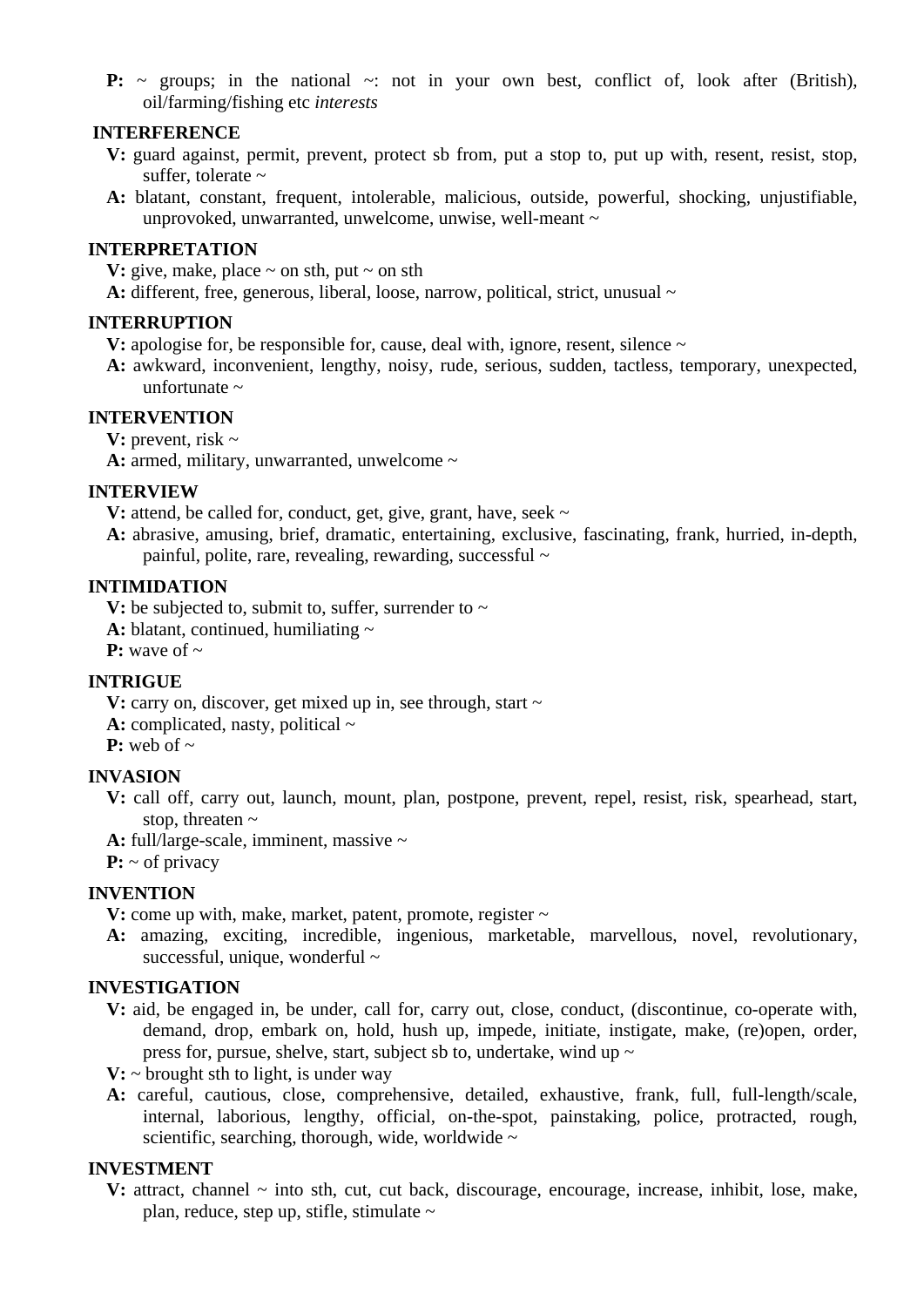- $V: \sim$  bore fruit, gives a return of (7%), yields (7%)
- **A:** careful, cautious, foolish, heavy, important, large-scale, long/short-term, massive, modest, profitable, risky, secure, sound, substantial, successful, wise ~

### **INVITATION**

- **V:** accept, extend, get, give, issue, offer, owe, receive, refuse, respond to, send (out), take up  $\sim$
- **A:** casual, cordial, exciting, (in)formal, kind, official, open, personal, pressing, (long-)standing, tempting, welcome  $\sim$

### **INVOICE**

**V:** check, deal with, handle, issue, make out, pay, query, receive, send (out), settle, submit  $\sim$ 

### **ISLAND**

A: desert, exotic, idyllic, isolated, lonely, offshore, remote, tropical, unexplored, uninhabited ~

### **ISSUE**

- **V:** address, approach, argue, attack, avoid, bring up, broach, champion, clarify, complicate, concentrate on, confront, confuse, deal with, debate, decide, defer, delay, discuss, dispute, dodge, evade, examine, exclude, explore, face, fight, force ~ into the open, fudge, gloss over, handle, ignore, inflame, keep  $\sim$  open, leave aside, mishandle, mismanage, obscure, raise, resolve, settle, side-step, (over)simplify, skirt round, solve, study, tackle, take up, touch on, wrestle with  $\sim$
- **V:** ~ arose, came up, caused concern, cropped up, divided sb and sb, faded
- **A:** contemporary, controversial, dangerous, debatable, economic, environmental, political, real, serious, single, specific, thorny, topical, tricky ~

## **ITINERARY**

**V:** announce, change, depart from, fix, follow, keep to, plan, prepare, stick to  $\sim$ A: detailed, exact, fixed, flexible, gruelling  $\sim$ 

#### **JAIL**

**V:** be released from, break out of, escape from, go to, send sb to, serve time in

## **JOB**

- **V:** apply for, be out of a, be put out of, be sacked from, create, find (sb), get, give up, have, hold, hold down, hunt for, leave, look for, lose, offer, resign from, take, take up  $\sim$
- $V: \sim$  is at stake/in jeopardy
- **A:** absorbing, badly-paid, boring, casual, challenging, cushy, dangerous, dead-end, (un)demanding, difficult, easy, exacting, full/part-time, good, hard, (un)important, interesting, menial, modest, monotonous, (un)pleasant, plum, prestigious, (ir)regular, responsible, routine, satisfying, secure, stable, steady, summer, undistinguished, unpaid, well-paid ~

#### **JOB** (task)

**V:** botch, bungle, do, put off, tackle, take on, undertake, work on  $\sim$ 

A: back-breaking, difficult, hard, laborious, thankless, unenviable, unpleasant ~

## **JOKE**

**V:** be the butt of, carry  $\sim$  too far, crack, tell, make a  $\sim$  of sth, play a  $\sim$  on sb, see/get the  $\sim$ 

 **V:** ~ backfired

 **A:** blue, dirty, old, pathetic, practical, sick, silly, stale ~

## **JOURNEY**

- **V:** break, commence, complete, embark on, end, go on, make, plan, send sb on, set off on, set out on, start, undertake ~
- **A:** adventurous, arduous, dangerous, dreadful, (un)eventful, exciting, exhausting, hazardous, homeward, long, outward, (un)pleasant, return, safe, short, strenuous, tiring, triumphant  $\sim$ **P:** on the  $\sim$  home

## **JOY**

**V:** be overcome with, dance for, express, feel, jump for  $\sim$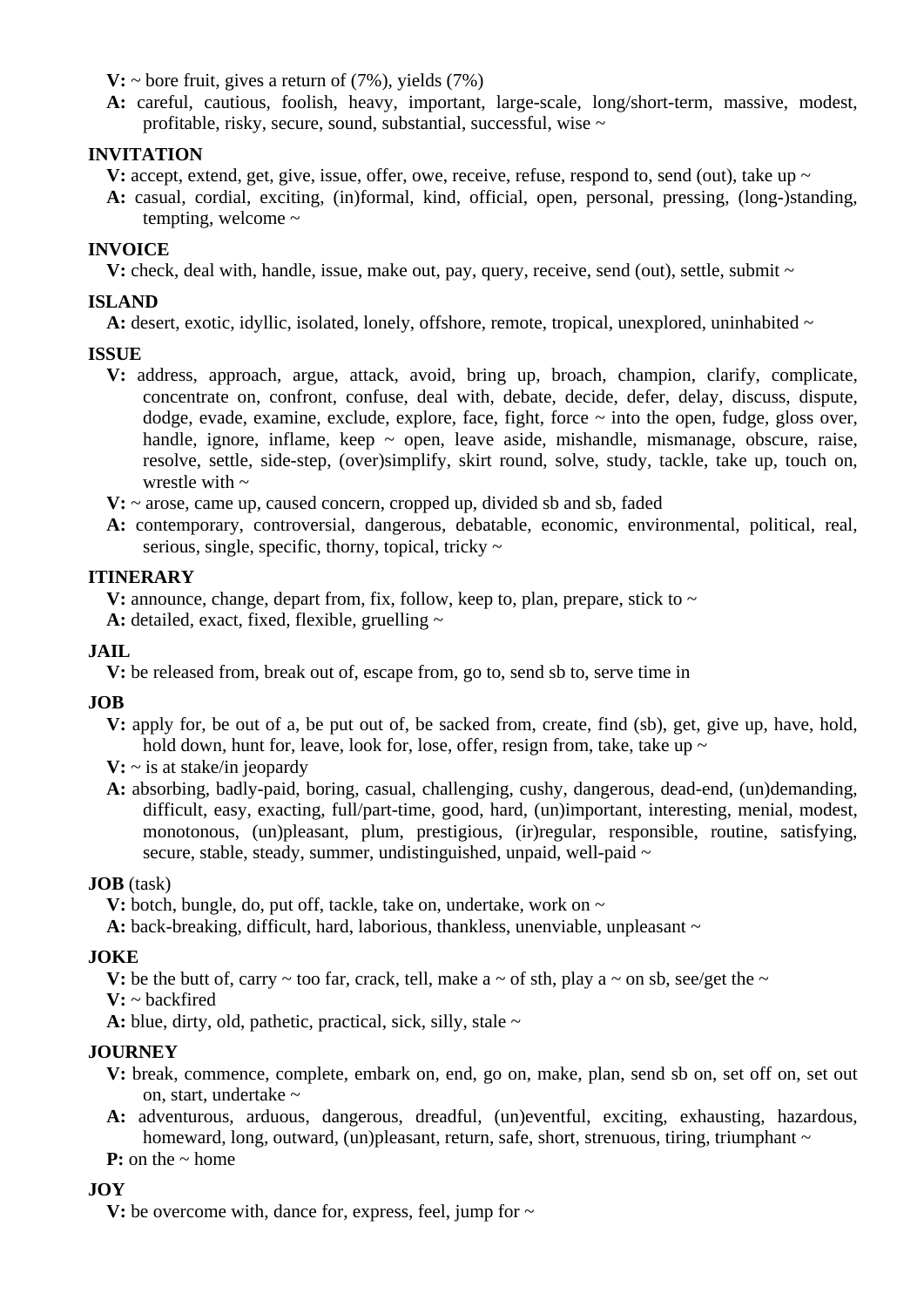A: boundless, great, sheer  $\sim$ 

# **JUDGEMENT**

- **V:** (dis)agree with, affect sb's, arrive at, back sb's, cloud/colour (your), comply with, display, dispute, endorse, exercise, express, form, give, have confidence/faith in sb's, impair, make, offer, overrule, pass  $\sim$  on  $\ldots$  rely on, show, suspend, trust, use, vindicate, withhold  $\sim$
- A: balanced, (un)biased, considered, correct, excellent, (un)fair, faultless, faulty, final, good, impartial, poor, rational, reasonable, shrewd, sound, valid, unanimous, wrong ~

**P:** error of  $\sim$ ; against (my) better  $\sim$ 

## **JUDGEMENT** (court decision)

**V:** appeal against, comply with, deliver, dispute, enforce, give, hand down  $\sim$ , issue, overturn, pass  $\sim$ on sb, pronounce, suspend ~

# **JURY**

**V:** charge, dismiss, instruct, serve on, swear in  $\sim$ 

**V:** ~ convicted sb of (burglary), is (still) out, returned a (guilty) verdict, found sb guilty/not guilty **P:** members of, trial by  $\sim$ 

# **JUSTICE**

**V:** administer, deal out, dispense, escape, mete out, obstruct  $\sim$ 

A: impartial, natural, rough, summary, swift  $\sim$ 

**P:** miscarriage of, pervert the course of ~

## **JUSTIFICATION**

**V:** find (no), give, have, invent, offer, produce, put forward, see  $\sim$ 

A: convincing, elaborate, moral, plausible, proper, rational, real, reasonable, (in)sufficient ~

**P:** There is every/no  $\sim$  for ...

## **KING**

**V:** crown, depose, proclaim ~

 **V:** ~ abdicated, came to the throne, inherited the throne, reigned, ruled, was crowned

**A:** cruel, foolish, popular, proud, strong, tyrannical, weak, wise ~

## **KISS**

**V:** give sb, have, steal  $\sim$ 

A: goodbye, goodnight, passionate, tender ~

**P:** give sb the  $\sim$  of life

## **KNOWLEDGE**

- **V:** absorb, accumulate, acquire, apply, add to, build up, develop, disseminate, soak up, draw on, have, imbibe, impart, improve, lack, possess, seek, spread, store up, use ~
- **A:** advanced, all-round, comprehensive, common, considerable, deep, detailed, encyclopaedic, exact, excellent, extensive, fair, first-hand, inadequate, inside, intimate, invaluable, outstanding, phenomenal, poor, profound, routine, rudimentary, slight, sufficient, superficial, thorough, wide, widespread ~
- **P:** be avid of, body of, boundaries of, branch of, quest for, search for, store of, thirst for  $\sim$ ; disclaim all  $\sim$  of, have a working  $\sim$  of ...

## **LABOUR** (workers)

**V:** employ, engage, exploit, hire, need, recruit, require, take on, transfer, use ~

 **A:** additional, casual, child, extra, migrant, mobile, (un)skilled, slave, surplus ~

**P:**  $\sim$  relations: (free) movement of  $\sim$ 

## **LABOUR** (work)

A: forced, hard, manual, physical, tiring, unnecessary, wasted  $\sim$ 

## **LACK**

**V:** draw attention to, excuse, experience, feel, make up for, overlook, point out, suffer  $\sim$  **A:** conspicuous, desperate, general, lamentable, painful, serious, severe ~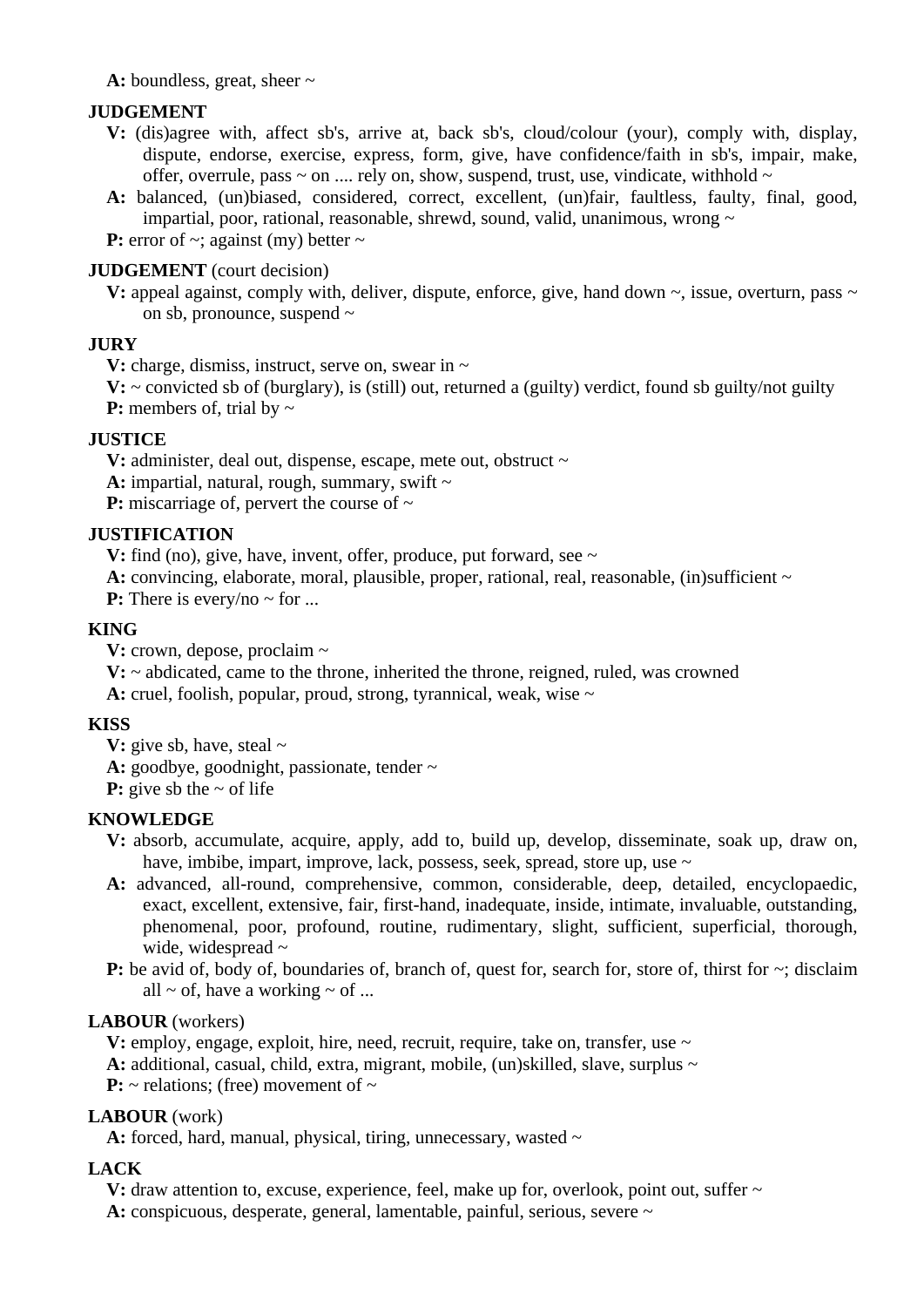# **LAND**

**V:** clear, cultivate, irrigate, live off, reclaim, work  $\sim$ 

 **A:** agricultural, arable, barren, fanning, fertile, grazing, parched, prime, waste ~

**P:** piece of, plot of  $\sim$ 

# **LANGUAGE**

- **V:** acquire, brush up, choose, control, develop, enrich, have a good command of, improve, learn, master, pick up, pollute, share, speak, standardise, teach, use ~
- **A:** ancient, artificial, bad, classical, coarse, colloquial, colourful, common, complex, correct, crude, dead, difficult, elegant, emotive, everyday, filthy, first, flowery, foreign, (in)formal, foul, inflammatory, international, living, modem, native, natural, obscene, official, plain, poetic, primitive, offensive, racist, refined, second, sexist, sign, simple, spoken, strong, technical, universal, vulgar, written ~

# **LAUGH**

**V:** get, give, raise, stifle, suppress  $\sim$ 

A: belly, bitter, cruel, good, hearty, loud, mischievous, nervous ~

# **LAUGHTER**

**V:** break out into, give rise to, provoke, roar with  $\sim$ 

 **V:** ~ broke out

 **A:** convulsive, cruel, derisive, hearty, infectious, innocent, light-hearted, loud, mocking, nervous, scornful  $\sim$ 

**P:** burst of, gales of, peals of, shout of, shrieks of, tears of  $\sim$ 

# **LAW**

- **V:** abide by, administer, apply, be against, be above, break, change, clarify, codify, comply with, contravene, defy, depart from, endorse, enforce, establish, face, fall foul of, flout, go against, ignore, impose, invoke, keep to, maintain, modify, (dis)obey, observe, offend, rebel against, recognise, resist, respect, revise, stay within, strengthen, tighten, uphold, violate  $\sim$
- **V:** ~ operates, stipulates/states that ...
- A: (in)effective, just, oppressive, powerful ~
- **P:** body of, breach of, breakdown of, code of, infringement of, loophole in, respect for, supremacy of, violation of  $\sim$

# **LAW** (an Act)

 **V:** amend, apply, bring in, change, contravene, draft, enact, enforce, formulate, frame, ignore, implement, infringe, introduce, issue, make, observe, pass, repeal, revoke, suspend  $\sim$ 

 **V:** ~ applies, bans ... , came into effect/force, establishes ... , takes effect

A: draconian, oppressive, strict, unenforceable, unworkable ~

## **LAW AND ORDER**

V: enforce, keep, maintain, preserve, respect, restore  $\sim$ 

**P:** breakdown in, establishment of, maintenance of  $\sim$ 

## **LEAD**

 **V:** assume, contest, challenge, establish, follow, give, give up, go into the, have, hold, increase, keep, lose, maintain, move into the, narrow, take, take over, whittle away, wipe out  $\sim$ 

A: clear, decided, magnificent, narrow, slight, substantial, unassailable ~

# **LEADER**

**V:** appoint, choose, elect, select ~

A: born, charismatic, convincing, forceful, formidable, inspired, natural, strong, undisputed ~

# **LEADERSHIP**

**V:** assume, exercise, exert, relinquish, surrender, take on, take over  $\sim$ 

 **A:** resolute, strong ~

**P:**  $\sim$  contest, qualities; bid for  $\sim$ 

# **LECTURE**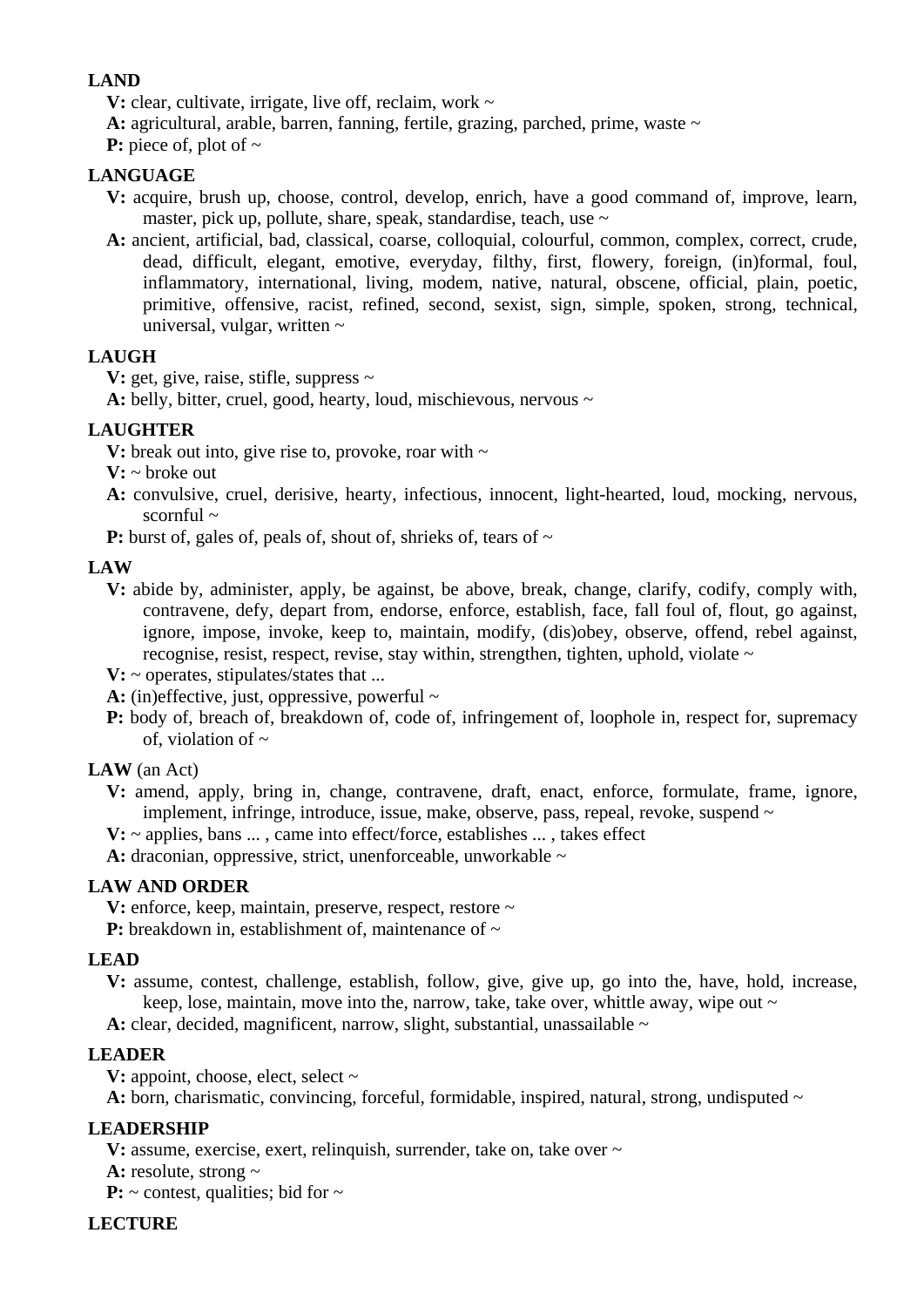**V:** attend, deliver, give  $\sim$ 

 **A:** absorbing, brief, brilliant, closing, fascinating, informative, instructive, interesting, introductory, lucid, memorial, opening, witty ~

## **LEGISLATION**

 $\sim$ 

- **V:** adopt, apply, bring in, call for, dodge, draft, enact, introduce, issue, lay down, look up, make, obstruct, pass, prepare, press for, push through, put through, repeal, speed up, veto, vote down
- $V: \sim$  covers sth, is overdue, is pending, provides for sth
- **A:** effective, far-seeking, harsh, inadequate, liberal, strict, tough ~

**P:** loophole in, package of  $\sim$ 

# **LESSON**

**V:** attend, cancel, give, go to, miss, sit in on, skip, (fail to) turn up to  $\sim$ 

 **A:** advanced, beginners', bitter, difficult, enjoyable, first, harsh, important, intermediate, painful, salutary, useful, valuable, vital  $\sim$ 

## **LETTER**

- **V:** deliver, dictate, drop  $\sim$  in the post, get, mail, open, post, receive, seal, send, stamp, take  $\sim$
- **A:** anonymous, brief, business, chain, covering, detailed, follow-up, long, love, open, personal, poison-pen, rambling  $\sim$
- **P:**  $\sim$  of application, of complaint, of resignation

# **LEVEL**

**V:** aim at, aspire to, establish, exceed, fall below, keep up, maintain, reach, surpass, sustain  $\sim$ 

- **V:** ~ deteriorated, improved, remained steady
- **A:** abysmal, advanced, amateur, ambitious, average, elementary, good, high, mediocre, modest, normal, overall, poor, professional, proper, reasonable, required, satisfactory, superior, uniform, usual  $\sim$

## **LEVEL** (physical)

 **V:** alter, assess, bring down, come up to, estimate, exceed, fall below, fix, gauge, keep up, lower, maintain, raise, reach, regulate, rise above, set  $\sim$ 

**V:**  $\sim$  fell, remained the same, rose, sank, went down

A: critical, current, recommended, record, safe ~

# **LIABILITY**

**V:** accept, acknowledge, admit, assume, deny, incur  $\sim$  **A:** full, limited ~

# **LIAR**

**V:** call sh  $\sim$ 

A: accomplished, bad, born, compulsive, good, inveterate, pathological  $\sim$ 

## **LIBERTY**

**V:** be at, deprive sb of, enjoy, fight for, grant, obtain  $\sim$ **P:** infringement of, loss of  $\sim$ 

## **LIBRARY**

**V:** accumulate, add to, compile, endow  $\sim$ 

A: extensive, fine, impressive, massive, priceless, superb, valuable, unique, vast  $\sim$ 

## **LICENCE**

**V:** apply for, get, grant, issue, lose, receive, renew, revoke, suspend sb's  $\sim$  $V: \sim$  has become invalid, is out of date, lapsed

 **A:** driving, export, permanent, renewable, special, temporary, (in)valid ~

# **LIE**

**V:** believe, spread, tell ~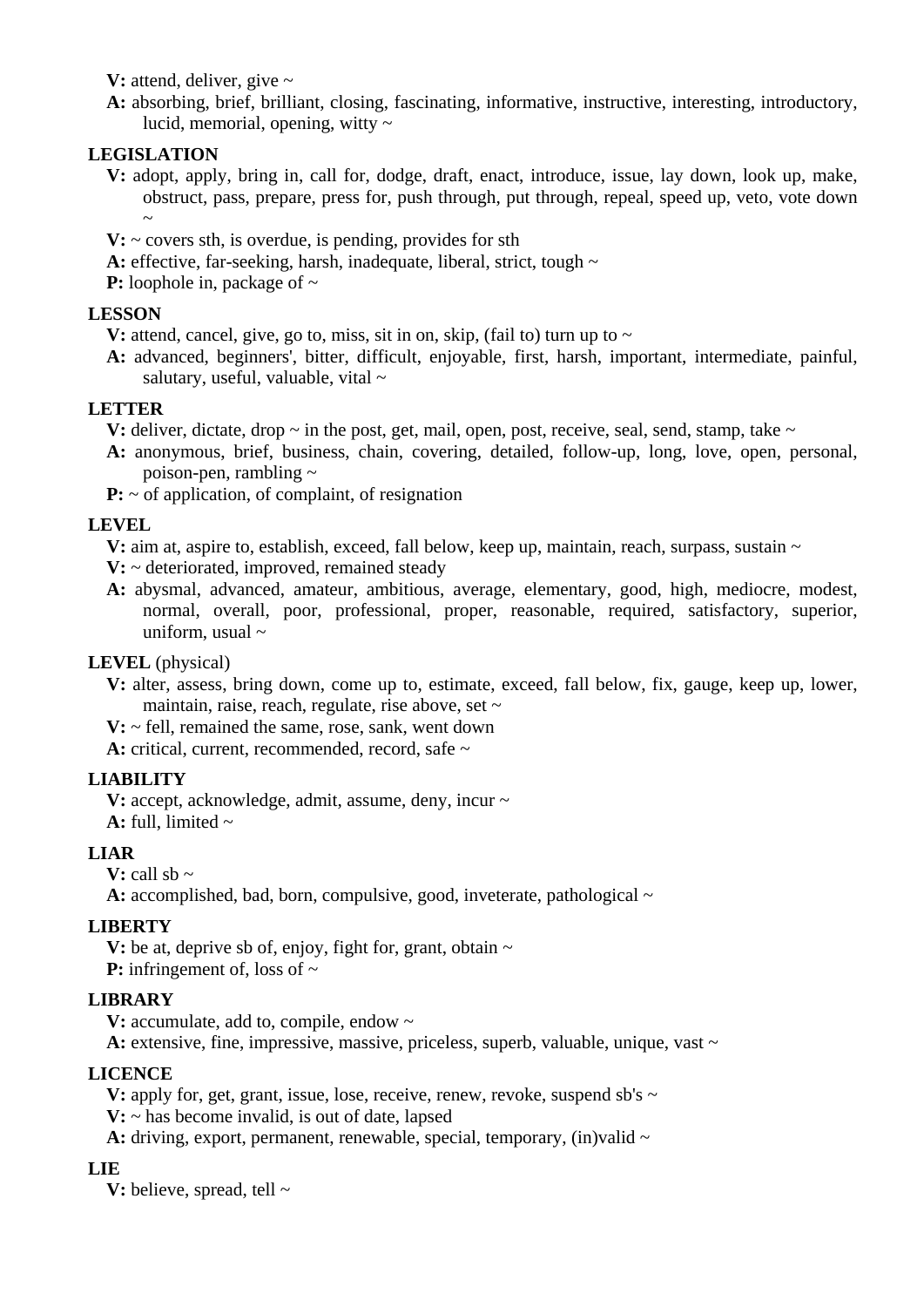**A:** absolute, barefaced, blatant, definite, deliberate, downright, evident, monstrous, obvious, outand-out, plausible, pointless, shameless, white, whopping  $\sim$ 

 **P:** pack of, tissue of, web of *lies* 

### **LIFE** (way of life)

- **V:** disrupt, enjoy, hanker after, lead, live, pursue, ruin, spoil  $\sim$
- **A:** active, adventurous, blameless, boisterous, busy, dangerous, dull, eccentric, exciting, exemplary, frivolous, full, hard-working, hectic, humdrum, idyllic, industrious, lazy, lonely, placid, quiet, secluded, sedentary, selfish, sociable, solitary, strenuous, useful, useless, varied, virtuous ~

### **LIFE** (life history)

V: blight, enrich, have, ruin ~

 **A:** agreeable, (un)comfortable, decent, difficult, dull, easy, (un)eventful, fascinating, frustrating, good, hard, harsh, idyllic, (un)interesting, miserable, narrow, obscure, (un)pleasant, rewarding, satisfactory, satisfying, sheltered, wretched ~

**P:** fabric of, turning-point in  $\sim$ 

### **LIFE** (physical)

**V:** claim, cling to, cut ~ short, end, go through, lay down, live, lose, prolong, put an end to, risk, save, shorten, spend, take ~

 $V: \sim$  was cut off

**P:** quality of, right to  $\sim$ 

### **LIGHT**

**V:** dim, extinguish, put on/out/off, shine, switch off/on, turn off/on/out ~

- **V:** ~ (dis)appeared, blazed, blinded sb, dazzled sb, flickered, gleamed, glimmered, glowed, illuminated ... , is visible, shone, twinkled, went out
- **A:** blazing, blinding, bright, brilliant, candle, dazzling, diffuse, dim, (in)direct, electric, fading, faint, false, flashing, fluorescent, full, gas, hard, harsh, poor, powerful, pure, radiant, shimmering, shining, silvery, soft, translucent  $\sim$

#### **LIMIT**

 **V:** approach, break through, come within, disregard, exceed, fix, go beyond/outside/over/past, impose, keep below/to, lay down, mark, observe, pass, pass beyond, place, put, raise, reach, recognise, remain within, remove, set, stick to, stretch, surpass, violate, watch ~

A: absolute, flexible, lower, outside, permitted, precise, reasonable, rigid, strict, upper ~

 **P:** be bounded by, extend, fall within, go outside, take/test sth to its, work within *limits* 

### **LIMITATIONS**

**V:** acknowledge, impose, know my own, recognise  $\sim$ 

#### **LINE** (policy)

**V:** adopt, advocate, applaud, develop, draw, follow, pursue, reject, take  $\sim$ 

A: conciliatory, consistent, definite, distinct, firm, independent, rigid, strong, tough  $\sim$ 

**P:** toe the party  $\sim$ 

#### **LINK**

**V:** break, create, cut, establish, forge, form, keep, maintain, preserve, retain, sever, shatter  $\sim$ 

- **V:**  $\sim$  binds sth, connects sth
- **A:** close, direct, existing, fragile, lasting, loose, missing, permanent, reliable, strong, tenuous, unique, vital  $\sim$

#### **LIST**

- **V:** add to, assemble, circulate, close, compile, consult, cross sb off, cut down, delete sth from, draw up, exhaust, extend, go down, go through, head, include sth in, make, prune, put sth in, rattle off, reduce, reel off, revise, submit, supply, swell, update, whittle down  $\sim$
- **A:** additional, complete, comprehensive, exhaustive, expanding, extensive, final, formidable, full, impressive, long, mailing, never-ending, provisional, restricted, short, tentative  $\sim$

## **LIVING**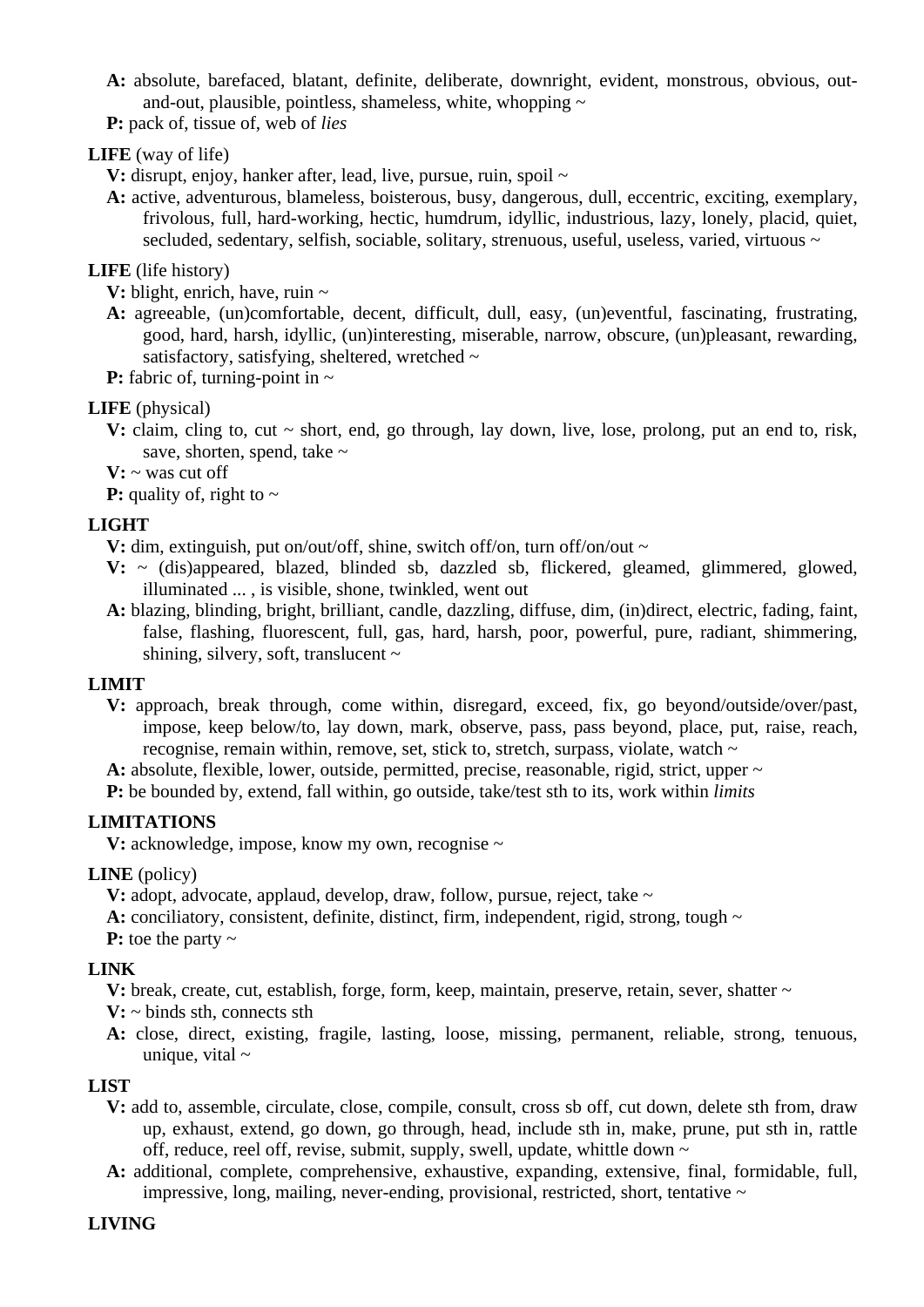**V:** earn, get, make, scrape  $\sim$ 

A: adequate, comfortable, good, honest, modest, precarious ~

### **LOAD**

**V:** carry, deliver, lessen, lighten, shed, take on, transport  $\sim$ 

 **A:** capacity, dangerous, enormous, full, light, hazardous, heavy, maximum, precarious, substantial ~

## **LOAN**

 **V:** apply for, approve, arrange (for), get, give, grant, negotiate, obtain, pay back/off, raise, receive, repay, reschedule, secure, service, take on, take out ~

A: bank, generous, huge, large, long/short-term  $\sim$ 

## **LOCATION**

**V:** choose, decide on, discover, establish, fix, pinpoint, settle ~ A: excellent, good, ideal, perfect, poor, (un)suitable ~

## **LOGIC**

**V:** apply, argue against, defy, follow, grasp, see, use  $\sim$ 

A: cold, hard, harsh, inner, plain, pure, sheer, simple, strict ~

# **LOOK**

**V:** get, give sb, have  $\sim$ 

 **A:** angry, anxious, blank, cold, dirty, disapproving, faraway, filthy, frosty, gentle, grave, hard, hostile, inquiring, intense, knowing, nasty, puzzled, quizzical, searching, strange, thoughtful, vacant, withering, worried ~

# **LOSS** (emotional)

 **V:** bear, compensate for, experience, get over, make up for, mourn, reconcile oneself to, recover from, suffer  $\sim$ 

A: bitter, cruel, great, heavy, keen, painful, sad, severe, tragic, tremendous, unbearable ~

### **LOSSES** (financial)

- **V:** announce, assess, calculate, count, cover, estimate, incur, make, make good, minimise, offset, recoup, recover, reduce, run up, sustain, underwrite, write off  $\sim$
- $V:~$  amount to ..., climbed, mounted up
- **A:** catastrophic, combined, considerable, crippling, disastrous, heavy, huge, irreversible, negligible, serious, severe, spectacular, steady, substantial, tremendous, unavoidable, worrying ~

## **LOVE**

- **V:** fall in/out of, find, look for, inspire, send  $\sim$
- **V:** ~ cooled, endured, grew
- **A:** blind, burning, deep, everlasting, intense, mutual, obsessive, platonic, profound, puppy, pure, secret, tender, true, undving, unrequited, young  $\sim$

## **LOYALTY**

**V:** claim, command, count on, earn, forfeit, give, merit, rely on sb's, reward, show, strain, swear  $\sim$  to sb, test  $\sim$ 

A: absolute, total, true, undying, unswerving  $\sim$ 

## **LUCK**

**V:** be down on one's, be out of, bring, have, push, try one's  $\sim$ 

 **V:** ~ deserted sb, improved, ran out, smiled on sb, took a turn for the worse, turned

A: bad, good, hard, pure, rotten, sheer, tough ~

**P:** beginner's, bit of, run of bad/good, slice of (good), stroke of  $\sim$ 

# **LUGGAGE**

**V:** check in, collect, label, pick up  $\sim$ **A:** heavy, light  $\sim$ 

## **LUNCH**

**V:** book, eat, get, go out to/for, have, make, prepare  $\sim$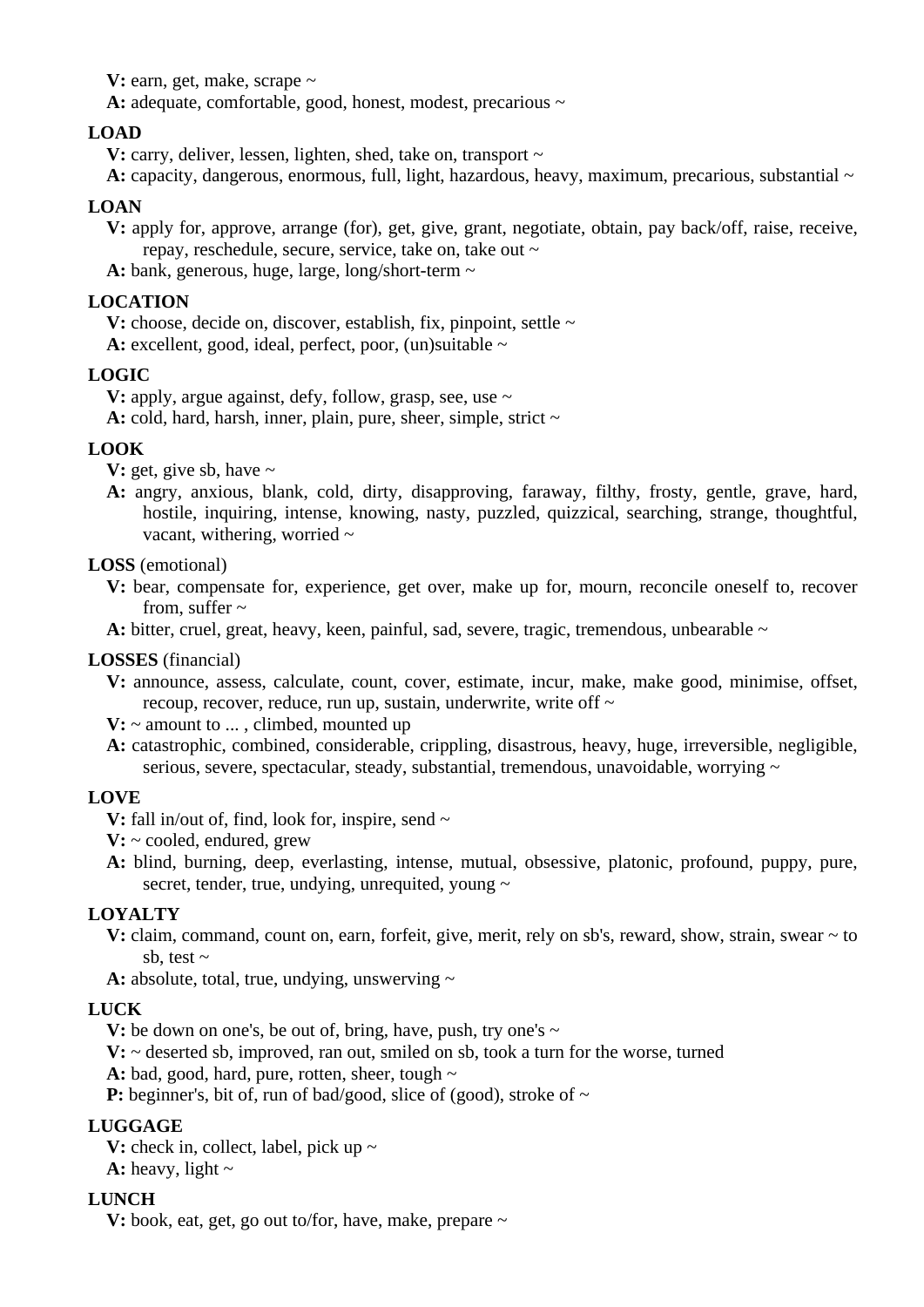**A:** 3-course, early, heavy, late, light, liquid, picnic, packed ~

 $P: ~ \text{break}$ 

# **MACHINE**

- **V:** activate, operate, run, service, shut down, start, work ~
- **A:** antiquated, bulky, efficient, foolproof, ingenious, intricate, obsolete, old-fashioned, revolutionary, simple, sophisticated, versatile, worn-out ~

# **MACHINERY**

**V:** create, mobilise, provide, put  $\sim$  in motion, set up, use  $\sim$ 

 **A:** complicated, effective, efficient, flexible, ingenious, modem, obsolete, old-fashioned, sophisticated, state-of-the-art, up-to-date, useful  $\sim$ 

# **MAIL**

**V:** check, deliver, do, forward, go through, send by/out/through, sort (out) ~

# **MAJORITY**

- **V:** aim at, cut, enhance, gain, get, have, hold onto, increase, obtain, preserve, push up, receive, reduce, retain, secure, win  $\sim$
- $V: \sim$  grew, shrank, slipped, was cut, went down/up
- **A:** absolute, clear, comfortable, decisive, definite, existing, generous, handsome, large, massive, overall, overwhelming, powerful, respectable, safe, secure, simple, slender, slight, slim, solid, straight, substantial, sweeping, thumping, tiny, unprecedented, vast, workable, working  $\sim$

# **MALNUTRITION**

**V:** die of, suffer from, treat sb for  $\sim$ 

A: serious, severe, widespread  $\sim$ 

# **MANAGEMENT** (control)

 **A:** aggressive, brilliant, careful, day-to-day, (in)efficient, general, inspired, intelligent, poor, skilled, sound, strategic, strong, weak ~

# **MANAGEMENT** (people)

A: junior, middle, senior, top ~ **P:** be under new, change of  $\sim$ ; a  $\sim$  team

## **MANIFESTO**

**V:** draw up, issue, publish, sign, support  $\sim$ 

# **MANNER**

**V:** adopt, affect, assume, display, maintain  $\sim$ 

A: abrupt, aggressive, (dis)agreeable, arrogant, assertive, attractive, austere, autocratic, authoritative, avuncular, awkward, bluff, blunt, bossy, brisk, brusque, brutal, bullying, businesslike, callous, careful, careless, casual, caustic, cavalier, charming, cheerful, civilised, clear-headed, clever, clumsy, coarse, cold, cordial, deliberate, determined, diffident, direct, discreet, domineering, down-to-earth, earnest, easygoing, ebullient, effective, efficient, elaborate, emphatic, exaggerated, firm, flamboyant, flippant, forbidding, forceful, forthcoming, frank, friendly, frigid, frivolous, furtive, gentle, gracious, grand, grandiose, haphazard, hearty, high-handed, hostile, humane, impressive, inconsistent, indecisive, ingratiating, kindly, majestic, matter-of-fact, methodical, meticulous, nasty, obsequious, offensive, off-hand, offputting, organised, peremptory, persuasive, (un)pleasant, polite, pompous, provocative, quiet, relaxed, retiring, rude, sarcastic, secretive, self-confident, sharp, shy, sloppy, sociable, stealthy, stiff, stupid, subtle, systematic, tactful, timid, traditional, underhand, unfortunate, usual, vague, vivacious, vulgar, warm, welcoming, ~

**P:** behave in  $a$ /an (adjective) ~

## **MANUSCRIPT**

**V:** accept, edit, proof-read, read sth in, reject, revise, submit  $\sim$ 

 **A:** authentic, extant, final, original, precious, (un)publishable, unpublished ~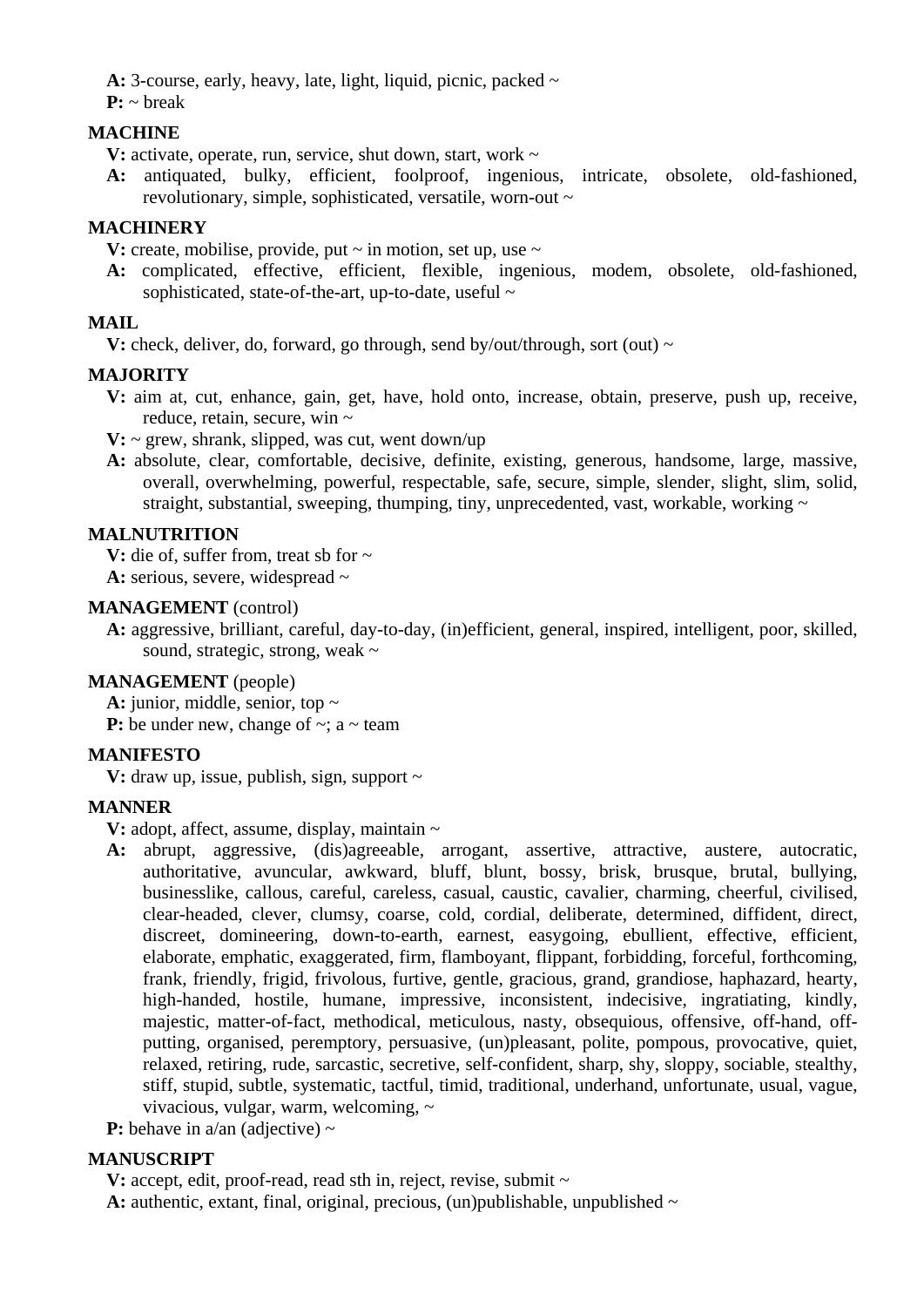### **MAP**

- **V:** check, compile, consult, draw, follow, look sth up on, make, mark sth on, plot sth on, produce, read, use  $\sim$
- **A:** accurate, contour, detailed, excellent, field, large/small-scale, poor, relief, road, sketch, up-todate, weather  $\sim$

#### **MARGIN** (financial)

A: comfortable, considerable, handsome, large, narrow, safe, slender, slim, small, wide ~

### **MARK** (characteristic)

**V:** bear, show  $\sim$ 

A: distinguishing, noticeable, permanent, unmistakable ~

#### **MARK** (impression)

**V:** leave, make, remove ~

A: deep, definite, indelible, permanent, visible ~

#### **MARKET**

- **V:** be driven out of, be pushed out of, be squeezed out of, break into, capture, come onto, comer, damage, discover, dominate, enter, expand, explore, extend, find, flood, kill, look for, lose, misjudge, open up, operate, penetrate, research, ruin, saturate, seek, segment, study, take over, tap, unsettle, withdraw from, woo  $\sim$
- **V:** ~ is booming, declined, disappeared, dried up, flourished, fluctuated, is vulnerable to sth, plummeted, shrank
- **A:** black, buyers', competitive, declining, domestic, expanding, export, extensive, falling, flat, good, growing, healthy, huge, international, lucrative, narrow, new, overseas, potential, profitable, ready, restricted, sensitive, sluggish, specialist, stable, static, vast, volatile, worldwide, wide ~

**P:**  $\sim$  research, researcher, segmentation, survey

#### **MARRIAGE**

- **V:** announce, annul, arrange, break up, consummate, end, enter into, get out of, preserve, put an end to, rescue, ruin, save, spoil ~
- **V:** ~ broke down/up, collapsed, endured, lasted, survived, was a failure/a success, went downhill
- **A:** arranged, contented, disastrous, early, foolish, (un)happy, hasty, lasting, late, loveless, mixed, perfect, shotgun ~
- **P:**  $\sim$  of convenience: breakdown of, break-up of  $\sim$

#### **MARTIAL LAW**

**V:** declare, impose, lift, suspend, violate  $\sim$ 

**P:** easing of, imposition of, relaxation of  $\sim$ 

#### **MATERIAL** (information etc)

 **V:** accumulate, acquire, arrange, check, classify, collate, collect, come across, compile, examine, gather, get hold of, handle, hand over, index, look over/through, marshal, organise, provide, question, release, sift, study, supply, suppress, use, withhold  $\sim$ 

 $V: \sim$  came to light, shed light on sth

- **A:** abundant, (in)adequate, ample, contemporary, documentary, factual, fascinating, first-hand, pertinent, previously unknown/unpublished, relevant, up-to-date, useful ~
- **P:** abundance of, lack of, shortage of  $\sim$

#### **MATTER**

- **V:** air, attend to, bring  $\sim$  to an end, bring up, brush  $\sim$  aside, clear up, clinch, complicate, consider, cope with, deal with, decide, drop, elucidate, examine, get to the bottom of, go into, ignore, inquire into, investigate, pursue, raise, remedy, report, resolve, settle, simplify, take up, weigh  $up \sim$
- **V:** ~ arose, came to a head/to the fore, came up, cropped up, dragged on
- **A:** awkward, complicated, controversial, delicate, difficult, domestic, grave, (un)important, incidental, insignificant, intimate, intricate, legal, mundane, outstanding, pressing, serious, specific, trivial, unpleasant, unusual, urgent  $\sim$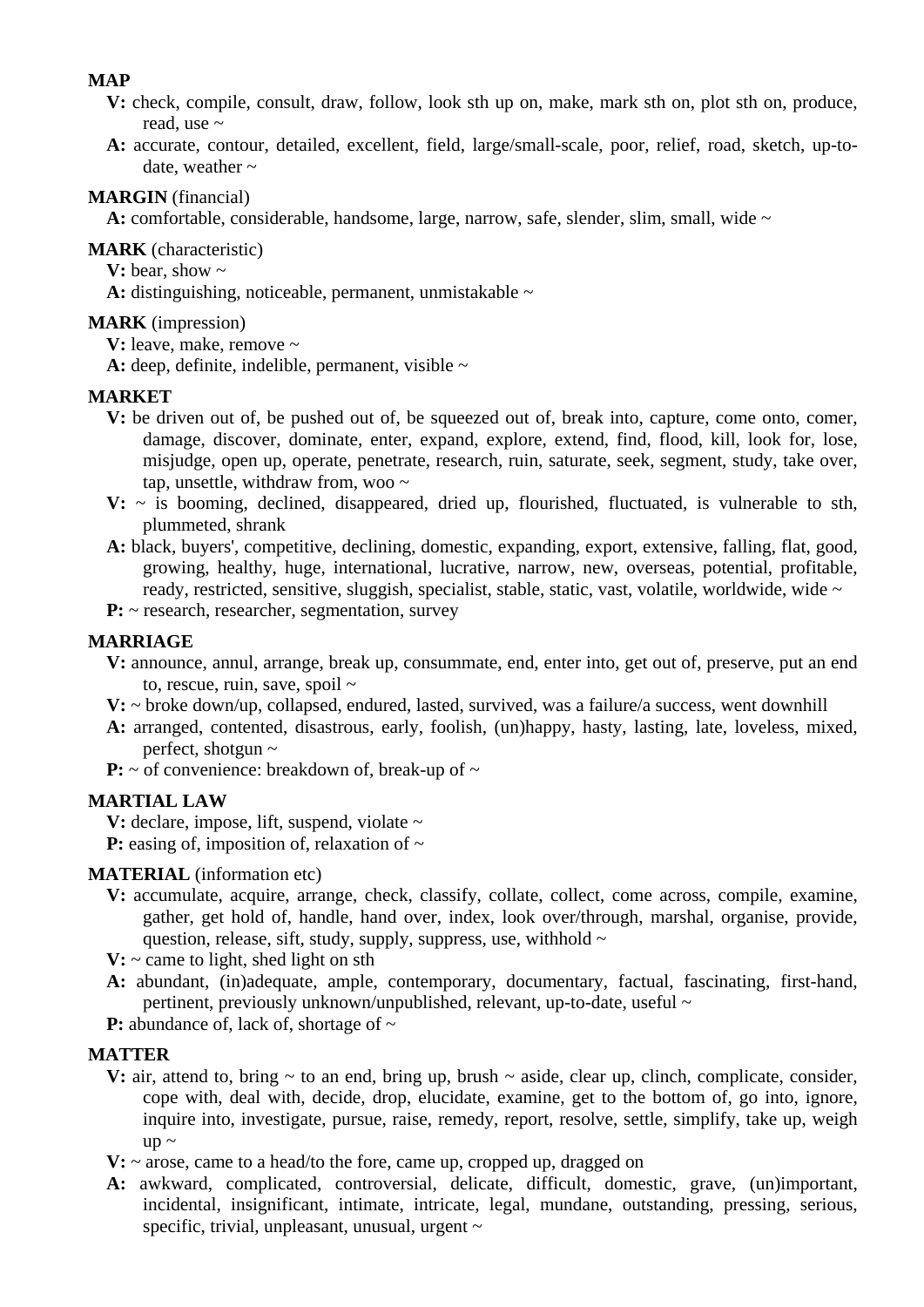**P:** (no) consensus on the  $\sim$  of ...; core/crux/gist/heart of  $\sim$ 

## **MEAL**

**V:** cook, enjoy, fix, invite sb out/over for, miss, order, prepare, serve, sit down to, skip ~

 **A:** (3-)course, decent, evening, frugal, hearty, heavy, lavish, light, main, midday, simple, square, sumptuous, vegetarian  $\sim$ 

## **MEANING**

- **V:** clarify, communicate, conceal, convey, deduce, discover, elucidate, explain, express, extend, grasp, guess, ignore, misconstrue, mistake, probe, seek, take in, uncover, understand ~
- **A:** abstruse, accepted, ambiguous, basic, broad, clear-cut, conventional, current, distinct, elusive, fundamental, general, literal, narrow, obscure, profound, real, sinister, specific, true ~

### **MEANS**

- **V:** apply, decide upon, discover, employ, exhaust, find, justify, make use of, take, try, use  $\sim$
- **A:** (in)adequate, appropriate, available, best, brutal, clever, cunning, devious, (in)direct, dishonest, doubtful, effective, (un)fair, foul, handy, indefensible, ingenious, novel, obvious, overt, reprehensible, satisfactory, straightforward, subtle, suitable, underhand, useful ~

## **MEANS** (financial)

**V:** have, live beyond/within  $\sim$ 

A: adequate, ample, independent, limited, modest, private, sufficient ~

### **MEASURES**

- **V:** adopt, advocate, apply, carry out, implement, institute, introduce, oppose, outline, prepare, propose, put  $\sim$  in hand, resort to, take, tighten up, use, work out  $\sim$
- **V:**  $\sim$  are called for, are in force, have been put into operation, take effect
- **A:** (in)adequate, appropriate, conciliatory, comprehensive, desperate, detailed, drastic, effective, emergency, energetic, extreme, firm, forceful, harsh, immediate, important, impracticable, interim, obstructive, practical, preliminary, preventive, prudent, remedial, repressive, sensible, stem, strict, stringent, strong, temporary, tough, unprecedented, urgent ~

**P:** package of, series of, set of  $\sim$ 

## **MEAT**

 **V:** barbecue, boil, braise, carve, cure, cut, (stir-)fry, grill, (spit-)roast, slice, tenderise -

**A:** chewy, cold, cooked, dark, fatty, juicy, lean, leathery, raw, red, tender, tough, white ~

**P:** cut of, joint of, piece of, slice of  $\sim$ 

#### **MECHANISM**

**V:** make use of, set in motion  $\sim$ 

 **V:** ~ broke down, worked

A: clumsy, complicated, crude, elaborate, flexible, simple, sophisticated, unique, useful ~

#### **MEDICATION**

 **V:** administer, be off/on, come off, continue with, discontinue, give, go on, need, order, prescribe, take, take sb of f $\sim$ 

A: effective, mild, strong ~

#### **MEETING** (formal)

**V:** address, adjourn, arrange, attend, ban, break up, bring  $\sim$  forward, cancel, call, call off, chair, close, conduct, convene, disrupt, fix, have, hold, interrupt, open, organise, postpone, preside over, put off, skip, turn up at, wind up, wreck  $\sim$ 

 **V:** ~ broke up, ended, ended in deadlock

 **A:** ad hoc, amicable, annual (monthly, etc), brief, casual, emergency, enthusiastic, friendly, fruitful, heated, high-level, historic, hostile, impending, initial, international, key, lengthy, long, noisy, (dis)orderly, packed, preliminary, prolonged, protracted, rowdy, short, stormy, successful, summit, tense, urgent, useful ~

#### **MEMBER**

A: active, associate, card-carrying, founding, full, honorary, leading, life, retired ~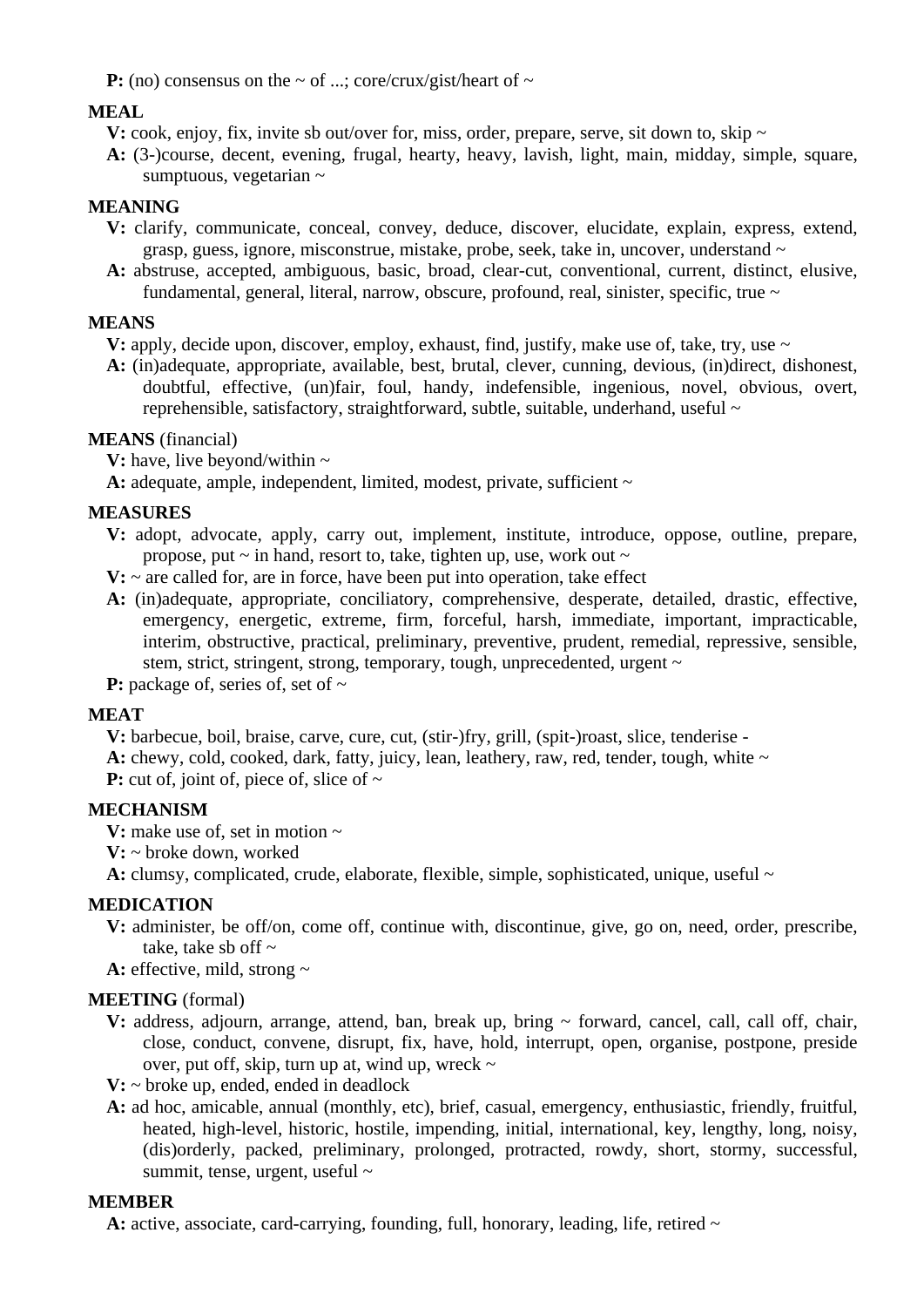### **MEMORY**

- **V:** banish, blot out, bring back, cherish, commit sth to, evoke, haunt, have, jog, lose, obliterate, perpetuate, preserve, reawaken, recover, refresh, speak from, stick in the, stimulate, tarnish  $\sim$
- **V:** ~ faded, haunts sb, lingers, lives on, rankles
- **A:** accurate, amazing, bitter, bitter-sweet, clear, confused, dim, enduring, excellent, faulty, fond, frightening, good, happy, hazy, infallible, keen, long, long-term, painful, (im)perfect, (un)pleasant, poignant, poor, phenomenal, photographic, powerful, prodigious, retentive, sad, sentimental, short, short-term, terrible, vague, visual, vivid  $\sim$

**P:** feat of, loss of, recovery of  $\sim$ 

### **MERCHANDISE**

**V:** carry, display, examine, order, purchase, ship, stock  $\sim$  **A:** assorted, first-class, general, high-quality, top-quality ~ **P:** choice of, range of  $\sim$ 

## **MESS** (dirty state)

**V:** clean away/up, clear away/up, get into, leave, leave sth in, make, sort out, sweep up  $\sim$ A: absolute, awful, dreadful, real, shocking, terrible, total  $\sim$ 

#### **MESS** (confused state)

**V:** clear up, get into/out of, leave, leave sb/sth in, make, sort out  $\sim$ 

A: absolute, awful, dreadful, fine, proper, real, shocking, terrible, total  $\sim$ 

#### **MESSAGE**

 **V:** acknowledge, announce, broadcast, carry, collect, contain, convey, decipher, decode, deliver, explain, get, give, intercept, interpret, leave, mix up, pass on, receive, record, relay, release, report, (un)scramble, send, stop, take, take down, take note of, transmit, (mis)understand  $\sim$ 

**V:** ~ arrived, got through

 **A:** blunt, clear, coded, complicated, confused, desperate, frantic, friendly, garbled, genuine, important, kind, mysterious, personal, private, right, special, stark, urgent, wrong ~

#### **METHOD**

 **V:** adopt, apply, be familiar with, change, choose, decide on, describe, develop, devise, discard, discover, employ, endorse, evolve, explain, follow, give up, improve, introduce, invent, keep to, know of, look for, outline, pioneer, popularise, produce, recommend, resort to, stick to, study, use, test, try, try out  $\sim$ 

 **V:** ~ failed, worked

 **A:** antiquated, common, complex, controversial, (un)conventional, costly, crude, dubious, effective, efficient, existing, (un)familiar, fashionable, feasible, handy, infallible, ingenious, innovative, legitimate, modern, novel, obsolete, old-fashioned, (un)orthodox, out-of-date, practicable, practical, proven, reliable, risky, sophisticated, straightforward, strange, traditional, tried-andtested, unique, unscrupulous, up-to-date, useful,  $(un)$ usual  $\sim$ 

#### **MIND**

- **V:** bear in, bring sth to, change (your), clog, come to, cultivate, develop, dominate, keep in, make (your) ~ up, speak (my), train ~
- **V:** ~ boggles, deteriorated, drifted, failed, strayed, turned to .... wandered, works
- **A:** active, acute, agile, alert, analytical, astute, brilliant, calculating, clear, closed, coarse, creative, critical, cunning, devious, dirty, (un)disciplined, disorganised, dull, first-class, flexible, fresh, good, great, incisive, inquiring, inquisitive, inventive, keen, lazy, limited, lively, logical, lucid, methodical, muddled, nasty, one-track, orderly, original, outstanding, penetrating, powerful, quick, sharp, shrewd, sophisticated, superior, suspicious, systematic, tough, unbalanced, versatile, vulgar, warped, well-trained, whole, woolly ~
- **P:** apply/put/set (your) ~ to ...; have a good/quick, keep an open, it slipped (my) ~; take (your) ~ off...

#### **MIND** (conscience)

**V:** disturb, ease, get sth off (your), have sth on (your), put (my)  $\sim$  at rest, relieve, trouble  $\sim$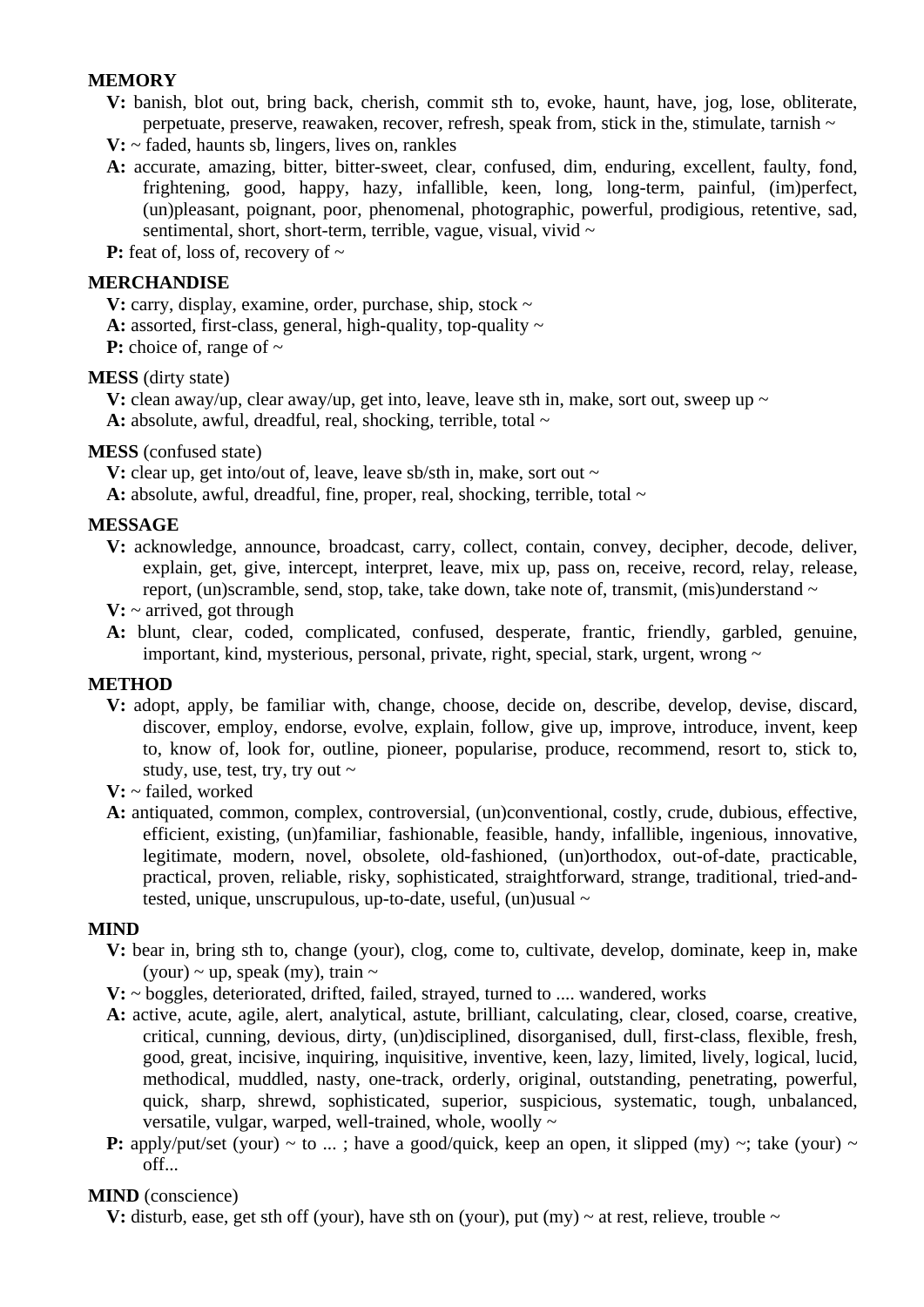#### **MIND** (mental health)

**V:** cloud, restore  $\sim$ 

**V:** ~ deteriorated, failed, gave way

A: disturbed, twisted, unbalanced ~

#### **MINUTES** (of a meeting)

**V:** accept, circulate, draw up, edit, keep, pass, read, reject, sign, take  $\sim$ 

### **MISCHIEF**

**V:** cause, do, get into, keep oneself out of, make, stay out of  $\sim$ 

#### **MISCONCEPTION**

**V:** avoid, prevent ~

 **V:** ~ arose, occurred

A: popular, unfortunate, widespread  $\sim$ 

### **MISCONDUCT**

**V:** accuse sb of, be guilty of, charge sb with, complain of  $\sim$ A: gross, persistent, professional, serious ~

### **MISDEMEANOUR**

**V:** be guilty of, commit  $\sim$  **A:** foolish, petty, serious ~

### **MISERY**

**V:** alleviate, bring, cause, relieve, suffer  $\sim$ A: abject, sheer, untold, utter  $\sim$ 

### **MISFORTUNE**

**V:** get over, have, suffer  $\sim$ A: appalling, great, overwhelming, serious, terrible, tragic ~

#### **MISGIVINGS**

**V:** allay, conceal, express, feel, overcome, voice ~ A: grave, serious, strong ~

#### **MISSION**

- **V:** accept, accomplish, carry out, complete, embark on, fulfil, perform, send sb on, undertake  $\sim$
- **A:** clandestine, delicate, dangerous, fact-finding, goodwill, hazardous, humanitarian, hush-hush, important, rescue, secret, suicide ~

## **MISTAKE**

 **V:** admit, clear up, commit, correct, cover up, excuse, forgive, make, make good, overlook, rectify, remedy ~

 **V:** ~ appeared, crept in, occurred

 **A:** appalling, bad, basic, big, careless, catastrophic, colossal, common, costly, crucial, disastrous, fatal, foolish, fundamental, ghastly, glaring, grave, huge, laughable, serious, silly, slight, typical, unfortunate ~

#### **MISTRUST**

**V:** add to, feel, increase, overcome ~

A: deep, instinctive, profound, strong  $\sim$ 

#### **MISUNDERSTANDING**

V: cause, clear up, lead to, prevent  $\sim$ 

 **A:** appalling, basic, fundamental, genuine, serious, slight, unfortunate ~

## **MIXTURE**

**V:** concoct, invent, produce, try  $\sim$ 

 **A:** bizarre, complex, curious, dangerous, extraordinary, fascinating, heady, obscure, poisonous, strange ~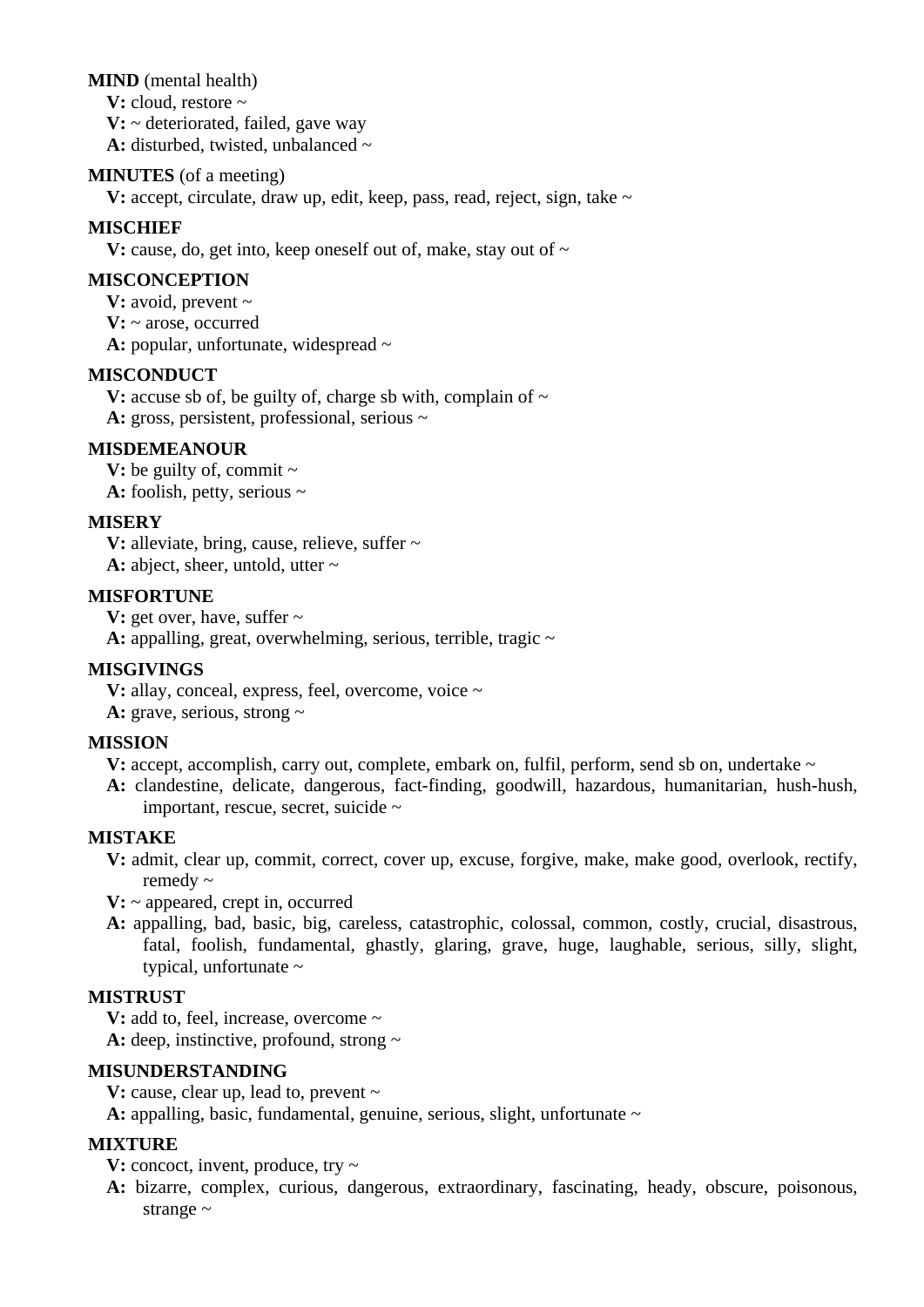### **MOB**

**V:** address, control, disperse, harangue, incite, inflame, rouse, subdue ~

 **V:** ~ collected, dispersed, fled, got out of control, scattered

A: angry, dangerous, disorderly, howling, large, rampaging, rowdy, undisciplined, unruly, violent  $\sim$ 

### **MOMENT**

**V:** choose, judge, mark, pick, savour ~

 **A:** anxious, appropriate, apt, awkward, bleak, convenient, critical, crowning, crucial, embarrassing, favourable, good, historic, last, memorable, odd, opportune, proper, rare, right, sad, solemn, subtle, suitable, uncomfortable, vital, worrying, wrong ~

#### **MOMENTUM**

**V:** (re)gain, gather, increase, keep up, lose, maintain, pick up, slow down, work up  $\sim$ 

### **MONEY**

**V:** advance, bank, borrow, bring in, deposit, change, earn, extort, fritter  $\sim$  away, hoard, invest, launder, lend, make, pay out, print, provide, put  $\sim$  into, put up, raise, recover, refund, repay, return, run out of, save, set aside, sink  $\sim$  into, spare, spend, squander, tie up, transfer, withdraw

 **V:** ~ circulates, loses its value, ran out

A: counterfeit, easy, hush-, monopoly, pocket-, prize, ready, sound, spending, worthless  $\sim$ 

## **MONOPOLY**

 $\sim$ 

**V:** abolish, acquire, break, create, do away with, end, enjoy, establish, exercise, gain, have, hold  $\sim$ A: lucrative, state-run, (near) total  $\sim$ 

### **MONUMENT**

**V:** build, erect, put up, unveil ~

**V:** ~ commemorates sb, stands ...

A: ancient, historic, historical, imposing, national  $\sim$ 

## **MOOD**

**V:** affect, analyse, create, disperse, feel, get into, gauge, generate, have, know, read, reflect, sense ~

- **V:** ~ changed, lasted, passed, persisted, prevailed, vanished
- **A:** angry, bad, benign, bitter, black, buoyant, cheerful, confident, depressed, ebullient, euphoric, extravagant, foul, gloomy, good, happy, jovial, mellow, optimistic, passing, pensive, pessimistic, sombre, suspicious, ugly ~

## **MOON**

**V:** cover, obscure  $\sim$ 

 **V:** ~ hung, rose, set, shone, waned, waxed

A: crescent, full, harvest, new, orange, pale, silvery  $\sim$ 

#### **MORALE**

- **V:** be bad/good for, boost, damage, destroy, keep up, lift, lower, maintain, raise, recover, sap, strengthen, undermine ~
- **V:** ~ collapsed, improved, was at a low ebb

A: good, high, low, shattered  $\sim$ 

**P:** boost to, decline in, revival of  $\sim$ 

## **MORALS**

V: corrupt, improve, inculcate, protect, safeguard  $\sim$ 

**A:** lax, loose, low, rigid, strict  $\sim$ 

## **MORTGAGE** (loan for a house)

**V:** apply for, arrange, get, give, offer, pay off, repay, take out  $\sim$ 

## **MOTION** (proposal)

 **V:** adopt, agree to, carry, defeat, discuss, examine, introduce, lose, move, oppose, pass, propose, put forward, reject, second, support, table, vote against/for/on, withdraw ~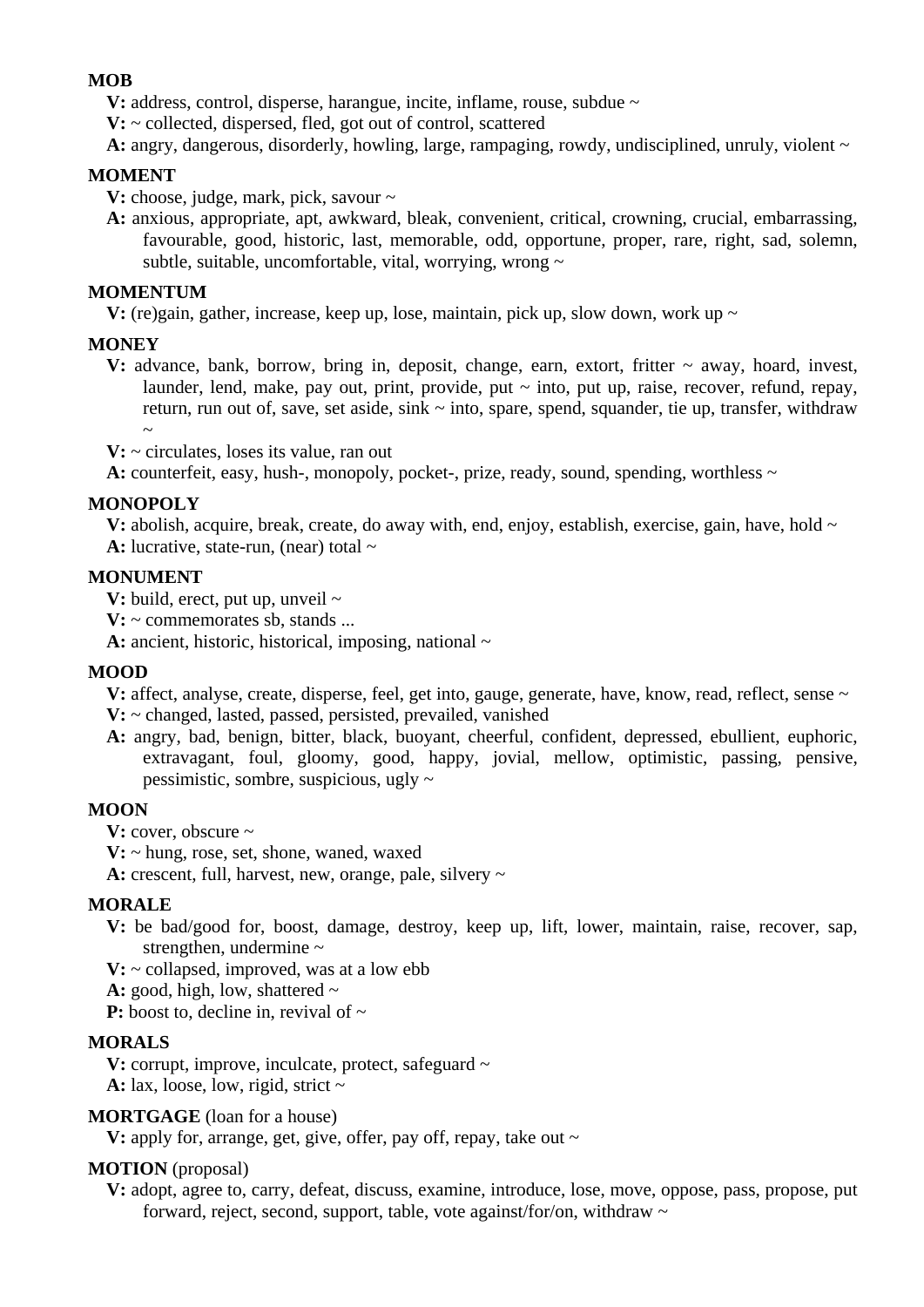A: emergency,  $(un)$  popular  $\sim$  **P:** ~ was carried/defeated/passed

### **MOTIVATION**

**V:** have, find, improve, increase, lack, look for, misunderstand, seek, strengthen  $\sim$ A: good, poor, strong, weak  $\sim$ 

### **MOTIVE**

- **V:** applaud, be guided/influenced by, confess, doubt, establish, explain, have, impugn, pinpoint, question, suspect, understand  $\sim$
- $V: \sim$  drove sb to do sth, induced sb to do sth, is behind sth, is suspect, lay behind sth, made sb do sth, prompted sb to do sth
- **A:** altruistic, clear, clear-cut, disinterested, genuine, hidden, highest, mysterious, noble, obscure, powerful, pure, selfish, selfless, sinister, strong, subconscious, ulterior, ultimate, unconscious, underhand, underlying  $\sim$

#### **MOTOR**

**V:** burn out, operate, repair, replace, run, service, start, stop, switch off/on, wear out, wreck  $\sim$  V: $\sim$ functions, operates, overheated, runs, wore out, works

A: electric, noisy, powerful ~

#### **MOVE**

- **V:** applaud, back, be involved in, block, counter, decide on, follow, initiate, instigate, make, prevent, risk, stop short of, thwart, veto  $\sim$
- **V:** ~ fell flat, is under consideration, paid off, went ahead/on
- **A:** astute, audacious, bad, bold, brave, brilliant, careful, careless, cautious, clever, conciliatory, correct, costly, cunning, dangerous, daring, decisive, deliberate, disastrous, discreet, drastic, expensive, false, fatal, generous, imminent, important, inept, inevitable, irresponsible, irrevocable, judicious, masterly, pre-emptive, political, prudent, rash, right, sensible, shrewd, significant, smart, spontaneous, suspicious, tactful, tactless, tentative, unprecedented, wily, (un)wise, wrong  $\sim$

#### **MOVEMENT**

- **V:** control, direct, execute, hamper, make, observe, regulate, repeat, restrict, slow down, speed up, stop  $\sim$
- **A:** agile, aggressive, awkward, brisk, clumsy, constant, economical, flowing, graceful, hesitant, incessant, involuntary, jerky, large-/small-scale, leisurely, nervous, purposeful, quick, rapid, regular, restless, rhythmic, sharp, significant, slow, smooth, steady, swaying, swift, sudden, twisting, uncontrolled, unexpected, unhurried, violent ~

#### **MOVEMENT** (political, social)

- **V:** back, ban, finance, form, fund, found, head, infiltrate, join, lead, organise, penetrate, popularise, put down, run, split, stamp out, start, support, suppress, work for  $\sim$
- **V:** ~ aims to, is calling/fighting for ... , expanded, gained momentum, grew, lost its popularity, split, spread
- **A:** active, democratic, fringe, fundamentalist, growing, (un)important, left-wing, militant, narrow, opposition, (un)popular, powerful, radical, religious, revolutionary, right-wing, strong, underground, weak, widespread  $\sim$

#### **MURDER**

**V:** be guilty of, commit, cover up, investigate, uncover  $\sim$ 

- **A:** brutal, callous, cold-blooded, deliberate, grisly, indiscriminate, mindless, motiveless, multiple, premeditated, sensational, vicious ~
- **P:** ~ trial, victim

### **MUSCLE**

**V:** contract, develop, flex, move, pull, relax, strain, tear, tense, wrench  $\sim$ 

#### **MUSIC**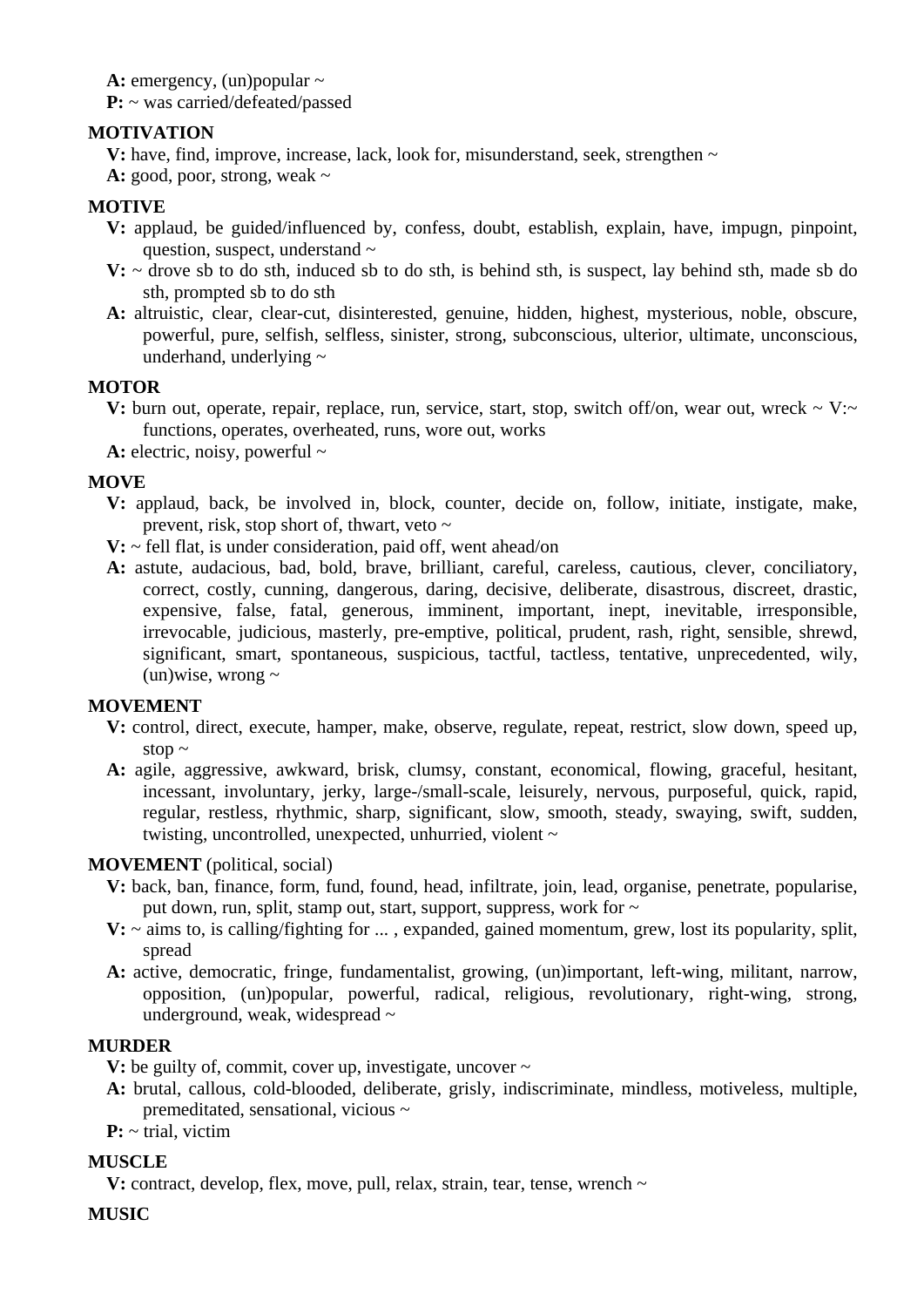**V:** compose, make, perform, play, read, set sth to, write  $\sim$ 

 **V:** ~ blared out, blasted out, played

 **A:** background, ballet, church, classical, country, country and western, deafening, early, folk, gentle, gorgeous, guitar/piano etc, haunting, lively, loud, modem, moving, orchestral, piped, pop, popular, relaxing, repetitive, romantic, slow, soft, soothing, sublime, sweet, uplifting  $\sim$ 

#### **MYSTERY**

**V:** be shrouded in, clear up, explain, solve, unravel  $\sim$ 

A: baffling, deep, insoluble, intriguing, real, unfathomable, unsolved  $\sim$ 

**P:** air of, aura of  $\sim$ 

### **MYTH**

**V:** cherish, create, cultivate, destroy, dispel, establish, explode, propagate  $\sim$ 

A: ancient, complete, popular, total  $\sim$ 

#### **NAME**

- **V:** acquire, clear, deserve, establish, fill in (your), get, have, live up to, make a  $\sim$  for yourself, omit, print (your,) put down/forward, sign (your), submit, use  $\sim$
- **A:** assumed, Christian, code, common, family, first, given, household, maiden, married, middle, pet, professional, real, second, stage ~

#### **NATION**

**V:** address, appeal to, build, lead, mobilise, rally, represent, rouse, rule, save, speak for, touch  $\sim$ 

 **A:** ancient, brave, civilised, divided, friendly, great, important, independent, oppressed, peaceloving, proud, sovereign, united  $\sim$ 

**P:** birth of, emergence of

#### **NATURE** (people)

 **A:** aggressive, agreeable, adventurous, ambitious, austere, beautiful, cheery, cold, cruel, determined, dominating, easy-going, excitable, fiery, friendly, generous, gentle, gloomy, happy, happy-golucky, helpful, human, impetuous, impulsive, likeable, loving, mean, moody, nice, obsessive, obstinate, outgoing, overbearing, passionate, petty, placid, pliable, quiet, retiring, selfish, shy, sly, stubborn, sunny, sweet, timid, volatile, warm ~

**P:** defects in, flaws in  $\sim$ ; It's second  $\sim$  to (her); appeal to (your) better  $\sim$ 

#### **NATURE** (essential quality)

- **V:** ascertain, conceal, determine, disclose, discover, examine, find out, investigate, probe, study, test, (mis)understand, verify ~
- **A:** ambitious, artificial, changing, economic, ephemeral, essential, fictitious, financial, historical, human, insubstantial, material, medical, permanent, physical, political, psychological, real, religious, scientific, spiritual, superficial, surface, true, urgent, worrying  $\sim$

**P:** the (adjective)  $\sim$  of the problem

#### **NATURE** (natural phenomena)

**V:** be against, be contrary to, go back to, harness, let  $\sim$  take its course

**P:** forces of, freak of, laws of, the wonders of  $\sim$ 

#### **NECESSITY**

**V:** admit, anticipate, be conscious of, be driven by, perceive, see  $\sim$ 

 $V: ~ ~$  arose

A: absolute, basic, dire, immediate, inherent, sheer, sudden, tiresome, urgent, vital  $\sim$ 

#### **NECESSITIES** (of life)

**V:** be deprived of, lack, provide  $\sim$ 

A: bare, basic, elementary, essential ~

#### **NECK**

**V:** break, crane, twist, wring sb's  $\sim$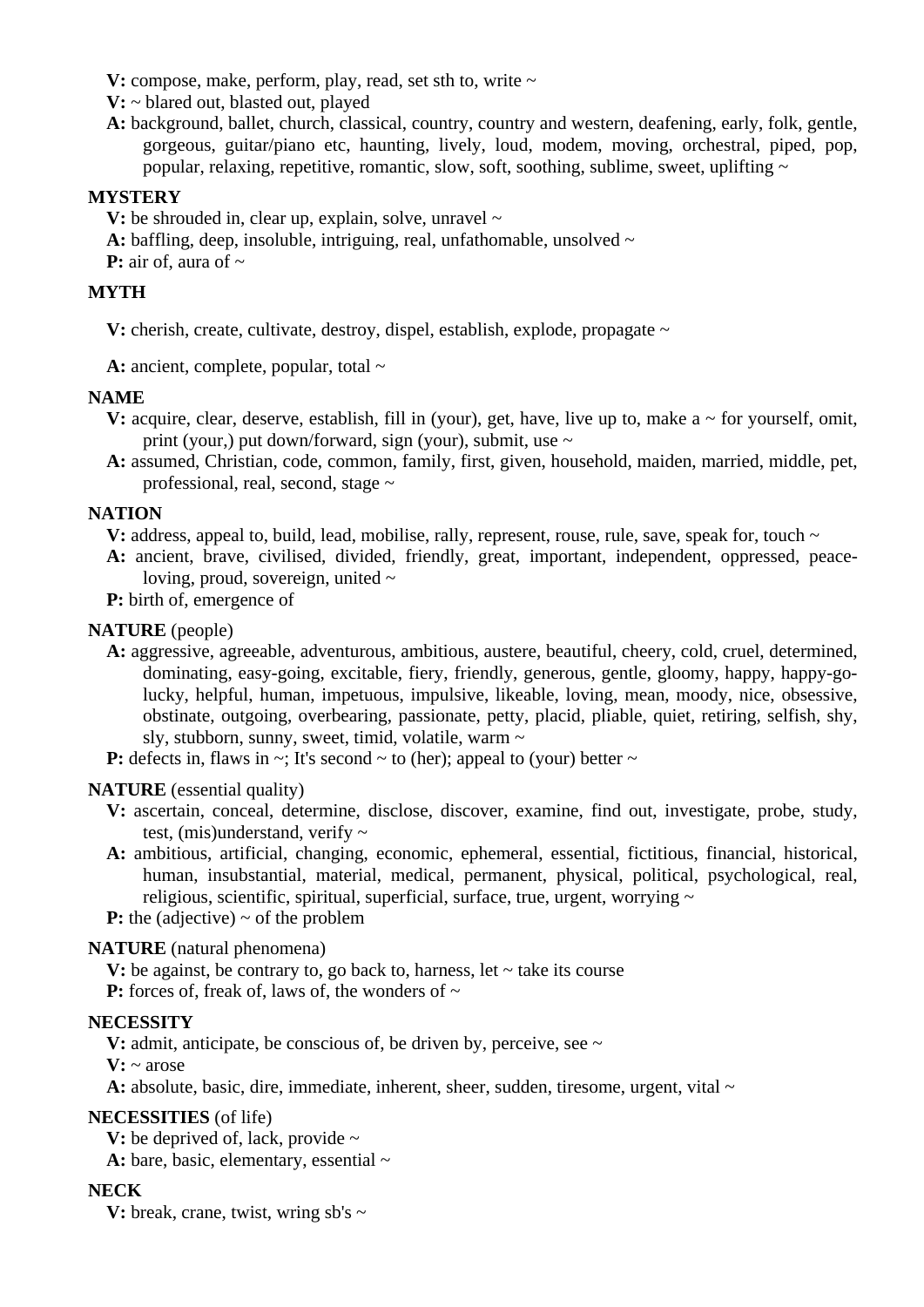### $P: ~ \circ$  ache

## **NEED**

- **V:** acknowledge, answer, be aware of, cope with, cover, create, cut out, detect, develop, do away with, establish, experience, feel, fill, fulfil, grapple with, ignore, meet, obviate, recognise, reduce, relieve, respond to, satisfy, see, show  $\sim$
- **V:** ~ (dis)appeared, arose, diminished, evolved, increased, vanished
- **A:** basic, burning, common, compulsive, crying, daily, definite, desperate, dire, everyday, existing, fundamental, glaring, great, growing, heartfelt, identifiable, immediate, insatiable, long-felt, marked, obvious, overriding, overwhelming, painful, paramount, pressing, real, special, strong, urgent, vital, widespread  $\sim$

#### **NEEDS**

**V:** attend to, cater for, look after, meet, minister to, satisfy  $\sim$ 

 **A:** basic, distinct, immediate, material, modest, separate, special, specific ~

**P:** serve/supply the  $\sim$  of...

## **NEGLECT**

- **V:** be guilty of  $\sim$
- **A:** appalling, deliberate, disgraceful, dreadful, serious, shameful, sheer, shocking, terrible, wholesale, wilful  $\sim$

### **NEGLIGENCE**

**V:** be caused by, be guilty of  $\sim$ 

A: appalling, criminal, culpable, glaring, gross, sheer  $\sim$ 

## **NEGOTIATIONS**

- **V:** abandon, agree to, be engaged/involved in, be in charge of, break off, call for/off, carry on, chair, conduct, cut off, defer, enter into, hold, hold up, interrupt, jeopardise, open, postpone, prejudice, renew, resume, speed up, start, suspend, take part in, torpedo, wreck ~
- **V:** ~ broke down, broke up, came to nothing, dragged on, failed, floundered, got under way, are nearing completion, reached a climax, reached deadlock, stalled, succeeded, took place
- **A:** acrimonious, behind-the-scenes, bilateral, brief, complex, complicated, constructive, delicate, difficult, direct, face-to-face, friendly, fruitful, heated, high-level, immediate, intensive, joint, lengthy, open-ended, patient, (un)productive, prolonged, protracted, round-table, (un)successful, tedious, top-level, tough, tricky, urgent  $\sim$
- **P:** breakdown in, breakthrough in, resumption of, round of, set of, starting-point for, sticking-point  $in \sim$

## **NEGOTIATOR**

A: cautious, experienced, flexible, seasoned, shrewd, skilled, tough, wily  $\sim$ 

## **NEIGHBOURHOOD**

**V:** be brought up in, grow up in, move into/out of  $\sim$ 

 **A:** bad, dangerous, friendly, good, middle-class, nice, pleasant, poor, posh, rich, rough, rundown, working-class ~

**V:** calm, strain, suffer from  $\sim$ 

- $V: \sim$  are in a bad state, are stretched to breaking point, got the better of (him)
- A: bad, frayed, tense ~

**P:**  $\sim$  of steel, bag of, bundle of  $\sim$ 

## **NETWORK**

**V:** build up, clog, destroy, develop, discover, operate, set up, smash  $\sim$ 

A: complicated, efficient, extensive, international, nation-wide, old-boy, wide, worldwide ~

## **NEUTRALITY**

**V:** declare, infringe, maintain, preserve, respect, violate ~

## **NEWS**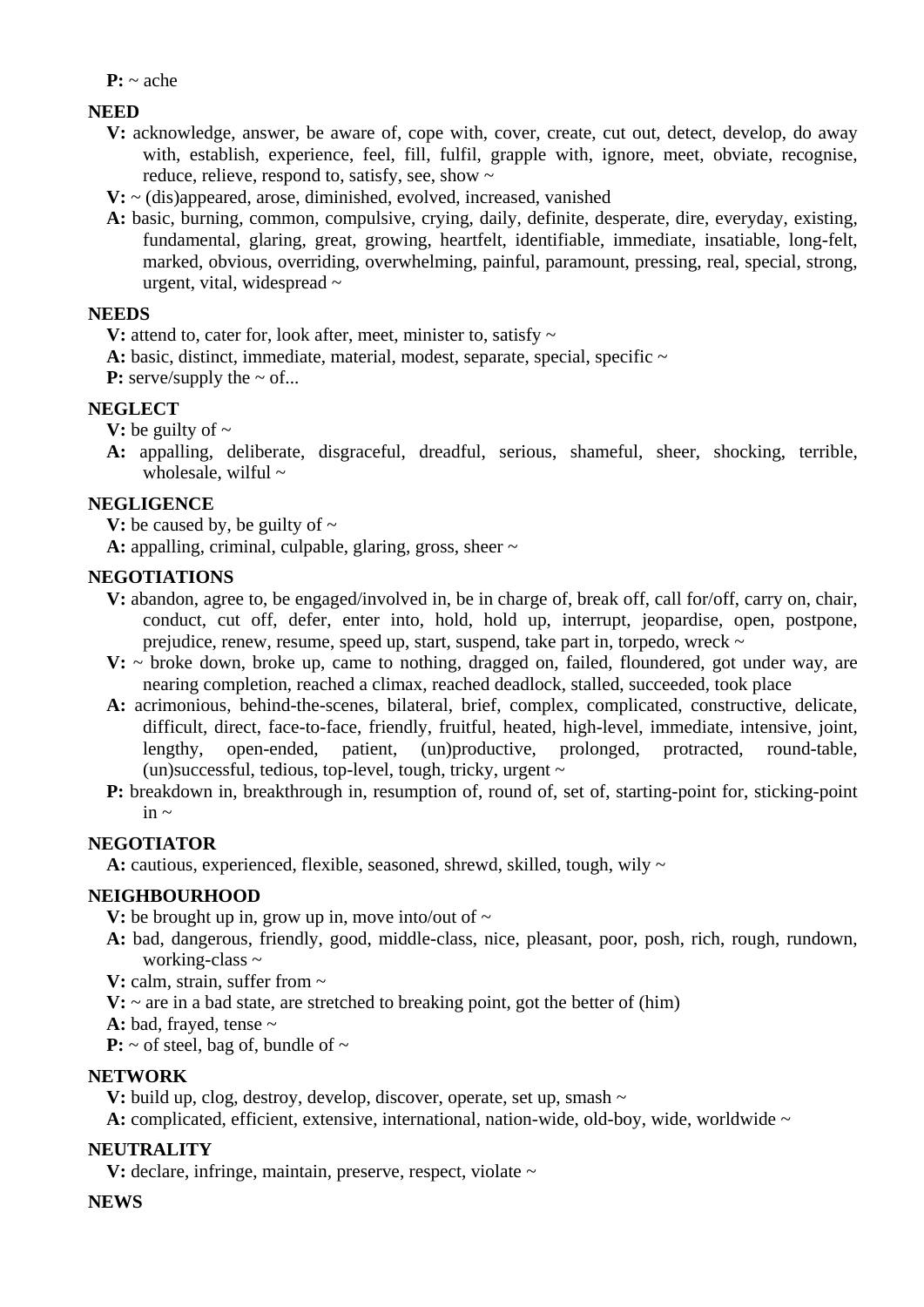- **V:** announce, break, bring, broadcast, catch up with, censor, collect, confirm, cover, gather, get, give, give out, leak, learn, pass on, receive, send, spread, suppress, tell, withhold  $\sim$
- **V:** ~ alarmed sb, arrived, broke, is coming in/through, flooded in, leaked out, reached sb, slipped out, spread, trickled through, was delayed
- **A:** advance, alarming, contradictory, dramatic, encouraging, first-hand, fresh, glad, gloomy, grave, great, happy, heartening, important, joyful, latest, long-awaited, ominous, recent, sad, sensational, shattering, shocking, stale, startling, surprising, thrilling, tragic, unbelievable, unexpected, unsettling, up-to-the-minute, welcome  $\sim$
- **P:**  $\sim$  flash; bit of, dissemination of, flow of, piece of, scraps of, snippets of  $\sim$

#### **NEWSPAPER**

**V:** edit, print, publish, work for  $\sim$ 

 **V:** ~ came out

A: daily, evening, in-house, local, morning, quality, tabloid, underground, weekly  $\sim$ 

#### **NIGHT** (darkness)

 $V: \sim$  closed in, came, is drawing in, is falling, passed

A: clear, cloudy, dark, moonlit, peaceful, starry, still, stormy, summer, windy, winter  $\sim$ 

### **NIGHT** (sleep)

**V:** have, spend, stay  $\sim$ 

 **A:** bad, early, dreadful, late, peaceful, restless, sleepless, terrible ~

#### **NOISE**

**V:** cut down, drown, emit, keep ~ down, make, produce, reduce ~

 **V:** ~ died down, grew, increased, reverberated

 **A:** background, buzzing, constant, continual, continuous, crackling, crashing, creaking, deafening, distant, dull, faint, frightening, hissing, irritating, loud, piercing, rude, rumbling, scraping, scuffling, sharp, slight, strange, suspicious, terrible, terrific, throbbing, thudding, unpleasant, wailing  $\sim$ 

#### **NOMINATION**

**V:** accept, get, lose, put forward, reject, seek, win  $\sim$ 

#### **NONSENSE**

**V:** dismiss sth as, make a  $\sim$  of sth, put up with, talk, tolerate  $\sim$ 

A: absolute, complete, pure, sheer, silly, total, utter  $\sim$ 

#### **NORM**

**V:** adhere to, agree on, deviate from, establish, fix, keep to, set, violate  $\sim$ 

A: basic, established ~

#### **NOSE**

**V:** blow, break, pick, wipe  $\sim$ 

#### **NOTE**

V: add, address, append, draft, make, prepare, receive, send  $\sim$ 

A: brief, careful, cautionary, explanatory, full, important, marginal, quick, stiff, succinct ~

#### **NOTICE**

**V:** affix, attract, bring sth to sb's, cancel, come to sb's, escape sb's  $\sim$ , issue, put up, take/tear down  $\sim$ **P:** take (no)  $\sim$  of sth

#### **NOTION**

- **V:** abandon, be hostile to, clarify, conceive, derive, dismiss, dispel, disseminate, emphasise, explain, expound, flirt with, formulate, have, illustrate, invent, maintain, put forward, reject, ridicule, stick to, subscribe to, support  $\sim$
- **A:** basic, complex, false, far-fetched, foolish, new-fangled, pleasing, odd, overriding, strange, superficial, tentative, uncomfortable, unlikely, untenable, vague, widespread  $\sim$

#### **NOVEL**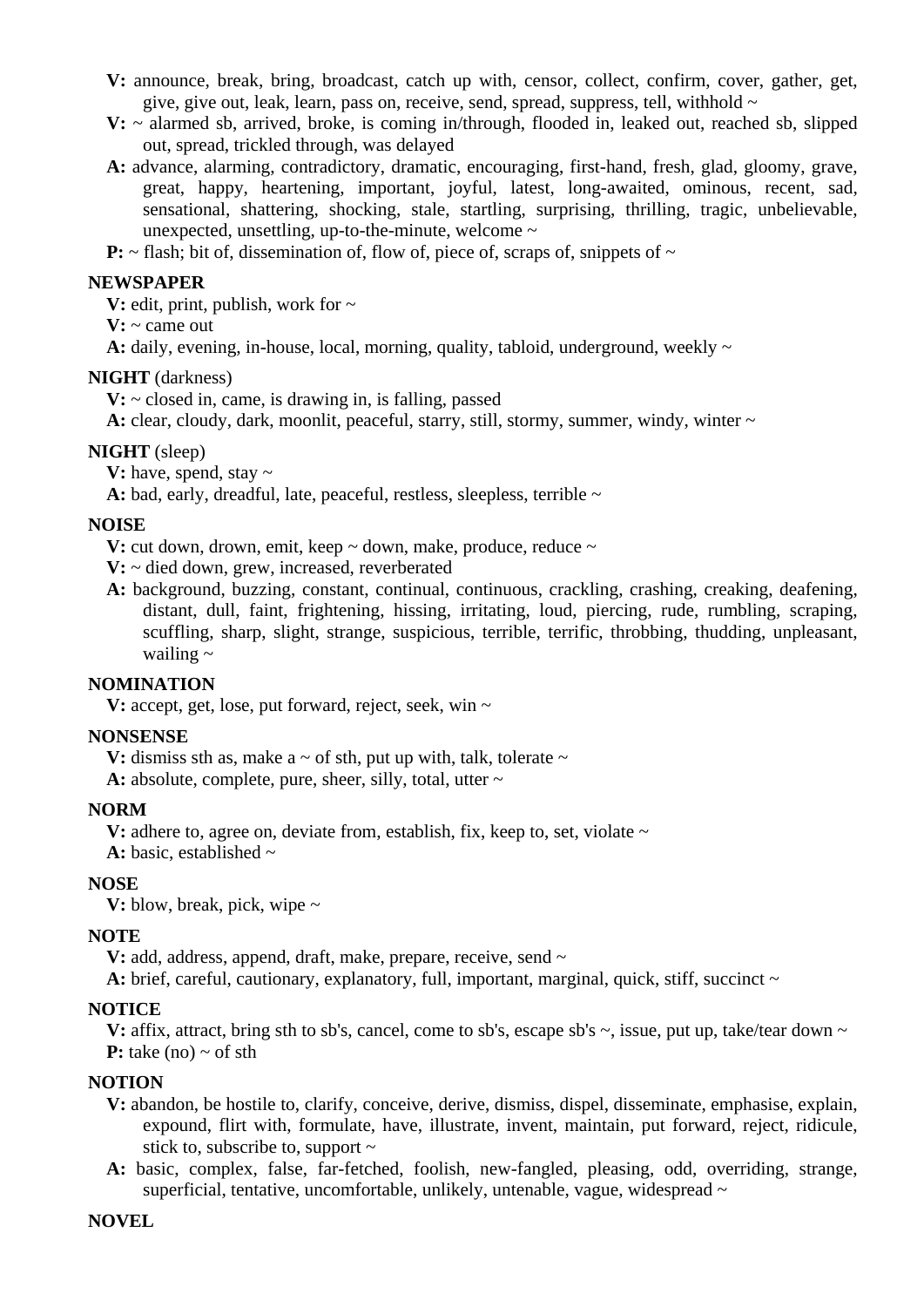**A:** allegorical, amusing, (semi-)autobiographical, boring, brilliant, cheap, classic, crime, detective, entertaining, exciting, fast-moving, historical, obscene, picaresque, popular, prize-winning, riveting, romantic, science-fiction, trashy ~

### **NUISANCE**

**V:** be, cause, create  $\sim$ , make a  $\sim$  of oneself

A: absolute, confounded, damned, thorough, wretched  $\sim$ 

## **NUMBER**

- **V:** add, assess, augment, calculate, determine, figure out, fix, increase, maintain, raise, reduce, restrict, whittle down, work out ~
- **V:** ~ climbed, declined, dropped, dwindled, fell, grew, mounted, picked up, remained steady, spiralled, swelled, went down/up
- **A:** amazing, astonishing, colossal, declining, enormous, even, exaggerated, excessive, fair, growing, huge, impressive, incredible, indeterminate, infinite, infinitesimal, large, negligible, odd phenomenal, significant, sizeable, tiny, unbelievable, unprecedented, vast  $\sim$

 **P:** reduction in, rise in *numbers* 

## **OATH**

**V:** be on/under, put sb under, swear, take  $\sim$ 

**P:**  $\sim$  of allegiance, of loyalty

### **OBEDIENCE**

**V:** demand, expect, insist on, instil, pledge, promise, show, swear  $\sim$ A: absolute, blind, complete, instinctive, strict, unquestioning  $\sim$ 

#### **OBJECT** (aim)

**V:** abandon, achieve, give up, pursue, reach, seek, strive for, work for  $\sim$ 

A: chief, immediate, long-term, main, principal, sole, ultimate ~

#### **OBJECTION**

 **V:** brush aside, deal with, dismiss, disregard, express, face, have, ignore, lodge, make, meet, overcome, overrule, put forward, raise, record, remove, resolve, see the force of, sustain, sweep aside, take, voice, withdraw ~

A: justifiable, (un)reasonable, rooted, serious, strong, trivial, valid, violent ~

## **OBJECTIVE**

- **V:** abandon, (fail to) achieve, aim at, bear in mind, clarify, fall short of, gain, give up, have  $\sim$  in mind, keep  $\sim$  in sight, move towards, pursue, reach, realise, set, set up, stick to  $\sim$
- **A:** clear, common, covert, distant, final, immediate, important, initial, joint, long/short-term, main, modest, original, primary, principal, sole, stated, ultimate, worthwhile  $\sim$

**P:** in pursuit of (our)  $\sim$ 

## **OBLIGATION**

 **V:** accept, acknowledge, assume, be aware/conscious of, be bound by, be saddled with, burden sb with, carry out, discharge, enter into, escape, face, feel, free sb from, fulfil, get out of, have, honour, impose, keep to, meet, neglect, owe, place  $\sim$  on sb, recognise, repay, run away from, shift  $\sim$  onto sb, shirk, shoulder, take  $\sim$  on/upon oneself

A: contractual, financial, formal, great, heavy, huge, mutual, overwhelming, sole, solemn  $\sim$ 

## **OBSERVATION**

**V:** come under, escape, keep sb under, make, put sb under, record  $\sim$ 

 **A:** acute, astute, careful, casual, close, constant, intelligent, penetrating, perceptive, round-theclock, shrewd, strict, witty ~

**P:** powers of, under  $\sim$ 

## **OBSERVER**

 **A:** accredited, astute, careful, casual, detached, experienced, impartial, independent, neutral, official, seasoned, shrewd ~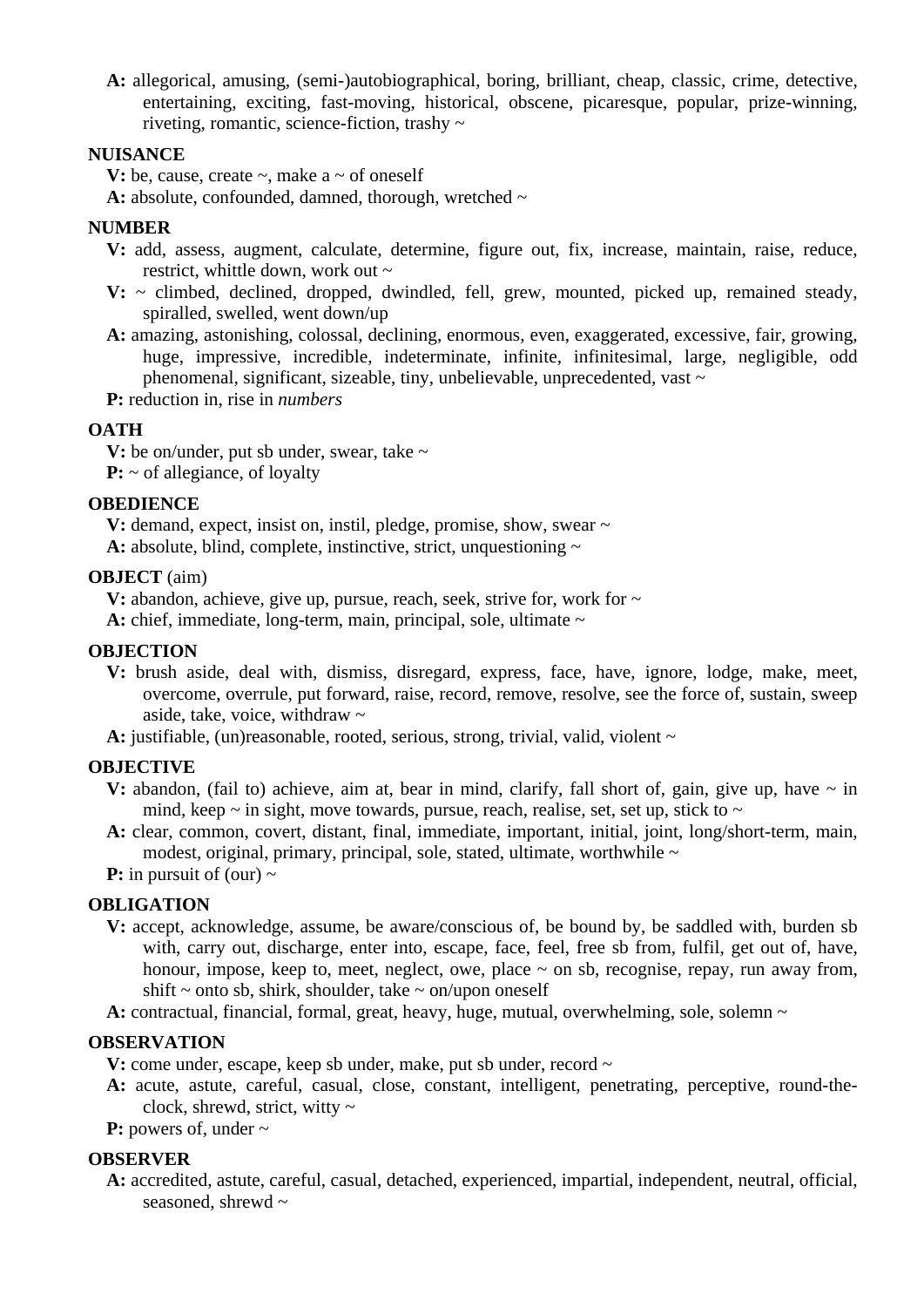## **OBSESSION**

**V:** become an  $\sim$  with sb, border on, cure, have an  $\sim$  with, suffer from  $\sim$ 

A: fatal, overpowering, powerful, strange, total, weird  $\sim$ 

## **OBSTACLE**

- **V:** circumvent, come across, confront, constitute, cope with, create, deal with, destroy, encounter, face, get over, get rid of, get round, meet, overcome, place/put  $\sim$  in sb's way, remove, run up against, set up, surmount, sweep aside ~
- **V:** ~ arose, disappeared, emerged
- **A:** daunting, difficult, formidable, great, immovable, important, insurmountable, insuperable, main, major, serious, slight, tremendous, unexpected  $\sim$

## **OCCASION** (special time)

**V:** attend, be present at, celebrate, mar, mark  $\sim$ 

 **A:** auspicious, dramatic, enjoyable, festive, formal, glittering, gloomy, grand, great, happy, joyful, joyous, magnificent, memorable, rare, sad, solemn, special, unique ~

## **OCCUPATION** (job)

**V:** follow, have, look for, pursue, state  $\sim$ 

 **A:** agreeable, (un)congenial, dangerous, demanding, full/part-time, hazardous, manual, (un)profitable, regular, rewarding, risky, safe, (un)skilled, suitable, unusual, useful  $\sim$ 

## **OCCURRENCE**

**V:** lead to, note, observe, prevent  $\sim$ 

 **A:** common, daily, distressing, everyday, (in)frequent, rare, regular, repeated, single, unexpected, unforeseen, unfortunate, unique, unprecedented, unusual ~

## **ODDS** (probability)

**V:** beat, lengthen, shorten, work out ~

- $V: \sim$  are against/in favour of sth, are stacked against sb
- A: considerable, formidable, great, heavy, hopeless, long, overwhelming, short ~

**P:** the  $\sim$  are that ..., the  $\sim$  are (5 to 1) in favour/against

## **ODOUR**

**V:** detect, emit. get rid of, give off. produce, remove  $\sim$ 

 **V:** ~ disappeared, lingered

A: disgusting, distinct, faint, penetrating, powerful, pungent, slight, strong, unpleasant ~

## **OFFENCE**

 **V:** accuse sb of, charge sb with, commit, convict sb of, plead guilty to, punish sb for, sentence sb for

 $\sim$ A: capital, criminal, grave, indictable, minor, petty, punishable, serious, trivial  $\sim$ 

**P:** gravity of, guilty of, innocent of, seriousness of  $\sim$ 

## **OFFENDER**

**V:** catch, clamp down on, deal with, imprison, lock up, punish  $\sim$ 

A: first-time, hardened, juvenile, minor, persistent, repeat, serious, vicious, violent, young ~

## **OFFENSIVE**

**V:** crush, go on the, launch, mount, repel, repulse  $\sim$ A: air, huge, major, military  $\sim$ 

## **OFFER**

 **V:** accept, consider, decline, grab at, hold out. jump at, keep to, make, place, put forward/in, receive, refuse, reject, spurn, suggest, take, turn down, withdraw  $\sim$ 

 $V: \sim$  stands

- **A:** astounding, attractive, definite, exclusive, fair, firm, flattering, generous, good. inadequate, initial, kind, low, lucrative, magnanimous, modest, original, poor, rash, reasonable, ridiculous, satisfactory, serious, tempting, tentative, unacceptable  $\sim$
- **P:** (I'm) open to *offers*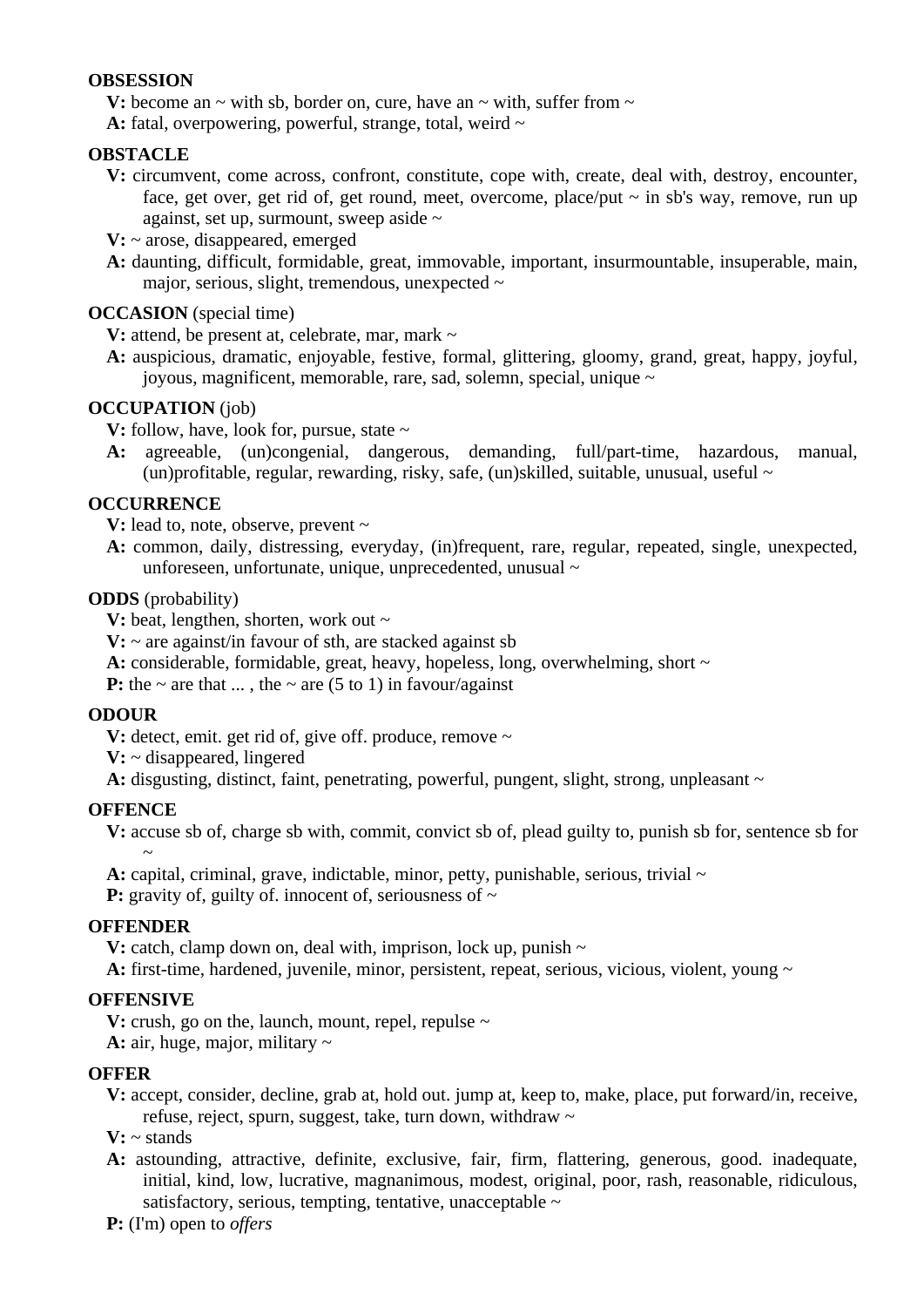## **OFFICE** (position)

- **V:** accept, appoint sb to, be given, be put out of, be relieved of, cling to, fall from, hang on to, hold, lose, obtain, occupy, resign from, run for, seek, stand for, take, take up  $\sim$
- A: high, (un)important, minor, prestigious  $\sim$

## **OMISSION**

**V:** correct, make good, notice, overlook, rectify, repair  $\sim$ 

A: glaring, grave, notable, regrettable, sad, serious, startling, stupid, unfortunate ~ **P:** sins of  $\sim$ 

## **OPERATION** (military etc)

- **V:** be engaged in, be in charge of, bungle, call off, cancel, carry out/through, complete, conduct, direct, hamper, handle, manage, mastermind, mount, obstruct, organise, plan, run, sanction, set in motion, support, take part in, undertake, wind up  $\sim$
- **V:** ~ collapsed, dragged on, ended in failure, got bogged down, succeeded, went smoothly/wrong
- **A:** brilliant, clandestine, complex, covert, critical, dangerous, disastrous, effective, efficient, extensive, formidable, integrated, joint, large/small-scale, major, precarious, precautionary, risky, secret, subsidiary, (un)successful, undercover, vast ~

## **OPERATION** (surgical)

**V:** carry out, have. perform, recover from, survive, undergo  $\sim$ 

 **A:** dangerous, emergency, exploratory, major, minor, risky, routine, serious ~

## **OPINION**

- **V:** accept, agree with, air, ask, ask for, change, confirm, convey, discount, dissent from, endorse, express, form, give, have, impose  $\sim$  on sb, influence, modify, mould, offer, seek out, state, stick to, sway, trust, venture, voice  $\sim$
- **V:** ~ changed, coincides with sth, differs from sth, influences sb, spread
- A: arbitrary, (un)biased, considered, critical, definite, eccentric, emphatic, erroneous, (un)favourable, firm, fixed, general, honest, informed, mistaken, moderate, negative, popular, positive, prejudiced, prevalent, public, rational, unfashionable, wise, wrong  $\sim$

 **P:** a matter of, shades of, tide of, in my humble ~, conflicting, divergent *opinions;* range of *opinions* 

## **OPPONENT**

- **V:** beat, challenge, come up against, convince, defeat, encounter, face, get the better of, meet, outwit, overcome, silence, thrash, trick ~
- **A:** able, crafty, cunning, dangerous, daunting, fanatical, fearsome, fierce, firm, formidable, implacable, strident, strong, unrelenting, vociferous, weak, wily, worthy  $\sim$

# **OPPORTUNITY**

- **V:** afford, appreciate, avail oneself of, await, be on the lockout for, benefit from, come across, create, decline, demand, embrace, encounter, enjoy, exploit, find, get, give, grab, grant, grasp, have, let ~ slip, look for, lose, make, make the most of, miss, offer, overlook, recognise, relish, seek, seize, take, take advantage of, throw away, use, wait for, waste ~
- **V:** ~ arose, came up, cropped up, emerged, occurred, opened up, passed, presented itself, recurred, remains, slipped by
- **A:** excellent, fantastic, favourable, fleeting, fortunate, fresh, golden, good, great, heaven-sent, lost, lucky, magnificent, marvellous, missed, priceless, promising, rare, splendid, tempting, unexpected, unforeseen, unique, unprecedented, unrivalled ~
- **P:** at the first/earliest/slightest  $\sim$ ; take every  $\sim$  to: equality of, a window of  $\sim$

## **OPPOSITION** (resistance)

- **V:** arouse, break down, brush aside, bypass, come up against, confront, conquer, create, crush, curtail, deal with, defeat, defend oneself against, demolish, destroy, encounter, experience, express, face, fight, generate, keep up, meet (with), mobilise, neutralise, offer no, overcome, provoke, put up, set up, show, smash, spearhead, stir up, suffer, sustain, voice, wear down ~
- **V:** ~ collapsed, continued, disappeared, evaporated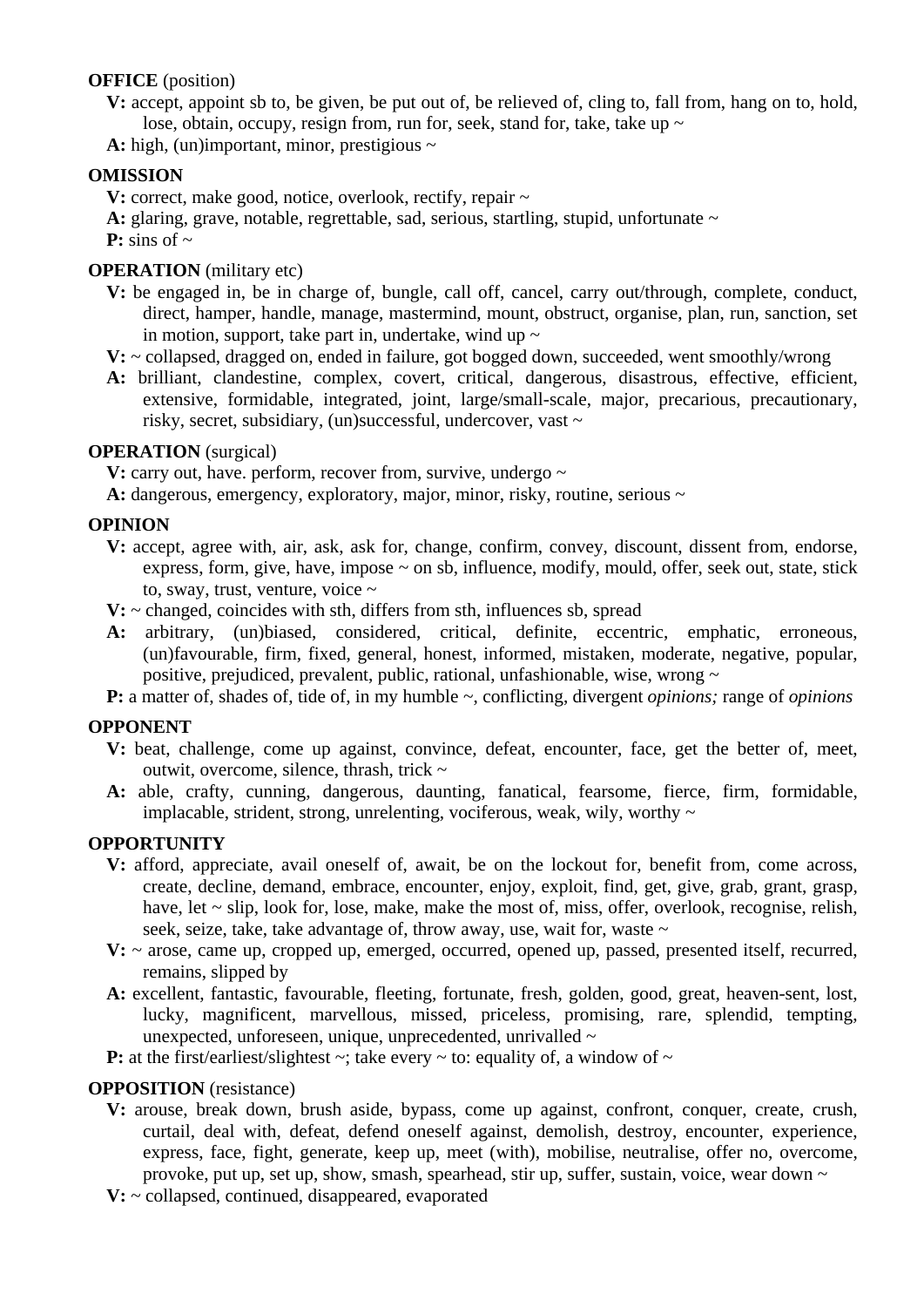**A:** all-out, determined, dogged, ferocious, fierce, firm, furious, great, marked, outright, prolonged, serious, stiff, strong, substantial, sudden, token, total, unexpected, vehement, vociferous- weak  $\sim$ 

## **OPPOSITION** (opponents)

 **V:** beat, crush, deal with, defeat, defend oneself against, drive back, identify, meet, overcome, rout, scatter, smash, take on  $\sim$ 

#### **OPTIMISM**

**V:** express, feel, retain, show  $\sim$ 

- A: cautious, great, growing, guarded, light-hearted, premature, steady, tremendous  $\sim$
- **P:** full of, room for  $\sim$

## **OPTION**

- **V:** accept, consider, exercise, have, hold out, offer, refuse, reject, suggest, take up, turn down  $\sim$
- **A:** attractive, favourable, realistic, tempting  $\sim$
- **P:** have no/little  $\sim$  but to ...

#### **ORATOR**

 **A:** accomplished, convincing, eloquent, fine, gifted, inspired, inspiring, natural, passionate, persuasive, skilled ~

### **ORDEAL**

- **V:** come through, endure, face, get over, go through, subject sb to, suffer, survive, undergo  $\sim$
- **A:** appalling, devastating, distressing, dreadful, harrowing, incredible, long, painful, severe, terrible

#### **ORDER** (sequence)

 $\sim$ 

**V:** arrange sth in, establish, put sth in  $\sim$ 

- A: alphabetical, ascending, chronological, descending, hierarchical, numerical, proper ~
- **P:**  $\sim$  of precedence, seniority; in the right/wrong  $\sim$

## **ORDER** (discipline)

**V:** destroy, establish, impose, insist on, keep, maintain, restore, upset  $\sim$ 

A: good, ideal, perfect, strict ~

## **ORDER** (command)

**V:** cancel, carry out, comply with, countermand, defy, disregard, enforce, execute, get, give, ignore, issue, misunderstand, (dis)obey, oppose, put  $\sim$  into effect, receive, revoke, take, wait for  $\sim$ 

A: ambiguous, authoritative, categorical, clear, explicit, final, harsh, precise, strict ~

#### **ORDER** (for goods)

 **V:** accept, authorise, cancel, change, chase, check, confirm, compete for, consolidate, delay, despatch, duplicate, fax (through), fill, fulfil, get, give sb, go after, hold, increase, lose, make out, meet, place, process, put in, receive, release, send, ship, sit on, take, win ~

**V:**  $\sim$  came in, has gone astray, went out

A: back, bulk, initial, new, potential, regular, repeat, rush, special, stock, urgent, wholesale ~  **P:** *orders* dried up, flooded in, piled up

#### **ORGANISATION** (body with *a/an)*

- **V:** ban, belong to, build, create, cripple, crush, direct, disband, dissolve, enlarge, establish, finance, form, found, head, infiltrate, join. manage, reinforce, run, set up, split, sponsor, strengthen, wind up  $\sim$
- **V:** ~ came into being/into existence, functions, operates
- **A:** broad-based, clandestine, close-knit, complex, effective, efficient, government, grass-roots, huge, international, large/small-scale, massive, nation-wide, respectable, rival, secret, sinister, solid, underground, unwieldy, vast, vital, voluntary, weak, well-run, wonderful, worldwide  $\sim$

#### **ORGANISATION** (organising)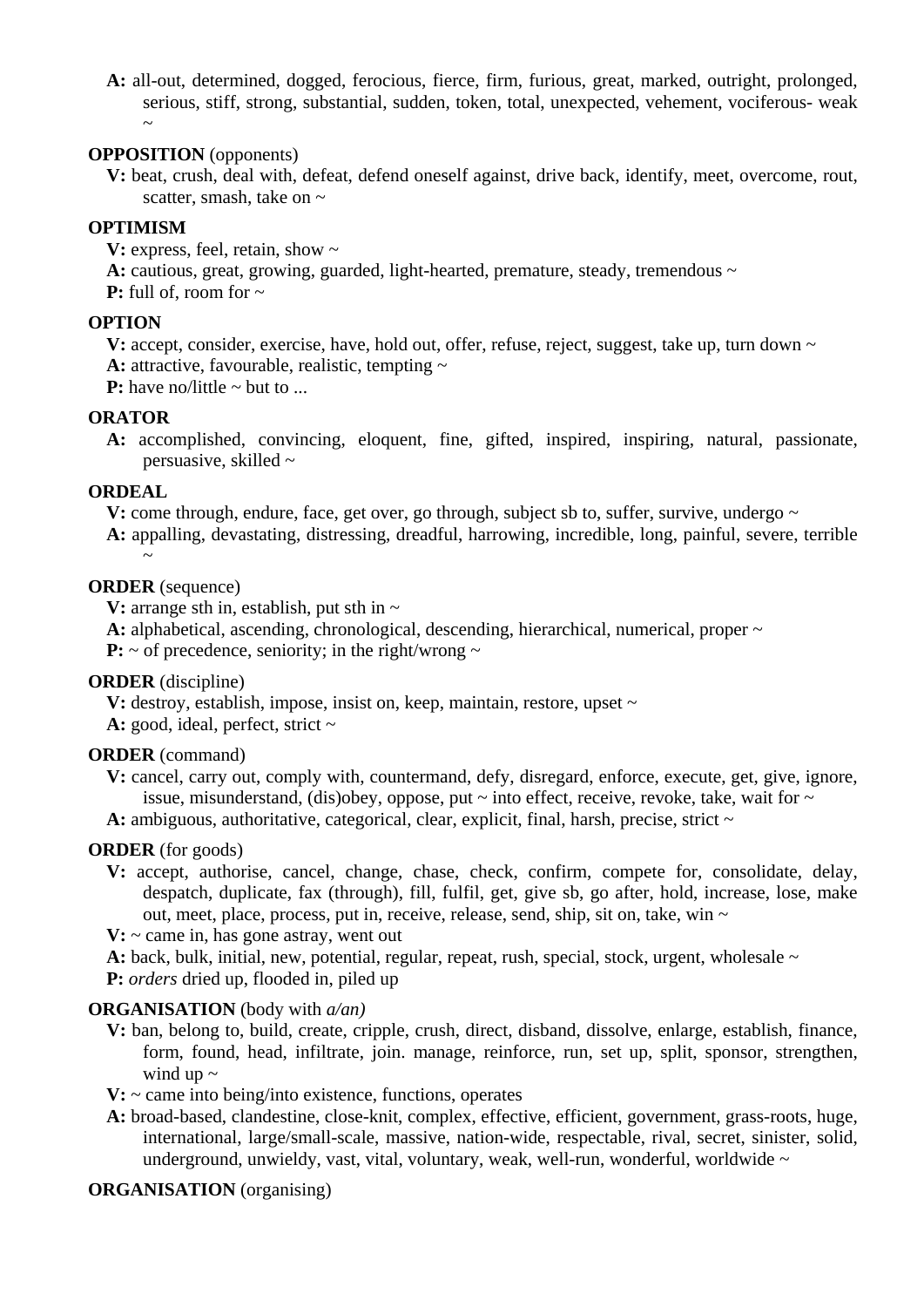**A:** careful, chaotic, clumsy, day-to-day, detailed, (in)efficient, excellent, good, meticulous, overall, poor  $\sim$ 

## **ORIGIN**

**V:** check, determine, discover, explain, go into the  $\sim$  of, have, hide, identify, investigate, reveal, study, trace  $\sim$ 

A: doubtful, dubious, foreign, humble, local, mysterious, real, remote, supposed, true, unknown ~

## **OUTCOME**

**V:** ascertain, decide, discover, doubt, guess, know, lead to, measure, predict, produce, seek, settle  $\sim$ 

 **A:** advantageous, beneficial, (un)certain, desirable, desired, disappointing, disastrous, (un)expected, favourable, final, (un)fortunate, (un)happy, indecisive, inevitable, likely, lucky, possible, probable, prospective, real, strange, (un)successful, tragic, unexpected  $\sim$ 

## **OUTLINE**

**V:** discern, draw, give, make out, offer, present, produce, provide, sketch, supply  $\sim$ 

A: blurred, broad, clear, feint, general, precise, rough, vague ~

# **OUTLOOK**

**V:** adopt, change, have, spoil  $\sim$ 

 **A:** alarming, balanced, (un)biased, black, bleak, blinkered, bright, broad, cheerful, cheerless, depressing, dismal, fanatical, fresh, gloomy, grim, healthy, hopeful, hopeless, jaundiced. narrow, negative, optimistic, pessimistic, poor, positive, sensible, wise  $\sim$ 

## **OUTPUT**

- **V:** assess, cut down, estimate, expect, guarantee, improve, increase, maintain, obtain, produce, raise, reduce, restrict, step up, stimulate  $\sim$
- **V:** ~ diminished, edged upwards, has fallen/grown, is down/stagnant, is lagging behind **...** , has picked up, recovered, rose, has slipped behind ... , has slackened, slumped, soared, totals (10,000 units), went down/up,
- **A:** annual, big, current, expected, high, huge. imposing, initial, low, mass, monthly (etc), potential, present, regular, satisfactory, steady, total ~
- **P:** fall in, rise in  $\sim$

## **OUTRAGE**

**V:** be filled with, express, feel, provoke  $\sim$ 

- A: absolute, moral  $\sim$
- **P:** feeling of, sense of  $\sim$

## **OUTRAGE** (act of extreme violence)

**V:** commit, condemn, deplore, perpetrate ~  $A:$  latest  $\sim$ 

## **OVERCROWDING**

**V:** alleviate, prevent, relieve, suffer from  $\sim$ 

 **A:** bad, great, serious ~

**P:** consequences of, effects of  $\sim$ 

## **OWNERSHIP**

**V:** dispute, pass into, seize, take (over) ~

A: collective, common, dual, joint, partial, private, public, sole, total  $\sim$ 

**P:** proof of, under new  $\sim$ 

## **PACE**

- **V:** dictate, go at, increase, keep ~ with sth, keep up, lose, maintain, proceed at, regulate, set, slacken, slow down, step up  $\sim$
- **V:** ~ accelerated, increased, quickened, remains steady, slackened, slowed down
- **A:** brisk, even, frantic, furious, good, hectic, increasing, leisurely, moderate, rapid, regular, slow, sluggish, snail's, steady, surprising, swift  $\sim$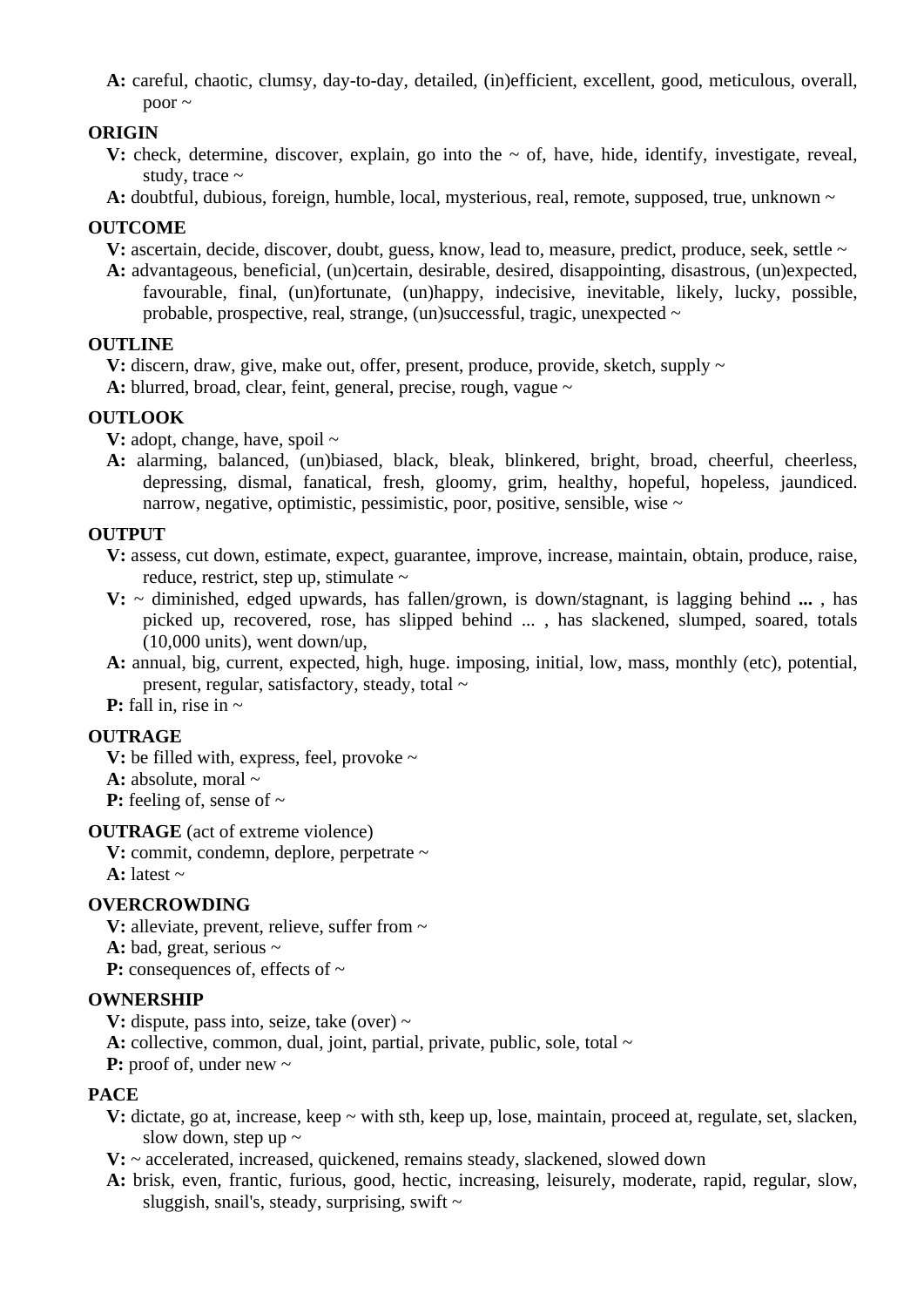# **PACT**

**V:** break, enforce, enter into, make, sign  $\sim$ 

 $V: \sim$  expired

# **PAIN**

**V:** bear, cause, endure, feel, inflict, kill, soothe, stand, suffer, take  $\sim$ 

 **V:** ~ has worn off

 **A:** constant, great, grievous, incessant, intense, intermittent, intractable, nagging, severe, steady, terrible, terrific, unbearable ~

**P:** gasp of, stab of  $\sim$ 

# **PAINT**

**V:** apply, bum off, daub, mix, scrape off, spill, splash, spread, stir, strip, thin  $\sim$ 

- $V: \sim$  dried, is peeling (off)
- A: fresh, gloss, matt, peeling, wet ~
- **P:** coat of, lick of  $\sim$

# **PAINTING**

**V:** authenticate, damage, date, deface, do, exhibit, hang, purchase, put  $\sim$  on show, restore, sign  $\sim$ 

 **V:** ~ depicts, portrays, shows

 **A:** abstract, controversial, dynamic, figurative, fine, huge, modem, monumental, priceless, religious, striking, traditional, valuable, worthless ~

# **PANIC**

**V:** cause, create, feel, fill (me) with, give way to, prevent, spread  $\sim$ 

 **V:** ~ broke out, gripped/seized (me), spread, subsided

A: acute, blind, irrational, severe, sheer, slight ~

# **PAPER** (academic)

**V:** deliver, give, prepare, present, produce, publish, read, submit, summarise, write  $\sim$ 

 $V: \sim \text{argues} \dots$ , covers  $\dots$ , deals with  $\dots$ , describes  $\dots$ , discusses  $\dots$ , refers to  $\dots$ 

 **A:** brief, brilliant, comprehensive, concise, excellent, lengthy, lucid, masterly, scholarly, scientific, seminal, short, technical  $\sim$ 

# **PAPER** (newspaper)

- **V:** ban, close down, edit, found, glance at, join, look through, order, own, print, publish, revamp, run, scan, sue, take, take over, work for ~
- **V:** ~ changed hands, comes out, expresses sth, folded, goes to press, has a circulation of (2 million), merged with ...
- **A:** daily, downmarket, evening, in-house, local, morning, national, popular, profitable, provincial, quality, reputable, rubbishy, Sunday, tabloid, underground, weekly  $\sim$

# **PARADOX**

**V:** explain, perceive, see, solve ~

 **A:** apparent, inherent, obvious, seeming, strange, striking, worrying ~

# **PARALLEL**

**V:** draw, find, observe, see  $\sim$ A: close, distinct, obvious, striking  $\sim$ 

# **PARCEL**

**V:** address, deliver, open, post, receive, send, (un)wrap  $\sim$ 

# **PARENTS**

**V:** defy, obey, please, take after  $\sim$ 

**A:** adoptive, birth, doting, foster, loving, proud, natural, single, unfit ~

# **PARLIAMENT**

**V:** address, adjourn, attend, dissolve, elect, enter, open, recall, stand for, summon ~

 **V:** ~ broke up, is in session, meets, re-assembles, rose, sat, voted on ... , went into recess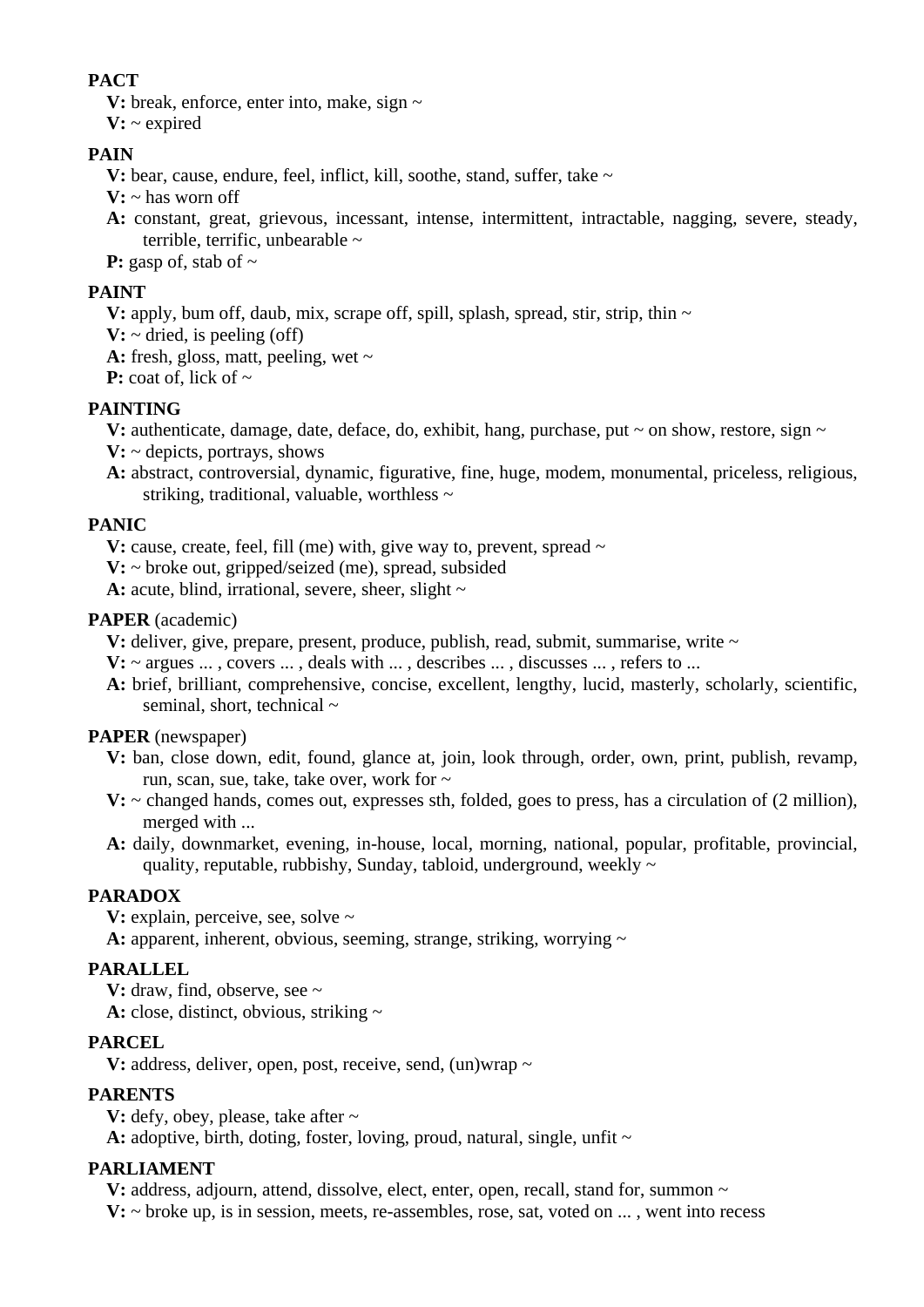**P:** dissolution of, lifetime of, Member of, opening of  $\sim$ 

## **PART**

**V:** constitute, form, make ~

 **A:** basic, component, constituent, essential, fundamental, important, indispensable, indivisible, inseparable, integral, intrinsic, major, principal, separate, significant, vital  $\sim$ 

## **PARTS**

**V:** break sth (down) into, divide sth into, fall into, split sth into  $\sim$ 

A: equal, interchangeable ~

## **PART** (acting)

**V:** have, learn, play, take, understudy ~

A: active, bit, decisive, (un)important, key, leading, minor, speaking, subordinate, walk-on  $\sim$ 

## **PARTICIPANT**

A: active, eager, regular, reluctant, (un)willing  $\sim$ 

## **PARTNERSHIP**

**V:** dissolve, enter into, forge, form, go into, set up, undermine  $\sim$ 

 **V:** ~ broke up, collapsed, flourished, foundered, lasted, split up

A: close, equal, loose, profitable, solid, unlikely ~

## **PARTY** (political)

- **V:** ban, be a member of, belong to, crush, defeat, dissolve, divide, do damage to, establish, form, found, join, launch, legalise, outlaw, purge, rally, reform, reorganise, represent, resign from, revitalise, run, set up, split, support, unite, vote for, weaken, work for  $\sim$
- **V:** ~ came to power, closed ranks, collapsed, disintegrated, did well, lost, rallied, split, was returned to power
- **A:** centre, Communist, conservative, democratic, divided, dominant, fledgling, green, influential, Islamic, left-/right-wing. liberal, losing, opposition, outgoing, powerful, progressive, radical, rebel, rival, ruling, small, socialist, strong, (un)successful, traditional, united, victorious, weak  $\sim$

**P:**  $\sim$  conference, rally; break-up of, demise of, disintegration of, echelons of, rift in, split in  $\sim$ 

## **PARTY** (social)

**V:** arrange, gatecrash, give, go to, have, hold, invite sb to, throw  $\sim$ 

 **A:** all-night, bring-a-bottle, cocktail, dinner, fabulous, fancy-dress, farewell, garden, going-away, hen, lavish, stag, surprise ~

## **PASSENGERS**

**V:** carry, drop off, pick up, take on  $\sim$ 

 **V:** ~ boarded, disembarked, got on/off

## **PASSION**

**V:** arouse, be filled with, curb, excite, have a  $\sim$  for sth, inflame, restrain, satisfy, stir up  $\sim$ 

 **A:** animal, burning, consuming, deep, dreadful, enduring, fatal, frenzied, lifelong, real. short-lived, terrible, uncontrollable, wild  $\sim$ 

**P:** crime of  $\sim$ 

## **PASSPORT**

**V:** apply for, confiscate, forge, issue, renew, show, stamp, surrender  $\sim$ 

 **V:** ~ has expired

A: false, valid, temporary  $\sim$ 

## **PAST**

 **V:** belong to, break with, delve into, destroy, forget, go over, ignore, obliterate, piece together, preserve, recall, reconstruct, relive, remember, wipe out ~

A: dim and distant, distant, recent  $\sim$ 

**PAST** (of a person)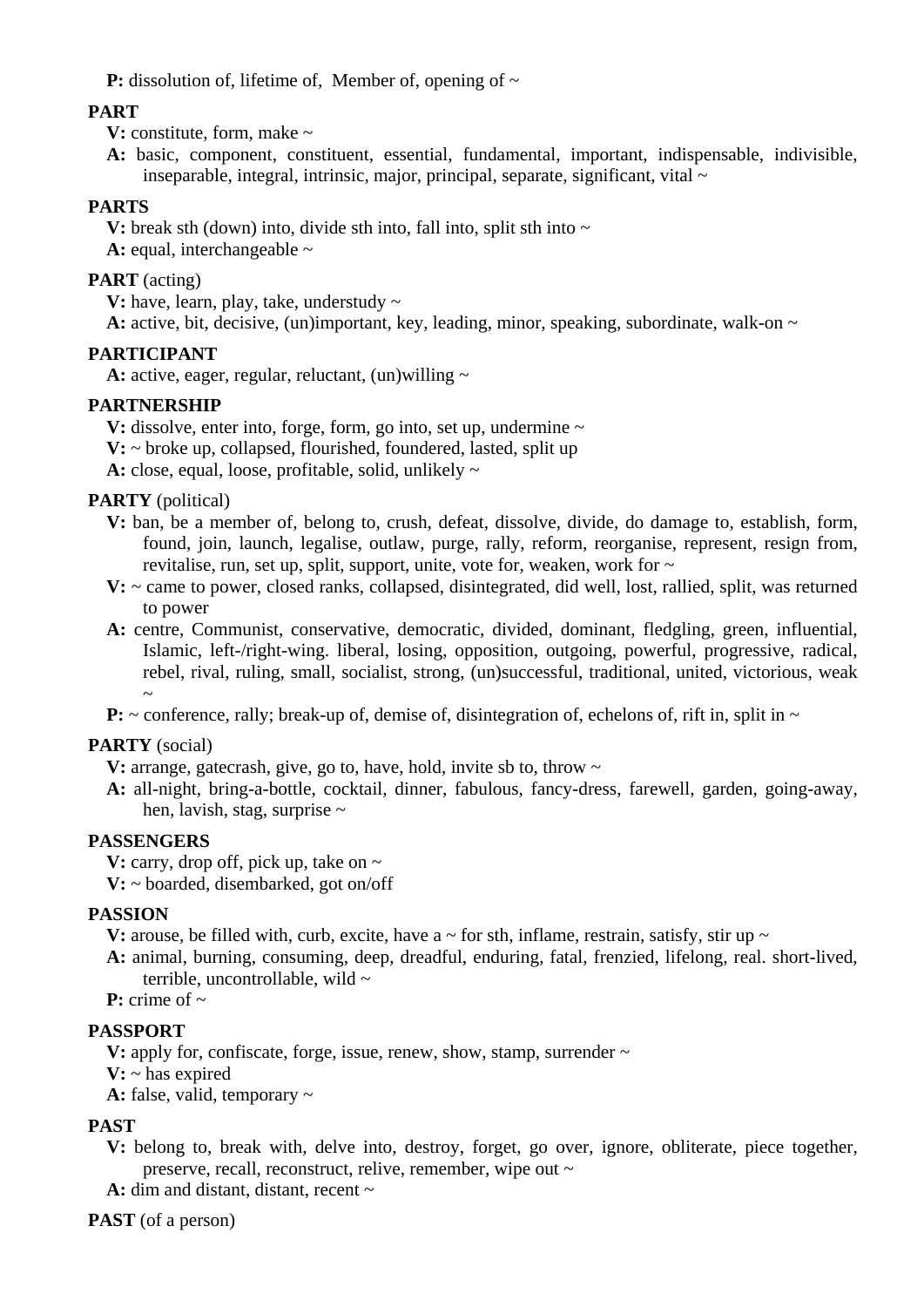A: chequered, colourful, exciting, impeccable, murky, notorious, shadowy, shady, violent  $\sim$ 

# **PATENT**

**V:** apply for, grant, hold, infringe, issue, take out  $\sim$ 

 $V: \sim$  expired, runs (out)

 $A: \sim$  pending

# **PATH**

**V:** follow, go down/up, keep to, stay on, stray from  $\sim$ 

 **A:** gravel, muddy, narrow, steep, treacherous, tree-lined, well-marked, well-trodden, winding  **P:** (our) *paths* converged, crossed, diverged, met

# **PATIENCE**

**V:** call for, exercise, exhaust, have, lose, run out of, show, summon up, try sb's  $\sim$ 

 $V: \sim$  is at an end, is exhausted, has run out, is wearing thin

 **A:** boundless, endless, enormous, great, incredible, marvellous, tremendous ~

# **PATIENT**

**V:** cure, discharge, examine, hospitalise, interview, look after, nurse, operate on. release, see, treat ~

**V:** ~ got better/worse, recovered (from sth), suffered a relapse

A: cancer, difficult, good, ideal, model, out-, private ~

# **PATTERN**

- **V:** break, conform to, continue, copy, create, destroy, detect, deviate from, discern, distinguish, establish, fit into, follow, form, imitate, perceive, trace, upset  $\sim$
- **V:** ~ appears, emerged, repeats itself
- **A:** accepted, changing, clear, coherent, confused, definite, dull, familiar, intrinsic, meaningful, natural, recurrent, recurring, shifting, traditional, underlying, unique, (un)usual, well-known ~

# **PATTERN** (design)

**V:** form, invent, make, match, trace  $\sim$ 

 **A:** complex, complicated, geometric, intricate, original, overall, (ir)regular, simple, subtle, traditional, unique, unusual ~

## **PAY**

**V:** draw, earn, get, receive, stop ~

**A:** back, decent, equal, good, low, regular, sick, strike, take-home ~

 $P: ~$  rise

## **PAYMENT**

**V:** defer, make, stop, suspend  $\sim$ 

 $V: \sim$  is (over)due

- **A:** annual (monthly, weekly etc), cash. final, immediate, initial, lump-sum, nominal, partial, (ir) regular, quarterly, token  $\sim$
- $P: \sim$  in cash, in kind

## **PEACE**

**V:** achieve, bring about, destroy, disturb, guarantee, keep. maintain, make, make  $\sim$  with sb, negotiate, preserve, restore, safeguard, secure, strive for, work for  $\sim$ 

A: fragile, lasting, secure, short-lived, uneasy, world, worldwide ~

**P:** obstacle to, breach of the  $\sim$ 

## **PEACE** (quiet)

**V:** disturb, enjoy, restore, shatter, threaten, violate  $\sim$ 

 **V:** ~ prevailed, reigned

A: absolute, inner, perfect, short-lived  $\sim$ 

## **PENALTY**

V: announce, demand, exact, face, impose, pay, reduce, suffer  $\sim$ 

A: death, draconian, harsh, heavy, huge, inescapable, severe, stiff ~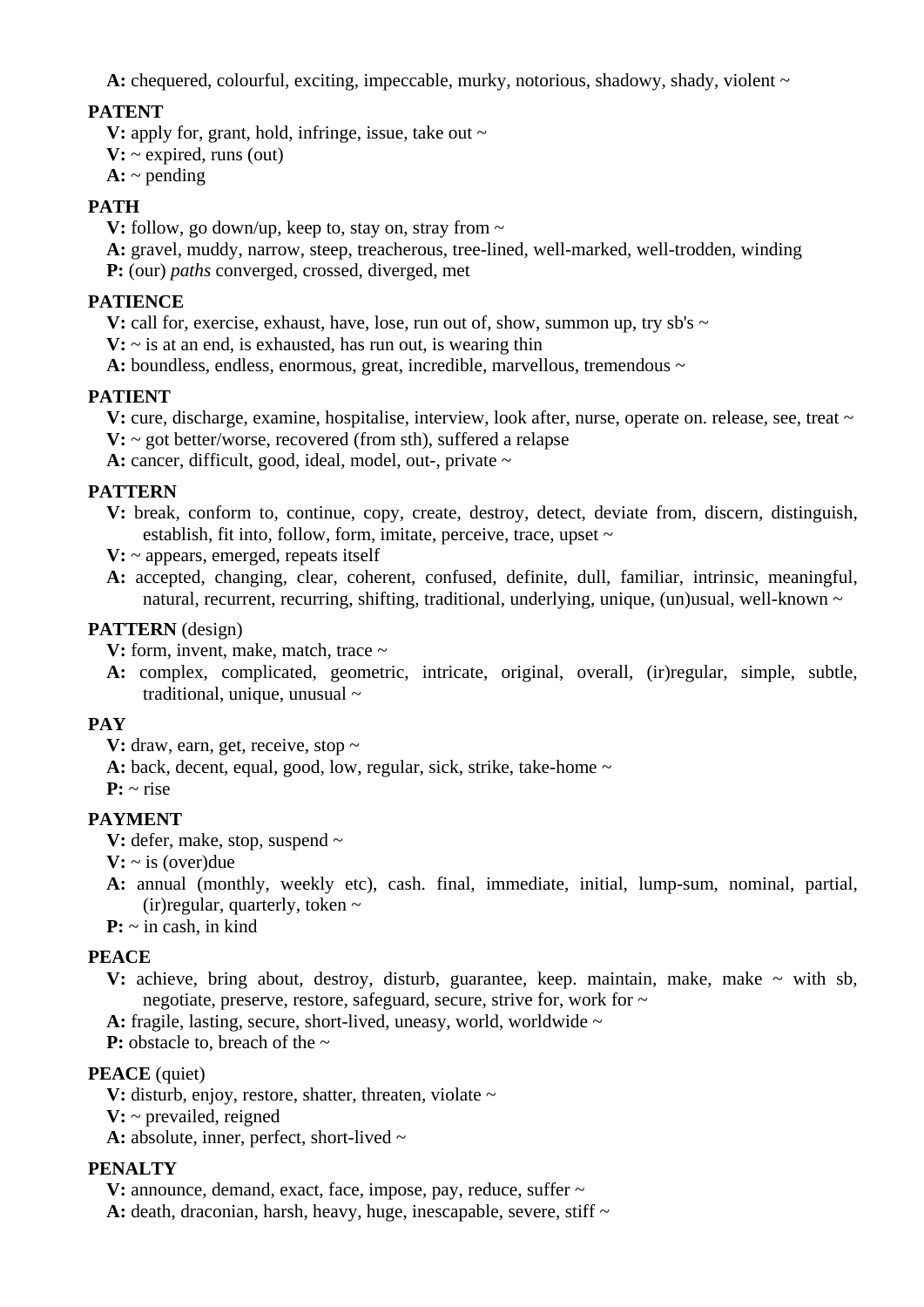## **PENSION**

- **V:** be entitled to, claim, collect, contribute towards, draw, get, grant, increase, live on, lose, protect, receive, retire on ~
- **A:** (in)adequate, comfortable, company, generous, good, insufficient, low, miserable, modest, private, reduced, regular, small, State, tiny  $\sim$

# **PEOPLE** (nation)

 **A:** ancient, brave, courageous, enterprising, freedom-loving, friendly, hard-working, heroic, lawabiding, peace-loving, primitive, proud, resilient, superstitious, tolerant, warlike  $\sim$ 

## **PERFECTION**

**V:** achieve, aim for, approach, strive for  $\sim$ 

A: absolute, near, total, utter  $\sim$ 

## **PERFORMANCE** (theatrical etc)

- **V:** announce, applaud, arrange, attend, be disappointed with/impressed by, boycott, call off, cancel, give, interrupt, miss, postpone, put in, put on, witness  $\sim$
- A: abysmal, accomplished, assured, astounding, average, bravura, breathtaking, brilliant, commanding, creditable, dazzling, disappointing, dismal, dull, excellent, exhilarating, exquisite, fabulous, farewell, faultless, final, fine, first-class, first-rate, flawed, flawless, gala, glittering, gripping, impeccable, impressive, inconsistent, indifferent, inspired, lack-lustre, lamentable, lavish, live, marvellous, masterly, mediocre, memorable, miserable, model, moving, mundane, nimble, notable, outstanding, patchy, pedestrian, perfect, polished, poor, practised, professional, remarkable, repeat, respectable, scintillating, sensational, sensitive, shaky, skilled, sparkling, special, spirited, splendid, spectacular, steady, sterling, stunning, stylish, subtle, superb, superlative, supreme, touching, thrilling, triumphant, uneven, unforgettable, unique, virtuoso, wonderful ~

## **PERFORMANCE** (business)

**V:** be responsible for, improve, limit, monitor, reduce  $\sim$ 

- **V:** ~ deteriorated, improved
- **A:** abysmal, average, bad, disappointing, erratic, impressive, inconsistent, moderate, patchy, poor, (un)satisfactory, steady  $\sim$

## **PERFUME**

**V:** put on, reek of, smell of, spray on, use, wear  $\sim$ 

 **A:** exotic, exquisite, fragrant, intoxicating, overpowering, pleasant, powerful, sophisticated, strong, subtle  $\sim$ 

## **PERIOD**

- **V:** belong to. characterise, enjoy, experience, go through, herald, inaugurate, last for, mark, represent, suffer, usher in  $\sim$
- **V:** ~ followed, lasted
- **A:** barren, brief, confused, considerable, critical, crucial, decisive, demoralising, dynamic, early, fertile, flourishing, golden, initial, interim, lengthy, long, peak, (un)productive, prolonged, prosperous, short, stable, stagnant, subsequent, traditional, tragic, turbulent, typical, uneasy, unstable ~

## **PERMIT**

**V:** apply for, cancel, get, grant, issue, obtain, refuse, withhold  $\sim$ 

 **A:** fishing, hunting, proper, special, temporary, (in)valid ~

## **PERSECUTION**

**V:** escape, suffer ~ A: bloody, continued, relentless, religious, ruthless  $\sim$ **P:** victim of, wave of  $\sim$ 

## **PERSONALITY**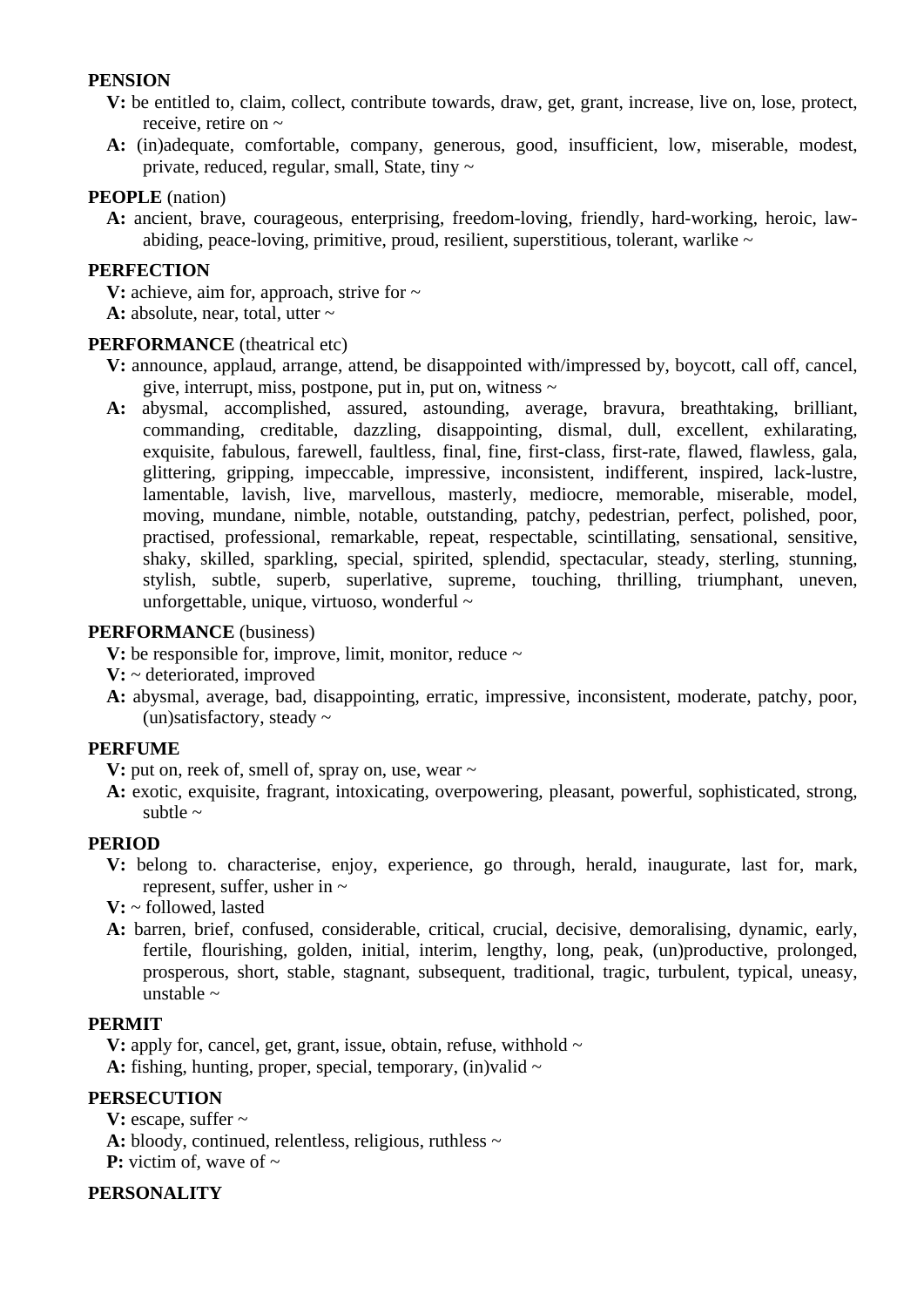- **V:** affect, alter, change, cramp, destroy, develop, display, harm, have, mould, project, stamp ~ on sth, stifle  $\sim$
- **V:** ~ blossomed, changed, developed, disintegrated, has grown, has matured
- **A:** abrasive, aggressive, aloof, assertive, attractive, balanced, brash, brilliant, bubbly, charismatic, charming, colourful, colourless, compelling, complex, creative, disordered, dominant, domineering, dull, dynamic, forceful, ebullient, eccentric, elusive, emotional, expansive, extraordinary, extrovert, flamboyant, formidable, friendly, gregarious, insipid, introvert, magnetic, many-sided, (im)mature, multiple, obstinate, outgoing, overbearing, pleasant, pleasing, quiet, retiring, rigid, serious, (un)stable, striking, strong, shy, split, unusual, vivacious, weak  $\sim$

 **P:** ~ conflict, disorder

## **PERSONNEL**

**V:** (re)deploy, employ, engage, manage, recruit, sack, take on, train  $\sim$ 

A: additional, key, qualified ~

## **PERSPECTIVE**

- **V:** appear in, consider, get sth out of, give sb, keep in, look at sth in, maintain, offer, present sth in, provide, put sth in, see sth in, show sth in  $\sim$
- A: discouraging, distorted, encouraging, false, gloomy, proper, right, true, wrong ~

**P:** look at/see/view sth from a new/different, sense of  $\sim$ 

## **PESSIMISM**

**V:** give way to, overcome ~

 $V: \sim$  grew, passed

A: deep, general, profound, unnecessary, unwarranted ~

## **PHASE**

- **V:** approach, arrive at, begin, come to, come to the end of, complete, enter (upon), get past, go through, herald, inaugurate, introduce, launch, mark, move into, near, pass through, reach  $\sim$
- **V:**  $\sim$  has come to an end, lasted, passed
- **A:** awkward, brief, closing, critical, crucial, decisive, developmental, difficult, early, final, formative, hazardous, initial, important, integral, intermediate, introductory, late, long, new, penultimate, problematical, stable, stormy, tranquil, transitory, turbulent, violent  $\sim$
- **P:** is in/at the (developmental)  $\sim$

## **PHENOMENON**

- **V:** come across, discover, encounter, explain, investigate, keep track of, observe, perceive, record, study, trace, watch, witness  $\sim$
- **A:** amazing, baffling, common, extraordinary, inexplicable, isolated, mysterious, natural, recent, remarkable, singular, strange, supernatural, unexplained, unique, unpleasant, unusual  $\sim$

## **PHOTO(GRAPH)**

**V:** blow up, crop, develop, enlarge, mount, take, touch up  $\sim$ 

 $V: \sim$  is in/out of focus, is over-/under-exposed

A: aerial, blurred, clear, (un)flattering, grainy, press, sharp, spectacular, stunning, wonderful ~

## **PHRASE**

- **V:** invent, repeat, utter  $\sim$
- $V: \sim$  comes to mind, sticks in (your) mind
- **A:** apt, banal, colourful, common, cryptic, eloquent, empty, expressive, familiar, handy, meaningless, memorable, neat, odd, popular, striking, telling, useful, well-chosen, well-worn ~
- **P:** a (strange) turn of, to coin a  $\sim$

## **PICTURE** (situation)

- **V:** arrive at, build up, conjure up, convey, create, darken, draw, gain, get, give, grasp, paint, present, produce, project, put sb in the  $\sim$
- **A:** (in)accurate, alarming, balanced, (un)biased, bleak, bright, broad, clear, coherent, comforting, comprehensive, confused, consistent, convincing, depressing, detailed, distorted, disturbing,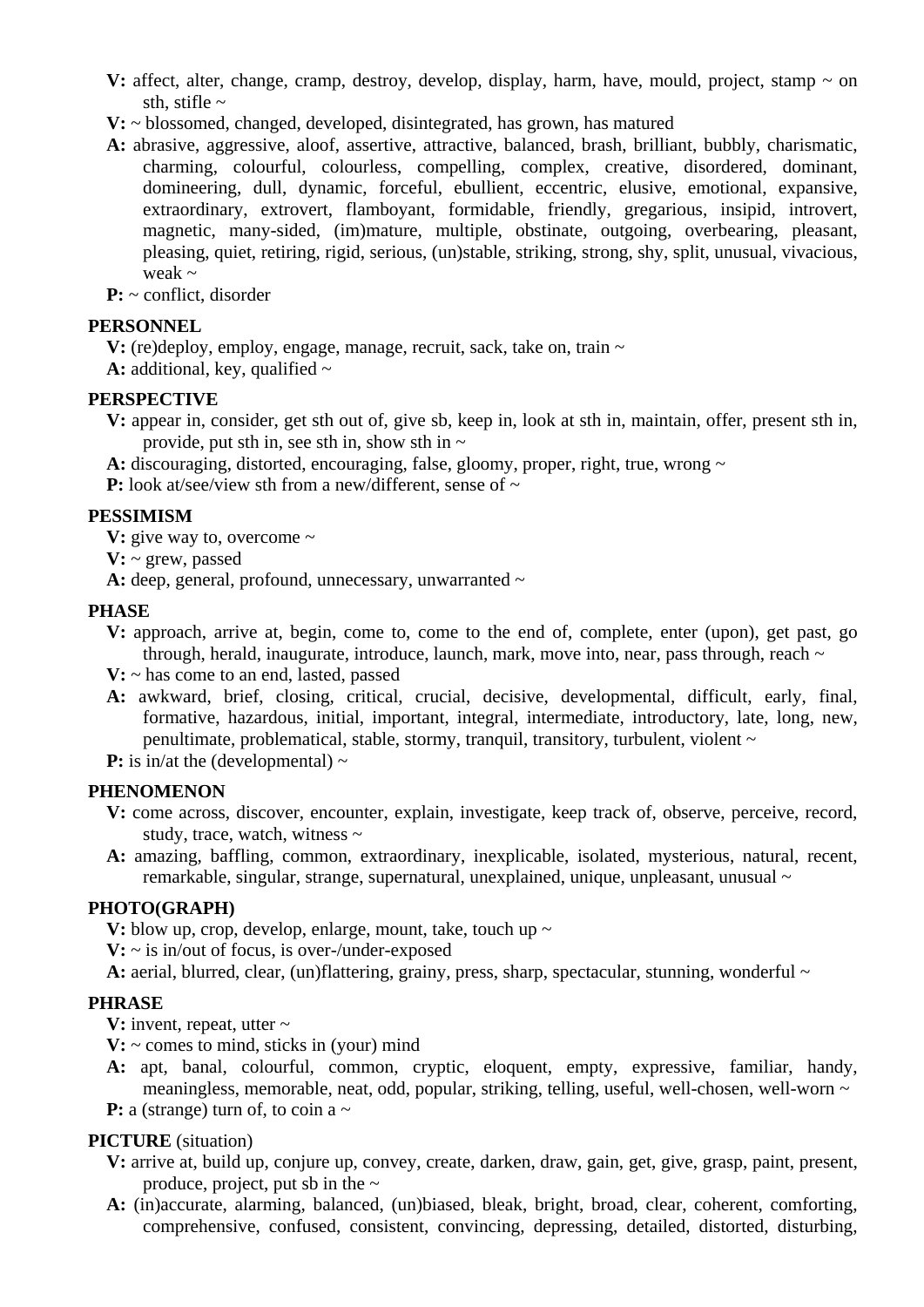elaborate, exaggerated, fair, faithful, false, fantastic, flattering, frightening, fuzzy, gloomy, glowing, grim, hazy, hopeful, intimate, lop-sided, memorable, moving, optimistic, overall, pessimistic, plausible, realistic, reassuring, reliable, rosy, rough, rounded, stark, striking, tragic, true, unforgettable, vague, vivid, whole  $\sim$ 

## **PICTURE** (painting)

**V:** acquire, auction, clean, damage, exhibit, forge, frame, hang, paint, restore, show  $\sim$ 

 **A:** beautiful, grand, huge, imposing, impressive, magnificent, priceless, religious, sombre, striking, superb, valuable, world-famous ~

## **PITY**

**V:** arouse, be full of, be moved to, feel, have, show  $\sim$ , take  $\sim$  on sb

**P:** object of, sense of  $\sim$ 

## **PLACE**

- **V:** allocate, assign, deprive sb of, get, give (up), indicate, keep, locate, mark, occupy, relinquish, reserve, take (your), vacate, win  $\sim$
- **A:** agreeable, empty, excellent, forbidding, holy, (in)hospitable, magical, particular, popular, proper, sacred, special, splendid, suitable, tiny, usual, vacant  $\sim$

## **PLACE** (in society)

**V:** carve out, create, fill, know one's, occupy, win  $\sim$ 

 **A:** appropriate, central, distinguished, foremost, important, influential, modest, prominent, proper, rightful ~

## **PLAN**

- **V:** abandon, accept, adhere to, adopt, alter, announce, approve (of), axe, back, block, cancel, carry out, change, conceal, conceive, concoct, conform to, devise, disclose, dismiss, divulge, draft, draw up, endorse, evolve, execute, finalise, foil, form, formulate, frustrate, fulfil, go ahead with, implement, initiate, invent, jeopardise, jettison, keep to, launch, make, nurture, oppose, outline, postpone, prepare, press ahead with, proceed with, pursue, put forward, put  $\sim$  in motion, put  $\sim$  into operation/practice, ratify, reject, scrap, scrutinise, scupper, shelve, stick to, submit, thwart, torpedo, unveil, upset, veto, work on/out, wreck  $\sim$
- **V:**  $\sim$  broke down, came to fruition, collapsed, comes into effect, crystallised, entails ..., got approval, hit a snag, involves ... , is under discussion, is under way, miscarried, provides for ..., ran into trouble, requires approval, was dogged by sth, went awry/wrong, works
- **A:** abortive, accurate, aggressive, ambitious, audacious, bold, brilliant, calculated, clever, complex, complicated, comprehensive, concrete, contingency, controversial, cunning, definite, desperate, detailed, devious, diabolical, draft, drastic, effective, elaborate, emergency, far-sighted, feasible, final, fixed, flexible, ideal, ill-conceived, immediate, impracticable, ingenious, intricate, judicious, large-scale, long-range, long/short-term, master, original, poor, practical, precise, premature, reckless, sinister, tentative, unworkable, up-to-date, urgent, useful, vast, viable  $\sim$

## **PLANT**

**V:** feed, grow, water  $\sim$ 

**A:** climbing, exotic, flowering, indoor, outdoor, potted, tropical  $\sim$ 

## **PLANT** (industrial)

- **V:** build, close, close down, erect, locate, maintain, manage, open, operate, run, run down, set up, shut down, take over  $\sim$
- **V:**  $\sim$  manufactures ... , produces ...
- **A:** (in)efficient, giant, huge, (ultra-)modern, obsolescent, obsolete, old-fashioned, up-to-date, wasteful ~

## **PLAY** (drama)

- **V:** act in, adapt, ban, broadcast, commission, cut, direct, perform, present, produce, put on, rehearse, review, revive, scrap, stage, write ~
- **V:** ~ came off, closed, flopped, folded, opens on ..., ran, was panned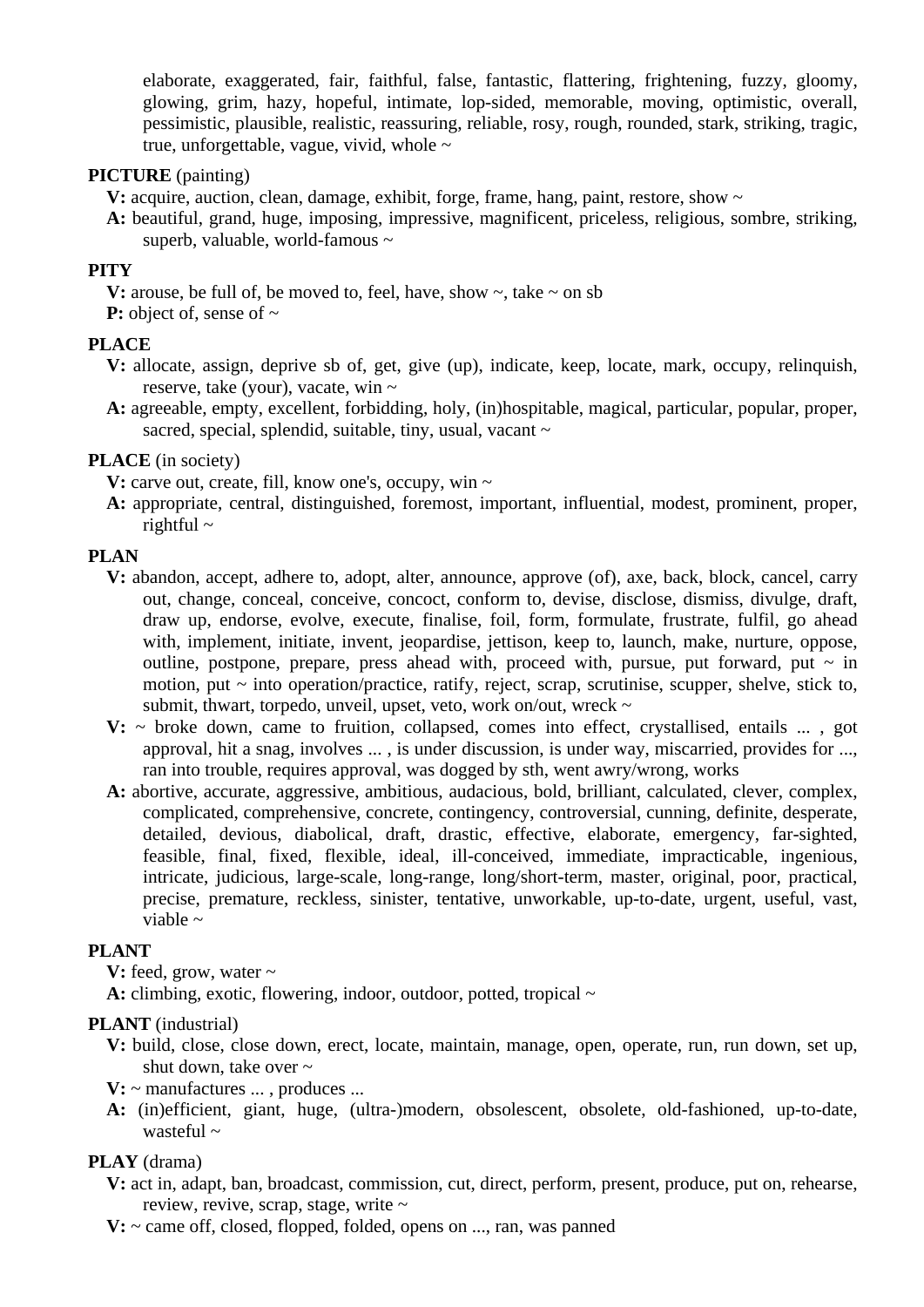**A:** amusing, boring, disturbing, dull, entertaining, enthralling, fascinating, interesting, serious, thoughtful ~

## **PLEA**

- **V:** answer, be deaf to, consider, listen to, make, refuse, respond to  $\sim$
- **A:** emotional, humble, humiliating, impassioned, moving, passionate, statesmanlike, straightforward, strong, urgent  $\sim$

## **PLEA** (legal)

**V:** enter, offer, put forward, reject, respond to, submit  $\sim$ 

## **PLEASURE**

V: add to, derive, enhance, feel, find, get ~ from/out of ..., give, have, pursue, savour, share, spoil, take  $\sim$  in sth, take away  $\sim$ 

A: brief, doubtful, dubious, genuine, great, innocent, rare, real, tremendous, undisguised, vicarious ~ **P:** pursuit of  $\sim$ ; deprive sb of the  $\sim$  of ...ing; have (great)  $\sim$  in ...ing

## **PLEDGE**

**V:** abandon, break, carry out, extract  $\sim$  from sb, fulfil, give, go back on, honour, make, offer  $\sim$  **A:** firm, solemn ~

## **PLOT**

 **V:** bungle, come upon, discover, engineer, expose, foil, hatch, make, stop, take part in, uncover, unearth  $\sim$ 

 **V:** ~ came to light, fell through

A: devious, diabolical, infamous, mysterious, secret, sinister ~

## **POEM**

**V:** commission, compose, learn  $\sim$  by heart, memorise, read (out), recite, scan  $\sim$ 

 **A:** brilliant, charming, delightful, epic, famous, haunting, humorous, little-known, love, lyric, magnificent, marvellous, moving, narrative  $\sim$ 

## **POINT**

- **V:** agree to differ on, agree with, appreciate, argue, arrive at, bear  $\sim$  in mind, clarify, clear up, come to, concede, consider, cover, deal with, develop, discuss, dismiss, elaborate, emphasise, expand, explain, forget, get to, ignore, illustrate, introduce, investigate, keep to, labour, make, mark, mention, miss, overlook, raise, reach, return to, stick to, stress, stretch, take, underline, wander from/away from/off  $\sim$
- **A:** apt, clear, controversial, crucial, curious, decisive, devastating, different, difficult, eloquent, essential, fundamental, general, good, identical, important, intriguing, irrelevant, key, main. moot, obvious, personal, pivotal, preliminary, puzzling, real, reasonable, ridiculous, salient, separate, significant, similar, sore, sticking, strong, subtle, surprising, telling, vital, weak  $\sim$

## **POLICE**

**V:** assist, baffle, call in, clash with, contact, help. obey, report to, respect, summon, support  $\sim$ 

- **V:** ~ arrested sb. caught sb, charged sb, cordoned off (the area), dealt with sth, held sb, interrogated sb, intervened, are investigating, made an arrest, are making enquiries, patrolled ... , questioned sb, are standing by, have taken sb into custody
- **P:**  $\sim$  constable, force, officer

## **POLICY**

 **V:** abandon, adhere to, administer, adopt, advocate, agree on, announce, apply, approve, attack, back, call for, carry out, challenge, change, comply with, condemn, conduct, (re)consider, criticise, debate, decide on. defend, define, defy, deplore, design, develop, deviate from, devise, dictate, direct, discredit, dismantle, distance oneself from, dominate, draw up, embark on a ~ of, embrace, employ, endorse, enforce, establish, evolve, favour, finance, follow, formulate, frame, give up, implement, initiate, instigate, introduce, jeopardise, jettison, justify, launch, maintain, make, moderate, modify, need, oppose, produce, pursue, put forward, put a  $\sim$  into operation, reaffirm, reform, reject, relax, reverse, review, revise, revoke, revolutionise,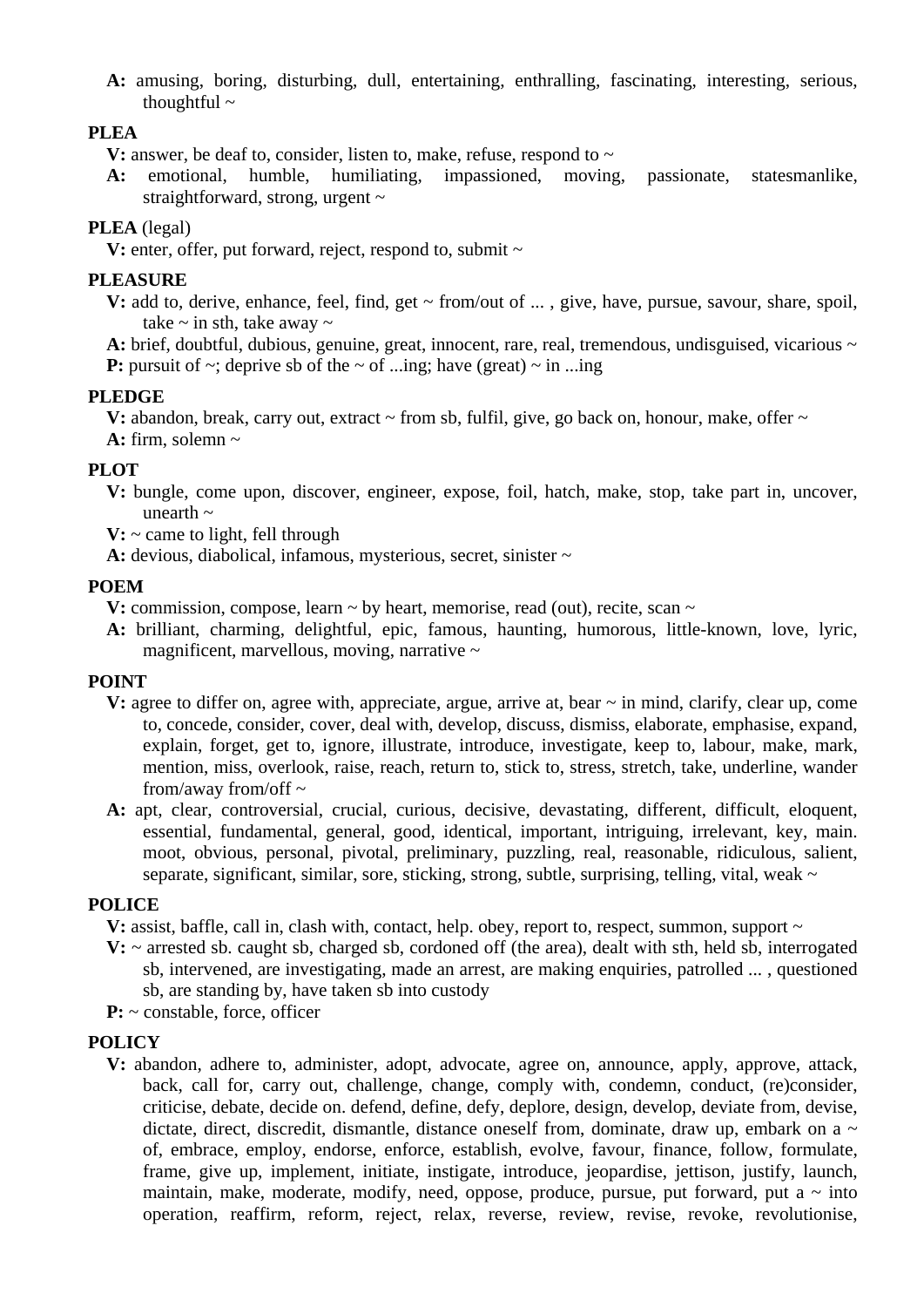sanction, settle on, (re)shape, shelve, state, stick by/to, support, suspend, switch, try, undermine, veto, work out  $\sim$ 

- **V:** ~ bore fruit, broke down, calls for ... , collapsed, emerged, entails ... , failed, is aimed at/geared to ... , paid off, prevailed, resulted in ... , succeeded, survived, triumphed, worked
- A: active, aggressive, alternative, biased, bold, broad, cautious, clear, coherent, common, comprehensive, confused, (in)consistent, constructive, co-ordinated, courageous, credible, cunning, current, deliberate, despicable, disastrous, doctrinaire, (in)effective, expansionist, farreaching, firm, flexible, foolish, futile, future, generous, hard-line, humanitarian, inadequate, independent, influential, long-range, long/short-term, major, misconceived, misguided, obstructive, persistent, popular, present, provocative, radical, rational, restrictive, rigid, risky, selfish, sensible, set, settled, short-sighted, shrewd, simple, sound, steady, straightforward, strict, tough, vigorous, wise  $\sim$
- **P:** agreement on, architect of, backing for, basis of, breach of, change of, consensus on, cornerstone of, direction of, easing-up of, evolution of, hardening of, inconsistencies of, indictment of, keystone of, pursuit of, realignment of, reversal of, shift in, substance of. support for, switch in, turn in, vindication of  $\sim$

## **POLITICIAN**

 **A:** able, astute, cautious, crafty, distinguished, experienced, (dis)honest, left-/right-wing, noted, outspoken, power-hungry, respected, seasoned, senior, shrewd, skilful, tough-minded ~

### **POLITICS**

**V:** abandon, be involved in, dabble in, engage in, enter, go into, take part in, take up  $\sim$ 

A: local, international, national, office, party  $\sim$ 

**P:** rough and tumble of, understanding of, watershed in, web of  $\sim$ 

#### **POLLUTION**

**V:** cause, clean up  $\sim$ 

A: air, chemical, environmental, noise, oil, toxic ~

## **POPULARITY**

**V:** acquire, enjoy, ensure, forfeit, gain, jeopardise, lose, seek, win  $\sim$ 

 **V:** ~ dwindled, fell, grew, increased, slumped, soared

 **A:** brief, great, immediate, immense, new-found, widespread ~

## **POPULATION**

- **V:** count, decimate, estimate, evacuate, expel, exploit, exterminate, feed, harass, house, move, oppress, relocate, resettle, shift, transfer, wipe out ~
- **V:** ~ consists of ... , declined, decreased, dwindled, expanded, fell, fled, grew, increased, left, moved, remained static/steady, rose, shrank, soared, starved, suffered
- **A:** active, ageing, civilian, dense, floating, heterogeneous, homogeneous, huge, indigenous, large, local, mixed, native, original, rural, scattered, shifting, sparse, stable, tiny, urban  $\sim$
- **P:**  $\sim$  explosion; density of, drop in, increase in  $\sim$

## **PORTRAIT**

**V:** commission, draw, give, paint, pose for, produce, provide, sit for  $\sim$ 

 **A:** accurate, candid, charming, convincing, excellent, exaggerated, family, fascinating, firsthand, frank, full-length, group, imposing, lifelike, lively, realistic, rounded, striking, vivid  $\sim$ 

#### **POSITION**

- **V:** accept, adopt, alter, assess, assume, back down from, be aware of, change, clarify, confirm, declare, defend, discuss, emphasise, establish, explain, express, find oneself in, jeopardise, maintain, make the  $\sim$  clear/plain, misunderstand, move closer to, outline, place sb in, put sb in, question, realise, remain in, resign oneself to, size up, state, sum up, take, take up  $\sim$
- **A:** advantageous, anomalous, awkward, conciliatory, critical, dangerous, delicate, desperate, difficult, embarrassing, extreme, (un)favourable, firm, hopeless, humiliating, (un)official, paradoxical, precarious, radical, real, risky, satisfactory, tough, tricky, true, unassailable, unavoidable, uncertain, unenviable, unique, unpopular, untenable, unusual ~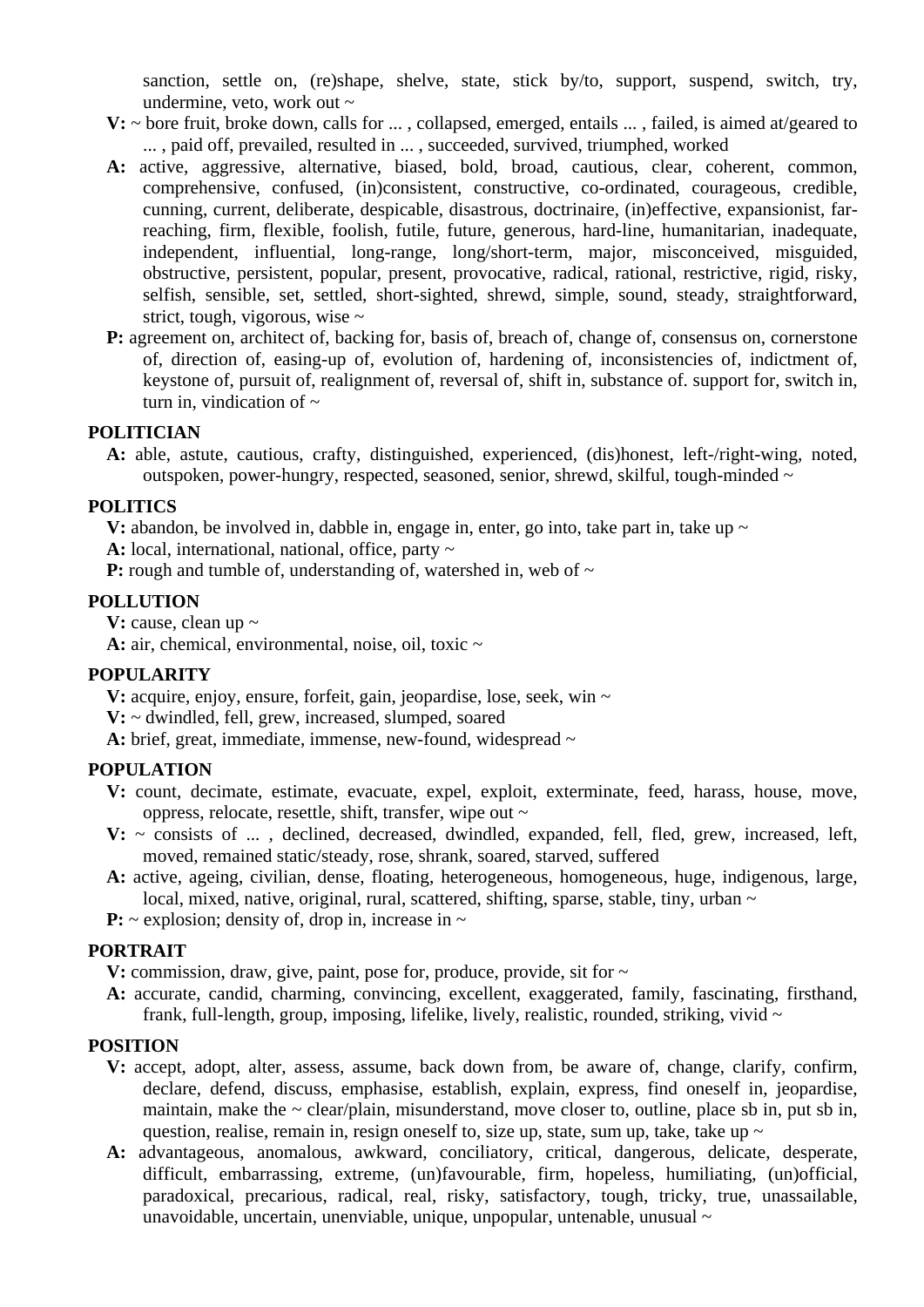## **POSITION** (physical)

- **V:** abandon, adopt, ascertain, assume, attack, find oneself in, give away/up, hold onto, keep, keep to, move, move to, occupy, reach, remain in, reveal, shift, strengthen, take (up)  $\sim$
- **A:** awkward, central, (un)comfortable, cramped, crouching, dominant, exposed, fixed, forward, impregnable, key, kneeling, lotus, reclining, sitting, unassailable, upright, vulnerable  $\sim$

## **POSITION** (job or office)

- **V:** abuse, accept, achieve, apply for, appoint sb to, attain, fill, give up, have, hold, keep, lose, occupy, offer sb, reach, refuse, remove sb from, resign from, retain, rise to, take up  $\sim$
- **A:** desirable, eminent, exalted, exposed, illustrious, influential, key, leading, lucrative, modest, permanent, prestigious, prominent, responsible, secure, temporary, vacant ~

## **POSSIBILITY**

- **V:** accept, admit, allow for, assess, come to terms with, deal with, demonstrate, deny, discount, dismiss, eliminate, entertain, envisage, exaggerate, examine, exclude, exploit, explore, face, guard against, ignore, investigate, limit, look into, make use of, maximise, minimise, miss, neglect, offer, open up, overestimate, overlook, pre-empt, raise, reduce, reject, restrict, rule out, see, take  $\sim$  into account/consideration, underestimate, use, waste, weigh up  $\sim$
- **V:** ~ arose, is (no longer) there, materialised, presented itself
- **A:** challenging, definite, distinct, excellent, exciting, faint, grim, growing, obvious, real, remote , slight, splendid, strong, theoretical, unexpected, unique, unpleasant ~

## **POSSIBILITIES**

**V:** explore, limit, make the most of, open up, review  $\sim$ A: available, extensive, limited, vast ~

## **POST** (Job)

- **V:** accept, advertise, apply for, appoint sb to, dismiss sb from, create, earmark sb for, fill, get, give, have, hold, occupy, offer sb, quit, refuse, resign from, take over/up, turn down  $\sim$
- A: demanding, exacting, permanent, prestigious, prominent, responsible, temporary, well-paid ~

## **POTENTIAL**

**V:** develop, fulfil, increase, reach, realise, recognise, see, use, waste ~

A: enormous, entire, greatest, highest, latent  $\sim$ 

**P:** make full use of (your)  $\sim$ 

## **POVERTY**

**V:** abolish, alleviate, cause, live in, reduce, relieve, sink into, struggle against, suffer  $\sim$ 

A: abject, acute, extreme, great, grinding, growing, severe, widespread ~

## **POWER**

- **V:** abolish, abuse, acquire, aspire to, assume, bestow, break, challenge, come to, consolidate, curb, curtail, decentralise, delegate, deprive sb of, destroy, diminish, enjoy, entrust, erode. establish, exercise, exert, (re)gain, give, give up, grab, grant, grasp, hand over, harness, have, hold onto, increase, jostle for, misuse, possess, recognise, reduce, relinquish, resist, respect, restore, restrict, retain, return to, seize, share, sweep back to, take. threaten, transfer, undermine, use, usurp, wield  $\sim$
- **V:** ~ changed hands, corrupts, declined, faded, increased, lies in sth, spread
- **A:** absolute, autocratic, effective, enormous, excessive, great, growing, irresistible, limitless. magic, new-found, real, relentless, secular, superior, supernatural, supreme, tremendous, ultimate, undiminished, undisputed, unlimited, unparalleled, unprecedented, unrestricted, unrivalled, vast  $\sim$
- **P:** accession to, acquisition of, assumption of, balance of, bid for, exercise of, fall from, handover of, loss of, lust for, scramble for, taste of, thirst for, trappings of, last vestige of  $\sim$

## **POWERS** (authorisation)

- **V:** abuse, define, delegate, exceed, exercise, give, grant, have, invest sb with, limit, restrict, use ~
- **A:** advisory, discretionary, effective, emergency, excessive, extensive, full, mandatory, statutory, sweeping, undefined, wide  $\sim$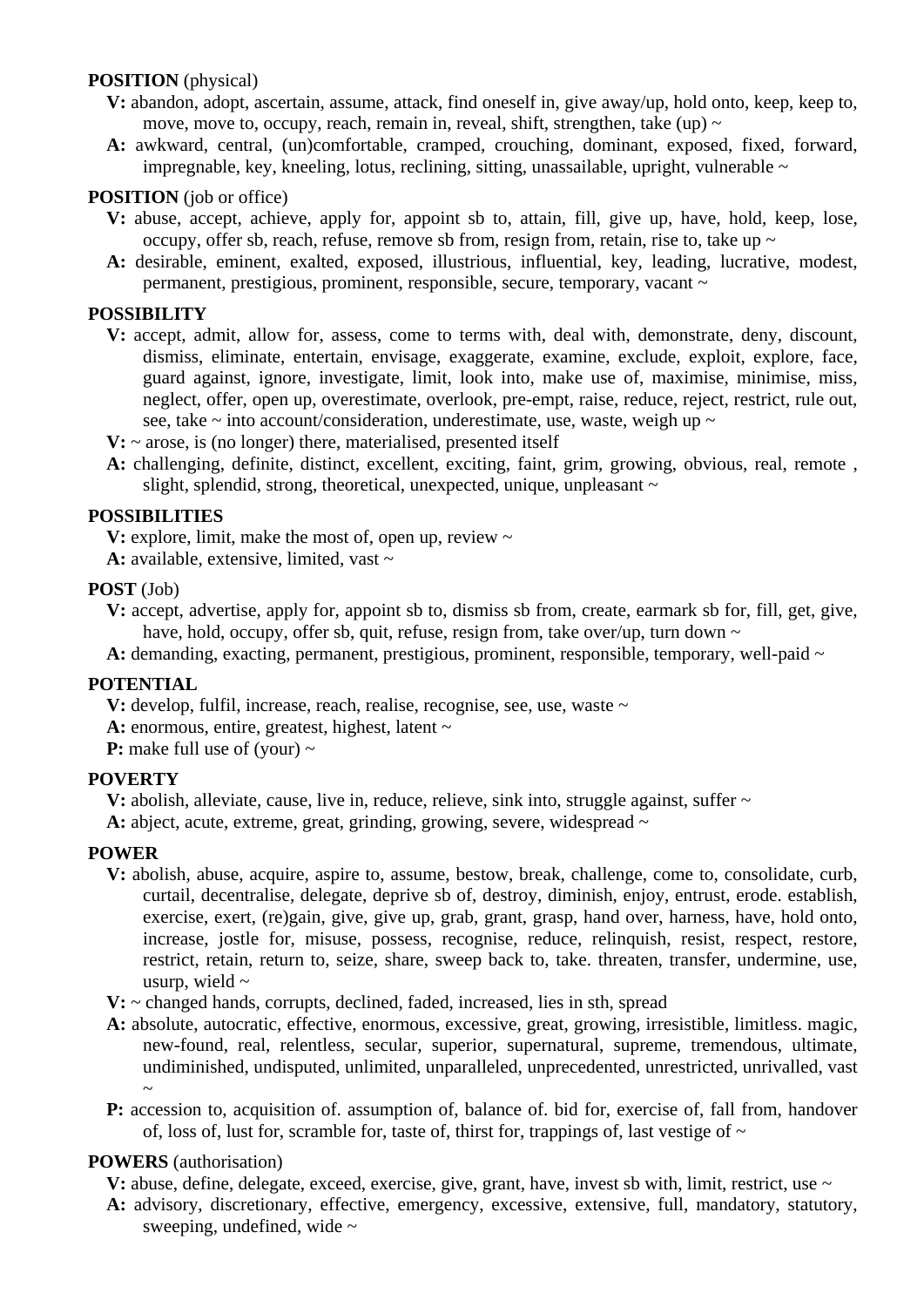## **POWERS** (personal faculties)

- **V:** awaken, blunt, develop, draw on, exercise, lose, misuse, restore, tax, use ~
- **A:** declining, diminishing, exceptional, extraordinary, fading, failing, formidable, remarkable, unimpaired, waning  $\sim$
- **P:** decline in, height of his/her  $\sim$

## **PRACTICE** (custom)

- **V:** abandon, abhor, abolish, adopt, avoid, condemn, denounce, deplore, discourage, encourage, eradicate, follow, give up, go in for, introduce, recommend, revert to, stamp out, start ~
- **V:** ~ died out, flourished, persisted, survived
- A: abhorrent, accepted, admirable, antiquated, common, corrupt, customary, desirable, devious, discreditable, discredited, dubious, former, fraudulent, harmful, long-standing, mysterious, normal, previous, primitive, shady, standard, strange, underhand, unfair, usual, wellestablished, widespread ~

#### **PRAISE**

**V:** deserve, earn, get, heap  $\sim$  on sb, lavish  $\sim$  on sb, look for, merit, receive, win  $\sim$ 

 **A:** enthusiastic, fulsome, generous, glowing, great, high, indiscriminate, sincere, unqualified, warm

 $\sim$ **P:** damn with faint  $\sim$ 

#### **PRAYER**

**V:** answer, kneel in, offer, say, utter  $\sim$ 

- A: ceaseless, communal, fervent, frequent, private, silent ~
- **P:** power of  $\sim$

## **PRECAUTIONS**

**V:** adopt, ignore, take  $\sim$ 

 **A:** basic, careful, elaborate, elementary, proper, rigorous, simple, strict, wise ~

### **PRECEDENT**

**V:** avoid, break, cite, create, establish, follow, invoke, mark, set ~

 **A:** bad, dangerous, regrettable, undesirable, unfortunate, useful, (un)welcome ~

## **PRECISION**

**A:** absolute, amazing, cool, great, perfect, tremendous, unerring, utmost  $\sim$ 

## **PREDICAMENT**

 **V:** avoid, extricate oneself from, face, find/seek a way out of, get into/out of, have, land oneself in, run up against, solve ~

A: awkward, embarrassing, foolish, hopeless, serious, severe ~

#### **PREDICTION**

**V:** make  $\sim$ 

**V:**  $\sim$  came true. proved right/wrong, turned out to be true

A: (in)accurate, alarming, confident, correct, dire, false, gloomy  $\sim$ 

## **PREFERENCE**

**V:** acknowledge, admit, demonstrate, display, express, have, show  $\sim$ 

 **A:** decided, individual, marked, natural, personal, sexual, slight, special, strong, vague ~

## **PREJUDICE**

- **V:** admit to, be free from/guilty of, cause, develop, dispel, display, do away with, encourage, express, feel, get over, have, hide, overcome, remove, run up against, share, show, swallow, voice  $\sim$
- **A:** deep, entrenched, ingrained, innate, ludicrous, nasty, petty, racial, ridiculous, strong, stupid, uniust, violent  $\sim$

 **P:** set of *prejudices* 

**PREMISE** (logical)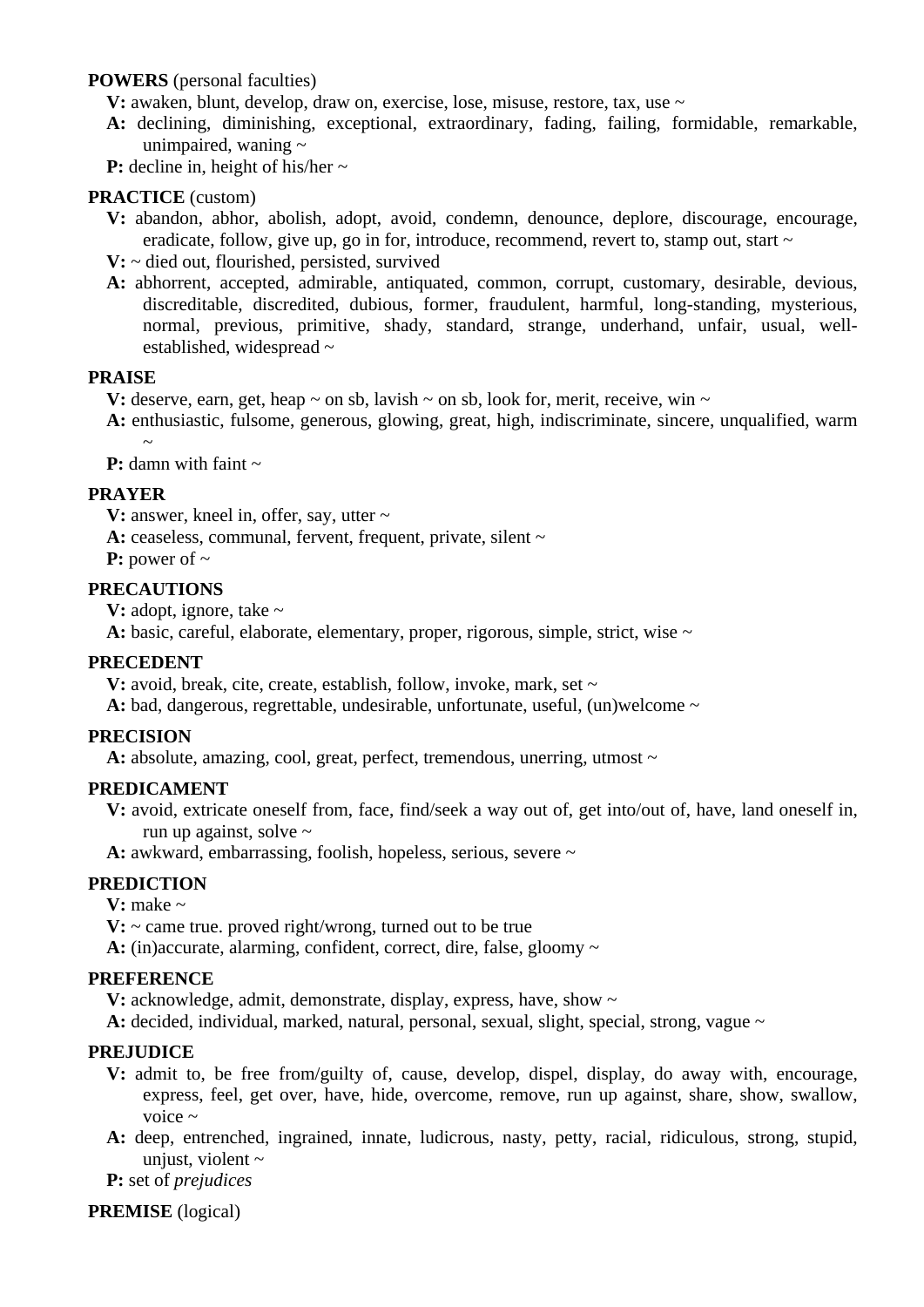- **V:** abandon, accept, base sth on the  $\sim$  that, challenge, follow from, keep to, put forward, question, reject, start from, state, test. uphold  $\sim$
- **A:** basic, fundamental, justifiable, main, major, mistaken, unacceptable, underlying, unlikely, untenable  $\sim$

#### **PREPARATIONS**

- **V:** be in the middle of, be involved in, begin, break off, commence, complete, delay, finalise, get on with, give up, halt, hasten, intensify, interrupt, make. neglect, postpone, put  $\sim$  in hand, speed up, start, take part in, undertake  $\sim$
- **V:** ~ are in hand, are going ahead/on, proceed, stopped
- **A:** (in)adequate, careful, detailed, elaborate, extensive, final, haphazard, hasty, intensive, lastminute, lengthy, meticulous, painstaking, proper, serious, systematic, thorough  $\sim$

## **PRESS**

- **V:** be reported in, censor, censure, control, muzzle ~
- A: free, financial, gutter, local, national, tabloid ~
- **P:**  $\sim$  conference, report, statement: freedom of the  $\sim$

#### **PRESSURE**

- **V:** apply, be subject to, be under, be vulnerable to, bear, build up, come under, cope with, ease, escape, exert, face, generate, give in to, give way to, increase, keep up. lessen, maintain, measure, oppose, put  $\sim$  on, reduce, relieve, remove, renew, resist, respond to, subject sb to. submit to, succumb to, sustain, stand, take  $\sim$  off, use, withstand  $\sim$
- **V:** ~ became less, built up, eased, fell, increased, let up, mounted, rose, was brought to bear
- **A:** constant, continuous, enormous, external, extreme, frantic, gentle, great, growing, increasing, internal, overwhelming, relentless, remorseless, steady, strong, unbearable, unrelenting, unremitting  $\sim$

#### **PRESTIGE**

**V:** boost, bring, build up, damage, enjoy, gain, give, lose, maintain, restore, seek, win ~

#### **PRICE**

- **V:** accept, adjust, agree on/to, arrive at, ask, boost, bring down, control, cut, determine, drop, establish, fix, force down, freeze, get, guarantee, haggle over, hold down, increase, lower, maintain, mark up, match, name, negotiate, obtain, offer, pay, push down/up, put up, quote, raise, reduce, set, settle, slash, work out ~
- **V:** ~ collapsed, declined, dropped, drifted down, escalated, fell. fluctuated, held, is tied to sth, jumped, kept/remained steady, outstripped ... , plummeted, plunged, ranged from ... to ... , rose, rocketed, shot up. slumped, soared, spiralled, stands at (320p), tumbled, varied, went down/up, went through the floor/roof
- **A:** advantageous, attractive, average, bargain, competitive, cost, excessive, exorbitant, extortionate, extravagant, fair, fantastic, good, high. huge, inflated, keen. knock-down, list, low, moderate, modest, mounting, normal, official, outrageous, real, reasonable, recommended, regular, respectable, retail, ridiculous, right, selling, special, stable, static, steady, top, wholesale, world  $\sim$
- **P:** drop in, fall in, reduction in, rise in, fetch the asking  $\sim$ ; boom in, curb on, cut in, jump in, range of, reduction in *prices,* house/food/hotel *prices*

#### **PRIDE**

**V:** be a blow to (my), feel/take  $a \sim in$  ..., hurt, injure, soothe, swallow your, wound (your)  $\sim$  **A:** false, great, justified, overweening, singular, unabashed ~

## **PRINCIPLE** (in logical thinking)

- **V:** accept, apply, base sth on, consider, contradict, define, deny, establish, examine, explain, fulfil, implement, put forward, raise, set out, study, underline, work out  $\sim$
- $V:~\sim$  applies to ..., governs ..., holds good
- **A:** basic, elementary, explicit, fundamental, general, governing, simple, sound, standard, universal ~  **P:** approach sth from first *principles;* based on historical/scientific etc *principles*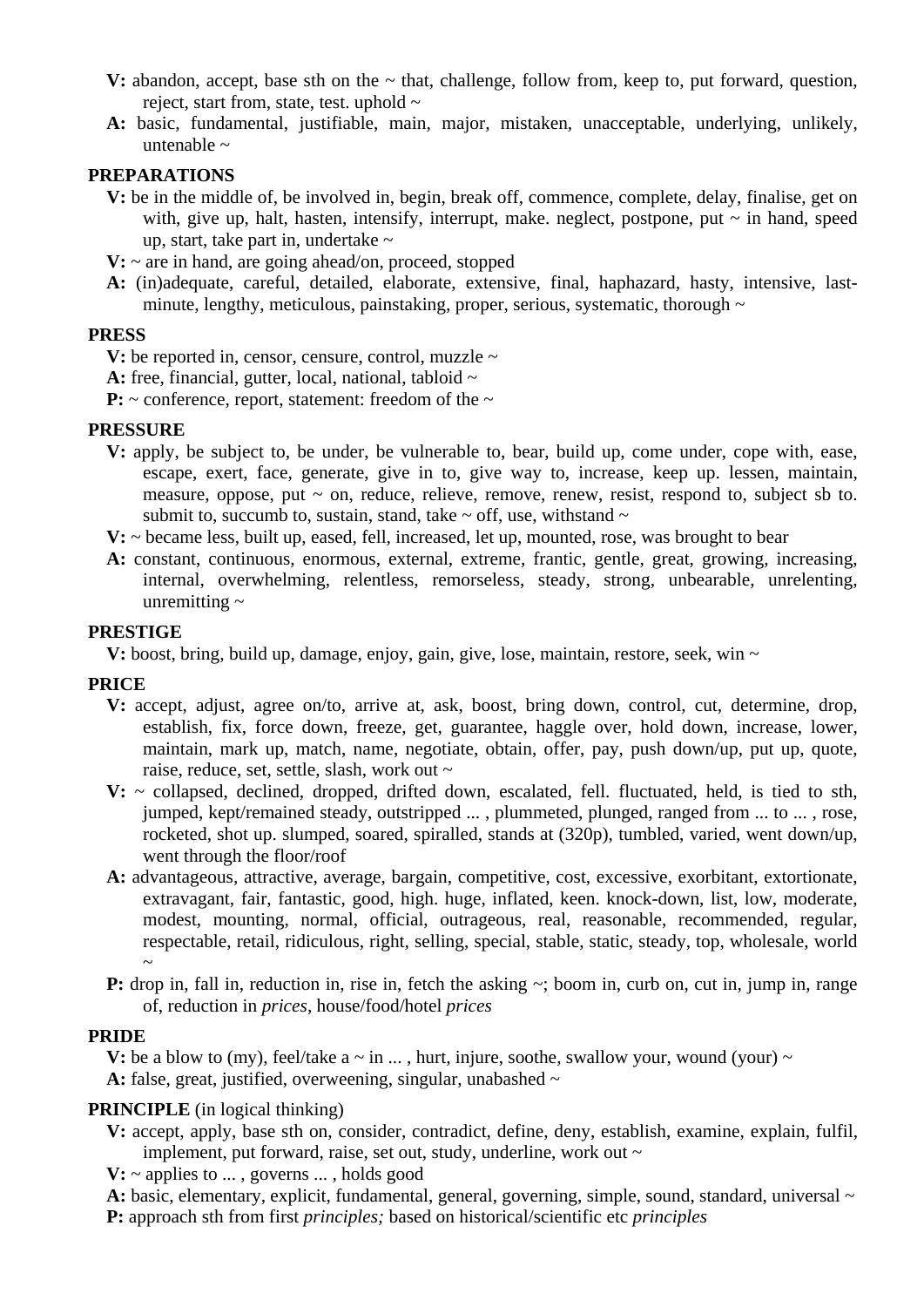## **PRINCIPLE** (in moral behaviour)

- **V:** abandon, accept, adhere to, adopt, agree with, be opposed to, believe in, follow, infringe, invoke, keep to, lay down, live up to, obey, object to, observe, quarrel with, reaffirm, recognise, remain true to, respect, subscribe to, support, uphold, violate  $\sim$
- **A:** basic, dearest, deepest, doubtful, firm, first, foremost, fundamental, implicit, inflexible, key, main, old-fashioned, outdated, overriding, sacred, safe, sound, strict, universal, wise ~

## **PRINCIPLE** (on which sth works)

**V:** adopt, discover, grasp, study, understand, use, work on/out ~

 **V:** ~ holds good, operates, works

 **A:** basic, complicated, common, ingenious, key, novel, revolutionary, simple, sound, underlying, universal, useful, well-known ~

#### **PRINCIPLES** (moral)

**V:** abandon, betray, defend, go against, have, inculcate, lack, sacrifice, set out, share, stick to  $\sim$ 

A: high, noble, rigid, solid, sound, strict, worthy  $\sim$ 

**P:** set of  $\sim$ ; against (my), have strong  $\sim$ 

## **PRIORITY**

 **V:** accord, acknowledge, admit, claim, concede, dispute, establish, get, give, have, insist on, lose sight of, recognise, take  $\sim$ 

**A:** basic, first, high, low, (un)official, overriding, real, top ~

#### **PRISON**

 **V:** break out of, come out of, do time in, escape from, go to, release sb from, send sb to, sentence sb to (7 years) in, spend time in  $\sim$ 

A: maximum-security, open, overcrowded ~

**P:** ~ governor, population, reform, system

## **PRIVACY**

**V:** invade, protect, respect  $\sim$ 

**P:** breach of, intrusion on, invasion of  $\sim$ 

#### **PRIVILEGE**

 **V:** abolish, abuse, attack, claim, cling to, confer, curb, decline, deprive sb of, do away with, earn, enjoy, exercise, give, grant, guard, have, inherit, insist on, lose, obtain, protect, recognise, refuse, reject, relinquish, retain, seek, surrender ~

 **A:** enviable, exclusive, great, important, rare, sole, statutory, uncommon, unique, unusual ~

**P:** abuse of  $\sim$ 

## **PRIZE**

 **V:** award, carry off, covet, deserve, donate, get, give, miss, nominate sb for, qualify for, receive, share, win  $\sim$ 

A: booby, consolation, fabulous, first/second etc, glittering, grand, star, substantial ~

#### **PROBABILITY**

 **V:** assess, discount, enhance, estimate, gauge, judge, lessen, measure, overlook, reduce, rule out, take into account ~

A: great, infinitesimal, little, slight, strong  $\sim$ 

**P:** in all  $\sim$ 

#### **PROBLEM**

**V:** address, aggravate, alleviate, apply oneself to, appreciate, approach, assess, attack, bring  $\sim$  to a head, brush aside, burden sb with, cause, circumvent, combat, come across, come to grips with, come up against, concentrate on, confront, consider, cope with, crack, create, deal with, decide, define, detect, dispose of, dodge, ease, elucidate, encounter, erase, escape from, evade, exacerbate, exaggerate, examine, experience, explain, explore, face (up to), fight, focus on, foresee, formulate, get to grips with, grapple with, grasp, handle, identify, ignore, lose sight of, magnify, master, overcome, overlook, pinpoint, perceive, pose. precipitate, predict, present,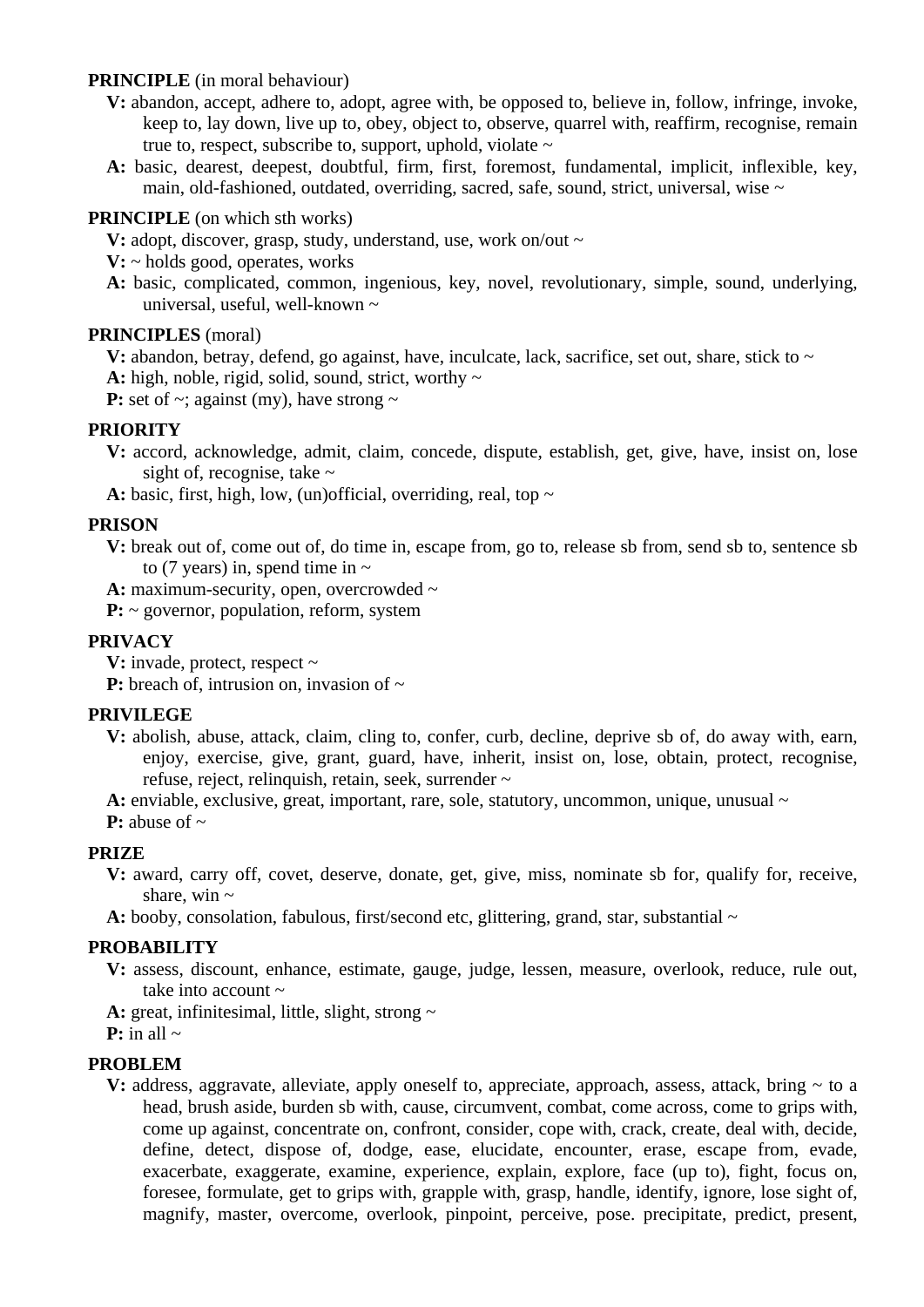raise, recognise, rectify, relieve, represent, resolve, rise above, run into, run up against, see, settle, share, shirk, shy away from, solve, sort out, state, straighten out, struggle with, tackle, think over/through, thrash out, throw up, tinker with, touch upon, transform, trigger (off), unravel, wrestle with  $\sim$ 

- $V: \sim$  arose, baffled sb, boils down to ..., came to a head, cleared up, cropped up, disappeared, emerged, exists, got out of hand, haunted sb, hinges on ..., hit sb, involves ..., occurred, originates in ... , perplexed sb, persisted, preoccupied sb, recurred, remains, resolved itself, stems from ... , vanished, was made worse, worried sb
- **A:** actual, acute, appalling, awesome, awkward, baffling, basic, central, chief, common, complex, complicated, constant, contemporary, contentious, continual, continuing, crucial, current, daunting, delicate, depressing, difficult, disgusting, endemic, enormous, explosive, familiar, formidable, fundamental, glaring, hypothetical, immediate, important, incipient, insoluble, insuperable, insurmountable, intractable, intricate, key, knotty, long-standing, long-term, main, major, marginal, minor, mundane, nasty, obvious, outstanding, painful, perennial, perpetual, perplexing, personal, potential, practical, present, pressing, principal, profound, recent, recurrent, recurring, related, real, routine, sensitive, serious, severe, simple, special, striking, subtle, tangible, tangled, tantalising, tedious, timeless, touchy, tough, tricky, trivial, troublesome, typical, underlying, unexpected, unforeseen, unique, unmanageable, unpleasant, urgent ~
- **P:** (a whole) host of, range of, set *of problems*

## **PROCEDURE**

- **V:** abide by, adopt, agree on, alter, amend, apply, carry out, change, curtail, decide on, discuss, establish, examine, follow, go through, involve, keep to, observe, overhaul, scrap, settle, shorten, simplify, stick to, use, work out  $\sim$
- **A:** accepted, basic, bureaucratic, complicated, clumsy, costly, cumbersome, (in)effective, entire, faulty, fixed, formal, general, humiliating, lengthy, long, normal, official, ordinary, regular, reverse, simple, standard, straightforward, strange, time-consuming, tortuous, usual, whole ~

## **PROCESS**

- **V:** accelerate, adopt, apply, arrest, check, complete, control, develop, employ, encourage, evaluate, examine, facilitate, favour, follow, further, go through, halt, hasten, help, hold back, improve, initiate, instigate, interrupt, introduce, invent, investigate, keep track of, master, modify, monitor, observe, obstruct, plan, prevent, regulate, reverse, set  $\sim$  in motion, slow down, speed up, start, stop, streamline, study, supervise, suspend, take part in, test, trigger, try (out), use  $\sim$
- **V:** ~ came to an end/halt, continues, gathered momentum, intensified, spread, worked
- **A:** active, awkward, basic, beneficial, complicated, cumbersome, cumulative, dangerous, daunting, decision-making, destructive, distinct, divisive, doubtful, effective, elaborate, essential, frustrating, gradual, harmful, inevitable, inexorable, ingenious, insidious, irritating, laborious, lengthy, long-drawn-out, natural, nerve-racking, noticeable, original, painful, perceptible, rapid, reliable, risky, salutary, slow, steady, step-by-step, swift, tiresome, tricky, valuable, wasteful, whole  $\sim$

**P:** by a  $\sim$  of elimination

## **PRODUCT**

 **V:** design, develop, discontinue, distribute, export, import, improve, (re) introduce, invent, (re)launch, make, manufacture, market, modify, package, promote, sell, sell out of, upgrade, withdraw  $\sim$ 

 **V:** ~ is in/out of stock, flopped, has sold badly/out/well, took off

 **A:** best-selling, end, competitive, consumer, finished, high-quality, high-tech, household, marketable, unique, waste ~

## **PRODUCTION**

 **V:** boost, cripple, curtail, cut down, disrupt, estimate, go into, halt, hold up, increase, interrupt, keep up, limit, manage, maximise, monitor, organise, plan, reduce, restrict, scale down, speed up, start, step up, stop, supervise  $\sim$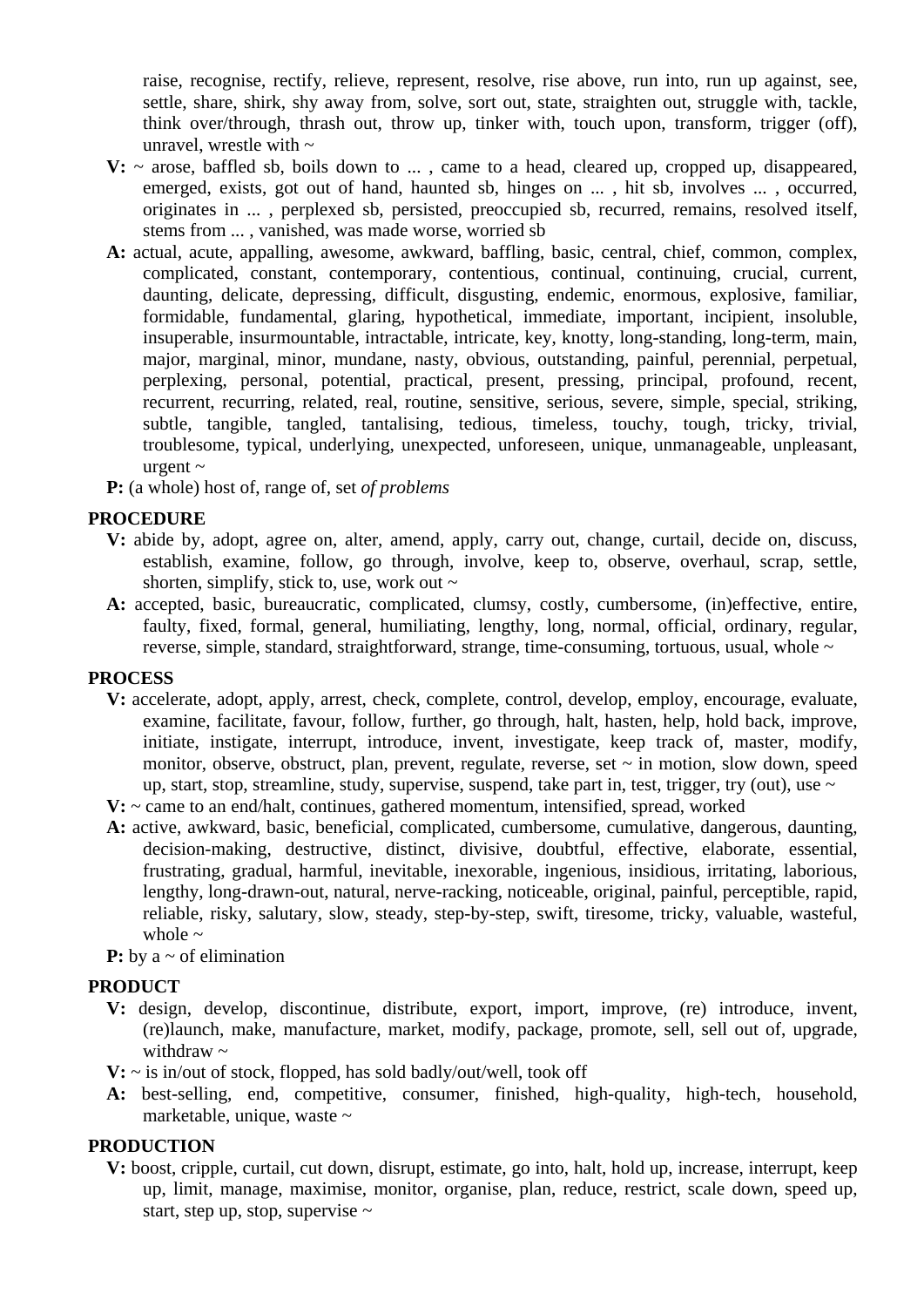- **V:** ~ climbed, declined, dwindled, eased off, fell, increased, is down/up, leapt (up), slipped, tapered off, went above (10,000 units a week)
- **A:** annual (monthly, etc), brisk, full, full-scale, growing, mass, overall, peak, slow, sluggish, total, uninterrupted ~

**P:** slump in, volume of  $\sim$ 

## **PRODUCTION** (theatrical)

- V: design, direct, film, finance, mount, put on, record, rehearse, review, sponsor, video ~
- **A:** amateur, awful, controversial, dazzling, disastrous, disciplined, dreadful, experimental, full-scale. gripping, high-spirited, imaginative, inspired, magnificent, major, patchy, polished, professional, sensational, spectacular, splendid, stunning, superb  $\sim$

## **PRODUCTIVITY**

**V:** boost, improve, increase, raise, step up  $\sim$ 

A: higher, (un)satisfactory  $\sim$ 

#### **PROFESSION**

**V:** belong to, enter, go into, leave, practise, take up, train for  $\sim$ 

A: exacting, glamorous, learned, legal, medical, overcrowded, teaching, theatrical, well-paid  $\sim$ 

**P:** the oldest  $\sim$  in the world

#### **PROFIT**

- **V:** accumulate, bring in, clear, cut into, derive, distribute, earn, generate, get, guarantee, improve, increase, invest, jeopardise, make, plough back, produce, realise, share, spend, take, yield  $\sim$
- **V:** ~ accrued, accumulated, declined, disappeared, dropped, dwindled, grew, improved, mounted, plummeted, plunged, rose, shrank, vanished, varied
- **A:** adequate, astronomical, considerable, enormous, excellent, excess, extortionate, fair. fat, gross, handsome, huge, large, legitimate, marginal, meagre, modest, net, quick, reasonable, regular, reliable, satisfactory, slight, staggering, tremendous ~
- **P:**  $\sim$  margin, motive: drop in, rise in  $\sim$

### **PROGRAMME**

- **V:** abandon, adapt, adopt, adhere to, alter, announce, approve, arrange, cancel, carry out/through, change, complete, delay, draw up, embark on, expand, follow, formulate, fulfil, implement, initiate, introduce, keep to, maintain, make, organise, postpone, prepare, push through, put  $\sim$ into effect/practice, sabotage, scrap, set out/up, slow down, speed up, stick to, supervise, terminate, tone down, undertake, upset, water down, work out ~
- $V: \sim$  has fallen behind, is under way, proceeded, is running late, took shape, went through
- **A:** (un)acceptable, alternative, ambitious, attractive, comprehensive, crash, crowded, definite. demanding, detailed, development, difficult, dull, entertaining, excellent, extensive, farreaching, fascinating, fixed, full, gigantic, huge, (un)imaginative, imposing, impressive, interesting, joint, limited, modest, official, original, pilot, proper, rudimentary, sensible, strict, valuable, vast, vital, worthwhile ~

#### **PROGRESS**

- **V:** accelerate, achieve, assess, block, bring about, chart, check, encourage, expect, facilitate. halt, hamper, handicap, hinder, hold back, impede, interrupt, make, measure, monitor. obstruct, register, report, report on, resume, set back, speed up, stimulate  $\sim$
- **V:** ~ accelerated, ceased, is dependent on ... , slowed down
- **A:** (in)adequate, astounding, cautious, considerable, current, disappointing, erratic, excellent. fair. further, good, great, imperceptible, inexorable, marked, moderate, negligible, normal, notable, noticeable, past. painstaking, poor. rapid, record, remarkable, satisfactory. significant, slow, sluggish, steady, tremendous ~

### **PROJECT**

**V:** abandon, adopt, approve, approve of, axe, back, be committed to/engaged in, begin, bring  $\sim$  to fruition, cancel, carry out/through, complete, conceive, consider, delay, design, develop, devise, embark on, finance, form, give up, halt, implement, launch, lay the groundwork for,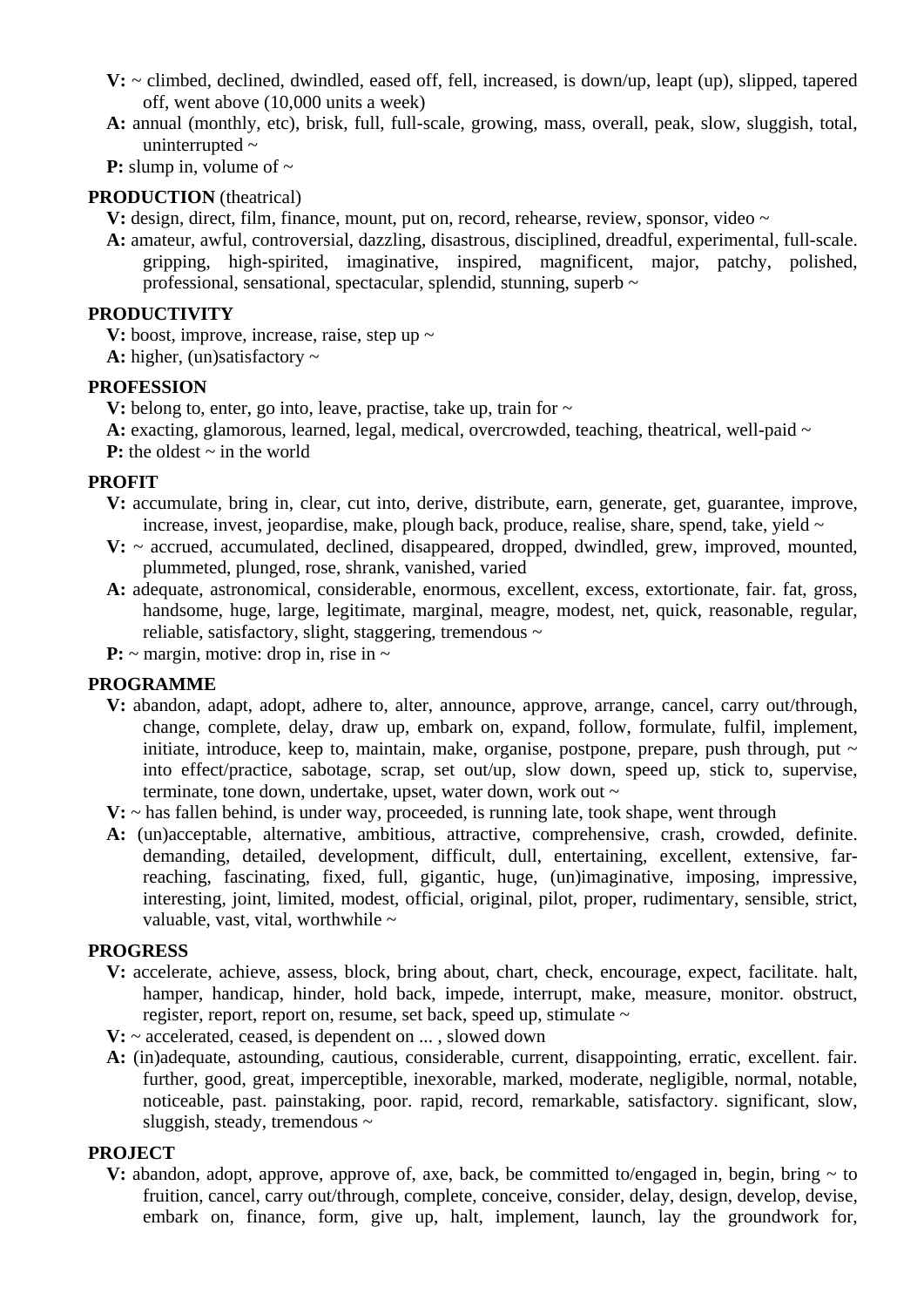mastermind, oppose, outline, pioneer, plan, present, propose, pursue, put forward, put  $\sim$  in hand, put ~ in jeopardy, put ~ into effect, put off. reject, revive, rule out, scrap, shelve, sponsor, start, study, submit, support, undertake, upset, veto, withdraw, work on. work out ~

 $V: \sim$  came to fruition, got off the ground, grew out of ..., went ahead

 **A:** alternative, ambitious, attractive, clever, controversial, costly, detailed, entire, gigantic, huge, imaginative, ingenious, inventive, joint, large/small-scale, long/short-term, modest, novel, ongoing, outlandish, pet, pilot, preliminary, rash, (un)realistic, reliable, (un)satisfactory. silly, stupid, (un)successful, (un)suitable, unique, vast, viable  $\sim$ 

### **PROMISE**

**V:** break, carry out, endorse, extract, fulfil, give, go back on. honour, implement, keep (to), make  $\sim$  **A:** binding, definite, empty, firm. foolish, hollow, rash, solemn, vague, wild ~

## **PROMOTION**

**V:** gain, get, miss, obtain, put (sb) in for, recommend sb for, strive for, win  $\sim$ 

A: automatic, further, rapid, slow, unexpected, well-deserved  $\sim$ 

## **PROOF**

- **V:** ask for, call for, cast doubt on, come across/upon, constitute, demand, discover, establish, find, gather, give, have, lack. look for, manufacture, need, obtain, offer, produce, provide. question, require, seek, stumble across, supply, test, want  $\sim$
- **A:** absolute, abundant, additional, adequate, ample, clear, clear-cut, (in)conclusive, concrete, (un)convincing, definite, doubtful, dubious, eloquent, final, firm, fresh, independent, indisputable, irrefutable, logical, mathematical, neat, obscure, overwhelming, perfect, readymade, real, reliable, rigorous, satisfactory, shaky, (in)sufficient, supplementary, undeniable, written  $\sim$

**P:**  $\sim$  of identity, ownership, payment: this is  $\sim$  positive that ...: the burden of  $\sim$  rests on sb

## **PROPAGANDA**

- **V:** be taken in by, believe, counter, counteract, disseminate, engage in, listen to, put out, resist, spread, step up  $\sim$
- **A:** blatant, clever, enemy, false, harmful, hostile, insidious, left-/right-wing, lying, political, powerful, religious, sheer, skilful, vicious ~
- **P:** ~ campaign, exercise

## **PROPERTY**

**V:** condemn, demolish, inherit, lease, let, own, purchase, renovate, rent, seize ~

A: abandoned, commercial, desirable, industrial, marketable, private, residential, splendid ~

 **P:** ~ developer, management

## **PROPORTION**

**V:** account for, constitute, decide on, determine, discover, establish, fix, form, keep, maintain ~

 **V:** ~ decreased, dwindled, increased

 **A:** best, correct, desired, diminishing, direct, equal, excessive, growing, high, inverse, large, proper, right, substantial, suitable  $\sim$ 

## **PROPORTIONS** (of a building)

- V: admire, alter, change, determine, distort, have, maintain, spoil, take on  $\sim$
- **A:** awkward, beautiful, classic, correct, enormous, exquisite, fine, graceful, harmonious, huge, ideal, imposing, majestic, optimum, perfect, pleasing, ugly ~

## **PROPOSAL**

**V:** accept, adopt, agree to, alter, amend, announce, approve, back, block, canvass, carry out, change, circulate, clarify, come up with, consider, counter, decide about/on, defeat, discuss, draft, elaborate on, endorse, examine, explore, implement, jettison, make, modify, offer, oppose, present, produce, publish, put forward/up, receive, recommend, refuse, reject, revise, second, set out, shelve, study, submit, support, table, take up, think about, torpedo, turn down, unveil, veto, vote down, vote on, weigh up, welcome, withdraw, work on ~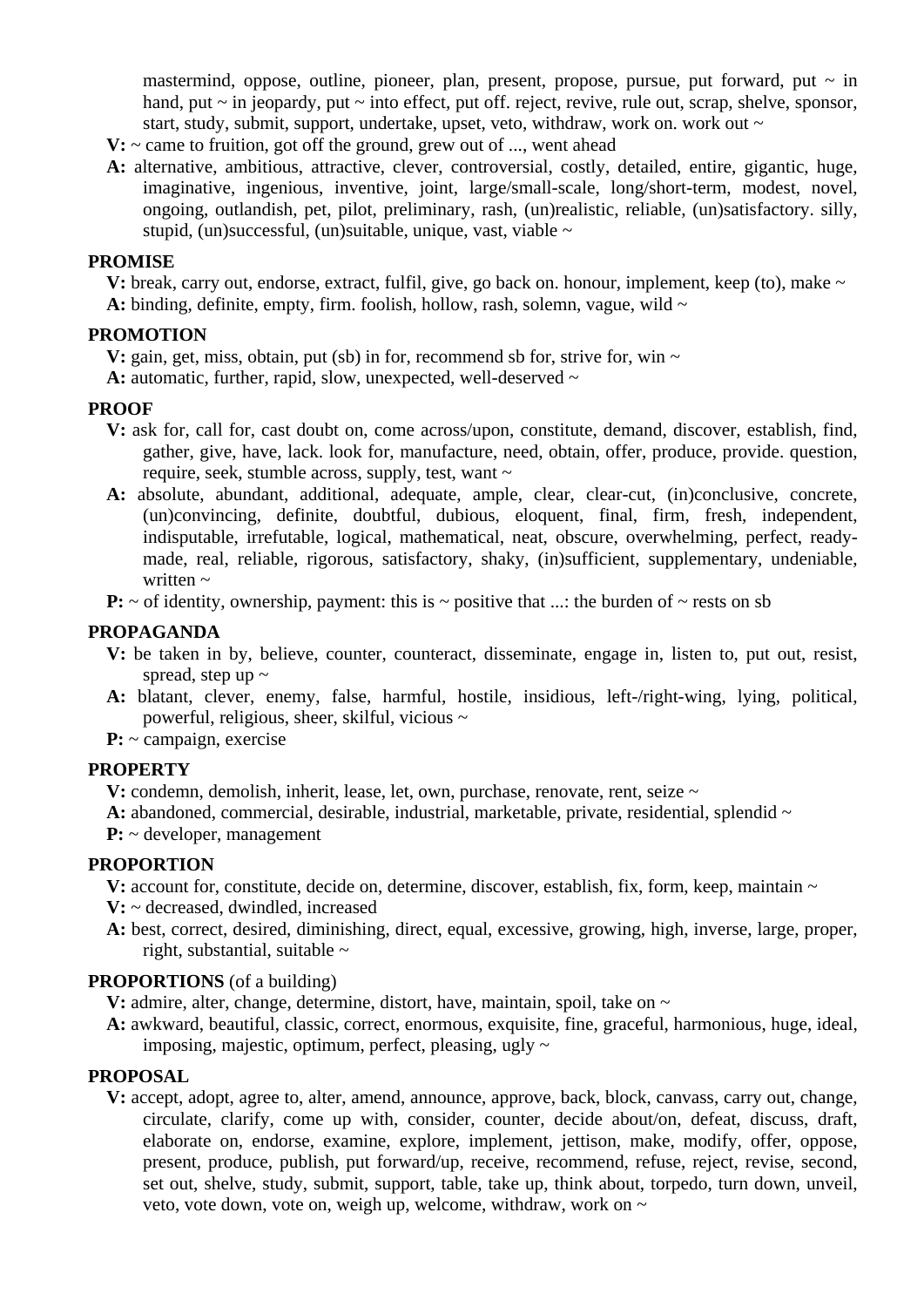- **A:** advantageous, alarming, alternative, amazing, ambitious, attractive, bold, concrete, controversial, definite, far-reaching, firm, helpful, imaginative, important, ingenious, interesting, interim, kind, likely, long-awaited, major, modest, novel, original, provocative, ridiculous, risky, satisfactory, sensible, serious, suitable, tempting, tentative, useful, vague ~
- **P:** ~ of marriage; package of, series of, set *of proposals*

### **PROPOSITION**

- **V:** accept, consider, make, oppose, present, put forward, refer to, reject, study, submit, support, welcome, withdraw  $\sim$
- **A:** alarming, attractive, concrete, interesting, logical, serious, tempting ~

#### **PROPOSITION** (logical)

- **V:** accept, (dis)agree with, bear out, elaborate on, endorse, examine, prove, put forward, refute, reject, set out  $\sim$
- A: basic, controversial, daring, important, interesting, intriguing, logical, novel, plausible  $\sim$

### **PROSPECT**

- **V:** be dismayed at/by, be faced with/perplexed by/shattered by, be wary about, consider, destroy, dread, enjoy, entertain, examine, exploit, explore, face, have, hold out, jeopardise, look forward to, offer, open up, raise, relish, revive, rule out, see, spoil, study, take advantage of, throw away, waste, weigh up ~
- **V:** ~ appals sb, attracts sb, delighted sb, faded, haunted sb, horrified sb, opened up, receded, terrified sb, thrilled sb, upset sb, vanished, worried sb
- **A:** alluring, bad, bleak, bright, challenging, dark, daunting, dazzling, depressing, disappointing, dismal, distant, dubious, encouraging, excellent, exciting, fascinating, gloomy, grim, hopeful, hopeless, immediate, irresistible, poor, promising, stimulating, tantalising, vague ~

### **PROSPERITY**

**V:** achieve, create, destroy, enjoy, ensure, erode, maintain, regain, safeguard, spoil, threaten  $\sim$ A: comparative, general, great, lasting, modest, new-found, relative, tremendous, widespread  $\sim$ **P:** height of  $\sim$ 

## **PROTECTION**

**V:** afford, give, offer, provide  $\sim$ 

A: absolute, additional, adequate, complete, effective, extra, partial, police, special, total  $\sim$ 

## **PROTEST**

- **V:** abandon, brush aside, cause, deal with, dismiss, do sth under, enter, ignore, issue, lodge, maintain, make, record, register, reject, show, silence, stage, voice ~
- **V:** ~ did no good, made no difference
- **A:** angry, categorical, feeble, firm, formal, futile, growing, indignant, loud, mild, mounting, sharp, silent, strong, vigorous, violent, vociferous, widespread, worldwide ~

 **P:** rumble of, storm of, wave of ~; flood *of protest* 

#### **PUBLIC**

**V:** annoy, convince, deceive, educate, fool, inform, mislead, please, shock, win over, woo ~ **P:** cross-section of, members of the (general)  $\sim$ 

## **PUBLIC OPINION**

 **V:** alienate, anger, antagonise, appeal to, be out of step with, change, defy, enlighten, galvanise, go against, ignore, inflame, influence, keep up with, manipulate, mollify, mould, offend. pander to, placate, play to, polarise, rally, rouse, satisfy, split, sway  $\sim$ 

 **V:** ~ hardened, is against/behind/divided/split/in favour of/opposed to ... , shifted, wavered

**P:** shift in, tide of  $\sim$ 

## **PUBLICATION**

**V:** distribute, edit, issue, put out, print, subsidise, withdraw  $\sim$ 

 **A:** defunct, erudite, handy, imaginative, important, (un)interesting, latest, popular, recent, scholarly, useful ~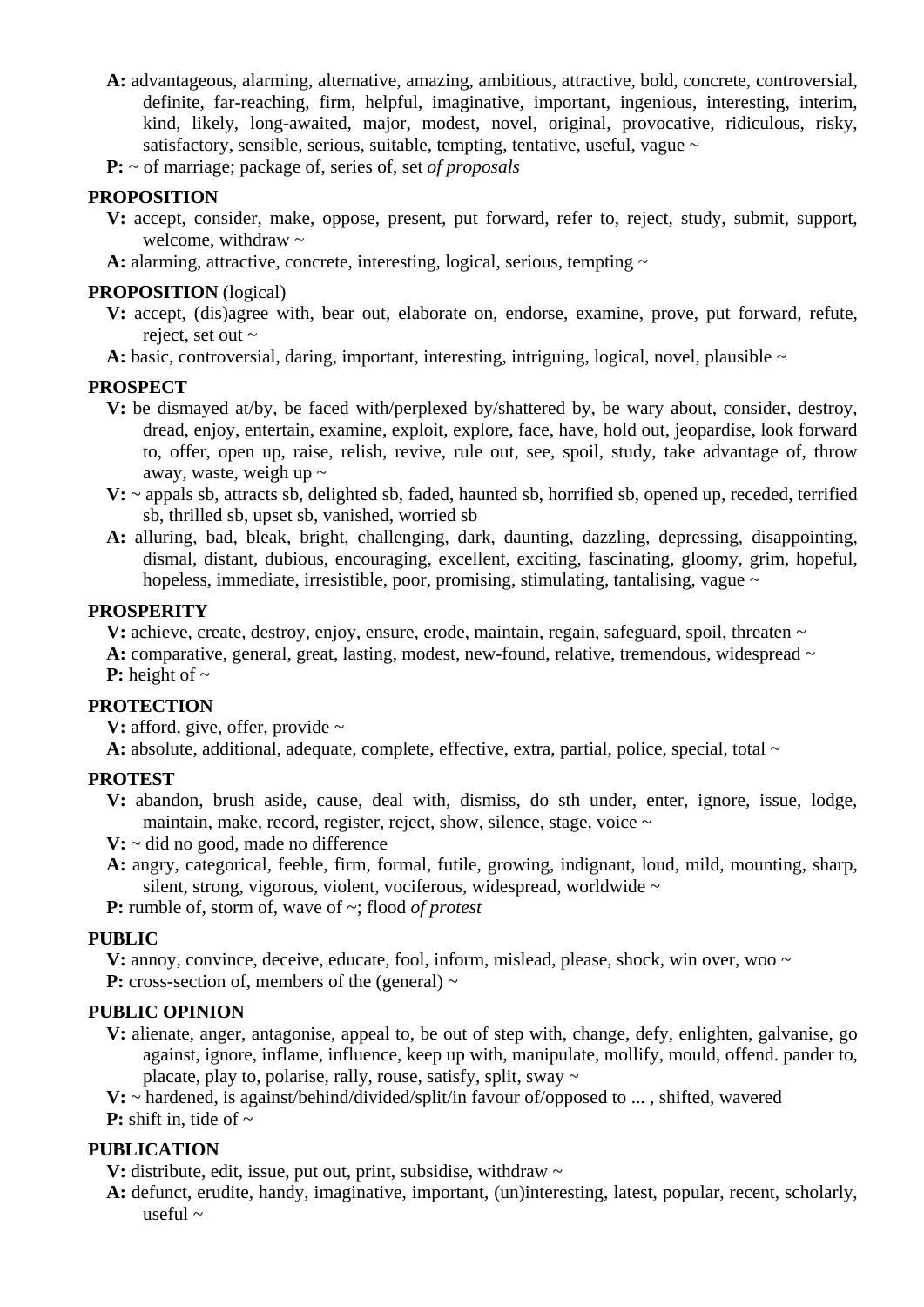## **PUBLICITY**

**V:** abhor, attract, avoid, cause, court, gain, get, give rise to, hate, seek. shun, shy away from  $\sim$ 

A: adverse, (un)favourable, unprecedented, unwelcome  $\sim$ 

**P:**  $\sim$  campaign, stunt; blaze of, fanfare of, flurry of, glare of, spate of, wave of  $\sim$ 

## **PUNISHMENT**

- **V:** administer, carry out, deal out, deserve, dodge, dole out. escape, hand out, impose, inflict, mete out. suffer  $\sim$
- **A:** appropriate, brutal, capital, corporal, cruel, degrading, fit, harsh, just. lenient, mild, prompt, severe, well-deserved ~

**P:** cruel and unusual  $\sim$ 

## **PURPOSE**

 **V:** accomplish, achieve, carry out, conceal, defeat, divert sb from, fit, fit in with. keep to , obscure, obstruct, pursue, realise, serve, suit, understand  $\sim$ 

 **A:** apparent, basic, chief, clear, common, conscious, deliberate, fixed, immediate, implicit, intrinsic, legitimate, main, major, mundane, obscure, obvious, overriding, practical, (im)proper, real, sinister, true, ultimate, underhand, underlying, useful  $\sim$ 

**P:** strength of  $\sim$ 

# **PURSUIT**

**V:** abandon, engage in, follow in, give up, hamper, take up  $\sim$ 

 **A:** avid, close, constant, diligent, dogged, frenetic, futile, hot, mad, relentless, steady, unremitting, vain  $\sim$ 

## **PURSUITS** (activities)

**V:** be fond of, enjoy, follow, go in for. take up  $\sim$ 

 **A:** agreeable, arduous, energetic, fascinating, hazardous, healthy, indoor, intellectual, interesting, leisure, leisurely, literary, outdoor, scientific, sedentary ~

## **QUALIFICATIONS**

**V:** add to, check, demand, get, improve, list, need, possess, recognise, require, specify  $\sim$ 

 **A:** academic, appropriate, essential, excellent, good, ideal, inadequate, necessary, outstanding, poor, proper, special, suitable  $\sim$ 

## **QUALITY**

- **V:** aim at, appreciate, assess, check, control, demand, ensure, guarantee, improve, insist on, inspect, keep up, lower, maintain, measure, preserve, raise, regulate, reject, specify, stipulate, test, watch  $\sim$
- **V:** ~ declined, deteriorated, fell, fluctuated, improved, varied, went down
- **A:** abysmal, atrocious, average, disgraceful, excellent, first-rate, high, inferior, mediocre, patchy, perfect, poor, prime, real, (un)satisfactory, special, standard, star, sterling, superb, superior, superlative, supreme, top, uneven  $\sim$
- $P: ~$  control; not of merchantable  $~$  (legal term)

## **QUALITY** (characteristic)

**V:** admire, capture, discern, exemplify, have, praise, see ~

 **A:** admirable, attractive, basic, dominant, elusive, endearing, good, inherent, intimate, intrinsic, mysterious, personal, obvious, outstanding, rare, redeeming, remarkable, special, strange, true, unique, unusual ~

## **QUANTITY**

**V:** add to, check, control, cut, estimate, fix, increase, limit, measure, reduce, restrict, settle, supply  $\sim$ 

- **V:** ~ diminished, dropped, grew, increased
- **A:** additional, astounding, considerable, excessive, extra, huge, indeterminate, infinitesimal, large, limited, moderate, modest, negligible, prodigious, (in)significant, sizeable, spectacular, substantial, sufficient, tiny, vague ~

## **QUARREL**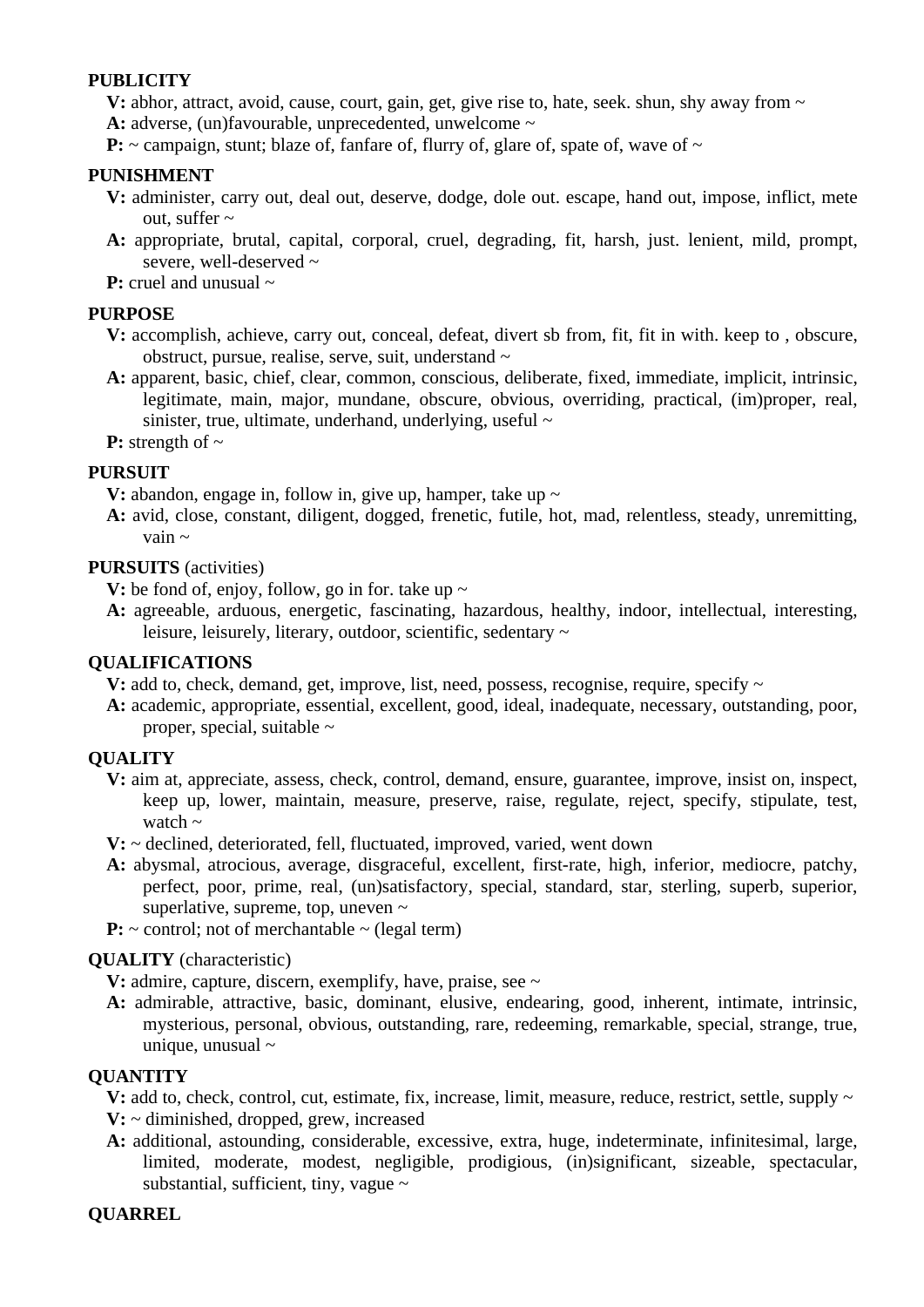**V:** avoid, cause, get drawn into/involved in, give rise to, keep out of, lead to, mend, patch up, pick, provoke, resolve, start, take part in ~

 **V:** ~ arose, broke out

A: ancient, bitter, fierce, long-standing, nasty, serious, slight, violent ~

## **QUERY**

**V:** answer, deal with, handle, put, put forward, raise, respond to  $\sim$ 

### **QUEST**

 **V:** abandon, continue, embark on, enter on, follow, give up, go off on, go on, pursue, set off on, take up, undertake ~

 **A:** blind, fascinating, heroic, hopeful, hopeless, long, noble, unending, urgent, vain ~

### **QUESTION**

- **V:** address  $\sim$  to sb, answer, ask, avoid, conjure up, direct  $\sim$  to sb, dodge, draft, draw up, duck, evade, formulate, frame, handle, ignore, invite, pose, put, react to, reply to, respond to, side-step, submit  $\sim$
- **A:** abrupt, academic, awkward, baffling, barbed, challenging, direct, easy, embarrassing, hypothetical, impertinent, inconvenient, legitimate, loaded, nasty, oblique, penetrating, perennial, perfunctory, pertinent, plain, pointed, preliminary, provocative, recurring, rhetorical, roundabout, routine, rude, searching, set, sharp, stock, straight, straightforward, tantalising, tricky, unanswerable, unexpected, veiled, vital ~

 **P:** barrage of, battery of, flood of, list of, series of, set of, string *of questions* 

#### **QUESTION** (issue)

- **V:** argue, avoid, bring up, brush aside, consider, deal with, debate, decide, discuss, examine, explore, go into, handle, ignore, judge, look at, pass over, pursue, put ~ into perspective, puzzle over, raise, refer to, resolve, rethink, settle, shelve, side-step, solve, tackle, take up ~
- **V:** ~ arose, came to a head, came up, cropped up, disturbed sb, interested sb, popped up, puzzled sb, struck sb
- **A:** awkward, bewildering, broad, burning, complex, complicated, contentious, controversial, crucial, debatable, delicate, difficult, disturbing, fascinating, fundamental, immediate, intractable, intriguing, key, main, major, minor, philosophical, political, pressing, puzzling, real, religious, secondary, sensitive, simple, supreme, tantalising, thorny, topical, tricky, trivial, troublesome, unresolved, vexed, worrying  $\sim$

## **QUESTIONNAIRE**

**V:** answer, circulate, compile, complete, construct, distribute, fill in. hand out, send out ~ A: complicated, comprehensive, detailed, extensive, lengthy, short, multiple-choice  $\sim$ 

#### **QUEUE**

**V:** form, join, jump, push into, stand in, stretch back to .... wait in  $\sim$ 

- **V:** ~ formed, got longer, moved on
- A: endless, long, patient, short  $\sim$

**P:** back of, end of, front of, head of  $\sim$ 

## **QUORUM**

**V:** form, get, have. obtain  $\sim$ 

## **QUOTA**

**V:** abolish, do away with, fix, fulfil, impose, lay down, scrap  $\sim$ A: fishing/milk etc, statutory  $\sim$ 

#### **QUOTATION**

**V:** include, look up, recognise, take  $\sim$  from sth, track down, trace  $\sim$ **A:** apt. direct, lengthy  $\sim$ 

## **QUOTATION** (financial)

**V:** accept, get, give, submit  $\sim$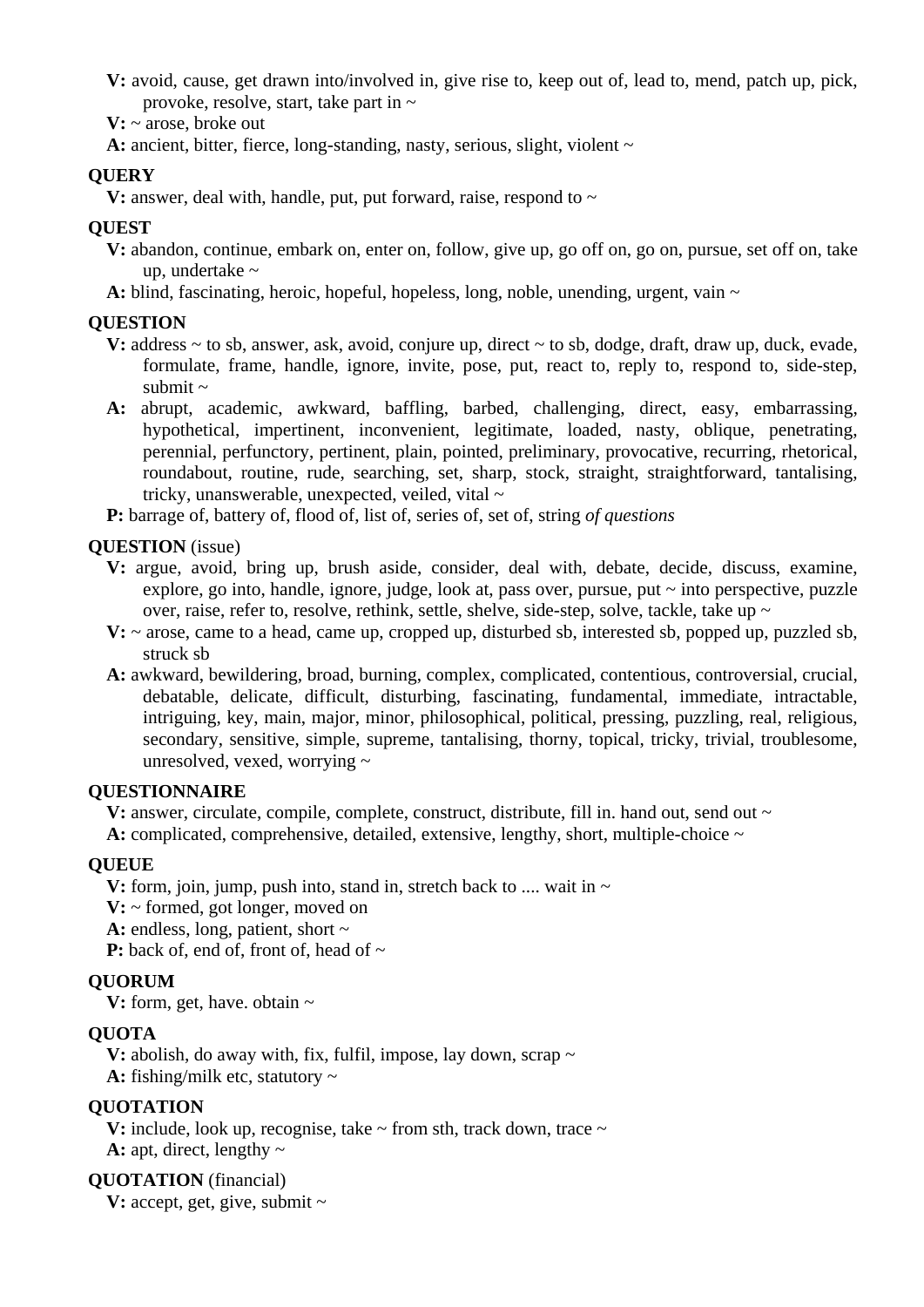# **RACE**

 **V:** cancel, challenge sb to, compete in, complete, drop out of, enter (for), lose, organise, run (in), sponsor, take part in, time, win, withdraw from  $\sim$ 

A: close, competitive, desperate, exciting, gruelling, important, tough  $\sim$ 

# **RACE** (ethnic)

A: ancient, chosen, dominant, inferior, master, mixed, noble, proud, superior ~

 **P:** ~ relations

# **RACISM**

**V:** accuse sb of, combat, stamp out ~

A: blatant, rampant, vicious, widespread  $\sim$ 

**P:** accusations of, evidence of, victims of  $\sim$ 

# **RADIATION**

**V:** be exposed to, be protected from, detect, emit, give off, measure, produce  $\sim$ 

A: harmful, high/low-level, lethal, nuclear  $\sim$ 

 **P:** ~ leak, sickness, therapy

# **RAGE**

**V:** drive sb into, fall into, fly into, get into, shake with, tremble with, work oneself up into  $\sim$  **A:** blind, frightening, impotent, jealous, road, sudden, terrible, towering ~

**P:** fit of, outburst of  $\sim$ 

# **RAID**

**V:** carry out, go on, launch, make, take part in  $\sim$ 

A: abortive, armed, audacious, bold, daring, dawn, spectacular, (un)successful, surprise ~

# **RAIN**

**V:** forecast, pour with, pray for, shelter from  $\sim$ 

 **V:** ~ beat/poured/pelted down, came on, fell, let up, started, stopped, streamed down, soaked sb, subsided, went on (all day)

 **A:** driving, fine, gentle, heavy, pouring, soft, steady, torrential, tropical ~

# **RALLY**

**V:** address, attend, ban, disperse, hold. organise, take part in  $\sim$ 

 **V:** ~ broke up, got out of hand

- A: big, noisy, peace, peaceful, political, youth  $\sim$
- **P:** an anti-(war, nuclear)  $\sim$

# **RALLY** (car race)

**V:** compete in, enter for, hold, organise, take part in  $\sim$ 

 **A:** annual, cross-country, exhausting, famous, important ~

# **RANGE** (distance)

**V:** achieve, calculate, come into, go out of, extend, increase, keep within, measure, reach, reduce  $\sim$ A: close, fixed, limited, long, point-blank, short  $\sim$ 

**P:** is within/in/out of  $\sim$ 

## **RANGE** (variety)

- **V:** add to, cover, enlarge, exceed, expand, extend, fill, improve, increase, offer, present, provide, reduce, show, supply, update, withdraw sth from  $\sim$
- **A:** astonishing, bewildering, broad, enormous, entire, excellent, extensive, full, good, huge, infinite, large, limited, narrow, restricted, superb, surprising, up-to-date, whole, wide ~

# **RANSOM**

**V:** ask for, exact, extort, demand, hold sb to, pay  $\sim$  **P:** ~ demand, note

## **RAPE**

**V:** accuse sb of, be convicted of, commit  $\sim$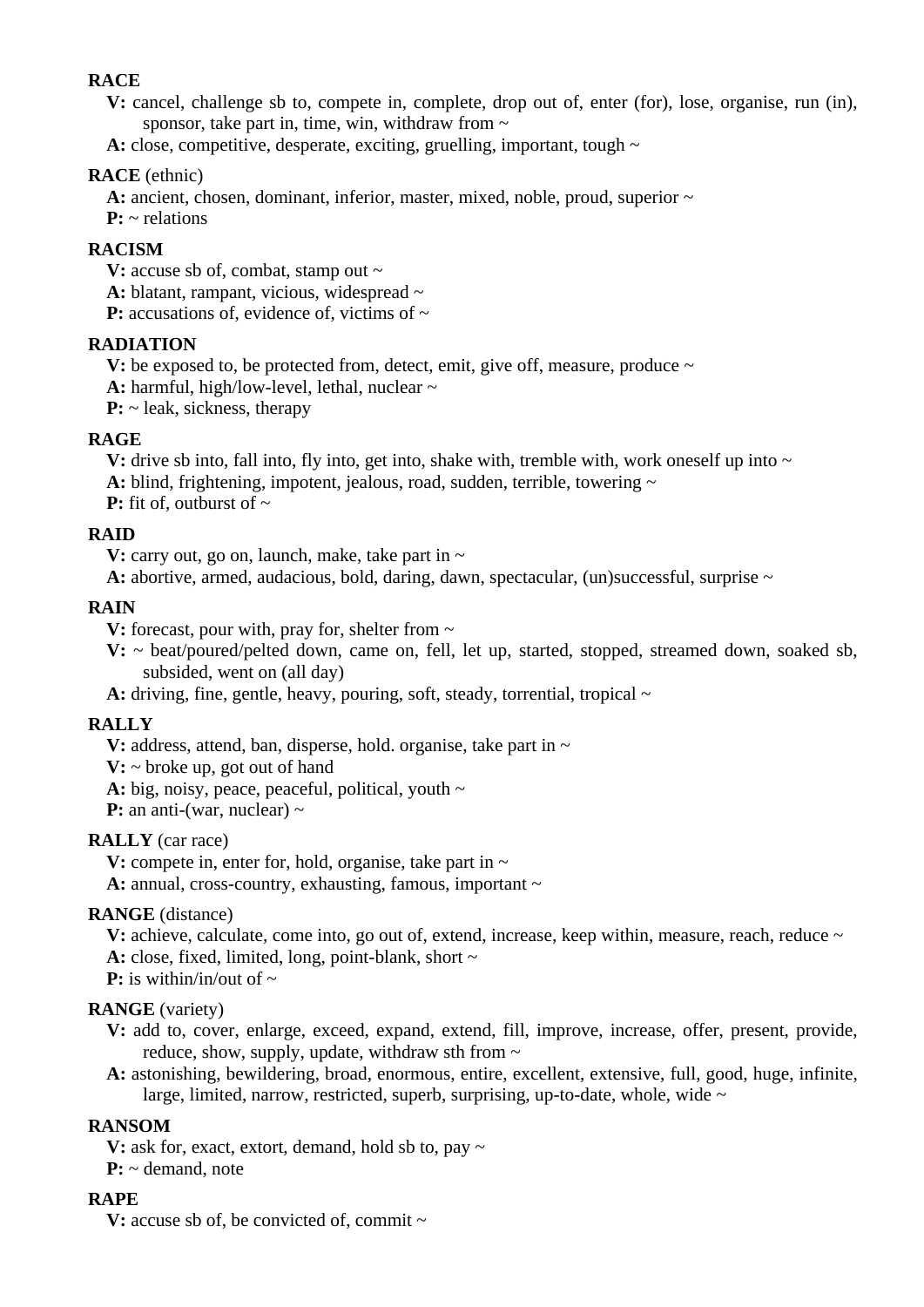A: attempted, brutal, date, gang, serial, violent  $\sim$ 

 $P: \sim$  victim

## **RATE** (tempo)

 **A:** accelerating, astonishing, dizzying, excessive, fantastic, fearful, great, measured, moderate, rapid, slow, steady, terrific, tremendous  $\sim$ 

# **RATE** (financial)

- **V:** boost, bring down, change, charge, cut, demand, drive up, ease, estimate, fix, increase, inflate, jack up, maintain, prop up, push up, put up, raise, reduce, set, slash ~
- **V:**  $\sim$  came down, continued at (8%), dropped, fell. fluctuated, jumped, reached a peak, slackened, tumbled, varied, went up
- **A:** acceptable, annual, competitive, concessionaire, current, excessive, exorbitant, flat, full, good, high, initial, interest, low, moderate, modest, present, prevailing, reduced, regular, stationary, steady, unchanged ~

**P:**  $\sim$  of interest; pay the going, drop in, fall in, reduction in, rise in, surge in  $\sim$ 

# **RATIO**

**V:** alter, calculate, change, determine, exceed, fix, increase, reduce  $\sim$ 

A: diminishing, (in)direct, high, increasing, inverse, satisfactory  $\sim$ 

# **RATIONS**

**V:** hand out, issue  $\sim$ 

**A:** daily (weekly etc), double, emergency, extra, short, (in)sufficient ~

# **REACTION**

- **V:** affect, cause, encounter, expect, find, foresee, get, give rise to, hasten, lead to, observe, meet with, obtain, precipitate, predict, prevent, produce, provoke, record, result in, sense, set off. test, trigger  $\sim$
- **A:** adverse, angry, chain, common, delayed, exaggerated, (un)expected, (un)favourable, harmful, healthy, horrified, hostile, hysterical, immediate, indirect, inexplicable, initial, instant, instantaneous, instinctive, intense, (il)logical, low-key, muted, natural, negative, (ab)normal, ominous, overdue, positive, prompt, sceptical, shocked, slight, spontaneous, standard, strange, strong, sudden, surprising, swift, typical, understandable, undesirable, unexpected, unfriendly, violent, weak ~

# **READER**

**V:** address, appeal to, attract  $\sim$ 

A: avid, compulsive, general, great, regular, slow, voracious ~

# **REALITY**

 **V:** accept, become a, be blind to, bring sb back to, come down to, come to terms with, cope with, deal with, escape from, face, forget, get away from, obscure, recognise, run away from, search for  $\sim$ 

A: bare, concrete, grim, harsh, stark, underlying, unpleasant, unwelcome ~

# **REASON**

- **V:** admit, advance, ascertain, deny. demolish, discover, divulge, explain, expose, find, find out, furnish, get at, give. have. ignore, imagine, invent, justify, know, offer, point to. produce, provide, reject, seek, set forth, state, supply, tell ~
- **A:** basic, chief, clear, cogent, compelling, complex, convincing, down-to-earth, excellent, explicit, far-fetched, forceful, frank, frivolous, fundamental, genuine, good, incomprehensible, inexplicable, irrelevant, legitimate, likely, logical, main, mysterious, obscure, obvious, odd, ostensible, overwhelming, personal, perverse, plausible, political. poor, potent, powerful, practical, rational, real, self-evident, sensible, simple, sinister. specific, straightforward, strong, sound, true, underlying, valid  $\sim$

 **P:** for a whole host of, set of *reasons* 

## **REASON** (reasonableness)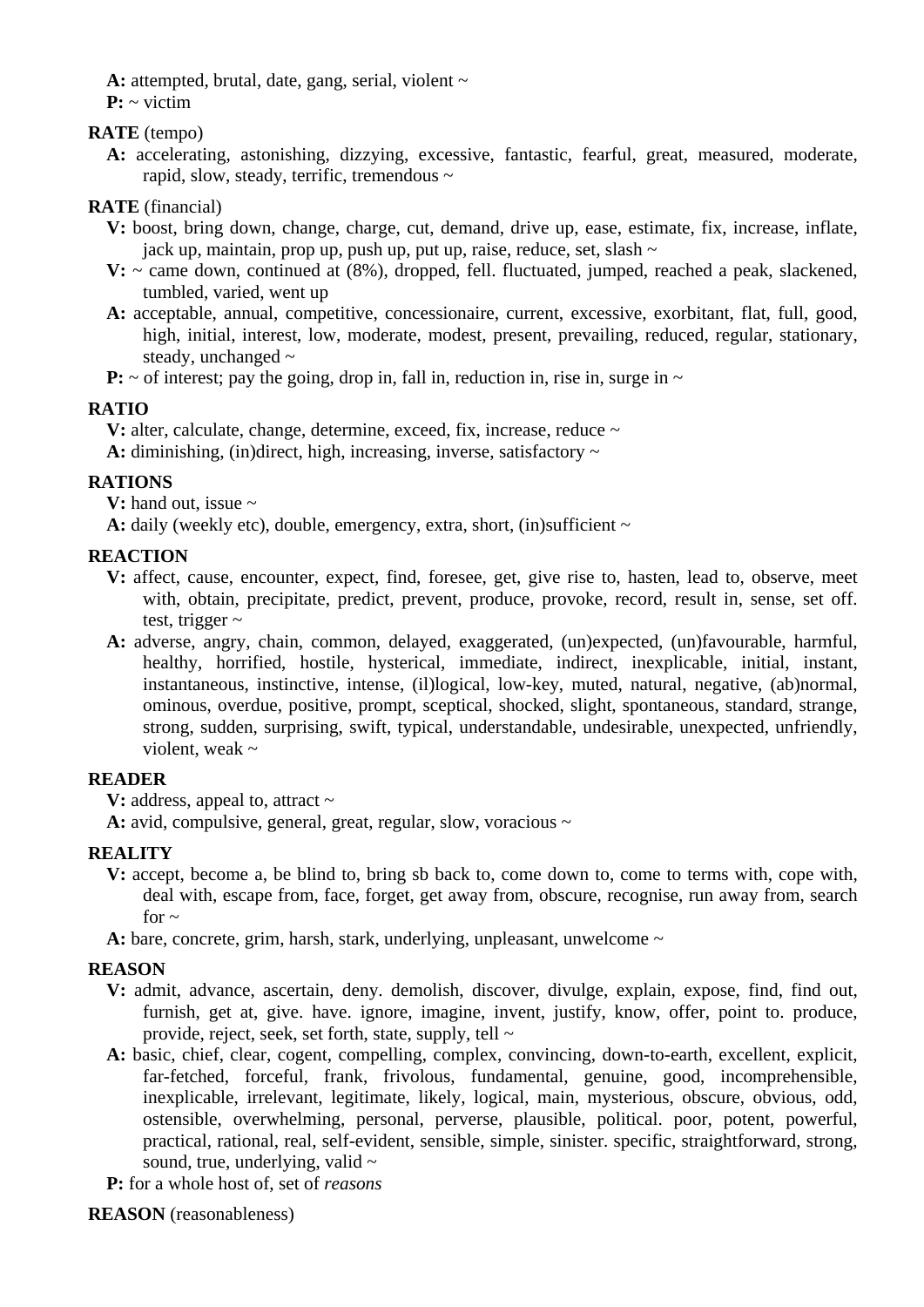**V:** appeal to, be amenable to, listen to. see, stand to  $\sim$ **P:** choose/do/pick/spend/take anything within, beyond all ~

## **REASON** (mind)

**V:** exercise, lose, rely on, use  $\sim$ 

 $V: \sim$  failed sb, tells (me) ...

## **REASONING**

**V:** (dis)agree with, follow, grasp, understand  $\sim$ 

- **A:** complicated, confused, faulty, logical, patient, plain, sensible, simple, sound, step-by-step, tortuous ~
- **P:** powers of  $\sim$

## **REBELLION**

- **V:** crush, incite sb to, lead, put down, quash, quell, spark off, squash, stir up, subdue, suppress, take part in  $\sim$
- **V:** ~ broke out, failed, flared up, got out of hand, spread, was rife

A: abortive. armed, dangerous, full-/large-scale, incipient, open, outright, overt ~

## **REBUFF**

**V:** deliver, get, give, meet with, suffer  $\sim$ 

 **A:** cruel, firm, hasty, official, painful, polite, sharp, well-deserved ~

## **REBUKE**

**V:** administer, deliver, deserve, get, give, merit, receive, suffer  $\sim$ 

 **A:** gentle, mild, official, painful, severe, sharp, stem, stinging, strong ~

## **RECEIPT**

**V:** ask for, file, give, get, keep, make out, require, sign, write, write out  $\sim$ 

## **RECEPTION**

**V:** accord sb, face, find, get. give sb, meet with  $\sim$ 

 **A:** chilly, cold, cool, cordial, emotional, (un)enthusiastic, favourable, friendly, hostile, indifferent, mixed, rapturous, rough, rousing, warm ~

## **RECEPTION** (formal gathering)

**V:** attend, give, hold, host  $\sim$ 

**A:** crowded, formal, glittering, official, smart, wedding  $\sim$ 

## **RECESSION** (economic)

- **V:** aggravate, alleviate, come out of, contribute to, cope with, counter, cure, deal with, fight, find a way out of, get out of, go into, head for, prevent, recover from, reverse, suffer from, tackle  $\sim$
- **V:** ~ bottomed out, got out of hand, got worse, hit, loomed, spread
- **A:** current, deep, deepening, economic, frightening, global, prolonged, serious, severe, unavoidable, worldwide ~

**P:** onset of  $\sim$ 

## **RECOGNITION**

**V:**  $acord \sim to sb$ , apply for, demand, get, grant, obtain, receive, refuse, seek, win  $\sim$ 

A: belated, full, general, growing, official, proper, public, spontaneous, universal  $\sim$ 

**P:** be given official  $\sim$ 

## **RECOLLECTION**

 $V: ~ \sim$  faded

 **A:** clear, depressing, dim, distinct, faint, happy, hazy, horrifying, painful, (un)pleasant, precise, vague, vivid ~

## **RECOMMENDATION**

 **V:** accept, back, carry out. consider, do sth on sb's, draw up, endorse, follow, go against/along with, ignore, implement, make, overturn, pass on, put forward/into effect, reject, support

A: controversial, sensible, strong  $\sim$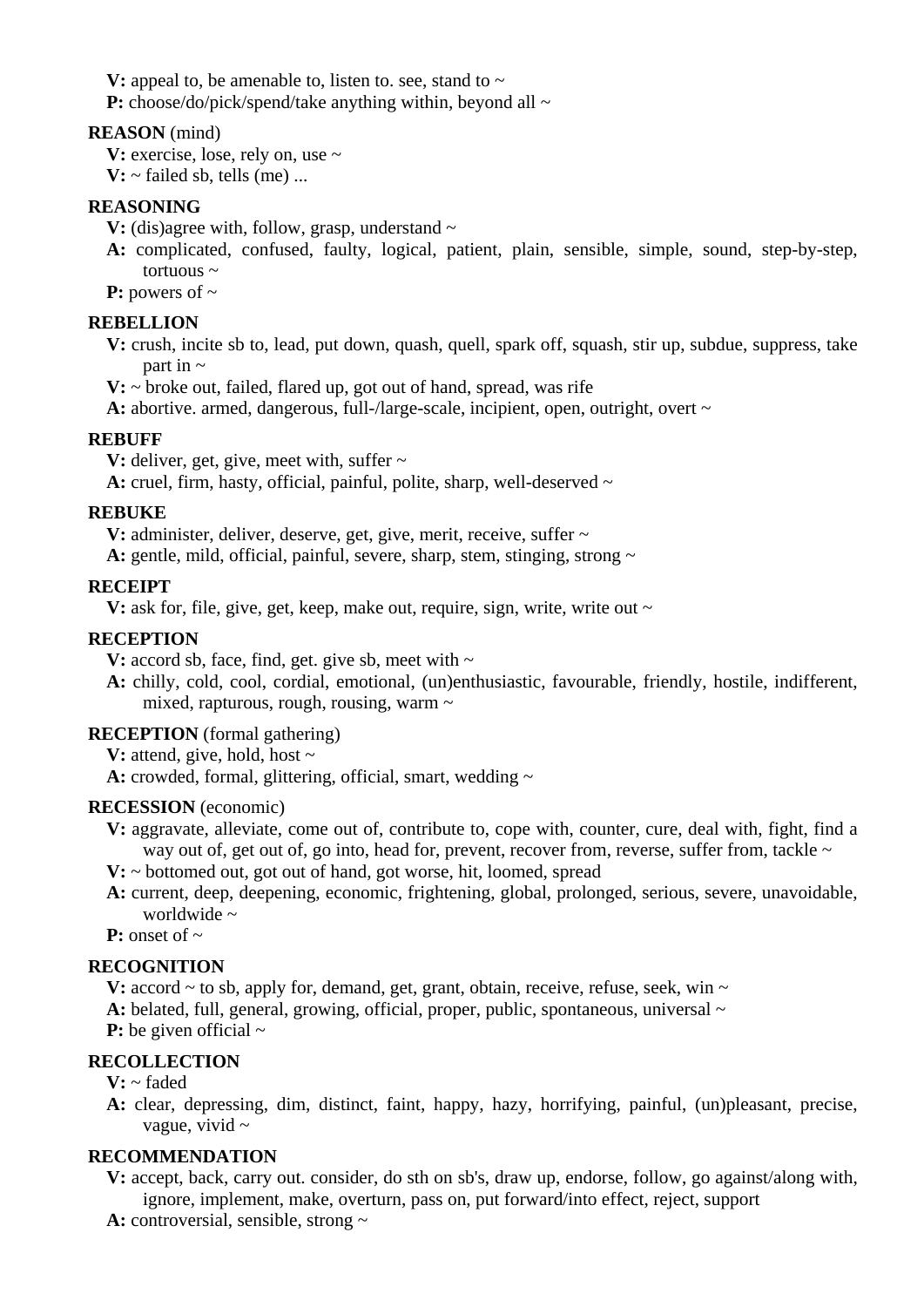## **RECOMMENDATION** (testimonial)

**V:** ask for, check, give. provide, supply  $\sim$ A: excellent, fine, first-class, good, lukewarm, splendid, unqualified, useful, warm  $\sim$ 

## **RECONSTRUCTION**

**V:** attempt, carry out, complete, undertake  $\sim$ 

A: careful, complete, extensive, meticulous, painstaking, partial, successful, total  $\sim$ 

## **RECORD** (account of facts)

- **V:** check, compile, consult, correct, destroy, examine, erase, falsify, give, have/keep sth on, keep, look up, make, preserve, produce, provide, refer to  $\sim$ , set  $\sim$  straight
- $V: \sim$  shows that...
- **A:** accurate, authentic, careful, close, complete, comprehensive, confused, detailed, dubious, exact, faithful, full, lasting, meticulous, official, permanent, pictorial, precise, reliable, systematic, true, unique, valuable, written

#### **RECORD** (reputation)

**V:** conceal, check, dig up, enquire into, have, look back on, look up, spoil  $\sim$ 

 **A:** abysmal, admirable, appalling, blameless, brilliant, clean, clear, deplorable, dismal, distinguished, dreadful, dubious, enviable, excellent, fine, glittering, honourable, impeccable, impressive, past, poor, reliable, remarkable, satisfactory, shameful, splendid, superb, track, unblemished, unchallenged, wartime ~

## **RECORD** (sports)

 **V:** achieve, beat, break, challenge, equal, establish, have, hold, improve on, lose, match, set (up), take -

 **V:** ~ fell, stands

 **A:** all-time, famous, fine, great, Olympic, splendid, superb, unbeatable, unique, vulnerable, world ~

#### **RECORD** (disc)

**V:** cut, make, play, put on, scratch  $\sim$ 

## **RECOVERY**

- **V:** aid, bring about, delay, effect, endanger, ensure, further, hamper, hasten, help, hinder, hope for, make, predict, speed up, sustain ~
- **A:** amazing, astounding, complete, excellent, full, gradual, hopeful, instantaneous, magic, miraculous, moderate, modest, quick, rapid, remarkable, slight, slow, spectacular, startling, steady, unexpected ~

**P:** wish sb a speedy  $\sim$ 

## **REDUCTION**

- **V:** achieve, agree to, bring about, call for, cause, contribute to, demand, effect, get, lead to, make, obtain, offer, oppose, propose, result in, seek ~
- **A:** considerable, decided, definite, gradual, important, major, marked, massive, minor, real, severe, significant, slight, small, steady, substantial, unprecedented, visible ~

**P:**  $a \sim$  in real terms

#### **REFERENCE** (allusion)

**V:** contain, make  $\sim$ 

A: apt, brief, casual, cutting, (in)direct, important, oblique, official, vague, veiled ~

#### **REFERENCE** (testimonial)

**V:** ask for, check, get, give, provide, supply, take up  $\sim$ 

A: excellent, glowing, negative, poor, positive, satisfactory  $\sim$ 

## **REFLECTION**

**A:** anxious, careful, cautious, deep, patient, quiet, sad, serious, sober ~

## **REFORM**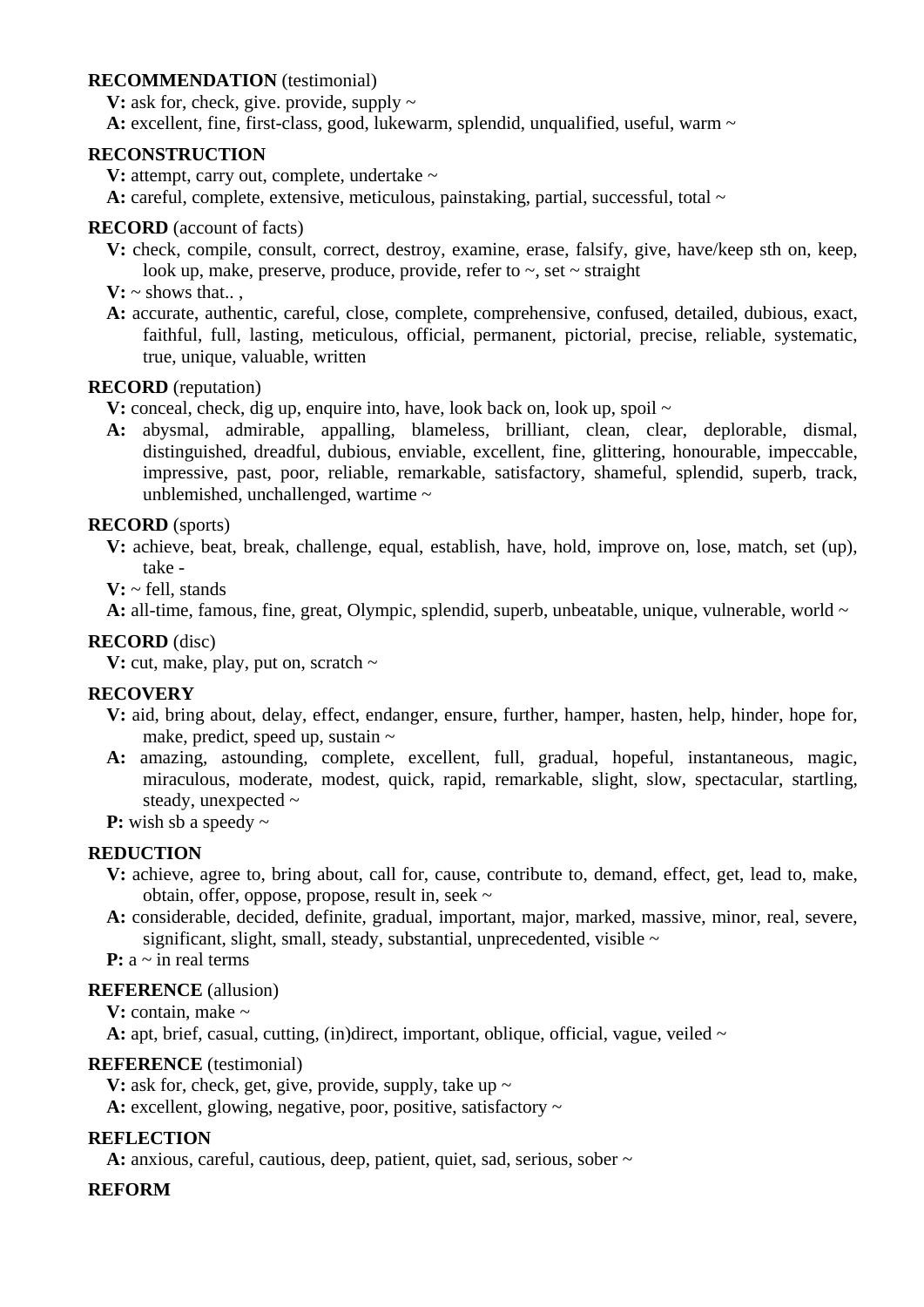- **V:** accomplish, advocate, agitate for, be in need of, block, bring about, call for, carry out/through, champion, concede, cry out for, demand, endorse, halt, hold back, implement, instigate, introduce, launch, lead to, make, need, obstruct, oppose, oversee, postpone, press for, push/put through, put  $\sim$  into effect, speed up, supervise, tackle, thwart, undo, urge, work for  $\sim$
- **A:** basic, bold, complete, comprehensive, effective, essential, extensive, far-reaching, fundamental, gradual, imaginative, immediate, inadequate, initial, key, long-term, necessary, (long-)overdue, radical, rapid, revolutionary, step-by-step, successful, sweeping, tentative, thorough, urgent, wide-ranging  $\sim$

**P:** architect of  $\sim$ 

## **REFUGE**

**V:** discover, find, give, grant, offer, provide, seek, take  $\sim$ A: comfortable, perfect- safe secure ~

#### **REFUGEES**

**P:** flood of, influx of, tide of, wave of  $\sim$ 

#### **REFUND**

**V:** ask for, be entitled to, claim, demand, get, give, obtain, offer sb, pay, receive  $\sim$  **A:** full, partial ~

#### **REFUSAL**

**V:** accept, issue, send  $\sim$ 

 **A:** abrupt, adamant, blank, blunt, brusque, definite, determined, final, firm, flat, immediate, indignant, obstinate, point-blank, polite, rough, steadfast  $\sim$ 

#### **REGIME**

 **V:** back, bolster up, bring down, create, destabilise, destroy, establish, fight (against), oust, overthrow, prop up, rebel against, remove, replace, serve, set up, strengthen, support, tear down, topple, undermine, uphold ~

**V:** ~ came into power, collapsed

 **A:** authoritarian, brutal, Communist, corrupt, cruel, despotic, dictatorial, discredited, inept, interim, liberal, oppressive, puppet, repressive, rigid, strict, totalitarian, tottering, tyrannical  $\sim$ 

**P:** overthrow of  $\sim$ 

### **REGRET**

**V:** express, feel, show  $\sim$ 

A: bitter, deep, keen, lasting, profound, sincere ~

#### **REGULATIONS**

- **V**: abide by, act against, adopt, apply, break, bring in, comply with, defy, draw up, enforce, flout, go against, ignore, impose, introduce, issue, keep to, lay down, modify, obey, observe, relax, scrap, suspend  $\sim$
- $V: \sim$  apply to ..., come into force, govern, lay down/require/state ...

A: complicated, strict, stringent, tough ~

**P:** against/contrary to the, breach of, set of, tangle of  $\sim$ 

#### **REHEARSAL**

**V:** conduct, have, hold, miss, schedule, stage  $\sim$ A:  $d$ ress, final  $\sim$ 

#### **REJECTION**

**V:** cope with, face, meet with, suffer  $\sim$ 

A: complete, massive, overwhelming, total, utter ~

**P:** fear of, feeling of, sense of  $\sim$ 

#### **RELATIONS**

 **V:** affect, break off, build up, cement, cloud, cut off, define, develop, disrupt, ease, encourage, enjoy, ensure, establish, expand, foster, govern, handle, have, impair, improve, jeopardise,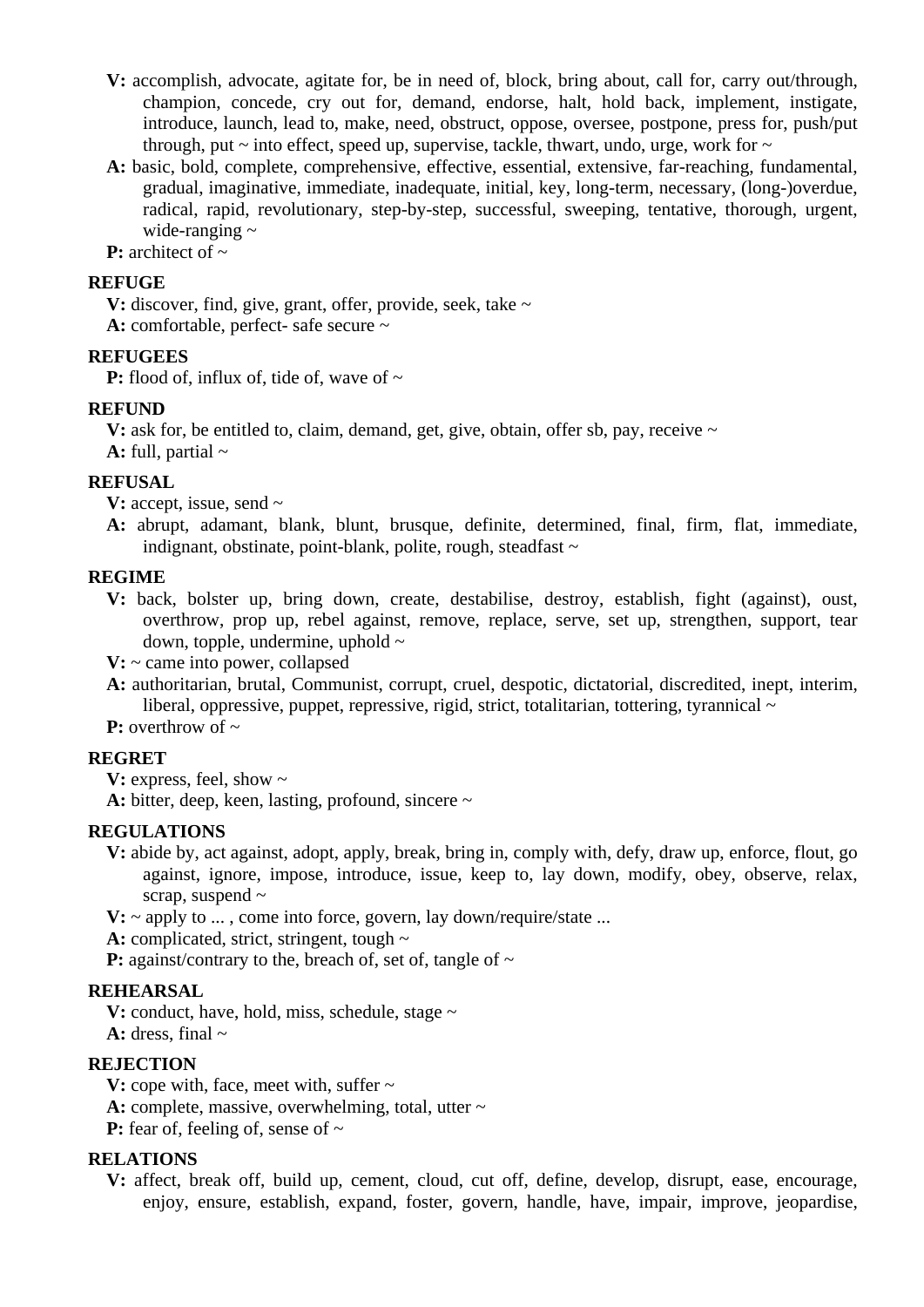keep, maintain, mend, normalise, nurture, patch up, poison, promote, renew, restore, resume, sever, sour, spoil, stabilize, strain, strengthen  $\sim$ 

- **V:** ~ deteriorated, improved, plummeted, prospered, slumped, turned sour, worsened
- **A:** amicable, close, cold, cool, cordial, current, diplomatic, excellent, friendly, international, lukewarm, mutual, normal, peaceful, reasonable, reciprocal, relaxed, sensitive, sexual, sour, smooth, stormy, strained, tense, trade, troubled, warm ~
- **P:** breakdown in, cooling of, thaw in, worsening of  $\sim$

### **RELATIONSHIP** (between people)

- **V:** break, break off, build, cement, come out of, create, cultivate, damage, destroy, develop, develop into, endanger, enhance, establish, forge, form, foster, go into, have, jeopardise, poison, sever, sour, spoil, strain, sustain, undermine ~
- **V:** ~ blossomed, deteriorated, endured, flourished, lasted (20 years), rests on ... , survived, went wrong, withered
- **A:** adult, ambivalent, budding, business, casual, civilised, close, confidential, constructive, cosy, dangerous, deep, delicate, difficult, discordant, distant, doomed, easy-going, enduring, enigmatic, enriching, excellent, extramarital, fragile, friendly, generous, hostile, idealistic, incestuous, intimate, lasting, love-hate, loving, lukewarm, mature, meaningful, platonic, prickly, professional, relaxed, rewarding, romantic, (un)satisfactory, sexual, solid, special, spiritual, strange, tortured, trusting, uneasy, warm  $\sim$
- **P:** have a good working  $\sim$

## **RELATIONSHIP** (between things, ideas)

- **V:** affect, analyse, clarify, compare, contrast, define, describe, discern, dissect, establish a  $\sim$  between A and B, evaluate, examine, exaggerate, explain, explore, express, highlight, look at, outline, perceive, probe, see, review, specify, study, understand, work out ~
- A: ambiguous, arbitrary, broad, causal, cause-and-effect, clear, clear-cut, close, complicated, crucial, (in)direct, distant, distinct, incongruous, inexplicable, (no) necessary, obvious, paradoxical, straightforward, strong, symbiotic, tenuous, unique ~
- **P:** bear some/no/a close  $\sim$  to; the  $\sim$  between cause and effect

## **RELATIVE**

A: blood, close, distant, near(est)  $\sim$ 

#### **RELEASE** of sb

**V:** bring about, call/campaign for, demand, engineer, obtain, order, push for, secure, work for  $\sim$ A: conditional, early, immediate, prompt  $\sim$ 

#### **RELEVANCE**

**V:** deny, emphasise, establish, point out, see, stress, underline  $\sim$ 

A: clear, close, definite, great, immediate, slight ~

**P:** is of no/little  $\sim$  to ... ; has little/little or no/no  $\sim$  to ...

## **RELIABILITY**

**V:** have confidence/faith in the  $\sim$  of, question, test, trust  $\sim$ 

A: complete, questionable, total, utter  $\sim$ 

#### **RELIEF** (from pain or worry)

**V:** breathe/heave a sigh of, bring, experience, express, feel, give, provide, seek  $\sim$ 

- **A:** comic, enormous, great, immediate, immense, instant, permanent, slight, temporary, tremendous, welcome ~
- **P:** a moment of light, feeling of, sigh of, surge of  $\sim$

#### **RELIEF** (help)

**V:** bring, call for, expect, provide, refuse, send, summon  $\sim$ 

- A: immediate, tangible, unexpected, welcome ~
- $P: \sim$  fund, famine  $\sim$

### **RELIGION**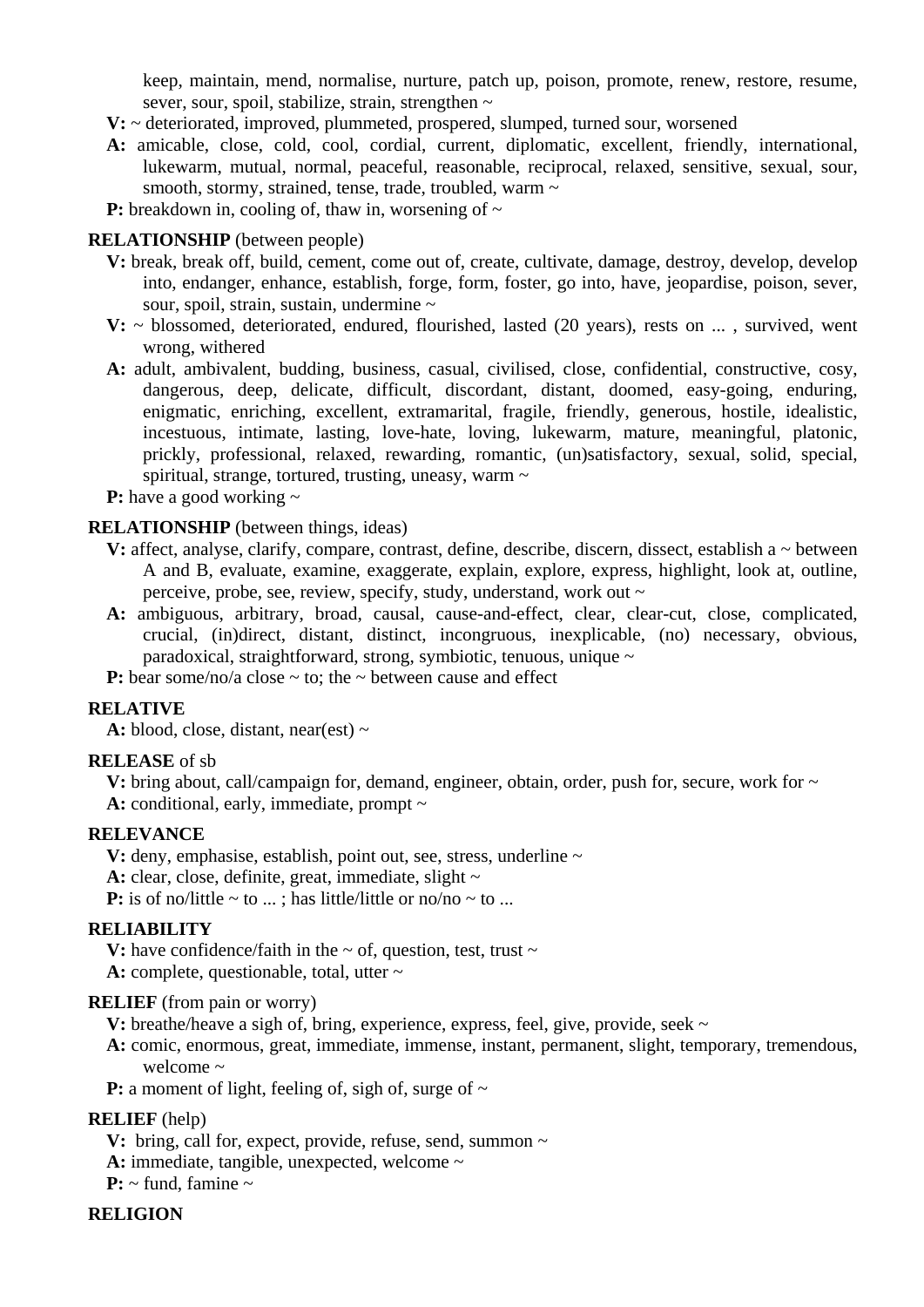**V:** give up, practise, renounce, turn to  $\sim$ 

A: ancient, austere, Christian, official, organised, primitive, state ~

**P:** comfort of, consolations of, defence of, persecution of, practice of, tenets of  $\sim$ 

## **RELUCTANCE**

**V:** display, do sth with, overcome, show  $\sim$ 

A: extreme, great, marked, slight ~

**P:** to show some/a certain  $\sim$  to

## **REMARK**

**V:** come out with, dissociate (myself) from, let slip, make, overhear, pass, qualify, resent, utter  $\sim$ 

**V:** ~ caused offence, slipped out

 **A:** acrimonious, apt, blunt, casual, caustic, conciliatory, conventional, critical, cruel, cryptic, cutting, defamatory, defiant, disparaging, enigmatic, facetious, facile, flippant, frivolous, hypocritical, impersonal, impertinent, impetuous, inconsiderate, indelicate, insulting, jocular, naive, nasty, odd, offensive, off-hand, off-the-cuff, oft-quoted, outrageous, pithy, polite, profound, provocative, revealing, rude, sarcastic, scathing, snide, stupid, tactful, tactless, tantalising, trenchant, trite, uncalled-for, unguarded, unkind, witty  $\sim$ 

 **P:** closing, introductory, opening *remarks* 

## **REMEDY**

**V:** apply, prescribe, provide, recommend, resort to, seek, supply, use  $\sim$ 

 **V:** ~ failed, succeeded, worked

 **A:** common, desperate, drastic, effective, excellent, immediate, lasting, long-term, painful, poor, powerful, practical, radical, satisfactory, speedy, successful, (un)usual  $\sim$ 

## **REMINDER**

**V:** act as, bring, constitute, form, issue, offer, send sb  $\sim$ 

A: awesome, bitter, final, gentle, gloomy, grim, salutary, sombre, timely  $\sim$ 

## **REMORSE**

**V:** express, feel, show  $\sim$ A: acute, bitter, deep, genuine ~

## **RENOWN**

A: great, international, wide, worldwide ~

## **RENT**

**V:** be behind with, charge, collect, owe, pay, put up, raise  $\sim$ 

A: fair, high, low, market ~

## **REPAIRS**

**V:** carry out, do  $\sim$ 

A: emergency, extensive, lengthy, major, minor, necessary, superficial  $\sim$ 

## **REPERCUSSIONS**

**V:** avoid, be afraid of, be followed by, cause, have, lead to, prevent, produce  $\sim$ 

 **A:** damaging, devastating, far-reaching, important, lasting, serious, sinister, unforeseen, unfortunate, widespread ~

## **REPLY**

- **V:** await, delay, elicit, expect, fax, get, give, ignore, insist on, issue, make, postpone, produce, publish, put off, receive, send, submit, wait for  $\sim$
- **A:** (un)ambiguous, appropriate, audible, blunt, brief, brisk, cheerful, confused, decisive, definite, detailed, early, (un)equivocal, evasive, exhaustive, explicit, favourable, firm, flippant, forceful, forthright, frank, frosty, full, immediate, impertinent, impudent, laconic, long-winded, neat, non-committal, outspoken, pointed, polite, prompt, provocative, rude, (un)satisfactory, straight, terse, truthful, vague, witty  $\sim$

## **REPORT**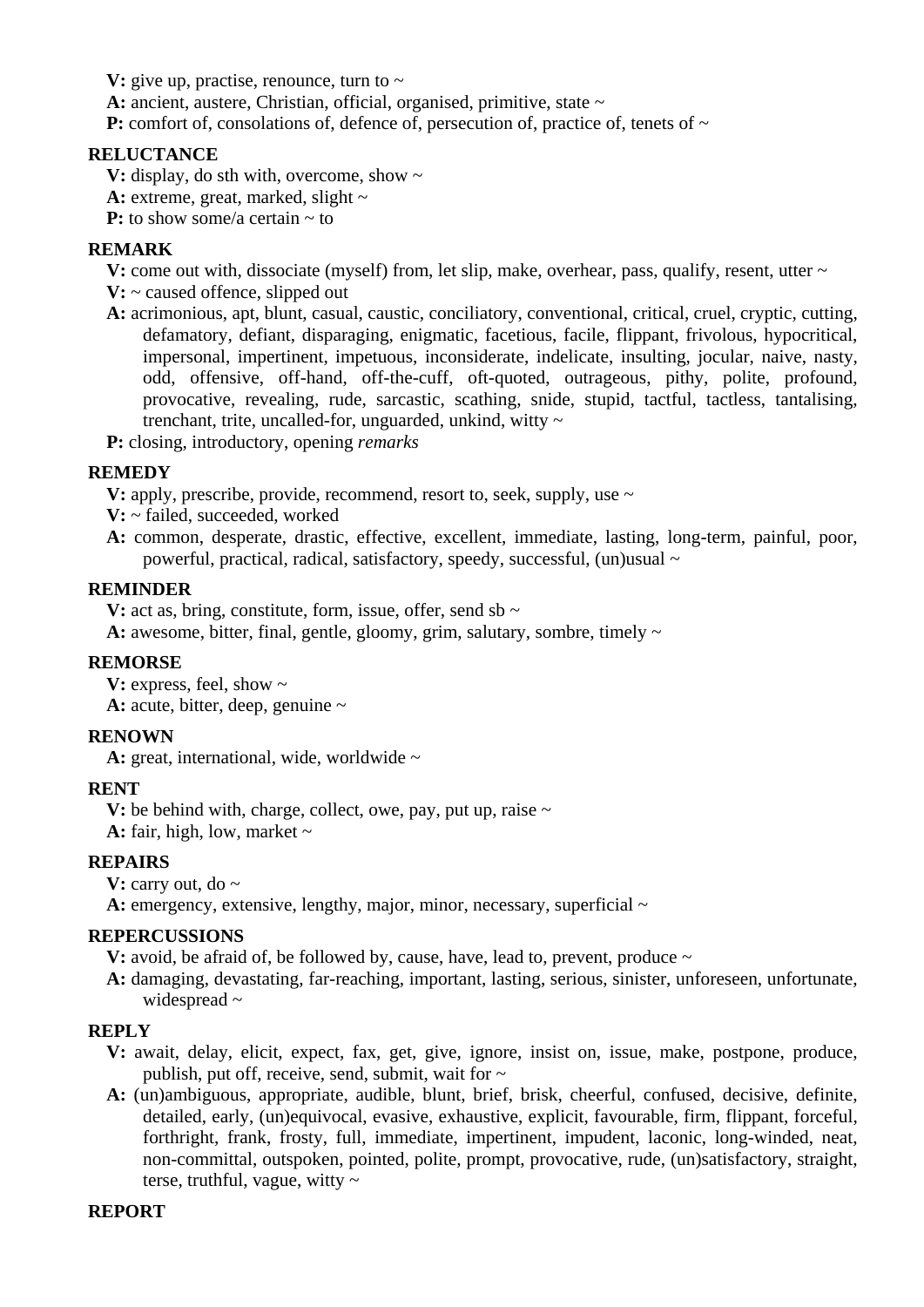- **V:** act upon, adopt, advise on, alter, amend, analyse, bring out, challenge, change, circulate, cite, commission, compile, confirm, consider, contradict, criticise, cut, deliver, deny, digest, dismiss, draft, draw up, edit, endorse, examine, file, get, give, ignore, implement, issue, launch, leak, make, make  $\sim$  public, prepare, present, produce, publish, quote, receive, reject, release, scrutinise, send in, shelve, study, submit, suppress, welcome, work on, write  $\sim$
- **V:** ~ advocates sth, appeared, calls for sth, claims sth, came out, condemns sth, covers sth, criticises sth, deals with sth, describes sth, discloses sth, draws attention to sth, endorses sth, exposes sth, highlights sth, hints ..., identifies ..., implies sth, indicates sth, makes clear that ..., notes sth, pinpoints sth, points out that.... raises questions, reaches the conclusion that.... recommends sth, reveals sth, shows sth, states sth, stresses sth, suggests sth, tackles sth ~
- **A:** accurate, adverse, alarmist, annual/monthly etc, authoritative, baffling, balanced, (un)biased, bleak, candid, cautious, clear, complacent, confidential, critical, damaging, damning, definite, detailed, disappointing, disquieting, dissenting, disturbing, draft, encouraging, exhaustive, eyewitness, factual, fair, (un)favourable, final, first-hand, forthcoming, garbled, gripping, illuminating, instructive, interim, intriguing, libellous, long-awaited, majority, minority, monumental, negative, objective, (un)official, optimistic, police, positive, preliminary, recent, reliable, revealing, scathing, tendentious, top-secret, true, unambiguous, unanimous, unconfirmed, verbatim  $\sim$

#### **REPRESENTATIVE**

**V:** appoint, dismiss, elect, name, nominate, send  $\sim$ A: elected, exclusive, official, sole ~

#### **REPRIMAND**

**V:** administer, give sb, issue, receive ~

**A:** harsh, mild, severe, sharp, stem, stiff  $\sim$ 

#### **REPRODUCTION**

**A:** accurate, brilliant, exact, excellent, faithful, (im)perfect, poor, superb  $\sim$ 

## **REPUBLIC**

**V:** establish, form, proclaim, set up ~

A: autonomous, banana, breakaway, democratic, federal, independent, socialist ~

#### **REPULSION**

**V:** conceal, feel, get over, overcome  $\sim$ 

**A:** instinctive, overwhelming, strong ~

#### **REPUTATION**

- **V:** add to, advance, build (up), clear, cultivate, damage, defend, destroy, diminish, enhance, establish, gain, get, guard, harm, improve, injure, keep up, live up to (his), lose, make, preserve, protect, recover, rescue, restore, ruin, salvage, save, stake  $\sim$  on sth, tarnish, uphold, vindicate  $\sim$
- **V:** ~ declined, improved, lies in ruins, rests on ... , rose, suffered, went down/up
- **A:** bad, blameless, brilliant, considerable, deserved, dubious, enviable, established, exaggerated, excellent, flawless, formidable, good. grim, hard/well-earned, high, impeccable, intact, international, long-standing, notorious, posthumous, scandalous, secure, shady, shocking, solid, spotless, unassailable, unblemished, unrivalled, untarnished, well-established, widespread, worldwide ~

**P:** have/win a  $\sim$  for; (my)  $\sim$  was at stake; (his)  $\sim$  was founded on ...

## **REQUEST**

- **V:** accede to, answer, carry out, comply with, consider, deny, file, fulfil, grant, honour, ignore, issue, listen to, make, put in, refuse, reject, respond to, submit, turn down, withdraw  $\sim$
- **A:** awkward, earnest, embarrassing, formal, important, modest, official, polite, (un)reasonable, repeated, serious, urgent, written ~

## **REQUIREMENTS**

**V:** catalogue, come up to, comply with, conform to, describe, fit in with, fulfil, identify, impose, lay down, list, match, (fail to) meet, satisfy, set, specify ~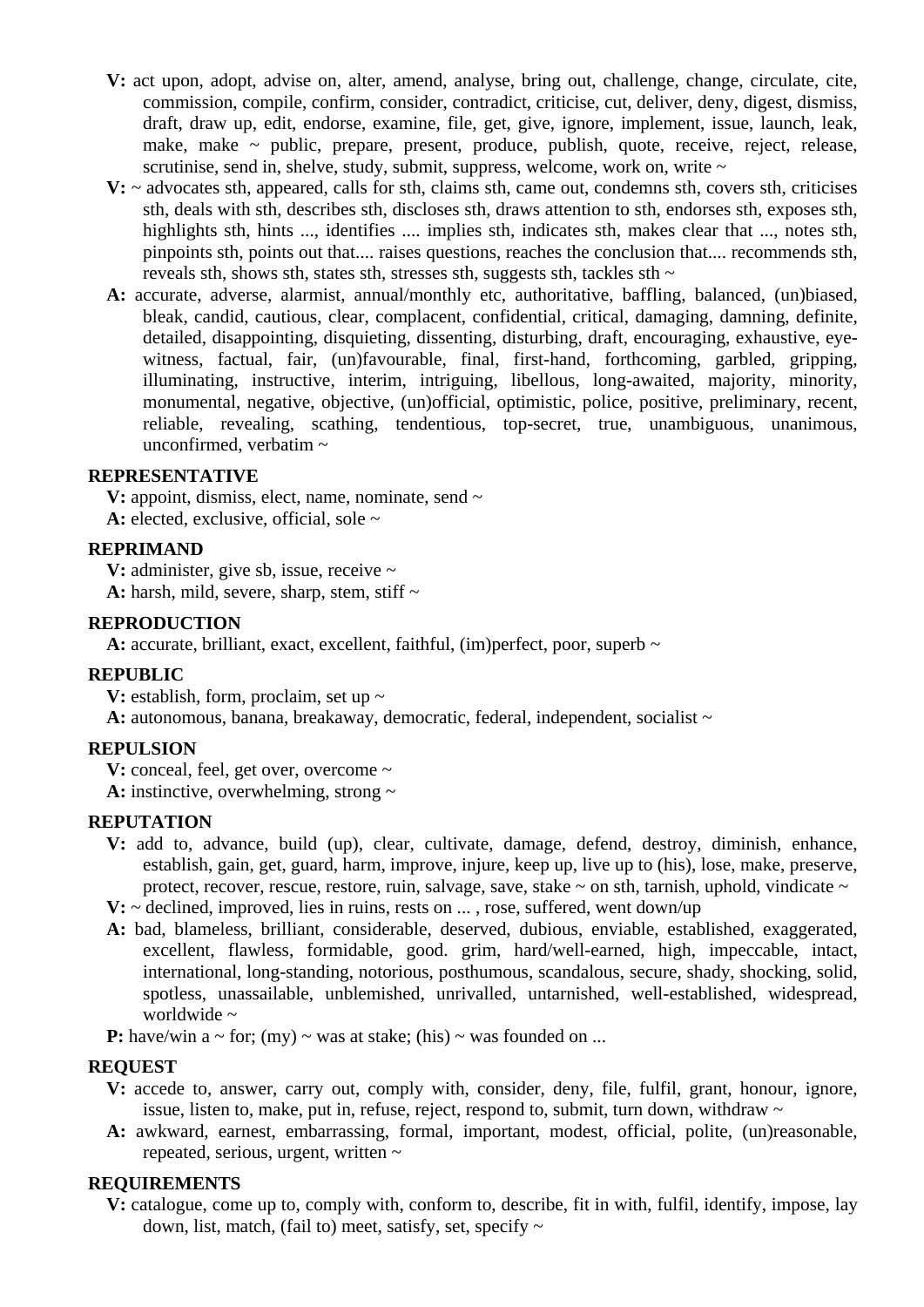A: demanding, difficult, exact, exacting, full, minimum, precise, pressing, strict, urgent  $\sim$ 

## **RESCUE**

**V:** arrange (for), attempt, carry out, come to (sb's), effect, organise, take charge of  $\sim$ A: daring, dramatic, heroic, successful ~

### **RESEARCH**

- **V:** back, be engaged in, carry out, conduct, co-ordinate, cut back on, develop, do, expand, finance, fund, initiate, intensify, proceed with, promote, publish, put money into, sponsor, start, undertake, work on ~
- **V:** ~ bore fruit, concludes that..., covers ..., deals with ..., demonstrated ..., draws attention to ..., established ..., indicates ..., is aimed at .... is based on ..., led to ..., means .... proved ..., raises questions about..., revealed .... shows.... suggests .. ,
- **A:** academic, advanced, basic, brilliant, cancer/Aids etc, confidential, continuing, controversial, detailed, encouraging, field, fundamental, historical, important, independent, intensive, joint, laborious, latest, market, official, ongoing, original, outstanding, painstaking, pioneering, preliminary, recent, scientific, serious, substantial, systematic, thorough, up-to-date, vital ~

**P:** development of, expansion of  $\sim$ 

## **RESEMBLANCE**

**V:** bear, have, show  $\sim$ 

A: close, disconcerting, faint, family, marked, remote, slight, striking, strong, uncanny, vague ~

### **RESENTMENT**

**V:** aggravate, arouse, cause, get over, express, feel, hide, lead to, smother, suppress, voice  $\sim$  **V:** ~ lingered, simmered

A: bitter, deep, great, justified, marked, mounting, pent-up, profound, smouldering, strong ~

#### **RESERVATIONS**

**V:** express, have, overcome, voice ~

 **A:** considerable, deep, grave, hidden, important, initial, major, minor, profound, serious, strong ~

#### **RESERVES** (resources)

- **V:** accumulate, amass, build up, dent, deplete, dip into, draw on, exhaust, fall back on, have, hoard, keep up, maintain, make use of, replace, replenish, squander, swell, use up, waste  $\sim$
- **V:** ~ diminished, disappeared, dwindled, ran down/out, went down
- **A:** abundant, adequate, ample, enormous, gold, huge, important, limited, limitless, massive, meagre, unlimited, vast  $\sim$

#### **RESIDENCE**

**V:** apply for, be granted, take up  $\sim$ 

 **A:** country, desirable, family, official, permanent, private, temporary ~

## **RESIGNATION**

 **V:** accept, consider, hand in, offer, receive, refuse, reject, send in, submit, tender, withdraw

## **RESISTANCE**

- **V:** break sb's, break down, come across, crush, destroy, encounter, face, meet, offer, overcome, put down, put up, smash, soften, stiffen, strengthen, wear down ~
- **V:** ~ broke down, collapsed, crumbled, weakened
- **A:** armed, brave, considerable, courageous, determined, fierce, heroic, magnificent, passive, remaining, steady, stiff, strong, stubborn, useless, violent, weak ~

## **RESOLUTION** (formal proposal)

- **V:** adopt, carry, debate, defeat, draft, frame, implement, make, oppose, pass, present, propose, put forward, reject, submit, support, table, veto, vote against/in favour of  $\sim$
- $V: \sim$  calls for sth
- **A:** draft, formal, joint, New Year's, UN ~

## **RESOLVE**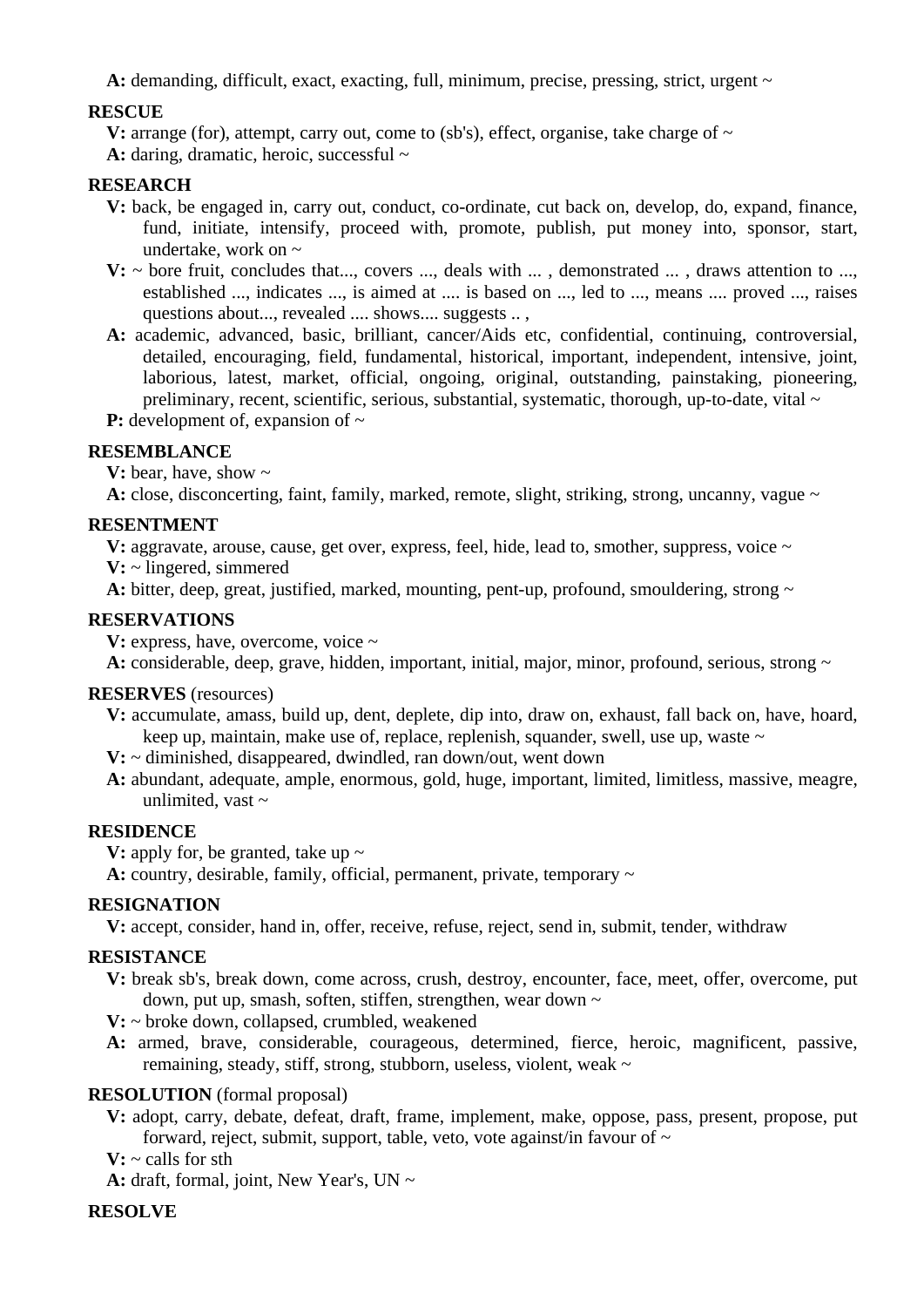**V:** abandon, break, give up, maintain, shake, stiffen, test, weaken  $\sim$ 

**V:** ~ remains firm, wavered

**A:** firm, immediate  $\sim$ 

## **RESOURCES**

- **V:** allocate, build up, channel, concentrate, deploy, develop, discover, dispense, dissipate, distribute, divert, drain, draw on, employ, exhaust, exploit, fall back on, find, harness, hold onto, husband, lack, look for, lose, make the most of, make use of, pool, protect, recover, release, rely on, safeguard, share, squander, spare, strain, survey, take advantage of, tap, transfer, (mis)use, utilise, waste  $\sim$
- **V:** ~ disappeared, dwindled, lasted, ran out
- **A:** abundant, additional, (in)adequate, ample, available, basic, enormous, existing, failing, formidable, great, hidden, infinite, joint, (un)limited, limitless, massive, meagre, natural, plentiful, remaining, rich, scarce, slender, substantial, (in)sufficient, untapped, vast ~

## **RESPECT**

 **V:** accord, command, deserve, develop, earn sb's, enjoy, feel, keep, lose, lower, maintain, owe, retain, show, win  $\sim$ 

A: deep, due, exaggerated, great, grudging, healthy, mutual, profound, total, universal, warm  $\sim$ **P:** hold sb in great  $\sim$ 

## **RESPONSE**

- **V:** bring (about/forth), call for, come out with, delay, draw up, elicit, evoke, get, give, inhibit, lead to, make, meet with, obtain, offer, prepare, produce, provoke, receive, solicit  $\sim$
- **V:** ~ arrived, came, was forthcoming
- **A:** aggressive, amazing, angry, automatic, awful, brisk, cool, desperate, detailed, devastating, direct, discouraging, disproportionate, emotional, encouraging, (un)enthusiastic, favourable, feeble, firm, (un)friendly, frigid, full, generous, hasty, hostile, immediate, inept, instantaneous, instinctive, intelligent, intuitive, mechanical, mild, negative, overwhelming, phenomenal, positive, prompt, rapid, ready, rude, (un)satisfactory, sceptical, (in)sensitive, sharp, slow, staggering, strange, swift, tremendous, ugly, unexpected, united, violent, warm, wholehearted ~

## **RESPONSIBILITY**

- **V:** absolve sb from, accept, acknowledge, admit, assume, attribute, avoid, be aware of/conscious of, bear, carry out, claim, cover up, delegate, deny, discharge, disclaim, divide, entrust, evade, exercise, face, feel, fix, fulfil, get out of, have, meet, place/put  $\sim$  on sb, shake off, share, shift  $\sim$ onto sb, shirk, shoulder, shrug off, shun, take on ~
- $V: \sim$  falls on sb, rests with sb
- **A:** added, additional, awesome, awful, basic, big, collective, corporate, daunting, direct, enormous, entire, extra, full, further, grave, great, growing, heavy, huge, increasing, joint, main, overall, partial, personal, (un)pleasant, prime, proper, public, sole, total, tremendous, ultimate, whole  $\sim$
- **P:** I accept full  $\sim$

## **REST**

**V:** deserve, earn, have, stop for, take  $\sim$ 

A: complete, thorough, welcome, well-earned  $\sim$ 

## **RESTAURANT**

**V:** go (out) to, manage, open (up), run  $\sim$ 

 **A:** busy, crowded, decent, family-run, famous, fancy, fast-food, fish, local, noisy, popular, posh, quiet, seafood, superb, traditional, vegetarian, wonderful  $\sim$ 

## **RESTRAINT** (reserve)

**V:** advise, behave with, counsel, exercise, exhibit, free oneself from, get rid of, impose, place  $\sim$  on  $\ldots$ , remove, shake off, show, throw off  $\sim$ 

A: admirable, commendable, great, important, powerful, remarkable ~

## **RESTRICTIONS**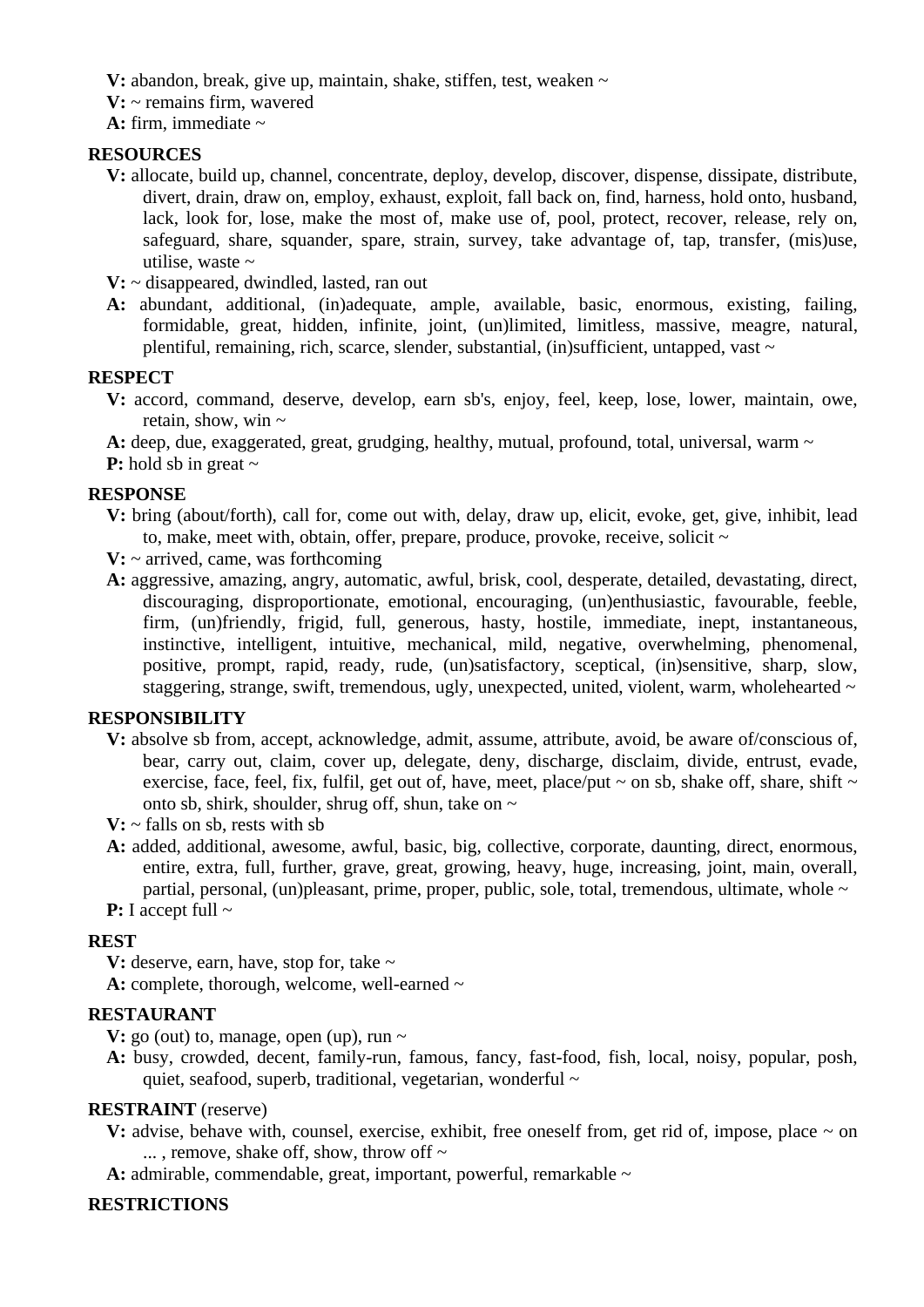- **V:** abolish, adopt, avoid, be subject to, bypass, cancel, defy, do away with, ease, eliminate, flout, impose, lay down, lift, place/put  $\sim$  on ..., relax, remove, tighten  $\sim$
- $V: \sim$  are in force, (still) hold
- **A:** awkward, effective, further, harsh, heavy, painful, (un)reasonable, rigid, severe, tight, unfair, unnecessary, unpleasant, widespread  $\sim$
- **P:** relaxation of ~

## **RESULT**

- **V:** achieve, announce, avoid, be satisfied with, bring about, cancel, contribute to, describe, destroy, dread, fear, foresee, get, give, hope for, jeopardise, lead to, measure, misconstrue, observe, outline, predict, (re-)produce, scrutinise, see, spoil, take  $\sim$  in account, welcome, yield  $\sim$
- **A:** astonishing, astounding, beneficial, catastrophic, common, concrete, confusing, deadly, desired, devastating, dire, (in)direct, disastrous, discouraging, dramatic, encouraging, end, excellent, (un)expected, far-reaching, favourable, final, frequent, fruitful, (un)fortunate, gratifying, happy, hopeful, hopeless, immediate, important, impressive, inevitable, lasting, main, major, marvellous, net, obvious, phenomenal, pleasing, poor, positive, potential, practical, principal, profound, prospective, quick, regrettable, remarkable, sad, (un)satisfactory, sensational, (in)significant, splendid, staggering, (un)successful, tangible, tragic, unavoidable, unexpected, unforeseen, unpalatable, visible, worthwhile  $\sim$

## **RESULTS** (research)

- **V:** apply, assess, bias, challenge, check, collate, collect, come out with, confirm, criticise, disseminate, dismiss, duplicate, evaluate, examine, exclude, falsify, get, give, go over, have confidence in, interpret, invalidate, lead to, make ~ available, obtain, outline, present, (re)produce, publish, question, record, reveal, study, take into account, tamper with, trust, yield  $\sim$
- **V:**  $\sim$  are based on ..., challenge ..., confirm ..., corroborate ..., demonstrate ..., indicate .., prove ..., raise questions about..., reveal..., rule out..., show .... suggest...
- **A:** astonishing, astounding, clear, conflicting, confusing, controversial, definite, disappointing, discouraging, dramatic, dubious, early, encouraging, fascinating, fruitful, hopeful, inconclusive, inconsistent, invaluable, negative, phoney, positive, preliminary, promising, puzzling, (un)reliable, startling, surprising, trustworthy, unequivocal, unexpected, unexplained, (in)valid, valuable ~

## **RESULTS** (election)

 **V:** announce, comment on, discuss, falsify, forecast, get, guess, predict, question, scrutinise, tamper with, trust, wait for, watch, welcome  $\sim$ 

A: decisive, disappointing, dramatic, early, final, overall, preliminary, sensational, staggering  $\sim$ 

### **RESULT** (mathematical)

- **V:** arrive at, calculate, check, get, obtain, produce, work out  $\sim$
- A: (in)accurate, correct, (un)expected, improbable, wrong  $\sim$

### **RESULT** (sport)

- **V:** announce, await, celebrate, confirm, predict, produce  $\sim$
- **A:** disappointing, dramatic, exciting, fantastic, final, fine, good, grand, marvellous, mediocre, poor, shock, surprise  $\sim$

### **RETIREMENT**

- **V:** approach, come out of, enjoy, go into, look forward to  $\sim$
- **A:** active, enjoyable, happy, peaceful ~
- **P:** take early  $\sim$

## **RETREAT**

- **V:** carry out, cover, end in, make, sound  $\sim$
- A: forced, headlong, (dis)orderly, rapid, strategic, tactical ~
- **P:** beat a hasty  $\sim$

### **RETURN** (profit)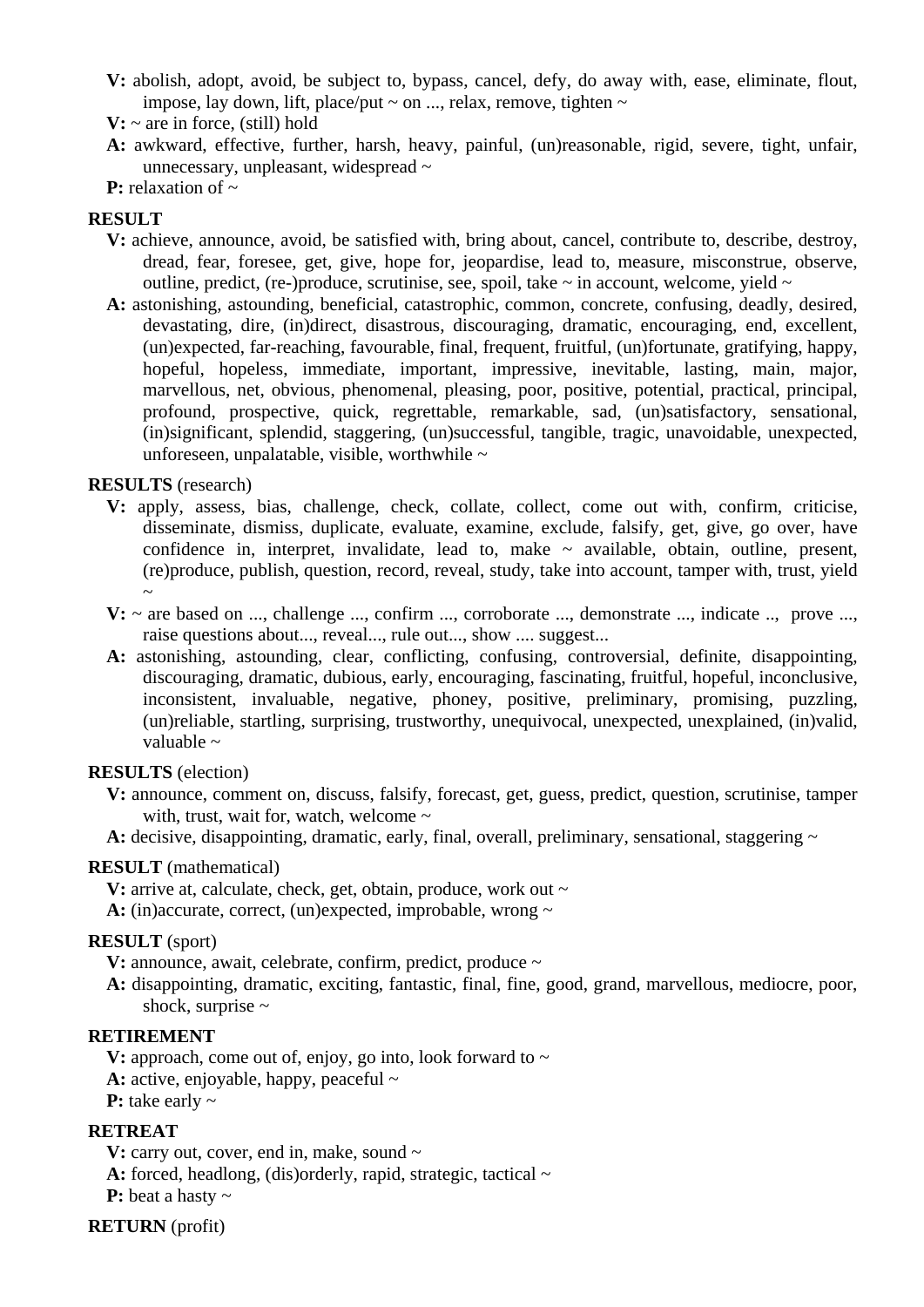**V:** aim at, derive, expect, get, look for, want  $\sim$ 

**A:** disappointing, excellent, falling, good, healthy, high(er), low(er), poor, (un)satisfactory, steady ~ **P:**  $a \sim of (5\%)$ ;  $a \sim on capital$ 

## **REUNION**

**V:** have, hold, organise  $\sim$ 

 **A:** class, dramatic, ecstatic, emotional, family, happy, joyful, tearful, touching ~

## **REVELATIONS**

**V:** bring out, make  $\sim$ 

 **A:** amazing, astonishing, astounding, damaging, incriminating, lurid, scandalous, shocking, startling, stunning  $\sim$ 

## **REVENGE**

**V:** be intent on, call for, demand, exact, get, inflict, seek, take, thirst for  $\sim$ 

 **A:** awful, bitter, bloody, cold-blooded, cruel, fitting, grim, hideous, horrible, immediate, painful, sickening, spiteful, suitable, swift, terrible  $\sim$ 

## **REVENUE**

 **V:** collect, cut off, depend on, derive, draw, erode, estimate, generate, get, improve, increase, lose, obtain, overestimate, produce, raise, receive, reduce, secure ~

A: considerable, enormous, good, huge, large, modest, satisfactory, small, substantial, sufficient ~  **P:** tax *revenues* 

## **REVIEW** (book etc)

**V:** get, produce, publish, receive, write  $\sim$ 

 **A:** adverse, bad, balanced, (un)biased, brief, critical, cutting, damning, detailed, dismissive, encouraging, entertaining, fabulous, favourable, good, hostile, important, impressive, informative, long, poor, rave, rotten, scathing, venomous, witty  $\sim$ 

## **REVIEW** (survey)

**V:** carry out, undertake ~

A: comprehensive, detailed, sweeping, thorough, timely, urgent ~

## **REVOLT**

- **V:** crush, deal with, face, handle, head, inspire, instigate, join, lead, plot, provoke, raise, stage, stimulate, stir up, suppress, take part in, whip up  $\sim$
- **V:** ~ broke out, collapsed, failed, flared up, grew, occurred, petered out, spread, was put down

 **A:** armed, dangerous, desperate, fierce, open, spontaneous, widespread ~

## **REVOLUTION**

**V:** call for, crush, face, foment, join, incite sb to, keep  $\sim$  at bay, lead, lead to, mastermind, plot, preach, precipitate, put down, spark off, spearhead, stage, start, stir up, support, suppress, take part in  $\sim$ 

 **V:** ~ broke out, erupted, failed, gathered momentum, spread, took place

 **A:** bloodless, bloody, budding, imminent, impending, peaceful, victorious, violent ~

## **REWARD**

**V:** announce, claim, deserve, get, give, merit, offer, pay, present, reap, receive, refuse ~

- **A:** adequate, attractive, big, fair, financial, generous, glittering, huge, just, large, massive, meagre, miserable, modest, monetary, poor, (un)satisfactory, sizeable, splendid, substantial, tangible, tempting, token, visible, well-earned ~
- **P:** ... brings its own *rewards*

## **RHETORIC**

A: eloquent, empty, harsh, impassioned, passionate, powerful ~

## **RHYTHM**

 **A:** constant, frenzied, gentle, heavy, hypnotic, insistent, monotonous, pulsating, steady, strong, subtle, syncopated, undulating, wild  $\sim$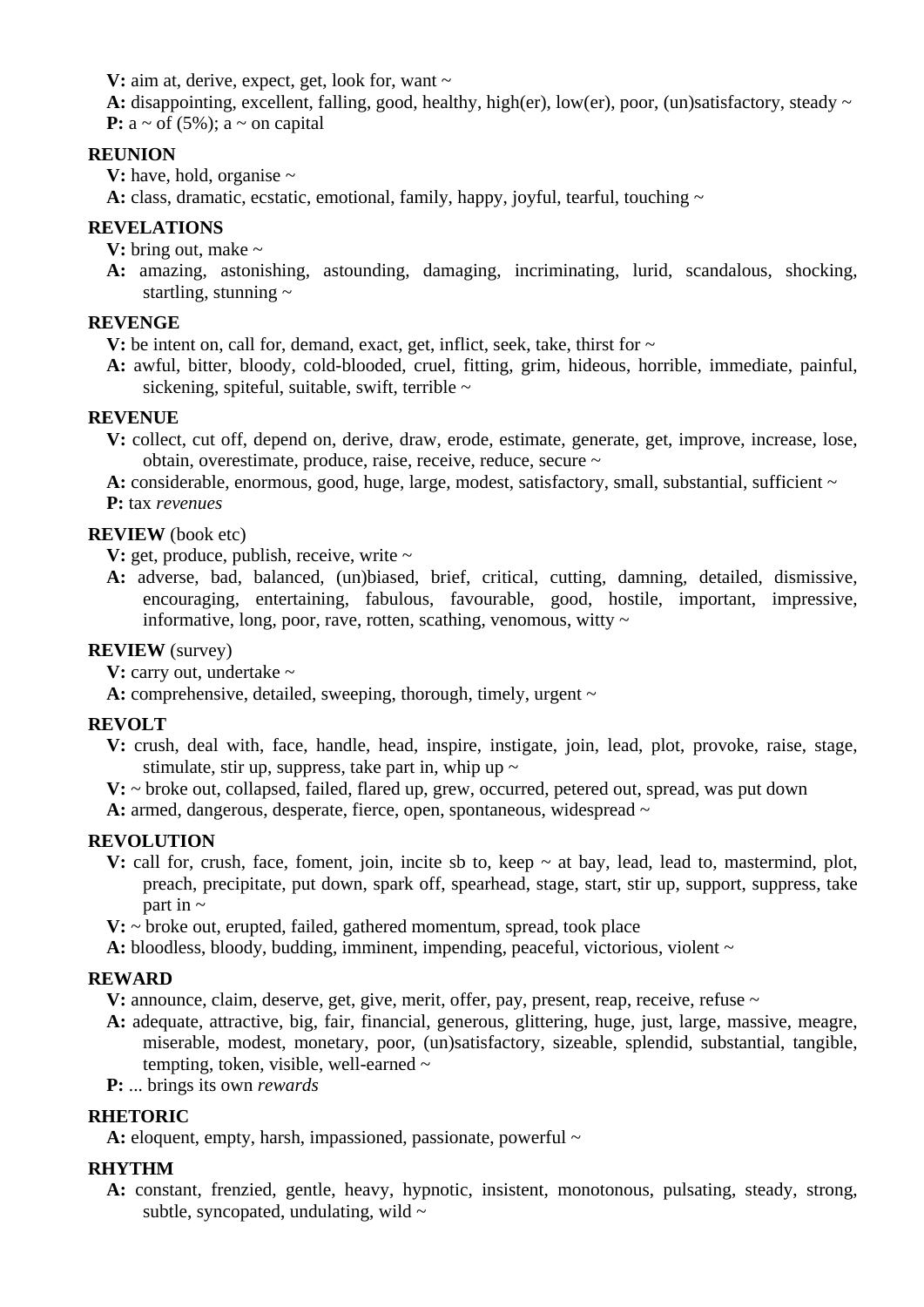**P:** sense of  $\sim$ 

# **RICHES**

**V:** accumulate, acquire, amass, bring, give away, hoard, spend, store up  $\sim$ A: fabulous, great, undreamed of, untold, vast  $\sim$ 

# **RIDE** (short journey)

**V:** give sb  $\sim$ , go for, hitch, offer sb, take  $\sim$ 

 **A:** bumpy, comfortable, enjoyable, hair-raising, pleasant, rough, smooth ~

# **RIDICULE**

**V:** hold sb up to, lay oneself open to, subject sb to  $\sim$ 

# **RIGHT**

- **V:** abandon, abolish, acknowledge, acquire, assert, assign, assume, campaign for, challenge, claim, contest, convey, curtail, declare, defend, demand, deny, deprive sb of, dispute, divest sb of, do away with, earn, encroach on sb's, enjoy, establish, exercise, extend ~ to sb, forfeit, give, give up, grant, have, inherit, justify, limit, lose, maintain, override, possess, preserve, proclaim, protect, protest, question, recognise, refuse, register, relinquish, renounce, restrict, safeguard, secure, seize, sign away, suspend, take advantage of, take away, throw away, transfer, violate, waive, win ~
- **A:** absolute, automatic, basic, broad, clear, definite, divine, exclusive, fundamental, hereditary, inalienable, indisputable, inherent, legal, moral, natural, obvious, (un)official, paramount, perfect, prior, sole, statutory, superior, supreme, undeniable, undoubted, unqualified  $\sim$
- **P:** the  $\sim$  of free speech; have/reserve the  $\sim$  to; know/stand up for your *rights*; within (your) *rights*; animal, human, women's *rights;* the Declaration of Human *rights*

# **RIOT**

**V:** avert, cause, deal with, join, put down, spark off, start, suppress, take part in, trigger  $\sim$ 

 **V:** ~ broke out, got out of hand, started

A: dangerous, race, violent ~

# **RIOTING**

**P:** aftermath of, spread of, upsurge of  $\sim$ 

# **RISE**

- **V:** advocate, bring about, cause, check, cope with, curb, hold down, lead to, observe, prevent, propose, result from/in, reverse, stem, stimulate, trigger, witness  $\sim$
- **A:** alarming, all-round, considerable, consistent, constant, continuous, dramatic, excessive, gradual, imperceptible, important, inevitable, irreversible, marginal, marked, massive, meteoric, moderate, modest, phenomenal, rapid, relentless, serious, sharp, significant, slight, slow, steady, steep, substantial, sudden, temporary, tremendous  $\sim$

## **RISK**

- **V:** accept, anticipate, avoid, be aware of, calculate, constitute, eliminate, encounter, enhance, entail, estimate, face, foresee, gauge, guard against, justify, lessen, magnify, minimise, mitigate, outweigh, pose, realise, reduce, represent, run, spread, take, take on ~
- **V:** ~ diminished, grew, receded
- **A:** appalling, apparent, attendant, calculated, colossal, dangerous, daunting, faint, full, great, high, horrifying, huge, immediate, imminent, incalculable, infinitesimal, (un)justifiable, (un)justified, low, negligible, obvious, overwhelming, perceptible, remote, serious, significant, slight, substantial, terrible, tremendous ~

**P:** it's worth the  $\sim$ 

# **RITUAL**

**V:** celebrate, go through, hold, perform, take part in  $\sim$ 

A: elaborate, extravagant, pagan, religious, sacred, solemn ~

# **RIVAL**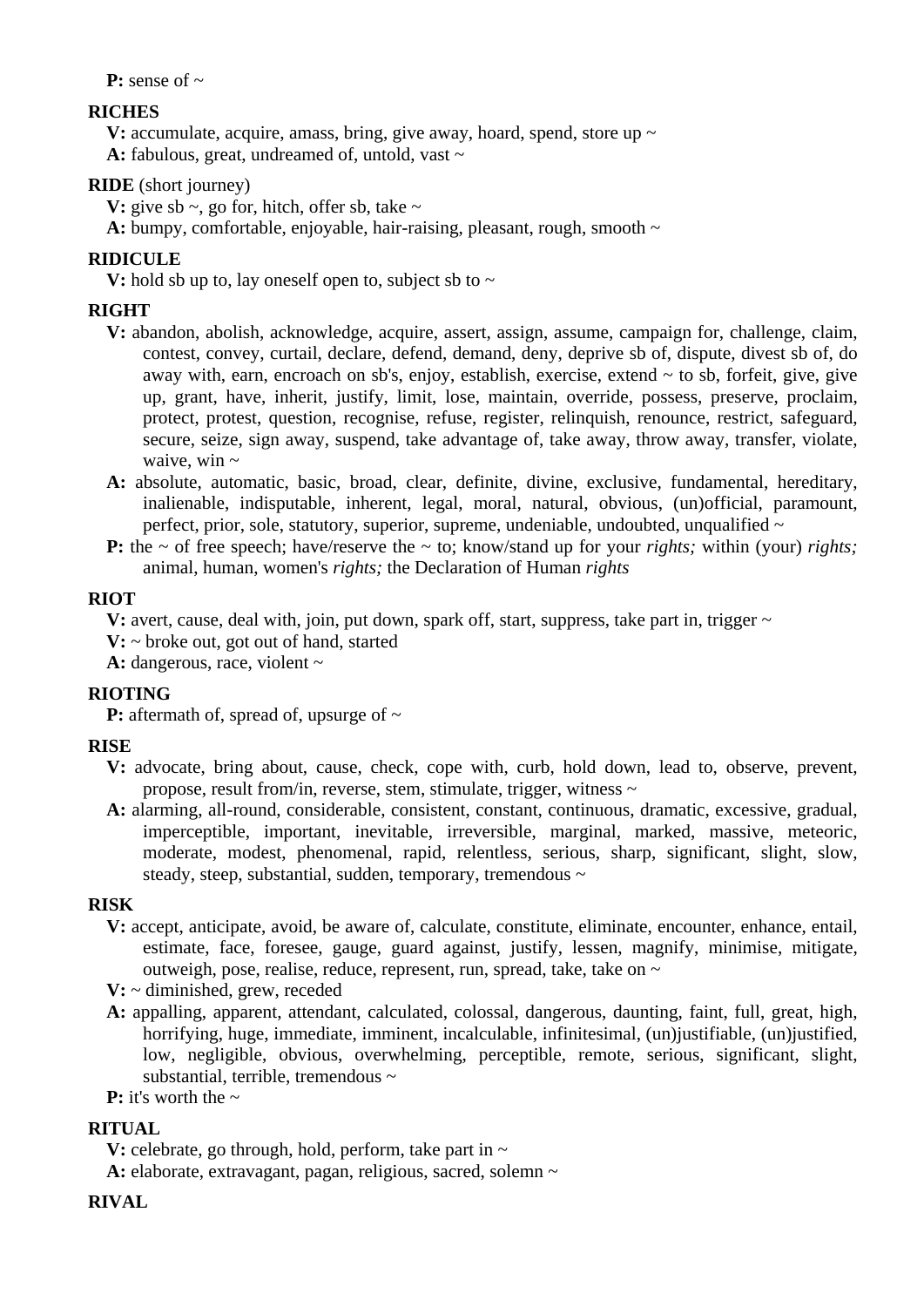**V:** beat, confound, defeat, eliminate, get the better of, get rid of, oust, warn off  $\sim A$ ; bitter, close, conspicuous, keen, serious ~

## **RIVALRY**

**V:** cut out, encourage, enter into, foster, intensify  $\sim$ 

 **V:** ~ broke out, developed, grew up, lasted, ran high, sprang up

A: bitter, fierce, friendly, intense, internecine, keen, serious, sibling ~

## **RIVER**

**V:** bridge, cross, dam, dredge, ford, navigate  $\sim$ 

 **V:** ~ dried up, forks, flooded, flows, meanders, overflowed/broke its banks, rose, runs, winds

**A:** broad, deep, navigable, salmon, shallow, sluggish, swift, tidal, wide ~

## **ROAD**

**V:** block, build, clear, close, dig  $\sim$  up, follow, repair, (re)surface, turn into  $\sim$ 

- **V:**  $\sim$  climbs, curves, descends, goes, leads to ..., runs, twists and turns, winds
- **A:** bumpy, country, excellent, impassable, main, major, minor, private, public, ring, straight, trunk, wide, winding  $\sim$

 **P:** ~ block, junction, side, system

## **ROLE**

- **V:** adopt, assign, assume, cast off, define, deviate from, give up, overestimate, play, reduce, resume, strengthen, take on, transform, underestimate, undertake, usurp ~
- **A:** active, ambiguous, ambivalent, back-room, beneficial, challenging, commendable, conspicuous, critical, decisive, dual. effective, essential, hidden, identifiable, (un)important, indispensable, influential, key, leading, main. major, minor, parental, permanent, pivotal, praiseworthy, principal, prominent, secondary, shadowy, (in)significant, sinister, strange, subordinate, subsidiary, substantial, tangible, true. unique, vital ~

### **ROLE** (theatrical)

**V:** cast sb in, fill, give up. have, interpret, perform, play. take, take over, understudy  $\sim$ 

A: ambitious, demanding, important, leading, principal, starring, subordinate, supporting, title ~

### **ROMANCE**

A: holiday, secret, teenage, whirlwind  $\sim$ 

### **ROOM**

**V:** decorate, furnish, let (out), occupy, rent (out), tidy (up)  $\sim$ 

 **A:** adjoining, adjacent, changing, charming, cheerful, common, conference, consulting, cosy, dark, delightful, depressing, dining, double, draughty, drawing, dreary, light, living, meeting, poky, single, sitting, spacious, spare, stuffy, waiting  $\sim$ 

### **ROUTE**

**V:** follow, map out, mistake, plan, take  $\sim$ 

 **A:** circuitous, difficult, (in)direct, easy, long-haul, normal, picturesque, roundabout, scenic, spectacular, straight, tough, tourist, winding  $\sim$ 

## **ROUTINE**

- **V:** abandon, adapt oneself to, break, deviate from, disturb, fall into, follow, get into/out of, have, impose, keep to, lay down, obey, observe, set, settle into, stick to  $\sim$
- **A:** daily, day-to-day, dull, established, exact, exhausting, harsh, monotonous, punishing, regular, relaxed, sedate, strict, usual ~

### **ROW** (disagreement)

- **V:** be embroiled in, be mixed up in, cause, develop into, get into, get involved in, have, spark off, stop, trigger of  $\sim$
- **V:** ~ blew up, broke out, is brewing, developed, erupted, flared up, upset sb
- **A:** blazing, ferocious, fierce, full-blown, furious, mighty, pointless, scandalous, serious, simmering, terrible, tremendous, violent ~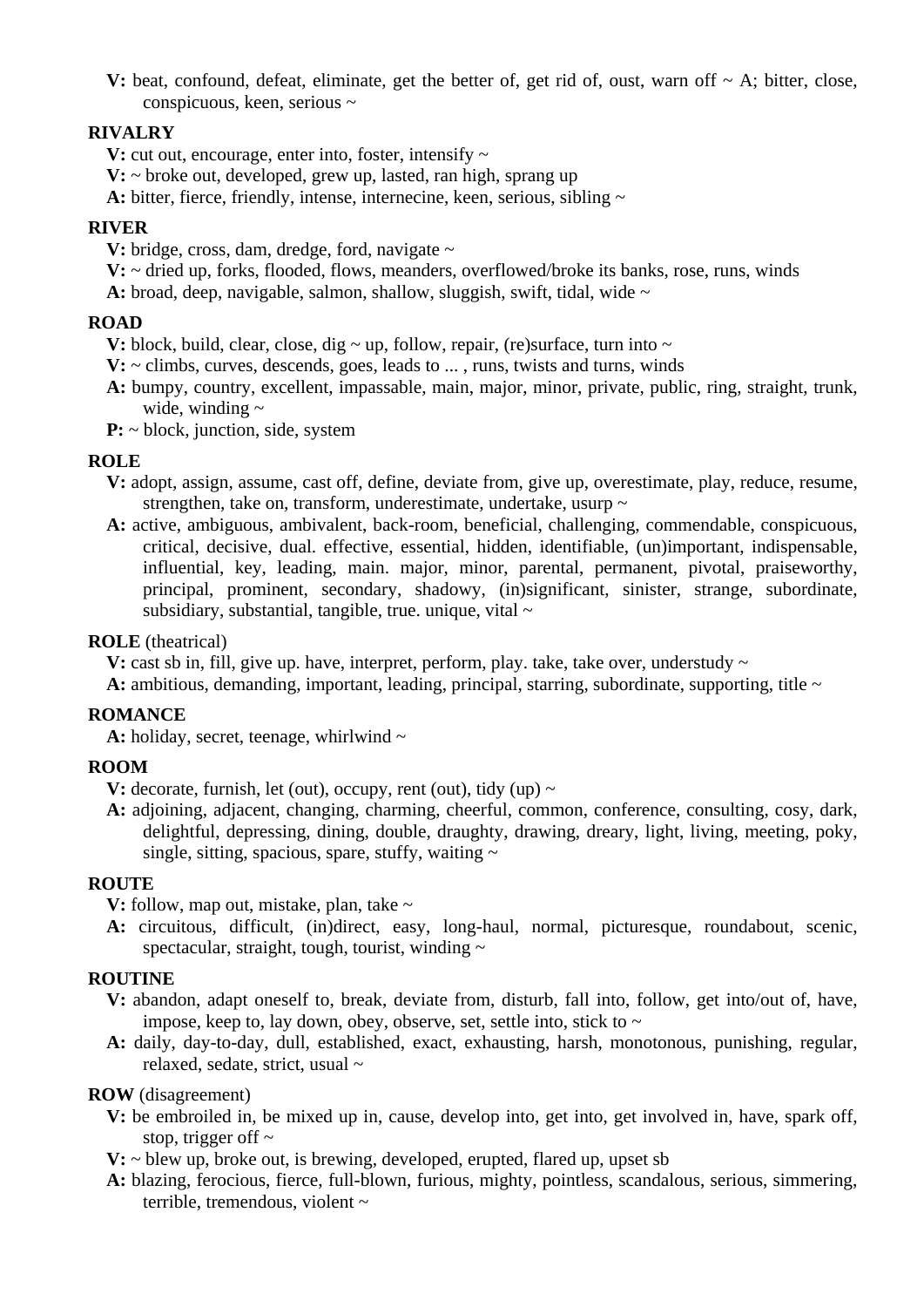## **RUINS**

**V:** be (left) in, be reduced to, lie in, pick/sift through  $\sim$ 

A: ancient, charred, crumbling, smoking, smouldering  $\sim$ 

## **RULE**

- **V:** accept, adhere to, break, come under, establish, follow, get out of, impose, keep to, overthrow, rebel against, relax, waive ~
- **A:** alien, authoritarian, foreign, general, home, invariable, mob, stable, strict, tribal, totalitarian, unvarying, usual  $\sim$
- **P:** the  $\sim$  of law; exception to the  $\sim$ ; the exception that proves the  $\sim$

## **RULER**

**V:** install, overthrow  $\sim$ 

 **A:** absolute, benign, (in)decisive, despotic, dictatorial, (un)just, rightful, self-styled, strong, weak, wise  $\sim$ 

## **RULES**

- **V:** abide by, abolish, accept, amend, apply, approve, be acquainted with, be bound by, be ignorant of, bend, breach, break, cancel, change, circumvent, codify, comply with, conform to, contravene, create, define, deviate from, devise, dictate, do away with, enforce, establish, explain, flaunt, flout, follow, form, formulate, go by, ignore, impose, infringe, interpret, introduce, invent, issue, keep to, lay down, make, (dis)obey, observe, rebel against, relax, respect, revive, satisfy, scrap, set, simplify, stick to, suspend, transgress, violate, waive ~
- **V:**  $\sim$  apply to .... cover ..., fell into disuse, govern ..., mean that..., operate, state ...
- **A:** basic, binding, broad, complicated, elastic, existing, explicit, (un)fair, firm, fundamental, ineffective, narrow, obscure, official, oppressive, pointless, proper, (un)reasonable, restrictive, rigid, severe, standard, strict, stringent, unjust, unpopular  $\sim$

**P:** breach of, contravention of, infringement of, interpretation of, loophole in, set of ~

### **RULING**

**V:** accept, apply, ask for, follow, ignore, interpret, make, pronounce  $\sim$ 

A: definite, definitive, fair, final, firm, unbiased  $\sim$ 

# **RUMOUR**

- **V:** believe, check, come across, confirm, deny, discount, dismiss, dispel, encounter, feed, follow up, hear, invent, investigate, pass on, repeat, scotch, spread, start, trace, verify  $\sim$
- **V:** ~ arose, is circulating, is going about/around, persists, points to ... , proved unfounded, reached sb, spread, started, subsided
- **A:** cruel, curious, dangerous, disturbing, harmful, insistent, latest, nasty, scurrilous, silly, strong, ugly, unconfirmed, unfounded, unlikely, unpleasant, vague, wild ~

# **RUMOURS**

 $V: \sim$  abound, are rife, are circulating/flying

A: contradictory, extravagant, persistent, wild  $\sim$ 

# **SACRIFICE**

**V:** call for, make, offer up  $\sim$ 

**V:**  $\sim$  was in vain, was rewarded, was worthwhile

A: great, heroic, huge, human, noble, personal, ritual, supreme, tremendous, ultimate, willing ~

**P:** at great personal  $\sim$ ; a  $\sim$  worth making

### **SADNESS**

**V:** conceal, express, feel, hide, show  $\sim$ A: deep, indescribable, overwhelming, profound  $\sim$ 

# **SAFETY**

**V:** endanger, ensure, guarantee, jeopardise, provide, reach, seek, threaten  $\sim$ A: absolute, complete, relative  $\sim$ 

# **SALAD**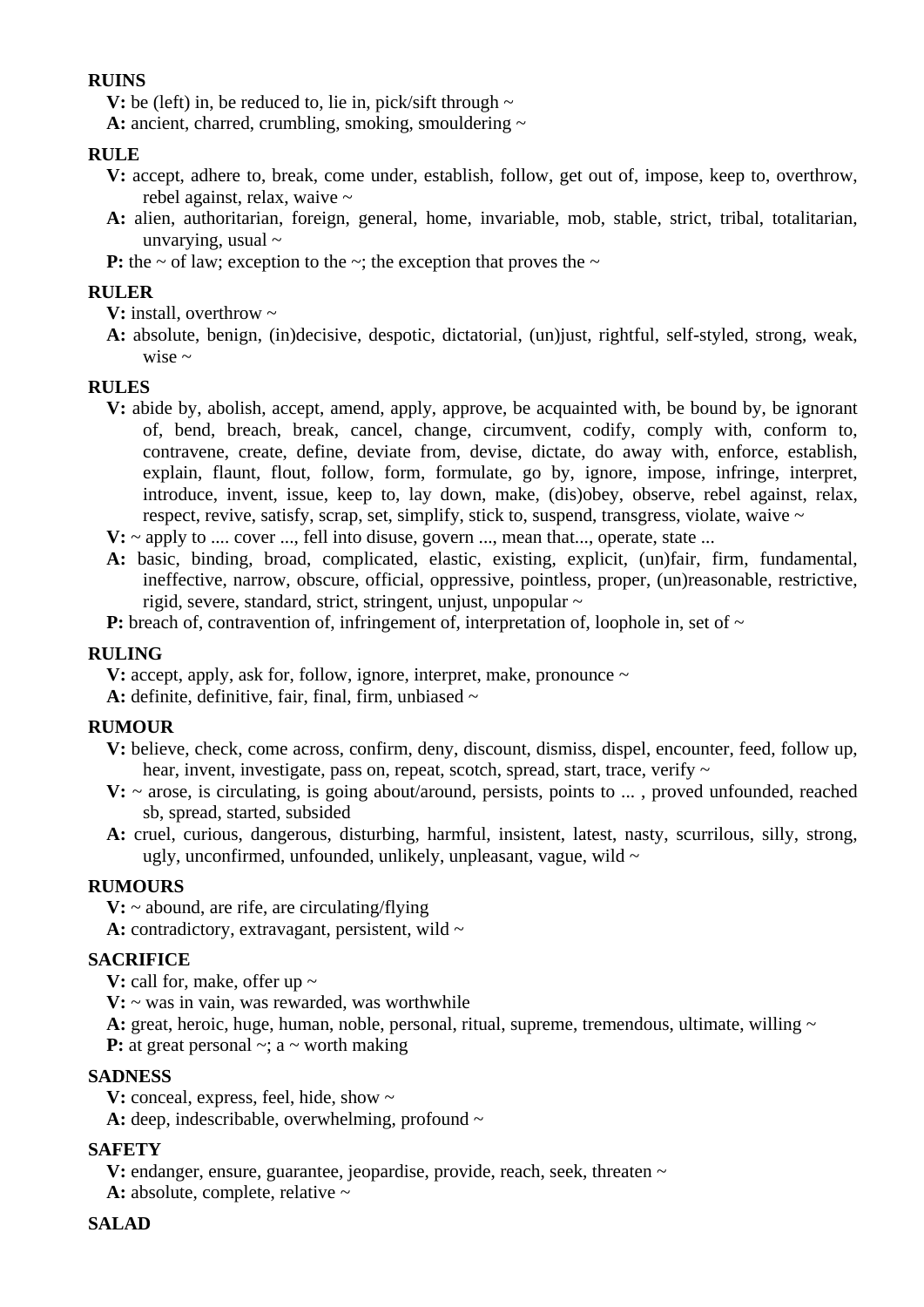**V:** garnish, make, toss  $\sim$ 

A: Caesar's, crisp, fruit, green, limp, mixed, potato, side, Waldorf ~

# **SALARY**

**V:** boost, command, cut, draw, earn, get, increase, negotiate, pay, raise, receive, reduce  $\sim$ 

A: annual, attractive, average, index-linked, high, modest, monthly, starting, substantial  $\sim$ 

## **SALE**

- **V:** agree to, ban, cancel, complete, conduct, consent to, decide on, delay, halt, handle, make, necessitate, negotiate, order, permit, postpone, prevent, recommend, stop ~
- **A:** annual, car boot, clearance, closing-down, compulsory, end-of-season, forced, immediate, profitable, satisfactory, spring, urgent, winter  $\sim$

## **SALES**

**V:** affect, boost, bump up, estimate, hit, increase, promote, push up  $\sim$ 

- **V:** ~ are down/up, dropped (off), fell, increased, leapt, picked up, recovered, rocketed, slumped, soared, went down/up
- **A:** brisk, disappointing, domestic, encouraging, export, gross, heavy, increased, net, phenomenal, poor, satisfactory, sluggish, stagnant, steady  $\sim$
- **P:**  $\sim$  area, campaign, force, manager, team; boom in, fall in, slump in  $\sim$

## **SANCTIONS**

**V:** apply, call for, ease, extend  $\sim$  to sth, get round, impose, lift, put  $\sim$  into effect, relax  $\sim$ 

 $V: \sim$  came into effect

A: economic, immediate, sweeping, tight, tough, trade, wide-ranging  $\sim$ 

## **SANITY**

**V:** keep, lose, maintain, preserve (your) ~

## **SATISFACTION**

- **V:** add to, cause, derive, experience, express, feel, find, gain, get, give, increase, lessen, look for, obtain, take ~
- **A:** considerable, deep, doubtful, genuine, great, growing, inner, lasting, perfect, personal, profound, pure, quiet, real, supreme, total, tremendous, unexpected, unique, utmost, widespread ~

**P:** feeling of, glow of  $\sim$ ; deprive sb of the  $\sim$  of ...

# **SAVINGS**

**V:** deposit, dip into, invest, lose, squander, withdraw  $\sim$ 

A: considerable, life, personal  $\sim$ 

# **SCALE**

**V:** appreciate, cut, estimate, increase, measure, reduce, step up  $\sim$ 

 **A:** ambitious, astronomical, broad, colossal, diminishing, enormous, generous, gigantic, grand, heroic, huge, immense, large, lavish, massive, minute, moderate, modest, monumental, small, staggering, stupendous, unprecedented, vast ~

# **SCANDAL**

- **V:** avoid, be implicated in/involved in/(un)touched by, cause, cover up, create, defuse, expose, face, get mixed up in, give rise to, hush up, listen to, play down, prevent, reveal, spread, uncover  $\sim$
- **V:** ~ broke out, came out, died down, erupted, grew, persisted, rocked ... , ruined sb, surrounded sb, threatened/touched sb

A: full-scale, impending, major, notorious, worldwide ~

**P:** breath of, risk of, whiff of  $\sim$ 

# **SCAR**

**V:** bear, carry, leave  $\sim$ 

A: hideous, noticeable, permanent, prominent, ugly  $\sim$ 

# **SCARCITY**

**V:** cause, cope with, lead to  $\sim$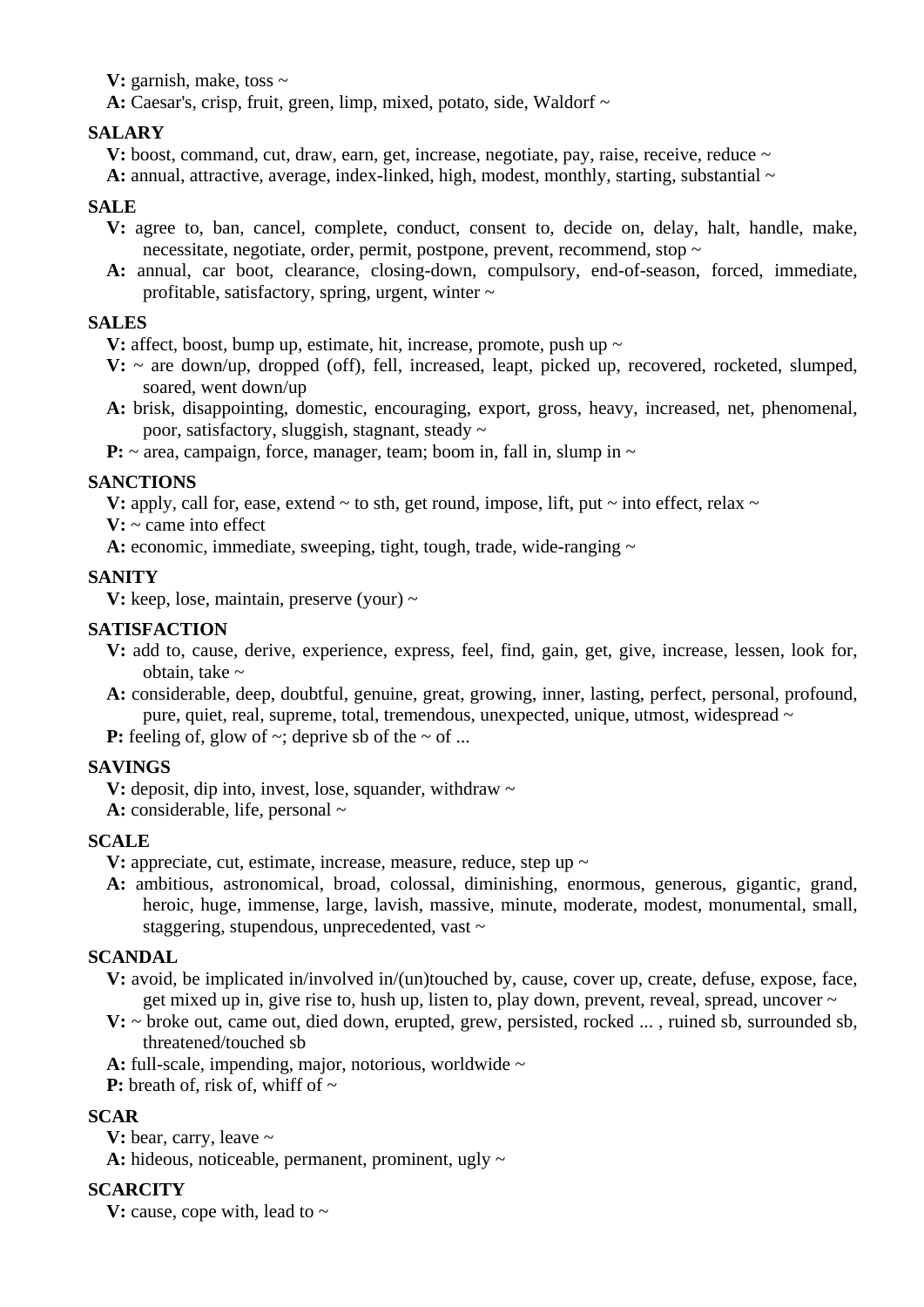**V:** ~ affected sb, came about, developed, was caused by ...

A: marked, seasonal, serious, sudden, temporary  $\sim$ 

## **SCENE**

**V:** culminate in, depict, describe, give an account of, recall, record, watch, witness  $\sim$ 

- **V:** ~ horrified sb, presented itself, shocked sb
- **A:** alarming, amazing, appalling, awful, awkward, confusing, convivial, death-bed, depressing, disgraceful, distressing, disturbing, dramatic, embarrassing, emotional, exhilarating, extraordinary, fascinating, final, harrowing, heart-rending, horrible, horrific, horrifying, ludicrous, painful, stirring, terrifying, ugly, unforgettable ~

### **SCENT**

A: exotic, faint, familiar, heady, heavy, pungent, sweet, thick ~

## **SCHEDULE**

 **V:** adhere to, disrupt, draw up, fix, follow, have, interrupt, keep to, make, make a mess of, plan, put together, revise, stick to, upset  $\sim$ 

A: busy, demanding, fixed, full, gruelling, heavy, hectic, punishing, rigid, strict, tight ~

## **SCHEME**

- **V:** abandon, administer, adopt, amend, apply, axe, back, be engaged/involved/mixed up in, benefit from, boycott, cancel, carry out, concoct, create, design, develop, devise, discover, draw up, drop, embark on, endorse, envisage, examine, finance, fit into, float, foil, follow, form, frustrate, get involved in, give up, go in for, halt, hamper, hatch, implement, improve, initiate, invent, join, launch, modify, monitor, operate, oppose, opt out of, outline, phase out, pioneer, plan, promote, propose, pursue, put forward, put  $\sim$  in hand/in motion/into effect/into operation, reject, run, see through, shelve, sponsor, start, stop, study, submit, suggest, support, tailor, take part in, take up, think up, thwart, try out, turn down, undermine, use, welcome, work out ~
- **V:**  $\sim$  became operational, calls for ..., came to light, came to nothing, came up against ..., collapsed, failed, fell flat/through, foundered, got off the ground, involves ... , provides for sth, went ahead/wrong, worked
- **A:** adventurous, ambitious, audacious, bizarre, bold, brilliant, clandestine, clear, complicated, convincing, crack-pot, crazy, deplorable, devious, diabolical, dishonest, effective, elaborate, exciting, foolish, get-rich-quick, giant, gigantic, grandiose, hazardous, huge, ill-conceived, imaginative, impetuous, ingenious, mad, mind-boggling, novel, pet, pilot, pioneering, (im)practical, rash, (un)realistic, sensible, sinister, sound, timely, underhand, unrealistic, vast, viable, well-thought-out, wicked, wild, (un)workable, worldwide ~

# **SCHOOL**

**V:** attend, change, drop out of, enrol sb in, finish, go to, leave, play truant from, skip, start  $\sim$ 

 **A:** art, boarding, (all) boys, business, Catholic/Muslim etc, comprehensive, dancing, day, dental, drama, driving, elementary, evening, exclusive, finishing, first, (all) girls, grammar, high, infant, junior, language, law, medical, middle, mixed, night, nursery, primary, private, public, riding, secondary, single-sex, state, summer, Sunday, technical, vocational  $\sim$ 

**P:**  $\sim$  bus, fees, friend, holidays, leaver, meals, report, rules, system, uniform; of  $\sim$  age

### **SCIENCE**

**V:** advance, foster, invest in, popularise, promote ~

A: applied, basic, behavioural, natural, physical, popular, social  $\sim$ 

**P:** advance of, branch of, field of, frontiers of, fruits of, progress of, pursuit of, role of  $\sim$ 

### **SCOPE**

 **V:** adjust, assess, be outside, come within, create, define, enhance, enlarge, exceed, expand, extend, give, lie outside, limit, narrow, offer, outline, provide, restrict, widen ~

A: ample, broad, comprehensive, excellent, great, limited, moderate, narrow  $\sim$ 

# **SCRUPLES**

**V:** discard, get rid of, have, ignore, lose, overcome, respect  $\sim$ 

A: lingering, serious, strong ~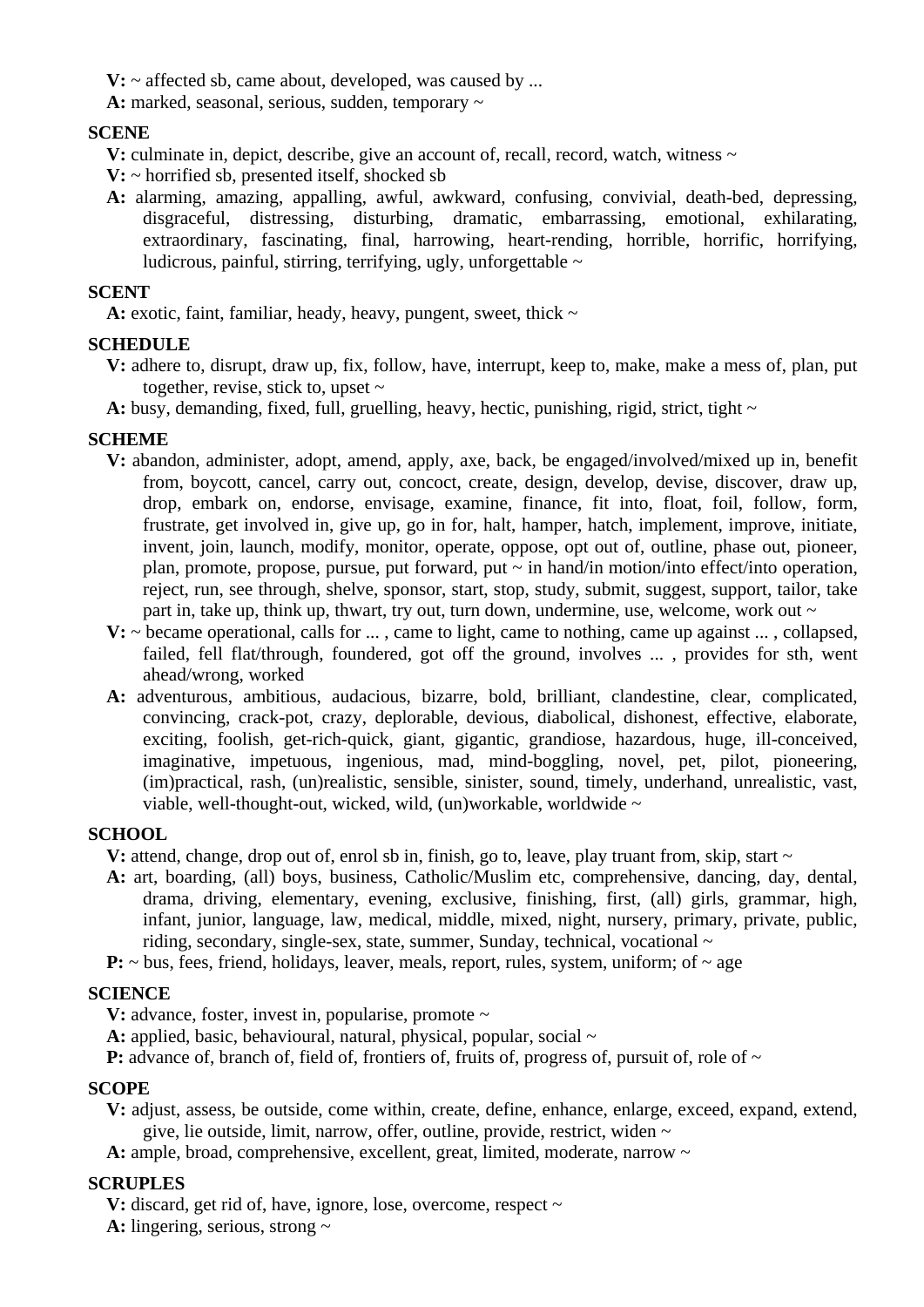## **SCRUTINY**

**V:** call for, demand, need, require, subject sth to, survive, undergo  $\sim$ 

A: careful, constant, detailed, meticulous, official, painstaking, public, rigorous, strict ~

**P:** doesn't stand up to/bear close  $\sim$ 

## **SEA**

**V:** cross, drift out to, go to, put out to  $\sim$ 

A: calm, choppy, dangerous, deep, open, rough, smooth, stormy, treacherous ~

 **P:** heavy, high, mountainous, rough *seas* 

# **SEARCH**

- **V:** abandon, break off, call off, carry on with/out, conduct, continue, embark on, give up, lead, leave off, make, order, organise, pursue, resume, set off on, start, step up, take up, undertake ~
- **V:** ~ covered (a wide area), ended in ..., failed, got under way, included ..., led nowhere/to ..., produced ... , resulted in ... , revealed ... , showed ... , took in ... , yielded ...
- **A:** careful, cursory, desperate, exhaustive, extensive, frenetic, fruitful, fruitless, furtive, half-hearted, hopeful, hopeless, house-to-house, intensive, methodical, meticulous, painstaking, persevering, relentless, street-by-street, (un)successful, systematic, thorough, vain, wide  $\sim$

## **SEASON**

**V:** close, inaugurate, open, spend, start, usher in, wind up  $\sim$ 

**V:** got under way, is in full swing, was a failure/a success

 **A:** busy, full, high, holiday, hunting, low, poor, shooting, slack, tourist ~

# **SECRECY**

**V:** ensure, preserve, swear sb to  $\sim$ 

 **A:** strict, total ~

 **P:** breach of, curtain of, veil of **~** 

## **SECRET**

- **V:** be privy to, betray, come across, disclose, discover, divulge, give away, guard, guess, have, impart, keep, know, let out/sb into, preserve, protect, reveal, safeguard, share, stumble on, tell, uncover  $\sim$
- $V: \sim$  came out
- **A:** closely-guarded, dark, guilty, important, open, state, trade, ugly **~**

# **SECURITY**

- **V:** compromise, endanger, enjoy, ensure, guarantee, impose, improve, lack, maintain, provide, safeguard, seek, step up, strengthen, threaten, tighten, undermine  $\sim$
- **A:** (in)adequate, complete, foolproof, increased, internal, lax, massive, maximum, national, overall, personal, strict, tight, top  $\sim$
- **P:** breach in, lapse in  $\sim$

### **SELECTION**

**V:** carry out, have, make, offer  $\sim$ 

 **A:** careful, choice, comprehensive, dazzling, interesting, judicious, narrow, poor, rigorous, staggering, unrivalled, wide, wise, wonderful **~** 

## **SELF-CONFIDENCE**

**V:** acquire, boost, build up, get, have, lose, restore, undermine  $\sim$ 

**P:** blow to, boost to  $\sim$ 

### **SENSATION**

- **V:** aggravate, alleviate, cause, feel, give rise to, have, heighten, intensify, lack, lessen, lose, magnify, reduce, relieve, remove ~
- **A:** agreeable, burning, buzzing, cold, continuous, dull, eerie, faint, familiar, funny, humming, invigorating, marked, peculiar, permanent, (un)pleasant, sharp, slight, strange, strong, tangible, tingling, unique, vague, warm, weird **~**

### **SENSATION** (excitement)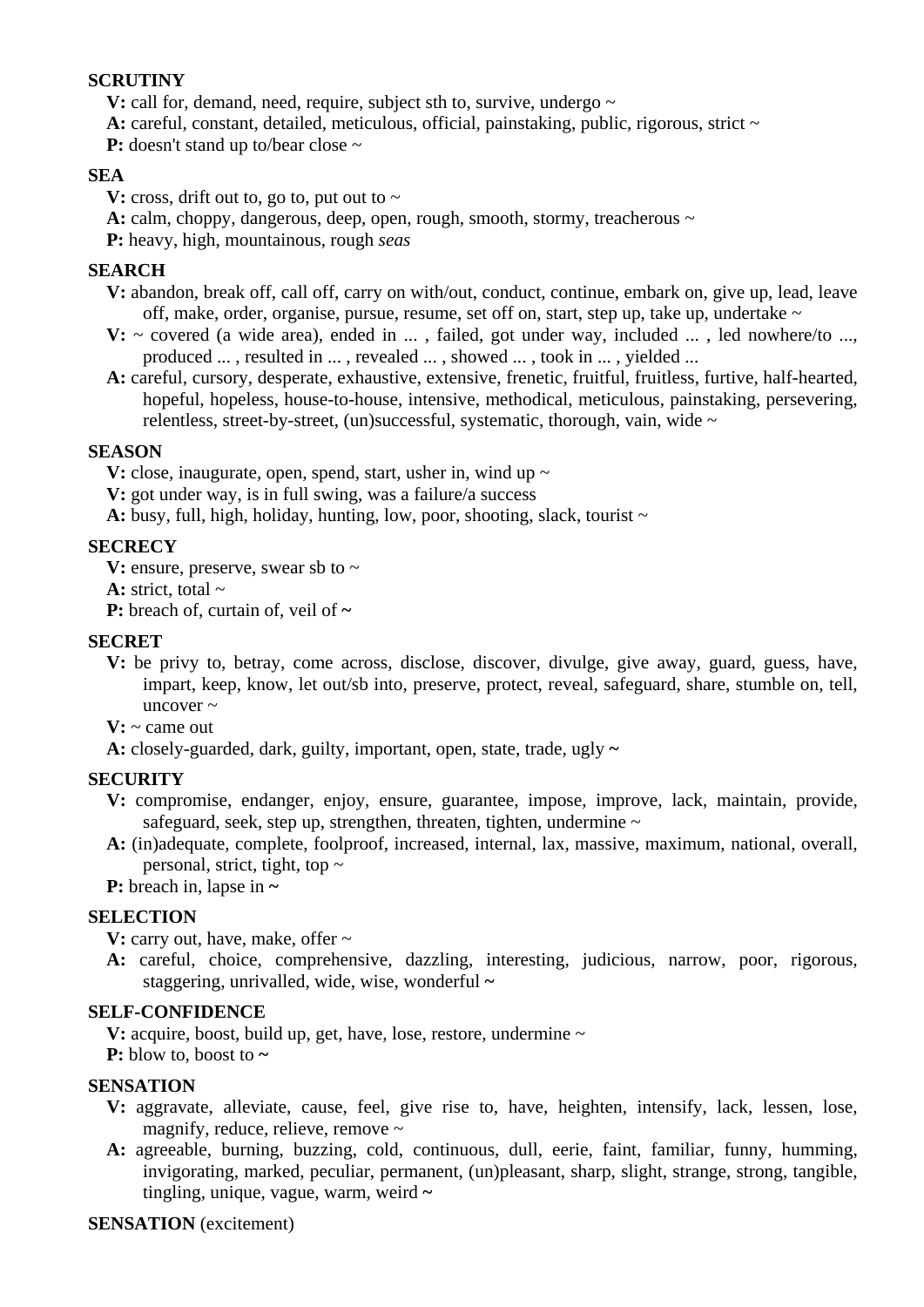V: cause, create, make, produce ~

 **A:** great, terrific, unparalleled, worldwide **~** 

### **SENSE**

- **V:** arouse, be filled with, deaden, dispel, dull, enjoy, experience, foster, get rid of, have, increase, intensify, reinforce, relieve, sharpen ~
- **A:** abiding, confused, deep, delicious, haunting, keen, mild, new-found, overpowering, rare, renewed, strange, strong, unique, vague ~

**P:** feel a real  $\sim$  of achievement

#### **SENSE** (of smell, sight)

**V:** deaden, destroy, dull, have, heighten, lose, numb, recover, regain, sharpen, stimulate, use ~  **A:** acute, keen, poor, sharp **~** 

### **SENSE** (of duty, responsibility)

**V:** acquire, appeal to, awaken, blunt, develop, distort, foster, inculcate, instil, reinforce, rouse  $\sim$ A: clear, confused, deep, developed, distorted, marked, profound, strong, underdeveloped  $\sim$ 

#### **SENSE** (of humour)

**V:** demonstrate, display, have, show  $\sim$ 

 **A:** delightful, dry, great, irreverent, lively, outrageous, quiet, subtle, warped, weird, wicked **~** 

#### **SENSE** (meaning)

**V:** alter, change, convey, distort, get, grasp, understand  $\sim$ 

- **A:** basic, figurative, literal, old-fashioned, proper, real, strict, superficial, traditional, true, underlying, usual  $\sim$
- **P:** used in the loose/strict  $\sim$  (of the word)

#### **SENTENCE** (judicial)

- **V:** carry out, commute, defer, execute, get, hand out, impose, pass, postpone, pronounce, reduce, remit, review, serve, suspend, uphold, waive ~
- **A:** custodial, death, exemplary, fair, harsh, heavy, lenient, life, light, long, mandatory, reduced, savage, severe, stiff, suspended, (three-)year **~**

#### **SENTIMENT**

- **V:** appeal to, arouse, be governed by/guided by/ruled by, display, express, feel, have, ignore, show, stir up, suppress, voice  $\sim$
- **A:** growing, heartfelt, hostile, lingering, loyal, mixed, patriotic, prevailing, public, real, strong, tender, true, (un)worthy **~**

### **SEQUENCE**

**V:** arrange in, break, continue, end, interrupt, start  $\sim$ 

A: chronological, continuous, correct, endless, logical, natural, numerical, rapid, unbroken ~

**P:**  $a \sim$  of events; in/out of  $\sim$ 

#### **SERIES**

**V:** continue, end, inaugurate, interrupt, launch, repeat, run, start  $\sim$ 

**A:** brief, lengthy, long, short  $\sim$ 

**P:**  $a \sim$  of problems, disasters, difficulties etc (most often negative ideas)

### **SERIOUSNESS**

 **V:** add to, appreciate, be aware of, comprehend, emphasise, exaggerate, heighten, realise, stress, take into consideration, underestimate ~

 **A:** absolute, awful, deadly, great, real, true **~** 

### **SERVANT**

 **A:** devoted, domestic, dutiful, faithful, humble, loyal, personal, trusted **~** 

### **SERVICE**

**V:** call for, complain about, demand, get, give, offer, perform  $\sim$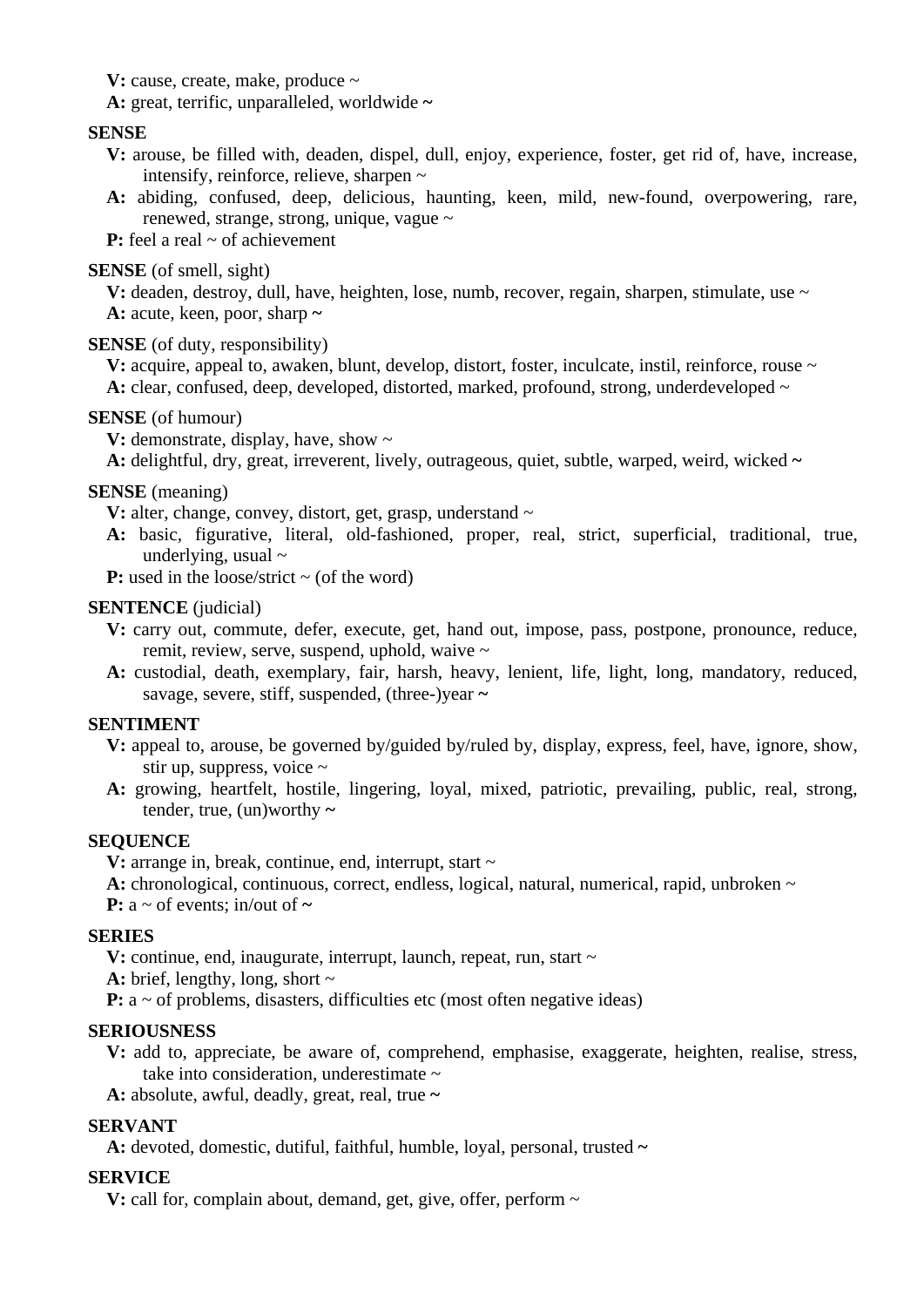**A:** awful, careless, dreadful, erratic, excellent, first-class, first-rate, good, great, immense, marvellous, polite, poor, professional, prompt, public, quick, shocking, slow, superb, terrible, top-quality, (in)valuable, vital, wonderful **~** 

# **SERVICE** (public transport)

- **V:** axe, cut back on, cut out, disrupt, do away with, extend, have, improve, keep, maintain, lay on, make use of, operate, provide, restore, run, run down, suspend, trim, use  $\sim$
- **V:** ~ broke down, deteriorated, improved
- **A:** (in)adequate, (in)efficient, erratic, essential, existing, (in)frequent, intermittent, limited, poor, reduced, regular, (un)reliable. scheduled  $\sim$

 **P:** disruptions to, run-down of **~** 

### **SESSION**

**V:** adjourn, attend, call, cancel, chair, close, convene, fix, hold, inaugurate, postpone  $\sim$ 

 **A:** ad-hoc, annual, brief, briefing, closed, closing, emergency, extraordinary, full, general, joint, lively, marathon, open, opening, plenary, regular, special  $\sim$ 

#### **SETBACK**

- **V:** come up against, encounter, face, get over, lead to, mark, meet (with), overcome, recover from, run into, suffer  $\sim$
- **A:** awkward, daunting, difficult, disastrous, huge, important, major, minor, serious, slight, sudden, temporary, unexpected **~**

### **SETTING** (venue)

 **A:** appropriate, attractive, colourful, cosy, delightful, dramatic, exotic, idyllic, majestic, natural, peaceful, splendid, suitable, superb, tranquil, unlikely, unusual **~** 

### **SETTLEMENT**

- **V:** abide by, accept, agree on, arrive at, breach, come to, discuss, engineer, find, move towards, negotiate, reach, seek, work out, work towards ~
- **A:** amicable, comprehensive, fair, final, just, lasting, out-of-court, permanent, reasonable, satisfactory, separate ~
- **P:** basis for, grounds for, hope of  $\sim$

#### **SETTLEMENT** (village)

**V:** build, discover, establish, excavate, find, form, found, make, uncover  $\sim$ 

 **V:** ~ dates from (the 7th century BC)

 **A:** ancient, human, isolated, native, prehistoric, primitive, remote, tiny **~** 

#### **SHADE** (colour)

 **A:** bright, dark, deep, delicate, delightful, dreadful, horrible, light, magnificent, pale, pastel, soft, vivid **~** 

#### **SHAME**

- **V:** acknowledge, admit, bring  $\sim$  on sb, confess to, experience, express, face, feel, forget, get rid of, get over, hide, live with, overcome, rid oneself of  $\sim$
- **A:** awful, bitter, deep, eternal, everlasting, indelible, lasting, profound ~

 **P:** It's a(n) awful/crying/dreadful/real/terrible **~** 

#### **SHAPE**

**V:** acquire, alter, assume, change, have, identify, lose, modify, take, take on  $\sim$ 

 **A:** attractive, curved, definite, different, distinct, elegant, familiar, final, former, ghostly, graceful, huge, indistinct, indistinguishable, monstrous, original, peculiar, pleasing, (ir)regular, round, square, strange, tall, ugly, unusual, vague **~** 

#### **SHARE**

 **V:** accept, allocate, assess, assume, claim, contribute, decide, demand, deny sb, determine, estimate, exceed, get, give, give up, have, own, reduce, refuse, reject, take  $\sim$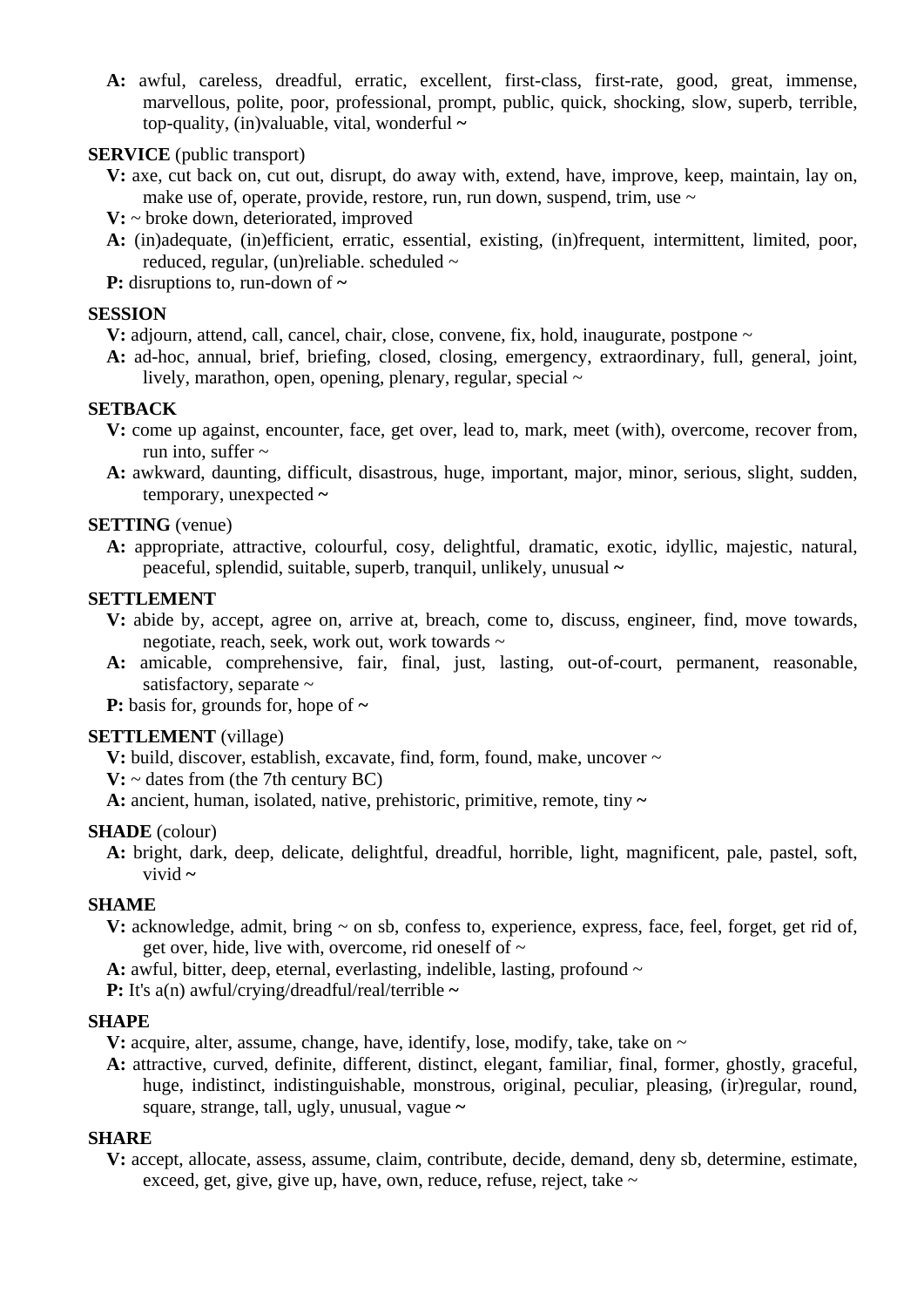**A:** appropriate, diminishing, disproportionate, due, equal, excessive, (un)fair, full, generous, good, growing, (un)important, (ever-)increasing, inordinate, large, major, moderate, modest, part, proper, rightful, small, tiny  $\sim$ 

**P:** the lion's  $\sim$ 

#### **SHARES** (in a company)

**V:** buy (up), deal in, hold, issue, offer, sell (off)  $\sim$ 

 **A:** ordinary, preference **~** 

#### **SHIFT**

**V:** bring about, call for, cause, make, necessitate, produce  $\sim$ 

- **A:** abrupt, alarming, belated, big, decisive, definite, dramatic, fundamental, important, irreversible, marked, massive, noticeable, profound, rapid, sudden, unexpected  $\sim$
- **P:**  $a \sim$  in public opinion

#### **SHIP**

- **V:** abandon, board, break up, build, captain, charter, disembark, from. fit out, jump, launch, (un)load, man, name, own, navigate, pilot, refit, register, repair, requisition, rescue, sail, salvage, scuttle, sink, take  $\sim$  out of service, tie up, torpedo, tow  $\sim$
- **V:** ~ berthed, carried ..., docked, entered port, foundered, heaved, is laid up, heeled over, keeled over, was leaking, listed, pitched, proceeded, rolled, ran aground, sailed, sank, was lost/wrecked, went aground/down

 **A:** beautiful, fine, huge, sailing **~** 

### **SHOCK**

**V:** cause, feel, get, give sb, have, receive, recover from, suffer from, survive  $\sim$ 

 **A:** awful, bad, dreadful, electric, great, mild, nasty, painful, profound, rude, severe, sharp, slight, sudden, terrible, violent  $\sim$ 

 $P: \sim$  result, tactics

### **SHOES**

**V:** (un)buckle, do up, lace up, mend, polish, put on, repair, scuff, slip off/on, take off, try on  $\sim$ 

 **A:** ballet, comfortable, court, fashion, fashionable, flat, golf, high/low-heeled, ill-fitting, platform, running, sports, suede, tight, walking **~** 

### **SHOP**

**V:** close, extend, manage, open, refit, refurbish, re-organise, run, staff, stock  $\sim$ 

- **V:** ~ carries, changed hands, closed down, is situated, offers, sells, stocks, went bankrupt
- **A:** book, busy, clothes, comer, decent, duty-free, exclusive, expensive, fashionable, gift, local, second-hand, smart, specialist, trendy, unusual, well-stocked ~

 **P:** ~ assistant, doorway, window; chain of *shops;* ~ front

### **SHORTAGE**

- **V:** account for, alleviate, avoid, cause, cope with, ease. feel the effect of, get over, lead to. Make up for, prevent, relieve, suffer, suffer from  $\sim$
- $V: \sim$  continued, is caused by sth, is due to sth, occurred
- **A:** acute, alarming, appalling, bad. big, catastrophic, chronic, constant, critical, current, desperate, disastrous, long, painful, permanent, perpetual, prolonged, serious, severe, slight, temporary, worrying **~**

### **SHOW** (theatrical)

**V:** direct, finance, give, launch, produce, promote, put on, see, sponsor, stage, take in  $\sim$ 

- $V: \sim$  came off, has been running for (5 years)
- **A:** brilliant, colourful, delightful, entertaining, fabulous, great, magnificent, masterly, polished, sophisticated, spectacular, witty **~**

#### **SIGHT**

**V:** avoid, hate, see, wait for, welcome, witness ~

 **V:** ~ appalled, astounded, comforted, frightened, impressed (me)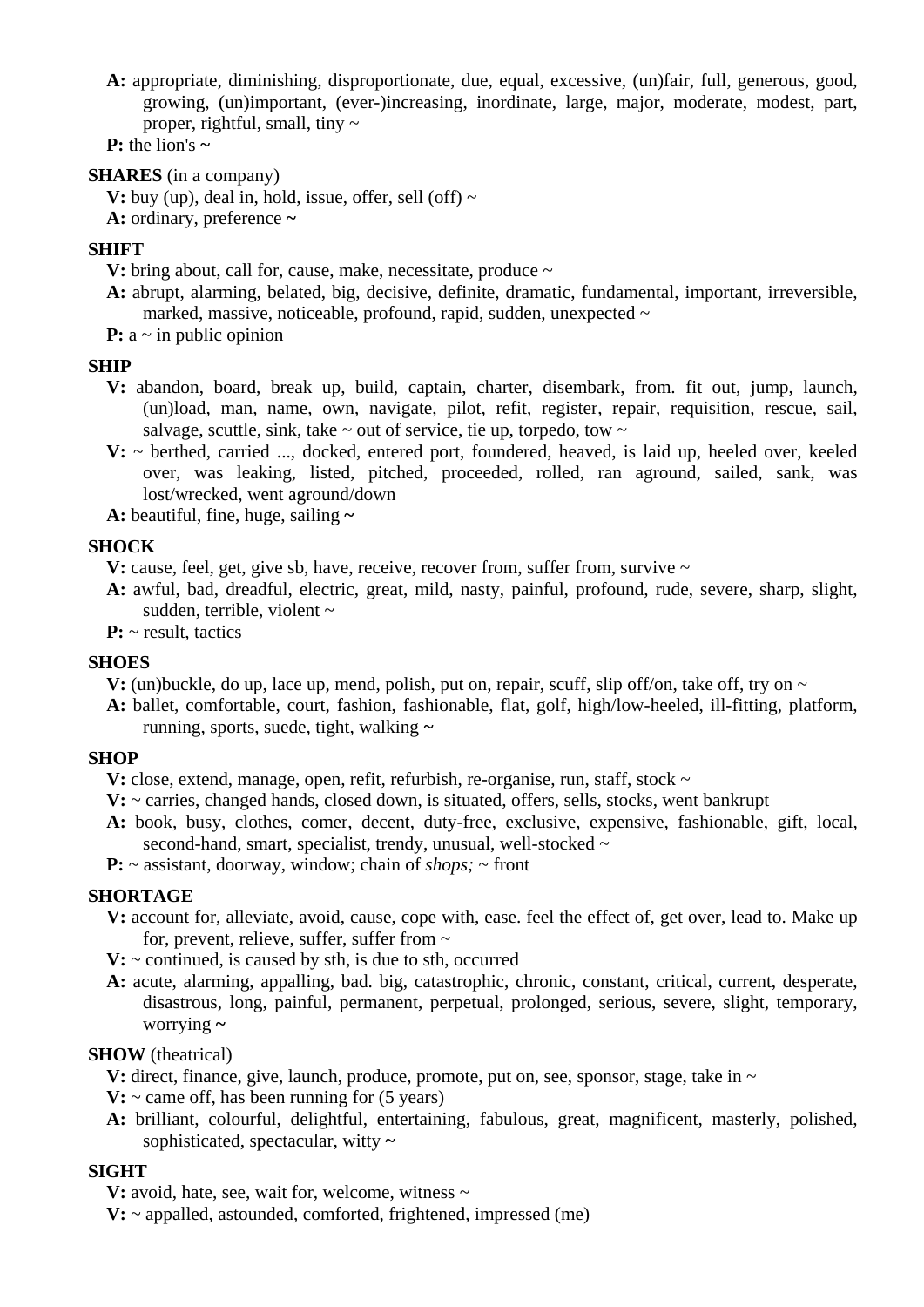**A:** agreeable, amazing, awe-inspiring, awesome, awful, beautiful, comforting, comical, common, daunting, disturbing, dreadful, everyday, (un)familiar, fearsome, gruesome, horrible, horrifying, imposing, impressive, incongruous, intimidating, lovely, memorable, moving, pitiful, (un)pleasant, rare, remarkable, sad, shocking, terrible, terrifying, unusual, uplifting, welcome, woeful, wonderful  $\sim$ 

**P:** be used/accustomed to the  $\sim$  of, catch/lose  $\sim$  of ...; see the *sights* 

#### **SIGHT** (one of the senses)

**V:** affect sb's, have, look after, lose, ruin, recover, spoil, test ~ V ~ deteriorated, improved

 **A:** bad, excellent, failing, good, keen, long, near, normal, poor, sharp, short ~

#### **SIGN**

- **V:** carve, erect, follow, give, ignore, interpret, look out for, make, miss, notice, obey, observe, offer, provide, put up, read, receive, see, watch for ~
- $V: \sim$  indicates ..., means ..., shows ..., tells (you) to/that ...
- **A:** cautious, clear, comforting, definite, discreet, distinct, exit, hopeful, huge, mysterious, negative, obscure, ominous, outward, overhead, plain, plus/minus/equals etc, positive, prominent, rudimentary, sacred, secret, solemn, strong, sure, tangible, tell-tale, unmistakable, visible, warning ~

**P:**  $\sim$  language, of the Cross, of the times; detect/show no  $\sim$  of life

### **SIGNAL**

- **V:** emit, get, give, intercept, (mis) interpret, lose, obtain, pick up, put out, receive, see, send, transmit  $\sim$
- **V:**  $\sim$  disappeared, faded, means ...

 **A:** clear, confusing, faint, intermittent, mysterious, poor, strong, unmistakable, urgent, warning **~** 

#### **SIGNIFICANCE**

- **V:** accept, acquire, admit, appreciate, assess, attach, be aware of, carry, deny, dispute, emphasise, exaggerate, explain, give, grasp, have, ignore, miss, play down, realise. recognise, reveal, see, stress, understand  $\sim$
- V: ~ became apparent/clear, dawned on (me), escaped (me), hit (me), lies in the fact that ..., remains unclear, sank in
- **A:** added, apparent, basic, deadly, deep, due, exceptional, far-reaching, full, fundamental, general, great, hidden, little, long/short-term, limited, major, mysterious, mystical, obvious, overriding, overwhelming, (no) particular, practical, profound, rare, real, slight, small, special, superficial, supreme, tremendous, true, ultimate, underlying, unfortunate, vast, wide, worldwide ~

 **P:** be of no/little/great **~** 

### **SILENCE**

**V:** break, disturb, impose, interrupt, keep, maintain, observe, pierce, reduce sb to  $\sim$ 

- **V:** ~ dragged on, lasted, prevailed, reigned
- **A:** absolute, awkward, bored, dead, deep, discreet, eerie, heavy, horrified, hushed, impenetrable, long, ominous, oppressive, pained, pregnant, profound, prolonged, stony, suspicious, total. uncanny **~**

### **SIMILARITY**

**V:** observe, perceive, see ~

 **A:** apparent, close, distinct, faint, great, marked, obvious, slight, striking, strong, superficial, uncanny, vague **~** 

#### **SIN**

**V:** ask forgiveness for, commit, confess (to), forgive, pardon, repent  $\sim$ 

A: deadly, grave, mortal, venial  $\sim$ 

 $P: ~ of omission$ 

### **SITE**

**V:** build on, buy, choose, decide on, develop, earmark, exploit, establish, purchase, take, over, use ~  **A:** attractive, central, convenient, expensive, exposed, huge, ideal, perfect, prime, (un)suitable **~**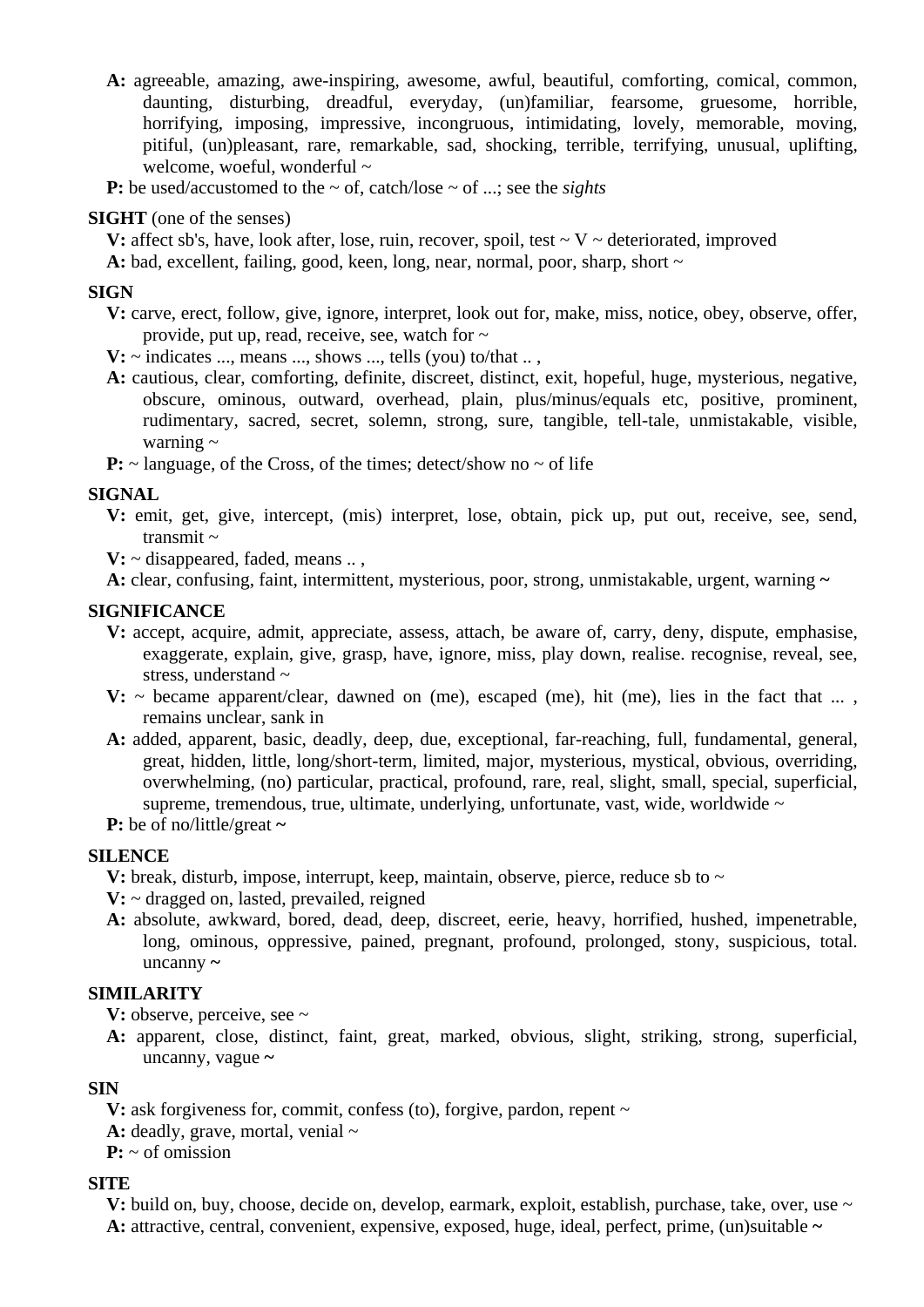### **SITE** (archaeological)

**V:** abandon, discover, excavate, find, investigate, locate, loot, mark, ruin, spoil  $\sim$ 

 **A:** ancient, important, iron-/bronze-age, key, prehistoric **~** 

### **SITUATION**

- **V:** accept, affect, alleviate, analyse, arrive at, assess, avoid, be in command of, bring about, change, control, cope with. create, deal with, ease, exploit, get out of, gloss over, grasp, handle, imagine, land in, lead to, make the best of the  $\sim$ , make  $\sim$  worse, manage, meet, misconstrue, outline, precipitate, produce, prolong, reach, recognise, re-create, rectify, result in, retrieve, sabotage, save, set up, size up, (de)stabilize, summarise, sum up, take account of, take advantage of, take charge of, take in, take stock of, transform, (mis)understand. view, weigh up
- $\sim$  **V:** ~ arose, deteriorated, developed, emerged, evolved, got/was out of hand, got better/worse, is out of control, worsened
- **A:** (un)ambiguous, anomalous, (in)auspicious, astonishing, astounding, awkward, basic, bewildering, calm, clear, complex, complicated, compromising, critical, current, dangerous, delicate, desperate, difficult, disagreeable, embarrassing, emergency, existing, explosive, extraordinary, farcical, fluid, (un)fortunate, grave, grim, hazardous, hopeful, hopeless, hypothetical, immediate, inflammable, intolerable, laughable, life-and-death, ludicrous, no-win, odd, ominous, original, painful, plain, (un)pleasant, precarious, promising, real, remarkable, ridiculous, risky, serious, simple, (un)stable, strange, tense, terrible, traumatic, tricky, true, trying, typical, ugly, unhappy, unique, unnecessary, unprecedented, volatile, win-win, worrying **~**

### **SIZE**

**V:** estimate, exaggerate, increase, measure, reckon, reduce, scale down  $\sim$ 

 **A:** average, big, enormous, fair, giant, huge, impressive, manageable, middling, moderate, modest, ordinary, relative, tremendous, vast **~** 

### **SKILL**

- **P:** acquire, apply, demonstrate, develop, hone, learn, master, perfect, possess, practise, show, take, use  $\sim$
- **A:** amazing, basic, considerable, consummate, effortless, expert, extraordinary, great, growing, manual, marketable, marvellous, professional, rare, real, remarkable, special, specialist, specific, technical, unbelievable, unique, wonderful **~**

#### **SKIRT**

**V:** hem, lengthen, shorten  $\sim$ 

 **A:** divided, flared, full, mini-, pleated, slit, straight, wrap-around **~** 

### **SKY**

**V:** light up, obscure  $\sim$ 

 **V:** ~ cleared, clouded over, darkened

 **A:** bright, brilliant, clear, cloudless, cloudy, heavy, night, overcast, starry, stormy, threatening **~** 

#### **SMELL**

**V:** detect, give off, leave, notice ~

 **A:** acrid, appetising, distinct, distinctive, faint, foul, funny, horrible, nasty, nice, noxious, overpowering, powerful, pungent, refreshing, sickening, sickly, slight, strong, sweet, unmistakable, unpleasant **~** 

### **SMILE**

**V:** give, hide, raise, switch on/off  $\sim$ 

 **A:** amused, appreciative, approving, benevolent, bland, bright, broad, charming, cheerful, cold, confident, contented, cool, dazzling, disarming, enigmatic, faint, false, fixed, forced, friendly, frozen, happy, indulgent, insincere, nervous, open, (un)pleasant, radiant, ready, satisfied, shy, sly, smug, superior, supercilious, tolerant, triumphant, wan, warm, watery, welcoming, wry  $\sim$ 

#### **SMOKE**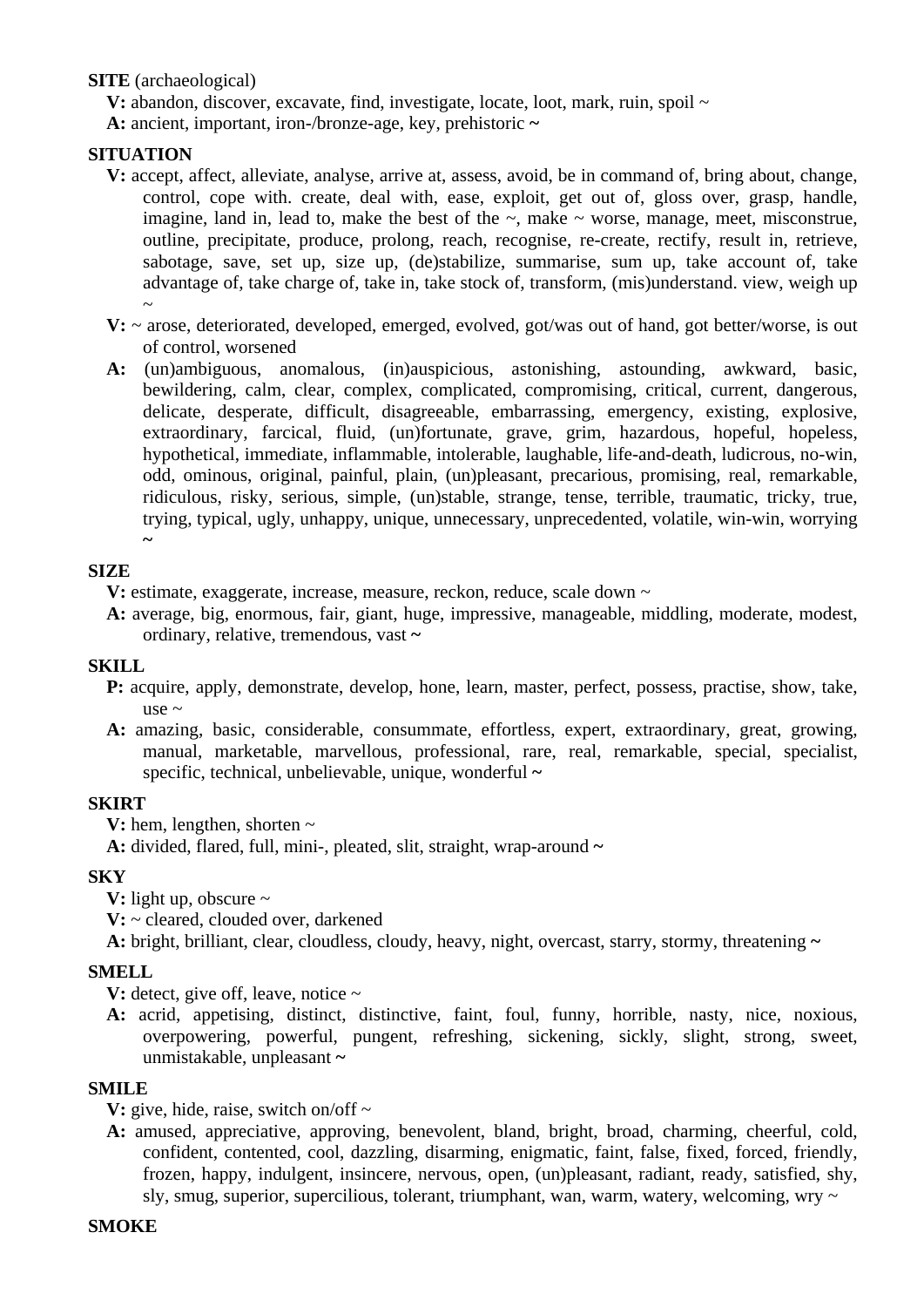**V:** ~ (dis)appeared, belched out, billowed out, rose, spiralled up, suffocated sb

**A:** acrid, billowing, heavy, light, thick  $\sim$ 

**P:** clouds of, column of, pall of, trail of, wisp of  $\sim$ 

### **SOCIETY**

- **V:** belong to. be part of, bind together, build, change, create, defend, endanger, fit into, live in, overturn, polarise, reform, threaten, undermine, unite  $\sim$
- **V:** ~ broke down, collapsed, crumbled, evolved, existed, flourished, survived
- **A:** advanced, affluent, backward, barbaric, caring, (un)civilised, classless, class-ridden, close-knit, cohesive, compassionate, competitive, corrupt, decadent, divided, egalitarian, equitable, fashionable, flexible, free, (un)happy, healthy, high, humane, just, law-abiding. liberal, multiracial, open, ordered, peaceful, (im)perfect, polite, primitive, prosperous, puritanical, repressive, sick, smart, stable, stressful, tolerant, trouble-free, violent ~
- **P:** backbone of, dregs of, (highest) echelons of, fabric of, foundations of, higher reaches of, pillar of, structure of **~**

### **SOCIETY** (association)

**V:** ban, belong to, disband, establish, form, found, join, organise, resign from, run, set up ~

- **V:** ~ exists to ..., flourished, was moribund
- **A:** active, charitable, eminent, exclusive, illustrious, learned, literary, scientific, secret, selfgoverning **~**

### **SOLUTION**

- **V:** accept, achieve, adopt, advocate, agree on, aim at, apply, arrive at, call for, come up with, defy, demand, favour, find, formulate, hit upon, look for, offer, oppose, prevent, produce, propose, provide, put forward, reach, reject, require, rule out, seek, stumble on, work out ~
- **V:** ~ cropped up, emerged, gained acceptance, presented itself
- A:  $(u_n)$  acceptable, clever, comprehensive, concrete, crude, drastic, early, easy, effective, equitable, excellent, feasible, final, foolish, happy, honourable, immediate, inadequate, ingenious, just, lasting, logical, neat, novel, obvious, overall, painful, partial, permanent, poor, possible, (im)practical, predictable, prompt, proper, quick, realistic, reasonable, right, satisfactory, sensible, simple, speedy, standard, straightforward, stupid, suitable, temporary, unworkable, viable, wise, wrong **~**

### **SORROW**

**V:** cause, express, feel, share (in) sb's, show  $\sim$ 

 **A:** deep, genuine, great, inexpressible, personal, profound **~** 

### **SOUND**

**V:** detect, drown, emit. give out, hear, imitate, make, produce, utter  $\sim$ 

 **A:** appalling, beautiful, buzzing, cheerful, crashing, creaking, discordant, distant, distinctive, dull, faint, grating, harsh, high-pitched, hissing, hollow, mysterious, ominous, (un)pleasant, recurrent, rumbling, rustling, sharp, shrill, sinister, soft, sudden, sweet, terrific, tiny, tremendous, unexpected, weird, welcome **~** 

### **SOURCE**

- **V:** (re)check, come from, constitute, cut off, discover, explore, find, find out, get sth from. give, have, identify, investigate, pinpoint, provide, quote, refer to, rely on, tap, trace, use ~
- $V: \sim$  confirms that..., dried up, revealed ..., says ..., tells (us) that...
- **A:** additional, authoritative, available, basic, cheap, chief, common, constant, continual, deep. dependable, (in)direct, doubtful, endless, excellent, external, first-class, frequent, fruitful. great, immediate, impartial, impeccable, important, independent, inevitable, inexhaustible, informed, lasting, (un)limited, main. never-ending, obscure, official, original, perennial , plentiful, prime, principal, private, rare, reasonable, recent, regular, (un)reliable, remote, reputable, rich, secret, superb, tremendous, true, ultimate, unattributable, unbiased, undisclosed, unfailing, unique, unknown, unnamed, unrivalled, untapped, well-known, wonderful  $\sim$
- **P:** a ~ close to the Minister; a ~ of information; Government *sources*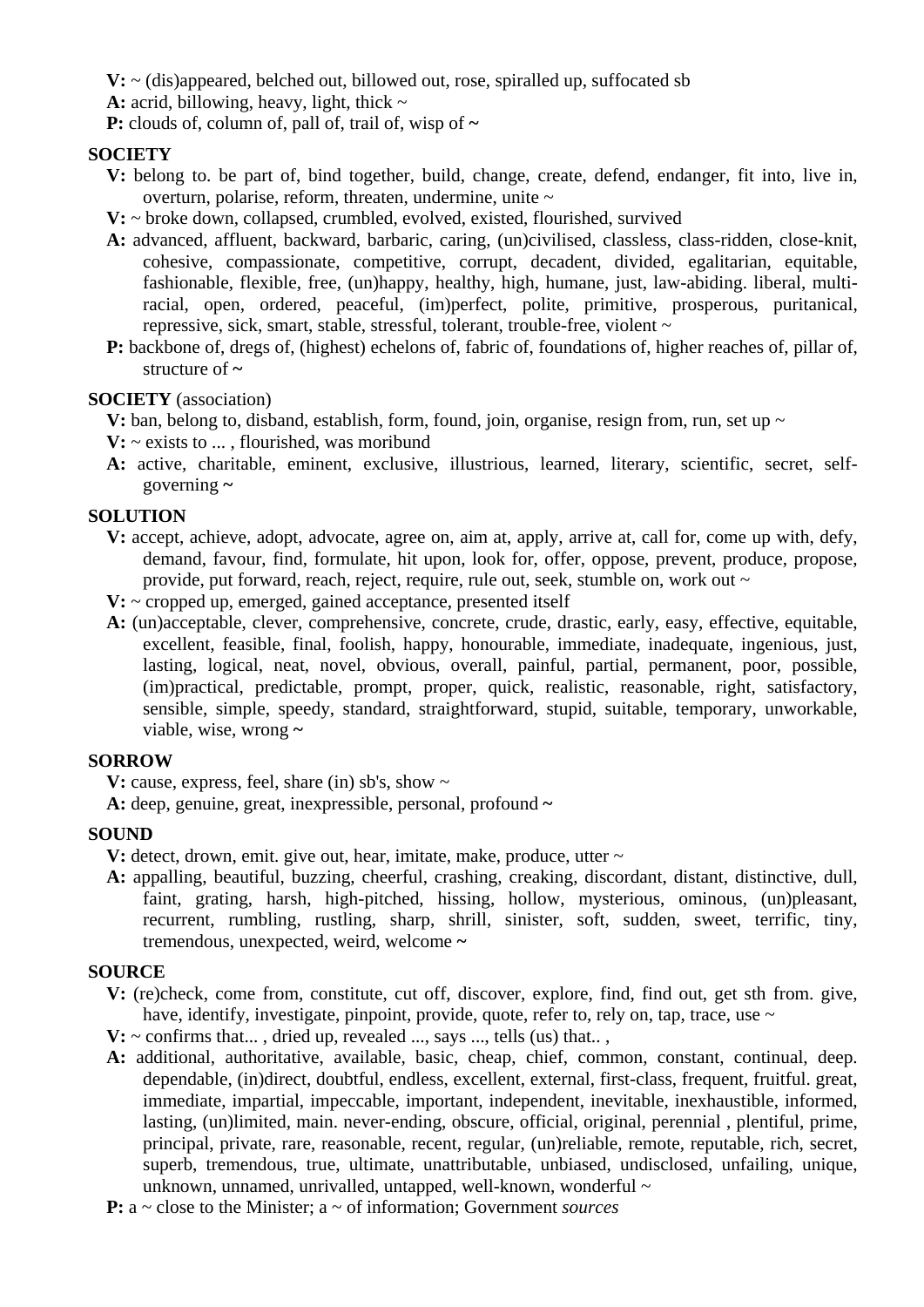## **SOUVENIR**

 **A:** cheap, official, perfect, special, unique **~** 

## **SOVEREIGNTY**

**V:** cede, claim, erode, establish, (re)gain, give up, grant, infringe, restore, threaten, violate ~ **A:** full, joint  $\sim$ 

**P:** infringement of, loss of, transference of, violation of  $\sim$ 

## **SPACE**

 **V:** allocate, apportion, arrange, clear, close, devote, divide, enter, fill (in/up), find, have, leave, limit, occupy, patrol, reserve, save, take over, take up, waste, widen ~

 **A:** adequate, ample, available, big, blank, empty, enough, extra, free, handy, inconvenient, large, (un)limited, minute, narrow, open, remaining, restricted, small, sufficient, tiny, whole, wide **~** 

## **SPACE** (cosmic)

**V:** be lost in, conquer, disappear into, enter, explore, orbit in, travel through  $\sim$ 

A: infinite, outer ~

**P:**  $\sim$  age, shuttle, station, suit, travel

## **SPEAKER**

 **A:** able, compelling, concise, effective, eloquent, engaging, entertaining, experienced, fine, fluent, gifted, guest, persuasive, poor, practised, public, wonderful **~** 

## **SPECIALIST**

**V:** call in, consult, go to  $\sim$ 

 **A:** eminent, well-known **~** 

## **SPECIES**

**V:** breed, decimate, destroy, identify, preserve, produce, study, wipe out  $\sim$ 

 **V:** ~ has become extinct, died out, flourished, is threatened with extinction, multiplied, reproduced itself, survived, vanished

 **A:** common, endangered, exotic, extinct, little-known, new, rare, unusual **~** 

# **SPECTACLE**

**V:** mount, produce, put on, rehearse, stage, watch, witness  $\sim$ 

 **V:** ~ alarmed sb, confronted sb, presented itself

 **A:** alarming, amazing, bizarre, brilliant, colourful, dignified, dramatic, fabulous, glittering, glorious, grand, horrifying, magnificent, marvellous, moving, proud, remarkable, sad, solemn, splendid, stirring, strange, time-honoured, tragic, tremendous, unedifying, unique, unusual, wonderful **~** 

### **SPECULATION**

**V:** confirm, discourage, foster, fuel, give rise to, heighten, indulge in, intensify, rule out, stifle  $\sim$ **V:**  $\sim$  is rife, mounted, spread

 **A:** amusing, anxious, bold, dangerous, disturbing, endless, far-fetched, general, idle, interesting, irresponsible, (un)justified, mere, mild, pointless, premature, pure, sheer, unfounded, uninformed, well-founded, widespread, wild **~** 

# **SPECULATION** (financial)

**V:** encourage, engage in, frown on, lead to, stamp out, wipe out  $\sim$ 

 **A:** dangerous, foolish, harmful, modest, profitable, rampant, rash, risky, shady, widespread ~

# **SPEECH** (with *a)*

 **V:** ad-lib, applaud, boo, broadcast, cancel, change, deliver, draft, follow, give, hail, improvise, interrupt, listen to, make, postpone, prepare, publish, rehearse, report, summarise, write  $\sim$ 

 $V: \sim$  calls for ..., inspired ...

 **A:** acceptance, after-dinner, amusing, boring, brief, campaign, clever, conciliatory, constructive, controversial, defiant, dignified, disastrous, eloquent, excellent, farewell, fascinating, final, forceful, hard-hitting, historic, impassioned, important, impromptu, inaugural, inflammatory, inspired, inspiring, introductory, irresponsible, key, keynote, lengthy, lively, long-winded, masterly, memorable, moving, outspoken, passionate, polite, pompous, poor, powerful,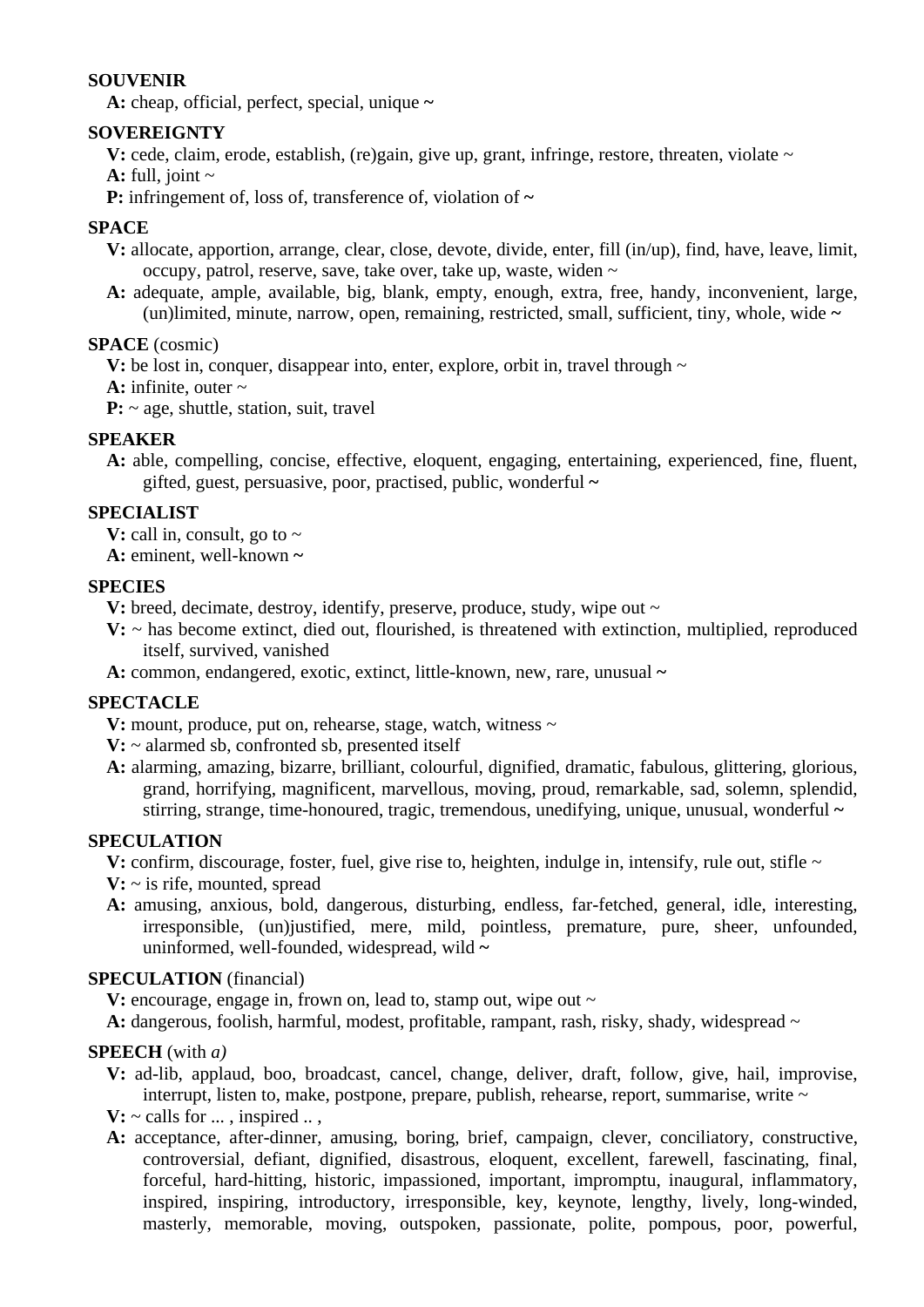rambling, rousing, simple, splendid, statesmanlike, stirring, successful, well-argued, wideranging, wonderful ~

**P:** gist of, substance of, tone of  $\sim$ 

### **SPEECH** (manner of speaking)

 **A:** blurred, clear, clipped, defective, halting, hesitant, indistinct, poor, slurred ~

 **P:** clarity of **~** 

## **SPEED**

 **V:** build up, check, control, exceed, go at, increase, keep to, maintain, measure, pick up, proceed at, reduce, regulate, travel at, watch ~

 **V:** ~ exceeded ... , dropped, fell, went down/up

- **A:** actual, breakneck, breathtaking, constant, cruising, dangerous, dizzy, excessive, frantic, full, great, high, lightning, low, maximum, minimum, moderate, reckless, regular, ridiculous, safe, sensible, slow, steady, supersonic, terrific, top  $\sim$
- **P:** the  $\sim$  limit; burst of, spurt of  $\sim$

### **SPENDING**

**V:** check, curb, curtail, cut down, limit, restrict  $\sim$ 

A: excessive, extravagant, foolish, indiscriminate, lavish, reckless, thoughtless, unnecessary  $\sim$ 

 **P:** cuts in, freeze on **~** 

## **SPHERE** (scope)

- **V:** belong to, be outside, come within, determine, establish, expand, extend, indicate, lie outside, limit, mark, outline, restrict ~
- A: appropriate, broad, exact, limited, main, narrow, ordinary, particular, proper, restricted, wide ~

 $P: ~ of$  influence

### **SPIRIT**

**V:** break (sb's), have, lose, show  $\sim$ 

A: admirable, competitive, exemplary, fiery, fighting, great, indomitable, real, rebellious, tremendous, true, unbreakable, unconquerable **~** 

### **SPIRIT** (real meaning)

- **V:** act in accordance with, embody, epitomise, express, feel, follow, go against, keep to, match, obey, (mis)understand  $\sim$
- **A:** true, underlying **~**

### **SPIRITS**

**V:** keep (your)  $\sim$  up, raise, revive  $\sim$ 

 **V:** ~ drooped, fell, flagged, rose, sank, soared

**A:** cheerful, excellent, fine, good, high, low, poor  $\sim$ 

**P:** dampen, improve, lift, raise, restore (your)  $\sim$ ; in good/high  $\sim$ 

## **SPLENDOUR**

 **A:** great, incredible, lavish, magnificent, oriental, ornate, regal, unrivalled ~

### **SPORT**

**V:** be fond of/keen on, go in for  $\sim$ 

A: amateur, competitive, contact, country, exciting, dangerous, field, individual, national, professional, gruelling, rough, spectator, summer, water ~

 **P:** world of ~; winter *sports* 

## **SPOT** (place)

**V:** choose, find, mark, pick, return to  $\sim$ 

 **A:** beautiful, beauty, favourite, ideal, isolated, lovely, peaceful, perfect, secluded, suitable **~** 

### **SQUABBLE**

**V:** get mixed up in, settle, start  $\sim$ 

 **V:** ~ arose, broke out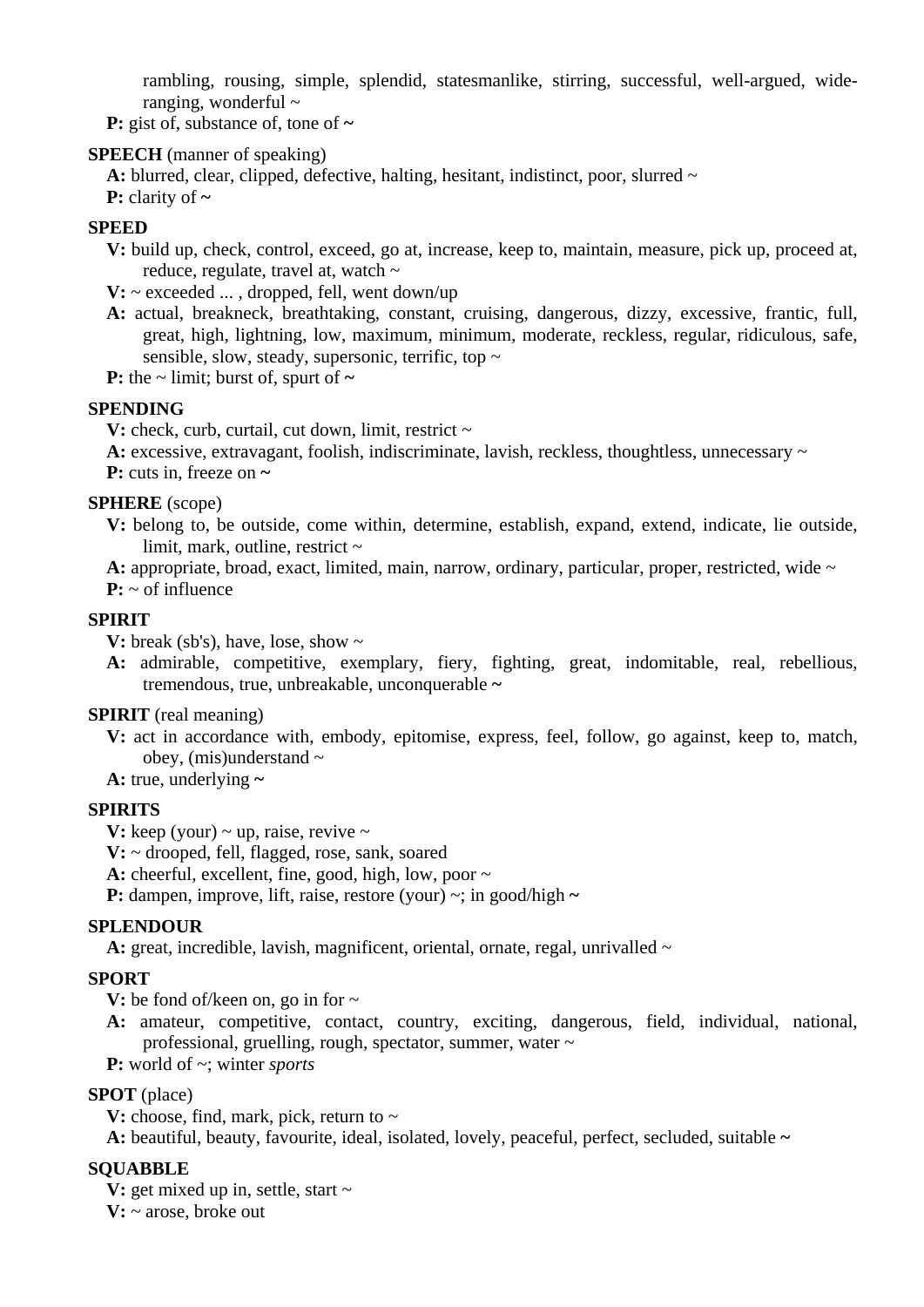**A:** bitter, petty, silly, unseemly **~** 

# **STABILITY**

**V:** achieve, affect, destroy, ensure, lend ~ to ..., maintain, preserve, promote, threaten, undermine ~

 **A:** emotional, fragile, lasting, long-/short-term, permanent, political, remarkable, temporary, welcome **~** 

# **STADIUM**

**V:** empty, fill, pack  $\sim$ 

 **A:** crowded, huge, indoor, massive, magnificent, outdoor, packed, sports **~** 

# **STAFF**

- **V:** be in charge of, be responsible for, develop, dismiss, employ, fire, handle, have, headhunt, hire, lay off, lead, make ~ redundant, pay, poach, provide, recruit, sack, supervise, supply, take on, train  $\sim$
- **A:** adequate, administrative, conscientious, dedicated, devoted, efficient, extra, large, loyal, mobile, permanent, pleasant, poor, (well-)qualified, reliable, seasonal, skeleton, temporary, (fully- )trained, young ~

**P:**  $\sim$  training; recruitment of, shortage of  $\sim$ 

# **STAGE**

**V:** arrive at, be at, belong to, go through, pass, reach, usher in  $\sim$ 

 **A:** advanced, closing, conceptual, critical, crucial, dangerous, distinct, dramatic, early, elementary, final, formative, initial, interim, intermediate, introductory, late, new, preliminary **~** 

# **STAGE** (theatre)

**V:** appear on, be on/off, go on, leave  $\sim$ 

# **STAMP**

**V:** issue, lick, moisten  $\sim$ , put/stick  $\sim$  on sth

 **A:** commemorative, first-/second-class, postage, rare **~** 

# **STANCE**

**V:** adopt, modify, take  $\sim$ 

 **A:** conciliatory, courageous, hard-line, realistic, supportive, tough **~** 

# **STAND**

**V:** adopt, back. make, oppose, support, take  $\sim$ 

 **A:** courageous, desperate, determined, firm, last, last-ditch, resolute, strong, tough **~** 

# **STANDARD**

 **V:** achieve, adhere to, apply, aspire to, attain, bring down, comply with, conform to, demand, drop below, expect, fall below, fix, improve, insist on, keep to, lower, maintain, (fail to) meet, raise, reach, seek, set, surpass ~

 **V:** ~ deteriorated, fell, improved, remained the same, went down/up

- **A:** (un)acceptable, accepted, (in)adequate, appalling, average, common, demanding, deplorable, dreadful, exacting, expected, fixed, general, high, impossible, low, minimum, normal, outdated, overall, poor, required, rigorous, rising, satisfactory, strict, stringent, usual ~
- **P:** up to/below the required the expected **~**

# **STANDARD OF LIVING**

- **V:** achieve, affect, aim at, create, enjoy, ensure, have, improve, keep up, lower, maintain, protect, provide, raise, reach, reduce, threaten ~
- **V:** ~ dropped, fell, improved, remained level/steady, rose, sank, went down/up
- **A:** (in)adequate, comfortable, enviable, high, low, luxurious, miserable, modest, poor, (un)satisfactory  $\sim$

**P:** fall in, improvement in, reduction in, rise in  $\sim$ ; enjoy a better  $\sim$ 

# **STANDPOINT**

**V:** adopt, (dis)agree with, argue against, arrive at, change, criticise, justify, oppose, share, support ~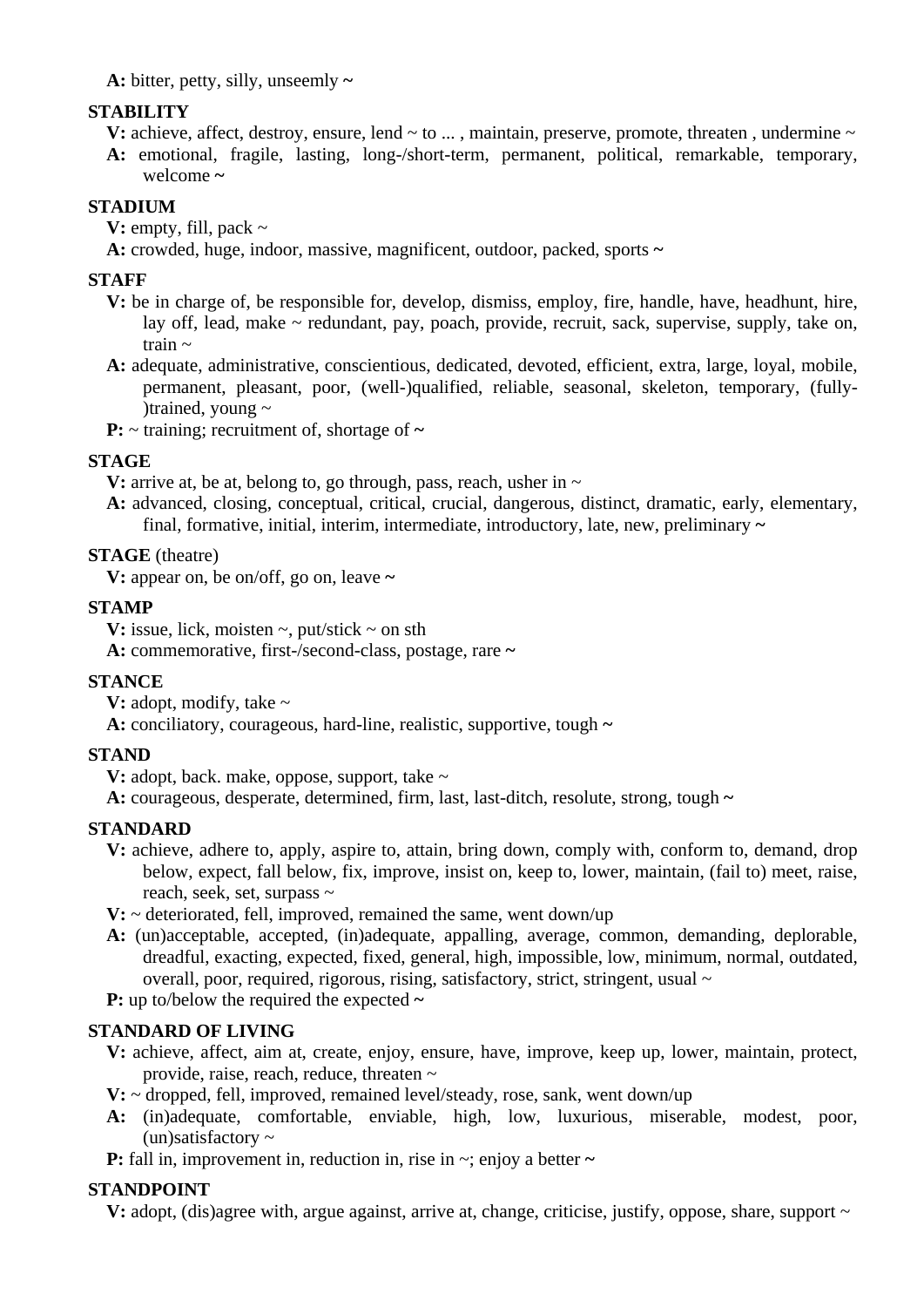**A:** biased, clear, definite, determined, different, former, general, narrow, novel, opposite, personal, practical, (un)reasonable **~** 

# **STANDSTILL**

**V:** be at, bring sth to, come to, grind to  $\sim$  **A:** absolute, complete, total, virtual **~** 

### **STAR**

 **V:** ~ glittered, shone, twinkled

 **A:** bright, distant, evening, falling, morning, North, Pole, shining, shooting, twinkling **~** 

## **START**

**V:** get off to, make  $\sim$ 

 **A:** (in)auspicious, dreadful, early, encouraging, false, faltering, flying, fresh, late, poor, promising, quick, terrible, unhappy **~** 

## **STATE**

 **V:** ~ deteriorated, improved, worsened

 **A:** chronic, critical, crumbling, dirty, dangerous, deplorable, desperate, disgraceful, disgusting, dreadful, embryonic, excellent, nervous, perfect, pitiful, poor, precarious, (un)satisfactory, shocking, sorry, transitional, unconscious, weakened, wretched ~

**P:** a (adjective)  $\sim$  of affairs

## **STATE** (nation)

**V:** create, defend, establish, form, found, govern, rule, set up ~

 **A:** authoritarian, autonomous, breakaway, democratic, (un)friendly, hostile, independent, leading, member, neighbouring, non-aligned, police, powerful, puppet, religious, satellite, sovereign, totalitarian **~** 

## **STATEMENT**

- **V:** acknowledge, add to, amend, amplify, await, bear out, come out with, confirm, contest. contradict, corroborate, deliver, deny, deplore, dismiss, draft, draw up, elaborate on, elicit, endorse, expect, extract, issue, leak, make, prepare, publish, put out, quote, read (out). receive, refute, release, repeat, report, repudiate, retract, sign, submit, substantiate, supplement, support, test, volunteer, welcome, withdraw, write ~
- $V: \sim$  accuses sb of  $\ldots$ , alleges  $\ldots$  (re)asserts  $\ldots$  clears up  $\ldots$ , contradicts  $\ldots$ , deplores  $\ldots$ , explains  $\ldots$ , makes ... clear, outlines ..., says ... , suggests ..., sums ... up, underlines ...
- **A:** awkward, balanced, bald, bold, brief, categorical, cautious, clear, clear-cut, comforting, compassionate, conciliatory, confident, contradictory, damaging, defamatory, definite, definitive, detailed, earlier, eloquent, explicit, factual, false, final, firm, (in)formal, forthright, full, (un)guarded, helpful, inflammatory, interim, joint, lengthy, long, loose, lucid, matter-offact, misleading, (un)official, original, plausible, polemical, preliminary, previous, public, qualified, questionable, rash, reassuring, revealing, risky, short, solemn, strong, stronglyworded, succinct, sweeping, tentative, terse, tough, (un)true, unequivocal, vague, welcome, wild, written **~**

# **STATESMAN**

 **A:** able, elder, eminent, famous, great, popular, prominent **~** 

### **STATISTICS**

**V:** analyse, collect, compile, falsify, gather, issue, juggle with, produce, reel off, release, tabulate ~  $V: \sim$  indicate ..., prove ..., reveal ..., show ..., suggest ..., support...

 **A:** bogus, cold, false, hard, impressive, reliable, vital ~

 **P:** analysis of, array of, mass of **~** 

### **STATUS**

 **V:** achieve, acquire, challenge, claim, enhance, enjoy, have, keep, lose, obtain, reach, recognise, restore, threaten ~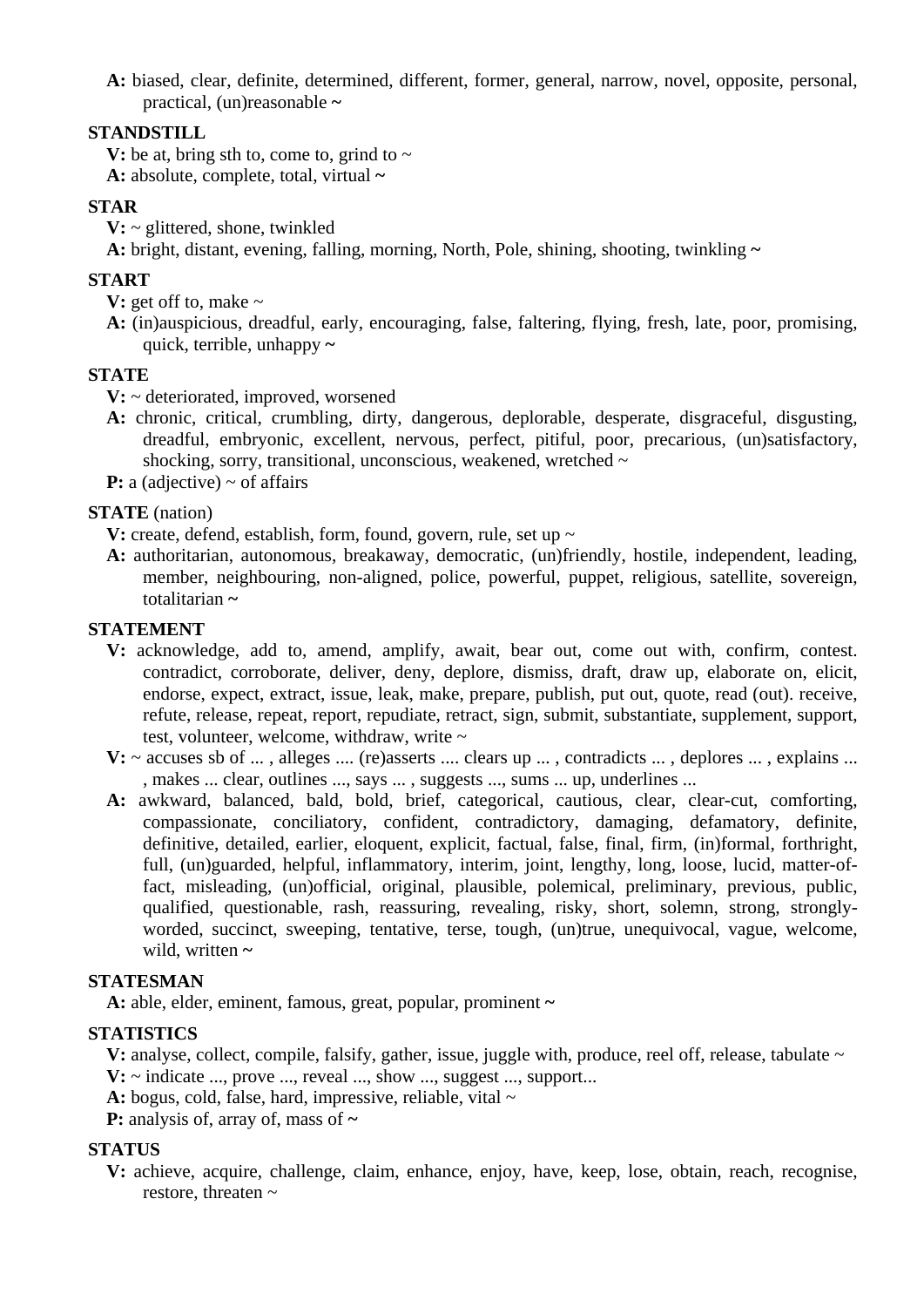**A:** celebrity, elevated, full, high, inferior, low, modest, non-aligned, obscure, official, privileged, refugee, special, superior, uncertain, unique **~** 

## **STATUS QUO**

 **V:** be in favour of, challenge, change, cling to, continue with, defend, destroy, keep, maintain, preserve, restore, retain, revert to, support, undermine, upset, violate **~** 

### **STEAK**

**V:** barbecue, fry, grill  $\sim$ 

 **A:** fillet, juicy, medium, minute, rare, rump, sirloin, T-bone, tender, tough, well-done **~** 

### **STEP** (action)

**V:** contemplate, make, take  $\sim$ 

 **A:** bold, cautious, correct, critical, dangerous, decisive, desirable, determined, disastrous, drastic, effective, elementary, energetic, false, fatal, final, initial, positive, precautionary, preliminary, prudent, silly, (un)wise  $\sim$ 

 **P:** take immediate *steps* 

### **STIMULUS**

**V:** act as, apply, give, keep up, need, offer, provide, react to, respond to, withdraw  $\sim$  **A:** added, general, powerful, regular, sharp, strong **~** 

### **STOCK**

**V:** amass, build (up), draw on, keep, (re) order, pile up, put in, reduce, replenish  $\sim$ 

 **V:** ~ diminished, grew, moved, went down

A: big, entire, good, huge, initial, large  $\sim$ 

 **P:** ~ check, control, report, room; in/out of ~; cereal/coal/food/oil etc *stocks* 

#### **STORM**

**V:** avoid, be caught in, brave, face, forecast, predict, ride out, shelter from, weather  $\sim$ 

- **V:** ~ blew itself out, blew over, blew up, broke, is brewing, came up, gathered, grew. Hit (southern California), passed, quietened down, raged, receded, struck, threatened
- **A:** dreadful, fierce, frightening, furious, heavy, severe, terrible, tremendous, violent ~

**P:** the eye of the  $\sim$ 

### **STORY**

- **V:** back up, bear out, believe, carry, change, check, circulate, come across, come out with/up with, concoct, corroborate, cover up, edit, embellish, embroider, expose, fabricate, follow up, get, go after, go back on, hear, hush up, invent, kill, liven up, make up, manufacture, narrate, piece together, print, pursue, put together, recount, relate, report, run, stick to, tell, verify, work on,  $(re)$ write ~
- **V:** ~ broke, centres on ... , unfolded
- **A:** amazing, amusing, apocryphal, authentic, bedtime, children's, cock-and-bull, coherent, complicated, cover, dazzling, detailed, dramatic, elaborate, enthralling, exciting, exclusive, fairy, false, fascinating, front-page, full, funny, garbled, genuine, grim, gripping, gruesome, hard-luck, human interest, improbable, inside, intriguing, love, moving, (im)plausible, ridiculous, riveting, romantic, scandalous, scurrilous, short, silly, sob, sordid, superb, tall, true, unlikely, whole  $\sim$

 **P:** gist of, substance of, thread of **~** 

#### **STRAIN**

- **V:** alleviate, bear, be aware of, be weighed down by, cause, collapse under, cope with, crack under, create, ease, experience, feel, get over. give rise to, impose, lead to, lessen, mitigate, place/put a  $\sim$  on ..., produce, relieve, reduce, relieve sb of, share, stand, suffer from, take  $\sim$ , take  $\sim$  off...
- $V: \sim$  shows, is telling
- **A:** acute, awful, constant, continuous, great, heavy, increasing, intolerable, mental, nervous, severe, steady, terrible, terrific, tremendous ~
- **P:** the  $\sim$  was too much for sb, be under a (lot of)  $\sim$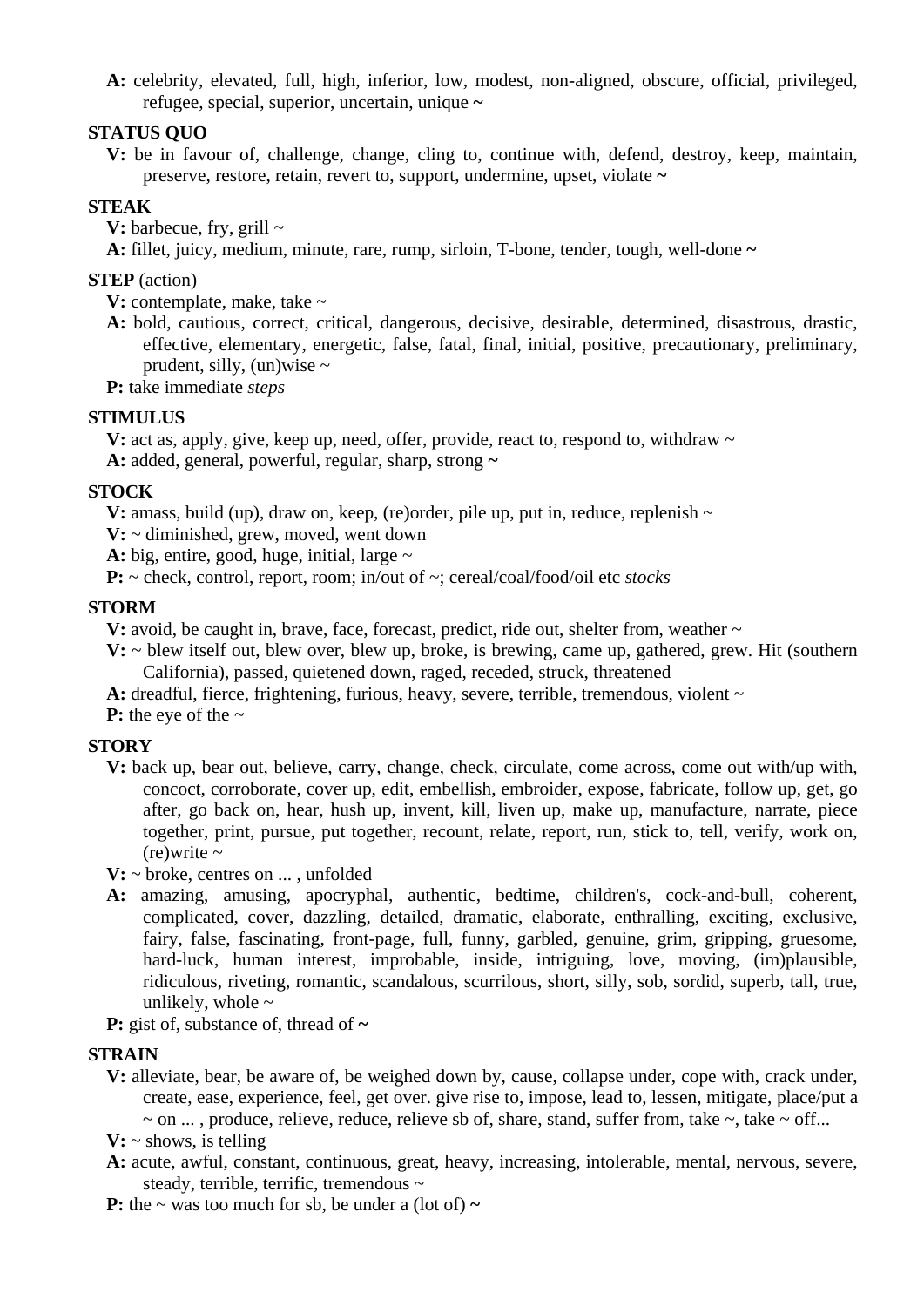### **STRANGER**

 **A:** complete, mysterious, perfect, relative, total, virtual **~** 

## **STRATEGY**

- **V:** abandon, adopt, apply, change, co-ordinate, decide on, devise, draw up, evolve, follow, formulate, implement, invent, map out, plan, pursue, reappraise, undermine, work out ~
- **V:** ~ collapsed, failed, is in disarray, succeeded, worked
- **A:** alternative, clever, coherent, consistent, cunning, global, long/medium/short-term, obsolete, overall, sound, (un)successful, workable **~**

## **STREAM**

**V:** be/come on, go with/against the  $\sim$ 

 **V:** ~ dried up, flowed (past), rushed down/through ... , started/stopped, trickled through

A: steady, constant, continuous, mountain, shallow  $\sim$ 

**P:**  $\sim$  of consciousness, of traffic; a  $\sim$  of abuse/complaints/insults; the A/B/C  $\sim$ 

#### **STREET**

**V:** clear, cross ~

 **A:** back, busy, congested, dead-end, deserted, lonely, narrow, quiet, side, wide **~** 

### **STRENGTH**

- **V:** acquire, build up, collect, conserve, deplete, develop, exert, exhaust, find, gain, gather, get back, give sb, have, measure, need, overtax, possess, recover, regain, renew, sap, save, test. try out, underestimate, use  $\sim$
- **V:** ~ drained away, dwindled, ebbed, failed, grew
- **A:** awesome, considerable, declining, existing, extra, great, immense, incredible, maximum, phenomenal, prodigious, remaining, superior, tremendous ~

**P:** show of, sign of  $\sim$ 

### **STRESS**

- **V:** add to. alleviate, bear, cause, control, cope with, create, ease, encounter, experience, feel, get rid of, go through, increase, live under, reduce, relieve, stand, subject sb to, suffer, survive, withstand, work under  $\sim$
- **A:** acute, considerable, constant, continual, enormous, great, intolerable, prolonged, severe, terrible, unbearable **~**

### **STRESS** (emphasis)

**V:** lay, place/put  $\sim$  on sth

 **A:** additional, considerable, (in)direct, extra, firm, general, great, heavy, immediate, main, marked, particular, principal, specific, strong **~** 

## **STRIFE**

**V:** aggravate, avoid, cause, create ~

 **V:** ~ broke out, died down, is endemic

 **A:** bitter, continual, domestic, internal, serious **~** 

### **STRIKE**

- **V:** announce, avert, be engaged in, be (out) on, break, break off, break up, call, call off, cause, come out on, conduct, end, go (out) on, halt, handle, head off, hold, join, lead, lead to, organise, precipitate, prevent, prolong, put down, resolve, settle, smash, spark off, stage, support, suppress, take part in. threaten  $\sim$
- **V:** ~ affected sb, broke out, came to an end, collapsed, cracked, dragged on, ended, escalated, extends to ... , fizzled out, lasted, spread, went ahead
- **A:** all-out, brief, counter-productive, disastrous, general, harmful, indefinite, irresponsible, lightning, national, nation-wide, (un)official, one-day, prolonged, selective, serious, spontaneous, token, wildcat ~

 **P:** threat of ~ action; spate of, wave of *strikes* 

### **STRUCTURE**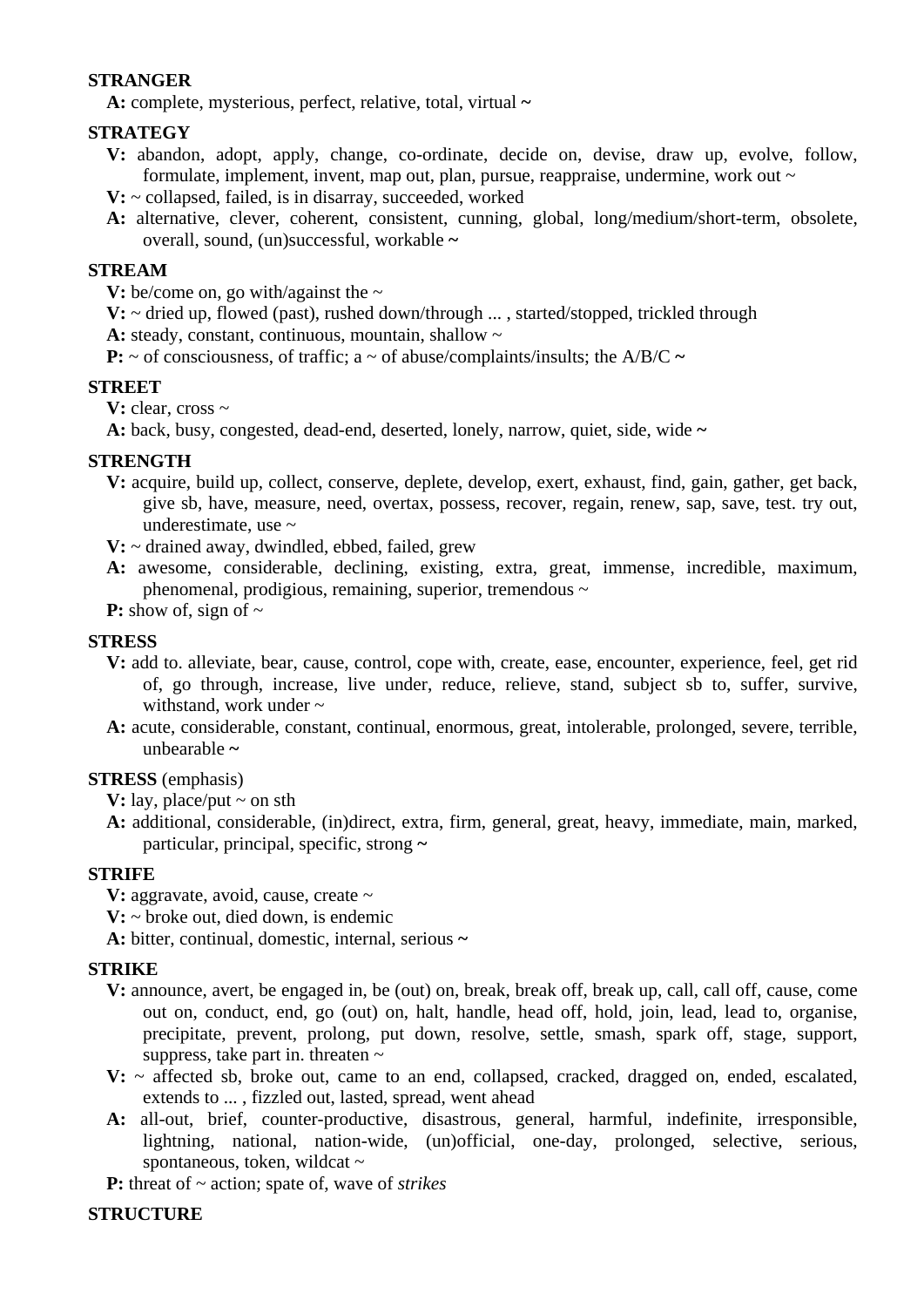- **V:** alter, build, change, create, demolish, design, destroy, develop, devise, dismantle, erect, examine, expand, improve, modernise, modify, overhaul, plan, preserve, prop up, put up, repair, restore, shake, shore up, slim down, strengthen, study, support, undermine, weaken  $\sim$
- **A:** appropriate, archaic, basic, chaotic, clumsy, colossal, compact, complex, cumbersome, damaged, dangerous, dilapidated, effective, efficient, elegant, firm, (in)flexible, flimsy, gigantic, handsome, highly developed, huge, ideal, imposing, intact, interior, intricate, lop-sided, massive, modem, molecular, monolithic, obsolete, original, permanent, relevant, revised, rotten, shaky, solid, sound, (un)stable. strong, suitable, tall, temporary, top-heavy, two-tier, unstable, unwieldy, vast, weak, whole **~**

### **STRUGGLE**

- **V:** be caught up in/engaged in/involved in/locked in, carry on, continue, enter into, face, give up, join, pursue, put up, resolve, settle, take part in, take up, trigger off  $\sim$
- **V:** ~ broke out, developed, escalated, was resolved, went on
- **A:** armed, bitter, bloody, brief, courageous, desperate, determined, endless, epic, fierce, frantic. furious, global, grim, hard, hopeless, life-and-death, momentous, prolonged, protracted, serious, titanic, unending, unrelenting, unremitting, uphill, violent ~
- **P:** culmination of, outcome of **~**

### **STUDENT**

- **V:** enrol, examine, expel, interview, take, teach, tutor  $\sim$
- **V:** ~ enrolled, failed, graduated, matriculated, passed
- A: average, bright, brilliant, conscientious, diligent, excellent, exceptional, gifted, good, hardworking, keen, outstanding, perennial, poor, promising, talented, weak ~

### **STUDY**

- **V:** apply oneself to, be engaged in, carry out, commission, complete, conduct, devote oneself to, embark on, get down to, make, require, take up, undertake, work on  $\sim$
- **A:** ambitious, careful, close, comprehensive, conscientious, constant, continuous, deep, detailed, diligent, hard, intensive, laborious, methodical, meticulous, painstaking, patient, prolonged, regular, scientific, serious, straightforward, successful, systematic, thorough, vast **~**

### **STUDY** (with *a/the)*

**V:** come up with, conduct, do, make, produce, publish, submit  $\sim$ 

- **V:**  $\sim$  came to the conclusion that ..., concluded that ..., demonstrates .... is based on ..., is concerned with ..., predicted sth, proves ..., shows that..., suggests ..., supports ...
- **A:** academic, careful, classic, clear, comprehensive, (in)conclusive, definitive, detailed, elegant, excellent, exhaustive, experimental, exploratory, famous, fascinating, flawed, groundbreaking, in-depth, initial, intensive, lengthy, ongoing, original, penetrating, perceptive, pioneering, preliminary, profound, rigorous, scientific, searching, sophisticated, thorough, thoughtful, useful, valuable, well-balanced **~**

### **STUPIDITY**

**V:** be due to, be guilty of, put sth down to  $\sim$ 

 **A:** crass, monumental, sheer, unbelievable, utter **~** 

### **STYLE**

- **V:** abandon, adopt, alter, ape, copy, create, develop, follow, have, imitate, impose, introduce, keep to, lack, mark, perfect, polish, refine, show, use  $\sim$
- **V:** ~ altered, became popular, came into fashion, changed, emerged, flourished, is characteristic, is derived from ..., is out of fashion, is typical of sb, spread
- **A:** abrasive, affected, aggressive, attractive, austere, awkward, bold, characteristic, classic, classical, clear, clumsy, conventional, dazzling, delightful, derivative, diffuse, direct, distinct, distinctive, distinguished, easy, eclectic, economical, elegant, exuberant, fancy, flamboyant, flexible, florid, flowery, fluent, forceful, formal, former, heavy, idiosyncratic, impressive, laborious, lucid, mixed, modem, old-fashioned, ornate, pedantic, pedestrian, plain, pompous, ponderous, quiet, racy, refreshing, restrained, robust, self-conscious, severe, simple, smart, sober, spare,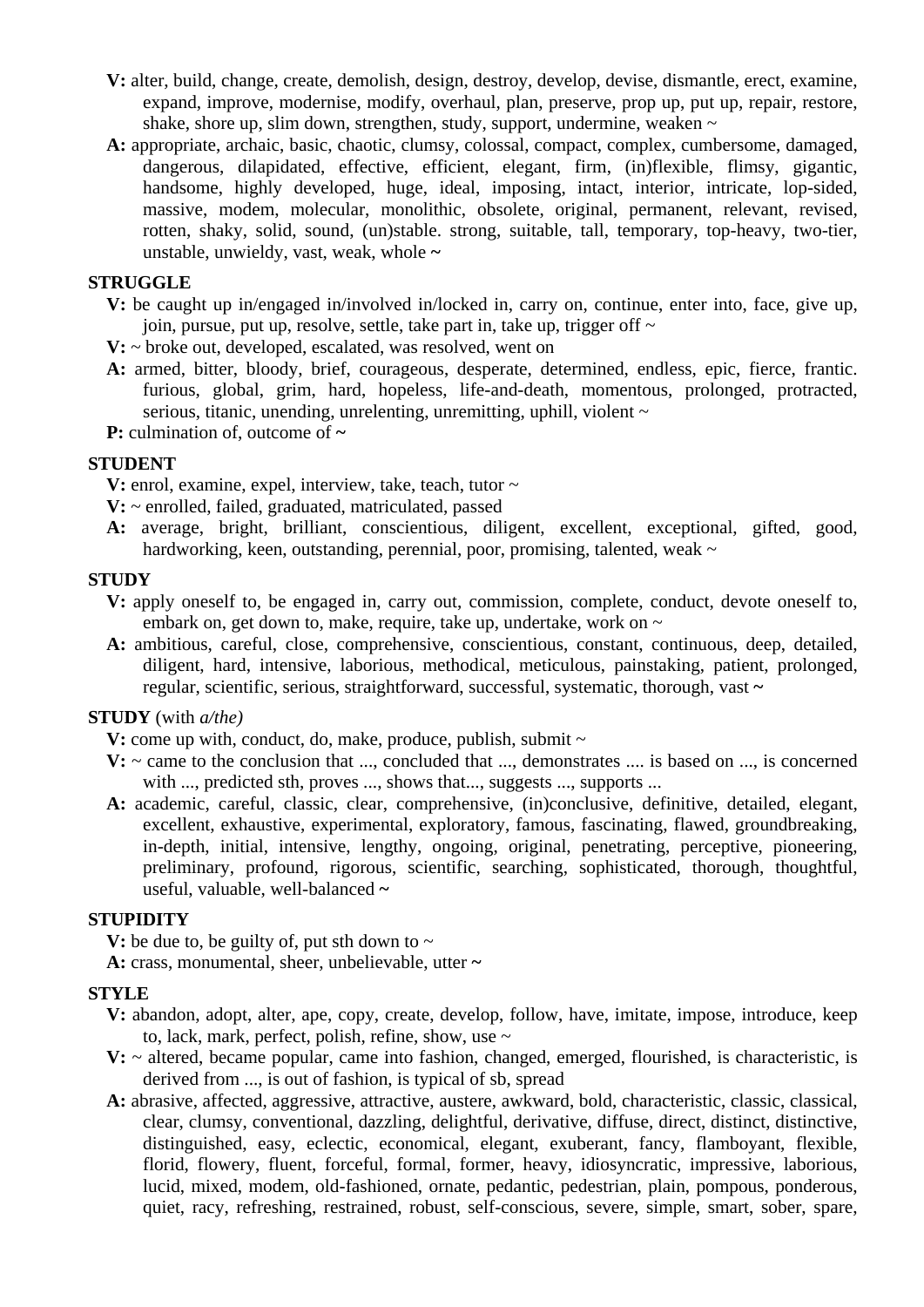sparkling, splendid, straightforward, striking, subtle, terse, traditional, turgid, typical, unassuming, up-to-date, vigorous, vulgar ~

 **P:** clash of, diversity of, multiplicity of, plurality of, range of *styles* 

### **SUBJECT**

- **V:** abandon, address, approach, attack, avoid, bring up, broach, change, concentrate on, cover, deal with, debate, discuss, dismiss, dispute, drop, elaborate on, embark on, (re-)examine, exhaust, follow, go into, handle, introduce, investigate, leave, master, mention, pursue, raise, revert to, study, tackle, take up, throw light on, touch (on), treat, write about/on  $\sim$
- **V:**  $\sim$  concerns ..., covers..., cropped up, fascinated (me), palled, received attention
- **A:** abstruse, ambitious, (in)appropriate, arcane, awkward, barren, boring, chief, complex, complicated, controversial, crucial, delicate, difficult, dull, entertaining, enthralling, esoteric, fascinating, general, important, (un)interesting, intricate, involved, key, low-key, main, mundane, obscure, (un)pleasant, principal, relevant, sensitive, simple, specialised, specific, taboo, touchy, tricky, trivial, troublesome, vast, vital, wide  $\sim$

**P:**  $\text{grasp of } \sim$ 

### **SUBJECT** (course of study)

**V:** master, study, tackle, take  $(up) \sim$ 

 **A:** academic, compulsory, core, favourite, optional, popular, required, strong, weak **~** 

### **SUBSIDY**

 **V:** apply for, cut, depend on, get, give, grant, increase, obtain, pay, phase out, provide, raise, receive, seek, withdraw  $\sim$ 

 **A:** generous, good, huge, large, massive, meagre, modest, substantial **~** 

#### **SUBSTANCE**

**V:** handle, use  $\sim$ 

 **A:** awkward, bulky, colourless, dangerous, fatty, fine, (in)flammable, greasy, harmful, harmless, heavy, lethal, light, mysterious, natural, oily, poisonous, slippery, spongy, sticky, synthetic, toxic, volatile, waxy **~** 

#### **SUBSTITUTE**

**V:** act as, provide, supply  $\sim$ 

 **A:** adequate, good, poor, (un)satisfactory, useful, valuable **~** 

### **SUCCESS**

- **V:** acclaim, achieve, attribute  $\sim$  to sth, be assured of, be crowned with, boost, bring about, claim, deserve, end in, enhance, enjoy, ensure, guarantee, have, jeopardise, lead to, meet with, merit, owe  $\sim$  to sth, predict, prove, pursue, score, taste  $\sim$
- $V: \sim$  came (to sb), depended on  $\dots$ , eluded sb, escaped sb, hinged on  $\dots$ , is due to/the result of  $\dots$ stems from .. ,
- **A:** big, brilliant, commercial, complete, encouraging, ephemeral, fantastic, fragile, genuine, great, heartening, huge, immediate, increasing, initial, instant, material, moderate, modest, outright, outstanding, overnight, overwhelming, partial, (un)qualified, rapid, real, resounding, runaway, sensational, spectacular, startling, stupendous, total, tremendous, triumphant, undoubted, unexpected, unmitigated, unparalleled, visible, worldly, worldwide  $\sim$

**P:** barrier to, chances of, key to, secret of, trappings of  $\sim$ ; make a  $\sim$  of sth

#### **SUFFERING**

- **V:** add to, aggravate, alleviate, avert, bear, be inured to, be tormented by, cause, ease, eliminate. endure, experience, feel, get rid of, go through, increase, inflict, intensify, prevent, put an end to, relieve, stand, tolerate, undergo ~
- **V:** ~ ceased, diminished, got worse, increased, lasted, went on
- **A:** acute, chronic, considerable, constant, continuous, dreadful, extreme, great, intense, prolonged, terrible, unbearable, unnecessary, unspeakable, untold **~**

#### **SUGGESTION**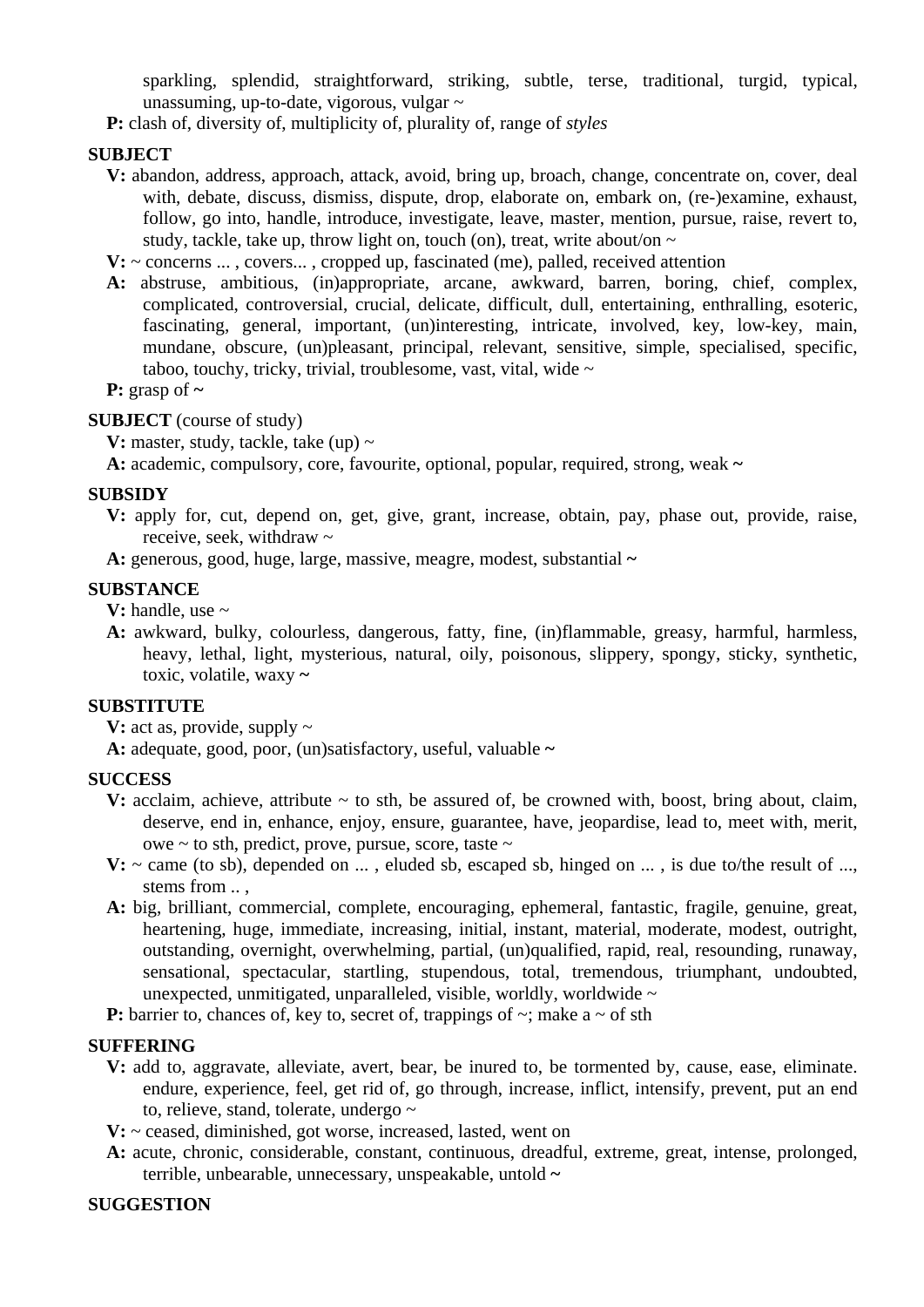- **V:** accept, act on, adopt, advance, agree to/with, balk at, carry out, come forward with/out with/up with, consider, deny, discount, dismiss, dispute, fall in with, follow up, go along with, handle, lend weight to, make, offer, produce, put forward, rebut, refute, reject, repudiate, resist, respond to, rule out, submit, take up, turn away/down, waive  $\sim$
- **V:** ~ found/met with support/opposition, gained support
- **A:** absurd, amazing, appropriate, astute, bold, clever, contentious, crazy, cunning, daring, (in)direct, disgraceful, effective, fatuous, feasible, foolish, (un)fortunate, fruitful, handy, helpful, hesitant, ingenious, kind, ludicrous, malicious, mistaken, modest, novel, outrageous, pertinent, practical, preposterous, reasonable, shrewd, silly, sound, startling, straightforward, tactful, tempting, useful, useless, wise **~**

### **SUIT**

 **A:** business, casual, checked, crumpled, dark, double-/single-breasted, flashy, lightweight, made-tomeasure, off-the-peg, pin-striped, shiny, smart, summer, tailor-made, two-/three-piece **~** 

## **SUIT** (legal claim)

**V:** bring, contest, dismiss, file, lose, press, win  $\sim$ 

### **SUM** (money)

- **V:** earmark, earn, lose, put aside, raise, save, spend, win  $\sim$
- **A:** considerable, derisory, enormous, excessive, extravagant, huge, large, lump, nominal, small, substantial, tidy, tiny, useful, vast **~**

## **SUMMARY**

**V:** add, append, draw up, give, make, prepare, provide, submit, supply, write  $\sim$ 

 **A:** accurate, brief, concise, detailed, long, quick, rapid, rough, short, terse, useful **~** 

### **SUN**

**V:** bask in  $\sim$ 

- **V:** ~ beat down, is high/low/overhead/up, came out, rises, sets, shone, went down
- **A:** blazing, bright, hot, merciless, midday, pale, rising, setting, strong, summer, tropical, warm, watery, wintry **~**

### **SUNLIGHT**

**V:** let in, shut out  $\sim$  **A:** bright, brilliant ~ **P:** shaft of  $\sim$ 

### **SUNSHINE**

**V:** sit in, soak up  $\sim$ 

 **A:** beautiful, brilliant, glorious, lovely, warm **~** 

### **SUPERSTITION**

**V:** believe (in), pander to  $\sim$ 

 **A:** ancient, common, dangerous, deep-rooted, harmful, local, old, popular, powerful, silly, strong, widespread, weird **~** 

### **SUPERVISION**

 **V:** arrange for, be in need of, come under, escape from, exercise, keep sb under, put sb under, relax, tighten ~

 **A:** close, constant, effective, efficient, general, lax, loose, regular, round-the-clock, strict **~** 

### **SUPPLIES**

- **V:** arrange for, ask for, augment, build up, conserve, cut down/off, disrupt, distribute, draw on, eke out, ensure, exhaust, get, guarantee, hold back/up, keep up, lay in, limit, maintain, need, obtain, order, provide, put in, receive, rely on, replenish, restrict, safeguard, secure, step up, stop  $\sim$
- **V:** ~ arrived, came in, diminished, dried up, dwindled, are getting low, improved. lasted, are running out, went down
- **A:** abundant, (in)adequate, additional, ample, constant, continuous, copious, current, domestic, emergency, enormous, essential, excess, existing, extra, foreign, fresh, good, huge, large,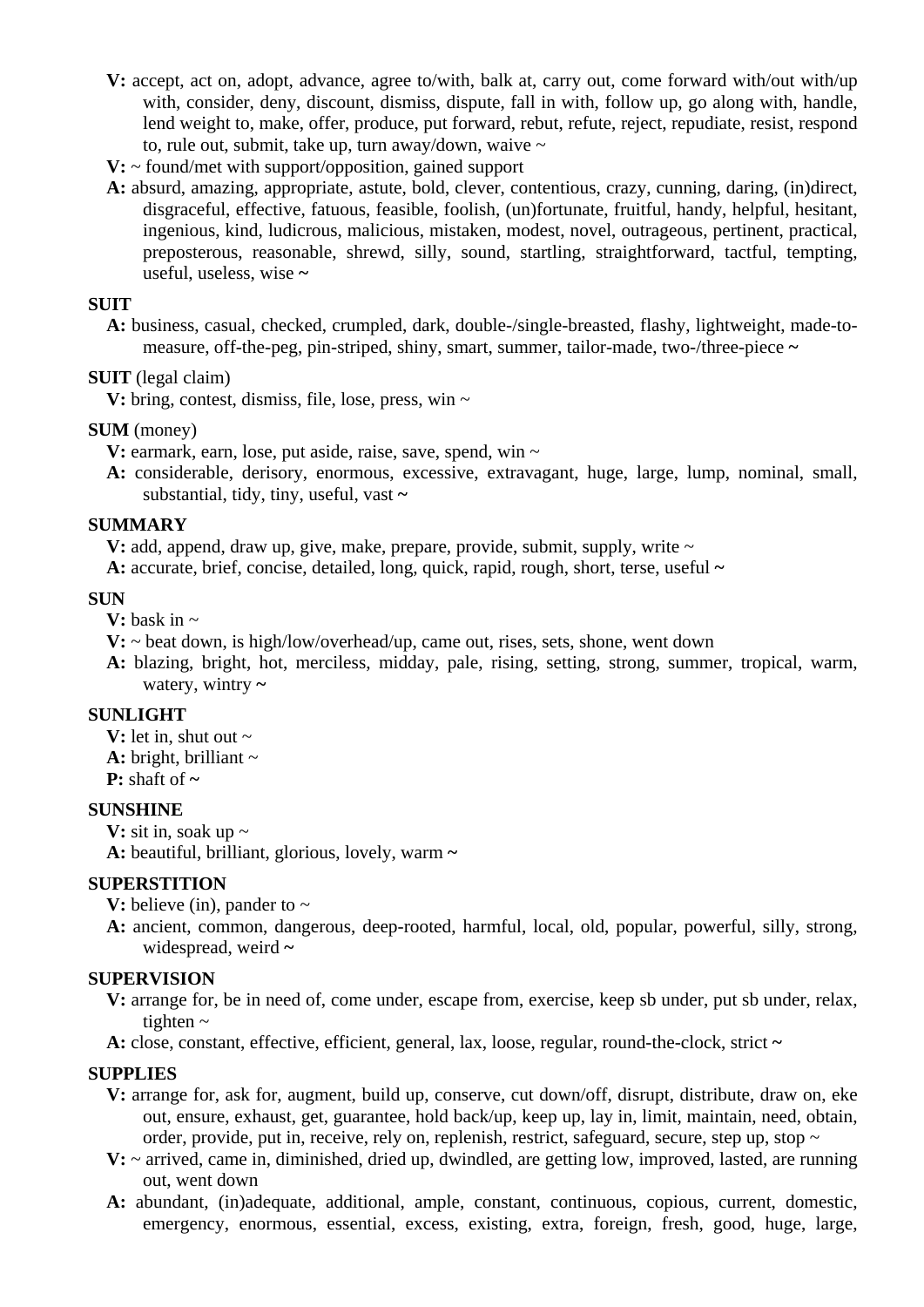limited, local, low, meagre, normal, plentiful, poor, precarious, (ir)regular, remaining,  $(in)$ sufficient, surplus, welcome ~

**P:** cutback in, flow of, lack of, shortage of  $\sim$ ; ... is in short *supply* 

## **SUPPORT**

- **V:** alienate, appeal for, arouse, attract, bid for, build, call for, canvass, capture, claim, collect, command, count on, declare, derive, draw, draw on, drum up, end, enjoy, enlist, express, extend, forfeit, foster, gain, gather, generate, get, give, guarantee, have, lend, look for, lose, mobilise, obtain, offer, pledge, promise, provide, rally, re-affirm, receive, rely on, retain, round up, secure, seek, solicit, undermine, win, withdraw ~
- **V:** ~ arrived, came, dwindled, ebbed away, evaporated, faltered, grew, shrank, waned, was forthcoming
- **A:** active, all-out, ardent, broad, chief, constant, continuous, crucial, discreet, enthusiastic, firm, frail, generous, hearty, (un)limited, little, loyal, lukewarm, mass, massive, material, moral, much, negligible, noisy, organised, overwhelming, passionate, persistent, qualified, rank-andfile, reliable, solid, staunch, strong, tacit, tepid, timely, token, total, uncritical, unequivocal, unfailing, unflinching, unqualified, unquestioning, unstinting, unwavering, warm, weak, wholehearted, wide, worldwide **~**

### **SUPPORTERS**

**V:** delight, disappoint, rouse, thank, win  $\sim$ 

 **A:** ardent, articulate, disillusioned, enthusiastic, erstwhile, faithful, fanatical, fervent, firm , football, former, loyal, lukewarm, outspoken, regular, stalwart, staunch, strong, trusted **~** 

## **SUPPOSITION**

**V:** bear out, confirm, corroborate, express, make, rule out, test  $\sim$ 

 **A:** baseless, bold, extraordinary, likely, logical, mere, plausible, preposterous, pure, rational, ridiculous, sheer, tentative, unjustified **~** 

### **SUPREMACY**

 **V:** achieve, acknowledge, admit, aim at, assert, attain, break, challenge, claim, compete for, deny, desire, destroy, enjoy, envy, establish, fear, foster, gain, halt, have, keep, lose, maintain, oppose, question, rebel against, rival, seek, undermine, win, work for  $\sim$ 

 **A:** clear, total, unchallenged, uncontested, undisputed, undoubted **~** 

### **SURFACE**

**V:** be above/below/beneath, penetrate, polish, scratch, skim  $\sim$ 

 **A:** bumpy, even, flat, hard, outer, protective, rough, sloping, slippery, smooth **~** 

### **SURGERY**

**V:** need, perform, recommend, undergo ~

 **A:** emergency, major, minor **~** 

### **SURPLUS**

 **V:** accumulate, build up, create, destroy, dispose of, draw on, dump, end up with, get rid of, have, hoard, keep, obtain, produce, profit from, store ~

 **V:** ~ accumulated, disappeared, dwindled, vanished

 **A:** enormous, huge, large, modest, slight, small, unexpected, useful **~** 

### **SURPRISE**

- **V:** arouse, cause, evoke, excite, exhibit, experience, express, get, get over, give sb, have, hide, occasion, overcome, produce, receive, show  $\sim$ , spring a  $\sim$  on
- **A:** authentic, big, complete, considerable, genuine, great, mild, nasty, nice, (un)pleasant, real, terrible, total, tremendous, widespread **~**

### **SURRENDER**

**V:** accept, agree to, call for, demand, discuss, force, negotiate, offer  $\sim$  **A:** shameful, total, unconditional **~** 

### **SURROUNDINGS**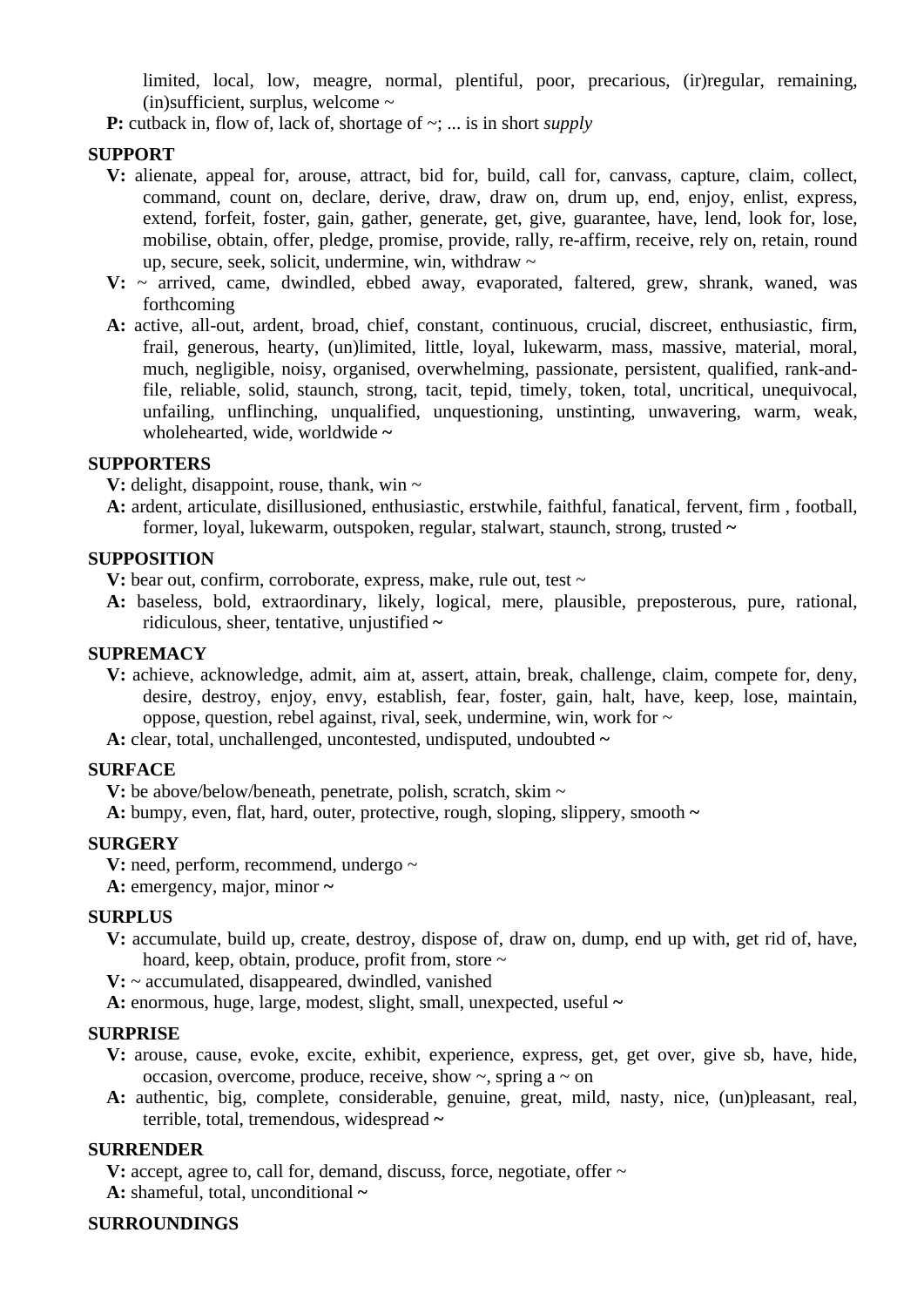- **V:** accept, adapt oneself to, adjust to, affect, alter, arrange, be content with, be disgusted by, be pleased with, be reconciled to, be satisfied with, become accustomed to, complain about, change, damage, enjoy, feel happy about/in, get used to, hate, ignore, improve, object to, protest about, put up with, spoil, surround oneself with, view  $\sim$
- **A:** agreeable, (un)attractive, austere, bare, beautiful, bizarre, charming, cheerful, comfortable, current, difficult, distressing, drab, elegant, existing, familiar, gloomy, grim, horrible, ideal, idyllic, interesting, lovely, luxurious, miserable, modest, natural, nice, perfect, (un)pleasant, quiet, shabby, sombre, Spartan, temporary, terrible, unaccustomed, unbelievable  $\sim$

#### **SURVEY**

**V:** carry out, commission, conduct, do, embark on, make, mount, undertake  $\sim$ 

- **V:** ~ brought... to light, concludes ..., confirms ..., covers .... deals with ..., demonstrates that..., disclosed ..., indicates ..., is based on ..., points to ..., reveals ..., shows ..., suggests ...
- A: annual (monthly etc). aerial, brief, broad, careful, chronological, comprehensive, costly, exhaustive, extensive, full-scale, general, huge, impartial, impressive, in-depth, international, market, massive, nation-wide, (un)official, overall, pictorial, preliminary, recent, regular, systematic, thorough, underwater, wide-ranging **~**

### **SURVEILLANCE**

**V:** conduct, maintain, place/put sb under  $\sim$  **A:** close, constant, round-the-clock, strict **~** 

### **SURVIVAL**

**V:** ensure  $\sim$ 

A: basic, miraculous, remarkable ~

**P:** hope of, struggle for  $\sim$ ; the  $\sim$  of the fittest

#### **SUSPECT**

**V:** arrest, bring in, detain, eliminate, interrogate, interview, place  $\sim$  under surveillance, question, rule out ~

A:  $\text{prime}$   $\sim$ 

### **SUSPENSE**

**V:** break, build up, cause, create, keep sb in, lead to, maintain, relieve  $\sim$ 

 **A:** constant, continual, frightening, great, increasing, terrific, unbearable **~** 

## **SUSPICION**

- **V:** aggravate, allay, alert, arouse, avert, bear out, be open to, be under, calm, come under, confirm, defy, disguise, divert, fall under, feed, feel, fuel, give rise to, harbour, have, heighten, hide, increase, investigate, lay oneself open to, overcome, prove, provoke, put aside, reinforce, register, remove, share, show  $\sim$
- $V: \sim$  arose, centres on  $\ldots$ , fell on sb, formed in (my) mind, grew, lingered, turned out to be true/false, vanished, was justified/proved right/unfounded
- **A:** awkward, dark, deep, distinct, dull, faint, fleeting, gnawing, grave, increasing, lingering, lurking, mounting, nagging, nasty, secret, shrewd, smouldering, sneaking, strong, ugly, uncomfortable, uneasy, unpleasant, widespread  $\sim$
- **P:** (my) worst *suspicions* were confirmed

#### **SWEATER**

 **A:** crew-neck, heavy, round-neck, V-neck, polo-neck, thick, turtle-neck, warm **~** 

### **SYMBOL**

- **V:** adopt, recognise, use  $\sim$
- **V:** ~ means sth, signifies sth

 **A:** enduring, eternal, familiar, hackneyed, lasting, potent, powerful, sacred, widespread **~** 

#### **SYMPATHY**

 **V:** accept, alienate, arouse, attract, capture, command, convey, deserve, enlist, express, extend, extract, feel, gain. get, give, have, look for, provoke, reject, share, show, solicit  $\sim$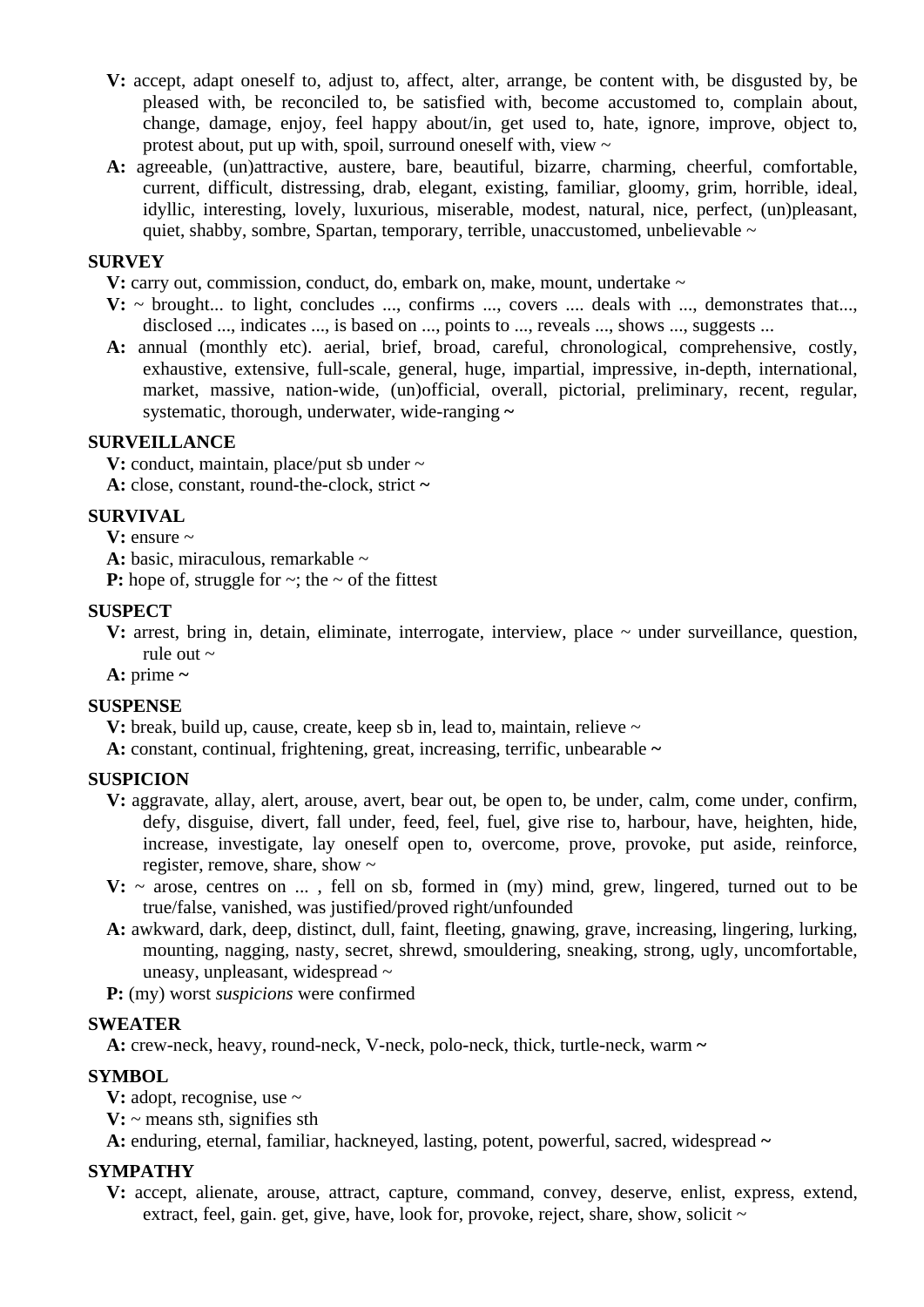A: deep, great, heartfelt, profound, sincere, warm  $\sim$ 

**P:** please accept my deepest  $\sim$ ; I have every  $\sim$  with

## **SYMPTOMS**

- **V:** alleviate, come across, conceal, cure, describe, develop, disguise, ease, examine, exhibit, feign, find, get rid of, have, identify, ignore, look for, mask, notice, observe, recognise, relieve, remove, report, reveal, see, show, treat, (mis)understand, watch out for  $\sim$
- **V:** ~ (dis)appeared, got worse, manifested themselves, recurred, vanished, went away
- **A:** acute, alarming, chronic, classic, clear, common, definite, distressing, distinct, early, faint, incipient, latent, marked, obvious, puzzling, rare, similar, specific, strange, tell-tale, typical, (un)usual, withdrawal **~**

### **SYSTEM**

- **V:** abandon, abolish, adapt, adopt, advocate, alter, apply, back. beat, be part of, break, build, bypass, change, clog (up), constitute, construct, control, create, defend, destroy, devise, dislocate, disrupt, do away with. employ, establish, exploit, follow, give up, improve, improvise, install, institute, introduce, invent, keep to, make use of, manage, manipulate, monitor, operate, (re)organise, overhaul, overthrow, patch up, perfect, perpetuate, produce, provide, rebel against, reform, reinforce, replace, restore, restructure, run, scrap, set up, slip through, smash, streamline, support, switch over to, tailor ~ to fit..., tinker with, transform, undermine, upset, use, weaken, work out, wreck ~
- **V:** ~ is bankrupt/geared to/in operation/in jeopardy/near to collapse, became operational, broke down, collapsed, flourished, functions, operates, rests on ... , works
- **A:** absurd, accounting, advanced, anachronistic, analogous, antiquated, archaic, authoritarian. automatic, awkward, back-up, balanced, bureaucratic, Byzantine, (de)centralised, closed, clumsy, coherent, compact, complex, complicated, comprehensive, computer, computerised, confusing, controversial, co-ordinated, costly, cumbersome, disastrous, effective, (in)efficient, elaborate, enlightened, equitable, evil, excellent, existing, expensive, extensive, fair, flexible, foolproof, healthy, humane, independent, inequitable, ingenious, iniquitous, intimidating, intricate, latest, makeshift, (ultra-)modem, monolithic, normal, obsolete, old-fashioned, oppressive, (un)orthodox, outdated, out-of-date, over-regulated, (im)perfect, permanent, pernicious, piecemeal, political, poor, popular, powerful, questionable, (un)reliable, repressive, repugnant, rigid, simple, smooth-running, sophisticated, sound, special, specific, (un)stable, standard, straightforward, support, tailor-made, temporary, top-heavy, traditional, two-tier, unique, unwieldy, up-to-date, usual, valid, viable, vulnerable, widespread, workable  $\sim$

**P:** doubts about, defects in, flaws in, shortcomings in/of  $\sim$ ; administrative *systems* 

# **TACT**

**V:** display, exercise, have, show  $\sim$ 

 **A:** considerable, great, rare **~** 

# **TACTICS**

**V:** adopt, employ, use  $\sim$ 

- **V:** ~ are useless, failed, worked
- **A:** aggressive, bullying, clever, cunning, delaying, devious, disruptive, imaginative, recognised, ruthless, scare, sinister, standard, strong-arm, stonewalling, underhand **~**

### **TALE**

**V:** believe, come out with, concoct, embellish, invent, make up, produce, spin, tell  $\sim$ 

 **A:** absurd, astounding, bizarre, convincing, extraordinary, fanciful, foolish, frightening, graphic, grizzly, hair-raising, harrowing, haunting, imaginative, legendary, moving, (im)plausible, poignant, rambling, remarkable, sad, shocking, sorry, true, unlikely, weird, wild  $\sim$ 

# **TALENT**

 **V:** cultivate, demonstrate, develop, display, encourage, exploit, have, hide, inherit, make good use of, nurse, ruin, show, squander, waste  $\sim$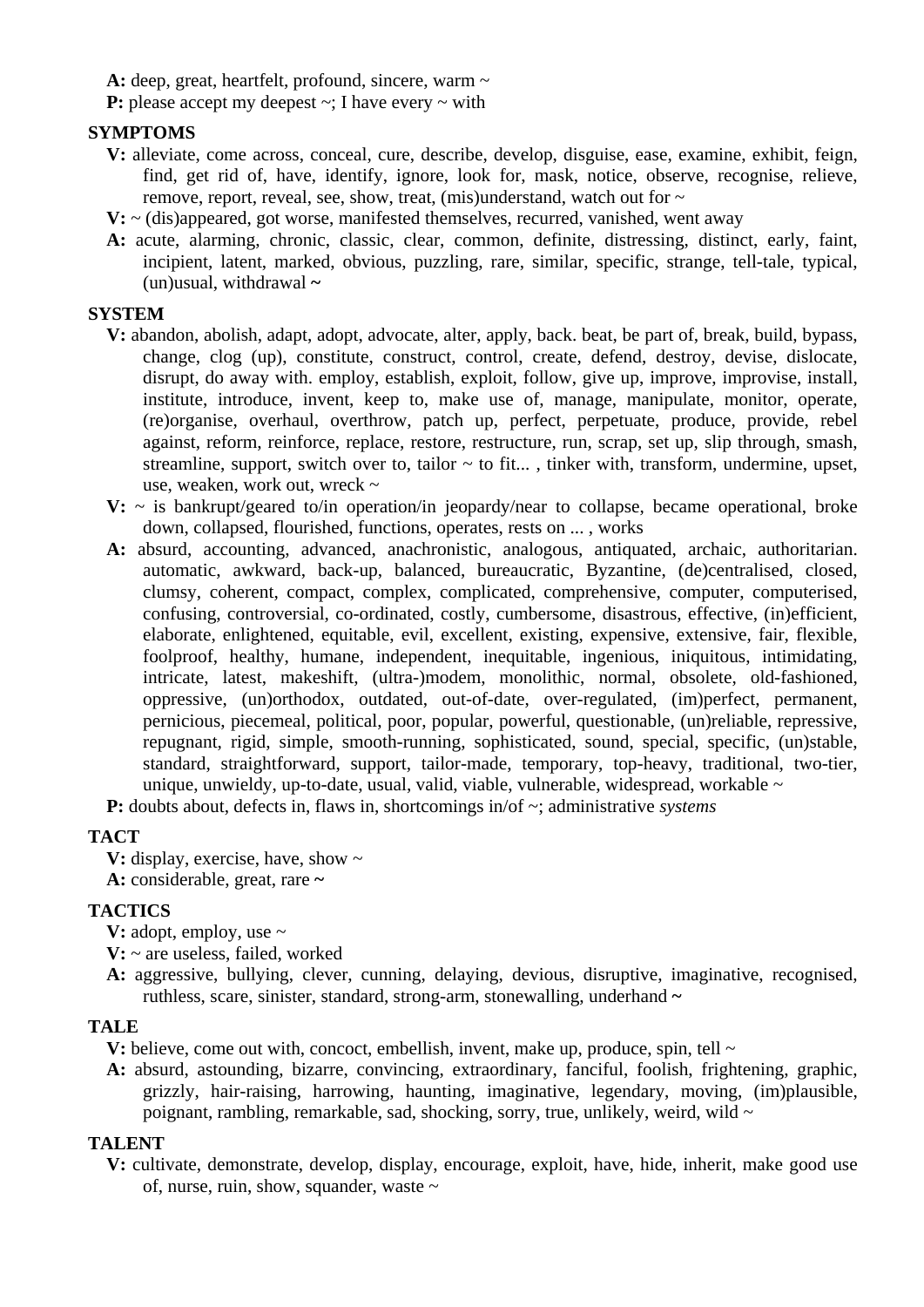**A:** budding, enormous, fine, formidable, genuine, great, inherited, innate, natural, prodigious, outstanding, rare, remarkable, special, unique **~** 

### **TALENT** (talented people)

**V:** discover, encourage, foster, spot  $\sim$ 

**A:** home-bred, local, native, real  $\sim$ ;  $\sim$  scout

## **TALK**

 **A:** brief, confidential, dangerous, encouraging, fascinating, frank, heart-to-heart, high-minded, hopeful, idle, interesting, intimate, loose, private, profitable, quiet, serious, silly, stimulating, useful, vague **~** 

## **TALK** (lecture)

**V:** follow, give, prepare  $\sim$ 

 **A:** amusing, boring, brief, controversial, entertaining, fascinating, helpful, informal, informative, instructive, interesting, provocative, short, stimulating **~** 

## **TALKS** (negotiations)

- **V:** adjourn, begin, break off, call off, complete, conduct, enter into, hold, initiate, interrupt, jeopardise, resume, sabotage, start, suspend, take part in, wreck ~
- **V:** ~ broke down, came to nothing, continue, dragged on, ended in (failure), failed, foundered, got under way, reached an impasse, resumed, started, succeeded, took place, went on  $\sim$
- **A:** abortive, approaching, critical, exploratory, (in)formal, fresh, fruitful, future, high-/top-level, intensive, last-minute, (un)productive, wide-ranging  $\sim$

**P:** round of  $\sim$ 

# **TARGET**

- **V:** abandon, achieve, aim at, be committed to, concentrate on, depart from, deviate from, establish, exceed, fix, lower, meet, miss, overshoot, pick, raise, revise, set, specify, stick to, work towards  $\sim$
- **A:** ambitious, distant, flexible, immediate, key, long/short-term, original, prime, principal, real, (un)realistic, sales **~**

### **TASK**

- **V:** abandon, allot ~ to sb, assign sb, attempt, attend to, avoid, be faced with, carry out, complete, cope with, delegate, do, embark on, entrust  $\sim$  to sb, execute, face, fulfil, get down to/on with/out of, give  $\sim$  to sb, give up, impose  $\sim$  on sb, overlook, perform, put off, return to, set, set about, tackle, take on/up, undertake ~
- **A:** absorbing, arduous, challenging, colossal, crucial, daunting, delicate, demanding, difficult, easy, embarrassing, essential, exacting, fearsome, final, formidable, fruitless, grim, gruelling, hard, heavy, Herculean, heroic, hopeless, huge, (un)important, impossible, insuperable, laborious, mammoth, meaningless, menial, monumental, onerous, painstaking, (un)pleasant, primary, prodigious, reasonable, (un)rewarding, routine, sad, self-imposed, simple, tedious, thankless, time-consuming, tremendous, tricky, unenviable, ungrateful, uphill, worthwhile **~**

# **TASTE**

**V:** disguise, have (got), spoil  $\sim$ 

 **A:** acquired, bitter, discriminating, distinct, excellent, exquisite, foul, fruity, ghastly, horrible, impeccable, lingering, mild, nasty, nice, odd, peculiar, personal, (un)pleasant, refined, salty, simple, sophisticated, sour, strange, sugary, sweet, terrible, unique, weird  $\sim$ 

**P:** be in good/bad  $\sim$ , a matter of (personal)  $\sim$ 

# **TAX**

- **V:** abolish, avoid, collect, cut. evade, impose, increase, levy, lift, lower, pay, put a  $\sim$  on, put up, raise, reduce, remove ~
- **A:** company, corporation, (in)direct, excessive, heavy, income, property, sales, swingeing, unfair, unjust  $\sim$
- **P:** allowance, avoidance, base, bracket, burden, credit, evasion, exile, haven, incentive, inspector, loss, relief, return, threshold, year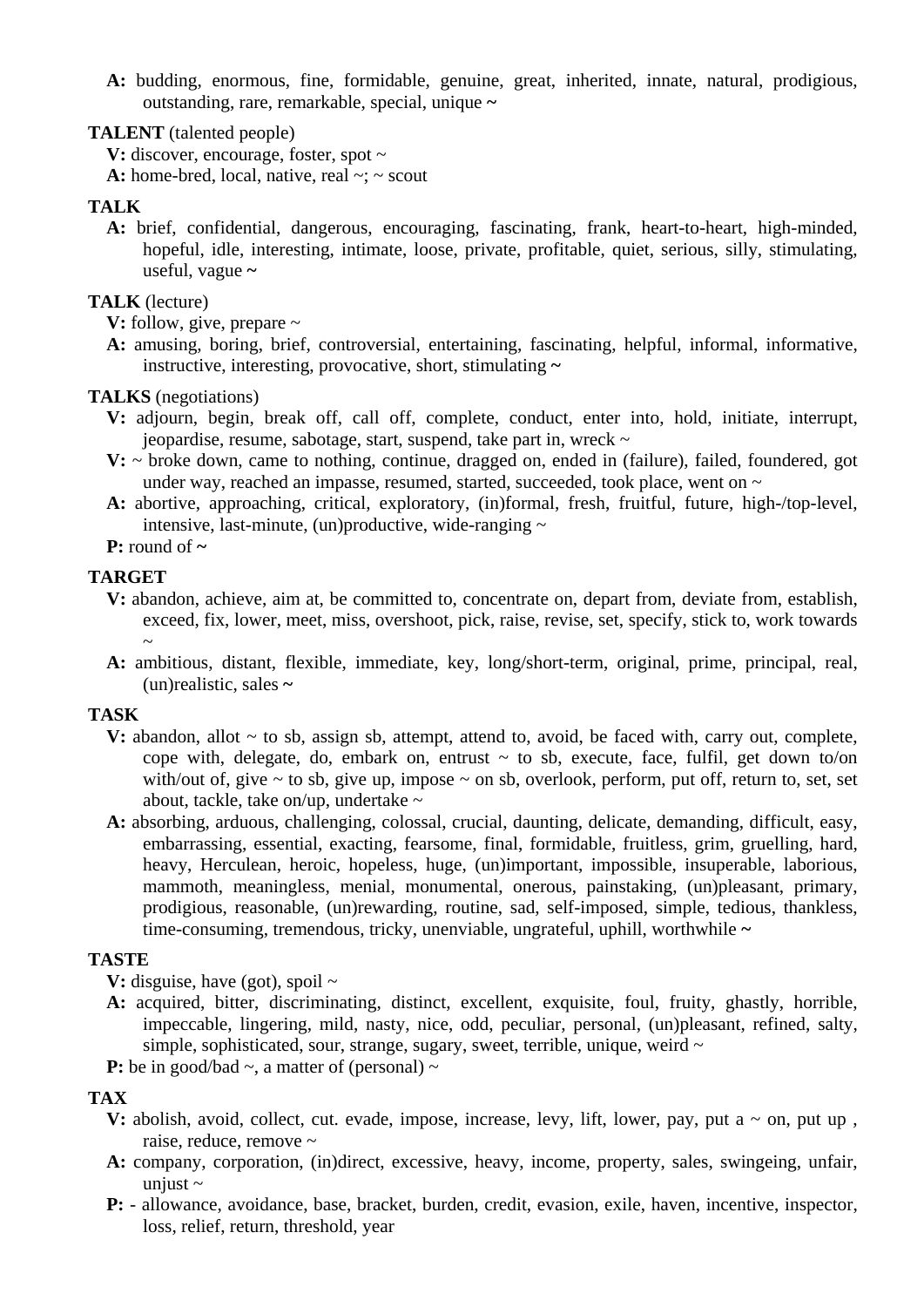# **TEACHER**

**V:** become, train as  $\sim$ 

 **A:** born, (in)competent, excellent, (in)experienced, French/maths etc, (un)inspiring, painstaking, primary/secondary school, strict, student, superb, supply, typical **~** 

## **TEAM**

- **V:** be dropped from, break up, captain, choose, coach, develop, field, form, manage, organise, pick, select, split up  $\sim$
- **A:** adventurous, committed, dedicated, disciplined, effective, exciting, fine, first, football/basketball etc, home, integrated, national, opposing, poor, representative, reserve, rival, school, special, successful, unique, visiting, well-knit, winning, youth **~**

### **TEARS**

**V:** be reduced to, burst into, choke back, shed, weep  $\sim$ 

 **V:** ~ flowed/rolled/streamed down sb's cheeks, welled up in sb's eyes

## **TECHNIQUE**

- **V:** acquire, apply, develop, devise, evolve, improve, invent, learn, perfect, test, try out, use, work on/out  $\sim$
- **A:** advanced, complicated, contemporary, controversial, effective, efficient, familiar, individual, ingenious, (ultra-)modern, novel, obsolete, old-fashioned, out-of-date, (un)reliable, sophisticated, special, state-of-the-art, successful, well-known **~**

## **TECHNOLOGY**

**V:** apply, create, develop, employ, export, have access to, import, promote, transfer  $\sim$ 

 **A:** advanced, basic, complicated, contemporary, effective, efficient, high-level, ingenious, modem, novel, obsolete, out-of-date, (un)reliable, sophisticated, special, state-of-the-art **~** 

## **TEETH**

**V:** brush, cap, clean, clench, drill, extract, fill, gnash, grind, grit, pull  $\sim$ 

 **A:** back, discoloured, false, front, milk. perfect, rotten **~** 

# **TELEPHONE**

**V:** answer, (dis)connect, install, pick up, speak to sb on/over, tap  $\sim$ , take/leave  $\sim$  off the hook  **A:** cordless, mobile, public, push-button **~** 

# **TEMPER**

**V:** fall/fly/get into, keep, lose  $\sim$ 

 **A:** bad, dreadful, explosive, ferocious, fierce, fiery, filthy, foul, furious, gloomy, good, hot, nasty, quick, sharp, short, terrible, uncontrollable, violent ~

**P:** display of, fit of  $\sim$ 

# **TEMPERAMENT**

 **A:** aggressive, amiable, artistic, calm, cautious, difficult, easy-going, equable, even, excitable, explosive, fiery, nervous, passionate, quiet, sensitive, volatile, wild **~** 

# **TEMPERATURE** (weather)

 **V:** ~ dropped, fell, plummeted, remained constant/steady, rose, soared, went down/up

A: average, constant, high, low, maximum, mild, minimum, normal, pleasant, record, steady  $\sim$ 

**P:** fall/rise in  $\sim$ 

# **TEMPO**

- **V:** increase, keep up, keep to, maintain, mark, match, quicken, reduce, regulate, set, slow down, speed up, step up, upset  $\sim$
- **V:** ~ gathered pace, quickened, slowed down
- **A:** brisk, dramatic, even, fast, feverish, fierce, lively, measured, normal, quick, rapid, slow, steady, vigorous **~**

# **TEMPTATION**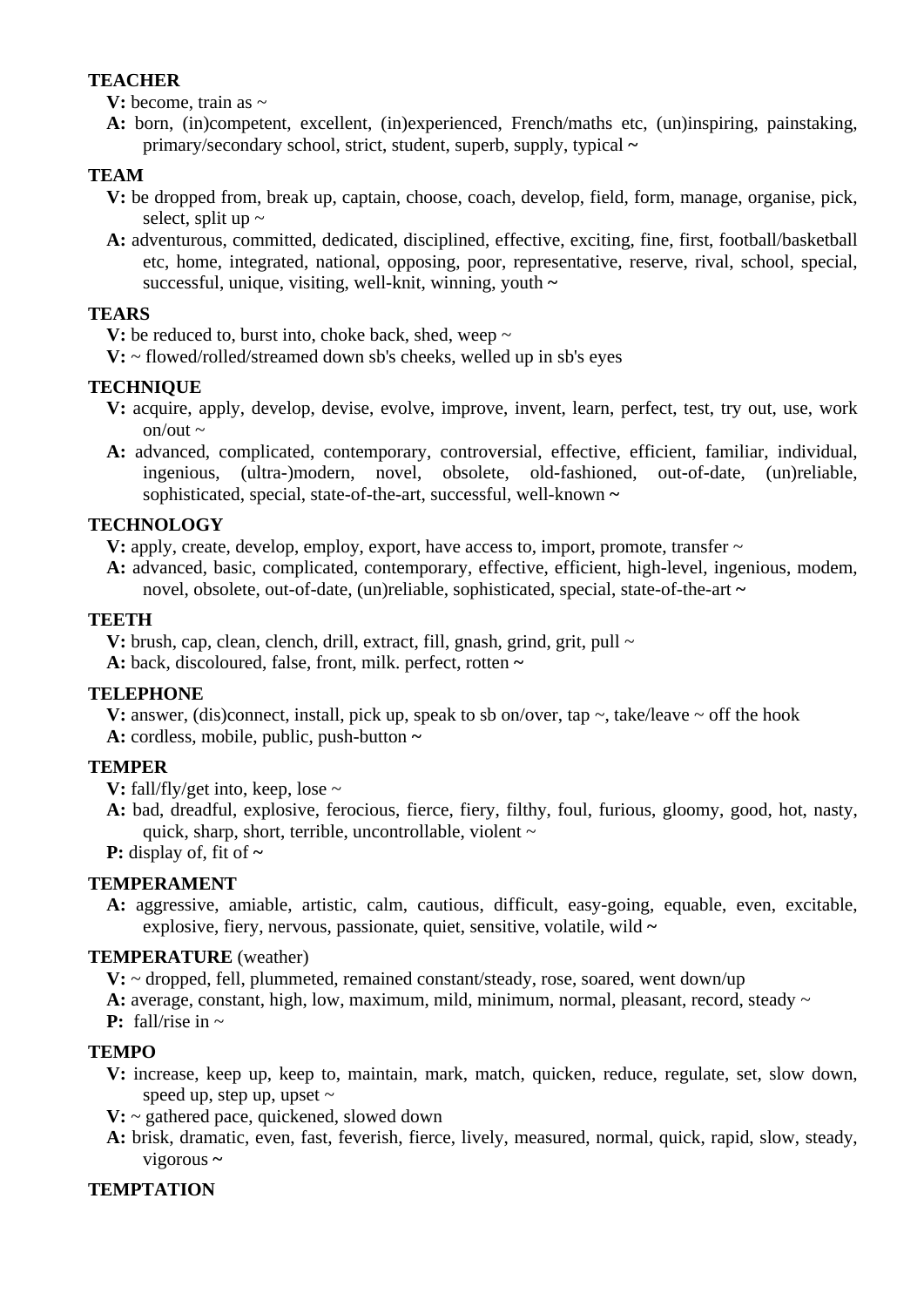- **V:** face, feel, give in to, give way to. keep away from, overcome, put  $\sim$  in sb's way, resist, succumb to, withstand, yield to  $\sim$
- **A:** constant, dangerous, great, irresistible, overwhelming, slight, strong **~**

#### **TENACITY**

**V:** demonstrate, exhibit, show  $\sim$ 

 **A:** commendable, dogged, great, persistent, remarkable, strong, stubborn **~** 

#### **TENDENCY**

- **V:** aggravate, check, curb, demonstrate, discern, display, encourage, have, modify, note, observe, overcome, perceive, reinforce, resist, reverse, see, show ~
- **A:** alarming, common, (un)desirable, distinct, general, growing, harmful, increasing, marked, nasty, natural, obscure, pronounced, regrettable, slight, steady, strong, unfortunate, unhealthy, universal **~**

### **TENSION**

 **V:** add to, aggravate, alleviate, break, cause, create, defuse, diminish, dissolve, ease, exacerbate, feel, generate, give rise to, heighten, increase, induce, keep down/up, lead to, lessen, maintain, produce, reduce, relax, release, relieve, remove, resolve, suffer from, whip up  $\sim$ 

**V:**  $\sim$  built up, eased, grew, increased, mounted, rose

A: agonising, acute, dangerous, diminishing, great, mounting, rising, unbearable, unresolved  $\sim$  **P:** build-up of, heightening of, sense of **~** 

### **TERM**

**V:** coin, use  $\sim$ 

 **A:** abstract, apt, blunt, clear, descriptive, disparaging, general, generic, glowing, legal, literary, medical, pejorative, scientific, technical, useful ~

 **P:** ~ of abuse: describe sth in abstract/blunt/clear/general/glowing *terms,* in no uncertain *terms* 

#### **TERMS** (conditions)

- **V:** accept, agree, arrive at, be bound by, break, comply with, dictate, disagree about, fix, keep to, lay down, name, negotiate, obtain, offer, reject, set out, settle, spell out ~
- **A:** agreed, attractive, (un)favourable, flexible, generous, harsh, political, rigid, (un)satisfactory, stiff, strict, tough **~**

#### **TERRAIN**

**V:** cross, enter, traverse  $\sim$ 

 **A:** difficult, harsh, hilly, inhospitable, marshy, mountainous, rough **~** 

#### **TERRITORY**

- **V:** acquire, administer, annex, capture, cede, conquer, cover, defend, expand, explore, gain, give up, govern, mark, occupy, take over ~
- **A:** adjacent, common, dangerous, disputed, enemy-occupied, large, (un)occupied, uncharted, unexplored, vast, wide **~**

### **TERROR**

**V:** experience, feel, inspire, instil, live in, overcome  $\sim$ , strike  $\sim$  into sb

A: abject, sheer, sickening  $\sim$ 

 **P:** campaign of, reign of **~** 

#### **TERRORISM**

**V:** combat, curb, fight, oppose, stamp out  $\sim$ 

A: organised, state, urban  $\sim$ 

**P:** act of, fight against, outbreak of, wave of  $\sim$ 

#### **TERRORIST**

**V:** capture, harbour, imprison, kill, punish, release  $\sim$ 

 $V: \sim$  blew up ..., bombed ..., demanded ..., gave himself up, hijacked sb, is holding sb hostage, kidnapped sb, killed sb, shot sb. stormed ... , threatened sb

 **A:** armed, urban **~**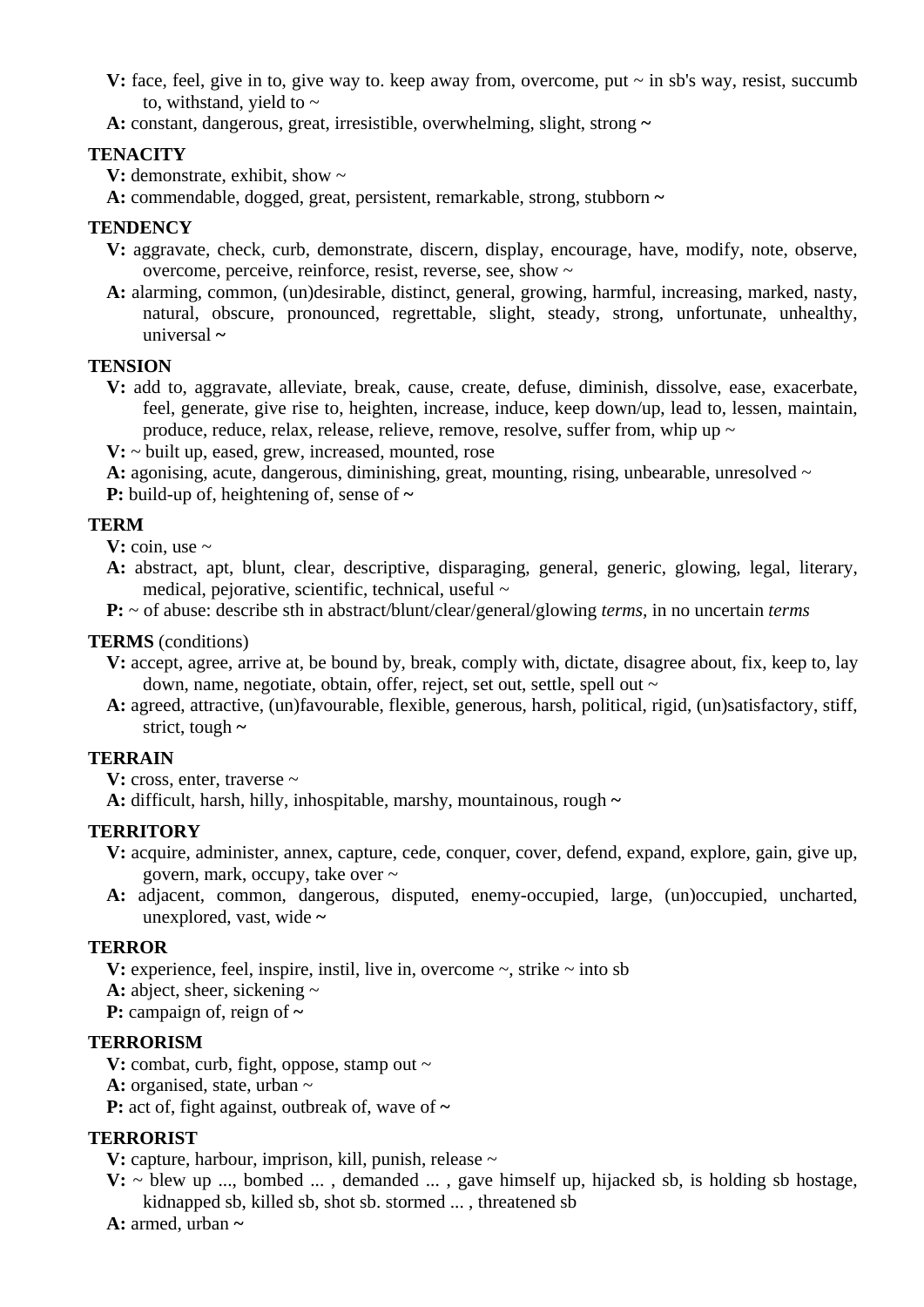# **TEST**

 **V:** apply, carry out, come through, construct, devise, do, fail, get through, give, have, mark, pass, put sb through, score, set, sit, take ~

 $V: \sim$  shows ...

 **A:** accurate, acid, aptitude, blood, complicated, demanding, difficult, driving, easy, effective, endof-term, exacting, final, good, hard, infallible, intelligence, key, mid-term, painful, poor, pregnancy, preliminary, real, regular, reliable, revealing, rigorous, rough, spelling, standard, stiff, strict, stringent, supreme, thorough, useful, valid  $\sim$ 

**P:**  $\sim$  of endurance, stamina

# **TESTS** (trials)

**V:** cancel, come/go through, endure, face, fail, hold, pass, put sth through, suspend, undergo  $\sim$ 

- **V:**  $\sim$  confirm ..., cover ..., demonstrate ..., establish ..., indicate ..., mean ..., prove ..., reveal ..., show ..., suggest .. ,
- **A:** critical, exhaustive, exploratory, extensive, initial, laboratory, medical, nuclear, periodic, preliminary, regular, rigorous, routine, scientific, severe, standard, stiff, stringent, thorough, vital  $\sim$

**P:** series of  $\sim$ 

# **TEXT**

**V:** add to, alter, amend, annotate, change, check, correct, edit, produce, refer to, revise, supply  $\sim$ 

 **A:** (un)abridged, academic, (in)accurate, authentic, concise, contemporary, detailed, full, illustrated, literary, original, set **~** 

# **THANKS**

**V:** accept, express, give (one's), say, receive  $\sim$ 

 **A:** genuine, heartfelt, sincere, warmest **~** 

# **THEATRE**

 **A:** amateur, classical, contemporary, experimental, fringe, legitimate, live, mainstream, street **~** 

# **THEME**

- **V:** adopt, be familiar with, borrow, choose, continue, deal with, develop, draw on, elaborate on, embroider, expand, follow, handle, introduce, invent, keep harping on, keep to, launch out into, outline, pick. pick up, pursue, recognise, repeat, revert to, select, stick to, take up, try out, use, work on, write about  $\sim$
- $V: \sim$  comes in, keeps repeating itself, occurs (again), runs through  $\ldots$
- **A:** accustomed, basic, central, clear, common, commonplace, constant, contemporary, contrasting, controversial, difficult, disturbing, dominant, dull, eternal, entertaining, familiar, fashionable, fascinating, favourite, graceful, haunting, historical, identical, important, interesting, main, major, minor, moving, novel, original, persistent, popular, principal, recurrent, recurring, rich, rousing, sentimental, serious, similar, strange, subsidiary, tricky, underlying, uplifting, unusual, weird, well-known, well-tried ~

**P:** variations on  $\sim$ 

# **THEORY**

- **V:** abandon, accept, adopt, advance, argue against, attack, base sth on, build, challenge, come down in favour of, confirm, construct, corroborate, defend, develop, discount, discredit, dispute, eliminate, espouse, evolve, examine, explode, expound, favour, fit in with, form, formulate, hold, invalidate, invent, launch, lend support to, outline, overthrow, overturn, present, propose, propound, (dis)prove, put forward, put  $\sim$  to the test, question, reverse, revise, rule out, shake, subscribe to, substantiate, suggest, support, test, try out, undermine, uphold, upset, vindicate, work out ~
- $V: \sim$  accounts for ..., applies to ..., breaks down, explains ..., fits the facts, gained favour/ground/support, holds good, implies ..., rests on ..., suggests ...
- **A:** acceptable, adequate, alternative, bold, brilliant, cherished, coherent, contemporary, controversial, convenient, convincing, crack-pot, credible, current, daring, elaborate, fanciful,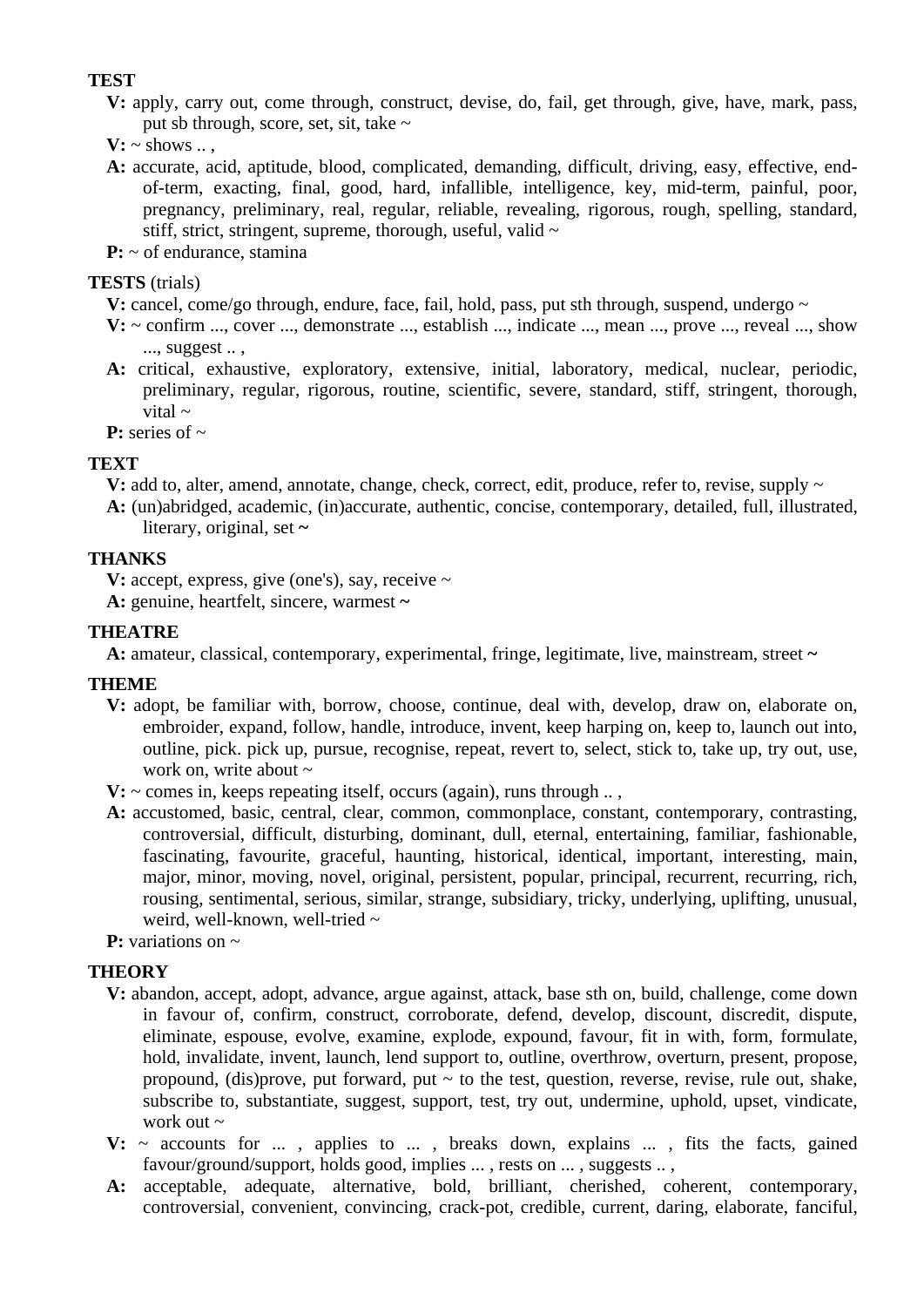far-fetched, fashionable, imaginative, intriguing, latest, logical, major, modem, novel, original, pet, plausible, preconceived, preposterous, revolutionary, sophisticated, stimulating, (un)tenable, unique, unlikely, unorthodox, valid  $\sim$ 

**P:** basis of  $\sim$ 

## **THESIS**

**V:** present, submit, (re)write  $\sim$ 

 **A:** doctoral, excellent, Masters, PhD, poor, weak, well-presented, well-researched **~** 

## **THINKER**

 **A:** clear, creative, great, lateral, logical, muddled, original **~** 

## **THINKING**

 **A:** clear, fresh, hard, independent, lateral, logical, precise, quick, rapid, straight, wishful, woolly **~** 

## **THIRST**

**V:** die of, quench, slake, suffer from, work up  $\sim$ 

 **A:** raging, terrible, unquenchable **~** 

# **THOUGHT**

- **V:** accept, admit, be deep in, be lost in/sunk in, be tempted by, call for, devote  $\sim$  to ..., encourage, exercise, entertain, express, facilitate, give some ~ to ... , have, hinder, need, prevent, reject the  $\sim$  of..., require, shudder at, stimulate  $\sim$
- **V:**  $\sim$  alarmed (me), came into (my) head/mind, came to (me), crossed (my) mind, occurred to (me) that... , rankled, unnerved (me)
- **A:** advanced, anxious, brilliant, careful, clever, considerable, considered, deep, frightening, happy, hard, inspiring, intriguing, modem, passing, preliminary, profound, progressive, prolonged, radical, recurrent, serious, sobering, splendid, strange, sudden, tempting, upsetting, up-to-date, worrying ~

**P:** clarity of, food for, independence of, line of, pattern of, school of, train of  $\sim$ 

# **THOUGHTS**

**V:** collect (your), dispel, gather (your), marshal (your), share (my/a few)  $\sim$ 

 **A:** anxious, innermost, sad, sombre, stray, troubling, uneasy **~** 

# **THREAT**

- **V:** avoid, be alerted to/confronted with, be intimidated, be terrified by, carry out, combat, cope with, constitute, counter, counteract, deter, dispel, dodge, face, give into, head off, ignore, implement, issue, lift, live under, make, pay (no) attention/heed to, pose, present, receive, remove, repel, represent, resist, take  $\sim$  seriously, utter  $\sim$
- **V:** ~ decreased, diminished, disappeared, fizzled out, hangs over sb, increased, looms, receded. remains, vanished
- **A:** constant, continual, continuing, dangerous, deadly, death, dire, distinct, effective, emerging, empty, ever-present, explicit, external, fierce, frightening, genuine, grave, great, imminent, impending, implicit, implied, important, internal, loud, noisy, ominous, open, potential, real, serious, severe, significant, sole, strong, tremendous, veiled, violent **~**

# **THUNDER**

 **V:** ~ boomed, reverberated, roared, rumbled  **P:** clap of, crash of, peal of, roll of **~** 

# **TIES** (links)

**V:** create, destroy, develop, form, have, maintain, sever, strengthen, weaken  $\sim$ 

- **V:** ~ became closer/stronger, link sb
- **A:** close, friendly, strong **~**

# **TIME**

**V:** agree on, allocate, allot, arrange, begrudge, be pressed for, change, devote  $\sim$  to  $\ldots$ , fix, fritter away, gain, have, invest, kill, limit, lose, make a note of, mark, pass, play for, restrict, run out of, save, set, spare, specify, spend, take, take up, waste, while away  $\sim$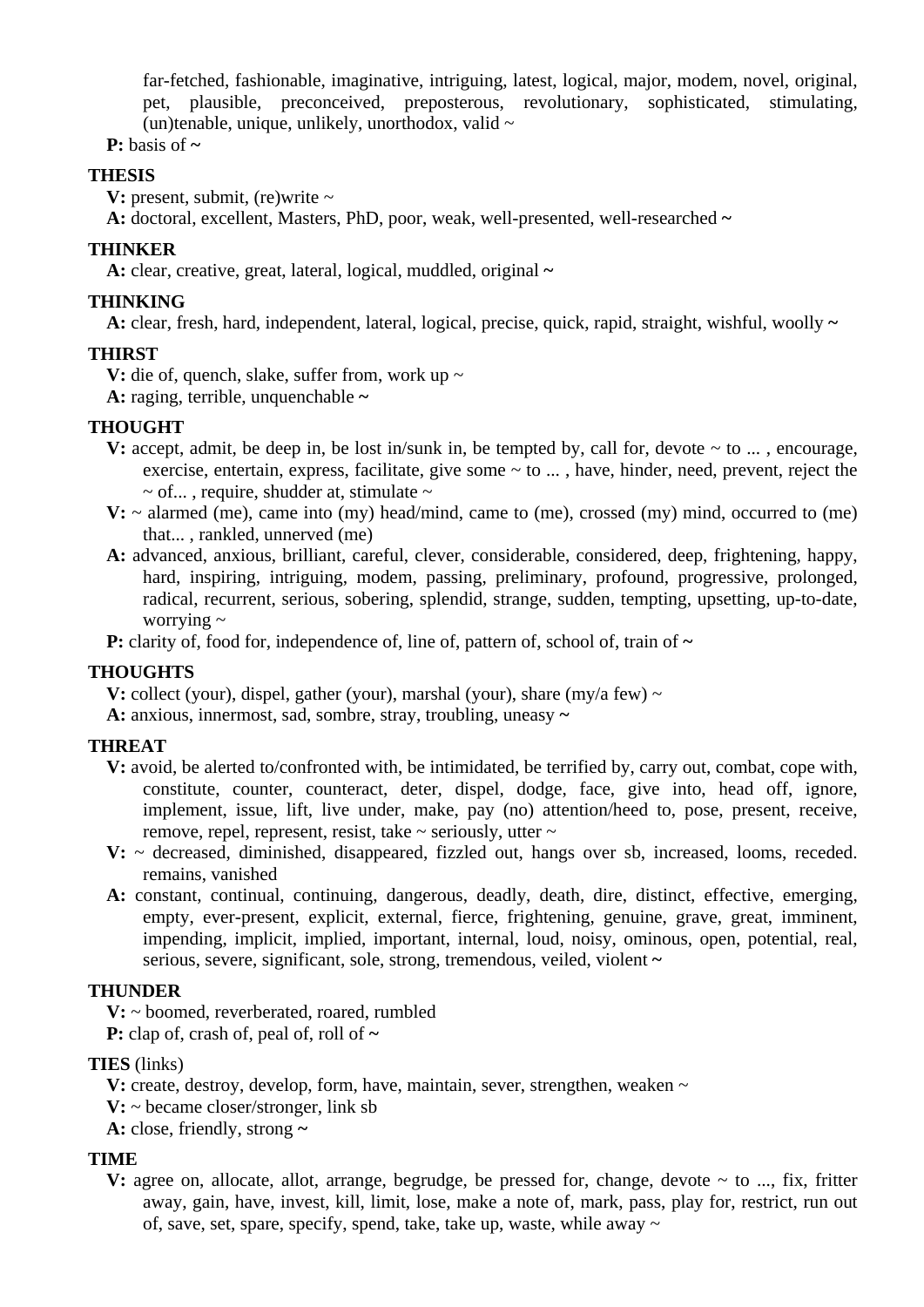**V:** ~ dragged, elapsed, expired, flew, passed, ran out, was taken up with ..., went quickly/slowly

A: ample, certain, free, leisure, proper, set, spare, specific, sufficient ~

**P:** length of, march of, matter of, passage of, space of  $\sim$ ; living on borrowed  $\sim$ 

### **TIME** (with *a/the)*

**V:** foresee, go through, have, long for, look back on/forward to, remember, spend  $\sim$ 

 **A:** amusing, anxious, bewildering, busy, critical, delightful, depressing, difficult, dreadful, easy, entertaining, exciting, grim, gruelling, happy, hard, harrowing, horrible, marvellous, miserable, painful, (un)pleasant, rough, sad, trying, worrying, wretched  $\sim$ 

 **P:** at the allotted/appointed **~** 

### **TIMES** (circumstances)

- **V:** be characteristic of, be typical of, experience, go through, have, live in, live through, long for, look back on, look forward to, recall, survive  $\sim$
- **A:** affluent, dangerous, depressing, difficult, former, happy, hard, momentous, normal, past, prehistoric, prosperous, recent, troubled, worrying **~**

# **TIMETABLE**

**V:** consult, disrupt, draw up, follow, keep to, look sth up in, produce, set, upset, wreck  $\sim$  **A:** bus, busy, cramped, crowded, flexible, loose, railway, regular, rigid, strict, tight **~** 

## **TITLE**

**V:** acquire, assert, claim, dispute, get, give up, have, inherit, possess, renounce  $\sim$  **A:** ancient, courtesy, hereditary, honorary, (un)official **~** 

## **TOLERANCE**

**V:** display, show  $\sim$ 

 **A:** admirable, benign, great, incredible **~** 

## **TOLL**

**V:** exact, reduce, take  $\sim$ 

 **A:** death, devastating, heavy, sad, tragic **~** 

### **TONE**

**V:** adopt, alter, change, modify  $\sim$ 

 **A:** affectionate, angry, apologetic, arrogant, avuncular, bullying, calm, cheerful, conciliatory, condescending, cynical, dry, emphatic, fatherly, flippant, friendly, gentle, gloomy, harsh, impartial, jocular, level, light, matter-of-fact, nasty, objective, ominous, patronising, peremptory, petulant, plaintive, (un)pleasant, pompous, reflective, sarcastic, serious, sharp, sober, soothing, stern, strident, subdued, sulky, threatening, triumphant, urgent, welcoming  $\sim$ 

### **TOPIC**

- **V:** approach, avoid, bring up, broach, change, cover, embark on, deal with, develop, discuss. drop, dwell on, elaborate on, embark on. examine, go into, ignore, keep off/to, pursue, raise, return to, stick to, study, suggest, tackle, take up. touch on  $\sim$
- **A:** absorbing, abstruse, awkward, boring, common, controversial, current, dangerous, difficult, dull, everyday, familiar, fascinating, fashionable, favourite, fresh, heavy, important, interesting, key, light, main, major, original, overworked, (un)pleasant, political, popular, principal, risky, safe, sensitive, sole, taboo, unlikely, vital  $\sim$
- **P:**  $(\text{main}) \sim \text{of}$  conversation

# **TORTURE**

**V:** employ, inflict, resort to, subject sb to, undergo, use  $\sim$ **P:** victims of  $\sim$ 

# **TOUCH** (physical)

 **A:** delicate, gentle, light, slight, soft, tender **~** 

# **TOUCH** (feature)

 **A:** attractive, bright, colourful, finishing, happy, interesting, personal, woman's **~**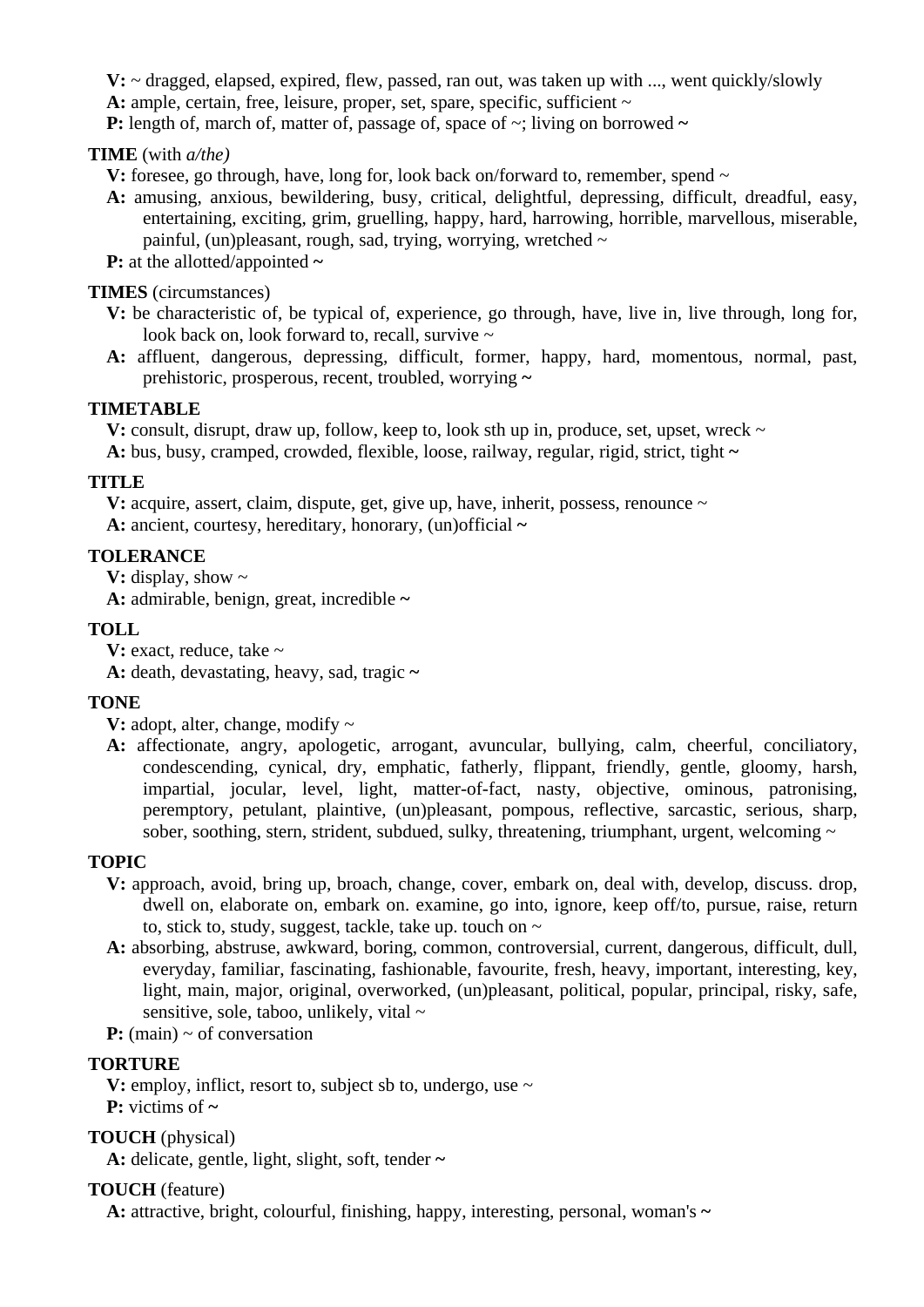# **TOUR**

**V:** conduct, go on, operate, organise ~  **A:** concert, conducted, guided, lecture, lightning, sightseeing, whirlwind **~** 

# **TOURISM**

- **V:** develop, promote ~
- **V:** ~ is booming/flourishing/thriving

# **TOWN**

 **V:** ~ declined, flourished, grew (up), spread

 **A:** ancient, (un)attractive, boom, busy, coastal, crowded, depressing, dilapidated, dormitory, dull, fortified, ghost, important, industrial, large, market, mediaeval, medium-sized, mining, modem, neighbouring, one-horse, picturesque, pleasant, pretty, prosperous, quaint (little), satellite, shanty, ugly  $\sim$ 

**P:** on the outskirts of  $\sim$ : in the  $\sim$  centre

# **TRACE**

**V:** discern, find, follow, leave, lose, pick up, see, show, wipe out  $\sim$ 

 **A:** clear, distinct, faint, infinitesimal, obvious, slight, strong, visible **~** 

# **TRADE**

- **V:** build up, carry on, conduct, develop, encourage, engage in, foster, harm, help, look for, promote, restrict, ruin, spoil, stimulate, welcome ~
- **V:** ~ declined, disappeared, grew, flourished, is bad/good/poor/slack/slow/sluggish/steady, picked up, prospered, shrank, stagnated, stopped
- **A:** booming, brisk, busy, free. growing, healthy, illegal, illicit, lively, lucrative, mutual, overseas, profitable, prosperous, reciprocal, world ~
- **P:**  $\sim$  agreement, association, deficit, directory, dispute, fair. figures, gap, mark, name, press, price, restrictions, secret, surplus, terms, union: control of, increase in, slump in. volume of **~**

# **TRADE** (job)

**V:** follow, have, learn, take up  $\sim$ 

 **A:** ancient, dying, useful **~** 

# **TRADITION**

- **V:** abandon, abolish, adopt, break with, build up, carry on, continue, create, destroy, encourage. establish, follow, foster, give up, hand down, have, ignore, keep up, kill, maintain, neglect. observe, pass on, preserve, reject, respect, revive, stick to, turn one's back on, uphold  $\sim$
- **V:**  $\sim$  dates back to ..., died out, disappeared, exists, goes back to ... . is (still) alive, lingers on, survives  $\sim$
- **A:** accepted, age-old, ancient, cherished, classical, colourful, dead, dying, famous, folk, glorious, hallowed, living, local, long, old, oral, popular, powerful, rigid, sacred, strict, universal, vanishing, widespread **~**

# **TRAFFIC**

- **V:** ban, be closed to, block, carry, control, cope with, direct, divert, follow, get lost in/stuck in , get through, halt, hold up, obstruct, reduce, regulate, slow down, speed up, stop  $\sim$
- **V:** ~ built up, crawled, flowed, increased, is congested/stuck, moved, passed
- **A:** busy, chaotic, congested, dense, fast, heavy, light, local, merging, moderate, one-way, slowmoving, through, well-behaved  $\sim$

**P:**  $\sim$  control, island, lights; control of, density of, intensity of  $\sim$ 

# **TRAGEDY**

**V:** avert, bring about, cause, experience, heighten, increase, lead to, witness  $\sim$  $V:~$   $\sim$  struck

 **A:** great, impending, personal, terrible **~** 

# **TRAIN**

**V:** board, catch, derail, get off/on, hold, leave, miss, take  $\sim$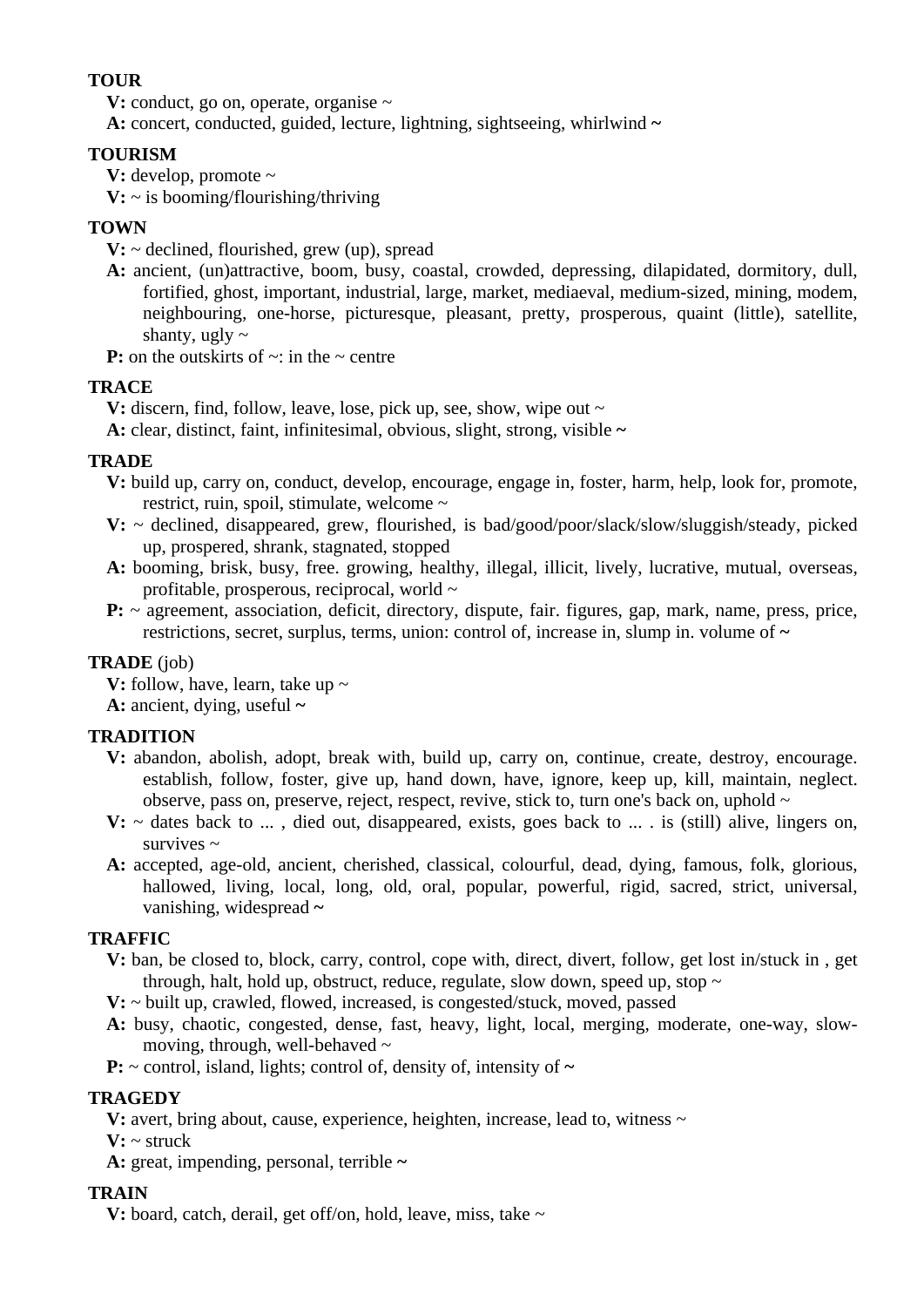**V:** ~ is approaching, arrived, departed, pulled in/out

 **A:** commuter, (semi-)direct, express, freight, non-stop, slow, stopping, through **~** 

## **TRAINING**

**V:** apply for, do, get, go through, provide  $\sim$ , put  $\sim$  to use

 **A:** basic, demanding, formal, full-/part-time, intensive, lengthy, rigorous **~** 

## **TRANSACTION**

**V:** break off, conclude, conduct, make, stick to  $\sim$ 

 **A:** binding, (il)legal, (un)profitable, shady, valid **~** 

### **TRANSFORMATION**

**V:** see, undergo, witness ~

 **A:** amazing, complete, personal, radical, total, unbelievable **~** 

## **TRANSITION**

- **V:** accomplish, bring, carry through, complete, effect, go through, hamper, hasten, herald, hinder, mark, oppose, plan, prepare for, prevent, propose, reject, resist, signal, speed up  $\sim$
- **A:** abrupt, complete, early, easy, gradual, immediate, rapid, smooth, speedy, swift, sudden, traumatic, violent ~

**P:** period of  $\sim$ 

## **TRANSLATION**

**V:** check, correct, do, go over, polish, produce, revise  $\sim$ 

 **A:** close, direct, exact, excellent, faithful, free, literal, loose, poor, reliable, rough, satisfactory, word-for-word **~** 

## **TRAVELLER**

 **A:** experienced, frequent, indefatigable, intrepid, seasoned, unwary **~** 

## **TREASURE**

**V:** come across, hoard, hunt for, loot, recover, salvage, seize, steal  $\sim$ 

 **A:** ancient, buried, lost, priceless, sunken, valuable **~** 

# **TREATMENT**

**V:** be exposed to, be given, be subject to, count on, expect, get, mete out, receive, suffer  $\sim$ 

 **A:** atrocious, brutal, cruel, (un)fair, generous, harsh, humiliating, inhumane, kind, lenient, preferential, sensitive, shabby, shocking, soft, terrible, unexpected, unjust, unlawful  $\sim$ 

## **TREATMENT** (medical)

**V:** administer, get, give, propose, provide, receive, recommend, respond to, try, undergo  $\sim$ 

 **V:** ~ affected (me), did (me) good, failed, helped (me), worked

A: drastic, effective, hospital, out-patient, painful, radical, regular, (un)successful ~

 **P:** outcome of, result of **~** 

# **TREATY**

 **V:** abide by, acknowledge, breach, break, conclude, confirm, draw up, endorse, enter into, infringe, initial, jeopardise, make, negotiate, ratify, repudiate, sign, tear up, violate, withdraw from, work out  $\sim$ 

 $V: \sim$  came into force  $\sim$ 

A: binding, peace, valid  $\sim$ 

**P:** breach of, ratification of, signing of  $\sim$ 

### **TREE**

**V:** chop down, climb, cut down, fell, plant, prune, shelter under, uproot  $\sim$ 

 **V:** ~ bore fruit, blossomed, fell down, grew, swayed

### **TREND**

 **V:** accelerate, accentuate, aggravate, analyse, anticipate, check, combat, counter, counteract, create, curb, defy, deplore, detect, encourage, establish, exaggerate, follow, halt, hasten, intensify,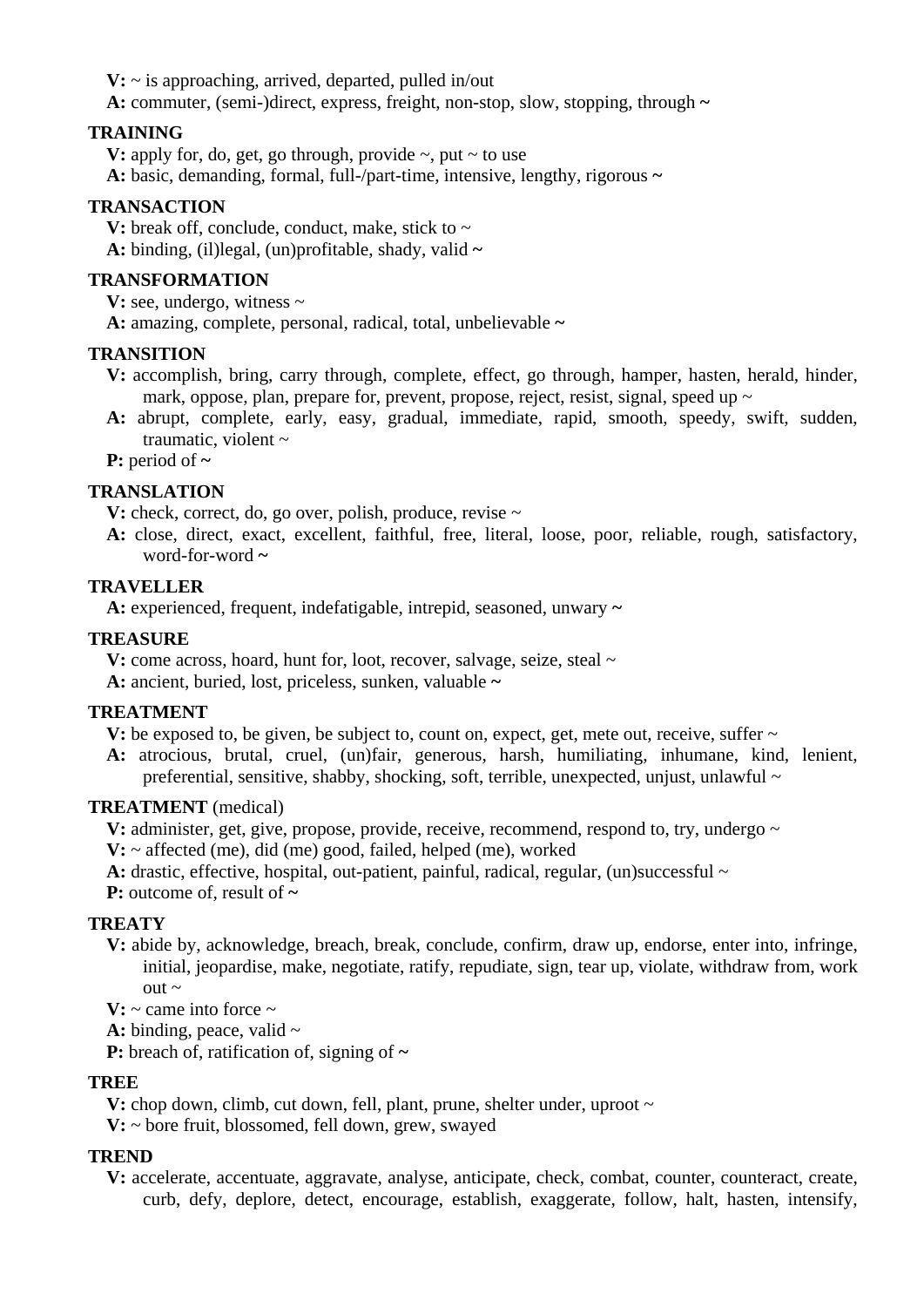mirror, observe, oppose, overcome, perceive, recognise, reflect, resist, resume, reverse, see, set, slow. start, strengthen, study, sustain, underline, weaken  $\sim$ 

 **A:** clear, common, continuing, dangerous, definite, distinct, downward, encouraging, fashionable, favourable, general, gradual, growing, incipient, increasing, marked, modem, noticeable, novel, obvious, perceptible, popular, powerful, real, recent, rising, slight, steady, strong, surprising, regrettable, underlying, undesirable, unfortunate, upward, (un)welcome, worrying ~

 **P:** reversal of **~** 

#### **TRIAL**

- **V:** adjourn, attend, bring sb to, come up for, conduct, face, fix, follow, go to, hold, postpone , preside over, put off, put sb on, rig, set, set up, stage, stand  $\sim$
- **A:** early, fair, immediate, impartial, lengthy, mock, open, public, secret, sensational, show, spectacular, summary ~
- **P:**  $\sim$  by jury; (can't) get a fair  $\sim$

#### **TRIBE**

**V:** belong to, lead  $\sim$ 

 **A:** exotic, indigenous, lost, nomadic, primitive, remote, wandering, warlike ~

 **P:** member of **~** 

### **TRIBUTE**

**V:** express, offer, receive  $\sim$ 

 **A:** extravagant, fitting, generous, glowing, heartfelt, hollow, ironic, lavish, moving, sincere, touching, warm **~** 

#### **TRICK**

**V:** foil, play  $\sim$  on sb, resort to, see through  $\sim$ 

 **V:** ~ came off, failed, worked

 **A:** clever, cunning, dirty, familiar, mean, mischievous, nasty, underhand **~** 

#### **TRIP**

**V:** arrange, cancel, embark on, go for/on, have, make, organise, plan, postpone, take  $\sim$ 

 **A:** business, day, disastrous, enjoyable, extended, holiday, long, (un)pleasant, round-the-world, short, (un)successful, tiring, weekend **~** 

#### **TRIUMPH**

- **V:** announce, celebrate, claim, detract from, end in, engineer, enjoy, experience, feel, glory in, have, proclaim, score ~
- **A:** early, final, glorious, great, hollow, important, latest, notable, recent, resounding, short-lived, tremendous, well-deserved **~**

### **TROOPS**

**V:** bring in, commit, deploy, despatch, lead, review, send in, station, use, withdraw  $\sim$ 

 **A:** armoured, crack, defeated, demoralised, ground, raw, (ir)regular, seasoned, shock, victorious **~** 

#### **TROUBLE**

 **V:** anticipate, avert, avoid, be in, be involved in, cause, cope with, curb, deal with, encounter, experience, get into/out of, have, instigate, invite, land in, look for, make, spark off, start, steer clear of, stir up, suppress, take, wriggle out of  $\sim$ 

 **V:** ~ arose, broke out, is brewing, came to a head, ended, ensued, flared up, loomed

A: potential, real, serious, sudden, violent ~

**P:** cause of, outbreak of, root of the, worth the  $\sim$ ; went to a great/good deal of  $\sim$ ; financial, serious *troubles* 

### **TROUSERS**

**V:** button up, do up, pull up, put on, take off, unbutton, unzip, zip up  $\sim$ 

 **A:** baggy, flared, short, tight **~** 

#### **TRUCE**

**V:** agree on, arrange, break, call, declare, negotiate, violate, work out  $\sim$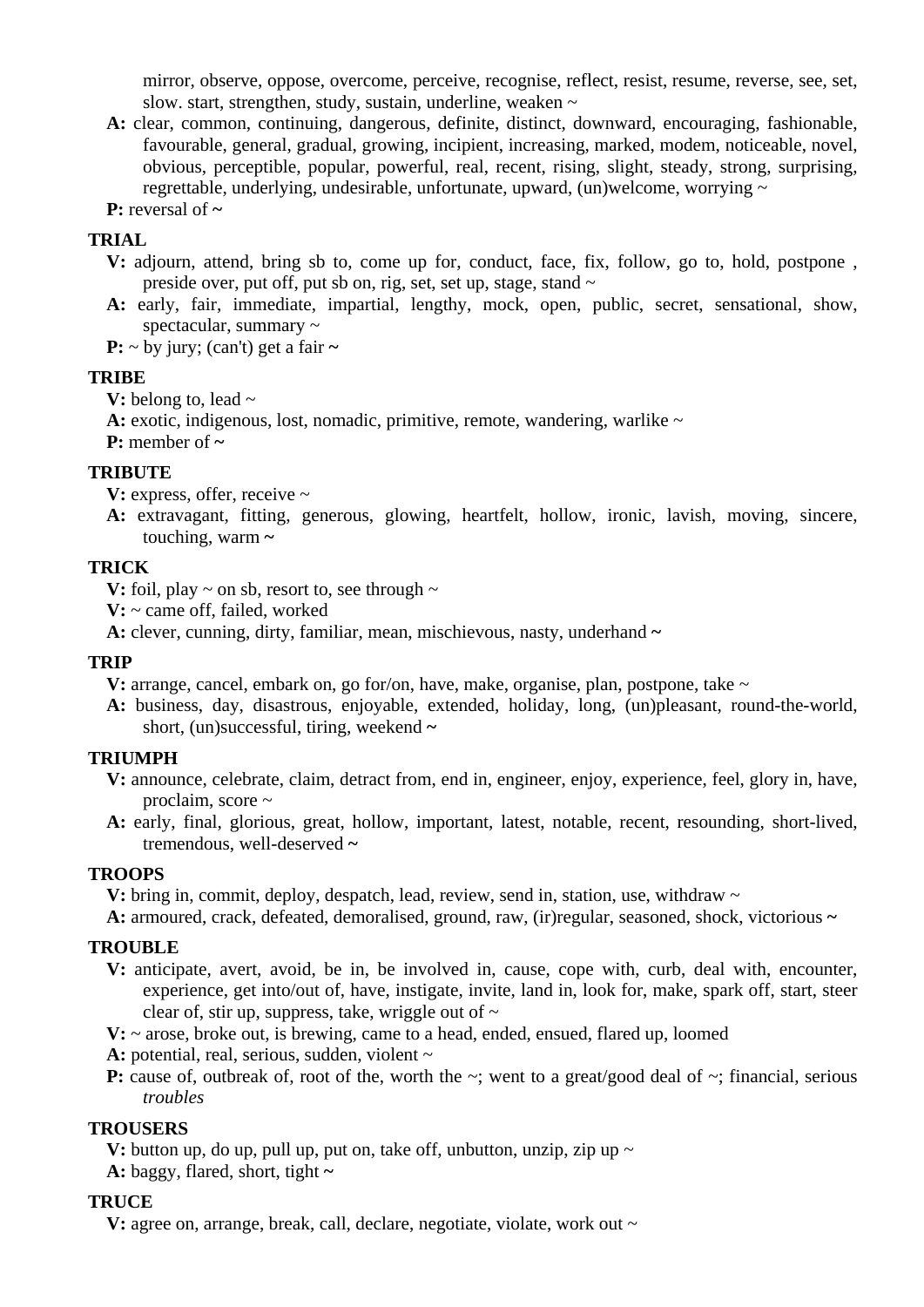A:  $\text{uneasy}$   $\sim$ 

# **TRUST**

V: betray, deserve, enjoy, forfeit, give, have, lose, place, put, spoil, strain, undermine ~

**A:** absolute, blind  $\sim$ 

**P:** abuse of, lack of  $\sim$ 

# **TRUTH**

- **V:** arrive at, ascertain, assess, believe, blurt out, bring out, check, close one's eyes to, conceal, confirm, confront sb with, convey, defend, demonstrate, deny, discover, disentangle, disguise, distort, doubt, establish, expose, express, face, find out, grasp, hide, ignore, keep to, pursue, question, reveal, search for, seek, speak, stick to, stretch, suppress, tell, uncover, value ~, vouch for  $\sim$  of
- **V:**  $\sim$  came out, dawned on (me), prevailed
- **A:** absolute, awful, bare, bitter, gospel, hard, harsh, important, incontrovertible, inescapable, literal, naked, obvious, plain, real, sad, sheer, sober, solemn, stark, uncomfortable, unvarnished, universal, unpalatable, unpleasant, unvarnished, unwelcome, whole  $\sim$
- **P:** travesty of the  $\sim$ ; germ of, glimmer of, grain of, not one iota of, pursuit of, ring of  $\sim$ ; the  $\sim$  the whole  $\sim$  and nothing but the  $\sim$

## **TUNE**

**V:** carry, compose, hum, sing, whistle, write  $\sim$ 

 **A:** catchy, familiar, lively, memorable, merry, popular, simple, unforgettable, well-known **~** 

# **TURNING-POINT**

**V:** arrive at, come to, pass, reach, signal  $\sim$ 

 **A:** crucial, important, irreversible, significant **~** 

### **TYPE**

- **V:** belong to, choose, come across, define, denote, determine, deviate from, differentiate, distinguish, encounter, exemplify, follow, identify, recognise, represent, revert to, select, single out, specify, stick to  $\sim$
- **V:** ~ (dis)appeared, has become extinct, died out, occurs, has vanished
- **A:** antiquated, archaic, broad, common, distinct, exotic, familiar, fine, interesting, main, oldfashioned, out-of-date, particular, peculiar, quaint, rare, specific, standard, strange, traditional, (un)usual, unique, widespread, well-defined, well-known  $\sim$

 **P:** classify sth into, segregate sth into *types* 

# **TYRANNY**

**V:** abolish, escape from, free sb from, put down. rebel against, rescue sb from, suffer under  $\sim$ **P:** overthrow of  $\sim$ 

# **ULTIMATUM**

**V:** deliver, give, get, ignore, issue, present, receive, withdraw  $\sim$ 

# **UNCERTAINTY**

**V:** add to, cause, dispel, express, get rid of, increase, intensify, lead to, relieve  $\sim$ 

**V:** ~ prevailed, surrounds sth

### **UNDERSTANDING**

 **V:** arrive at, be based on. bring about, come to, develop, promote, reach, rule out, seek, show, work towards ~

**A:** basic, better, broad, clear, complete, deep. firm, full, mutual, real, tacit, working  $\sim$ 

# **UNDERTAKING** (scheme)

**V:** abandon, decide on, embark on, give up, take on  $\sim$ 

 **A:** ambitious, colossal, dangerous, difficult, foolhardy, formidable, futile, hopeless, important, major, massive, noble, risky, serious, worthwhile  $\sim$ 

### **UNDERTAKING** (promise)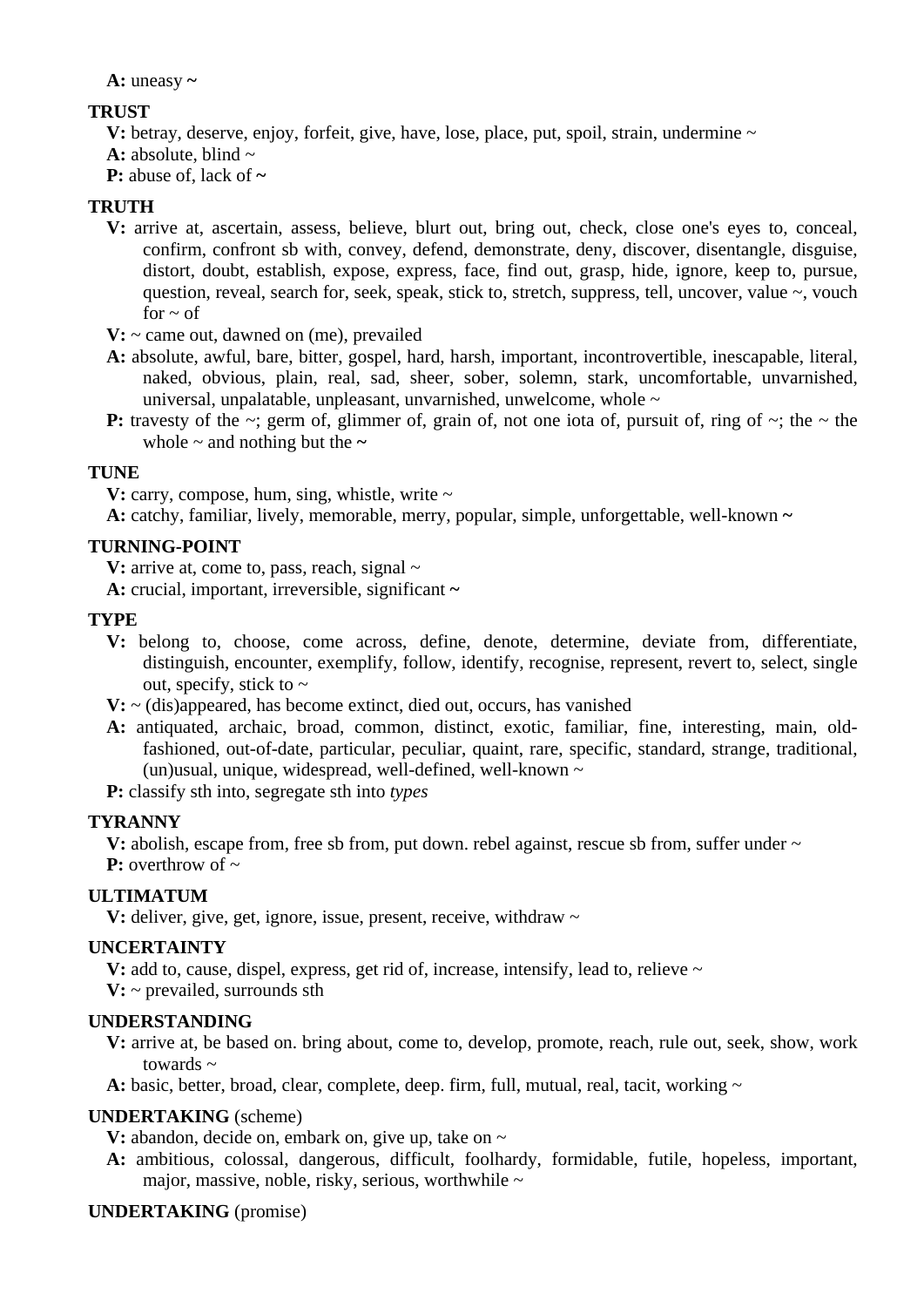**V:** break, carry out, fulfil, give, honour  $\sim$ 

A: secret, solemn ~

## **UNEMPLOYMENT**

- **V:** banish, bring down, cause, check, combat, conquer, contain, cope with, counteract, create, curb, cure, cut. deal with, ease, eliminate, find a cure for, give rise to, hold down, lead to. push up, reduce, relieve, tackle ~
- **V:** ~ climbed, declined, doubled, escalated, got out of hand, grew, increased, occurs, persists, remains high/steady, rose, rocketed, soared, spiralled, stands at (2 million), went down/up
- **A:** chronic, falling, high. large/small-scale, long-/short-term, low, mass, massive, mounting, permanent, record, rising, seasonal, serious, soaring, sustained, widespread ~

**P:** drop in, fall in, fight against, level of, rise of, tide of  $\sim$ 

## **UNION** (trade union)

**V:** create, dissolve, form, join, outlaw, set up, split ~

- **V:** ~ broke away, are holding a ballot
- P: ~ leaders, members, officials

# **UNITY**

 **V:** achieve, appeal for, break, call for, destroy, endanger, enhance, harm, jeopardise, lead to, live together in, lose, maintain, preserve, promote, protect, reinforce, safeguard, shatter, threaten, undermine, win, work for  $\sim$ 

 **A:** complete ~

# **UNIVERSE**

**V:** create, explore ~

A: alternative, expanding, known, orderly  $\sim$ 

**P:** centre of, origin of, secrets of  $\sim$ 

## **UNIVERSITY**

**V:** apply to, attend, be at, be thrown out of, establish, found, go (up) to, leave, start  $\sim$ A: ancient, famous, modem, prestigious, top ~

# **UNREST**

**V:** quell, spark off  $\sim$ **P:** wave of (violent)  $\sim$ 

### **UPBRINGING**

 **A:** careful, cloistered, close, conservative, (un)conventional, disciplined, harsh, narrow, ordinary, puritanical, religious, restricted, strict ~

# **UPHEAVAL**

**V:** cause, end in, lead to, prevent  $\sim$ 

A: great, internal, political, social, tremendous ~

# **UPRISING**

V: commemorate, crush, lead, lead to, organise, put down, quell, start, suppress, take part in ~

**V:** ~ broke out, collapsed, took place

A: armed, full-scale, heroic, peasant, popular, violent ~

### **URGE**

- **V:** awaken, be driven by/moved by/prompted by/tempted by, control, experience, feel, give in to, give way to, have, overcome, repress, resist, satisfy, stifle, succumb to, suppress  $\sim$
- $V: \sim$  came over (me), made me ...
- **A:** faint, fatal, fierce, generous, instinctive, irresistible, natural, overpowering, powerful , primitive, strong, sudden, uncontrollable, violent ~

# **URGENCY**

**V:** realise, stress  $\sim$ A: great, special, utmost ~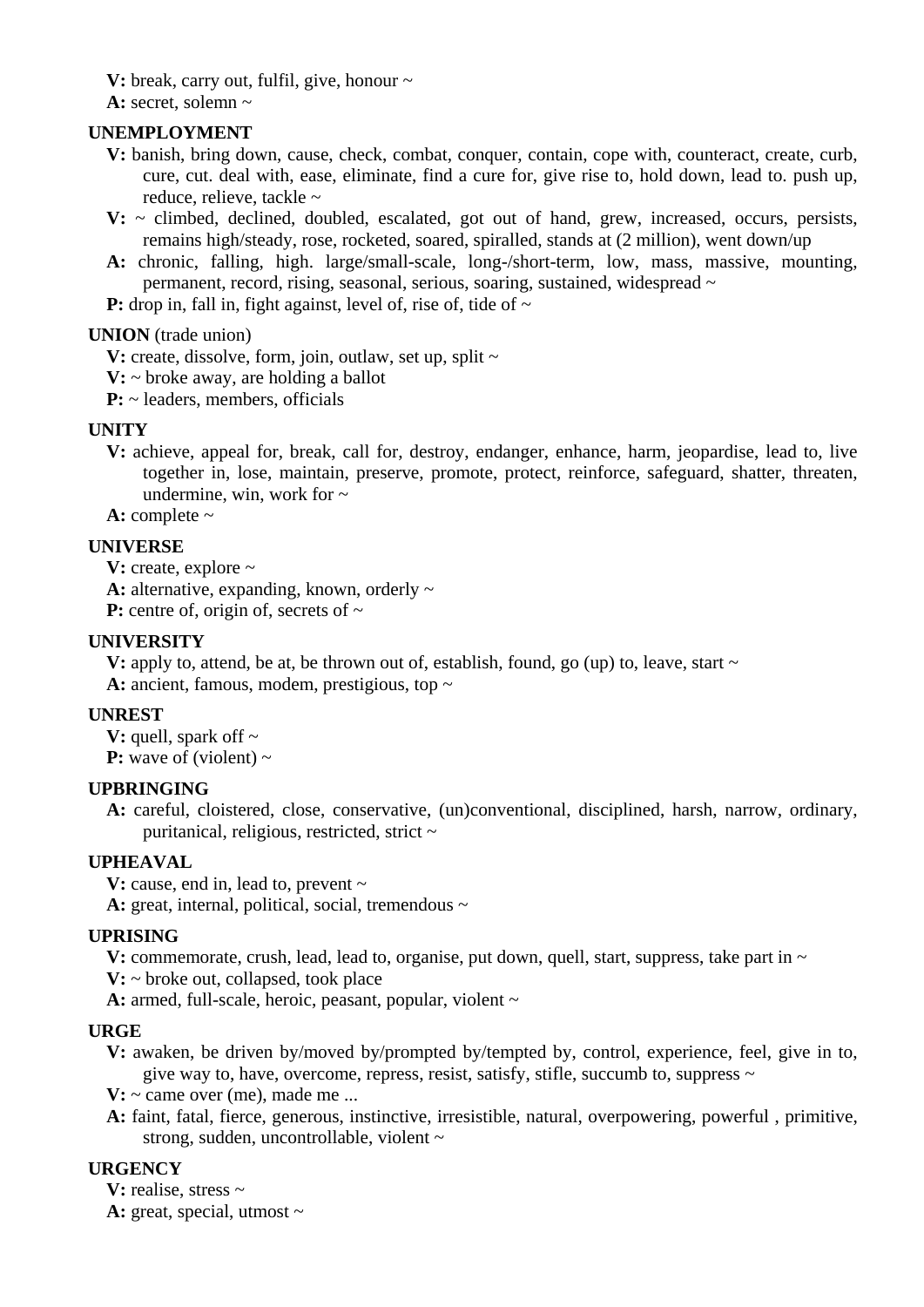**P:** matter of (great)  $\sim$ : the  $\sim$  of the situation

### **USAGE**

**V:** abandon, adhere to, adopt, follow, go along with, go by, keep to  $\sim$ 

A: accepted, common, current, general, normal, official, traditional, well-established ~

#### **USE**

- **V:** abandon, abhor, advise, advocate, authorise, avoid, ban, be against, be in favour of, bring sth into, complain about, continue, criticise, encourage, ensure, extend, give up, justify, object to, oppose, permit, plan, prevent, prohibit, promote, recommend, reject, restrict, secure, stop, threaten ~
- **A:** adroit, appropriate, common, constant, constructive, continuous, controversial, correct, current, defensive, deft. devastating, discerning, domestic, effective, efficient, everyday, excessive, extravagant, familiar, frequent, future, general, generous, habitual, heavy, imaginative, immediate, immoral, important, industrial, ingenious, iniquitous, intermittent, internal, irresponsible, large-scale, lavish, liberal, limited, main, major, medical, military, moderate, narrow, obvious, odd, ordinary, personal, popular, practical, principal, profligate, (im)proper, real, reckless, (ir)regular, resourceful, ridiculous, ruthless, secondary, secret, senseless, sensible, sophisticated, special, standard, traditional, unauthorised, unique, universal, unorthodox, unusual, wide, widespread, wise ~

**P:** ban/limitations/regulations/restrictions on the  $\sim$  of

# **VACUUM**

**V:** create, fill, leave, live in, produce  $\sim$ 

A: perfect, total, virtual  $\sim$ 

### **VALUE**

- **V:** acquire, add to, admit, agree on, appreciate, arrive at, assess, attach, be aware of, enhance, establish, exceed, fix, get, give, have, hold, judge, keep, lose, maintain, overestimate, overrate, place, play down, preserve, put a  $\sim$  on sth, realise, reckon, recognise, reduce. underestimate  $\sim$
- **V:** ~ accrued, declined, diminished, fell, grew, remains constant/steady, went down/up
- **A:** approximate, current, exact, face, full, great, incalculable, inestimable, intrinsic, market, nominal, precise, real, slight, tremendous, true ~

### **VALUES** (standards)

**V:** believe in, cherish, defend, have, hold, keep to, recognise, reject, respect, subscribe to  $\sim$  **A:** basic, family, fundamental, idealistic, lasting, materialistic, moral, spiritual, traditional ~

**P:** set of, system of  $\sim$ 

## **VARIETY**

**V:** add, explore, lend, offer, provide, seek ~

 **A:** amazing, bewildering, dazzling, enormous, extraordinary, fascinating, great, immense, infinite, large, profuse, rich, tremendous, weird, wide ~

#### **VEGETABLES**

**V:** boil, chop, dice, grow, stir-fry  $\sim$ 

**A:** crisp, fresh, frozen, green, home-grown, mixed, organic, raw. root, seasonal, steamed ~

## **VENGEANCE**

**V:** exact, seek, swear, take, yow, wreak  $\sim$ 

A: cruel, full, horrible, swift, terrible ~

**P:** thirst for  $\sim$ 

### **VERDICT**

 **V:** accept, agree on, announce, appeal against, arrive at, bring in, consider, deliver, give, hand down, issue, oppose, overturn, proclaim, produce, pronounce, question, reach, read out. seek. uphold ~

A: confident, fair, final, majority, open, questionable, sensational, surprise, unanimous ~

### **VERSION**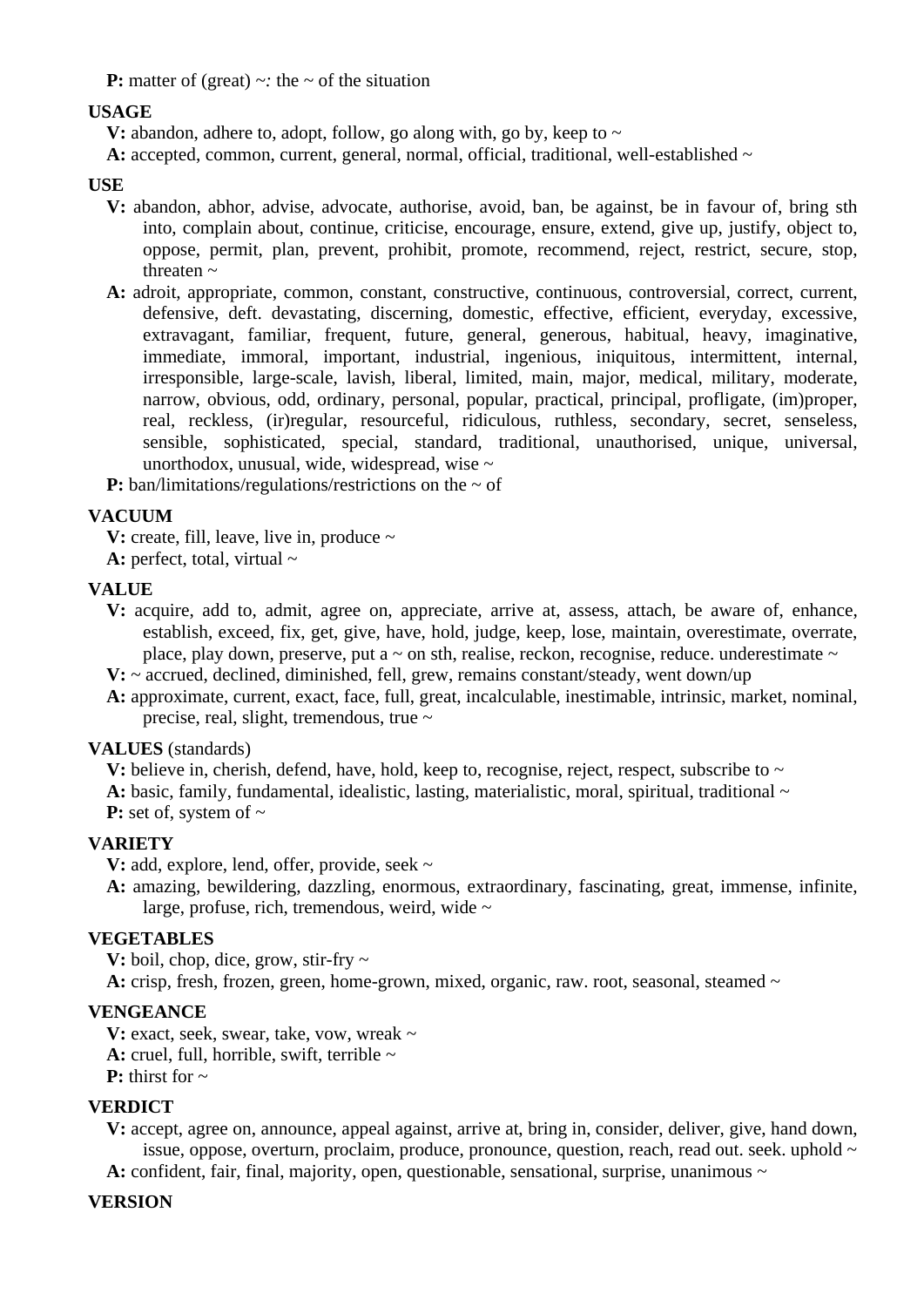- **V:** accept, believe, bring out, cast doubt on, challenge, come forward with/up with, complete. create, develop, get. give out, hear, invent, offer, peddle, piece together, play, popularise. produce, put about/forward, put on, put out, substantiate, use ~
- $V: \sim$  agrees with ...
- **A:** abbreviated, abridged, acceptable, accepted, amended, bowdlerised, colourful, concise. condensed, contradictory, credible, customised, current, definitive, distorted, draft, edited. exaggerated, expanded, false, final, garbled, genuine, highly-coloured, improved, modem, novel, one-sided, original, persuasive, pirate, plausible, politically correct, popular, preliminary, primitive, proper, revised, shortened, simplified, special, straightforward, tailor-made, true, unique, updated, up-to-date, watered-down ~

#### **VESTIGE**

 **A:** last, last remaining ~

#### **VICTIM**

- **V:** attack, choose, destroy, find, finish off, go after, harm, kill, lure, mark sb out as, pursue, seek, stalk, trail ~
- **A:** chance, easy, helpless, inevitable, innocent, intended, pathetic, potential, sole, unfortunate, unintended, unsuspecting, unwitting ~

#### **VICTORY**

- **V:** be assured of, bring off, celebrate, claim, consolidate, declare, end in, follow up. gain. go on to, grasp, hail. lead to, score ~ over sb, secure, seize, snatch, spearhead, throw away, win ~, wrest  $\sim$  from sh
- $V:$   $\sim$  eluded sb, was within (their) grasp
- **A:** amazing, brilliant, certain, clear, clear-cut, convincing, costly, decisive, definite, empty, famous, glorious, great, hard-fought/-won, hollow, landslide, lasting, major, massive, narrow, outright, overwhelming, painful, Pyrrhic, renowned, resounding, short-lived, splendid, stunning, substantial, surprise, sweeping, total, ultimate, unexpected, unprecedented  $\sim$

#### **VIEW**

- **V:** accept, adopt, advocate, (dis)agree with, argue, bear out, be opposed to, canvass, challenge, change, cling to, come round to. confirm, corroborate, defend, dismiss, dispute, disregard, dissent from, echo, encourage, endorse, espouse, expound, express, foster, give up, go along with, have, hold, incline to/towards, justify, modify, oppose, overcome, preclude, promote, put (forward), quarrel with, reach, reflect, reinforce, reiterate, reject, repudiate, resist, share, stick to, strengthen, subscribe to, substantiate, support, sympathise, take, uphold  $\sim$
- $V: \sim$  emerged, gained ground, is based on ...
- **A:** acceptable, balanced, benign, bleak, broad, broadminded, candid, caustic, comforting, (un)common, common-sense, consensus, constructive, contemporary, contentious, controversial, conventional, cool, critical, cynical, detached, different, dim, dispassionate, dissenting, distorted, erroneous, (un)fair, false, firmly-held, fresh, frivolous, general, generous, gloomy, grim, harsh, helpful, heretical, honest, independent, jaundiced, lenient, level-headed, liberal, magnanimous, minority, mistaken, naive, normal, objective, obscure, old-fashioned, one-sided, opposite, optimistic, outrageous, overall, perverse, pessimistic, philosophical, poor, popular, pragmatic, predominant, preposterous, prevailing, prevalent, primitive, radical, realistic, reasonable, revolutionary, ridiculous, romantic, sensible, simplistic, smug, sober, standard, stereotyped, strange, superficial, surprising, tentative, unacceptable, unanimous, unequivocal, unique, universal, untenable, unusual, wide. widespread  $\sim$

### **VIEW** (physical)

**V:** block, cut off, give, have, obscure, offer, restrict, spoil  $\sim$ 

A: beautiful, bird's eye, breathtaking, panoramic, restricted, splendid, superb, uninterrupted ~

### **VIEWS** (opinions)

**V:** air, ascertain, discover, divulge, elicit, enquire into, exchange, express, have, hold, make ~ plain, obtain, parade, respect, solicit, spell out ~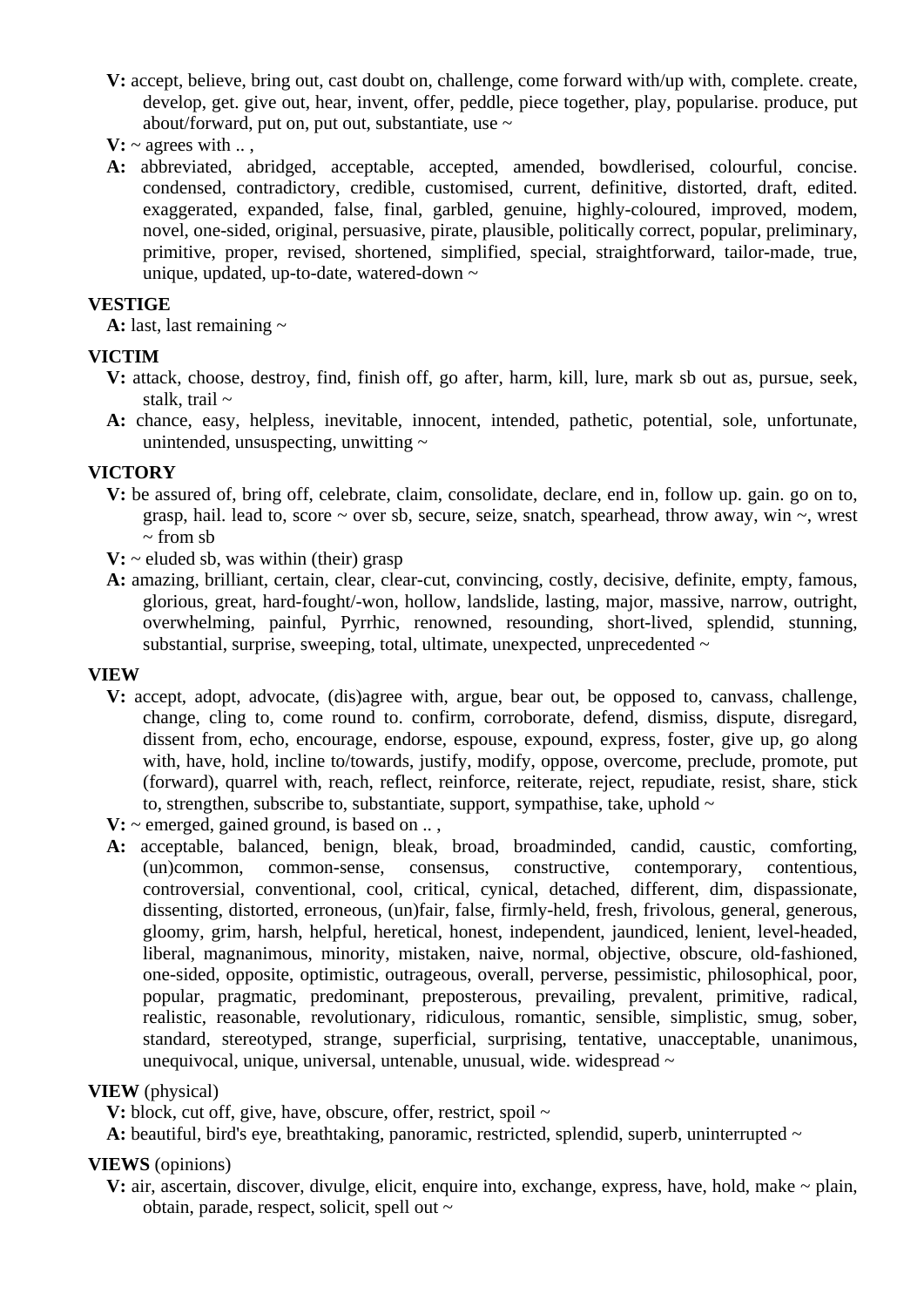- **V:** ~ carry weight, diverged
- A: authoritarian, (un)biased, broad, clear, complex, conflicting, confusing, conservative, contradictory, decided, deplorable, dissenting, divergent, dogmatic, eccentric, enlightened. explicit, extreme, foolish, forthright, frank, identical, irreconcilable, liberal, lucid, mistaken, moderate, naive, narrow, old-fashioned, opposing, (un)orthodox, outdated, out-of-date, outmoded, outspoken, plain, progressive, radical, reactionary, real, romantic, sceptical, sensible, sound, strange, strict, strong, tenacious, tolerant, wide-ranging  $\sim$

### **VIOLENCE**

- **V:** abhor, avert, avoid, become accustomed to, bring  $\sim$  under control, combat, condemn, condone, contain, control, crack down on, curb, deal with, defeat, degenerate into, denounce, deplore, eliminate, employ, end, erupt into, incite sb to, inflame, meet, oppose, precipitate, prevent, provoke, put down, reduce, renounce, resort to, stamp out, suppress, tackle, threaten, use ~
- **V:** ~ broke out, died down, erupted, escalated, flared up, got out of hand, got worse, increased, spread, subsided, was confined to ...
- **A:** communal, continuing, endemic, excessive, habitual, isolated, local, mindless, mounting, prolonged, random, renewed, sporadic ~

**P:** act of, catalogue of, eruption of, outbreak of, spiral of, use of, victim of, wave of  $\sim$ 

### **VIRTUE**

**V:** display, exemplify, extol, possess  $\sim$ 

- **A:** admirable, chief, common, great, much-prized, old-fashioned, rare, remarkable, solid, traditional, valuable ~
- **P:** paragon of  $\sim$

### **VISA**

**V:** apply for, cancel, deny sb, extend, get, grant, issue, overstay (your), receive, renew  $\sim$ **A:** entry, exit, transit, valid ~

### **VISION**

**V:** conjure up, create, have, pursue, see ... in. share  $\sim$ 

- **V:** ~ (dis)appeared, came true, faded, haunted sb, materialised, vanished, was realised
- **A:** apocalyptic, blurred, bright, clear, clear-cut, clouded, confused, convincing, defective, distorted, double, elusive, excellent, far-sighted, frightening, glorious, great, hazy. ideal, idealistic, impaired, inspired, messianic, misleading, mysterious, narrow, nightmare, normal, optimistic, peripheral, perfect, poor, realistic, remarkable, restricted, romantic, simple, strange, tempting, tunnel, uncompromising, unrealistic, wide, wonderful ~

**P:** loss of  $\sim$ 

### **VISIT**

**V:** announce, arrange, call off, cancel, cut short, pay, postpone, put off, return, schedule, welcome  $\sim$ 

 **A:** brief, ceremonial, courtesy, disappointing, enjoyable, exciting, flying, formal, friendly, fruitful, impending, (un)official, pleasant, pointless, prolonged, return, (un)scheduled, state, stormy, successful, unexpected, useful, (un)welcome  $\sim$ 

### **VISITOR**

A: (in)frequent, mysterious, regular, surprise, unexpected, weekend, (un)welcome ~

### **VISTA**

 **V:** ~ opens out before sb

A: attractive, broad, endless, imposing, open, pleasant, wide ~

### **VOCABULARY**

**V:** build (up), develop, employ, enlarge, expand, use  $\sim$ 

A: basic, enormous, extensive, huge, limited, massive, restricted, rich, specialist, technical ~

### **VOICE**

**V:** change, have, lose, lower, raise, shout at the top of (your)  $\sim$ 

 **V:** ~ broke, changed, cracked, dropped, trembled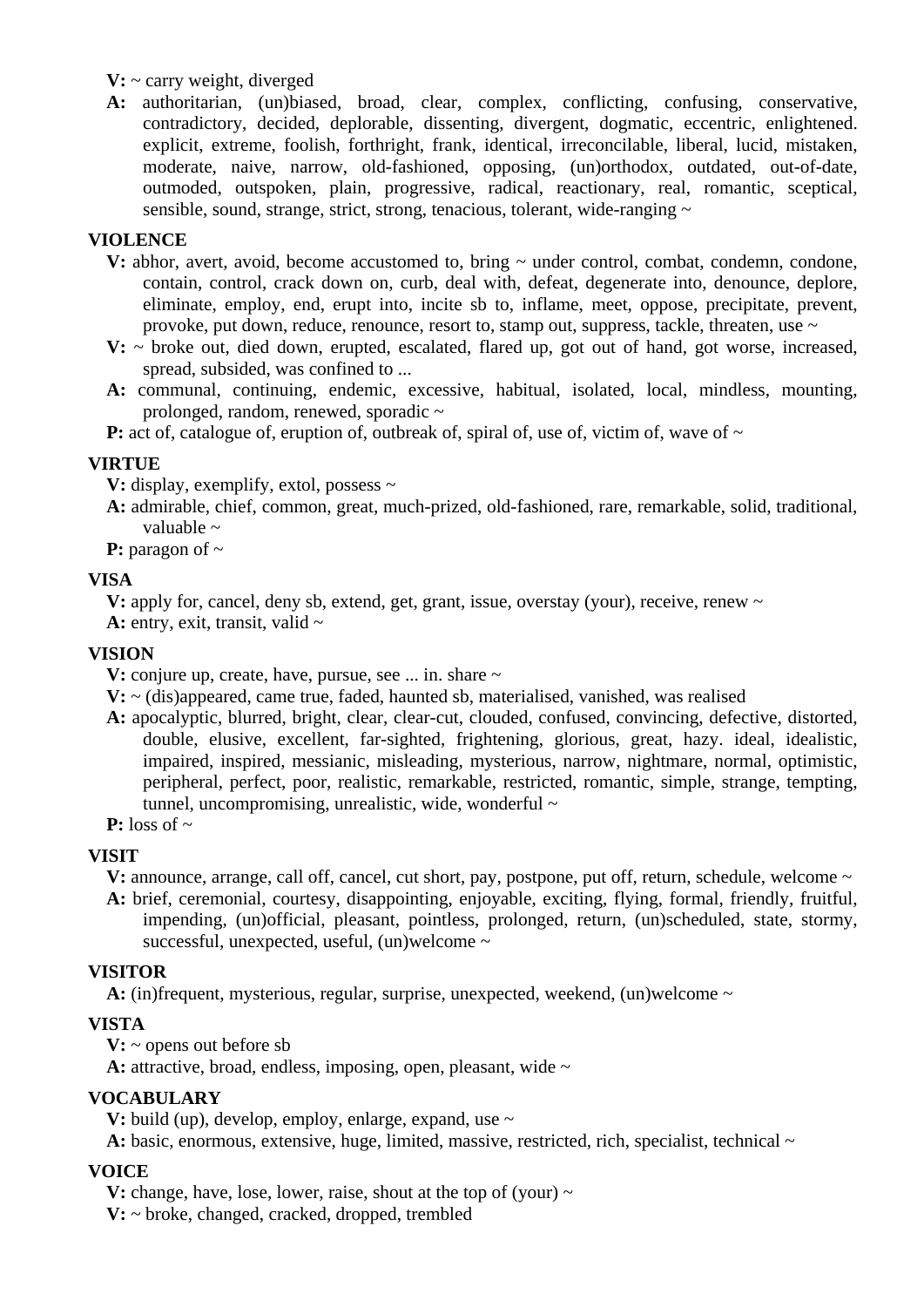**A:** aggressive, angry, anxious, arrogant, booming, calm, decided, deep, distinct, distorted, dull, failing, faint, faltering, faraway, firm, flat, (un)friendly, frightened, fruity, gentle, grating, gruff, harsh, hesitant, high-pitched, hoarse, hollow, husky, insincere, level, loud, low, monotonous, nasty, patient, quiet, raucous, rich, rough, severe, sharp, shrill, small, soft, soothing, squeaky, (un)steady, stem, strange, strident, strong, subdued, tense, threatening, thunderous, tiny. trembling, warm  $\sim$ 

**P:** tone of  $\sim$ : at the top of (your)  $\sim$ ; the  $\sim$  of experience

### **VOTE**

- **V:** be entitled to, call for, cancel, cast, count, count on sb's, get sb's, give sb. have, influence, lose, overturn, pass, propose, put sth to, receive, record, secure, swing, switch, take, win  $\sim$
- **V:** ~ shifted, slumped, was split
- **A:** big, casting, close, crucial, deciding, decisive, majority, massive, nation-wide, overwhelming, popular, unanimous ~

 $P: ~ of (no) confidence$ 

### **VOTES**

**V:** ask for, bring in, canvass for, capture, count, get, lose, receive, switch, win  $\sim$ 

### **VOTERS**

**V:** antagonise, attract, bribe, canvass, influence, intimidate, put off, win, win over, woo ~ A: disaffected, floating, loyal  $\sim$ 

### **VOW**

**V:** break, keep, make, take  $\sim$ 

**P:**  $\sim$  of celibacy, of silence

### **WAGE**

**V:** bring in, earn, get, pay  $\sim$ 

 **A:** decent, excessive, fair, high, honest, living, low, minimum, miserly, modest, nominal, proper, regular, ridiculous, small, steady, weekly ~

**P:**  $\sim$  packet, levels

### **WAGES**

- **V:** cut, demand, depress, earn, freeze, get, guarantee, increase, keep down, lower, negotiate, pay, push up, put up, raise, restrain, withhold  $\sim$
- **V:** ~ fell, remained level, rose, shot up. went down/up

### **WALK**

 **A:** brisk, country, leisurely, lonely, long, pleasant, quiet, short, solitary ~

### **WALL**

**V:** build, climb, demolish, erect, knock down/through, paint, paper, put up, strip, tear down  $\sim$ 

A: bare, blank, crumbling, damp, high, low, retaining, solid, (dry-)stone. supporting, thick  $\sim$ 

### **WAR**

- **V:** avoid, bring ~ to an end, cause, conduct, declare, end, enter, fight (in), get through, go to, lead to, live through, lose, make. put an end to, precipitate, prevent, prolong, provoke, resort to, spark off, start, stop, survive, take part in, wage, win  $\sim$
- **V:** ~ broke out, came to an end, dragged on, ended, erupted, escalated, raged, spread, went on
- **A:** all-out, civil, conventional, cruel, devastating, disastrous, full-scale, global, guerrilla, holy, imminent, just, limited, nuclear, open, phoney, (un)successful, total, world  $\sim$
- **P:**  $\sim$  of attrition; aftermath of, brink of, conduct of, declaration of, horrors of, outbreak of, state of, theatre of  $\sim$

### **WARFARE**

 **A:** biological, chemical, conventional, gang, guerrilla, jungle, modem, psychological ~

# **WARNING**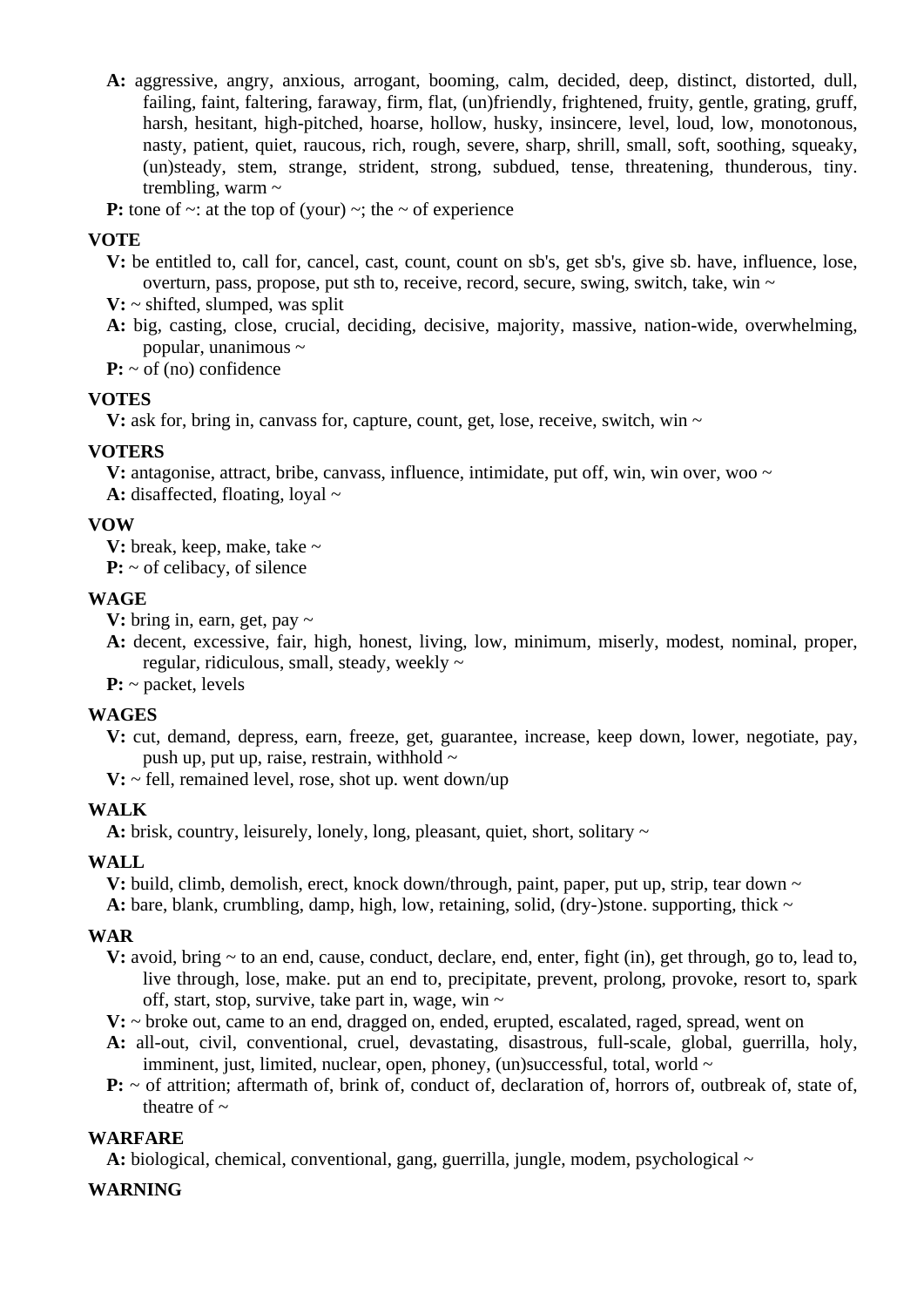- **V:** deliver, dismiss, disregard, do sth without, get, give sb, heed, ignore, issue, pay attention to, receive, reinforce, require, send, shout, take heed of  $\sim$
- **V:**  $\sim$  came too late, failed to stop ..., fell on deaf ears, had no effect, went unheeded
- **A:** adequate, advance, awesome, blunt, clear, dire, early, effective, final, forcible, frantic, powerful, previous, serious, solemn, stem, sufficient, timely, written ~
- **P:** (we) had very little  $\sim$  of

### **WASTE**

**V:** abolish, cause, cut down on, cut out, detect, eliminate, eradicate, put a stop to, reduce  $\sim$ A: complete, dreadful, foolish, incredible, needless, senseless, sheer, terrible, unnecessary  $\sim$ 

### **WATCH**

 **V:** ~ gained/lost five minutes etc, is fast/slow, keeps (good) time, has stopped, ticked A: designer, digital, pocket, quartz, shockproof, waterproof, wrist ~

### **WATER**

- **V:** boil, contaminate, distil, draw, drink, filter, pollute, pour, purify, run, sip, soften, spill, splash , sprinkle, squirt, sterilise  $\sim$
- **V:** ~ boiled, bubbled, dripped, evaporated, flowed, froze, gushed, leaked, overflowed, poured, ran, soaked .... sparkled, splashed, surged, trickled
- **A:** boiling, brackish, (crystal-)clear, deep, fast-flowing, fresh, hard, lukewarm, mineral, muddy , murky, running, salt, shallow, soft, sparkling, stagnant, tepid ~

### **WAVES**

 **V:** ~ broke, came over/crashed onto/engulfed/pounded/swallowed ... , subsided

 **A:** big, giant, huge, mountainous ~

 **P:** tidal *wave;* on the crest of a *wave* 

### **WAY** (method of doing sth)

- **V:** affect, adopt, choose, demonstrate, devise, discover, explain, explore, find, follow, have, indicate, invent, lead, look for, reject, show, take, use, work out  $\sim$
- **A:** acceptable, amusing, appropriate, bold, careful, charming, cheapest, considerate, convenient, cost-effective, dangerous, devious, difficult, (in)direct, discriminating, easy, easy-going, effective, efficient, fair, funny, haphazard, honest, ingenious, interesting, long, main, neat, normal, novel, off-putting, odd, ordinary, particular, persuasive, practical, principal, proper, quick, ridiculous, right, risky, roundabout, sensible, short, silly, simple, standard, straightforward, strange, thoughtless, traditional, useful, (un)usual, violent, wrong  $\sim$

 **P:** get (your) own ~, variety of *ways* 

### **WAY** (possibility, with *the)*

**V:** open  $\sim$  for ..., pave/smooth  $\sim$  for, point the  $\sim$  to

### **WAYS** (habits)

A: disgusting, eccentric, mysterious, old-fashioned, strange  $\sim$ 

### **WEAKNESS**

**V:** have, rectify, remedy, reveal, show, suffer from  $\sim$ 

 **A:** apparent, basic, crucial, distinct, essential, fatal, fundamental, glaring, great, inherent, marked, obvious, regrettable, serious, structural, unfortunate ~

### **WEALTH**

**V:** accumulate, acquire, amass, bring, come into, confiscate, flaunt one's, inherit, possess  $\sim$ 

 **A:** enormous, fabulous, fantastic, great, new-found, tremendous, untapped, untold, vast ~

 $P: \sim \text{tax: redistribution of } \sim$ 

### **WEAPONS**

 **V:** accumulate, ban, brandish, bristle with, carry, conceal, decommission, employ, give up, improve, invent, issue, manufacture, put aside, release, smuggle, stockpile, supply, surrender, throw down, use  $\sim$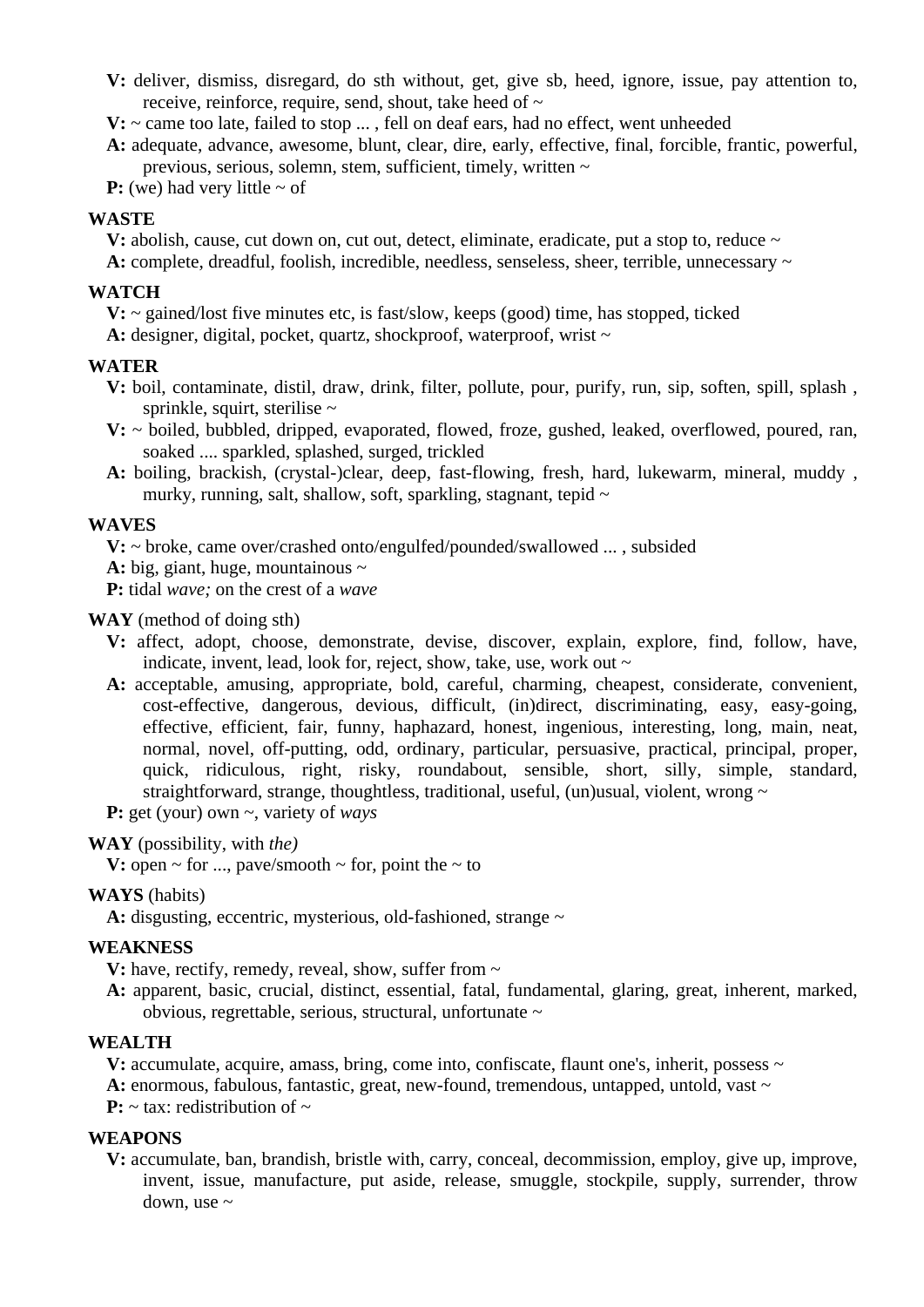**A:** awesome, biological, chemical, conventional, costly, dangerous, deadly, lethal, modem, nuclear, offensive, primitive, short-/long-range, sophisticated, strategic, tactical, useful ~

**P:** array of, arsenal of, assortment of, cache of, proliferation of, stock of, stockpile of  $\sim$ 

### **WEATHER**

- **V:** brave, depend on, enjoy, expect, experience, face, forecast, have, meet, predict, rely on, run into  $\sim$
- **V:** ~ affected (me), is approaching, changed, deteriorated, got better/worse, improved, is on the way, lasted
- **A:** agreeable, appalling, atrocious, awful, beautiful, changeable, cold, congenial, deplorable, disappointing, dreadful, dry, fabulous, fair, fine, foul, freakish, horrible, hot, ideal, inclement, indifferent, mild, nasty, oppressive, (un)pleasant, terrible, typical, unpredictable, warm  $\sim$

### **WELCOME**

- **V:** arrange, be certain of/sure of, extend a  $\sim$  to sb, find, get, give sb, organise, outstay (your), overstay (your), prepare, receive ~
- **A:** ceremonial, cheerful, cordial, (un)enthusiastic, frosty, great, impressive, magnificent, moving, official, proper, rapturous, real, rousing, strange, tremendous, tumultuous, warm ~

### **WEIGHT**

**V:** carry (a lot of), gain, lose, put on, take off  $\sim$ 

 **V:** ~ dropped off, fell off

A: average, excess, ideal, normal  $\sim$ 

 **P:** ~ problem

### **WHEEL**

**V:** oil, rotate, spin, turn  $\sim$ 

 **V:** ~ locked, rotated, spun, turned

### **WHIM**

**V:** do sth on, give in to, gratify, pander to, satisfy  $\sim$ A: idle, sudden ~

### **WILL**

**V:** bend, break, impose one's, strengthen, undermine  $\sim$ 

A: implacable, iron, strong  $\sim$ 

**P:**  $\sim$  power; (sheer) force of  $\sim$ 

### **WIND**

- **V:** ~ abated, blew, blew up, changed, died down, disappeared, dropped, freshened, got up, howled, increased in force, picked up, subsided, veered, went down
- **A:** biting, favourable, following, gale-force, gentle, gusty, icy, light, moderate, north, northerly./easterly etc, prevailing, slight, soft, strong, trade  $\sim$

**P:** breath of, gust of  $\sim$ 

### **WINE**

**V:** bottle, make, produce, taste ~

 **A:** classic, crisp, cooking, country, dessert, (medium-)dry, fruit, fruity, full-bodied, German/Italian etc, heavy, home-made, house, light, mulled. New World, red, robust, rose, rough, smooth, sparkling, (medium-)sweet, table, vintage, white  $\sim$ 

### **WINNER**

 **A:** clear, eventual, final, indisputable, outright, overall, potential, sure, ultimate, unexpected ~

### **WINTER**

A: bitter, bleak, cruel, hard, harsh, long, severe, terrible, tough ~

### **WISDOM**

**V:** challenge, doubt, question  $\sim$ A: conventional, worldly ~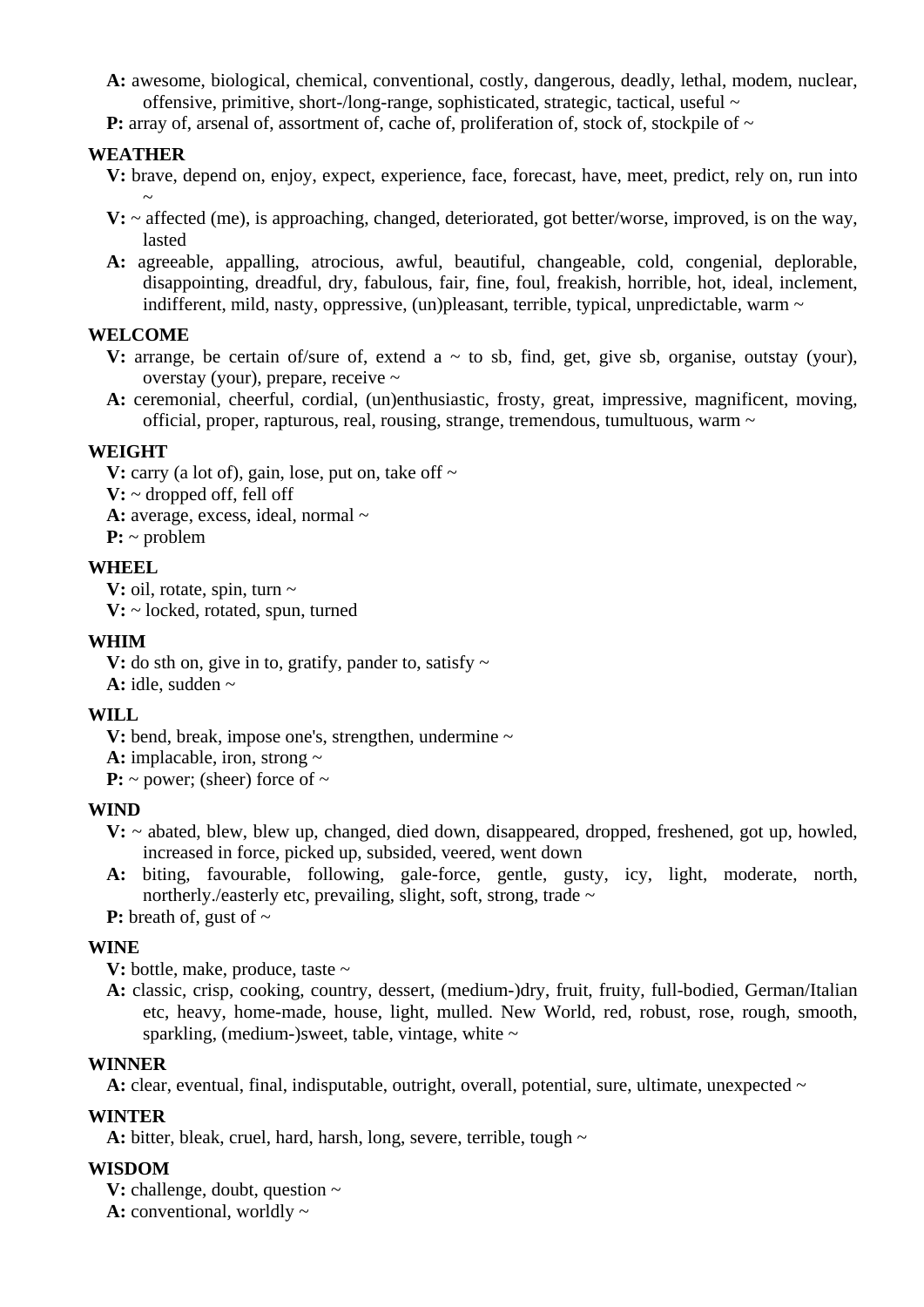### **WISH**

V: conceal, deny, entertain, express, feel, fulfil, get, grant, have, make, respect, satisfy, share ~

 **V:** ~ came true

A: dearest, declared, dying, fervent, genuine, last, secret, strong  $\sim$ 

**P:** (I) haven't the slightest  $\sim$  to ...

### **WISHES**

**V:** act contrary to, act in accordance with, comply with, disregard, ignore, impose  $\sim$  on sb, interpret, make  $\sim$  clear, meet, oppose, override, pander to  $\sim$ 

### **WIT**

**V:** display, show  $\sim$ 

A: acid, caustic, razor-sharp, ready  $\sim$ 

### **WITHDRAWAL**

**V:** carry out, complete, make  $\sim$ 

A: complete, humiliating, mass, orderly, panic-stricken, rapid, strategic, swift, tactical  $\sim$ 

### **WITNESS**

 **V:** badger, (re-)call, dismiss, (cross-)examine, discredit, interrogate, interview, lead, question, swear  $in \sim$ 

A: character, excellent, expert, hopeless, hostile, key, poor, reliable, trustworthy  $\sim$ 

### **WORDS**

**V:** be at a loss for, choose, distort sb's, exchange, find, juggle with, lack, pick, play on/with, use  $\sim$ 

 **A:** angry, appropriate, apt, brave, choice, eloquent, empty, fighting, harsh, kind, meaningless, proper, right, sharp, soft, stirring, suitable, sympathetic, well-chosen ~

**P:** (he) didn't mince his  $\sim$ 

### **WORK**

- **V:** arrive at, be engaged in, be in/out of, be off, carry out, come home from, complete, concentrate on, criticise, devote oneself to, do. embark on, find, fling oneself into one's, get, get to, have, involve, leave, (dis)like, look for, lose, need, neglect, produce, put  $\sim$  into sth, require, resign from, resume, seek, start (on), tackle, take on. take time off, take (up)  $\sim$
- **A:** backbreaking, badly/highly/poorly paid, boring, careful, casual, competent, congenial, conscientious, creative, dull, easy, effective, efficient, essential, excellent, exhausting, extraordinary, first-class, free-lance, full-/part-time, gruelling, hack, hard, heavy, important, intensive, interesting, intricate, laborious, light, manual, menial, meticulous, (un)necessary. original, outstanding, painstaking, patchy, piece, polished, real, regular, repetitive, responsible, routine, seasonal, shoddy, sloppy, solid, sophisticated, sterling, strenuous, stupendous, superfluous, time-consuming, tiring, tremendous, useful, valuable  $\sim$

**P:** capacity for, piles of, progress of  $\sim$ 

**WORK** (artistic, literary, musical with *a/the)* 

- **V:** admire, alter, ban, censor, compose, conduct, create, criticise, damage, display, edit, exhibit, hang, improvise, (dis)like, perform, play, polish, produce, unveil, vandalise, write  $\sim$
- $V: \sim$  went on show
- **A:** accomplished, avant-garde, beautiful, breathtaking, classic, classical, competent, contemporary, controversial, creative, difficult, early, erudite, excellent, extraordinary, first-class, gloomy, great, handsome, idiosyncratic, important, impressive, influential, innovative, inspired, inspiring, interesting, inventive, late, lengthy, literary, lyrical, magnificent, major, (im)mature, melodious, minor, misunderstood, modem, momentous, monumental, moving, mysterious, naive, notable, outstanding, peculiar, principal, (un)publishable, radical, (un)readable, scholarly, seminal, shocking, short, sophisticated, splendid, stupendous, tedious, transitional, tremendous, tuneful, unique, valuable ~

 **P:** ~ of art; his/her life's ~; the *works* of (Shakespeare)

# **WORKERS**

**V:** employ, lay off, make ~ redundant, reinstate, sack, suspend, take on ~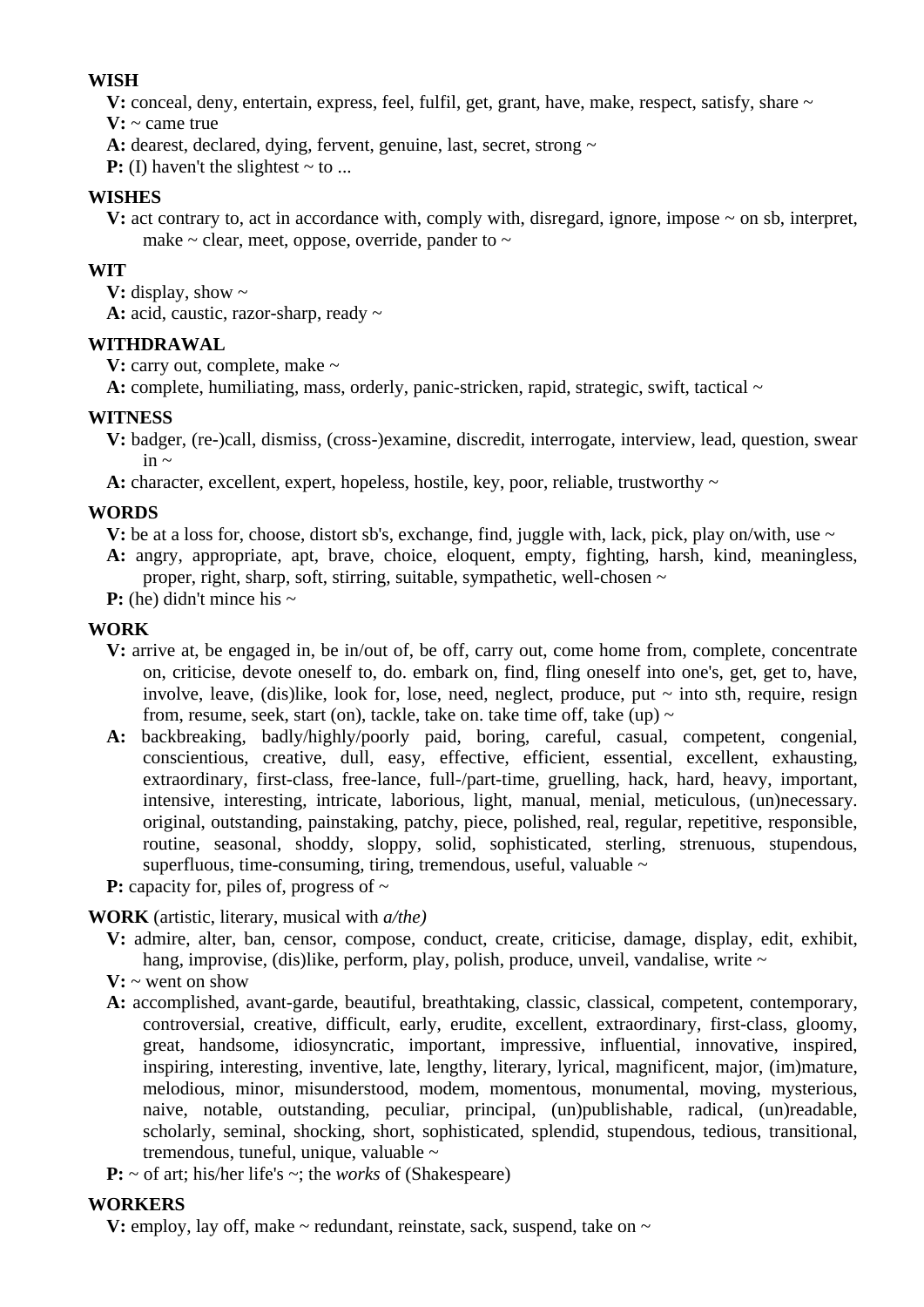### **WORLD**

- **V:** be transported into, belong to, (re)build, circumnavigate, create, destroy, enter, inhabit, plan, plan for, save, see, shut out, take over, travel  $\sim$
- **V:** ~ collapsed, disintegrated, vanished
- **A:** aesthetic, austere, brutal, busy, (fast-)changing, chaotic, circumscribed, civilised, closed. cruel, dangerous, desolate, different, divided, dream, everyday, fairy-tale, fantastic, fantasy, frivolous, harsh, hostile, ideal, magic, make-believe, modem, narrow, natural, new, orderly, outside, peace-loving, (im)perfect, philistine, private, protected, real, remote, secret. secretive, shadowy, small, strange, war-torn, western, whole  $\sim$

**P:** creation of, end of, four corners of  $\sim$ 

### **WORRY**

**V:** avoid, cause ~

A: constant, incessant, persistent, unnecessary  $\sim$ 

### **WORRIES**

**V:** be beset by, cope with, deal with, forget, have, put (your)  $\sim$  behind (you), suppress  $\sim$ 

A: dreadful, growing, nagging, niggling, serious  $\sim$ 

### **WOUND**

**V:** attend to, cauterise, clean, dress, heal, inflict, receive, recover from, stitch, sterilise ~

- **V:** ~ festered, got better, healed, opened up
- **A:** bullet, deep, difficult, fatal, gaping, gunshot, knife, lasting, mortal, painful, permanent, selfinflicted, serious, severe, stab, superficial  $\sim$

### **WOUND** (figurative)

**V:** deal sb, get over, give, heal, inflict, soften, suffer  $\sim$ 

 **A:** lasting, painful, permanent, serious ~

### **WRITER**

 **A:** award-winning, brilliant, budding, dissident, distinguished, eminent, famous, (non-)fiction, freelance, gifted, little-known, obscure, professional, prolific, promising, skilled, sophisticated, struggling, talented, well-known ~

### **YEAR**

- **V:** begin, cover, have, last for, lose, make up for, mark, miss, spend, take
- **V:** ~ passed, slipped past, started off
- **A:** academic, busy, calendar, coming, crowded, current, difficult, dreadful, entire, eventful, exciting, final, financial, fiscal, following, full, heavy, important, last. leap, memorable, momentous, next. past, preceding, present, previous, prosperous, record, (un)satisfactory, school, (un)successful, tax, vintage, whole  $\sim$

### **YEARS**

**V:** last, look back on, look forward to, make up for, pass, span, spend, take  $\sim$ 

- $V: \sim$  follow one after the other, fly past, go by, roll on, slip past
- A: advanced, advancing, barren, childhood, coming, consecutive, creative, dangerous, declining, early, eventful, fertile, formative, former, fruitful, future, happy, later, lean, lost, middle, past, post-/pre-war, previous, productive, recent, tender, turbulent, twilight, useful, wasted  $\sim$
- **P:** passage of  $\sim$ ; the best  $\sim$  of (my) life

### **YIELD**

**V:** expect, get, give, improve, increase, obtain, produce, provide, reduce  $\sim$ 

- **A:** annual (monthly etc), average, bumper, disappointing, encouraging, fair, fine, good, high, low, normal, poor, (un)satisfactory ~
- **P:**  $a \sim of (7\%)$

### **YOUTH**

**V:** idle away, look back on, pass, spend, waste  $\sim$ 

A: carefree, early, (un)happy, lost, misspent  $\sim$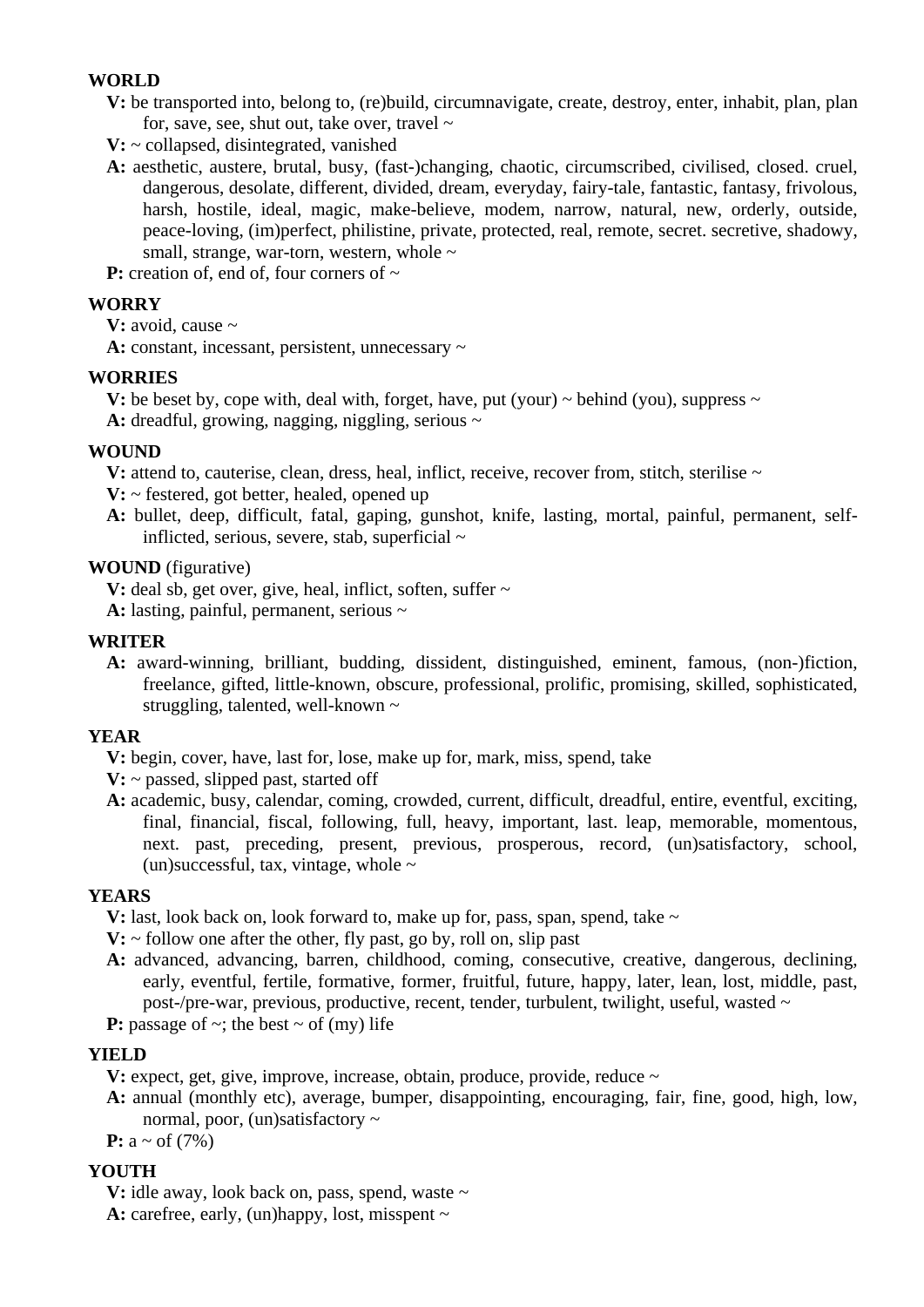### **ZEAL**

V: dampen, lose, maintain, match ~

 **V:** ~ diminished

 **A:** admirable, commendable, crusading, customary, great, missionary, mounting, old-fashioned, patriotic, religious, revolutionary, true ~

## **ZONE**

- **V:** approach, avoid, delineate, designate, differentiate, enlarge, enter, establish, extend, fence off, guard, keep out of, mark (off), occupy, patrol, reach, set up ~
- **A:** adjacent, border, buffer, central, contiguous, danger, demilitarised, exclusion, extensive. forbidden, inner, large, neutral, (un)occupied, outer, prohibited, restricted, safe, time, undefined, war ~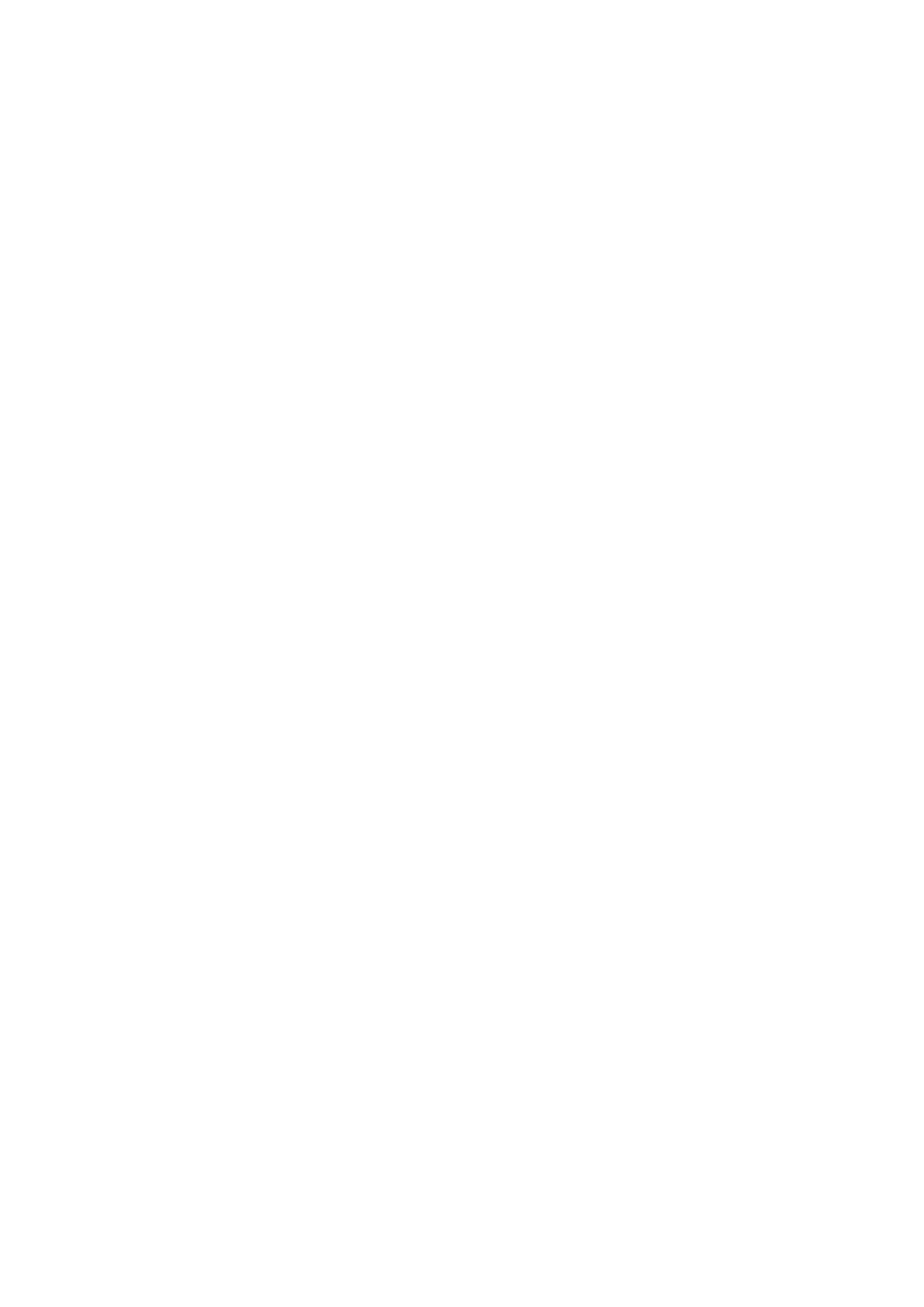### **ABANDON**

abandon sb/sth altogether, completely, totally, utterly hastily, reluctantly, subsequently, suddenly abandon

#### **ABANDONED**

completely, totally, utterly *abandoned* 

### **ABLE TO**

hardly, perfectly, scarcely *able to ...* 

### **ABSENT**

conspicuously, mysteriously, noticeably, rarely, strangely *absent* 

### **ABSORBED**

completely, thoroughly, totally absorbed by/with sth

### **ABSORBING**

completely, totally absorbing

### **ABSURD**

absolutely, clearly, completely, patently, totally *absurd* 

### **ABUSE**

abuse sb cruelly, shamefully constantly, habitually abuse

### **ACCEPT** (a gift)

accept sth eagerly, gladly, graciously, gratefully, humbly, reluctantly, willingly

### **ACCEPT** (a decision)

accept sth cheerfully, grudgingly, philosophically, reluctantly, tacitly, tentatively. unconditionally, unhesitatingly, with a good grace, without question wholeheartedly *accept* 

### **ACCEPT** (believe)

accept sth automatically, uncritically, unquestioningly, unreservedly, without question cheerfully, readily, tacitly, tentatively, uncritically, unhesitatingly, wholeheartedly *accept* 

### **ACCEPTABLE**

mutually, perfectly, totally, widely *acceptable* 

#### **ACCOMPLISH**

accomplish sth easily, in record time, smoothly, successfully, without much trouble

#### **ACCUMULATE**

accumulate easily, gradually, over a long period (of time), over the years, steadily, systematically, rapidly

### **ACCURATE**

amazingly, consistently, extremely, incredibly, insufficiently, remarkably, not strictly, surprisingly, totally, unbelievably *accurate* 

#### **ACCUSED**

falsely, repeatedly, rightly, unjustly, wrongfully *accused* of sth

#### **ACHIEVE**

achieve sth easily, effortlessly, somehow, with difficulty, with great effort

### **ACKNOWLEDGE**

acknowledge gratefully, immediately, promptly finally, freely, fully, openly, privately, publicly, readily, reluctantly *acknowledge* sth

### **ACQUIRE**

acquire sth dishonestly, by accident, by chance, fraudulently, (ii)legally, recently

### **ACQUIRED**

newly, recently *acquired*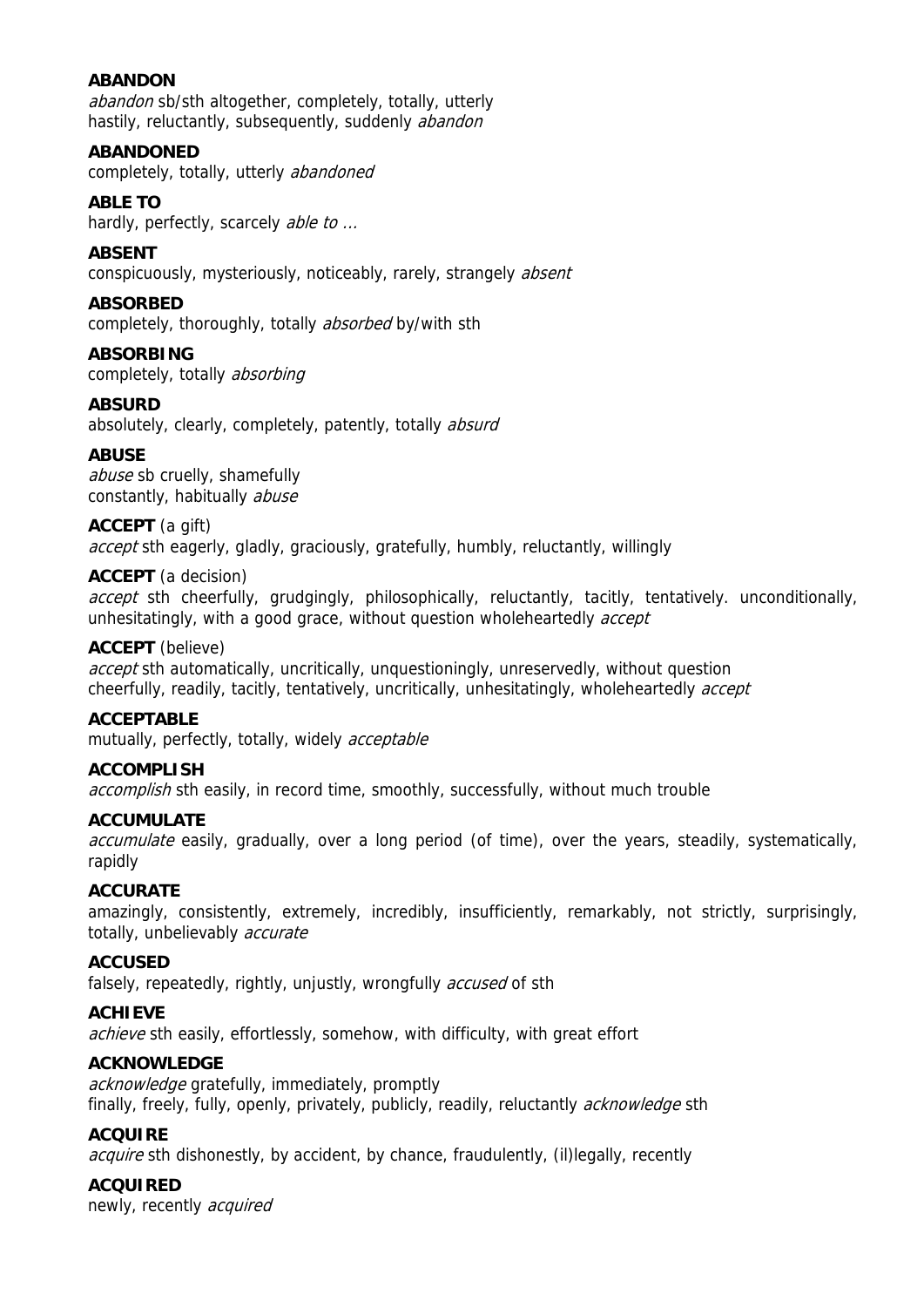### **ACT**

act cautiously, correctly, decisively, fast, foolishly, freely, hastily, (dis)honestly, honourably, illegally, impulsively, independently, in good faith, in haste, instinctively, promptly, quickly, (un)reasonably, (ir)responsibly, sensibly, strangely, swiftly, unconstitutionally, under duress, unethically. unilaterally, unwisely

### **ACT**

Verbs which describe an action — for example, *act, smile, walk* — can be used with many different adverbs of manner which tell you how the person did the action. You can 'walk' *thoughtfully*, carefully, distractedly. These collocations are correct, but are not strong enough or frequent enough to be listed here. To help you with questions you may have when, for example, writing an essay, we include only the most useful collocations.

### **ADD**

add as an afterthought, flippantly, hastily, hopefully, jokingly, quickly, thoughtfully add appreciably, slightly, substantially to sth

### **ADD**

Add is similar to other verbs which describe how we speak, for example, *answer, speak, reply.* Because they also describe an action, they collocate, like *act* above, with many different adverbs of manner.

### **ADDICTED**

hopelessly, strongly *addicted* to sth

**ADEQUATE**  barely, hardly, perfectly, adequate

### **ADHERE**

adhere closely, strictly to sth

### **ADJUST**

adjust automatically, easily, effortlessly, smoothly

### **ADJUSTED**

automatically, easily, quickly, soon *adjusted* 

### **ADMIRE**

admire sb enormously, greatly, secretly, tremendously genuinely, greatly *admire* 

### **ADMIRED**

greatly, secretly, widely *admired* (for sth)

### **ADMIT**

admit sth afterwards, at once, straightaway cheerfully, finally, frankly, freely, grudgingly, honestly, openly, readily, reluctantly, tacitly *admit* sth

### **ADORNED**

lavishly, richly adorned

### **ADVANCE**

advance carefully, cautiously, fearlessly, inexorably, quickly, rapidly, slowly, steadily, step-by-step, warily

### **ADVISE**

seriously, strongly *advise* sb to do sth

# **ADVISED**

badly, ill-, well-advised

### **AFFECT**

affect adversely, considerably, (in)directly, greatly, significantly

### **AFFECTED**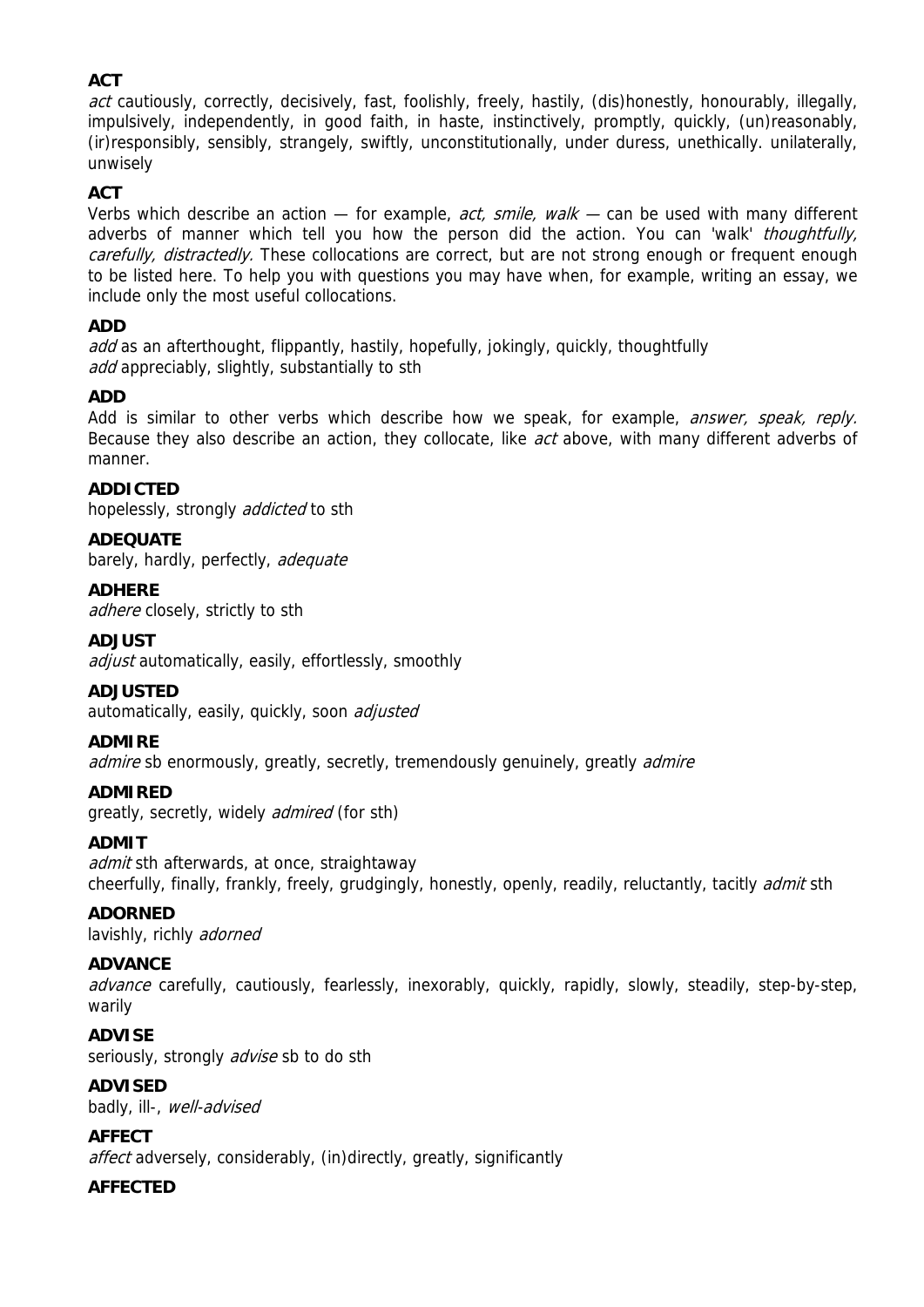adversely, badly, deeply, (in)directly, greatly, not remotely, profoundly, seriously, severely. significantly, strongly, visibly *affected* by sth

### **AFFECTIONATE**

openly *affectionate* towards sb

#### **AFFIRM**

definitely, repeatedly, strongly, wholeheartedly *affirm* (that) sth

#### **AFFLICTED**

badly, seriously, severely *afflicted* with/by (an illness)

### **AFFORD**

ill-, hardly, scarcely, well-afford sth/to do sth

#### **AGE**

age prematurely, rapidly

#### **AGREE**

agree (un)conditionally, enthusiastically, eventually, reluctantly, wholeheartedly to do sth agree to do sth at once. in the end, straightaway absolutely, (not) /completely/ fully, entirely, rarely, readily *agree* not *agree* at all that... I don't altogether *agree* with (you)

#### **AGREED**

unanimously *agreed* 

#### **ALLOCATE**

allocate equitably, fairly

#### **ALTER**

alter a great deal, completely, dramatically, fundamentally, (very) little, out of all recognition, radically, slightly, substantially, totally

#### **ALTERNATE**

alternate rapidly, regularly

#### **AMAZED**

absolutely, totally, truly, utterly *amazed* 

### **AMAZING**

absolutely, truly, utterly amazing

#### **AMEND**

amend extensively, radically, slightly, substantially

### **AMUSED**

easily, highly amused

### **AMUSING**

extremely, highly *amusing* 

### **ANALYSE**

analyse sth carefully, closely, exhaustively, in detail, objectively, systematically, thoroughly

### **ANNOUNCE**

announce sth (in)formally, officially, proudly, publicly, unexpectedly, with great pleasure, with great satisfaction

#### **ANNOYED**

extremely *annoyed* (by sth/with sb)

# **ANNOYING**

extremely annoying

**ANSWER**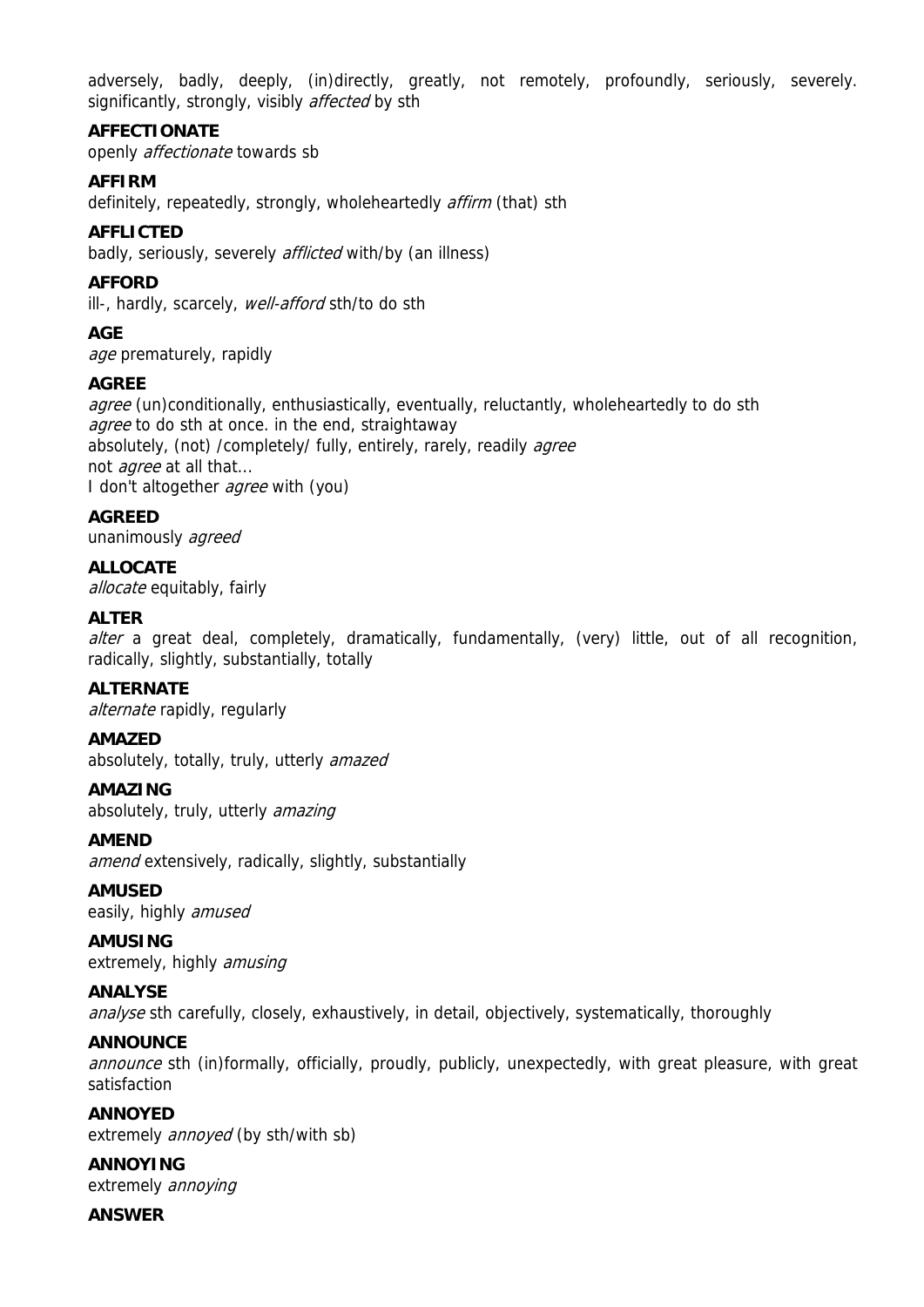answer (sb/sth) at length, bluntly, confidently, curtly, defiantly, fully, in detail, in full, hesitantly, politely, truthfully

### **ANSWER**

Answer is similar to other verbs which describe how we speak, for example, add, speak. **T**hey also describe an action, so they collocate with many different adverbs of manner.

### **ANTAGONISTIC**

privately, publicly, openly, violently *antagonistic* to sb/sth

### **ANTICIPATE**

cleverly, confidently, fully *anticipate* sth

### **ANTICIPATED**

eagerly, keenly anticipated

**ANXIOUS**  extremely, morbidly, over-, terribly *anxious* 

**APOLOGISE**  apologise profusely, unreservedly sincerely *apologise* 

**APPALLED**  absolutely, utterly *appalled* (by sth)

**APPALLING**  absolutely, utterly *appalling* 

**APPARENT**  clearly, increasingly, painfully *apparent* 

**APPEALING**  extremely, instantly *appealing* 

**APPEAL**  appeal to sb greatly, instantly, strongly

# **APPEAR** (arrive)

appear briefly, in full view, magically, momentarily, out of nowhere, out of the blue appear as arranged, as expected, at the appointed time, promptly

**APPEAR** (seem) appear (un)likely, odd, probable, strange

### **APPEAR**

Notice the words used in this structure are adjectives, not adverbs. Appear is used in a similar way like this: He appears tired. It appears expensive. See also seem and look.

### **APPLAUD**

applaud enthusiastically, loudly, warmly, wildly

### **APPLICABLE**

generally, universally *applicable* 

### **APPLY**

apply early, in advance, in person, in plenty of time, in writing apply (paint) carefully, evenly, generously, gently, smoothly, sparingly apply in principle, in some cases, particularly, solely, strictly to sth basically, generally *apply* to sth

### **APPOINTED**

newly, recently *appointed* to (a job)

**APPRAISE**  appraise sb/sth coolly, critically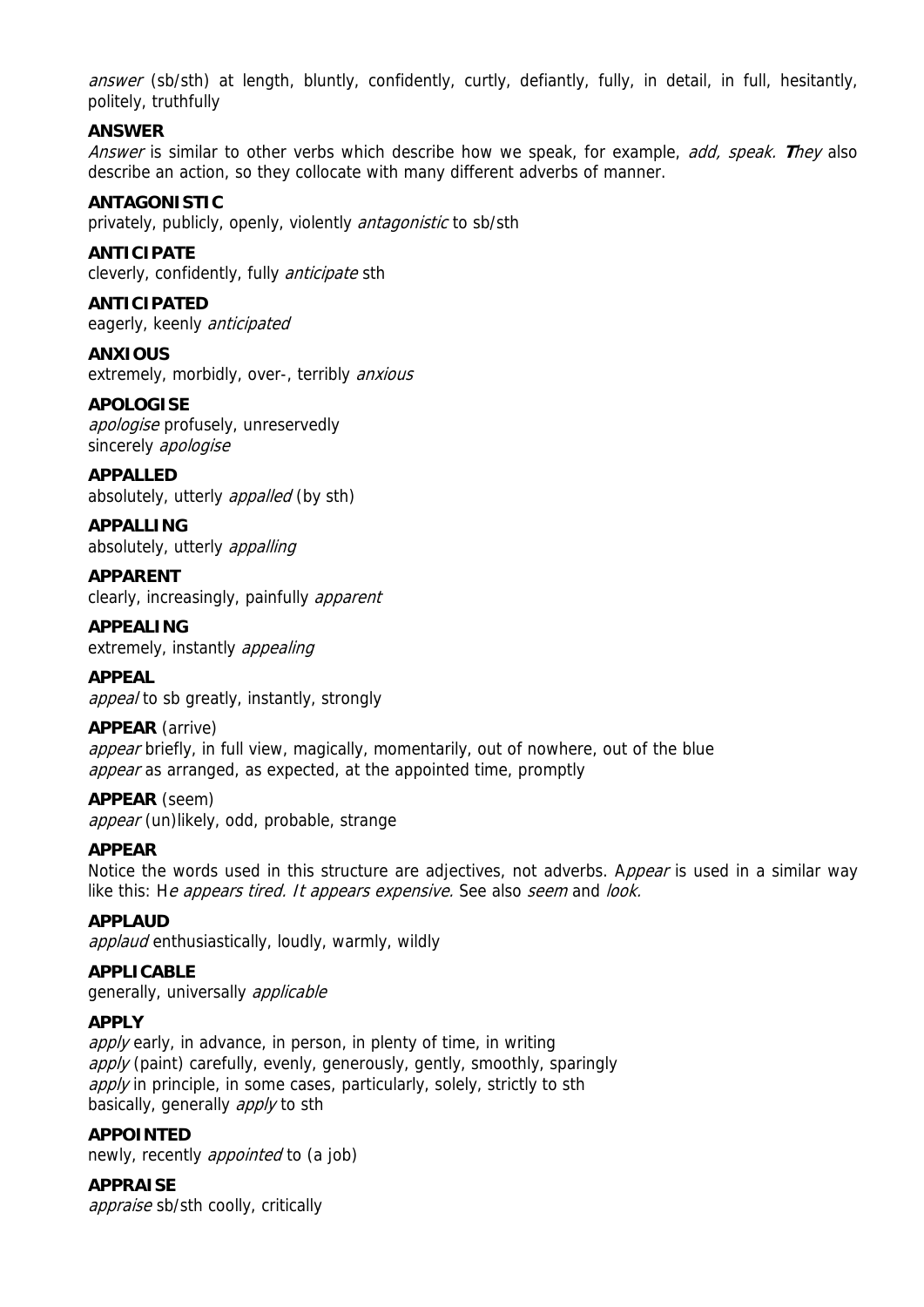### **APPRECIATE**

appreciate sth enormously, immensely fully, rarely, seldom *appreciate* sth genuinely, greatly, sincerely, thoroughly *appreciate ...* 

### **APPRECIATED**

generally, properly, universally, widely *appreciated* 

### **APPROACH**

approach (sth) silently, stealthily, warily approach sth calmly, carefully, from a new/different angle rapidly *approaching* (40)

### **APPROVE**

approve of sth in general, in principle, on the whole basically, definitely, enthusiastically, formally, strongly, thoroughly, unanimously, wholeheartedly *approve* of sth

### **ARBITRARY**

completely, purely, somewhat *arbitrary* 

### **ARGUE**

argue constantly, convincingly, furiously, persuasively that...

### **ARISE**

arise naturally, suddenly, unexpectedly

### **ARRANGE**

arrange sth at the last minute, beforehand, carefully, efficiently, (well) in advance, in plenty of time

#### **ARRANGED**

arranged alphabetically, haphazardly, in order of size/weight etc, neatly, systematically, thematically beautifully, carefully, hastily *arranged* 

### **ASHAMED**

dreadfully, thoroughly *ashamed* 

### **ASK**

ask aggressively, anxiously, calmly, casually, doubtfully, hopefully, impatiently. incredulously, innocently. point-blank, (im)politely, repeatedly, rhetorically, straight out. suspiciously, thoughtfully constantly, legitimately, reasonably ask ...

### **ASK**

Ask is similar to other verbs which describe how we speak, for example, *answer, speak, reply.* Because they also describe an action, they collocate with many different adverbs of manner.

### **ASSERT**

boldly, confidently, positively assert sth

### **ASSESS**

assess sb/sth accurately, carefully, coolly, properly

#### **ASSIST**

actively, gladly, greatly, kindly, willingly *assist* sb

### **ASSISTED**

generously, greatly *assisted* by sb/sth

### **ASSOCIATE**

automatically, commonly, generally, inevitably, invariably, subconsciously, usually, vaguely associate ...

### **ASSOCIATED**

briefly, closely, inextricably, intimately, loosely *associated* with sb/sth

### **ASSORTED**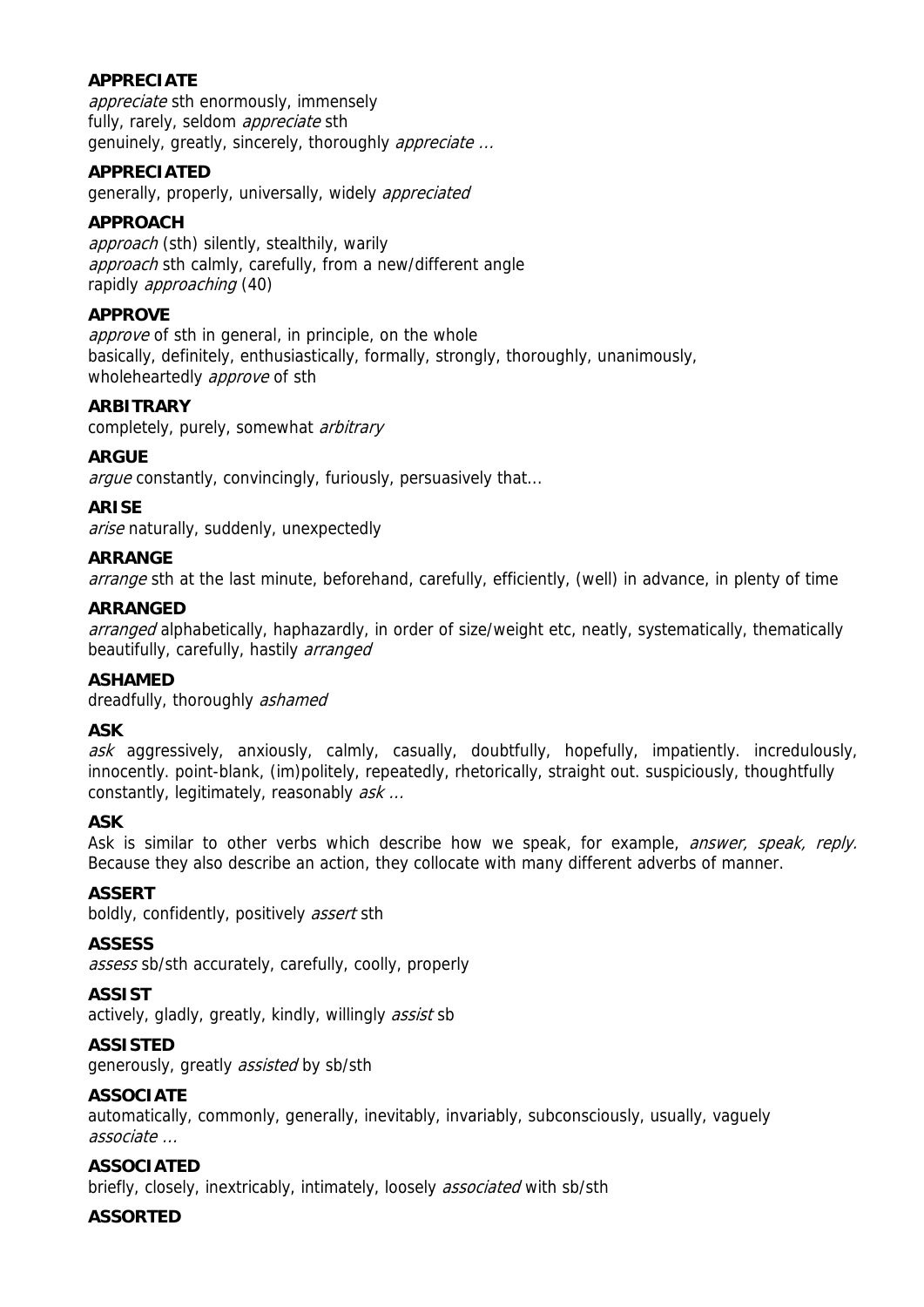richly assorted

### **ASSUME**

automatically, confidently, correctly, generally, immediately, innocently, naively, naturally, rightly, safely, wrongly *assume* sth

### **ASTONISHED**

absolutely, totally, utterly *astonished* 

### **ASTONISHING**

absolutely, utterly *astonishing* 

### **ATTACHED**

extremely *attached* to sb/sth firmly, loosely, securely attached to sth

### **ATTACK**

attack sb scathingly, vigorously, violently, vociferously, without provocation/warning

### **ATTACKED**

bitterly, brutally, fiercely, mercilessly, publicly, repeatedly, ruthlessly, savagely, viciously, violently attacked

### **ATTEMPT**

attempt again and again, desperately, foolishly, in vain, time and again to do sth

### **ATTEND**

attend sth conscientiously, faithfully, occasionally, regularly, religiously

### **ATTRIBUTED**

commonly, (in)correctly, erroneously, generally, mistakenly *attributed to* sth

### **AUTHENTIC**

absolutely, completely, totally *authentic* 

### **AVAILABLE**

easily, freely, generally, ordinarily, readily, universally, widely *available* 

### **AVERT**

narrowly avert (a disaster)

### **AVOID**

avoid sth at all costs carefully, cleverly, deliberately, instinctively, narrowly, scarcely, scrupulously, skilfully, studiously, successfully, wisely avoid sb/sth

### **AWAITED**

eagerly, long- awaited

### **AWARE**

acutely, dimly, fully, keenly, painfully, perfectly, uncomfortably, vaguely *aware* of sth

### **AWFUL**

absolutely, indescribably, truly, unbelievably awful

### **BAD**

dreadfully, extremely, incredibly, notoriously, unbelievably bad

### **BALANCE**

balance dangerously, precariously on sth balance sth carefully on sth carefully *balance* (factors/considerations) **BALANCED** 

delicately, evenly, perfectly, precariously balanced **BAN** 

ban completely, outright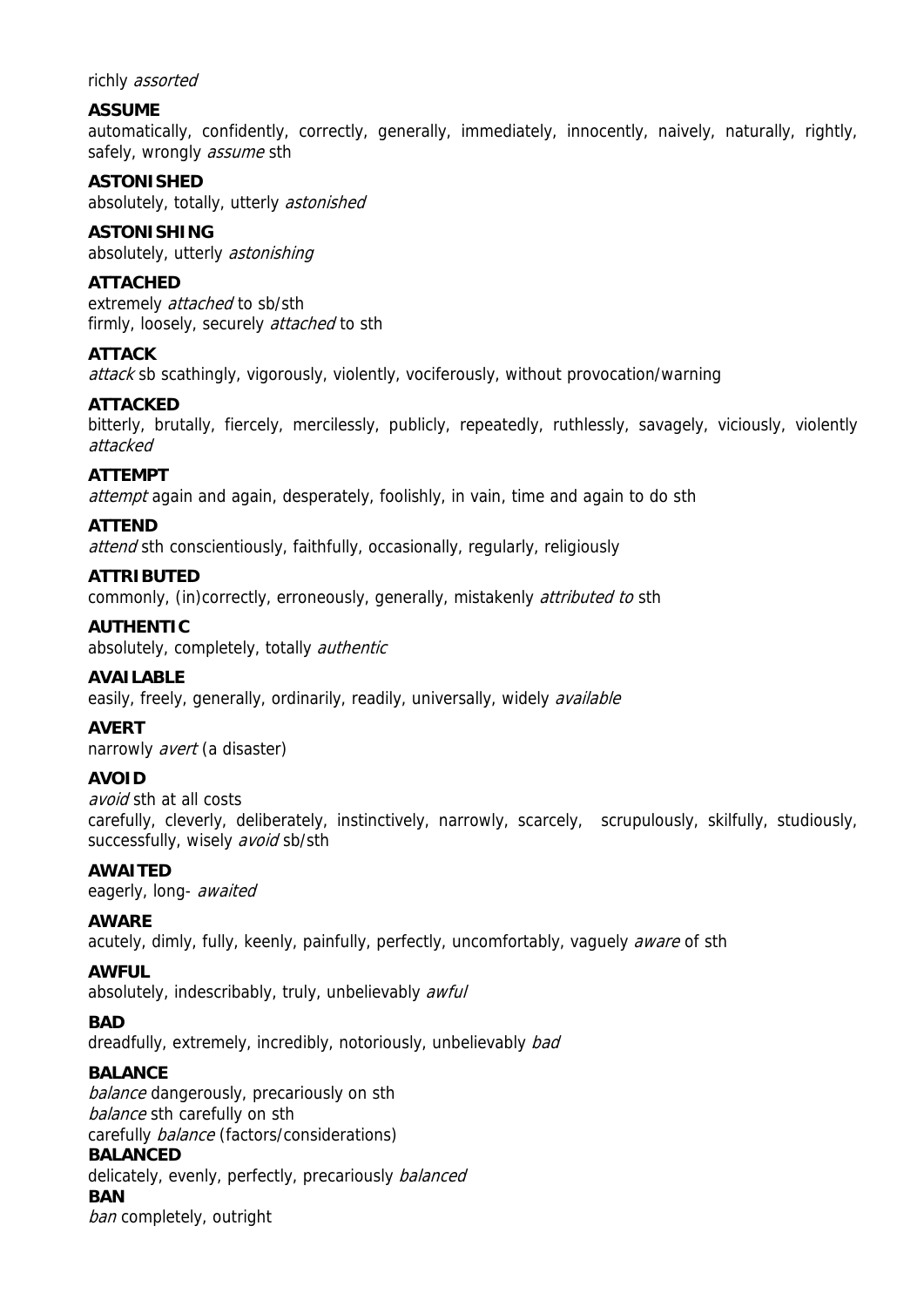# effectively, totally ban sth

**BANNED** 

banned altogether, forever

permanently, temporarily, totally banned

### **BASED**

entirely, mainly, originally, partly, soundly based on ... firmly, medically, reliably, scientifically, theoretically based

# **BEAT**

beat sb by a wide/narrow margin, convincingly, easily, narrowly

# **BEATEN**

savagely, severely, soundly, mercilessly beaten

### **BEAUTIFUL**

amazingly, breathtakingly, exceedingly, exquisitely, extremely, incredibly, outstandingly, stunningly beautiful

# **BECOME**

become imperceptibly, increasingly (adj.) become sth in the end eventually, gradually, inevitably, steadily, suddenly, swiftly become sth

# **BEGIN**

begin seriously to do sth

begin afresh, (all over) again, in earnest, late, on time, promisingly, right away, shortly, straightaway

# **BEHAVE**

behave abominably, appallingly, atrociously, badly, childishly, disgracefully, properly, (ir)responsibly

### **BEHAVE**

Verbs which describe an action - for example, *behave, smile, walk* - can be used with many different adverbs of manner which tell you how the person did the action. You can 'behave' *thoughtfully*, arrogantly, altruistically. These collocations are not strong enough or frequent enough to be listed here. To help you with questions you may have when, for example, writing an essay, we include only the most useful collocations here.

# **BELIEVE**

firmly, fully, genuinely, honestly, passionately, readily, rightly, scarcely, sincerely, strongly, truly, wrongly *believe* that ...

deeply, fervently, firmly, passionately, strongly believe in sth

# **BENEFIT**

benefit a great deal, enormously, greatly, immensely, significantly, substantially, tremendously from sth

### **BETTER**

a bit, a little, little, a lot, marginally, much, no, rather, significantly, slightly, somewhat *better* 

# **BLAME**

blame sb completely, entirely entirely, largely to, partly to *blame* 

### **BLAMED**

rightly, wrongly blamed

### **BLEED**

bleed heavily, profusely, slightly, to death

**BOAST** 

boast openly, rashly

**BOOST**  boost sth greatly, substantially

**BORED**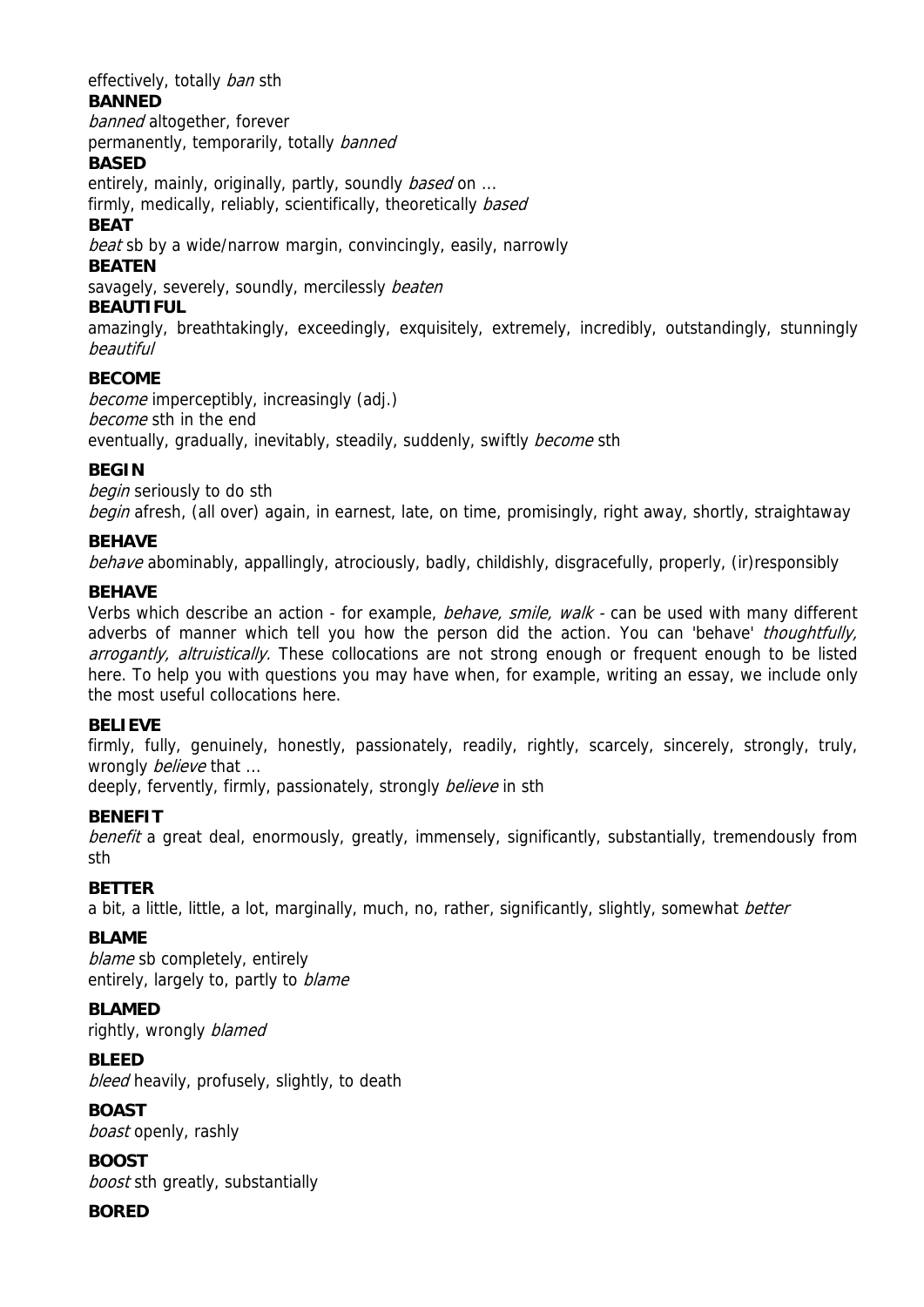bored stiff, to tears completely, thoroughly, totally bored

### **BORING**

deadly, excruciatingly, incredibly, terribly boring

### **BORROW**

borrow heavily

### **BOUND UP WITH**

closely, inextricably *hound up with* sth

### **BREAK OFF**

break off sth abruptly, for good, for no reason, suddenly

### **BREATHE**

breathe deeply, evenly, gently, hard, heavily, rapidly, regularly, softly, with difficulty

### **BRIGHT**

dazzlingly, extremely *bright* (light) extremely, incredibly *bright* (person)

### **BRIGHTEN UP**

brighten up considerably

**BROUGHT UP**  badly-, strictly, well- *brought up* 

**BROADCAST**  broadcast (sth) live

### **BROKEN**

badly, completely, irreparably broken

### **BUILT**

badly-, newly-, solidly-, well- built

### **BURN**

burn brightly, easily, fiercely, furiously, steadily, vigorously

### **BUSY**

always, extremely, forever, incredibly, ridiculously, terribly, unbelievably *busy* 

### **BUY**

buy anonymously, at auction, cheaply, in bulk, on impulse, on the spur of the moment, outright, second-hand, wholesale

### **CALCULATE**

calculate accurately, approximately, carefully, roughly

### **CALL**

call loudly, quietly, softly

### **CALM**

amazingly, completely, perfectly, totally calm

### **CAMPAIGN**

campaign effectively, energetically, hard, tirelessly, vigorously

### **CANCEL**

cancel sth altogether, at the last minute/moment, completely, hurriedly, regretfully, reluctantly, unexpectedly, without warning

### **CANCELLED**

promptly, suddenly, unexpectedly cancelled

### **CARE**

care deeply, passionately about...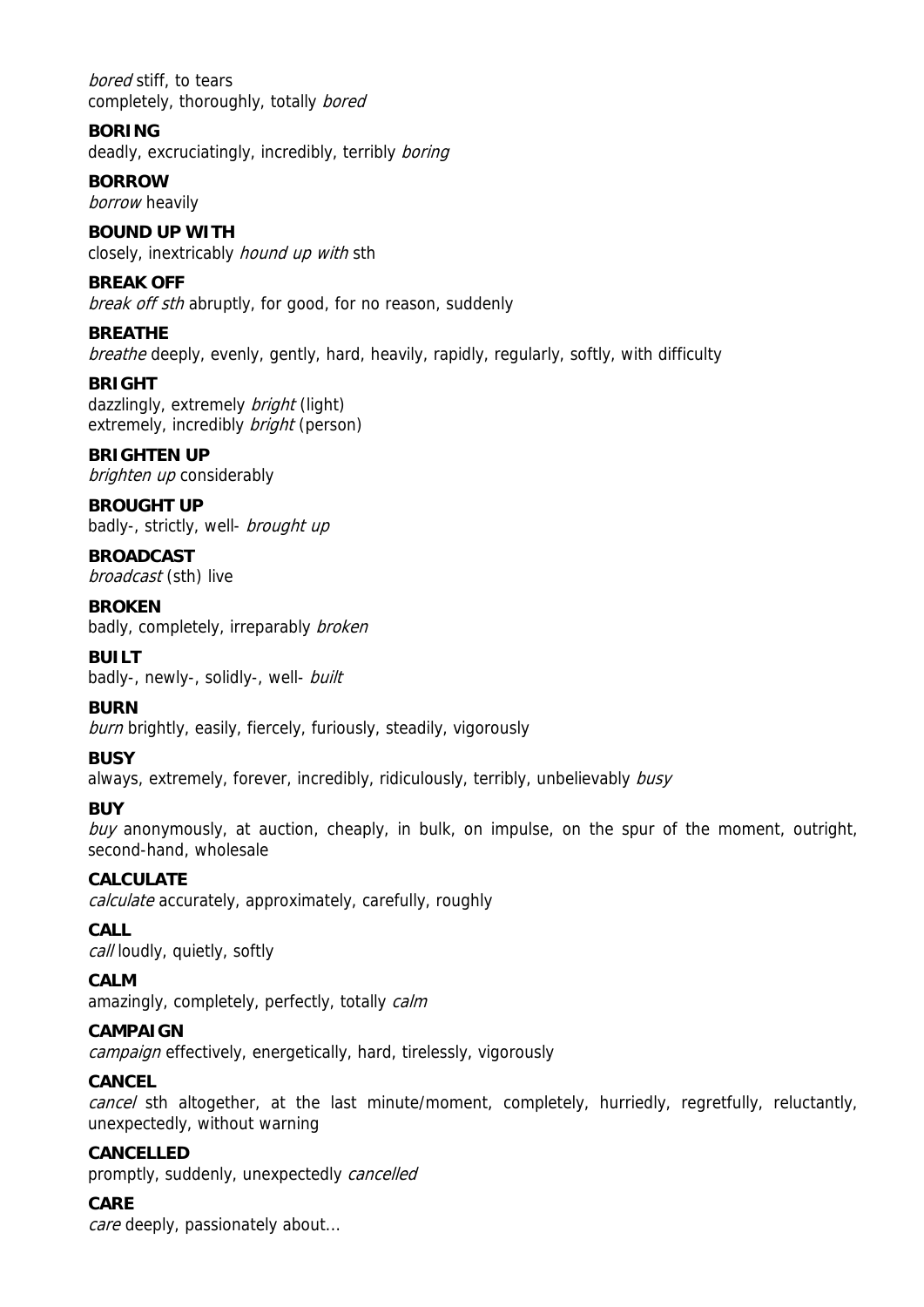### **CARRY ON**

carry on bravely, resolutely

### **CARRY OUT**

carry out (a policy) as planned, systematically, (instructions) to the letter

### **CARVED**

delicately, exquisitely, intricately, richly, roughly *carved* 

### **CAUSE**

accidentally, generally, inadvertently, inevitably, invariably, unfortunately cause sth

### **CAUTIOUS**

particularly, relatively, specially, unnecessarily *cautious* 

### **CELEBRATE**

celebrate noisily, quietly

### **CENSORED**

heavily, officially, severely, strictly censored

### **CERTAIN**

absolutely, completely, totally *certain* (about/of sth)

### **CHALLENGE**

implicitly, openly, publicly, seriously challenge sb/sth

### **CHANGE**

change (sth) a great deal, abruptly, completely, dramatically, drastically, for the better/worse, fundamentally, gradually, immediately, imperceptibly, irrevocably, materially, out of all recognition, overnight, quickly, radically, rapidly, significantly, slightly, slowly, substantially, subtly, suddenly, totally, unpredictably

### **CHECK**

check sth again and again, automatically, carefully, closely, meticulously, over and over again, painstakingly, properly, quickly, regularly, repeatedly, thoroughly

### **CHEER**

cheer ecstatically, enthusiastically, loudly, madly, wildly

### **CHOOSE**

choose badly, blindly, carefully, deliberately, wisely

### **CHOSEN**

arbitrarily, carefully, cleverly, ill-, well- chosen

### **CIRCULATE**

circulate freely, openly, widely

### **CLAIM**

confidently, falsely, honestly, justifiably, legitimately, reasonably, rightfully, seriously *claim* 

### **CLAP**

clap enthusiastically, in unison, loudly, wildly

#### **CLASH**

clash angrily, head-on, sharply, violently

### **CLEAR**

absolutely, abundantly, comparatively, completely, crystal, fairly, not altogether, not entirely, perfectly, totally, transparently *clear* 

### **CLEAN**

spotlessly clean

# **CLIMB**

climb steadily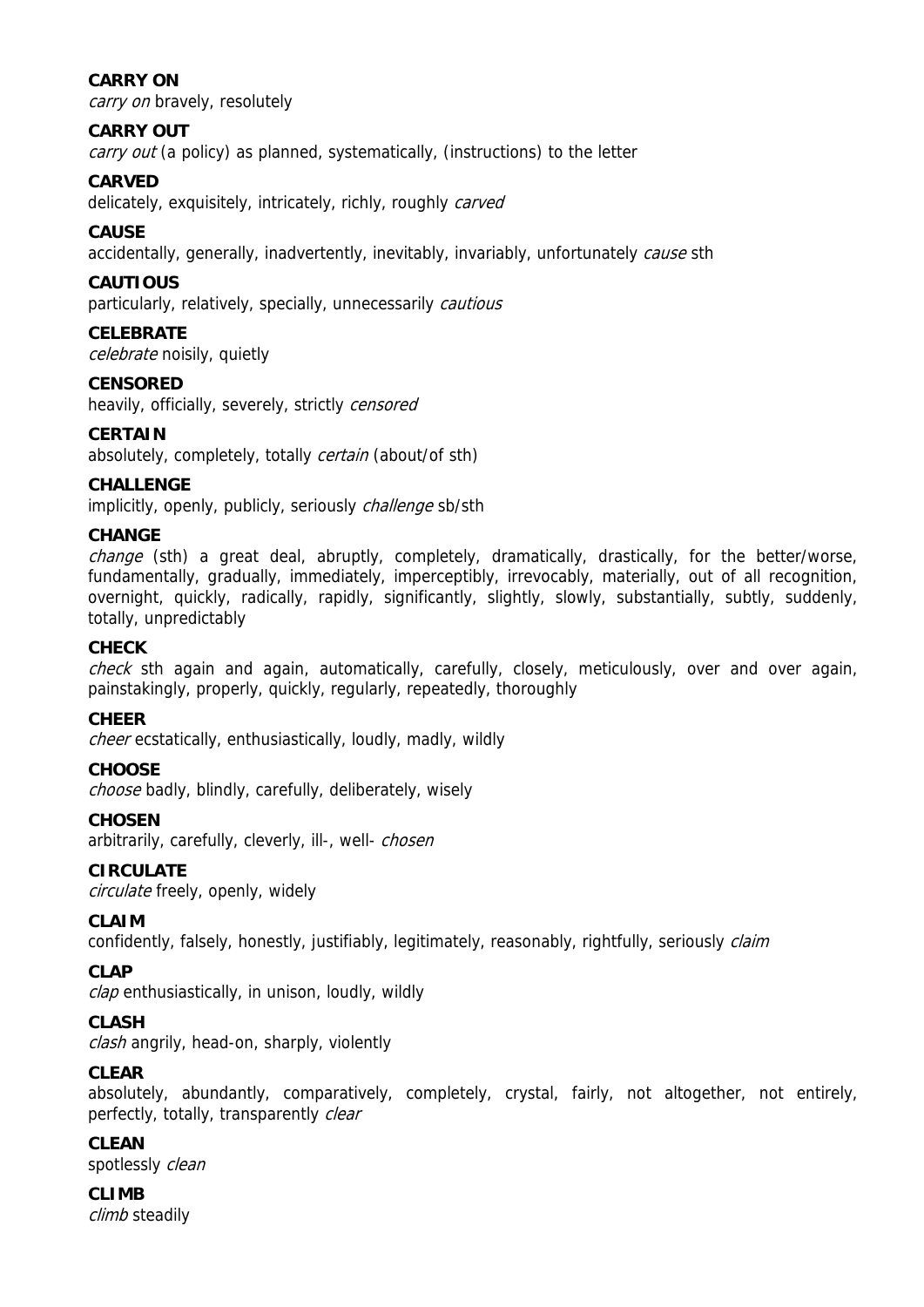**CLING**  cling desperately to sth

### **CLOSE**

dose (a door etc) firmly, properly, quietly

### **CLOSE** (adj.)

dangerously, extremely, fairly, perilously, uncomfortably close

### **CO-EXIST**

co-exist happily, peacefully

### **COINCIDE**

coincide exactly with sth roughly coincide with sth

**COLD** 

bitterly, freezing cold

### **COLLAPSE**

collapse all of a sudden, at any time, in a heap collapse completely, eventually, inevitably, suddenly, totally

### **COLLECT**

collect avidly, enthusiastically, indiscriminately, laboriously

# **COLLIDE**

collide head on

### **COLOURED**

brightly *coloured* (room), highly *coloured* (account)

### **COME ABOUT**

come about by chance/good fortune, quite naturally

### **COME OUT**

come out strongly, unanimously, against/in favour of sth

### **COMMENT**

comment at length, briefly, (un)favourably, in detail on ...

### **COMMIT**

commit oneself completely, enthusiastically, fervently, tentatively, totally, wholeheartedly, wholly to sth

### **COMMITTED**

absolutely, completely, deeply, fully, passionately, totally *committed* to sth

### **COMPARE**

compare badly, (un)favourably, well with sth

### **COMPENSATED**

compensated (in)adequately, fairly, generously for sth

### **COMPETE**

compete eagerly, fiercely, vigorously

#### **COMPETITIVE**  fiercely competitive

**COMPILED**  carefully, painstakingly compiled

### **COMPLAIN**  complain bitterly, constantly, forcefully, loudly, noisily, strongly, vociferously

### **COMPLAINING**  constantly, forever *complaining* about sth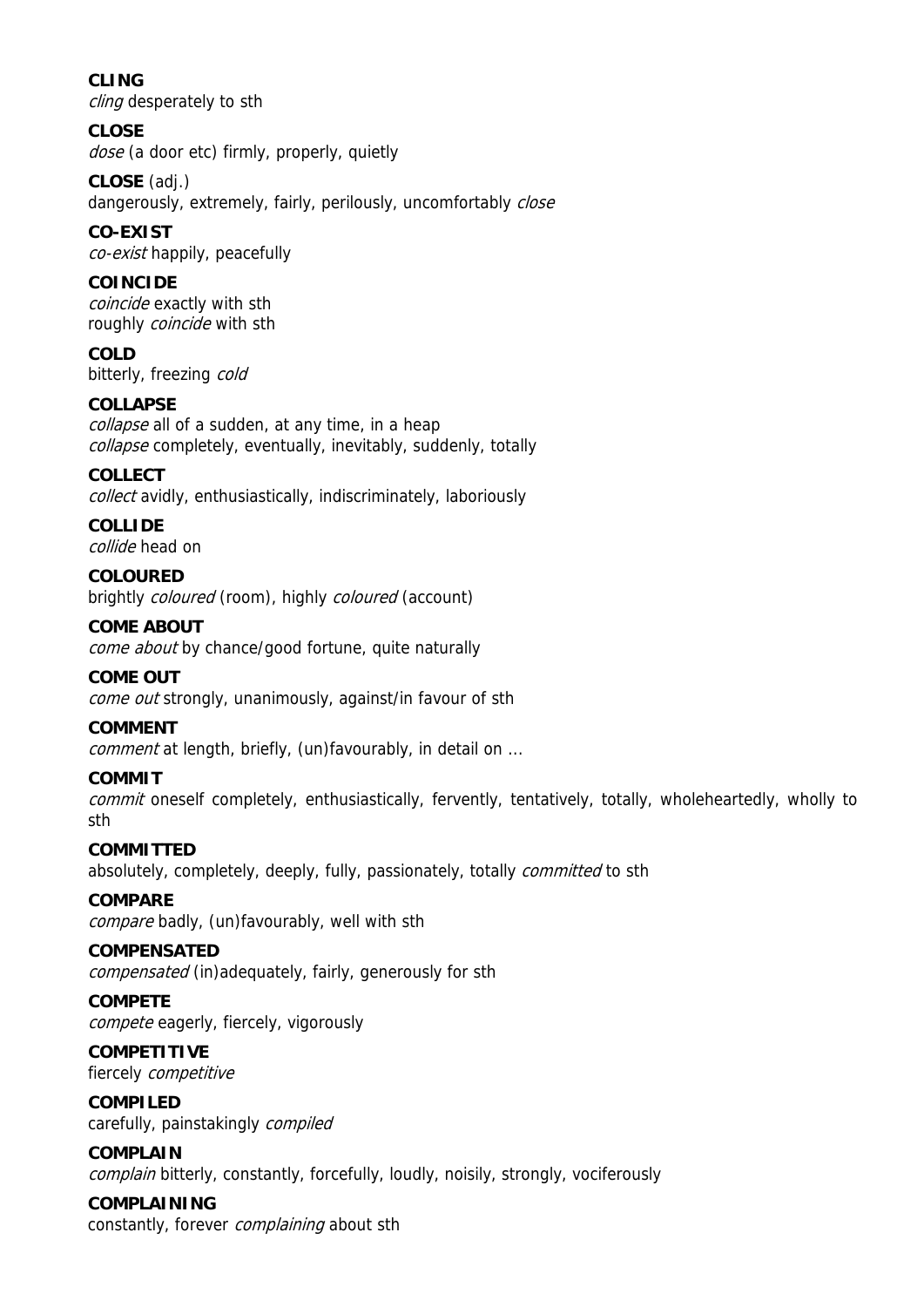### **COMPLETE**

complete sth ahead of schedule/time, as planned, early, in record time, on time, satisfactorily

#### **COMPLICATE**

complicate sth further, unnecessarily

### **COMPLY**

comply with sth promptly, readily, reluctantly

### **COMPREHEND**

fully, hardly, scarcely comprehend sth

#### **CONCEALED**

barely, carefully, cleverly, completely, cunningly, easily, hastily, partially, partly *concealed* 

#### **CONCEDE**

finally, readily, reluctantly concede that...

#### **CONCENTRATE**

concentrate largely, mainly, solely on sth concentrate on sth to the exclusion of everything else

#### **CONCERNED**

closely, seriously, slightly concerned about sth intimately, mainly, primarily, principally concerned with sth

#### **CONCLUDE**

reasonably, regretfully, wrongly conclude that...

#### **CONDEMN**

condemn out of hand, unfairly roundly, strongly, totally, unequivocally condemn sb/sth

#### **CONDEMNED**

bitterly, unfairly, unjustly *condemned* for sth

### **CONFIDENT**

completely, extremely, fairly, supremely, totally *confident* 

#### **CONFIDENTIAL**

highly, strictly, totally confidential

### **CONFINED**

largely, mainly, mostly, narrowly, strictly *confined* to sth

### **CONFIRM**

broadly, definitely confirm sth

### **CONFLICT**

conflict directly, markedly, sharply with sth

### **CONFUSED**

altogether, completely, decidedly, hopelessly, horribly, particularly, pretty, somewhat, totally confused about sth

#### **CONFUSING**

terribly, notoriously, totally, unbelievably, utterly *confusing* 

### **CONGRATULATE**

congratulate sb most sincerely, warmly on sth

#### **CONNECTED**

closely, loosely, not remotely, vaguely *connected* with sth

### **CONSCIOUS**

deeply *conscious* of (the situation) fully conscious

#### **CONSENT**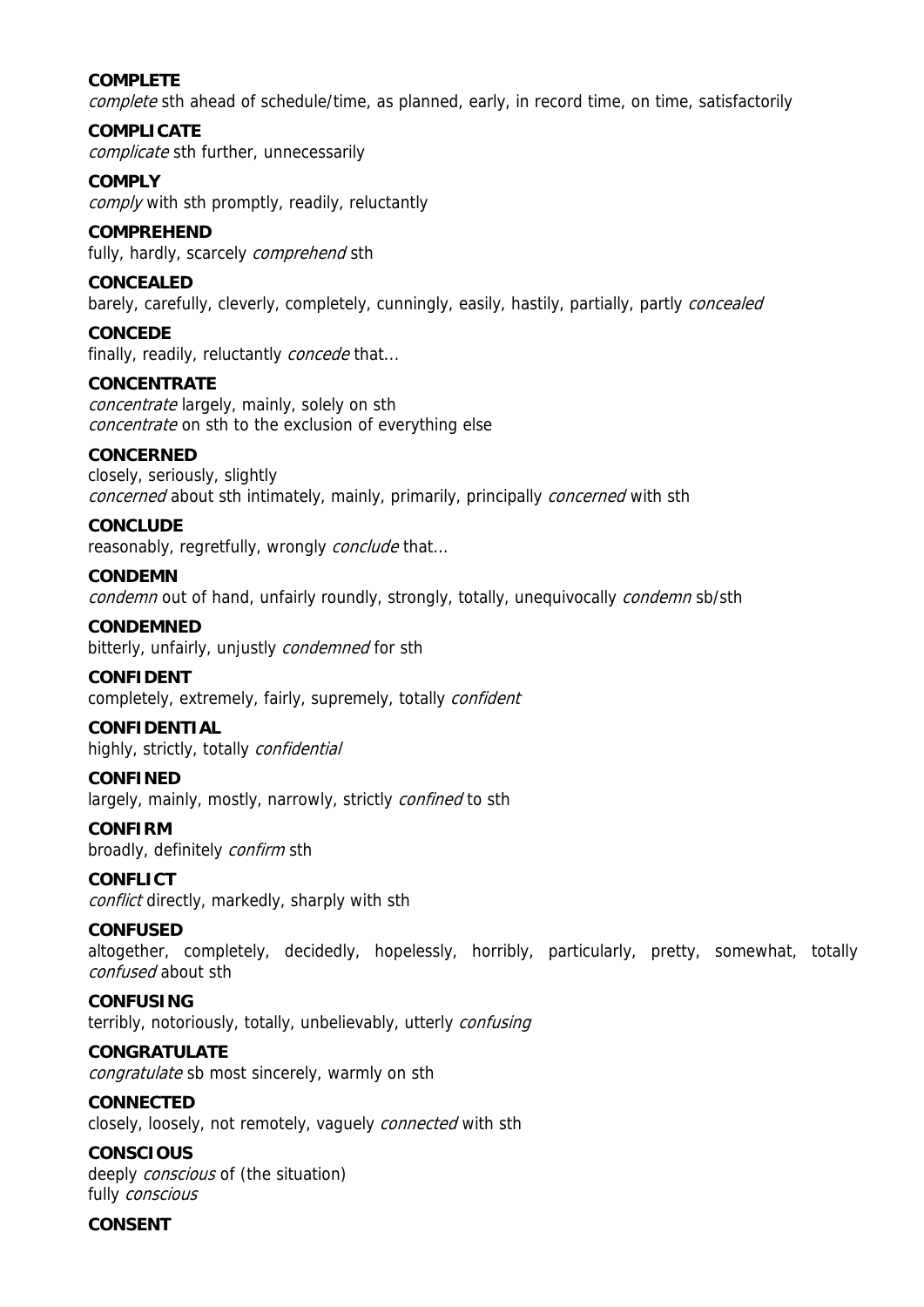eventually, finally, gladly, reluctantly *consent* to sth

### **CONSIDERED**

generally, legitimately, rightly, usually *considered* to be...

### **CONSIDER**

actively, briefly, carefully, seriously *consider* consider objectively, urgently

### **CONSISTENT**

amazingly, completely, remarkably, surprisingly consistent entirely, logically, perfectly, roughly, totally, wholly consistent with sth

### **CONSTRUCTED**

badly, carefully, poorly, solidly constructed

#### **CONTEMPLATE**

contemplate sth with equanimity calmly, quietly *contemplate* sth

#### **CONTEMPTUOUS**

faintly, openly, privately, totally *contemptuous* of sb/sth

#### **CONTEST**

contest sth fiercely, strongly

### **CONTESTED**

closely, fiercely, hotly, keenly contested

#### **CONTINUE**

continue ad infinitum, indefinitely continue calmly, happily, steadily, stubbornly to do sth

#### **CONTRADICT**

apparently, directly, flatly contradict sth

#### **CONTRAST**

contrast favourably, markedly, sharply, starkly, strongly, vividly with sth

#### **CONTRIBUTE**

contribute (money) generously, handsomely, regularly, significantly, unwittingly greatly, largely *contribute* to sth

#### **CONTRIVED**

carefully, cleverly, skilfully contrived

#### **CONTROL**

control carefully, effectively, expertly, firmly, properly, rigidly, rigorously, ruthlessly, strictly

### **CONTROVERSIAL**

deliberately, extremely, highly, notoriously, relatively, somewhat *controversial* 

#### **CONVERTED**

easily, successfully converted into/to sth

#### **CONVINCED**

absolutely, almost, easily, half-, more or less, not altogether, not entirely, practically, totally convinced about/of...

### **COPE**

cope adequately, beautifully, brilliantly, effectively, magnificently, skilfully, successfully barely cope with sth

### **COPY**

copy sth carefully, exactly, faithfully

### **CORRECT**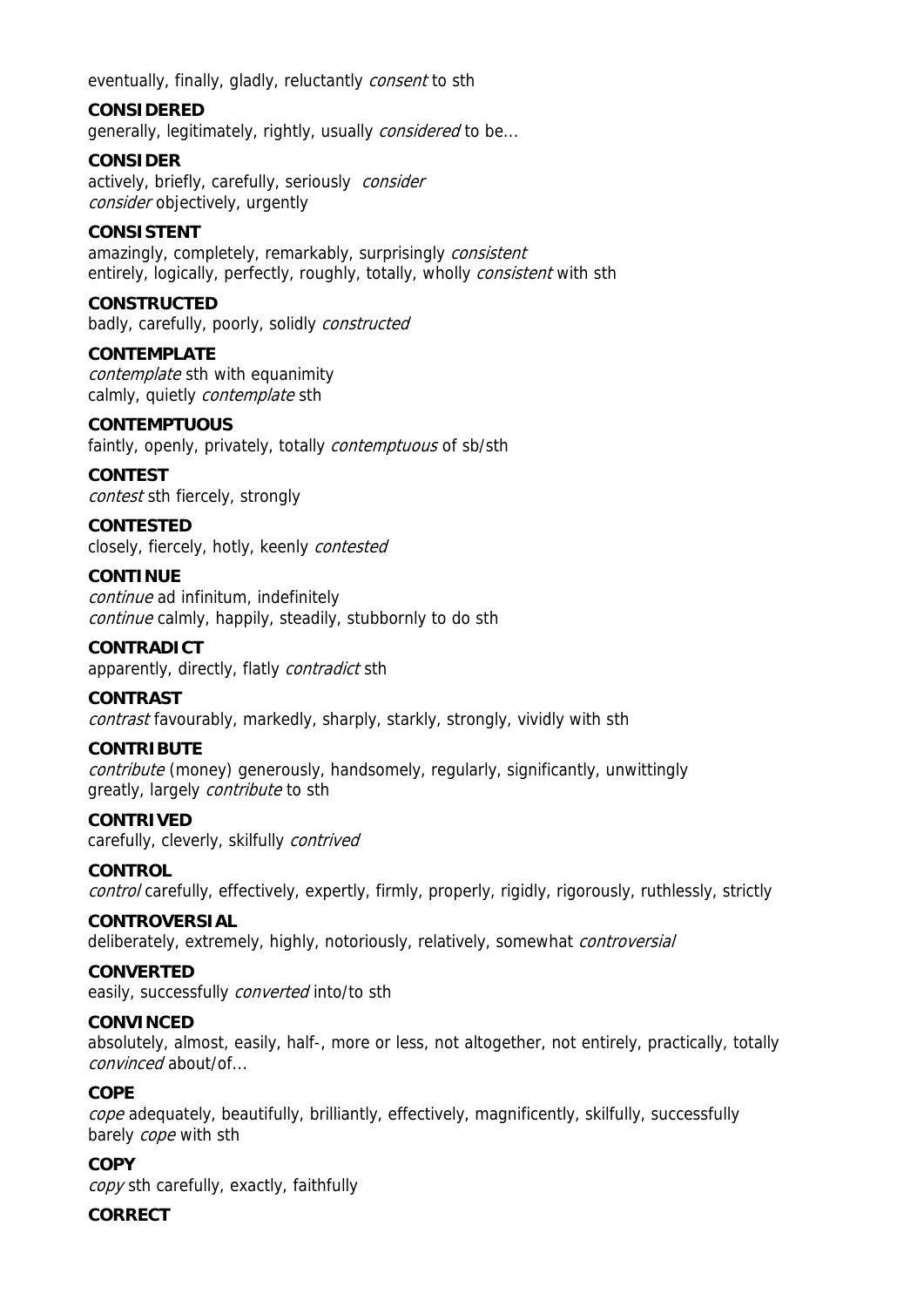correct sb discreetly, gently, politely, sympathetically, tactfully, tactlessly

#### **CORRESPOND WITH**

correspond closely, exactly with sth

### **COURTEOUS**

unfailingly *courteous* 

## **COVER**

cover sth carefully, completely, evenly, gently, loosely, neatly, totally

### **CRASH**

crash head on, heavily, to the ground

### **CREATE**

create sth from scratch, jointly, single-handedly

### **CREDIBLE**

entirely, hardly, perfectly, scarcely credible

### **CRITICAL**

fiercely, mildly, openly, sharply, strongly critical of sb/sth

### **CRITICISE**

criticise bitterly, fiercely, harshly, justly, mildly, openly, publicly, rightly, strongly, unfairly

### **CRITICISED**

openly, rightly, severely, unfairly criticised

### **CRUEL**

deliberately, needlessly, notoriously, terribly cruel to sb/sth

### **CRY**

cry bitterly, oneself to sleep, openly, softly

### **CRY OUT**

cry out in agony, in despair, in fear, in pain

### **CURIOUS**

intensely, mildly curious about sb/sth

### **CUT**

cut sth dramatically, drastically, heavily, severely

### **CUT BACK/DOWN**

drastically cut back/down

#### **CUT OUT**  cut out (sugar) altogether

### **DAMAGED**  damaged beyond repair

badly, extensively, seriously, severely, slightly *damaged* 

### **DANGEROUS**

extremely dangerous

### **DEAD**

absolutely, almost, completely, nearly dead

### **DEAL WITH**

deal with sth adequately, at length, effectively, efficiently, fairly, harshly, in detail, privately, promptly, ruthlessly, straightaway, successfully, swiftly

### **DEBATED**

hotly debated

### **DECIDE**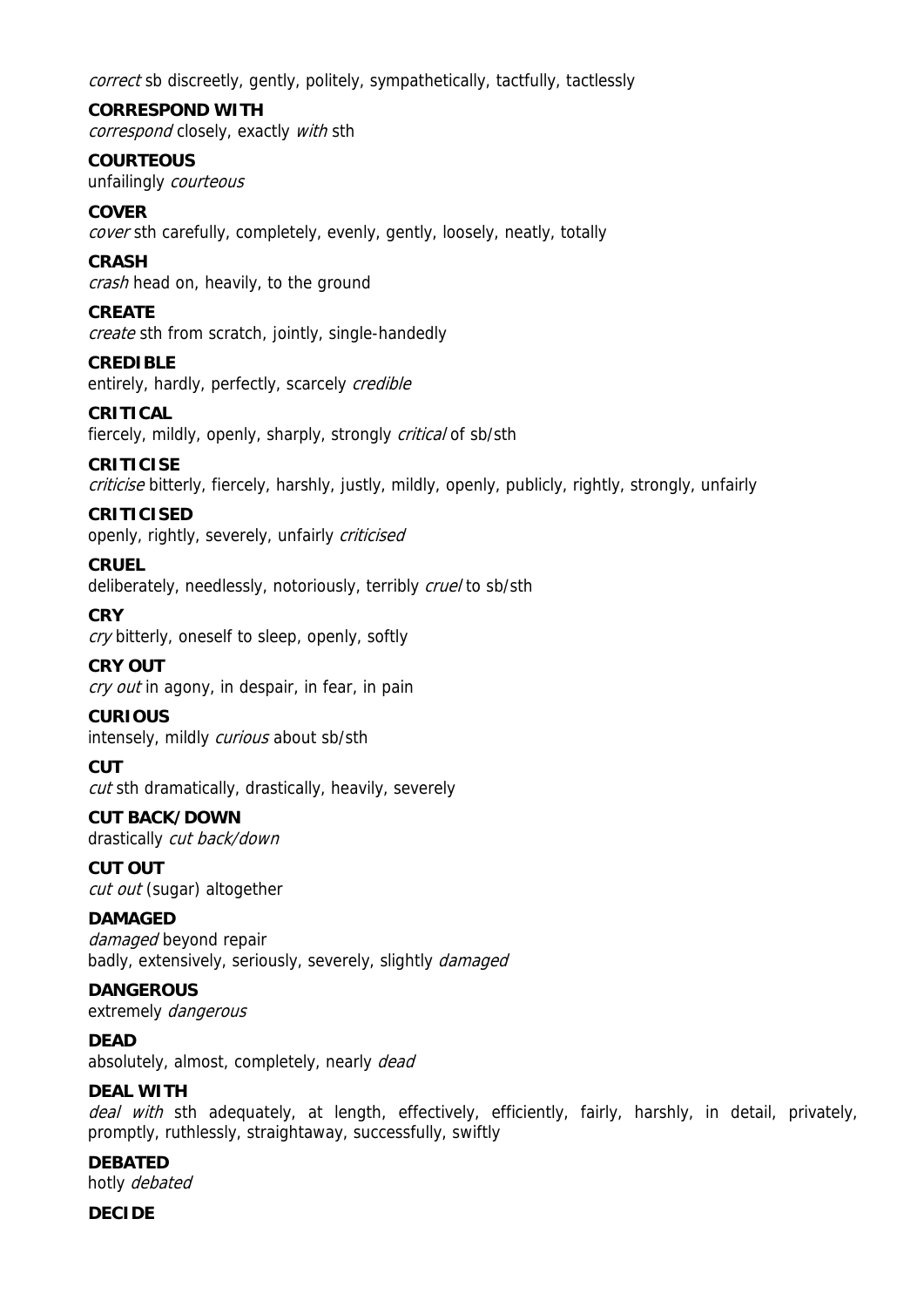decide arbitrarily, belatedly, calmly, foolishly, immediately, instantly, once and for all, on moral/practical grounds, on the spot, on the spur of the moment, reluctantly deliberately, finally, rashly, ultimately, wisely *decide* 

### **DECLARE**

declare boldly, categorically, confidently, defiantly, emphatically, firmly, openly, resolutely, unequivocally solemnly declare

#### **DECLINE**

decline abruptly, alarmingly, dramatically, gradually, markedly, noticeably, progressively, rapidly, sharply, significantly, steadily, steeply, suddenly, visibly

#### **DECLINE** (refuse)

politely, regretfully, reluctantly *decline* 

#### **DECORATED**

lavishly, luxuriously, ornately, richly, sumptuously, tastefully *decorated* 

#### **DECREASE**

decrease abruptly, alarmingly, dramatically, gradually, markedly, noticeably, progressively, rapidly, sharply, steadily, suddenly, visibly

#### **DEDICATED**

absolutely, totally, wholly *dedicated* to sth

### **DEFEATED**

heavily, narrowly, thoroughly, utterly *defeated* 

#### **DEFEND**

defend sb/sth at all costs, bravely, courageously, fiercely, passionately, successfully, to the last, valiantly, vigorously

#### **DEFINED**

broadly, clearly, narrowly, precisely, strictly, well- defined

#### **DEFY**

openly *defy* sb

#### **DELAY**

delay sth deliberately, until it was too late

#### **DELAYED**

considerably, seriously, temporarily, unavoidably *delayed* 

### **DELIBERATE**

clearly, obviously *deliberate* 

### **DELIGHTED**

absolutely, highly delighted

#### **DELIVER**

deliver on time, promptly, regularly, safely, to the door

#### **DEMAND**

angrily, persistently, promptly *demand* 

#### **DEMONSTRATE**

demonstrate beyond all shadow of a doubt, clearly, conclusively, convincingly, graphically adequately, vividly *demonstrate* 

#### **DEMORALISED**

absolutely, badly, completely, thoroughly, utterly *demoralised* 

#### **DENOUNCE**

angrily, bitterly, fiercely, furiously, openly, strongly, vigorously denounce sb/sth

### **DENY**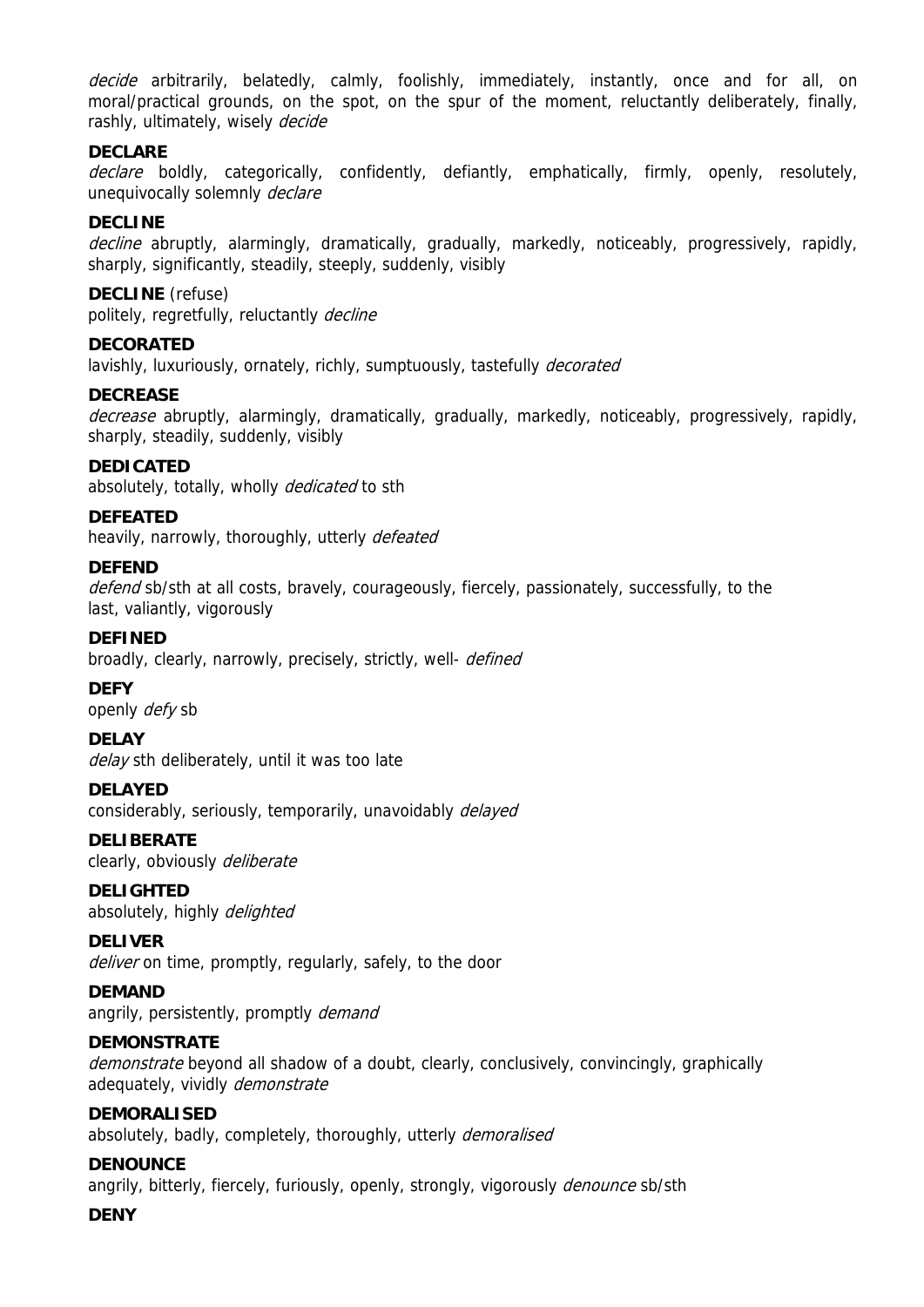absolutely, categorically, consistently, emphatically, explicitly, fiercely, persistently, strenuously, totally, vigorously *deny* sth/that...

### **DEPART**

depart abruptly, hastily, hurriedly, in a hurry, on time, punctually, reluctantly, unexpectedly

### **DEPEND**

depend crucially, mainly, partly, solely on ...

### **DEPICT**

dramatically, faithfully, vividly depict sth

#### **DEPRESSING**

deeply, extremely depressing

### **DEPRIVE**

deprive sb of sth altogether, completely cruelly, totally *deprive* sb of sth

#### **DERIVED**

(in)directly, largely, originally *derived* from sth

#### **DESCEND**

descend steadily, steeply

#### **DESCRIBE**

describe sth accurately, at length, briefly, brilliantly, carefully, euphemistically, evocatively, exactly, fully, graphically, in (minute) detail, precisely, vividly (not) adequately describe

#### **DESCRIBED**

loosely, roughly *described* as sth

#### **DESERVED**

fully, richly, truly, well- deserved

### **DESIGNATED**

clearly, roughly designated

#### **DESIGNED**

badly, basically, beautifully, brilliantly, cleverly, exquisitely, mainly, originally, poorly, primarily, specially, specifically, well- *designed* 

### **DESIRABLE**

eminently, highly desirable

### **DESIRE**

genuinely, sincerely desire sth/to do sth

### **DESPERATE**

absolutely *desperate* to do sth

### **DESTROY**

destroy sb/sth by accident, by fire, by mistake carelessly, completely, deliberately, methodically, ruthlessly, systematically, thoughtlessly, totally, utterly, wilfully *destroy* sb/sth

#### **DETAILED**

beautifully, carefully, finely, extremely, fairly, fully *detailed* 

### **DETERIORATE**

deteriorate alarmingly, badly, rapidly

### **DEVELOP**

develop gradually, naturally, (ab)normally, gradually, rapidly, satisfactorily, systematically

#### **DEVISED**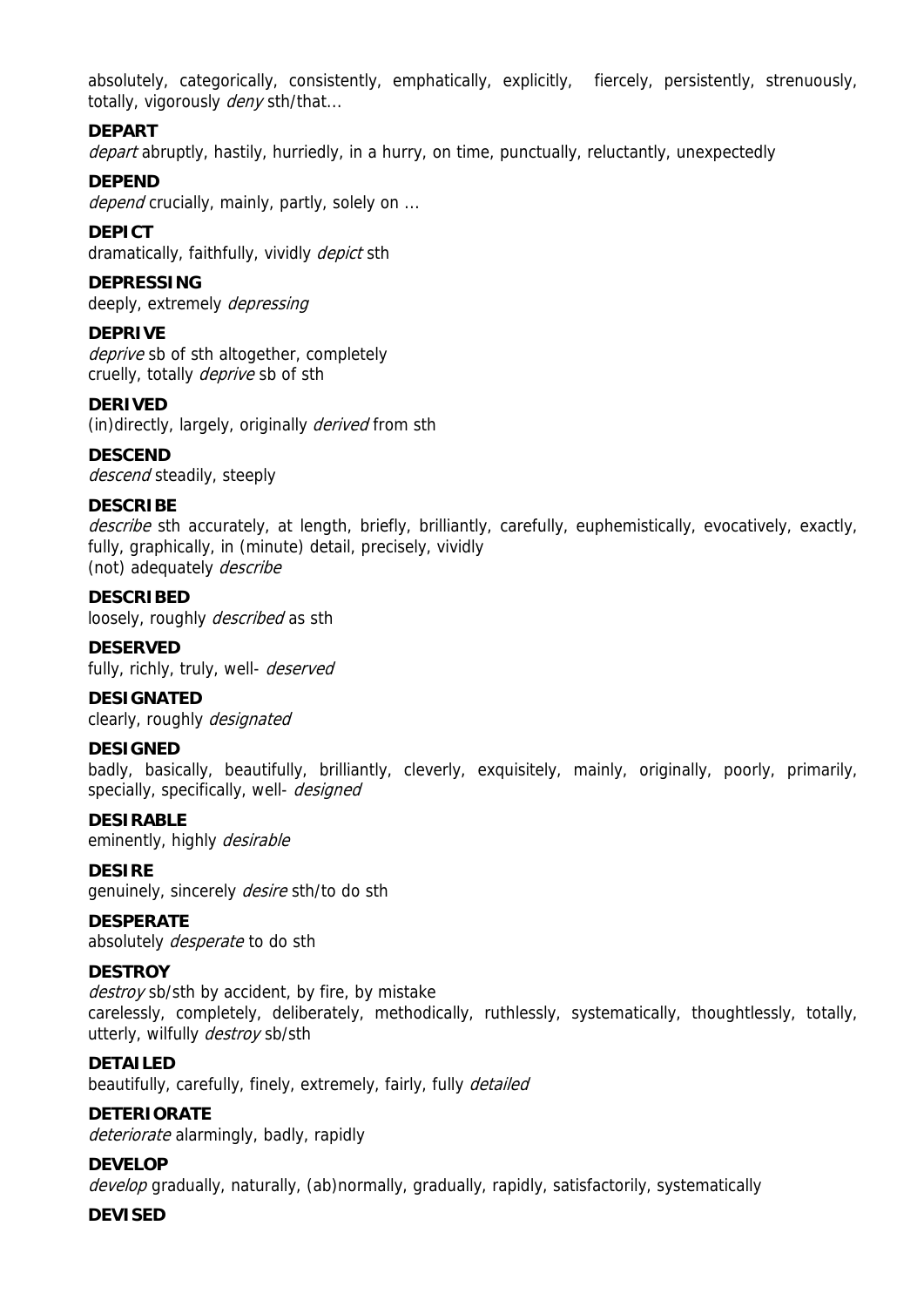cleverly, ingeniously, specially *devised* 

### **DEVOTE**

devote (oneself) entirely, exclusively to sth

### **DEVOTED**

absolutely, deeply, fanatically, genuinely, utterly, wholeheartedly *devoted* to sb/sth

**DEVOUR**  devour avidly, greedily

### **DIE**

die bravely, in agony, in poverty, in tragic/suspicious circumstances, needlessly, peacefully, prematurely, tragically

### **DIFFER**

differ fundamentally, greatly, marginally, markedly, noticeably, radically, sharply, significantly, totally from sb/sth

### **DIFFERENT**

completely, crucially, markedly, notoriously, radically, substantially, totally, widely *different* 

#### **DIFFERENTIATE**

differentiate carefully, clearly, easily, sharply between sth and sth

### **DIFFICULT**

exceptionally, exceedingly, extraordinarily, fiendishly, notoriously, (not) particularly, relatively *difficult* 

#### **DIMINISH**

greatly, progressively, seriously, visibly *diminish* 

#### **DISAGREE**

absolutely, basically, flatly, fundamentally, passionately, profoundly, strongly, vehemently, violently disagree

### **DISAPPEAR**

disappear altogether, completely, for ever, from sight, from the scene, from view, into thin air, mysteriously, suddenly, without trace

### **DISAPPEARING**

fast disappearing

### **DISAPPOINTED**

bitterly, deeply, dreadfully, terribly, tremendously *disappointed* about/with ...

#### **DISAPPROVE**

mildly, strongly, thoroughly *disapprove* of sb/sth

### **DISCOVER**

discover sth afresh, anew, bit by bit, by accident/chance, eventually, fortuitously, gradually, recently, unexpectedly

### **DISCUSS**

discuss sth at (great) length, briefly, calmly, openly, rationally, seriously, thoroughly freely. fully discuss sth

### **DISCUSS**

Discuss is similar to other verbs which describe how we speak, for example, add, speak, reply. Because they also describe an action, they collocate with many different adverb of manner.

### **DISFIGURED**

appallingly, badly, shockingly *disfigured* 

### **DISGRACED**

publicly, utterly disgraced

### **DISGRACEFUL**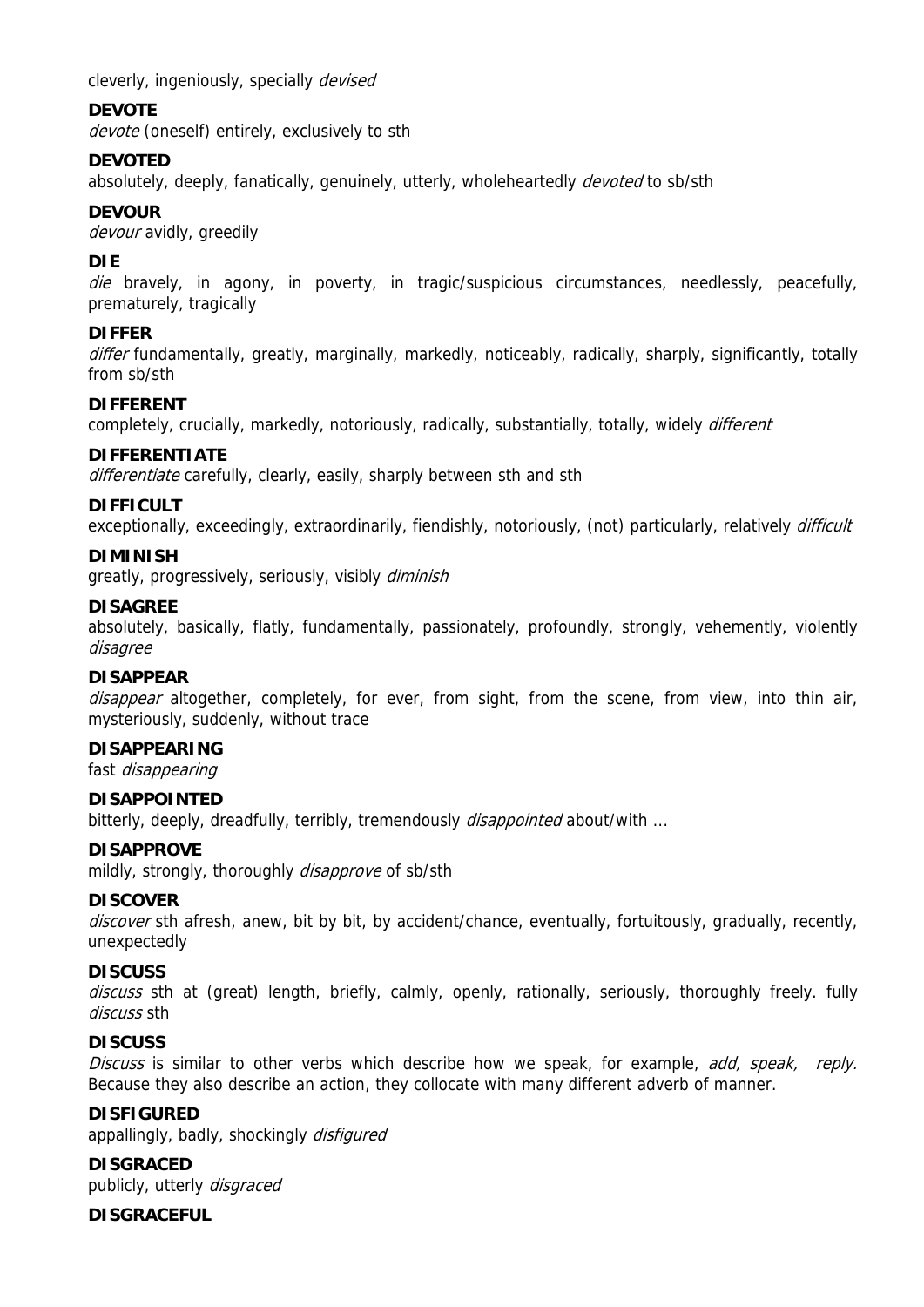absolutely, downright, utterly disgraceful

### **DISGUISED**

cleverly, cunningly, heavily, poorly, thinly disquised

### **DISHONEST**

downright, notoriously, thoroughly dishonest

### **DISILLUSIONED**  completely, somewhat, thoroughly, totally *disillusioned*

### **DISLIKE**

dislike sb/sth intensely, strongly, thoroughly

### **DISLIKED**

generally, greatly *disliked* 

### **DISMISS**  dismiss sth angrily, contemptuously, glibly, instantly, out of hand, scornfully

### **DISORGANISED**

hopelessly, thoroughly, utterly disorganised

### **DISPATCH**

dispatch sth by air, by carrier, by courier, by (registered) post, by return, immediately, promptly, straightaway

### **DISPEL**

dispel effectively, quickly

# **DISPERSE**

disperse quickly

### **DISPLAY**

display sth proudly openly display

### **DISPLAYED**

displayed to the best advantage attractively, beautifully, frankly, openly, prominently *displayed* 

### **DISPUTED**

fiercely, hotly, vigorously *disputed* 

### **DISQUALIFIED**

temporarily, permanently *disqualified* 

### **DISREGARD**

disregard sb/sth completely, entirely, totally conveniently, deliberately, flagrantly disregard sb/sth

### **DISRUPT**

seriously, severely *disrupt* sth

### **DISTASTEFUL**

extremely, faintly, mildly *distasteful* 

### **DISTINGUISH**

distinguish clearly, sharply between sth and sth

### **DISTORTED**

distorted out of all recognition/proportion badly, dangerously, deliberately, grossly, grotesquely, seriously, wildly *distorted* 

### **DISTRIBUTE**

distribute sth evenly, fairly, generously

### **DISTURBED**

deeply, not unduly, profoundly, seriously *disturbed*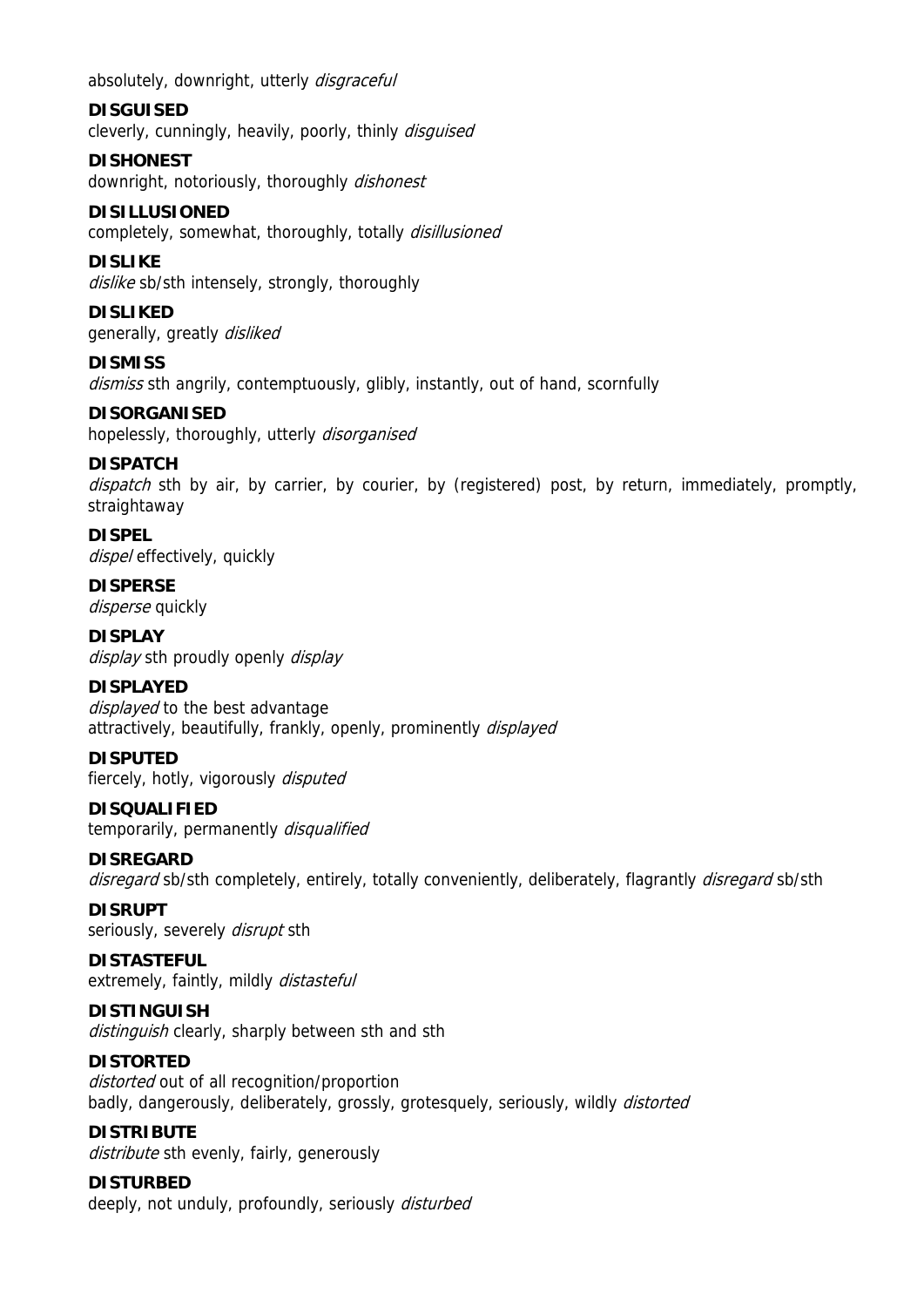### **DISTURBING**

deeply, profoundly *disturbing* 

### **DIVERGE**

diverge considerably, greatly, radically, significantly

### **DIVIDE**

divide sth equally, equitably, fairly

### **DIVIDED**

(un)equally, roughly divided

### **DO**

do sth badly, competently, perfectly, promptly, properly, reluctantly, single-handedly, well

### **DO**

Verbs which describe an action - for example, do, smile, walk - can be used with many different adverbs of manner which tell you how the person did the action. You can 'do something' *thoughtfully*, carefully, distractedly. Here we include only the most useful collocations. Do is one of the important verbs which have hardly any meaning on their own, but which are part of many fixed expressions. You should find these in your ordinary dictionary.

### **DOCUMENTED**

amply, carefully, fully, scrupulously *documented* 

### **DOMINATE**

absolutely, completely, totally, utterly, wholly *dominate* sb/sth

### **DOOMED**

inescapably doomed

### **DOUBT**

seriously *doubt* ...

### **DRESSED**

appropriately, attractively, badly, beautifully, conservatively, casually, (not) correctly, eccentrically, elegantly, extravagantly, fashionably, (in)formally, fully, impeccably, modestly, neatly, poorly, quietly, shabbily, smartly, soberly, suitably *dressed* 

### **DRIFT**

drift helplessly, lazily, peacefully, quietly, slowly but surely towards sth

#### **DRINK**

drink far too much, heavily, in moderation, to excess

### **DRIVE**

drive badly, carefully, dangerously, erratically, furiously, like mad, recklessly

### **DROP**

drop alarmingly, dramatically, gradually, markedly, noticeably, rapidly, sharply, steadily, suddenly

### **DROP** (fall)

drop sth accidentally, carelessly, clumsily, inadvertently

### **DUBIOUS**

extremely, highly *dubious* about...

### **DUE**

entirely, partly, presumably, supposedly, wholly *due* to sb/sth

### **DULL**

excruciatingly, incredibly, terribly dull

### **EASE**

ease sth greatly, marginally, slightly, somewhat

### **EASY**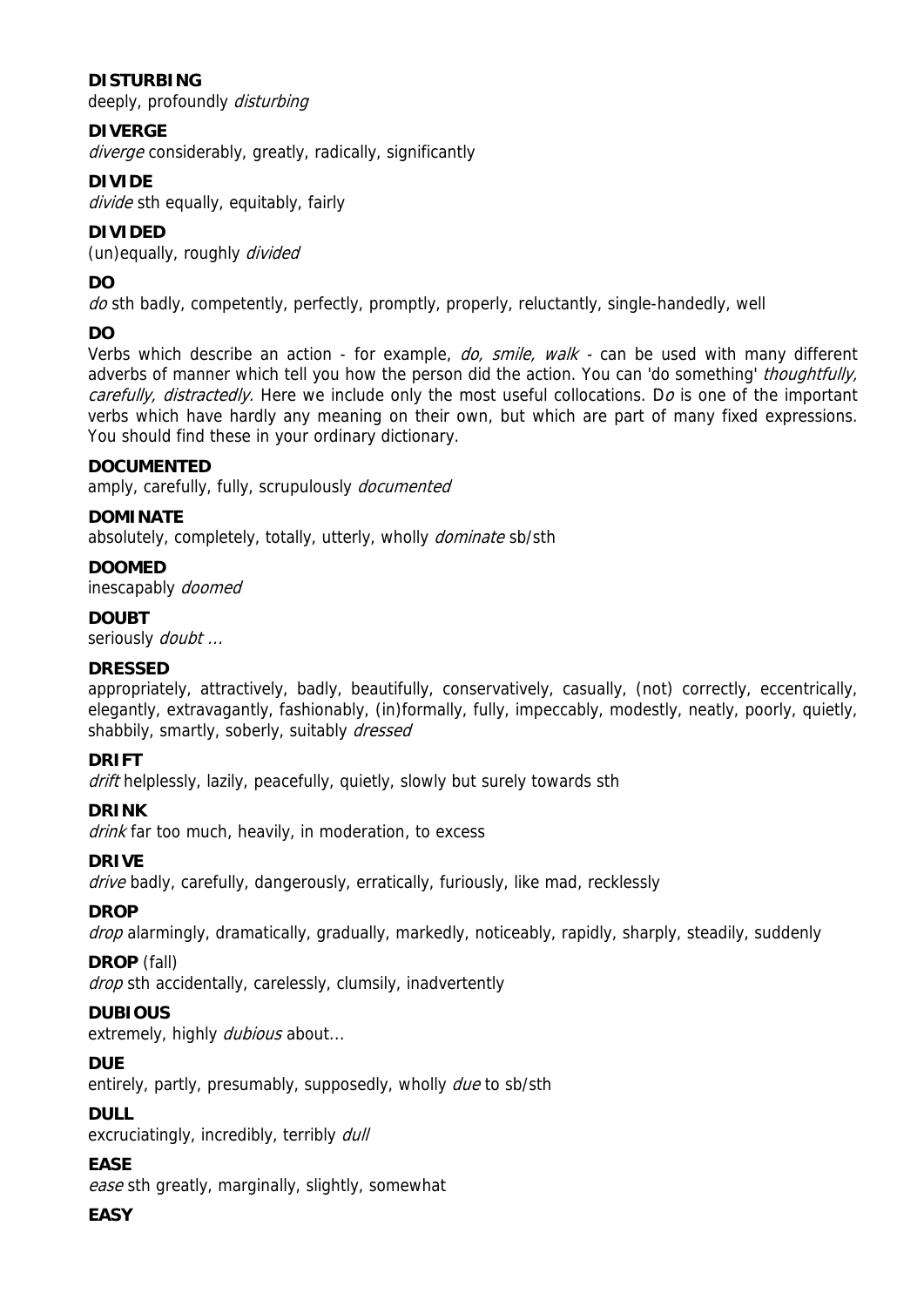comparatively, dead, deceptively, fairly, perfectly, relatively, ridiculously easy

# **EAT**

eat heartily, noisily, ravenously, voraciously

## **ECCENTRIC**

a little, somewhat, totally eccentric

### **ECHO**

echo faintly, hollowly, loudly, ominously

# **EDITED**

edited brilliantly, carefully, carelessly, scrupulously, thoughtfully

## **EFFECTIVE**

brilliantly, devastatingly, extremely, highly, immensely, remarkably, surprisingly, tremendously effective

### **EFFICIENT**

exceptionally, extremely, highly, reasonably, ruthlessly, tremendously *efficient* 

### **EJECT**

eject forcibly, unceremoniously

### **ELIMINATE**

eliminate sth altogether, completely, totally

### **EMBARRASSED**

acutely, dreadfully, extremely, painfully, visibly embarrassed

### **EMBARRASSING**

deeply, extremely, dreadfully, highly, most, potentially embarrassing

### **EMERGE**

emerge briefly, clearly, cautiously, gradually eventually, finally, rapidly, soon *emerge* 

### **EMPHASISE**

repeatedly, strongly emphasise sth

### **EMPLOYED**

casually, currently, fully, gainfully, permanently, regularly, temporarily, under- employed

### **ENCOUNTER**

frequently, generally, occasionally, regularly *encounter* sb/sth

### **ENCOURAGE**

actively, deliberately, discreetly, gently, strongly *encourage* sb/sth to do sth

### **ENCOURAGED**

greatly encouraged

# **ENCOURAGING**

extremely, mildly encouraging

### **END**

end abruptly, at last, badly, decisively, disastrously, eventually, finally, happily, in deadlock, in disaster, in failure, in success, in triumph, in victory, predictably, prematurely, successfully, suddenly, traumatically, tragically, unexpectedly

### **ENDANGERED**

seriously endangered

#### **ENDLESS**  seemingly endless

# **ENDURE**

endure sth bravely, patiently, philosophically, stoically, without complaint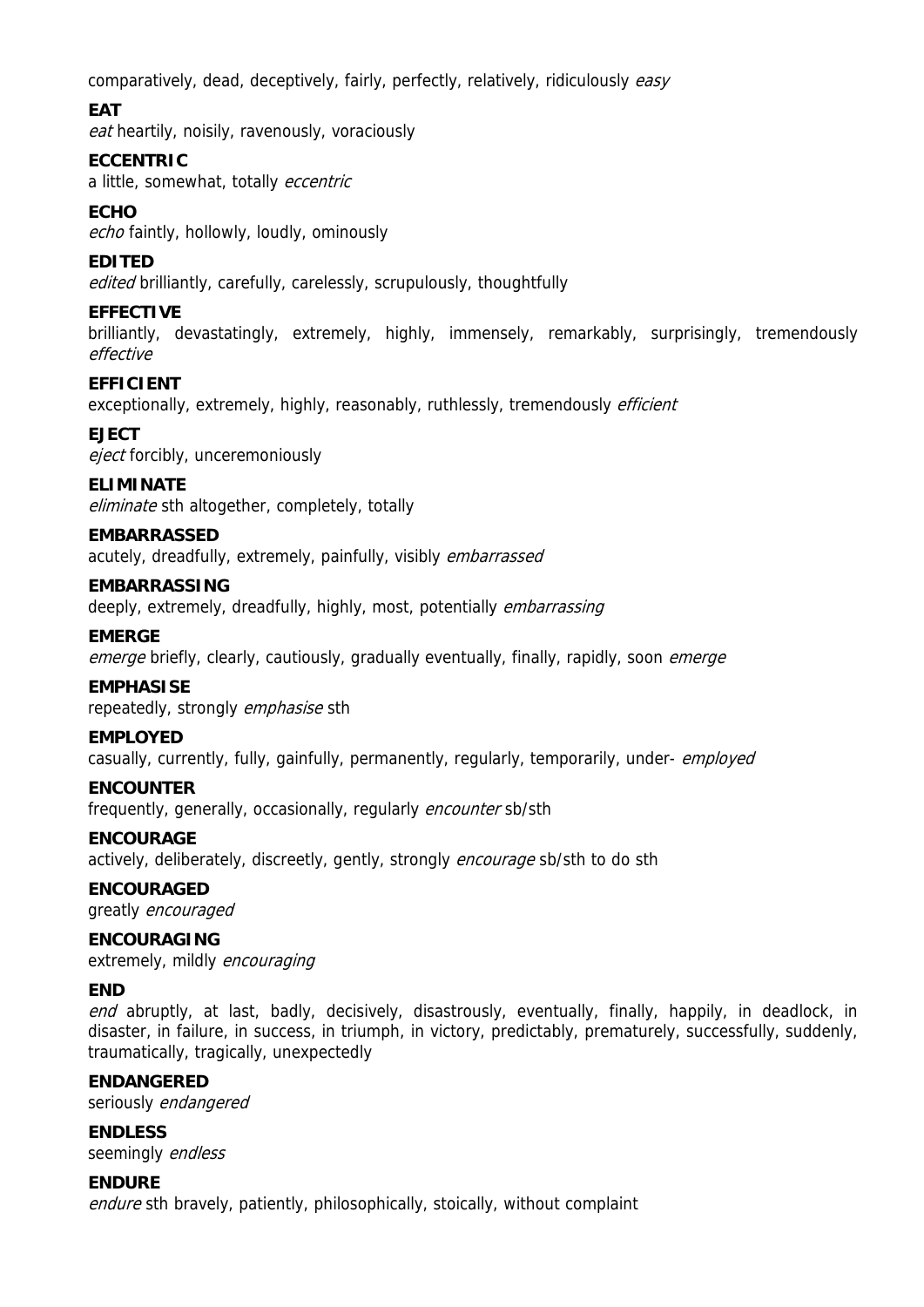### **ENFORCE**

legally, rigorously, strictly *enforce* sth

### **ENGINEERED**

cleverly engineered

### **ENHANCED**

greatly enhanced

# **ENJOY**

enjoy oneself enormously, immensely, quietly, tremendously clearly, greatly, thoroughly enjoy oneself

### **ENJOYABLE**

enormously, extremely, thoroughly, tremendously *enjoyable* 

### **ENQUIRE**

enquire cautiously, discreetly, eagerly, tactfully, quietly anxiously, formally, politely enquire about sb/sth

### **ENSUE**

inevitably ensue

### **ENTANGLED**

deeply, hopelessly, thoroughly entangled in sth

### **ENTER**

enter by the back door, discreetly, illegally, unannounced, without permission

### **ENTERTAIN**

entertain lavishly, on a grand scale

### **ENTERTAINING**

consistently, extremely, highly, unfailingly, wonderfully entertaining

### **ENTRUST**

confidently, foolishly, naively, safely *entrust* sb with sth/sth to sb

### **EQUAL**

absolutely, approximately, exactly, more or less, notionally, precisely, roughly equal

### **EQUIPPED**

(in)adequately, badly, fully, ideally, ill-, poorly, properly, suitably, uniquely, well- equipped

### **ERUPT**

erupt suddenly, violently, without warning

### **ESCALATE**

escalate dramatically, rapidly

### **ESCAPE**

escape by the skin of (my) teeth, under cover of darkness

### **ESCAPED**

finally, narrowly escaped

### **ESTABLISH**

establish sth beyond all (reasonable) doubt, conclusively, finally, unequivocally that ...

## **ESTIMATE**

estimate sth accurately, correctly, roughly, tentatively

### **EVADE**

cleverly, successfully evade sth

### **EVERY**

absolutely, almost, nearly, virtually every

### **EVICT**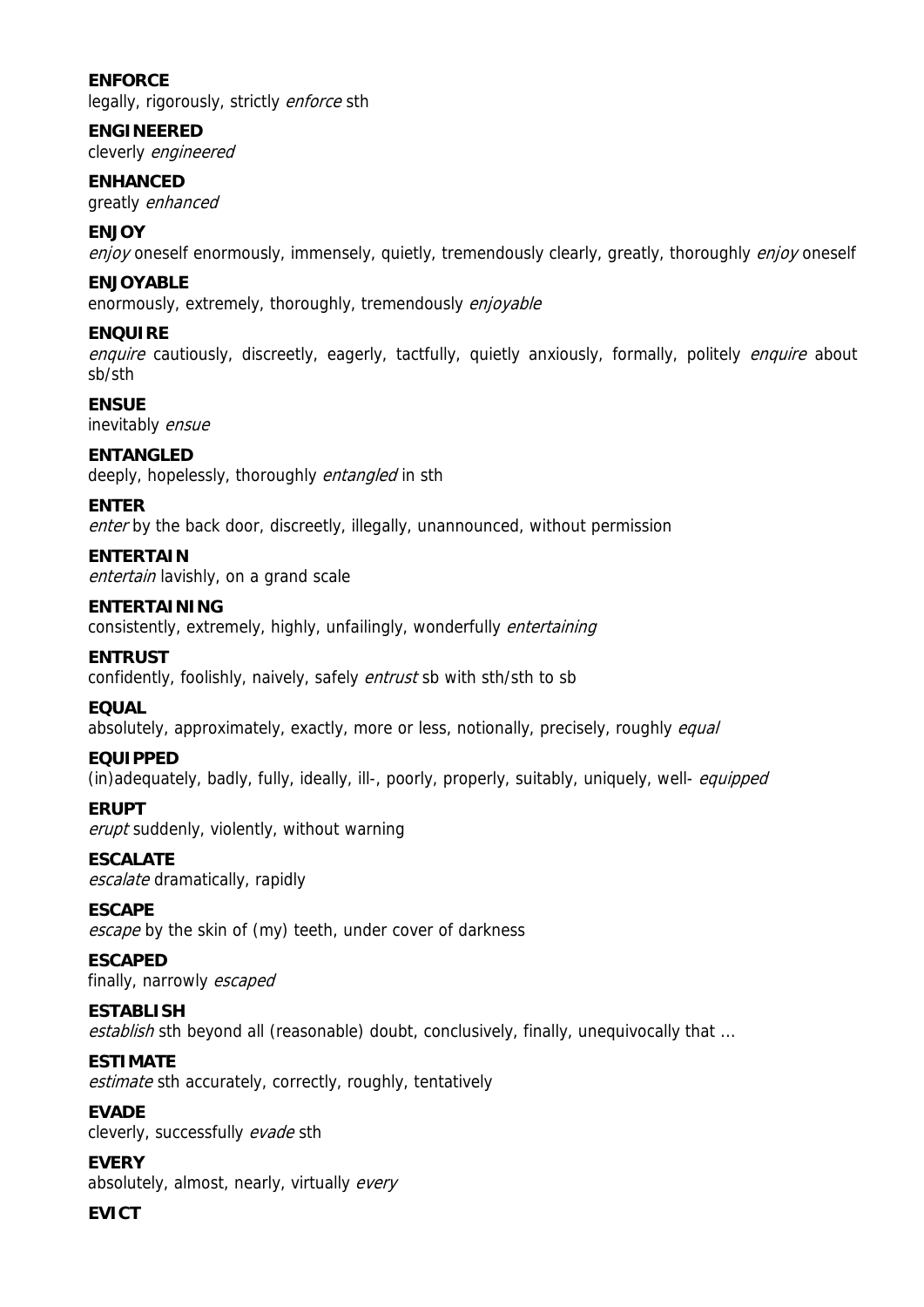forcibly evict sb

### **EVIDENT**

clearly, readily evident

### **EVIL**

fundamentally, thoroughly, totally, truly evil

### **EVOCATIVE**

powerfully, strangely, subtly evocative

### **EVOKE**

brilliantly, powerfully, readily, vividly evoke

### **EXAGGERATE**

exaggerate sth out of all proportion, slightly, somewhat

### **EXAGGERATED**

enormously, greatly, grossly, highly, ridiculously, slightly, somewhat *exaggerated* 

### **EXAMINE**

examine briefly, carefully, closely, critically, fully, in (minute) detail, intently, minutely, properly, reverently, rigorously, thoroughly

### **EXCEED**

far, fractionally, greatly, marginally, slightly, substantially exceed sth

### **EXCEPTIONAL**

absolutely, completely, totally, utterly *exceptional* 

### **EXCITABLE**

highly excitable

### **EXCIED**

easily, highly, over-, wildly excited

### **EXCITING**

extremely, incredibly, tremendously, wonderfully *exciting* 

### **EXCLAIM**

exclaim excitedly, indignantly, loudly

### **EXCLUDE**

absolutely, completely, deliberately, effectively, partially, totally exclude sb/sth

### **EXECUTED** (done)

badly, beautifully, carefully, carelessly, flawlessly, perfectly, poorly, well- executed

### **EXEMPT**

(not) completely, fully, partially, totally, wholly *exempt* from sth

### **EXHAUSTED**

absolutely, completely, practically, totally, utterly, well-nigh *exhausted* 

### **EXPAND**

expand cautiously, continually, dramatically, fast, indefinitely, piecemeal, rapidly, significantly, steadily, step-by-step, tremendously

### **EXPANDED**

gradually, greatly expanded

### **EXPANDING**

continually, rapidly expanding

### **EXPECT**

anxiously, confidently, definitely, eagerly, fully, half-, intuitively, realistically, seriously, reasonably expect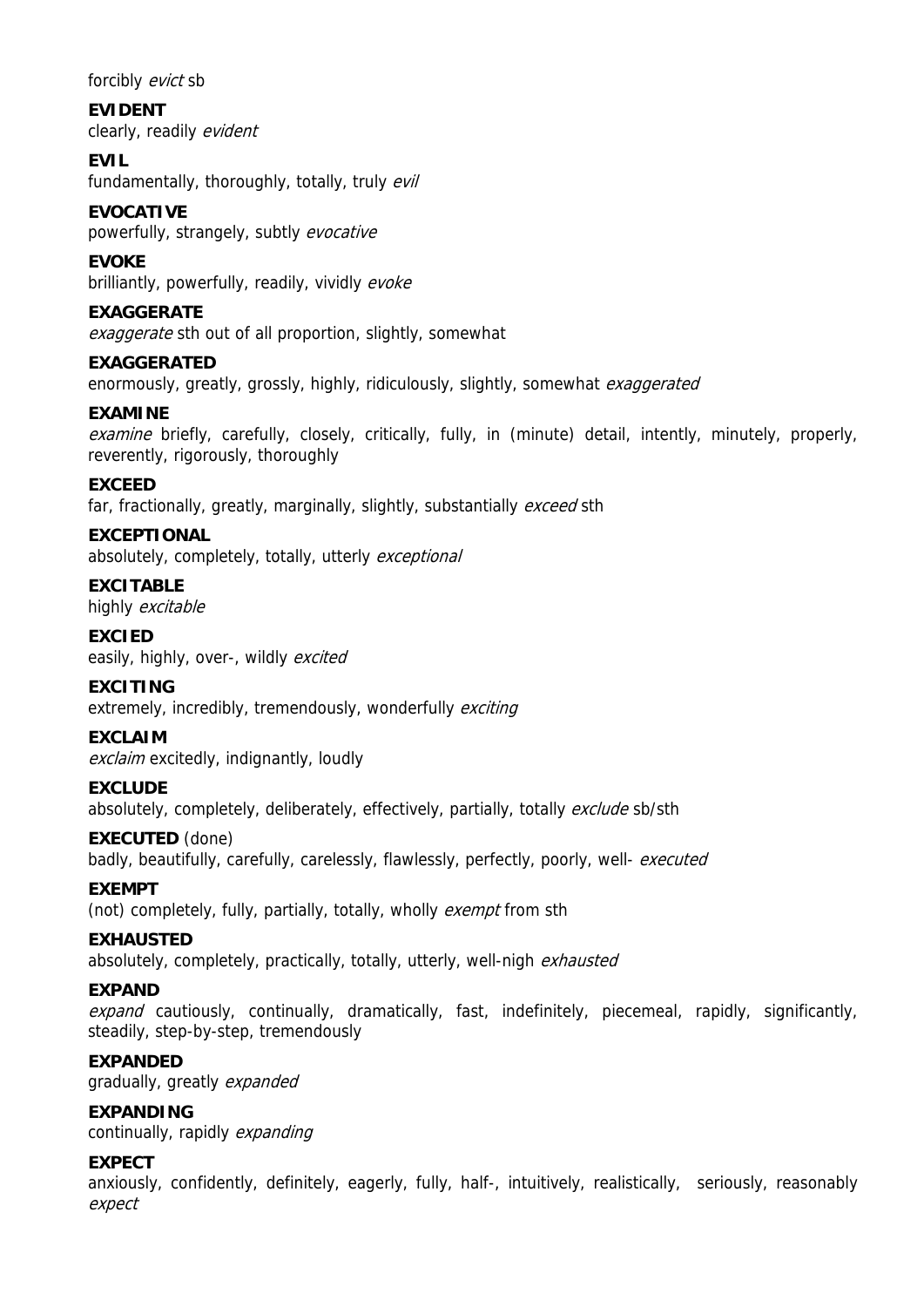### **EXPECTED**

generally, widely expected

### **EXPENSIVE**

dreadfully, extremely, far/much too, not too, outrageously, prohibitively, ridiculously, terribly expensive

### **EXPERIENCE**

experience sth directly, personally, recently actually experience

### **EXPERIENCED**

highly, widely experienced

#### **EXPLAIN**

explain apologetically, at length, briefly, clearly, completely, gently, helpfully, in detail, laboriously, patiently, politely, simply, satisfactorily adequately, broadly, fully, hardly, neatly, partly, partially, readily explain

#### **EXPLAINED**

easily, simply explained

### **EXPLOIT**

fully, ruthlessly, shamefully, shamelessly exploit

#### **EXPLORE**

explore sth carefully, fully, in depth, systematically, thoroughly

#### **EXPOSE**

cruelly, inadvertently, mercilessly, needlessly, publicly, ruthlessly, expose sb

#### **EXPRESS**

express sth awkwardly, beautifully, candidly, clearly, coherently, crudely, elegantly, eloquently, forcefully, freely, openly, publicly, strongly, tangibly, vigorously, vividly

#### **EXPRESSED**

frankly, powerfully, vividly expressed

#### **EXPRESSIVE**

wonderfully expressive

#### **EYE**

eye sth doubtfully, enviously, jealously, suspiciously, with interest

#### **FACE**

face sth squarely, with confidence/courage/equanimity

### **FAIL**

fail sth abysmally, altogether, badly, completely, dismally, lamentably, miserably, utterly completely, consistently, conspicuously, entirely, invariably, never, narrowly, persistently, hardly, seldom, wholly fail

### **FAIR**

absolutely, hardly, scrupulously fair

#### **FALL**

fall awkwardly, from a great height, headfirst, headlong, heavily, like a stone

#### **FALL** (decrease)

fall dramatically, gradually, rapidly, significantly, sharply, slightly, steadily, steeply, substantially

### **FALL** (in love)

fall deeply, head over heels, hopelessly, madly, passionately in love

### **FALSE**

absolutely, clearly, completely, entirely, obviously, palpably, patently, totally, wholly false

#### **FAMILIAR**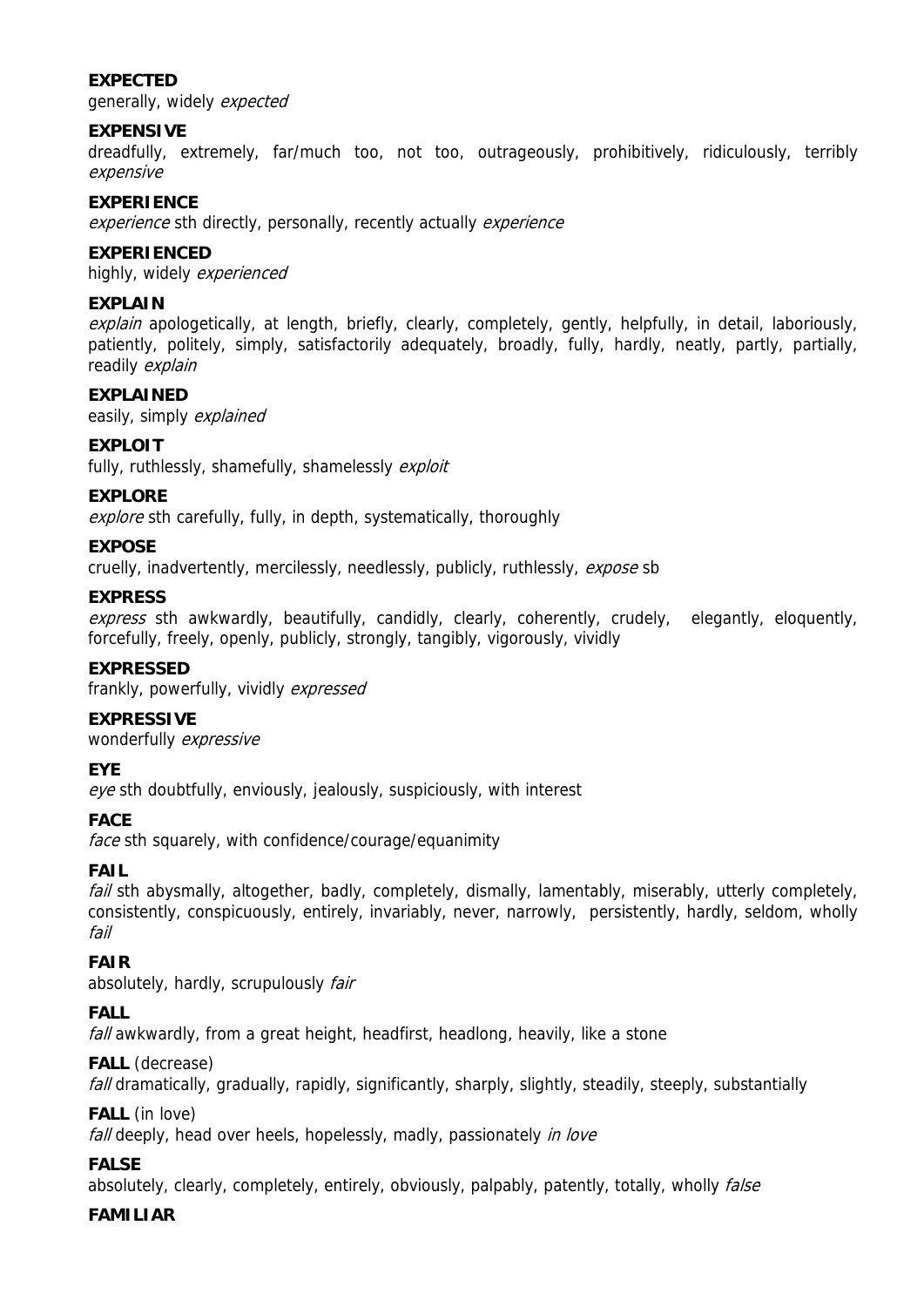curiously, depressingly, distressingly, increasingly, only too, painfully, reassuringly, strangely *familiar* 

### **FANCIFUL**

wildly *fanciful* 

### **FASCINATING**

absolutely, endlessly, utterly *fascinating* 

### **FASHIONABLE**

currently, highly fashionable

### **FASTEN**

fasten sth firmly, properly, safely, securely, tight

### **FEASIBLE**

no longer, perfectly, scarcely feasible

### **FEATURE**

feature regularly, prominently in sth

### **FEEL**

feel all right, bad, (un)comfortable, dreadful, fine, good, great, ill, marvellous, poorly, sick, terrible, well, wonderful

### **FEEL**

Notice the words used in this structure are adjectives, not adverbs. See also *appear, look*, and *seem*.

**FEEL** (think, believe)

feel deeply, strongly that... definitely, instinctively, instantly, rightly, somehow, strongly feel that...

### **FEW**

comparatively, disappointingly, pitifully, relatively, remarkably, surprisingly, very few

### **FIGHT**

fight bitterly, bravely, courageously, desperately, fiercely, frantically, gallantly, hard, magnificently, relentlessly, resolutely, ruthlessly, selflessly, single-handed(ly), superbly, tenaciously, to the bitter end, to the death/finish, unsuccessfully, valiantly, viciously, vigorously

### **FINANCED**

partially, partly, privately, publicly financed

### **FINE**

exceptionally, extremely, particularly, remarkably, unusually *fine* 

### **FINISH**

finish sth hastily, hurriedly, in/on time

### **FIRE**

fire (guns) indiscriminately, wildly

### **FIT** (verb)

fit badly, beautifully, comfortably, exactly, neatly, perfectly, snugly

### **FIT** (adj.)

extremely, fighting, not quite, perfectly, reasonably, remarkably, superbly fit

# **FIX** (attach)

 $fix$  firmly, loosely, permanently, securely

### **FIXED**

absolutely, definitely, provisionally, tentatively *fixed* 

### **FLATTERING**

extremely *flattering* 

### **FLAWED**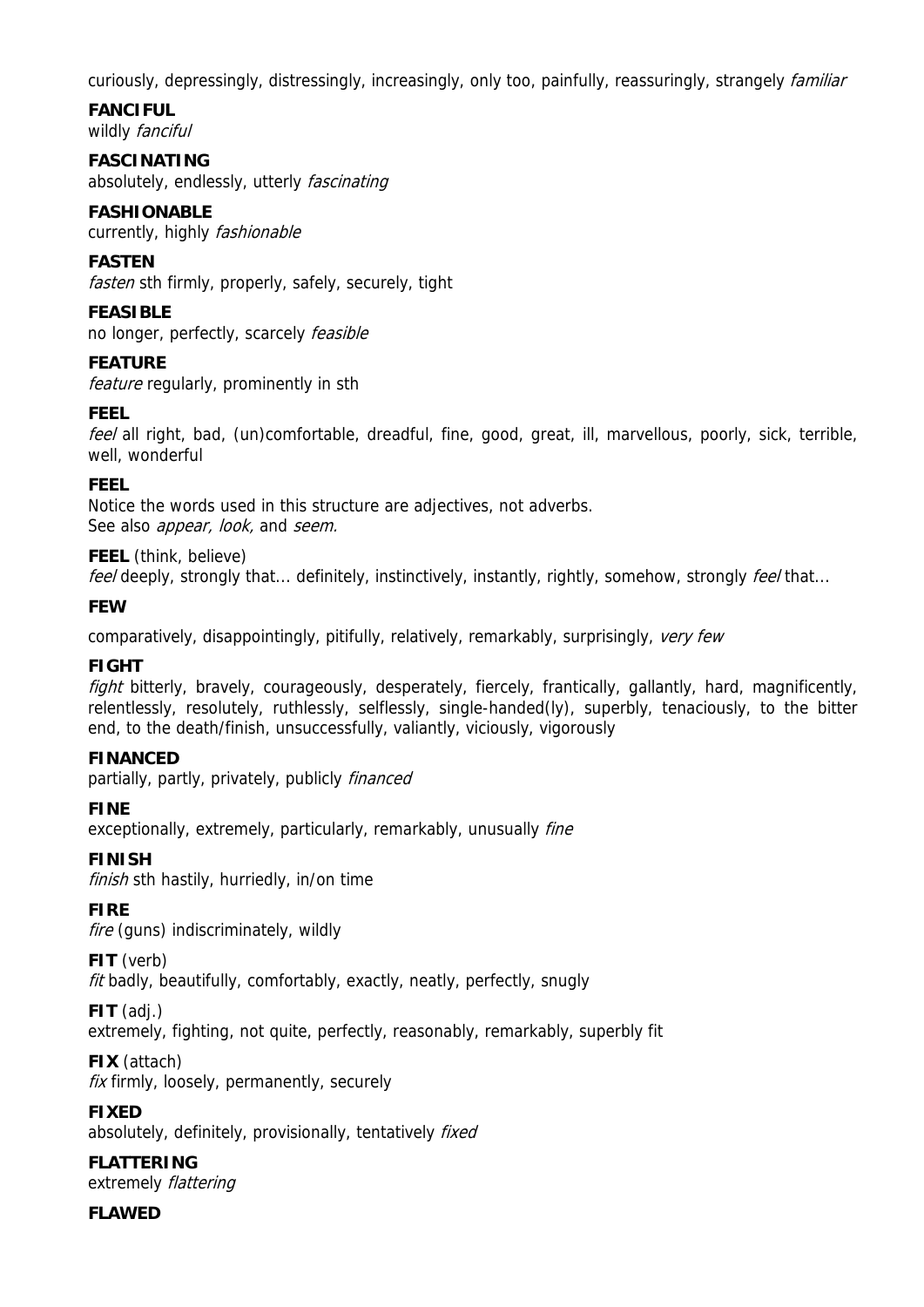badly, basically, fatally, fundamentally, seriously flawed

### **FLOW**

flow easily, fast, freely, rapidly, silently, sluggishly, smoothly, steadily, swiftly

### **FLUCTUATE**

fluctuate alarmingly, sharply, slightly, wildly

### **FLUENT**

absolutely, completely, fairly, passably, remarkably, totally *fluent* 

## **FOCUS**

focus carefully on sth

# **FOCUSED**

sharply *focused* 

### **FOLD**

fold sth carefully, diagonally, in half, in three etc, lengthwise, neatly

**FOLLOW** (a person or idea) follow blindly, faithfully, slavishly, unthinkingly

**FOLLOW** (listen to or understand) follow attentively, carefully, closely, exactly, intently, perfectly, precisely, with difficulty hardly, scarcely follow sb

**FOLLOW** (instructions) follow carefully, closely, faithfully, in detail, meticulously, precisely, to the letter

**FOLLOW** (one thing follows another) immediately, inevitably, inexorably, invariably, quickly, swiftly *follow* 

### **FOLLOWED**

closely, quickly *followed* by sb

### **FORBID**

absolutely, expressly, specifically, strictly *forbid* 

### **FORGET**

completely, easily, entirely, momentarily, promptly, quickly, totally *forget* 

### **FORGIVE**  completely *forgive*

**FORGOTTEN**  completely, largely, long since forgotten

### **FORMED**

beautifully, perfectly, strangely formed 242

**FORTIFIED**  heavily fortified

### **FOSTER**

actively, carefully foster sth

### **FRANK**

absolutely, amazingly, brutally, completely, disarmingly, refreshingly, remarkably, ruthlessly, surprisingly, total ly frank

### **FREE** (from)

absolutely, completely, entirely, mercifully, surprisingly, thankfully, totally, utterly free

### **FRIENDLY**

extremely, genuinely *friendly* to sb

### **FRIGHTENED**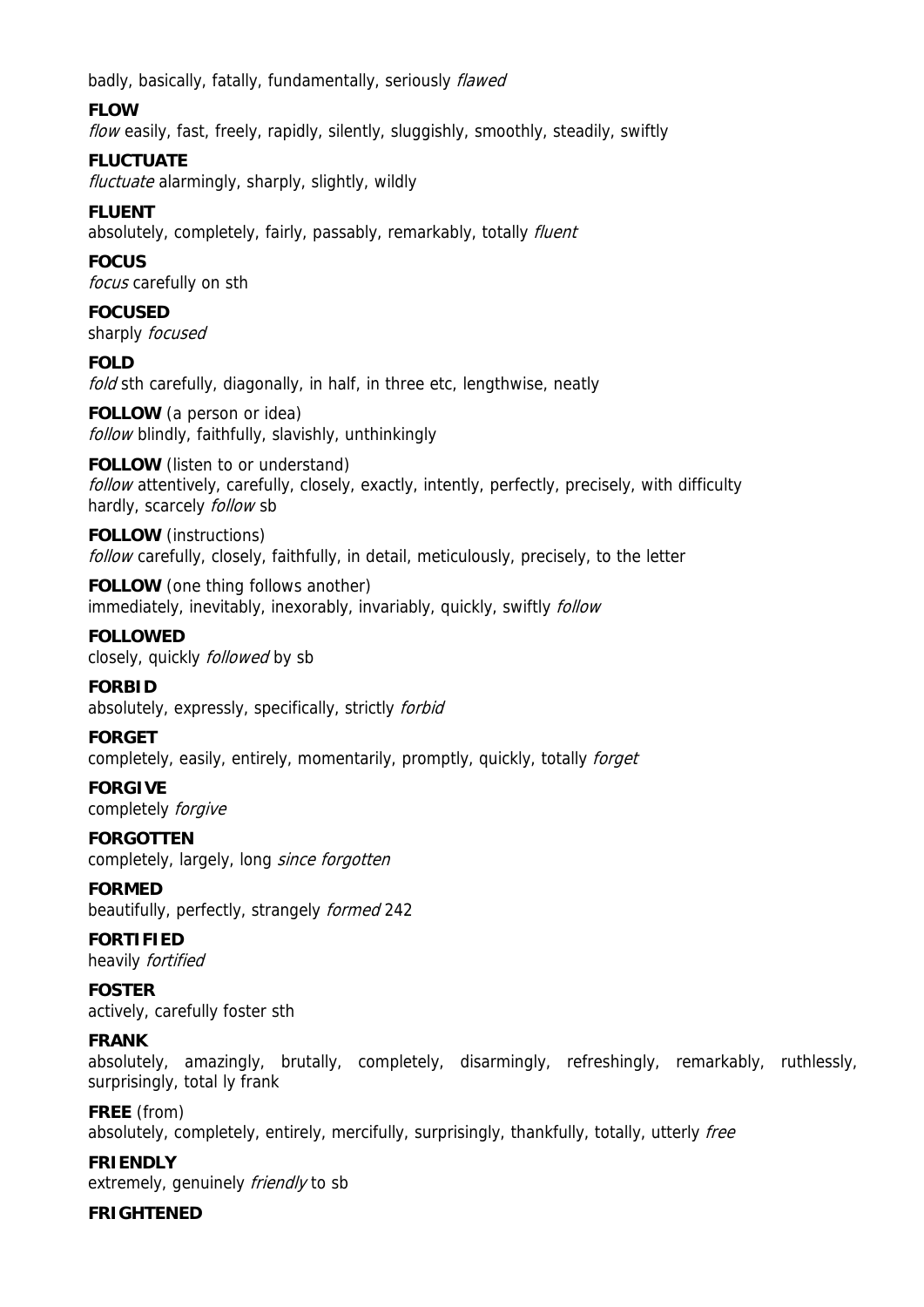a little, extremely *frightened* of sb/sth

### **FRIGHTENING**

extremely, really, terribly *frightening* 

### **FROWN**

frown angrily, thoughtfully, with displeasure

### **FRUITFUL**

extremely, genuinely, immensely, potentially, unexpectedly *fruitful* 

### **FULFIL**

amply, completely, entirely, not altogether, partially, satisfactorily *fulfil* 

### **FULL**

absolutely, almost, half-, nearly, totally full

### **FUNCTION**

function adequately, effectively, efficiently, normally, perfectly, properly, satisfactorily, smoothly

### **FUNNY**

excruciatingly, extremely, hilariously, outrageously funny

### **FURNISHED**

beautifully, comfortably, elegantly, expensively, fully, half-, luxuriously, poorly, sparsely, tastefully furnished

### **GAIN**

gradually, quickly, rapidly, slowly *gain* (control, experience etc)

### **GAIN ON**

steadily, rapidly *gain on* sb

### **GAMBLE**

gamble heavily

### **GAUGE**

gauge sth accurately, exactly

### **GAZE AT**

gaze admiringly, anxiously, apathetically, blankly, fondly, gloomily, intently, longingly. pensively, sadly, steadily, sorrowfully, vacantly at

### **GENEROUS**

amazingly, exceedingly, exceptionally, extremely *generous* 

### **GESTICULATE**

gesticulate angrily, excitedly, furiously, violently, wildly

### **GET BETTER/WORSE**

get considerably, far, noticeably, progressively, slightly, significantly, somewhat, steadily better/worse

### **GIFTED**

enormously, exceptionally, prodigiously, tremendously, uniquely *gifted* 

### **GIVE**

give anonymously, generously, grudgingly, promptly, reluctantly, willingly

### **GIVE**

Give is one of the important verbs which have hardly any meaning on their own, but which are part of many fixed expressions, for example, give an immediate answer, give a remarkable performance. You should find these in your ordinary dictionary.

### **GIVE UP**

give up sth completely, easily, entirely, for ever/good, readily, reluctantly, voluntarily, (un)willingly

### **GLANCE AT**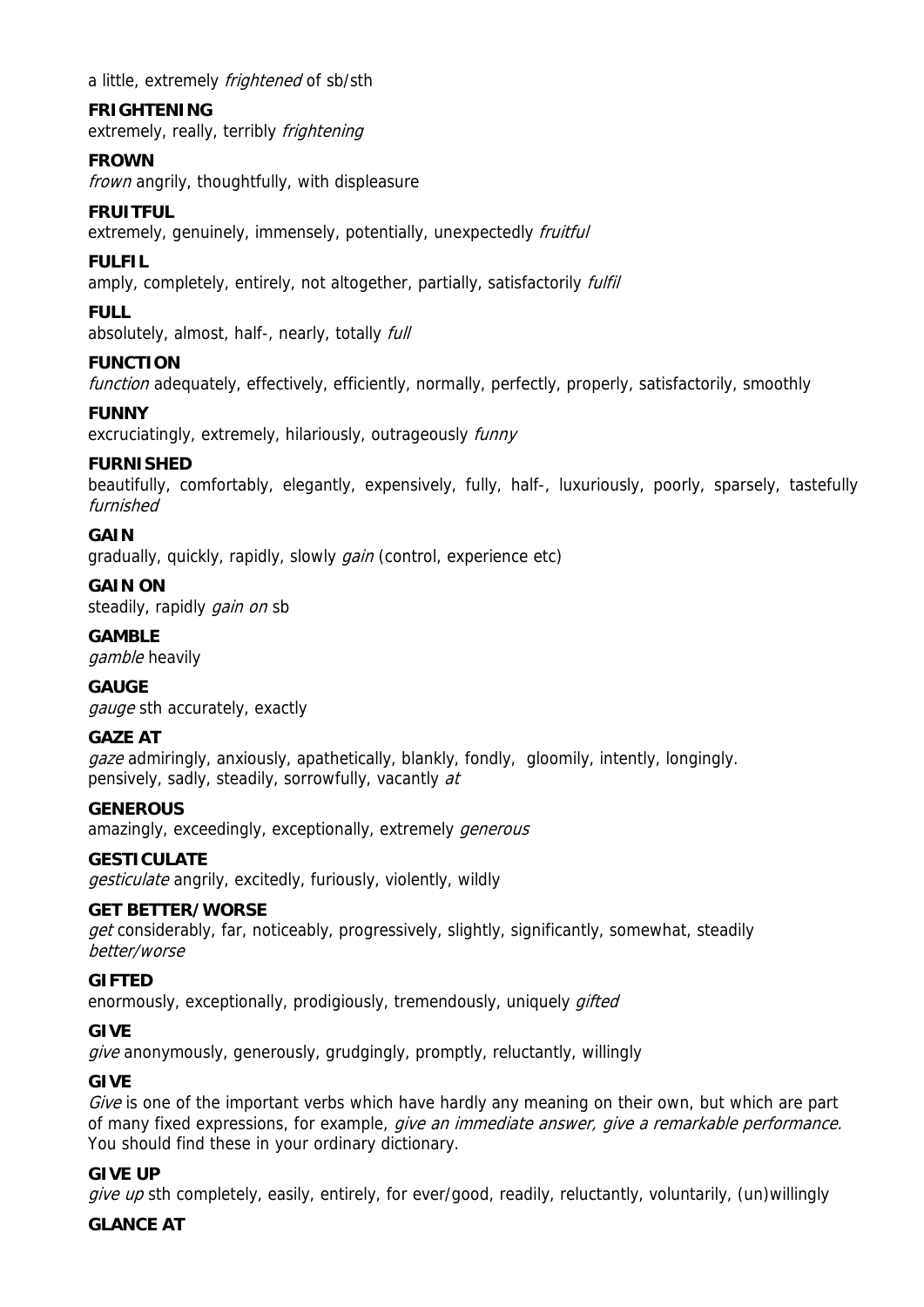glance anxiously, casually, furtively, hastily, knowingly, nervously, quickly, shyly, surreptitiously, timidly, uneasily, swiftly at

### **GLARE AT**

glare at sb accusingly, angrily, defiantly, disapprovingly, fiercely, sullenly

### **GLIMPSE**

glimpse briefly, in the distance

### **GLOW**

glow brightly, dimly, feebly, in the dark, softly

### **GLOWING**

glowing with health, with pride

### **GO**

go astray, backwards, by a roundabout route, direct(ly), forward, immediately, nowhere, round in circles, sideways, straight to ...

### **GO**

Go is one of the most common verbs in English. It makes many collocations with adjectives: *go quiet*, go mad, go wrong. When it means 'move', it can be followed by many adverbs of manner: go quietly, go quickly. It is also part of many expressions which you will find in your ordinary dictionary

### **GO AWAY**

go away forever, for good, suddenly, without warning

### **GO DOWN/UP**

go down/up dramatically, gradually, rapidly, significantly, slightly, steadily, substantially, suddenly, tremendously

#### **GO ON**

go on endlessly, for ever and ever, indefinitely, interminably

### **GO OVER**

go over (the contract) carefully, in (minute) detail, line by line, methodically, patiently, systematically, with a fine toothcomb

### **GO THROUGH**

go through smoothly, without a hitch

### **GOOD**

#### good enough

exceedingly, exceptionally, extraordinarily, extremely, fairly, reasonably, remarkably, surprisingly good

### **GOOD** (morally)

fundamentally, genuinely, remarkably good

### **GOOD AT**

equally, exceptionally, extremely, fairly, moderately, reasonably, supremely, surprisingly, uncommonly, unusually *good at* 

### **GOVERNED**

badly, effectively, wisely *governed* 

### **GRASP**

grasp sth firmly, tightly grasp sth clearly, easily, fully, instinctively

### **GRATEFUL**

deeply, enormously, eternally, extremely, profoundly, sincerely, tremendously, truly *grateful* 

### **GRATIFYING**

especially, immensely, truly gratifying

### **GREAT**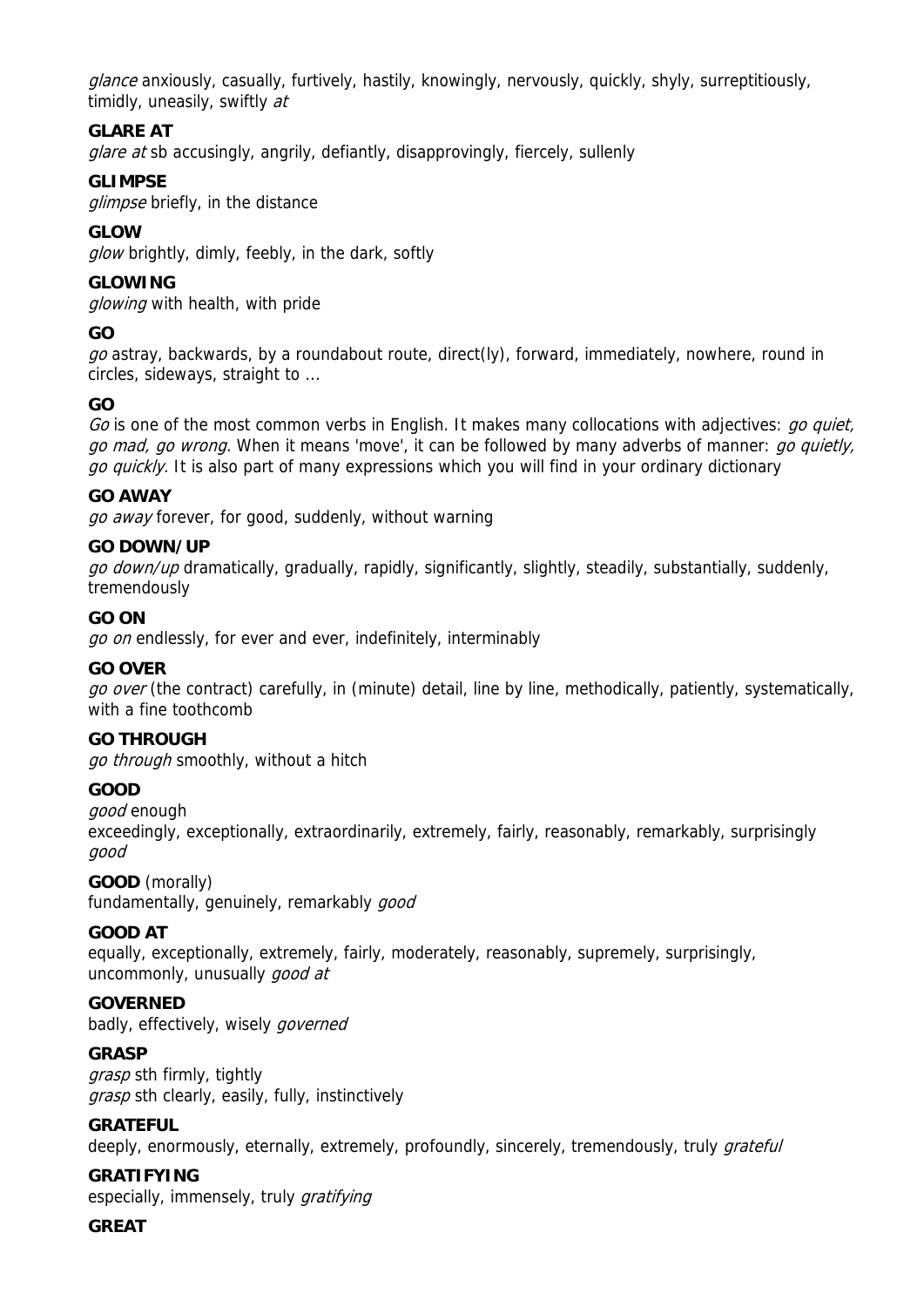#### truly, undoubtedly great

### **GREATER**

far, infinitely, significantly, substantially *greater* 

### **GREEDY**

dreadfully, incredibly, terribly *areedy* 

# **GREET**

greet sb cordially, effusively, politely, stiffly, warmly

### **GRIN**

*grin* broadly, cheekily, from ear to ear, mischievously, shyly

### **GRIP**

grip firmly, tightly

### **GROPE**

grope blindly, feverishly

### **GROW**

grow at a great rate, conspicuously, dramatically, fast, gradually, impressively, inexorably, (im)perceptibly, prodigiously, quickly, rapidly, significantly, slightly, steadily, substantially, suddenly, tremendously

### **GROW OLD**

grow old before one's time, gracefully, prematurely

### **GUARD**

guard carefully, closely, jealously, with one's life

### **GUESS**

guess sth correctly, right(ly), wrong(ly)

### **HAMPERED**

badly, greatly, seriously, severely *hampered* by sb/sth

### **HANDICAPPED**

badly, seriously, severely handicapped

### **HANDLE**

handle sth astutely, awkwardly, badly, beautifully, carefully, carelessly, cleverly, confidently, clumsily, deftly, discreetly, efficiently, expertly, firmly, gently, gingerly, roughly, sensitively, skilfully, successfully, tactfully, well, with care

### **HANDSOME**

extremely, incredibly, ruggedly, strikingly, undeniably *handsome* 

### **HANG**

hang at an angle, limply, precariously, rigidly, straight

### **HAPPEN**

happen by chance, suddenly, unexpectedly actually, frequently, rarely, really, seldom happen

### **HAPPY**

blissfully, completely, deliriously, not altogether, reasonably, tremendously, truly happy

### **HARD**

extremely, incredibly hard

### **HARM**

deliberately, intentionally, seriously harm

### **HATEFUL**

absolutely, positively, utterly hateful

### **HAVE**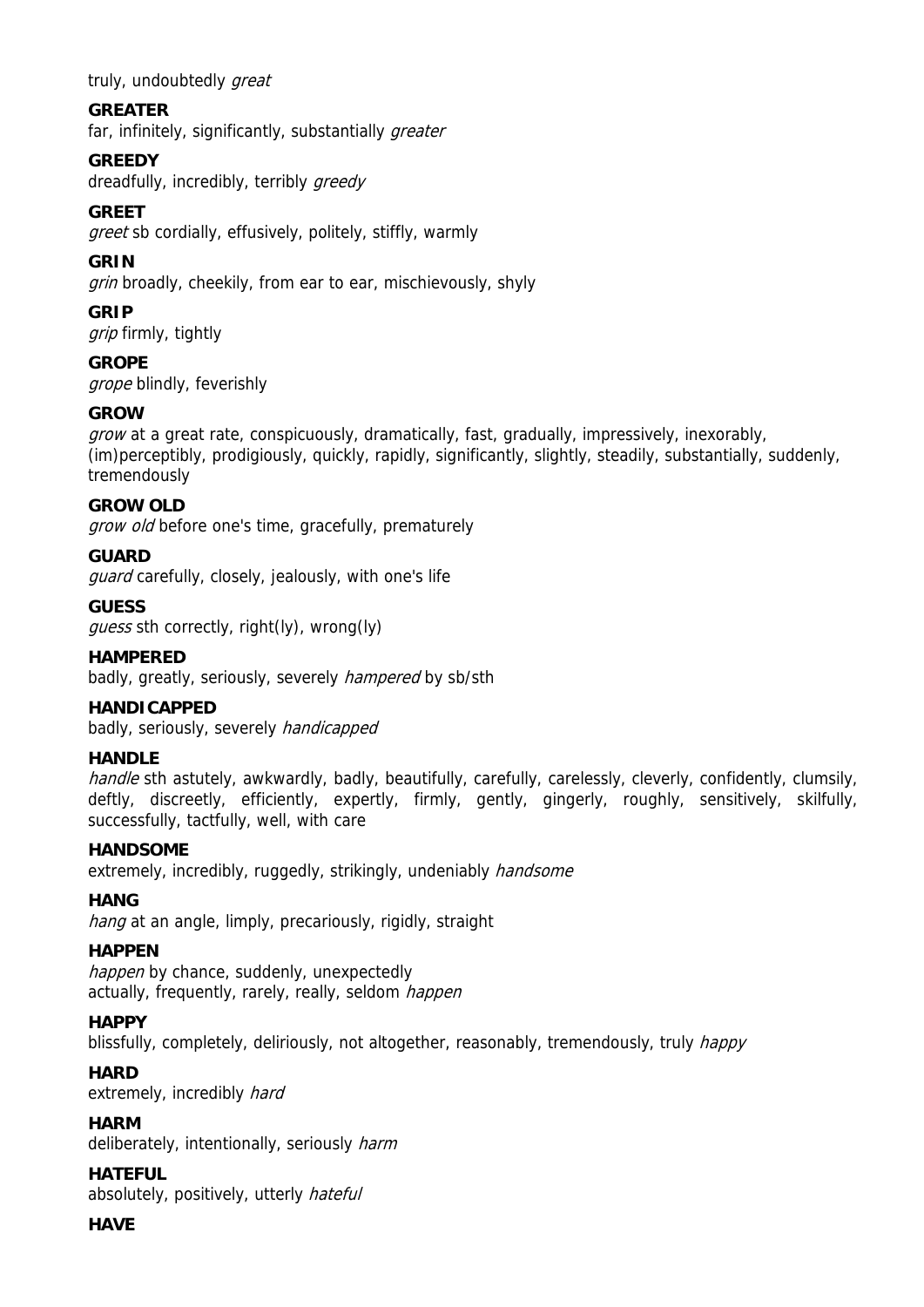Have is one of the most common verbs in English. The word itself does not usually have much meaning except in the rare case where it is a full verb: They have three children. Most of the uses of have are either part of the grammar of the language or part of fixed expressions. Different adverbs collocate with different expressions which contain *have*, so it is impossible to list them here.

### **HAZARDOUS**

extremely hazardous

### **HEAD FOR/TOWARDS**

head blindly, determinedly, immediately, straight for/towards sb/sth

### **HEAL**

heal badly, beautifully, miraculously, nicely, quickly

### **HEALED**

completely, partially *healed* 

### **HEAR**

hear clearly, (in)distinctly, faintly, in the distance, properly, vaguely

### **HELP**

help enormously, generously, significantly, tremendously gladly, greatly, willingly help

### **HIDE**

hide carefully, completely, discreetly, in a safe place, secretly, surreptitiously

### **HIGH**

abnormally, alarmingly, dangerously, exceptionally, extremely, sufficiently high

### **HIGHER**

considerably, significantly, substantially *higher* 

#### **HIERARCHICAL**

extremely, notoriously, strictly, rigidly *hierarchical* 

### **HINDERED**

greatly, seriously hindered

### **HINT**

hint darkly, gently, ominously, tactfully

### **HIT**

hit again and again, badly, hard, repeatedly, softly, squarely

### **HOLD**

hold at a distance, at arm's length, carefully, close, down, firm, firmly, level, loosely, securely, steady, tenderly, tight(ly)

### **HOLD ON**

hold on desperately, grimly, tenaciously

### **HONEST**

absolutely, completely, scrupulously, totally, touchingly *honest* 

### **HOPE**

hope in vain

confidently, devoutly, fervently, naively, realistically, sincerely, very much *hope* 

### **HORRIBLE**

absolutely, completely, unspeakably, utterly *horrible* 

### **HOSTILE**

covertly, decidedly, definitely, implacably, increasingly, openly, overtly, persistently, plainly, violently hostile

### **HOT**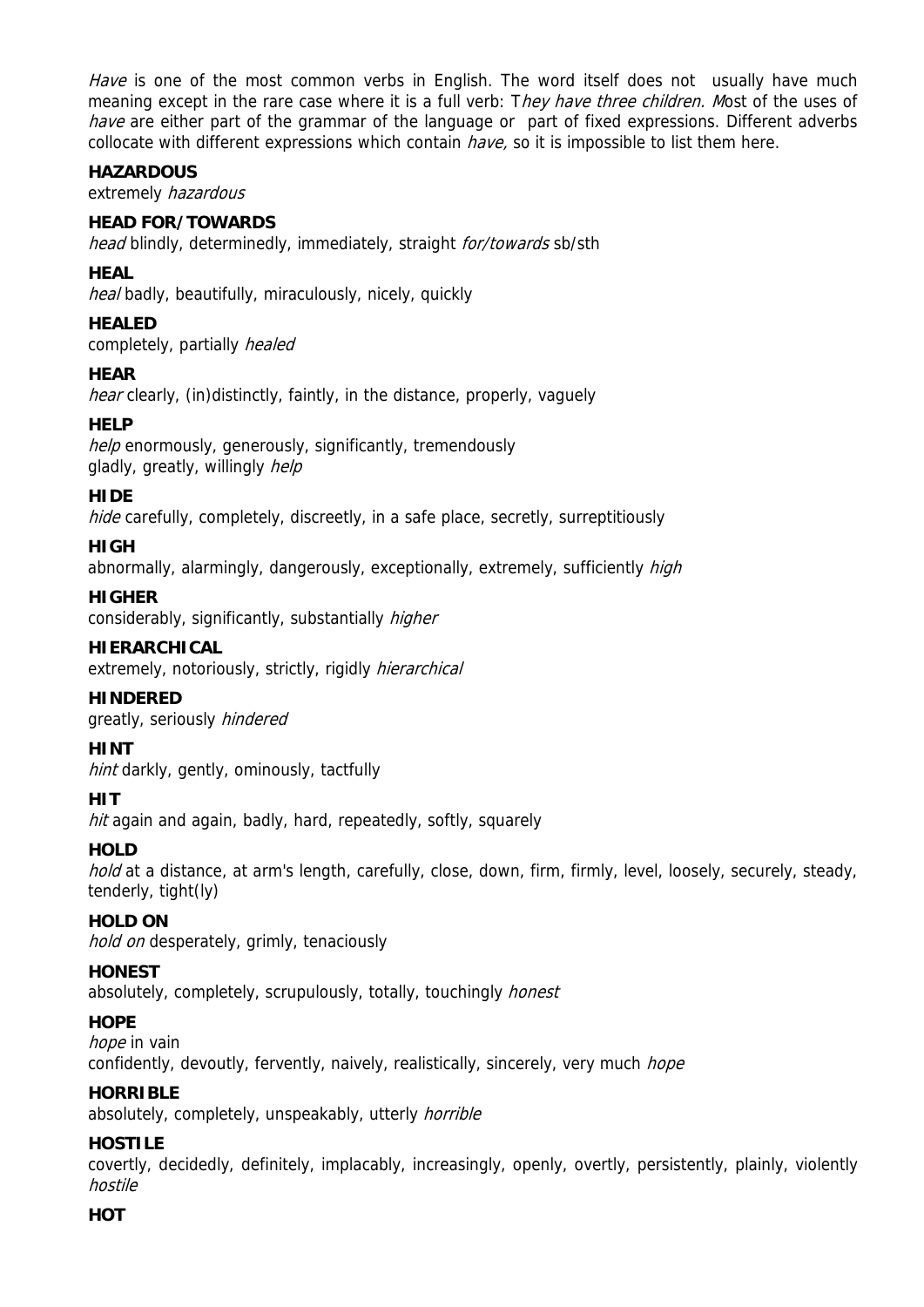awfully, boiling, oppressively, terribly, unbearably hot

## **HOVER**

hover menacingly, overhead, protectively

## **HUMOROUS**

quietly, wryly *humorous* 

**HURT**  badly, bitterly, deeply, seriously, severely hurt

## **HYPOTHETICAL**

completely, purely, totally *hypothetical* 

### **IDENTIFIABLE**

easily, immediately, instantly, readily *identifiable* 

## **IDENTIFIED**

closely, easily, positively identified

## **IDENTIFY**

identify sb/sth beyond all doubt, easily, immediately, straightaway, tentatively, without difficulty

## **IDENTIFY WITH**

identify oneself automatically, closely, instinctively, readily, subconsciously, totally with

## **IGNORANT**

absolutely, abysmally, blissfully, completely, disgracefully, incredibly, pathetically, shockingly, totally, unbelievably *ignorant* 

#### **IGNORE**

*ignore* sb/sth altogether blatantly, blithely, completely, conveniently, deliberately, largely, more or less, safely, studiously, totally, utterly *ignore* sb/sth

#### **ILL**

critically, dangerously, desperately, gravely, seriously, terminally, terribly ill

#### **ILLUMINATE**

illuminate clearly, sharply, vividly

#### **ILLUSTRATED**

attractively, badly, beautifully, clearly, colourfully, fully, generously, graphically, lavishly, marvellously, superbly, vividly *illustrated* 

#### **IMAGINARY**

purely *imaginary* 

## **IMAGINATIVE**

highly *imaginative* 

**IMITATED**  closely, perfectly, widely imitated

**IMPAIRED**  badly, seriously *impaired* 

### **IMPEDED**  badly, greatly, seriously impeded

**IMPLEMENT**  fully, systematically *implement* sth

**IMPLORE**  earnestly, humbly *implore* 

**IMPLY**  clearly, obviously, seriously, strongly, subtly *imply*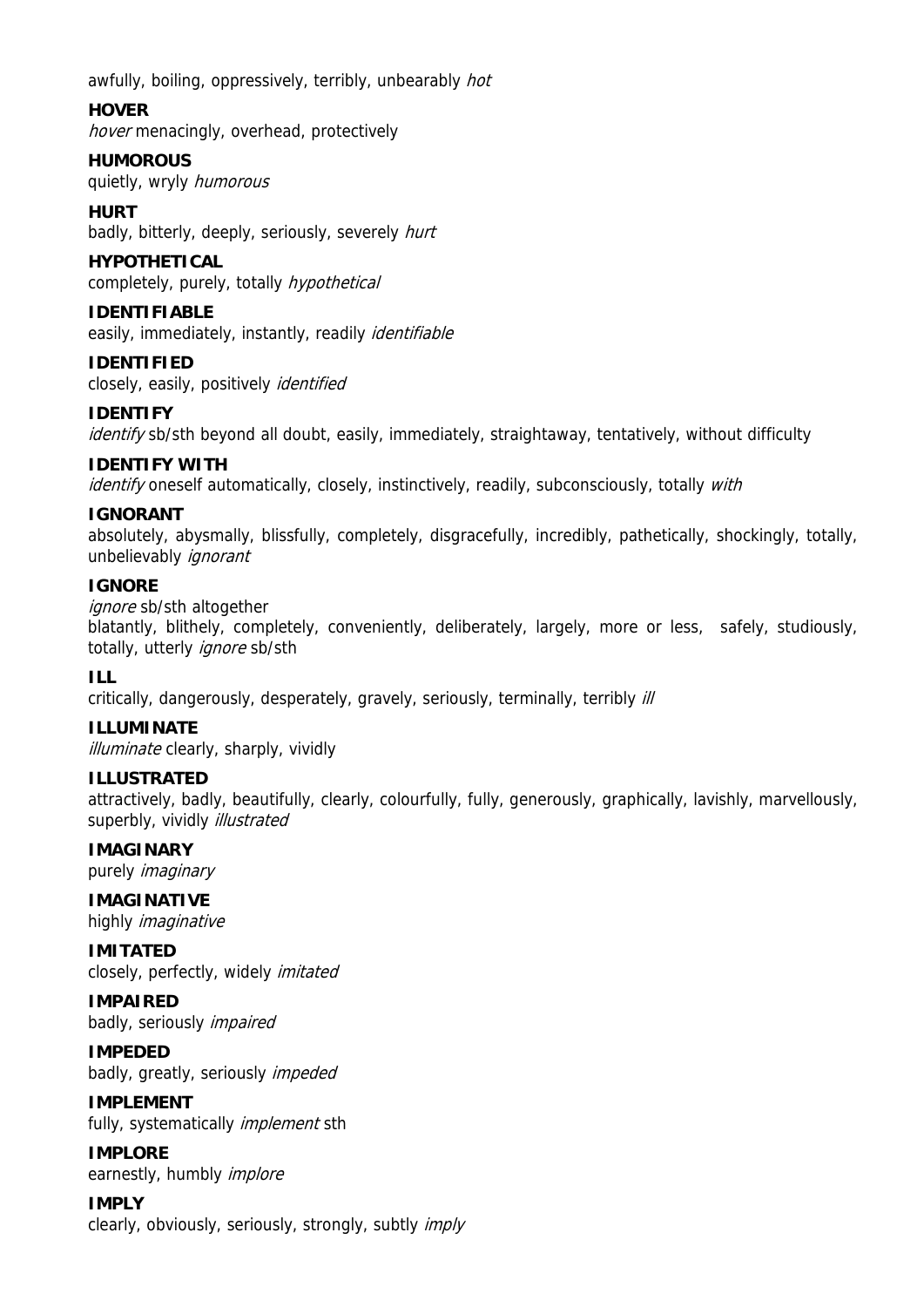#### **IMPORTANT**

all-, comparatively, crucially, extremely, overwhelmingly, particularly, relatively, supremely, vitally important

#### **IMPOSE**

impose arbitrarily autocratically, rigidly, ruthlessly impose

#### **IMPOSSIBLE**

impossible in practice/theory, to all intents and purposes absolutely, almost, altogether, completely, fundamentally, genuinely, logically, nearly. obviously, practically, seemingly, theoretically, totally, utterly, virtually, well-nigh, wholly *impossible* 

#### **IMPRACTICAL**

completely, extremely, obviously, seemingly, totally, wholly impractical

#### **IMPRESS**

impress sb (unfavourably, greatly, tremendously

#### **IMPRESSED**

deeply, enormously, greatly, suitably, tremendously *impressed* 

#### **IMPRESSIVE**

enormously, extremely, incredibly, tremendously *impressive* 

#### **IMPRISONED**

unlawfully, wrongfully *imprisoned* 

#### **IMPROBABLE**

completely, highly, wildly improbable

#### **IMPROVE**

improve considerably, dramatically, enormously, gradually, greatly, marginally, markedly, overnight, rapidly, significantly, slightly, steadily, substantially, suddenly, sufficiently, tremendously, unexpectedly

#### **IMPROVED**

greatly, much, noticeably *improved* 

#### **INACCESSIBLE**

extremely, notoriously, totally, virtually *inaccessible* 

#### **INACCURATE**

obviously, seriously, slightly, totally, wildly *inaccurate* 

#### **INADEQUATE**

completely, grossly, hopelessly, ludicrously, patently, pitifully, scandalously, shamefully, totally, utterly, woefully, wholly *inadequate* 

#### **INAPPROPRIATE**

clearly, completely, hopelessly, singularly, wholly *inappropriate* 

#### **INCAPABLE**

physically, totally incapable

#### **INCOHERENT**

absolutely, almost, completely, logically, totally, utterly *incoherent* 

#### **INCOMPETENT**

absolutely, completely, hopelessly, notoriously, totally, utterly *incompetent* 

#### **INCREASE**

increase appreciably, considerably, dramatically, enormously, gradually, greatly, marginally, rapidly, significantly, slightly, steadily, substantially, suddenly, tremendously, visibly

#### **INDEBTED**

deeply, enormously, greatly, heavily *indebted*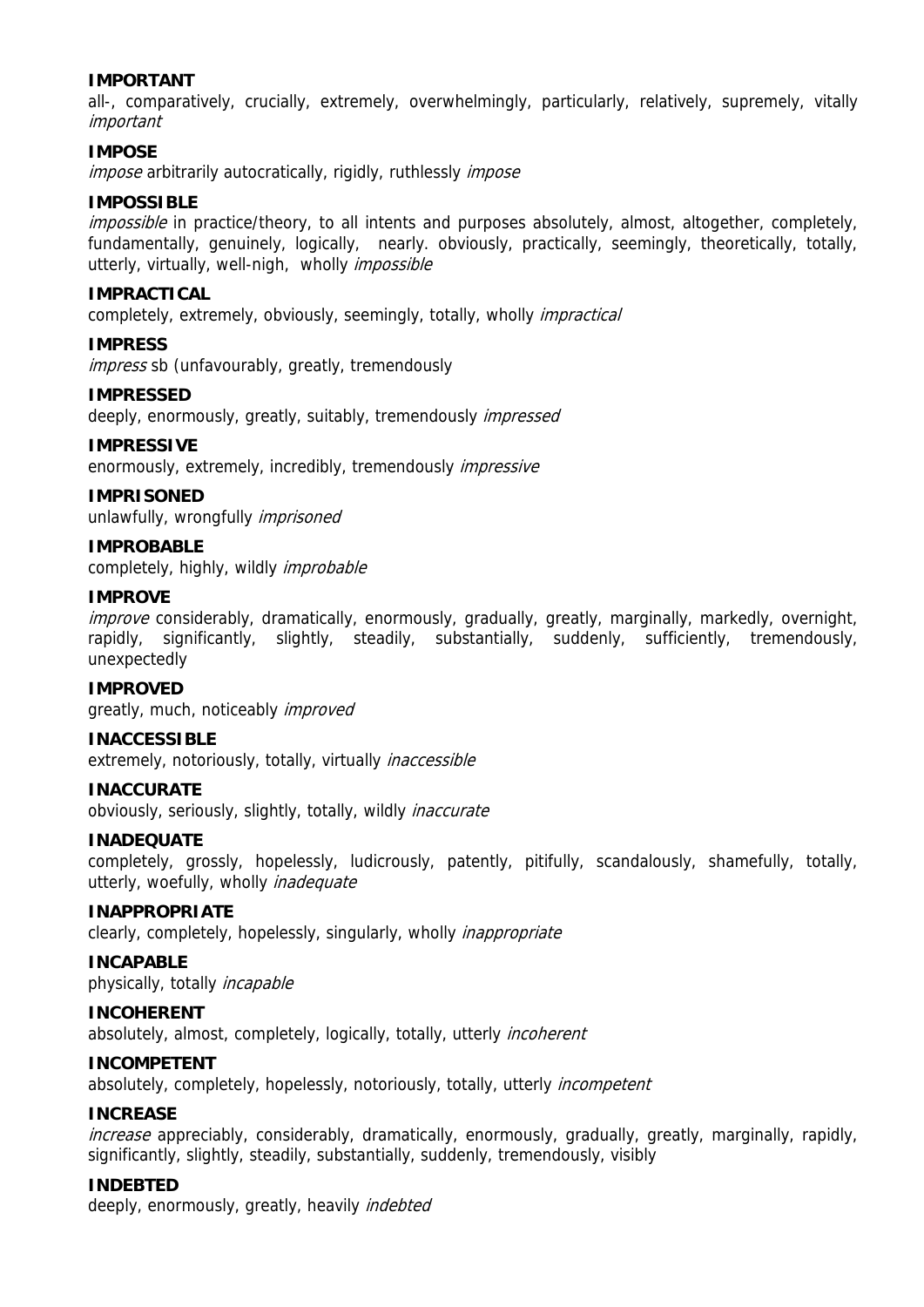#### **INDEPENDENT**

absolutely, completely, dangerously, fiercely, fully, genuinely, newly, totally *independent* 

## **INDICATE**

indicate sth beyond all doubt, by one's manner, discreetly, in a roundabout way, subtly clearly, plainly *indicate* sth

## **INDICATIVE**

broadly, strongly indicative

## **INDIFFERENT**

callously, completely, totally indifferent

## **INDISCREET**

extremely, famously, notoriously, somewhat, terribly indiscreet

## **INDULGE**

freely, occasionally, rarely *indulge* 

## **INEPT**

appallingly, completely, hopelessly, shockingly, somewhat, totally *inept* 

## **INEXHAUSTIBLE**

absolutely, apparently, seemingly, virtually *inexhaustible* 

## **INFILTRATE**

infiltrate clandestinely, surreptitiously cleverly, secretly *infiltrate* 

## **INFLUENCE**

influence enormously, greatly, profoundly, strongly

## **INFLUENCED**

heavily, profoundly, slightly, strongly, tremendously, unconsciously, undoubtedly, unduly, unfairly influenced

#### **INFLUENTIAL**

enormously, extremely, highly *influential* 

#### **INFORM**

inform belatedly, immediately, in person, in writing, personally regretfully *inform* 

#### **INFORM**

Inform is similar to other verbs which describe how we speak, for example, add, speak, reply. Because they also describe an action, they collocate with many different adverbs of manner.

#### **INFORMED**

duly, fully, immediately, (un) officially, reliably *informed* 

## **INFORMAL**

completely, extremely, purely, relatively *informal* 

## **INFURIATING**

absolutely infuriating

#### **INJURED**

badly, fatally, seriously, severely, slightly *injured* 

**INQUIRE** (see ENQUIRE)

# **INQUISITIVE**

exceedingly *inquisitive* 

## **INSANE**

absolutely, certifiably, completely, totally *insane* 

## **INSIST**

insist loudly, repeatedly, vehemently that... absolutely, adamantly, obstinately, (quite) rightly, stubbornly *insist...*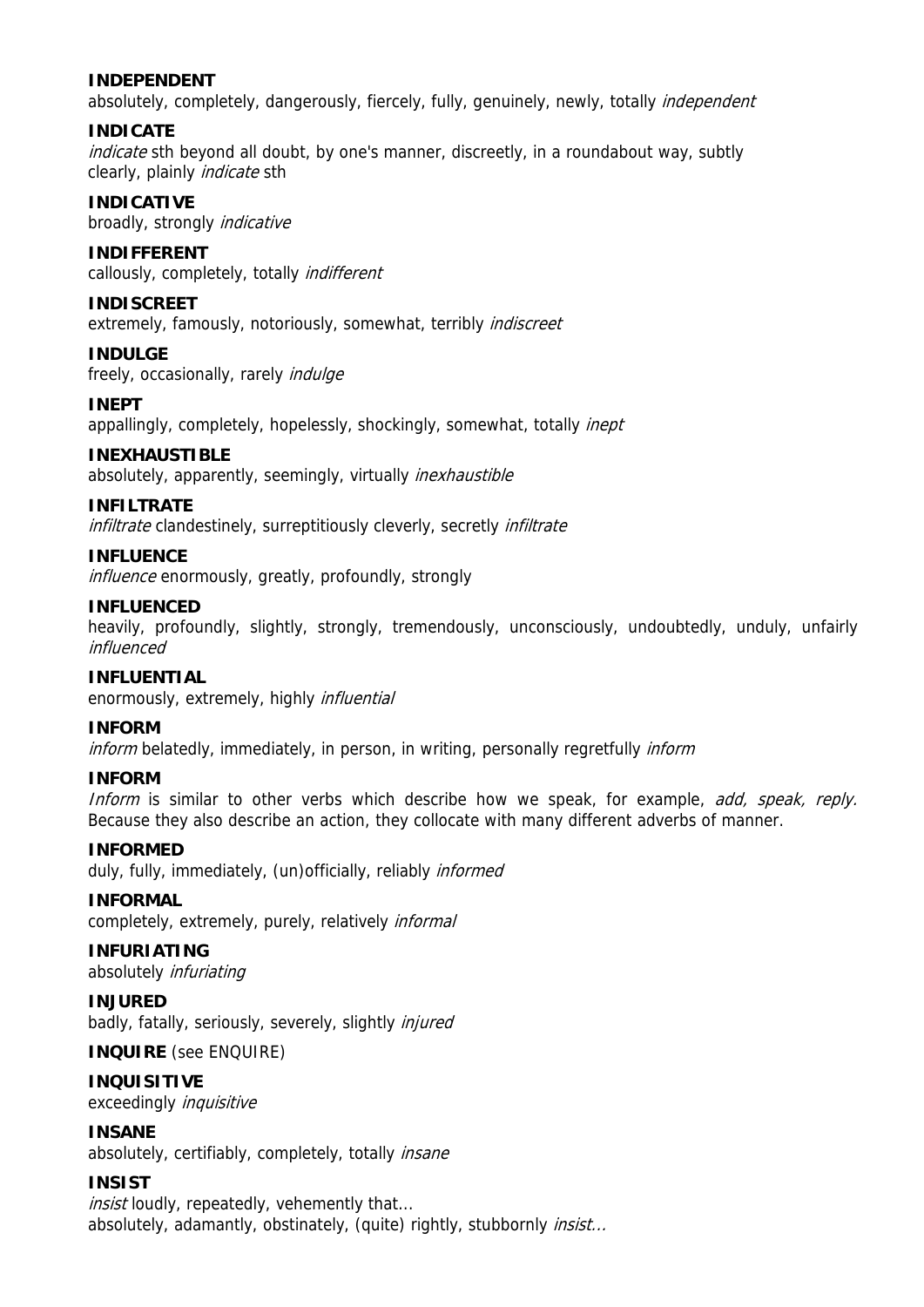## **INSOLUBLE**

absolutely, basically, inherently, virtually *insoluble* 

### **INSPECT**

inspect carefully, closely, perfunctorily, thoroughly

### **INSTALL**

install free of charge, properly

## **INTACT**

largely, more or less, still, totally *intact* 

## **INTELLIGENT**

extremely, highly, outstandingly, relatively intelligent

#### **INTELLIGIBLE**

barely, hardly, perfectly, scarcely intelligible

#### **INTEND**

definitely, firmly, fully, genuinely, obviously, originally, seriously, vaguely *intend* 

#### **INTENT**

absolutely, fully, wholly *intent* on...

#### **INTERESTED**

deeply, definitely, extremely, genuinely, intensely, keenly, mildly, most, not remotely, particularly, passionately, primarily, seriously, tremendously, vaguely interested

#### **INTERESTING**

consistently, extremely, fairly, intrinsically, not remotely, outstandingly, particularly, perennially, specially, thoroughly interesting

#### **INTERFERE**

*interfere* all the time, constantly, unduly

#### **INTERFERING**

always, constantly *interfering* 

#### **INTERPRET**

interpret sth (quite) correctly, literally, strictly, wrongly faithfully, roughly interpret sth

#### **INTERRUPT**

briefly, brutally, constantly, continually, rudely *interrupt* 

#### **INTERVENE**

intervene effectively, forcefully, forcibly, personally, publicly

#### **INTRODUCE**

introduce experimentally, generally, tentatively initially, finally introduce

#### **INTUITIVE**

completely, largely, purely, totally *intuitive* 

#### **INVENTIVE**

amazingly, endlessly, wonderfully inventive

#### **INVEST**

invest foolishly, heavily, massively, modestly, prudently, rashly, (un)wisely

### **INVESTIGATE**

investigate carefully, closely, fully, rigorously, thoroughly, urgently

#### **INVOLVED**

closely, deeply, directly, emotionally, foolishly, heavily, inadvertently, inextricably, intimately, seriously, secretly, unintentionally, unwittingly *involved* 

#### **IRRATIONAL**

completely, totally, utterly *irrational*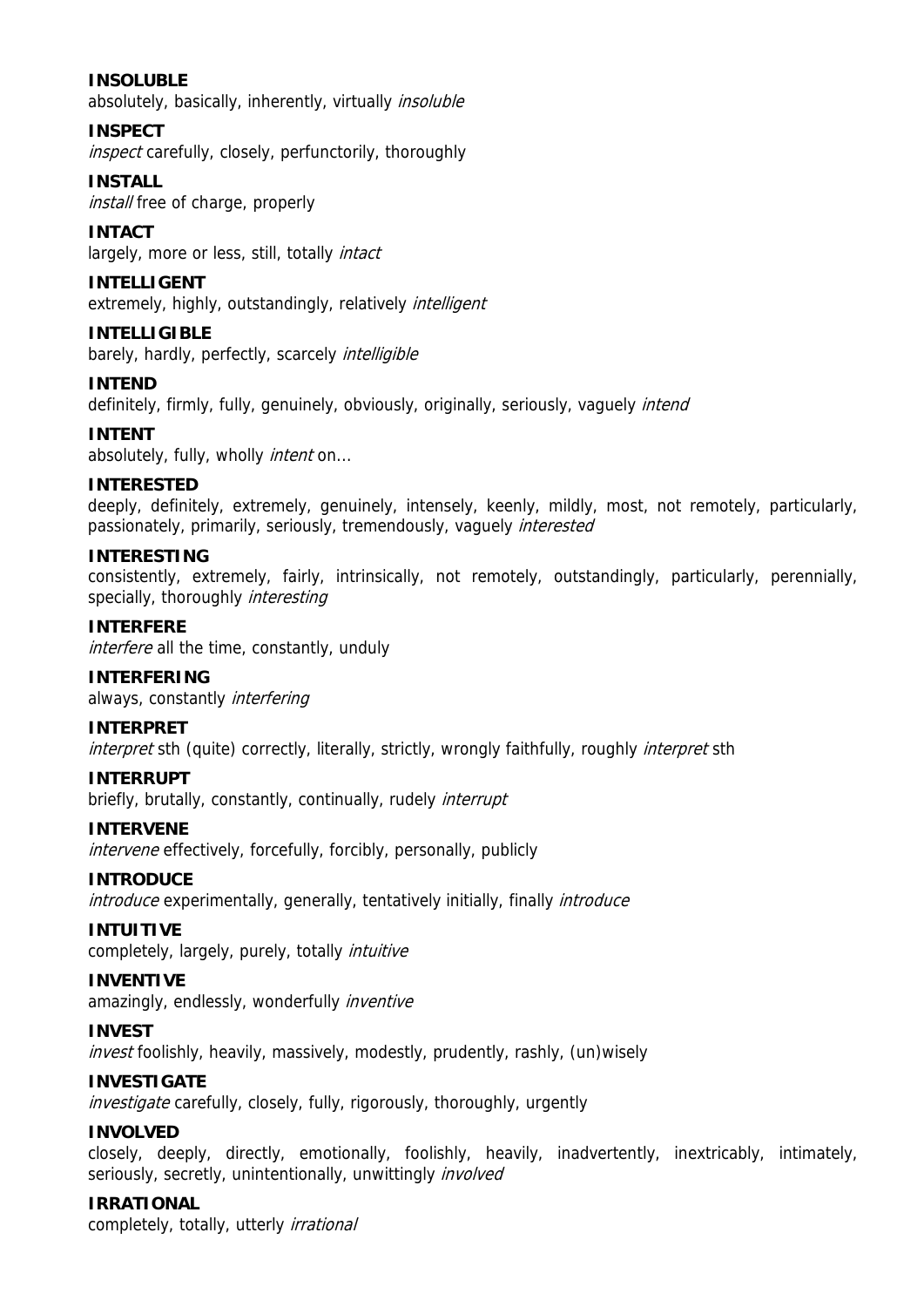#### **IRRITATING**

deeply, exceedingly, extremely *irritating* 

## **JEALOUS**

insanely, madly, obsessively jealous

## **JEOPARDISE**

needlessly, seriously jeopardise sth

## **JOIN**

join eagerly, reluctantly, voluntarily, willingly

## **JOIN IN**

join in enthusiastically, happily, reluctantly, wholeheartedly

## **JUDGE**

judge accurately, correctly, exactly, (un)fairly, harshly, impartially, objectively, severely, sternly, wrongly

**JUMP** (increase) jump dramatically, sharply

## **JUSTIFIED**

fully, largely, perfectly, scarcely, wholly justified

#### **KEEN**

extremely, fairly, particularly keen

#### **KEEP**

keep sth permanently, safe(ly), securely

#### **KEEP**

Keep has very little meaning on its own, but it is used in many expressions - keep warm, keep your job, keep going. You will find these expressions in your ordinary dictionary.

## **KILL**

kill sb accidentally, in a fit of jealousy/rage, in cold blood

#### **KNOCK**

knock gently, loudly, sharply

#### **KNOW**

know sth at once, backwards, by heart, for certain/sure, from experience, from the outset, from A to Z, full well, in detail, intuitively, instinctively, (London) like the back of (my) hand, somehow, thoroughly

know sb by name/sight/reputation, intimately, personally, professionally, since childhood. slightly, socially, vaguely

#### **KNOWLEDGEABLE**

amazingly, extremely, incredibly, surprisingly knowledgeable

#### **KNOWN**

hardly, internationally, little, widely known

#### **LACK**

obviously lack sth

#### **LACKING**

altogether, badly, conspicuously, notoriously, seriously, totally *lacking* in sth

#### **LAUGH**

laugh heartily, helplessly, loudly, nervously, openly, out loud, spontaneously, uneasily

#### **LAUGH**

Verbs which describe an action - for example, *laugh, smile, walk -* can be used with many different adverbs of manner which tell you how the person did the action. You can 'laugh' *apologetically*, happily, ruefully. These collocations are correct, but are not strong enough or frequent enough to be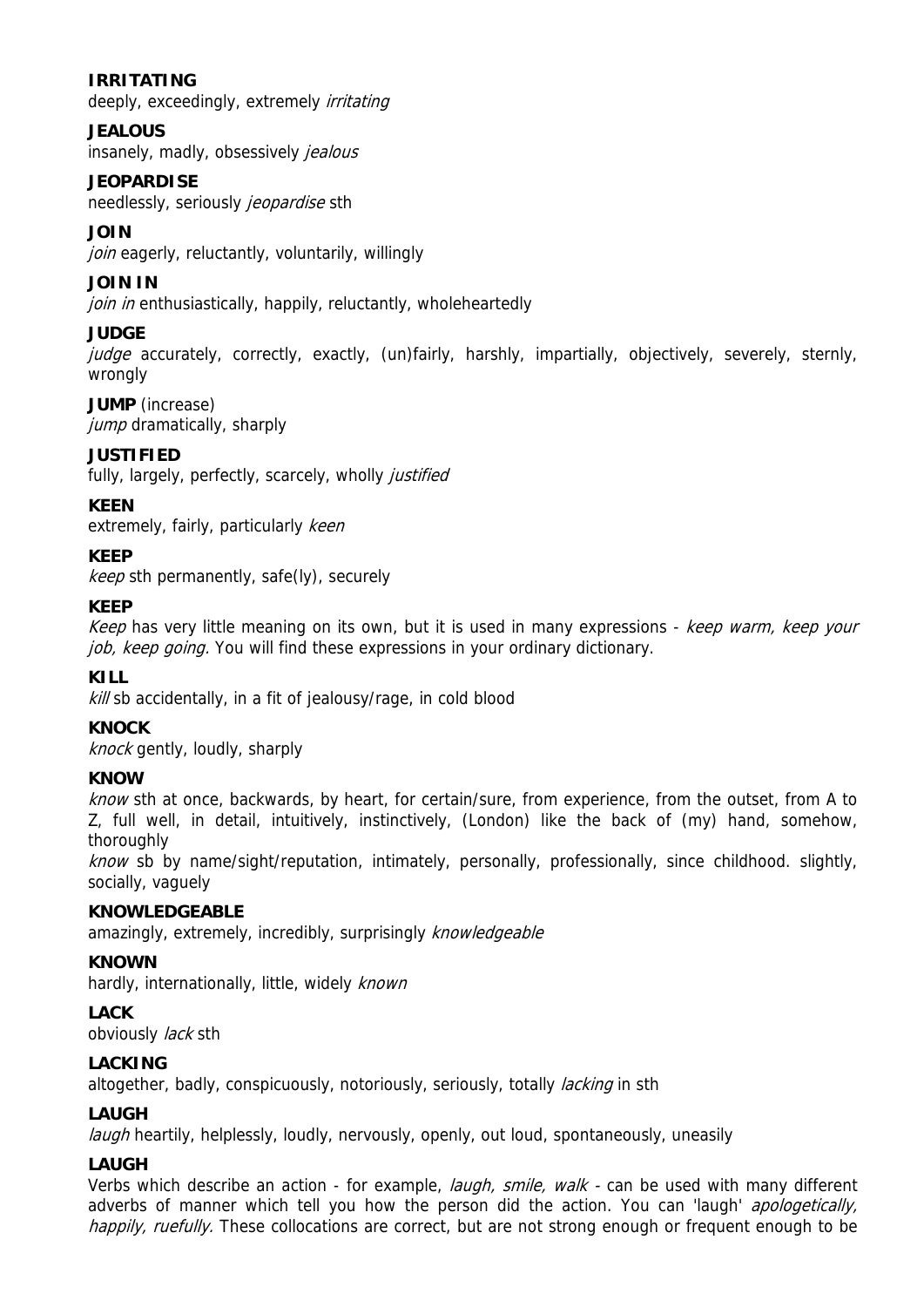listed here. To help you with questions you may have when, for example, writing an essay, we include only the most useful collocations.

## **LAY**

lay sth carefully, diagonally, evenly, flat, neatly

## **LAZY**

downright, thoroughly lazy

## **LEAD**

(in)directly, eventually, finally, gradually, inevitably, ultimately lead to sth

## **LEAP**

leap athletically, boldly, excitedly, nimbly

## **LEARN**

learn by doing, by heart, by observation, by rote, from experience, fast, gradually, naturally, the hard way

## **LEAVE**

leave hastily, in a hurry, on time, punctually, quietly, suddenly

## **LEAVE BEHIND**

leave sth behind absentmindedly, by mistake, on purpose carelessly leave sth behind

## **LIABLE**

personally, solely, ultimately liable

## **LIFT**

lift sth carefully, effortlessly, gently, with care/difficulty barely, hardly lift sth

## **LIKE**

*like* enormously, tremendously instinctively, really *like* ...

## **LIKE** (similar to)

a bit, a little, a lot, not remotely, rather, remarkably like  $\ldots$ 

## **LIKEABLE**

extremely, instantly likeable

## **LIKELY**

extremely, hardly, highly, least, (far/much) less, (far/much) more, most likely

#### **LIMIT**

limit drastically, strictly

## **LIMITED**

strictly limited

## **LINGER**

linger briefly

## **LINKED**

closely, inextricably, intimately, loosely, mysteriously, secretly *linked* to/with sb/sth

## **LISTEN**

listen attentively, carefully, closely, eagerly, hard, impassively, intently, patiently, politely, sympathetically, with interest

## **LISTEN**

Verbs which describe an action - for example, *listen, smile, walk* - can be used with many different adverbs of manner which tell you how the person did the action. You can 'listen' *absent-mindedly*, respectfully, wearily. These collocations are correct, but are not strong enough or frequent enough to be listed here. To help you with questions you may have when, for example, writing an essay, we include only the most useful collocations.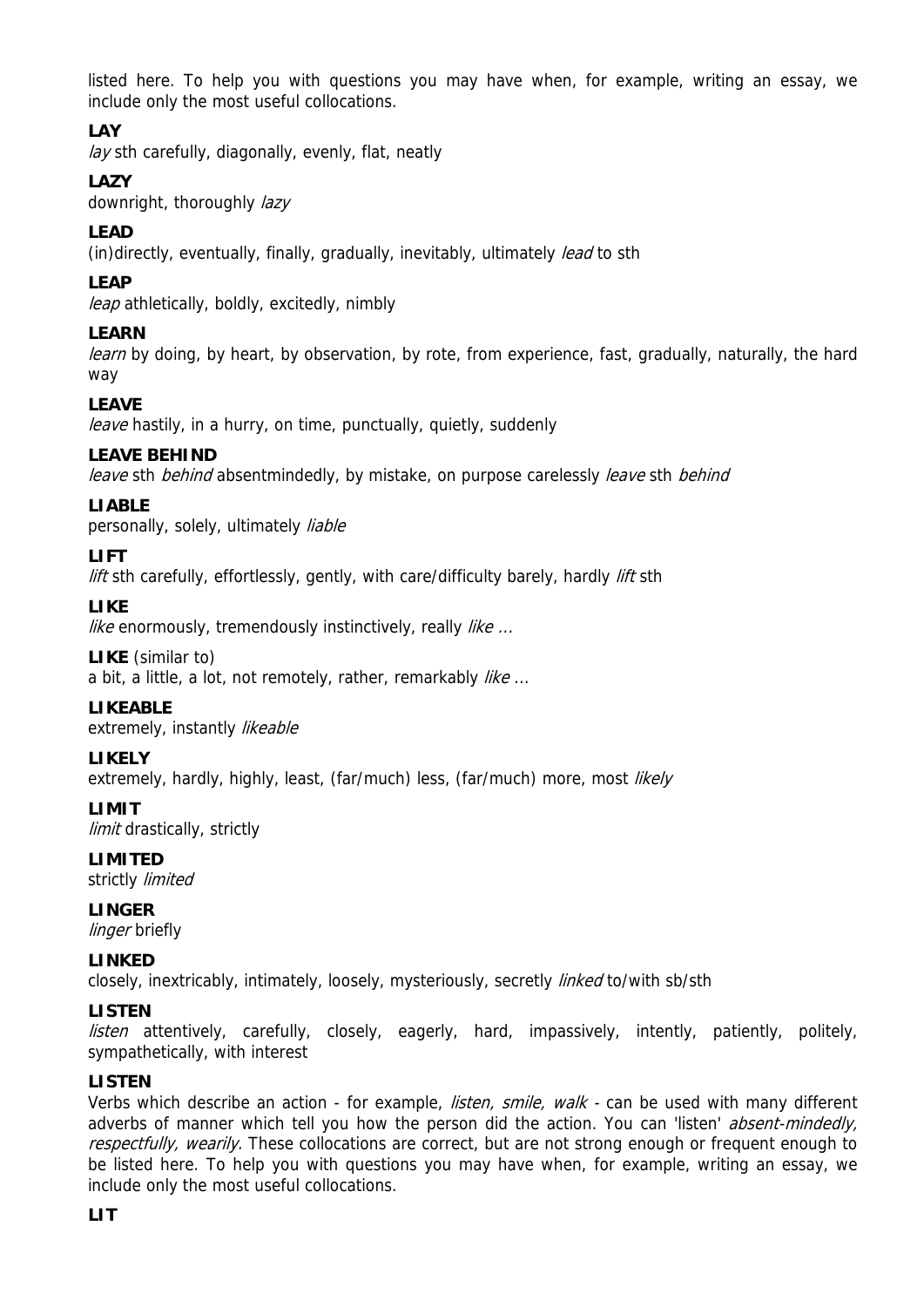badly, brightly, dimly, dramatically, feebly, poorly, softly lit

## **LIVE**

live abroad, alone, at/by the seaside, beyond your means, by (yourself), comfortably, dangerously, downstairs, down the road/street, extravagantly, from hand to mouth, frugally. happily ever after, in peace/harmony, in comfort/luxury, in cramped/overcrowded conditions, modestly, next door, overseas, peacefully, to a ripe old age, upstairs

## **LOCATE**

easily, precisely, roughly locate sth

## **LOCK UP**

lock sth up properly, safely, securely

## **LOGICAL**

completely, entirely, totally *logical* 

## **LONG**

exceedingly, extremely, fairly, incredibly, infinitely, inordinately, surprisingly, tremendously long

## **LOOK**

look all right, good. fabulous, fine. great, ill. marvellous, sick. terrible, well. wonderful

## **LOOK**

Notice most of the words used in this structure are adjectives, not adverbs. He looks terrible. Everything looks fine. See also appear and seem.

## **LOOK AFTER**

look after sb/sth carefully, properly

## **LOOK AHEAD**

look ahead anxiously, apprehensively, optimistically, pessimistically, with confidence

#### **LOOK AROUND**

look around anxiously, frantically, helplessly, shyly

#### **LOOK AT**

look at (things, the situation) again, carefully, calmly, dispassionately, (more) closely, from (my/another) point of view, in detail, objectively

#### **LOOK AT**

This is another case where it is almost impossible to give a general list of adverbs. You can *look at* almost anything and feel many different emotions about what you see, so the adverb depends on both what you see and how you feel. So, you can look greedily at something to eat, look suspiciously at someone who is doing something strange. led enviously at a friend's new car etc. A general list will not help you, but it helps if you 1 think of the noun which follows look at and of how you feel.

#### **LOOK BACK**

look back fondly, in anger, nostalgically

#### **LOOK FOR**

look anxiously, desperately, everywhere, frantically, systematically for ...

#### **LOOK FORWARD TO**

look forward eagerly, enormously, keenly to sth

#### **LOOK ON**

look on calmly, coldly, helplessly, impassively

## **LOOK ROUND**

look round anxiously, apprehensively, cautiously

## **LOSE** (e.g. a competition)

lose by a considerable/wide margin, consistently, decisively, (sth) forever, heavily, narrowly

#### **LOST**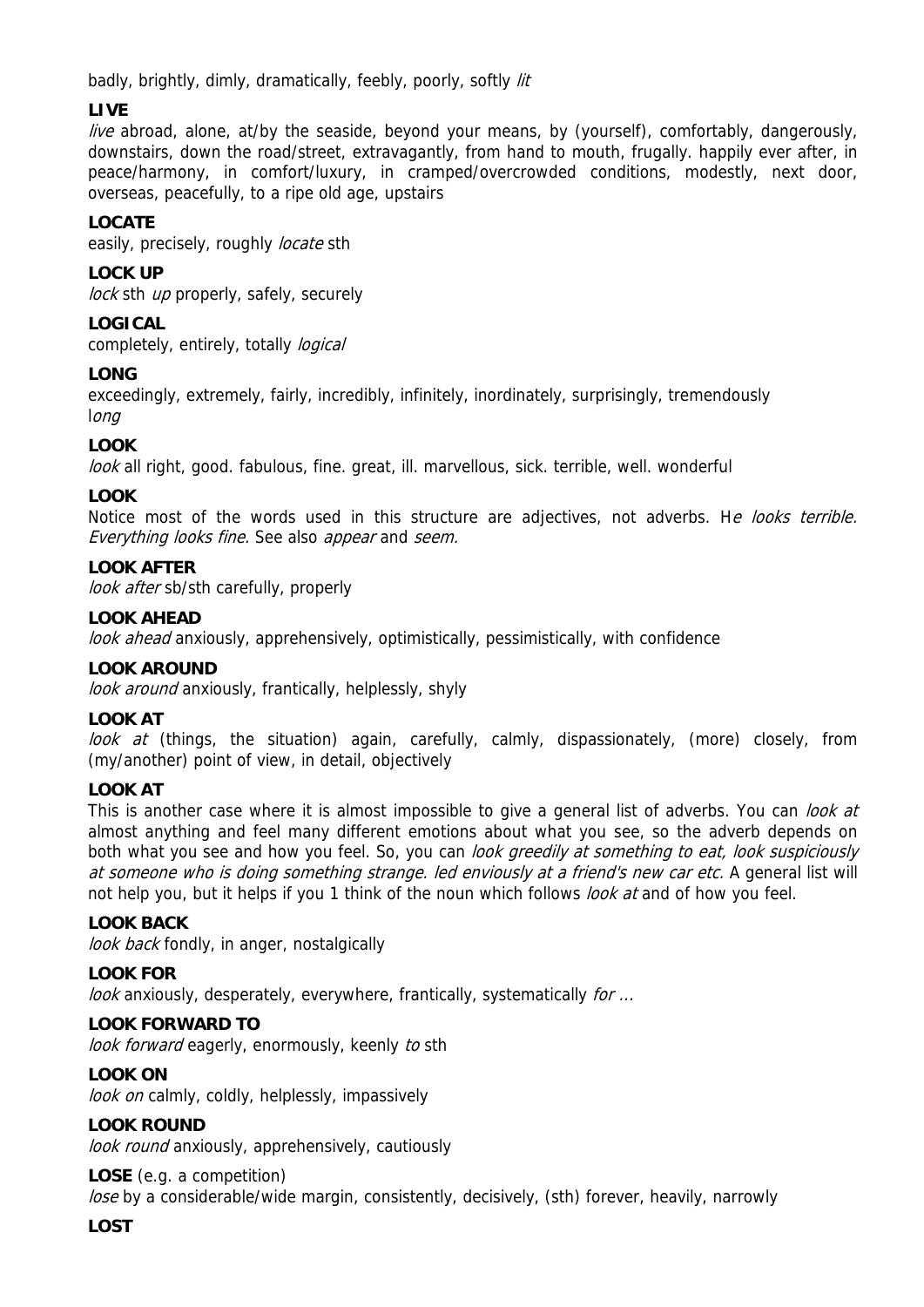completely, hopelessly, irretrievably, totally lost

## **LOVE**

love sb dearly, passionately, tenderly, to distraction, with all (my) heart deeply, really, truly love sb

## **LOVED**

areatly, universally loved

## **LOVELY**

absolutely lovely

## **LOW**

alarmingly, dangerously, disconcertingly, disgracefully low

## **LOWER**

a bit, a little, much, significantly, slightly, substantially lower

## **LOYAL**

absolutely, completely, fiercely, intensely, surprisingly, totally, touchingly loyal

## **LUCKY**

amazingly, astonishingly, extraordinarily, extremely, surprisingly, unbelievably *lucky* 

## **LUCRATIVE**

amazingly, extremely, highly, potentially *lucrative* 

## **LURK**

lurk in the background, unobtrusively, suspiciously

## **MADE**

badly, beautifully, carelessly, crudely, exquisitely, poorly, roughly, solidly, sturdily, well- made

## **MAINTAIN**

maintain consistently, staunchly, strongly that...

## **MAINTAINED**

badly, beautifully, impeccably, poorly, well-maintained

## **MAKE**

The word *make* on its own has almost no meaning, but it is used in many different collocations such as to *make friends, make a mistake, make a difference*. Each of the has different collocations. So, once again, it is not possible to give a helpful general list.

## **MANAGE**

manage sth badly, (in)competently, effectively, efficiently, discreetly, prudently, well, wisely

## **MANIPULATE**

manipulate sb cleverly, cynically, ruthlessly, skilfully

## **MARCH**

march proudly, purposefully, stiffly

## **MATCH**

match beautifully, exactly, perfectly

## **MATCHED**

evenly, ill-, perfectly, well- matched

## **MATTER**

matter enormously, greatly, tremendously

## **MEAN**

actually, automatically, clearly, inevitably, obviously, really *mean* sth

## **MEET**

meet (sb) by appointment, by arrangement, by chance, clandestinely, fortuitously, in private/secret, on a regular basis, regularly, secretly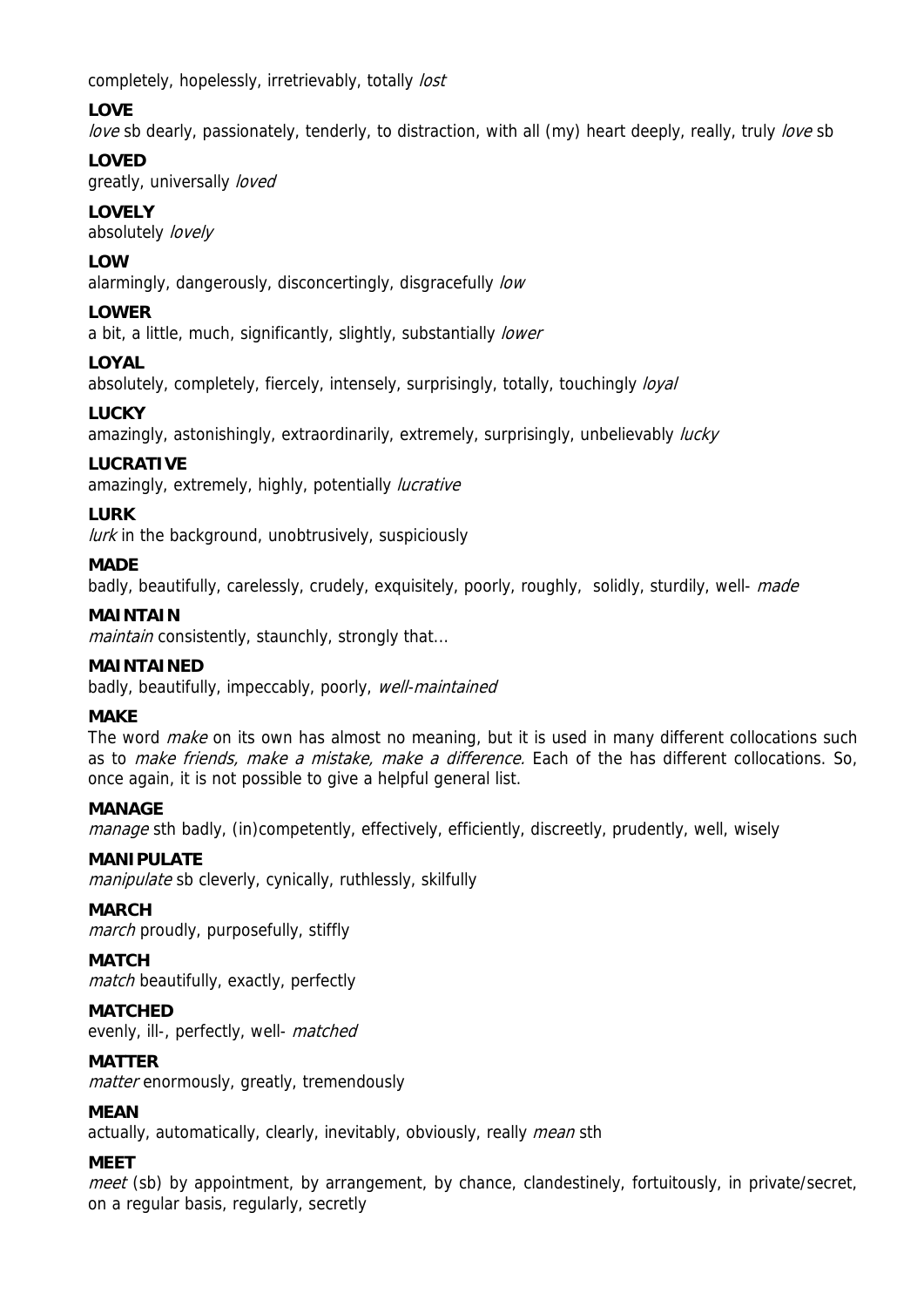#### **MEMORABLE**

truly memorable

### **MENTION**

mention briefly, casually, in passing, obliquely, rarely, seldom, tentatively, vaguely

#### **MERGE**

gradually, imperceptibly, subtly merge with/into sth

#### **MINGLE**

mingle freely

## **MISERABLE**

absolutely, rather, utterly miserable

#### **MISJUDGE**

badly, fatally, grossly, seriously *misjudge* ...

#### **MISLEAD**

accidentally, deliberately, (un)intentionally *mislead* sb

### **MISLEADING**

badly, completely, notoriously, somewhat, totally, wholly *misleading* 

#### **MISREPRESENT**

grossly, wilfully misrepresent sth

#### **MISS**

miss (the target) altogether, by a hair's breadth, by a whisker, by a wide margin, completely, consistently, narrowly just, narrowly *miss* (the target)

**MISS** (bus etc) almost, just, nearly *miss* (the bus)

**MISS** (home etc) miss (home) badly, dreadfully, terribly

**MISSED** (after death) badly, greatly, sadly, sorely *missed* 

## **MISTAKE**

constantly, continually, easily, readily *mistake* sth

#### **MISTAKEN**

altogether, badly, completely, sadly, seriously, totally, utterly, wholly mistaken

#### **MISTRUST**  deeply, instinctively *mistrust* sb/sth

**MISUNDERSTAND**  completely, totally *misunderstand* sb/sth

## **MISUNDERSTOOD**

badly, completely, sadly, widely *misunderstood* 

**MIX** (socially) mix easily, freely, openly, socially

#### **MOBILISED**  fully, quickly, rapidly mobilised

**MOCK**  mock sb cruelly, gently, unmercifully

## **MOCKED**  cruelly mocked

**MODIFY**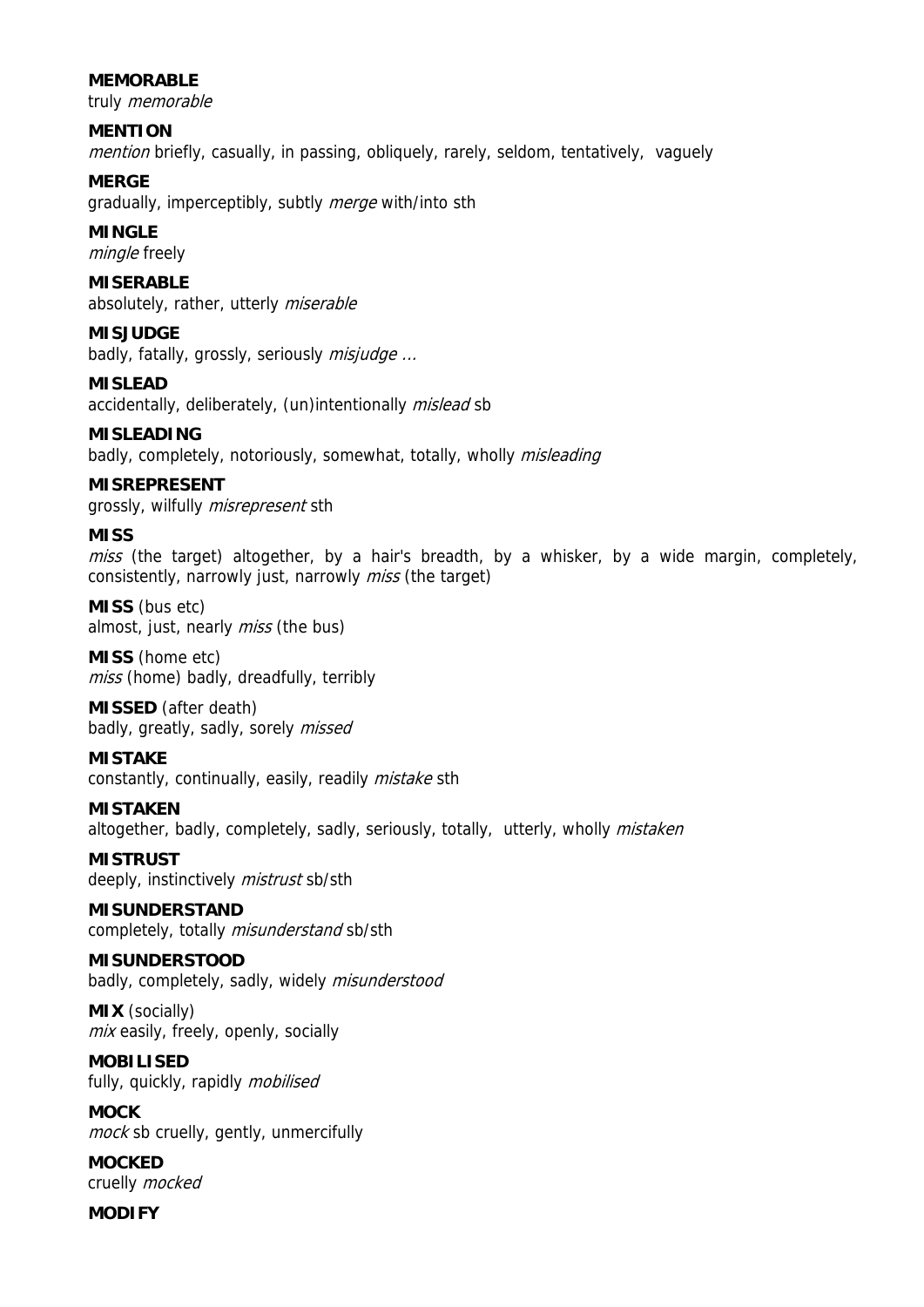modify drastically, greatly, radically, slightly, subtly, to some extent

#### **MONITOR**

monitor actively, carefully, closely, round the clock

#### **MONOPOLISE**

effectively, totally *monopolise* sth

#### **MOVE**

move adroitly, aimlessly, awkwardly, back, backwards, briskly, cautiously, effortlessly, fast, forward, freely, gracefully, lethargically, noiselessly, purposefully, quickly, restlessly, sideways, smoothly, stealthily, swiftly

#### **MOVE AWAY**

move away discreetly, tactfully

#### **MOVE TOWARDS**

*move* apprehensively, cautiously, imperceptibly,  $\qquad$  inexorably, purposefully, rapidly, relentlessly, silently, slowly, steadily, unobtrusively *towards* ...

#### **MOVED**

moved to tears deeply moved

#### **MOVING**

deeply, profoundly *moving* 

#### **MUDDLED**

badly, completely, dreadfully, hopelessly *muddled* 

#### **MULTIPLY**

multiply at a fantastic/unbelievable rate, exponentially, indefinitely, rapidly

#### **MUMBLE**

mumble distractedly, inarticulately, incoherently, indistinctly, under one's breath

#### **MURDER**

murder sb in cold blood

**MURDERED** 

brutally murdered

### **MURMUR**

murmur apologetically, confidentially, faintly, gently, in a low voice, nervously, shyly, softly

#### **MUTTER**

mutter angrily, discontentedly, inaudibly, under one's breath

#### **NAIVE**

amazingly, dangerously, extremely, surprisingly, terribly, touchingly *naive* 

#### **NAMED**

appropriately, aptly, evocatively named

#### **NASTY**

downright, thoroughly nasty

#### **NECESSARY**

(not) absolutely, hardly, no longer, not particularly, not strictly, scarcely *necessary* 

#### **NEED**

badly, definitely, desperately, obviously, really, urgently need

## **NEEDED**

badly, desperately, urgently, vitally needed

## **NEGLECT**

neglect badly, completely, cruelly, entirely, foolishly, seriously, shamefully, totally sadly neglect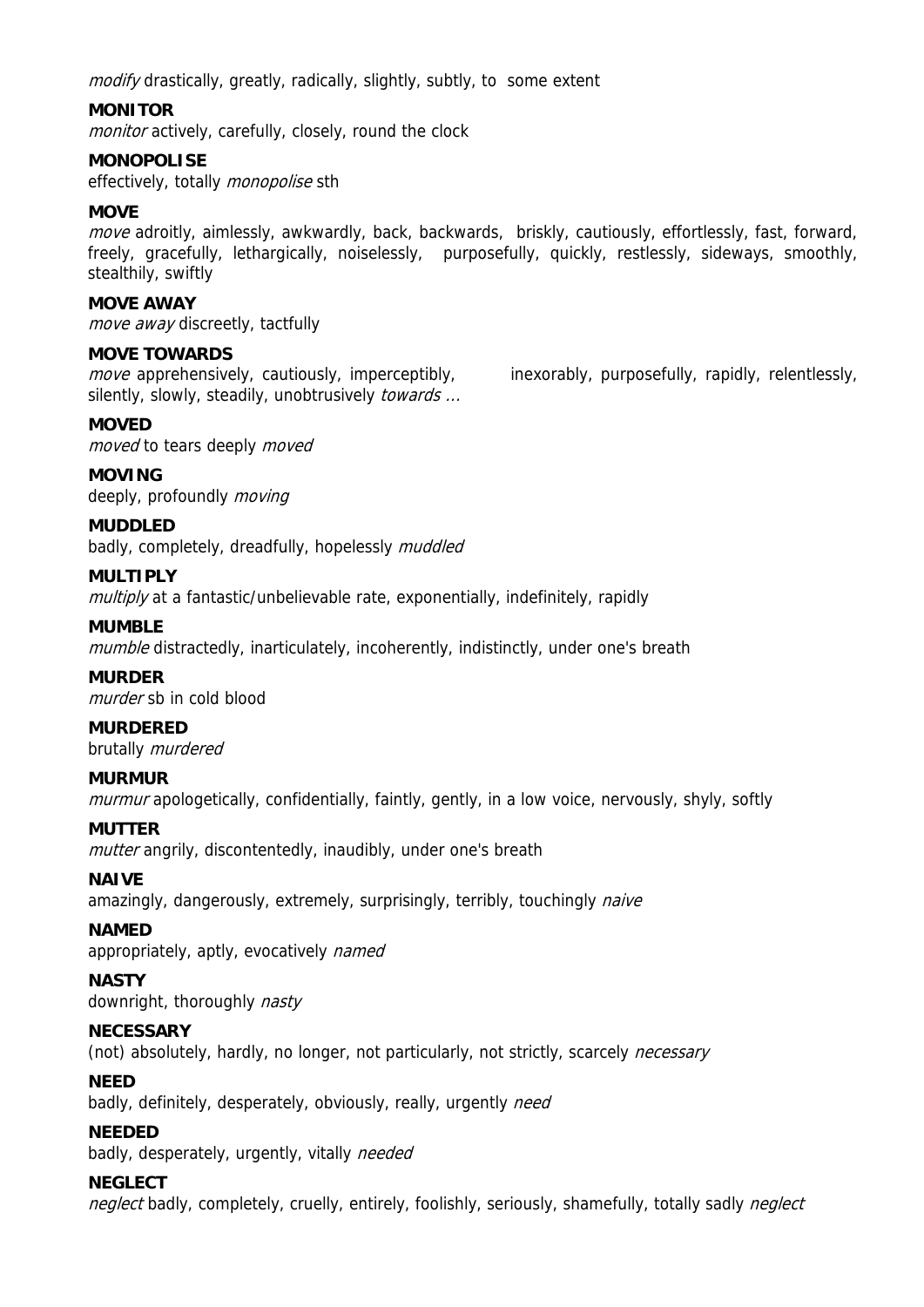#### **NEGOTIATE**

negotiate (sth) from a position of strength, in good faith, patiently, skilfully, under duress

#### **NERVOUS**

acutely, dreadfully, extremely, terribly, unaccountably *nervous* 

#### **NEW**

absolutely, almost, brand-, completely, nearly, totally new

#### **NOD**

nod appreciatively, approvingly, complacently, contentedly, in agreement, sagely, thoughtfully, vigorously, wearily

#### **NOTE**

note carefully, methodically, particularly

#### **NOTICE**

notice at once, in particular that..., in passing that... immediately, particularly notice sb/sth/that...

#### **OBEY**

obey blindly, dutifully, humbly, immediately, reluctantly, strictly, to the letter, unquestioningly, willingly, without question

#### **OBJECT**

object loudly, on principle, quite reasonably, strongly, violently, vociferously

#### **OBJECTIVE**

absolutely, purely, totally objective

#### **OBLIVIOUS**

completely, totally, utterly *oblivious* 

**OBSCENE**  totally, utterly obscene

**OBSCURE**  extremely, incredibly obscure

**OBSERVANT**  remarkably observant

#### **OBSERVE**

observe at close quarters, carefully, closely, critically, from a distance, impassively

#### **OBSERVE** (rules)

observe (the rules) exactly, precisely, religiously, rigorously, to the letter

#### **OBSOLETE**

almost, completely, increasingly, totally, virtually *obsolete* 

#### **OBTAIN**

obtain sth easily, freely, illicitly, improperly, legally, (quite) legitimately, on the black market, readily, unlawfully, with/without difficulty

#### **OBTUSE**

deliberately, painfully obtuse

#### **OBVIOUS**

absolutely, blindingly. fairly, glaringly, painfully, perfectly *obvious* 

#### **OCCUPIED**

busily, fully, happily, peacefully, pleasantly, wholly occupied

#### **OCCUR**

occur by chance, long ago, once in a lifetime, recently, repeatedly, unexpectedly hardly, rarely occur

#### **OFFENDED**

deeply, mortally offended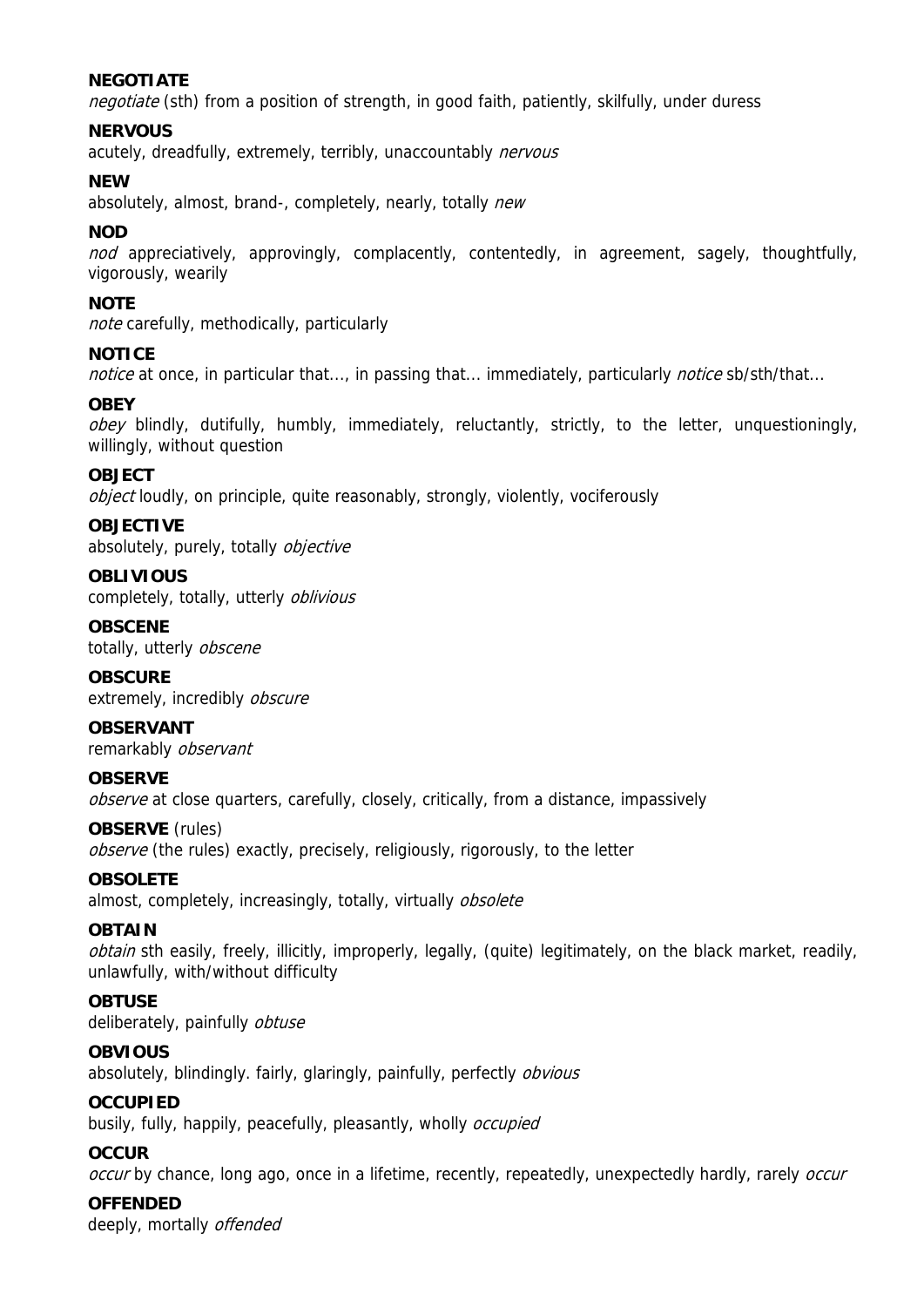#### **OFFENSIVE**

deeply, deliberately, extremely, gratuitously, highly, unnecessarily *offensive* 

#### **OFFER**

offer sth at a reduced price, for free/nothing, free of charge, in exchange generously, kindly, nobly, politely, promptly, rashly *offer* 

#### **OLD**

extremely, incredibly, prematurely, terribly old

### **OMIT**

omit altogether, on purpose accidentally, carelessly, deliberately *omit* 

#### **OPEN** (verb)

open gently, inwards, outwards, suddenly, unexpectedly, wide

#### **OPEN** (adj.)

always, barely, completely, half-, wide open

#### **OPERATE**

operate at a profit/loss, automatically, badly, clandestinely, continuously, covertly, effectively, efficiently, (il)legally, in secret, intermittently, internationally, locally, manually, on a wide scale, openly, profitably, publicly, seasonally, secretly, underground clearly, currently *operate* 

#### **OPPOSE**

oppose sth actively, fiercely, firmly, forcefully, strongly, unanimously, vehemently, vigorously, vociferously

#### **OPPOSED**

adamantly, basically, bitterly, completely, diametrically, directly, implacably, strongly, totally, utterly, vehemently, violently *opposed* to ...

#### **OPPOSITE**

completely, diagonally, diametrically, directly, straight *opposite* 

## **OPPRESSIVE**

brutally, cruelly, harshly *oppressive* 

**OPPRESSIVE** (weather) dreadfully, terribly *oppressive* 

#### **OPTIMISTIC**

cautiously, (un)justifiably, over-, (not) overly, guardedly, incorrigibly, naively, unduly, unrealistically, (not) wildly optimistic

**ORDINARY** 

perfectly ordinary

**ORGANISED**  badly, efficiently, highly, poorly, superbly, well- *organised* 

#### **ORIGINAL**

boldly, completely, extremely, highly, startlingly, totally *original* 

**ORNATE**  richly *ornate* 

## **OUTCLASSED**

completely, hopelessly, totally *outclassed* 

#### **OUTNUMBERED**

completely, easily, far, greatly, heavily, increasingly, slightly, totally, vastly *outnumbered* 

#### **OUT-OF-DATE**

completely, hopelessly, increasingly, ludicrously, sadly *out-of-date* 

#### **OUTSPOKEN**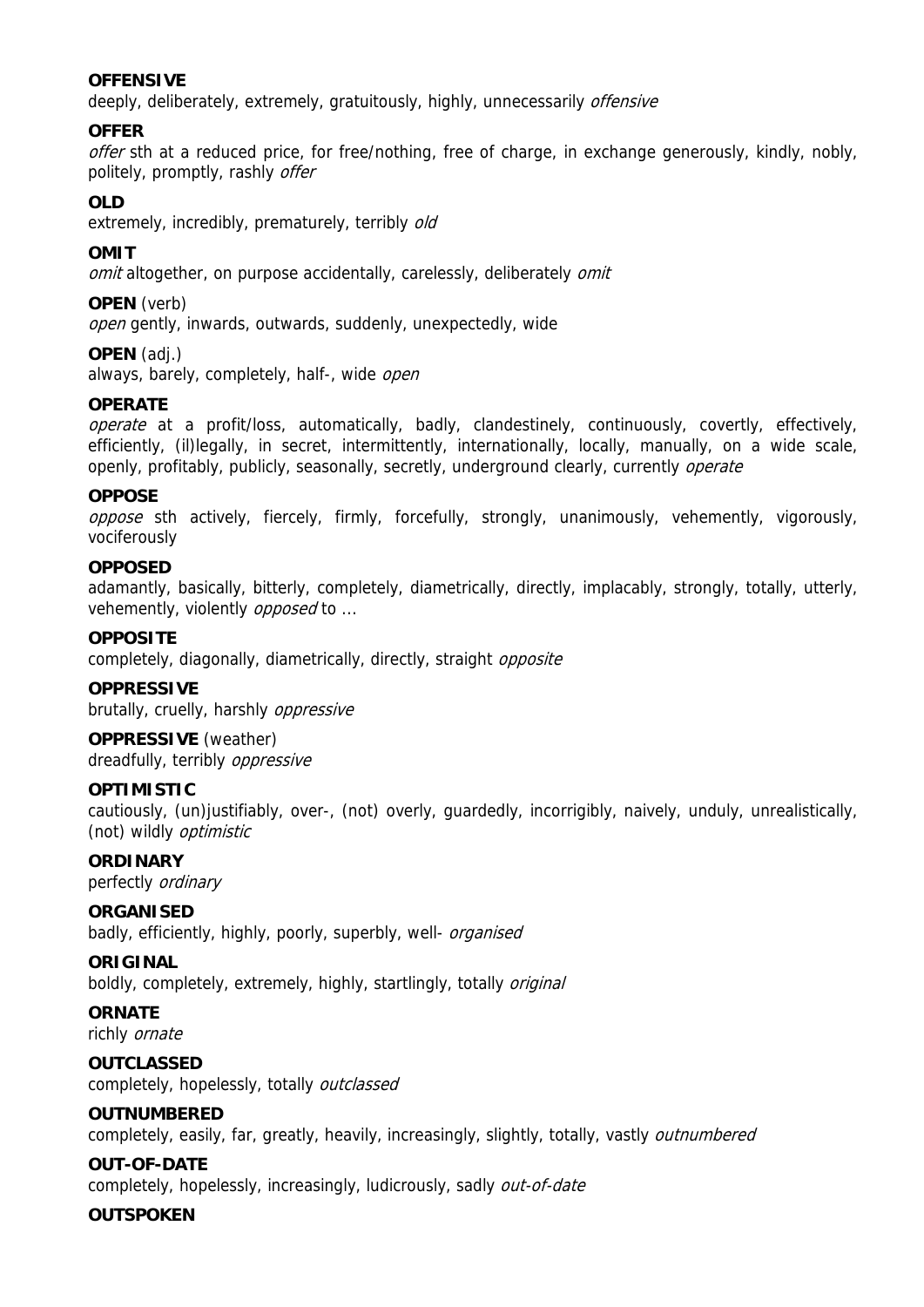extremely, fiercely outspoken

## **OVERCOME**

overcome sth easily, effortlessly, finally, largely, with great effort

## **OVERCROWDED**

badly, dangerously, dreadfully, unbelievably *overcrowded* 

## **OVERESTIMATE**

badly, consistently, dangerously, greatly, grossly, ludicrously, seriously, vastly *overestimate* 

## **OVERRATED**

greatly, seriously overrated

#### **OWN**

own sth completely, in perpetuity, jointly, outright, personally

## **PACK**

pack hastily, neatly, safely, tidily, tightly

## **PAID**

badly, over-, under-, well- paid

## **PAINFUL**

acutely, bitterly, deeply, dreadfully, excruciatingly, extremely, terribly, unbearably painful

## **PAINTED**

brightly, freshly, gaily, garishly *painted* 

## **PARALLEL**

absolutely, approximately, exactly, more or less, roughly, strictly *parallel* 

## **PART** (leave)

part acrimoniously, amicably, forever, tearfully

#### **PASS**

pass freely, without hindrance

**PASS** (an exam) *pass* brilliantly, easily, with flying colours, without any difficulty barely, only just pass

## **PATRONISING**

extremely, mildly *patronising* 

#### **PATTERNED**

beautifully, brightly, intricately *patterned* 

#### **PAUSE**

pause briefly, expectantly, for an instant

#### **PAY**

pay by bank draft, by cheque, by credit card, by return, (in) cash, cash on delivery. generously, immediately, in advance, in full. in instalments, on the spot, promptly, reluctantly, through the nose, willingly

#### **PECULIAR**

extremely *peculiar* 

#### **PEER**

peer anxiously, closely, inquisitively, suspiciously, uncertainly

#### **PERCEIVE**

clearly, dimly, vaguely perceive

## **PERCEIVED**

rightly, wrongly *perceived* to be ...

## **PERCEPTIBLE**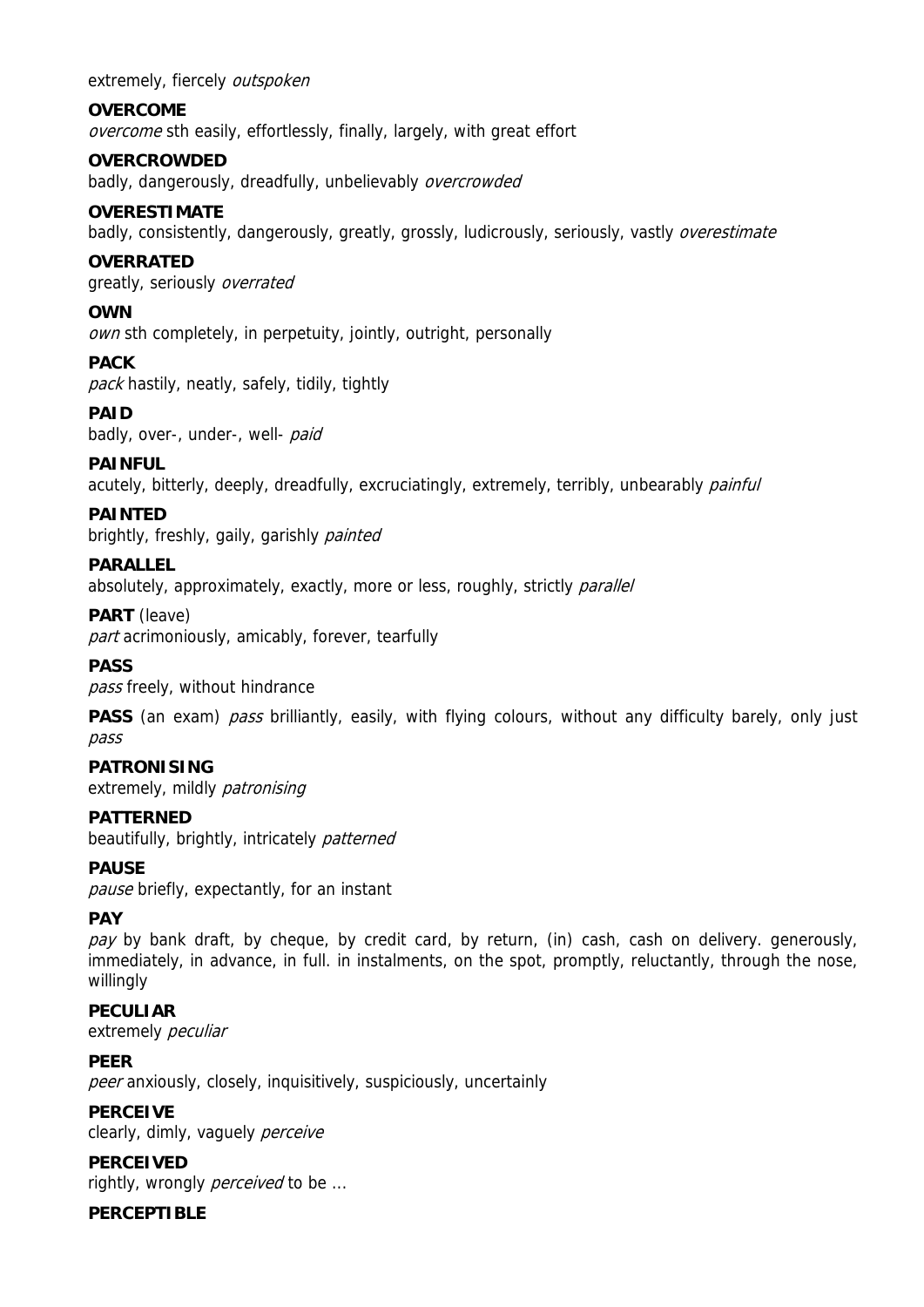barely, scarcely perceptible

#### **PERCHED**  perched precariously on sth

**PERFECT**  perfect in every way absolutely, almost, well-nigh *perfect* 

## **PERFORM**

perform badly, brilliantly, creditably, flawlessly, poorly, (un)predictably

### **PERPLEXED**

greatly, rather, thoroughly, vaguely *perplexed* 

### **PERPLEXING**  thoroughly, totally, utterly *perplexing*

**PERSIST**  persist grimly, obstinately, stubbornly

## **PERSUADE**

persuade sb in the end eventually, finally *persuade* sb

## **PESSIMISTIC**

comparatively, deeply, extremely, relatively, somewhat, unduly *pessimistic* 

## **PICK UP** (improve)

pick up dramatically, remarkably well. significantly, unexpectedly

#### **PLAIN**

absolutely, fairly, immediately, perfectly, totally *plain* 

## **PLAN**

plan ahead, beforehand, brilliantly, carefully, in detail, meticulously, secretly, systematically

## **PLANNED**

carefully, meticulously planned

## **PLAY**

play as a team, badly, brilliantly, competitively, freely, professionally, safely, together, well

#### **PLAY** (music)

play badly, beautifully, brilliantly, magnificently, perfectly, poorly, too loud/quietly

#### **PLEAD**

plead desperately, eloquently

#### **PLEASED**

distinctly, enormously, extremely, fairly, genuinely, justifiably, not altogether, obviously, sincerely, tremendously *pleased* 

## **PLUNGE INTO**

plunge foolishly, headlong, rashly, recklessly, thoughtlessly *into* ...

## **POINT OUT**

point out firmly, proudly, repeatedly, smugly

#### **POLITE**

extremely, scrupulously, unfailingly *polite* 

#### **POOR**

comparatively, desperately, extremely, relatively poor

## **POPULAR**

enormously, extremely, generally, increasingly, incredibly, tremendously, unbelievably, undeniably, universally *popular*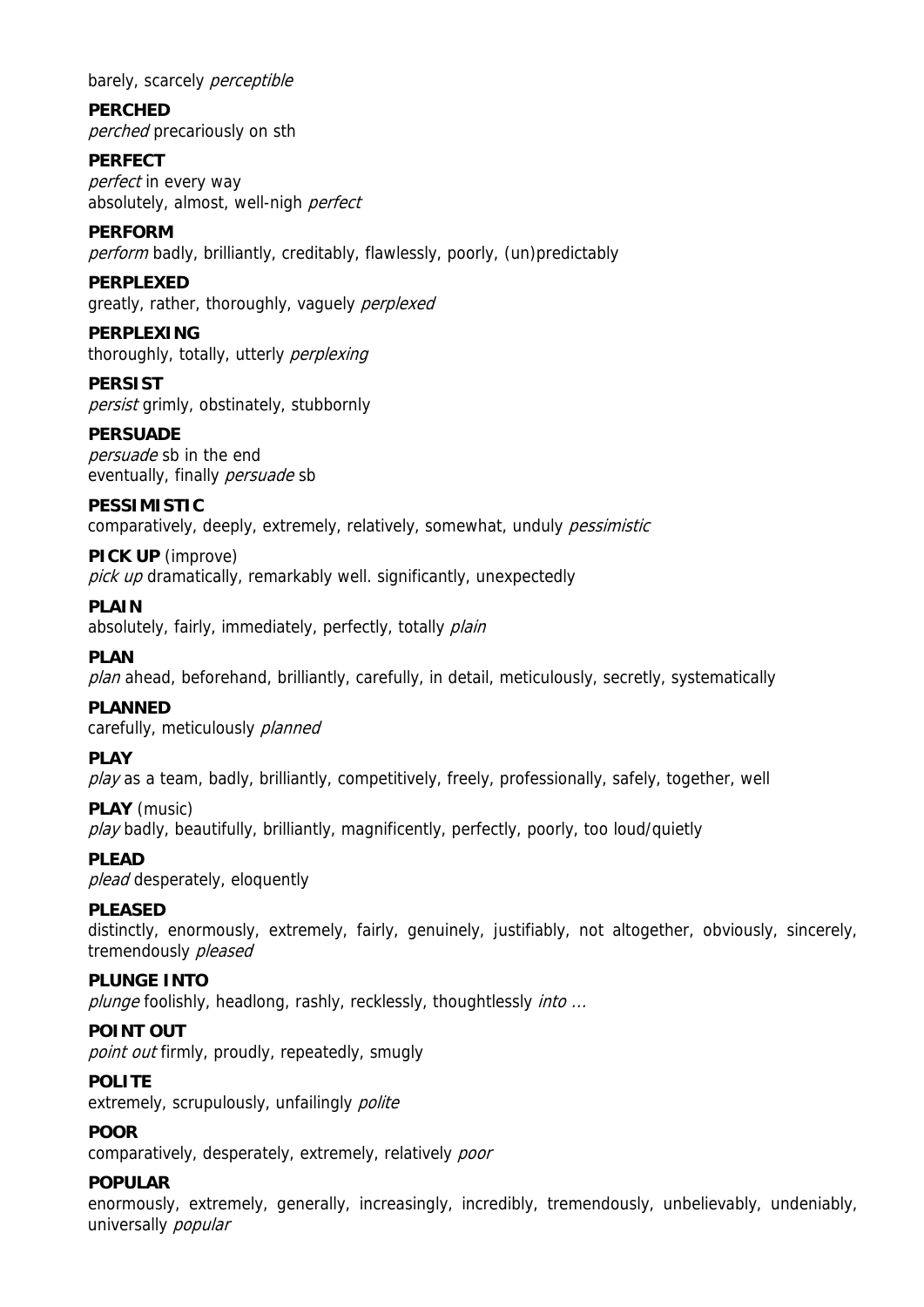## **POPULATED**

densely, heavily, sparsely, thinly *populated* 

### **PORTRAY**

portray (un)favourably, in a/an (un)favourable light

### **PORTRAYED**

accurately, faithfully, vividly portrayed

### **POSSESSIVE**

extremely, fiercely possessive

### **POSSIBLE**

basically, certainly, clearly, definitely, distinctly, eminently, entirely, hardly, just (not), (not) remotely, scarcely, theoretically possible

#### **POSTPONE**

postpone sth for a while, indefinitely, reluctantly, till a later date

#### **POWERFUL**

immensely, tremendously *powerful* 

#### **POWERLESS**

completely *powerless* 

#### **PRACTISE**

practise a lot, at home, diligently, for hours (on end), intensively, regularly

## **PRAISED**

highly praised

## **PRECISE**

absolutely, relatively, scrupulously *precise* 

## **PREDICT**

predict accurately, gloomily, precisely confidently, consistently, correctly, safely, wrongly *predict* 

#### **PREDICTABLE**

completely, easily, eminently, fairly, highly, sadly, totally predictable

#### **PREFERABLE**

greatly preferable

**PREJUDICE**  seriously *prejudice* sth

## **PREJUDICED**

blatantly, deeply *prejudiced* 

#### **PREPARE**

prepare (well) beforehand, carefully, meticulously, systematically, well ahead of time

#### **PREPARED**

(not) adequately, badly, carefully, fully, just not, painstakingly, skilfully, thoroughly, well-prepared

#### **PREPOSTEROUS**

absolutely, quite, frankly, totally *preposterous* 

#### **PRESERVE**

preserve carefully, for all time, for posterity, religiously

#### **PRETTY**

exceptionally, extremely *pretty* 

#### **PREVAIL**

ultimately *prevail* prevail against the odds, in the end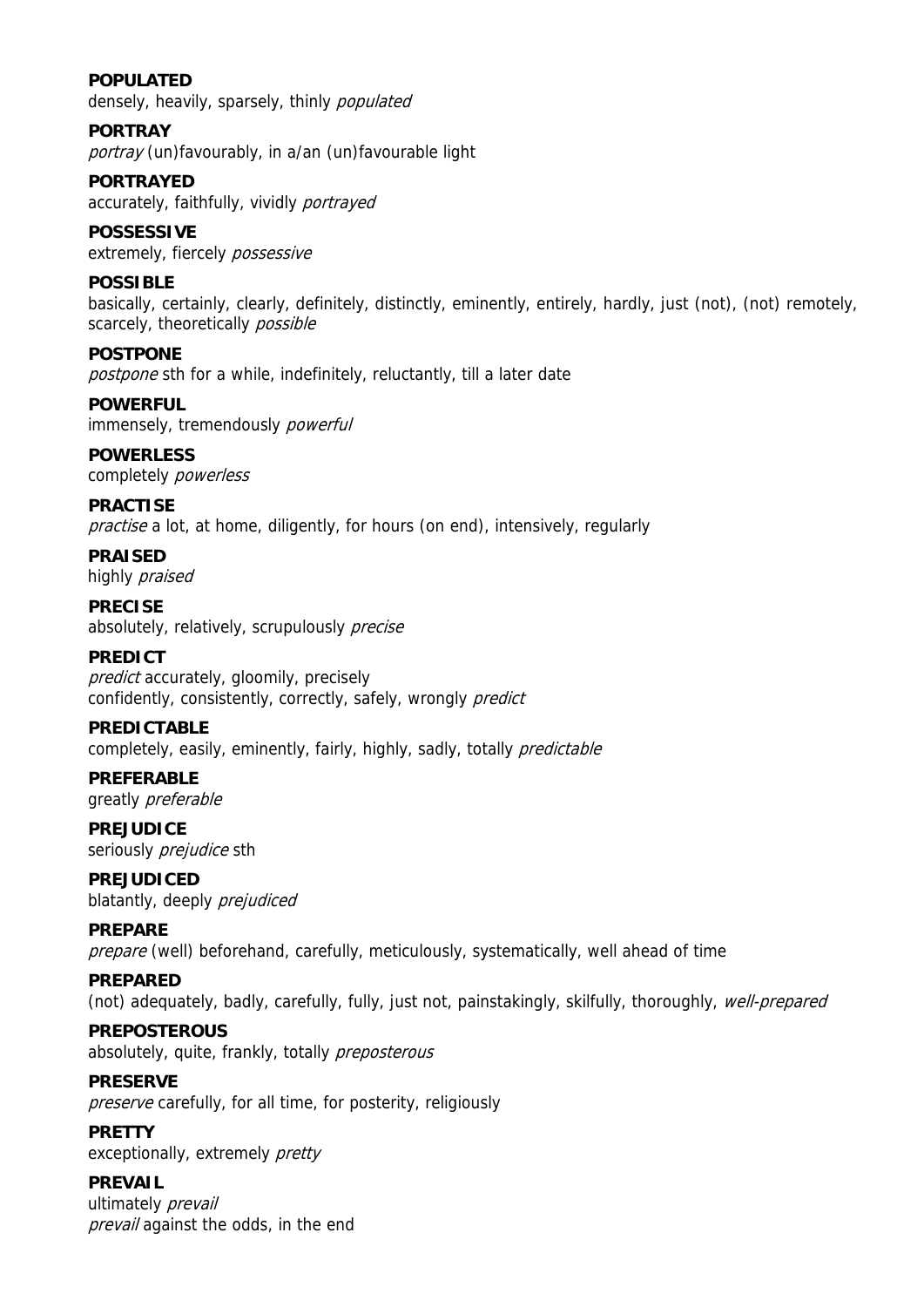#### **PREVENT**

prevent sth (from happening)/sb from doing sth altogether, as far as possible, at all costs, by all possible means, no matter what happens completely, effectively prevent sth

#### **PRICED**

competitively, moderately, modestly, reasonably priced

#### **PROCEED**

proceed as agreed/planned/usual, reluctantly

#### **PROCLAIM**

proclaim boldly, loudly, publicly sth/that...

#### **PRODUCE**

produce abroad, artificially, automatically, cheaply, economically, efficiently, en masse, for export, for home consumption, for the domestic market, in bulk, in large quantities, locally

#### **PROFITABLE**

amazingly, barely, enormously, highly, immensely, moderately, potentially *profitable* 

#### **PROGRESS**

progress satisfactorily, smoothly, steadily

#### **PROLONG**

prolong sth indefinitely, unduly, unnecessarily

#### **PROMISE**

promise faithfully, solemnly

#### **PROMOTE**

promote cleverly, energetically, enthusiastically, tirelessly

### **PROPHESY**

prophesy accurately, confidently, gloomily, optimistically

#### **PROPORTIONED**

badly, beautifully, finely, generously, magnificently, well- proportioned

#### **PROTECT**

protect adequately, effectively, fiercely, from harm, fully, properly

#### **PROTECTED**

heavily *protected* 

#### **PROTEST**

protest angrily, bitterly, feebly, fiercely, furiously, half-heartedly, in the strongest possible terms, in vain, loudly, publicly, strongly, vigorously, violently

#### **PROUD**

enormously, immensely, justifiably *proud* 

#### **PROVE**

prove beyond all doubt/question, conclusively, decisively, definitely, easily, logically, theoretically, without a (shadow of) doubt that...

#### **PROVIDED FOR**

adequately, comfortably, generously, properly *provided for* 

## **PROVOCATIVE**

deliberately, extremely, openly, unnecessarily *provocative* 

## **PROVOKE**

deliberately, unwittingly *provoke* 

## **PRUNED**

drastically, severely *pruned*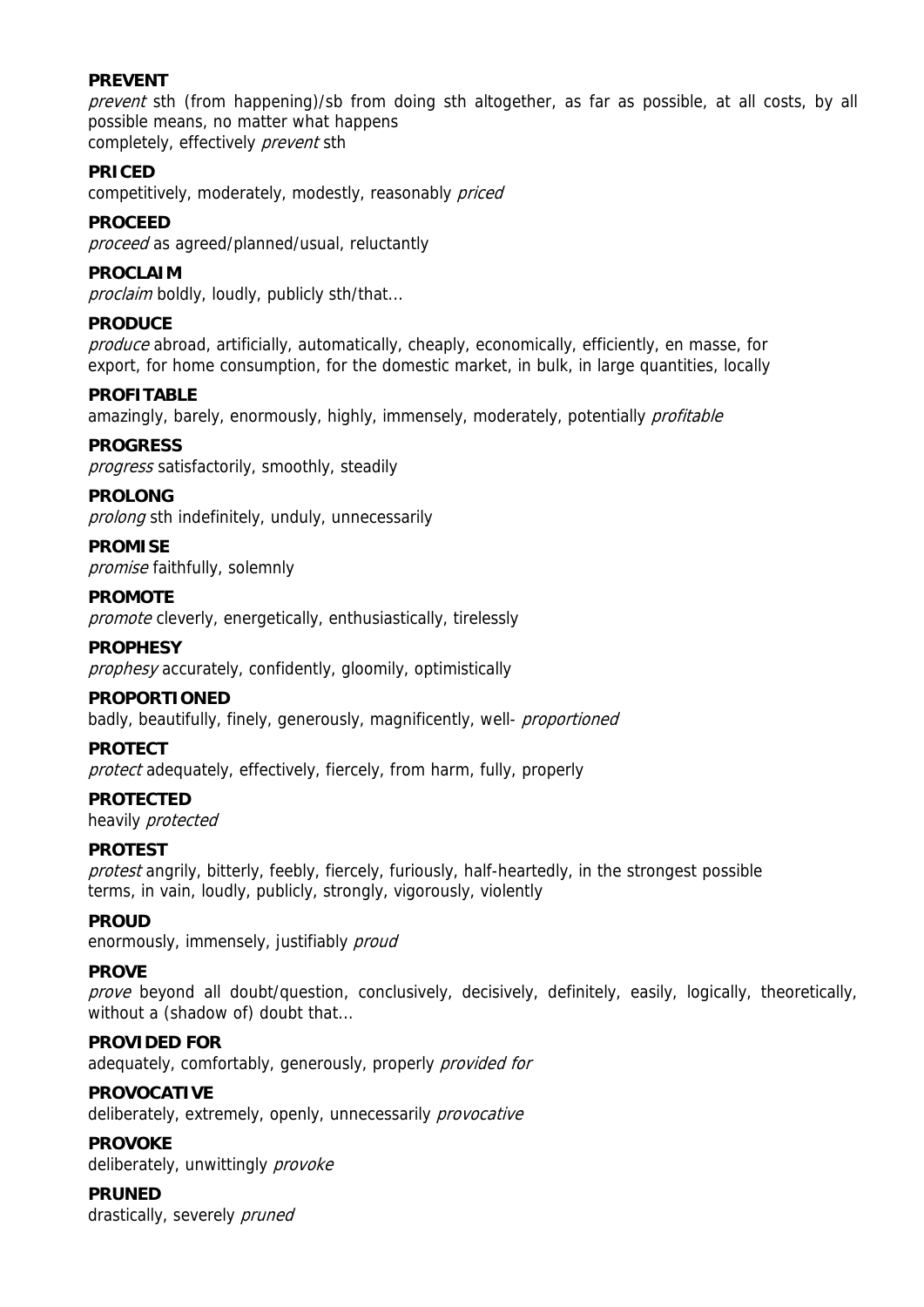#### **PUBLICISED**

heavily, widely *publicised* 

#### **PUBLISHED**

newly, recently *published* 

#### **PULL**

pull gently, hard, steadily, tight, vigorously, with all one's might

### **PUNISH**

punish harshly, severely, unjustly

### **PURSUE**

pursue doggedly, relentlessly, ruthlessly, single-mindedly, systematically, tenaciously wholeheartedly actively, systematically pursue

#### **PUT IT** (say)

put it admirably, bluntly, briefly, crudely, delicately, in a nutshell, mildly, plainly, politely tactfully

## **PUT**

Put has very little meaning on its own, but it is used in many expressions. For example put the kids to bed, put the. matter beyond all doubt. You should find these expressions in your ordinary dictionary.

## **PUZZLED**

genuinely, greatly, totally *puzzled* 

## **QUALIFIED**

highly, (in)adequately, poorly, (not) properly, well- qualified

#### **QUARREL**

quarrel bitterly, constantly, continually, fiercely, incessantly, violently

#### **QUESTION**

question sb closely, personally

#### **QUESTIONABLE**

highly questionable

#### **QUOTE**

quote accurately, at (great) length, extensively, verbatim, word for word

#### **RAISE**

raise (prices) appreciably, considerably, dramatically, progressively, sharply, slightly, steadily

#### **RANDOM**

completely, purely, seemingly, totally random

#### **RANGE**

range widely

#### **RARE**

comparatively, exceedingly, extremely, fairly, increasingly, relatively rare

#### **REACH**

eventually, finally, ultimately reach ...

#### **REACT**

react angrily, atypically, badly, calmly, coldly, favourably, indignantly, instantly, instinctively, irritably, negatively, normally, positively, properly, strangely, strongly, swiftly, typically, violently, with surprise

#### **READ**

read aloud, avidly, badly, carefully, closely, convincingly, eagerly, expressively, extensively, from cover to cover, in detail, over and over again, thoughtfully, quickly (=superficially), voraciously, widely, with (great) interest

### **REALISE**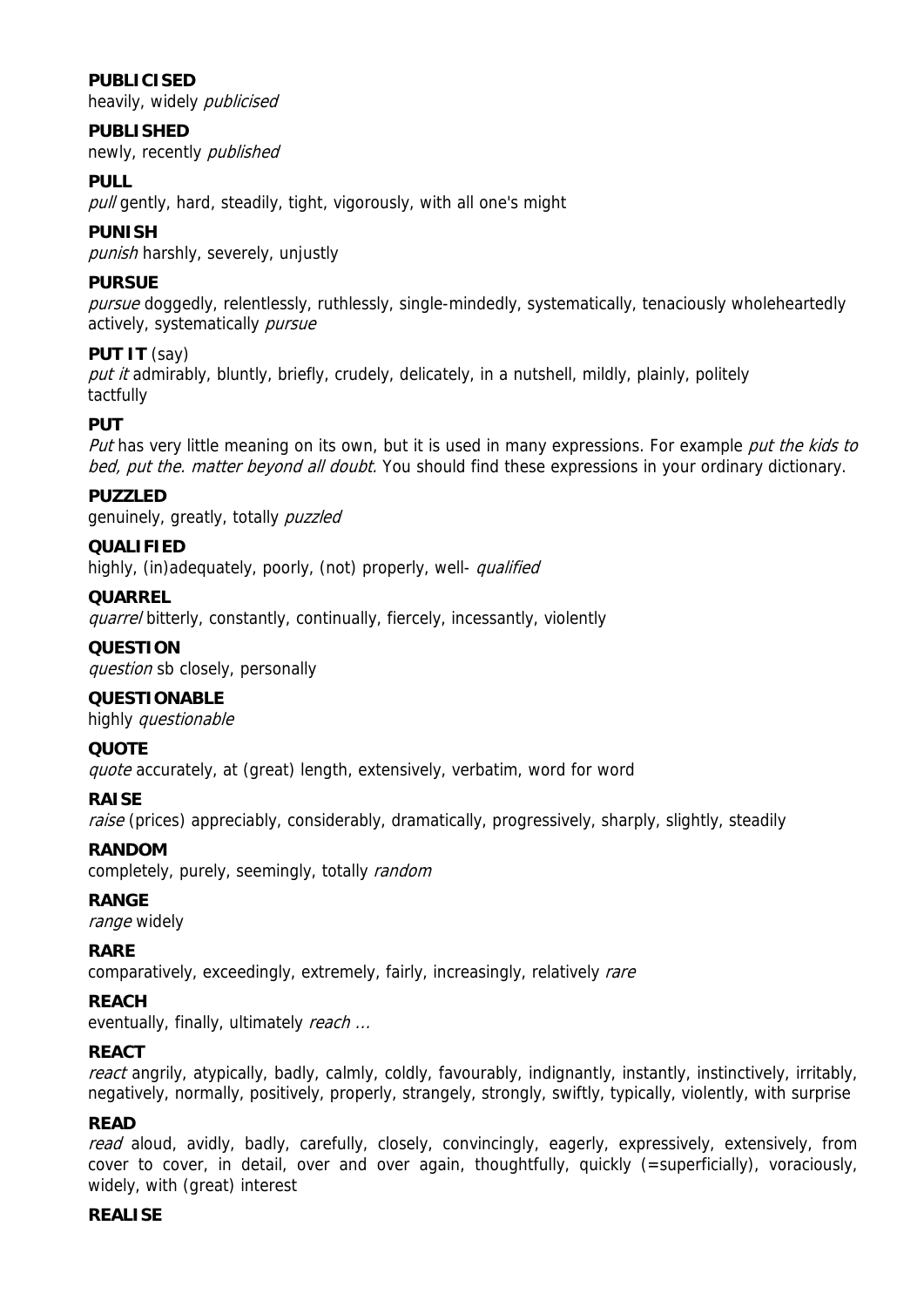realise at once, belatedly, clearly, in a flash, immediately, instinctively, suddenly, too late, with hindsight that...

fully, suddenly *realise* that ...

**REASONABLE**  completely, entirely, fairly, perfectly reasonable

**REASONABLE** (cheap) extremely, fairly, pretty reasonable

### **REASSURED**

completely, somewhat, totally reassured

## **REASSURING**

oddly, pleasantly reassuring

**REBEL AGAINST**  rebel angrily, fiercely against...

**REBUKE** 

rebuke sb harshly, severely, sternly

## **RECALL**

recall clearly, fondly, in detail, instantly, vaguely, vividly scarcely, vaguely, vividly recall

## **RECEIVE**

receive gladly, gratefully, secretly, through the post occasionally, recently, regularly receive

#### **RECEIVED**

enthusiastically, (not) favourably, (not) well *received* by (the critics)

**RECOGNISABLE**  easily, faintly, instantly, scarcely recognisable

#### **RECOGNISE**

recognise sb/sth at once, easily, immediately, instantly fully, hardly, scarcely recognise ...

#### **RECOLLECT**

barely, clearly, vaguely, vividly recollect

#### **RECOMMEND**

recommend sb/sth personally, specifically, strongly, unreservedly, warmly confidently, strongly recommend

### **RECOMMENDED**

highly recommended

#### **RECONSIDER**

reconsider carefully urgently reconsider

**RECORD** 

record faithfully, verbatim

## **RECOVER**

completely, fully, gradually, miraculously recover

#### **RECOVERED**

fully, not entirely/quite, properly recovered

#### **REDUCE**

reduce sth considerably, dramatically, drastically, significantly, substantially

#### **REDUCED**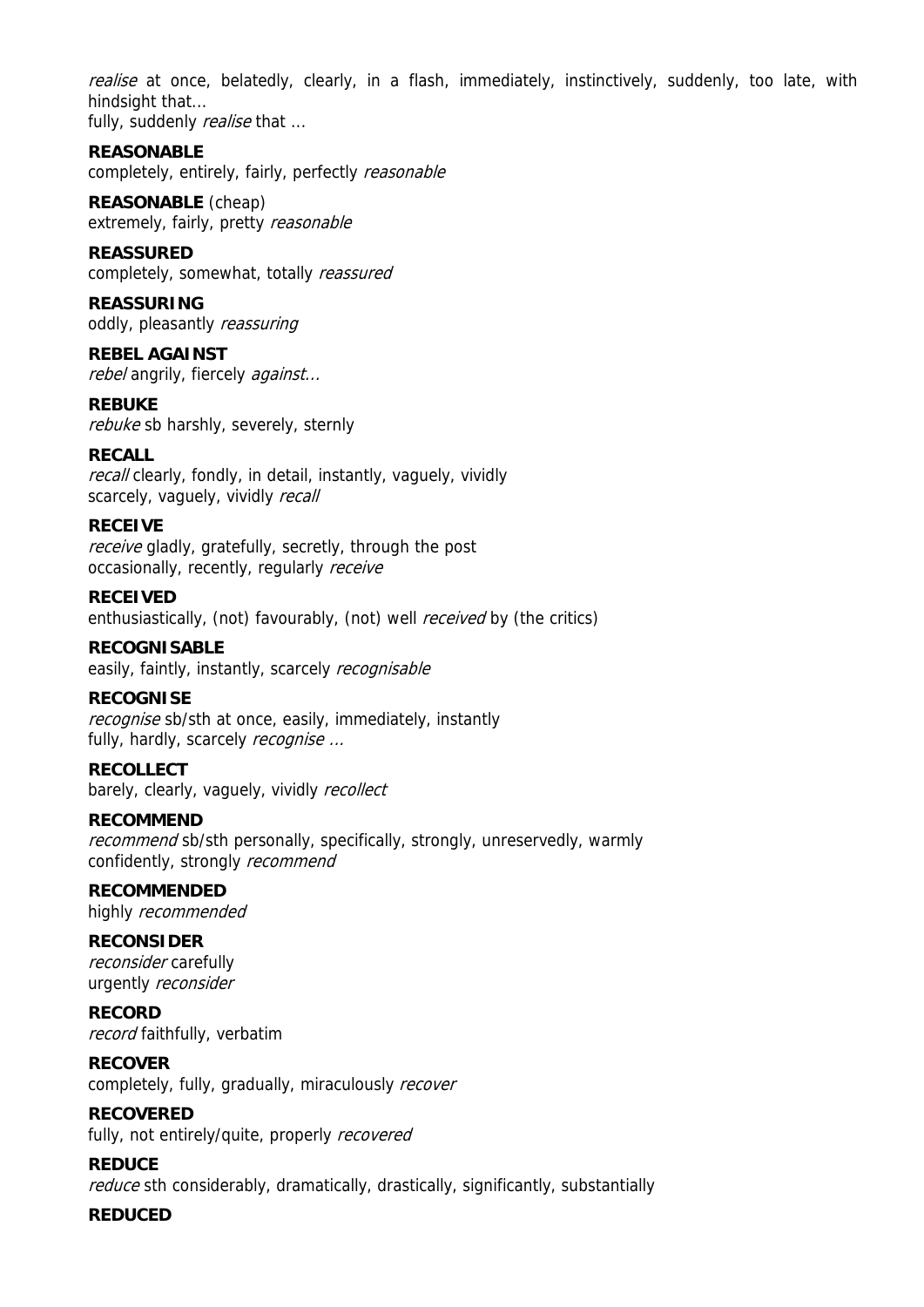#### greatly, severely reduced

## **REFER TO**

refer casually, contemptuously, disparagingly, in passing, jocularly, obliquely, scathingly, vaguely to

## **REFLECT**

...

reflect faithfully, for a moment, precisely accurately, dimly, genuinely, (in)directly, strongly reflect ...

## **REFRAIN FROM**

refrain from ...-ing altogether completely, politely, wisely refrain from ...-ing

## **REFUSE**

refuse angrily, consistently, outright, point-blank, politely, reluctantly absolutely, adamantly, categorically, firmly, flatly, invariably, obstinately, pointedly, stubbornly refuse

## **REGAIN**

finally, fortunately, momentarily, partially, partly, ultimately regain sth

## **REGARDED**

commonly, generally regarded as sth

#### **REGRET**

bitterly, deeply, sincerely, very much regret sth

## **REGULATED**

carefully, strictly regulated

**REINFORCE**  greatly, strongly *reinforce* sth

## **REINTRODUCE**

reintroduce gradually, in stages, step by step

## **REJECT**

reject sth out of hand absolutely, completely, emphatically, firmly, totally, unanimously, utterly reject sth

## **RELATED**

closely, distantly related

#### **RELAX**

relax completely, properly, totally safely relax

## **RELAXED**

completely, perfectly, totally relaxed

#### **RELEASE**

release sb eventually, finally, immediately, promptly, unconditionally

#### **RELEVANT**

extremely, hardly, totally relevant

## **RELIEVE**

relieve (the pain) instantly, somewhat

#### **RELIEVED**

extremely, enormously, greatly relieved

## **RELY**

rely absolutely, completely, heavily, mainly, mostly, partly, solely, totally on sb/sth

#### **REMAIN**

remain somewhere indefinitely, permanently, to the very end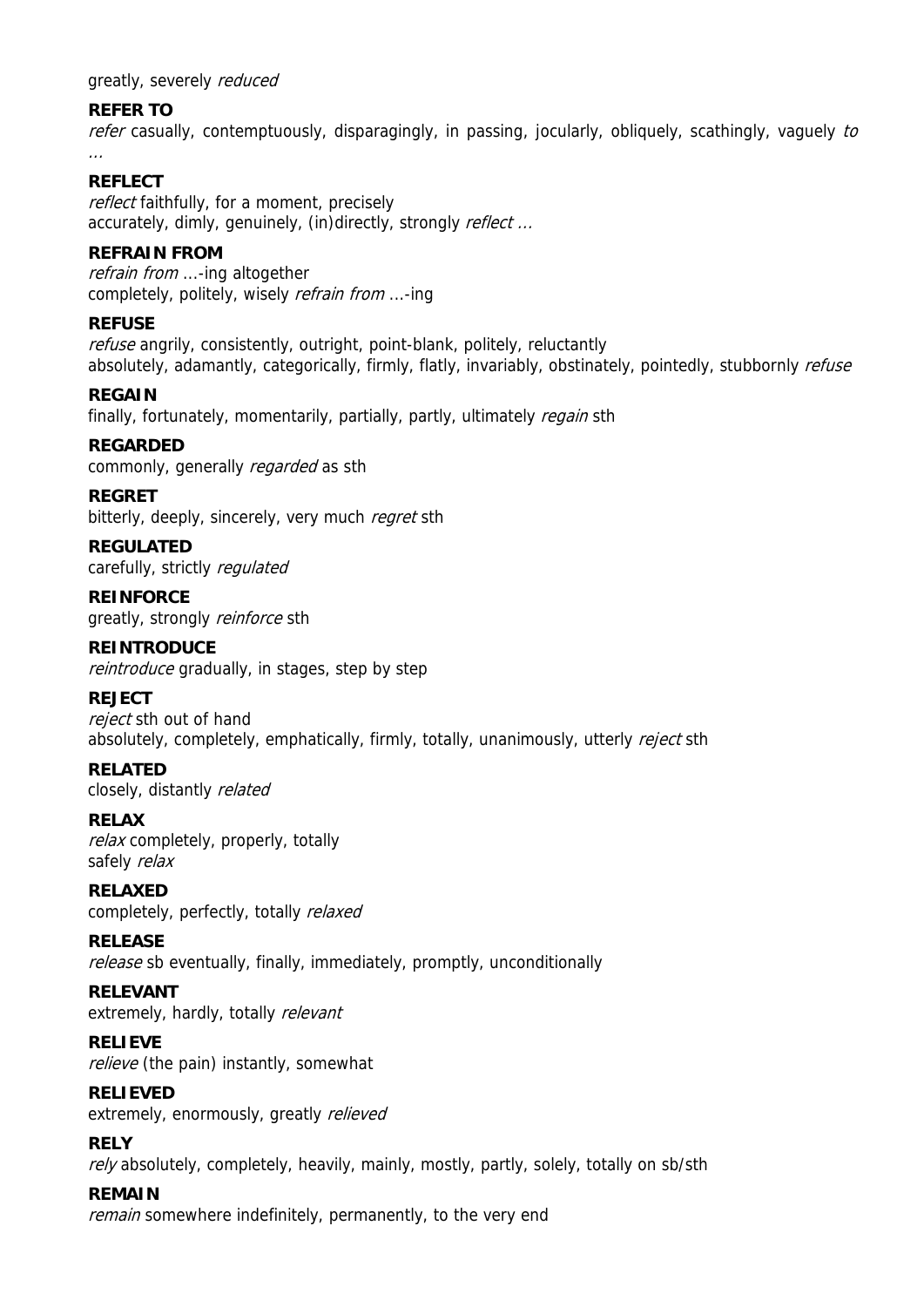#### **REMARK**

remark bitterly, casually, complacently, conversationally, drily, in passing, perceptively

#### **REMARKABLE**

absolutely, really, truly remarkable

#### **REMEMBER**

remember clearly, exactly, perfectly, vaguely, vividly clearly, distinctly, faintly, hardly, particularly, scarcely, vaguely, vividly remember

#### **REMEMBERED**

chiefly *remembered* for ...

#### **REMIND**

remind sb gently

**REMINDED**  painfully, vividly reminded of sth

#### **REMINISCENT**

curiously, faintly, strangely, strongly, vaguely *reminiscent* of sth

#### **REMOVE**

remove sth altogether, bit by bit, carefully, completely, easily, entirely, illegally, neatly, partially, promptly, totally, unceremoniously, with difficulty completely, gently, totally remove

#### **REPAIR**

repair badly, neatly, properly, skilfully

#### **REPEAT**

repeat sth again and again, constantly, continually, incessantly, over and over again, parrot-fashion, verbatim, word for word

#### **REPENT**

fully, sincerely, subsequently repent

#### **REPETITIVE**

boringly, extremely repetitive

#### **REPLACE**

replace sth carefully, discreetly, hurriedly, quickly

#### **REPLY**

reply abruptly, angrily, at length, by return, calmly, confidently, contemptuously, dismissively, eagerly, evasively, firmly, gently, impatiently, nonchalantly, non-committally, politely, simply

#### **REPLY**

This is a word like *speak* where there are many adverbs of manner which can occur; you can *reply* gloomily, proudly, wearily. The list above gives strong collocations of reply.

#### **REPORT**

report accurately, briefly, extensively, faithfully, in depth/detail, regularly, reliably, verbatim, word for word

#### **REPORTED**

extensively, reliably, widely reported that...

## **REPRESSED**

brutally, savagely repressed

#### **REPRESSIVE**

brutally, ruthlessly repressive

#### **REPRIMAND**

officially, severely reprimand sb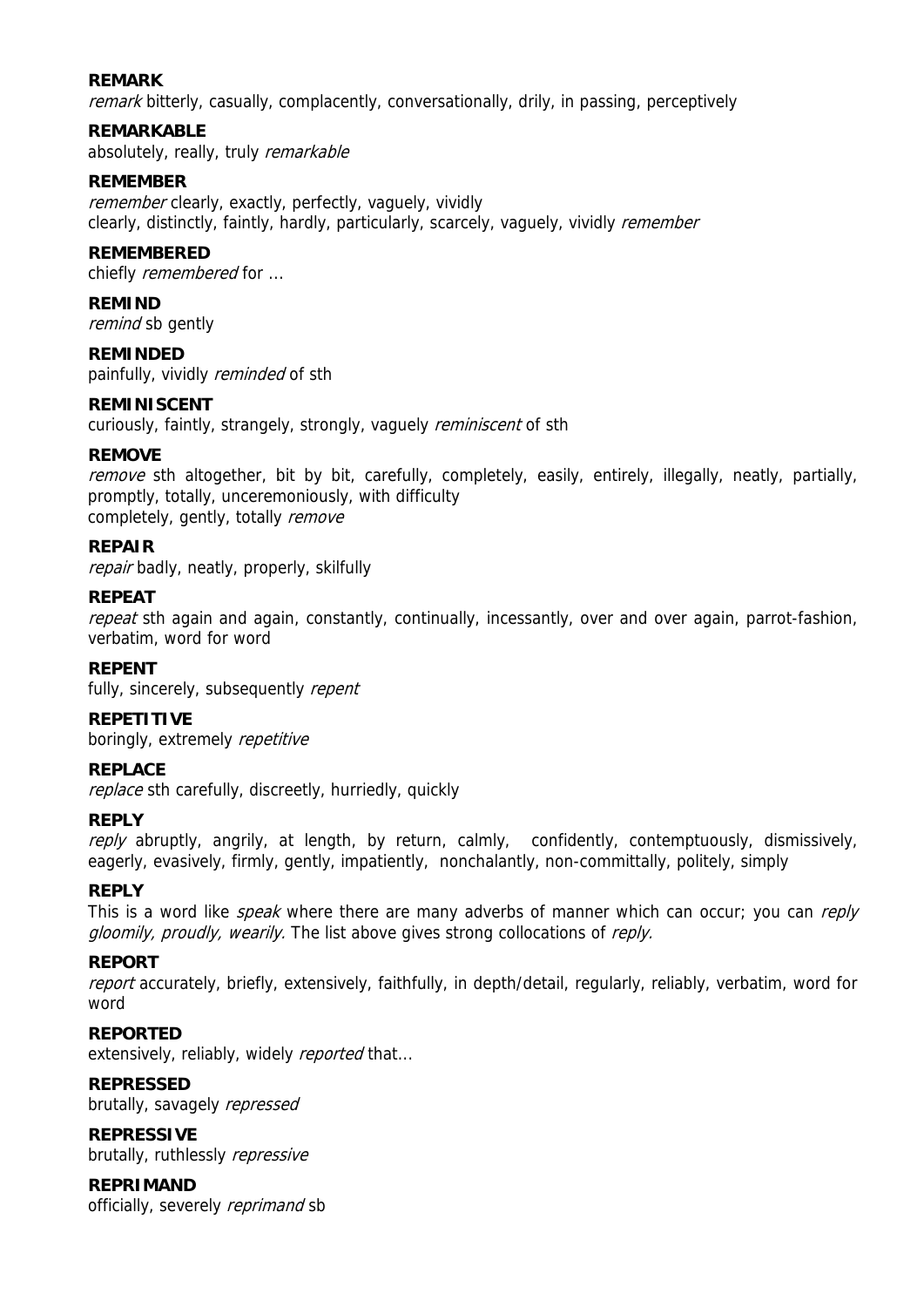#### **REPRODUCE**

reproduce clearly, exactly, perfectly

## **REPRODUCED**

beautifully, faithfully reproduced

## **REPUDIATE**

repudiate sth altogether firmly, strongly *repudiate* sth

#### **REPUGNANT**

completely, totally repugnant

#### **REQUEST**

kindly, politely, urgently request sth

#### **RESEARCHED**

accurately, carefully, exhaustively, laboriously, meticulously, properly, thoroughly, wellresearched

#### **RESEMBLE**

closely, faintly, not remotely, superficially. vaguely resemble sb/sth

#### **RESENT**

bitterly, deeply, strongly resent sth

#### **RESENTFUL**

bitterly, deeply, strongly resentful (about sth)

## **RESERVED**

extremely reserved

#### **RESIST**

resist sth blindly, bravely, courageously, determinedly, fiercely, firmly, stubbornly, vigorously

#### **RESOLVE**

resolve (the problem) immediately, properly, speedily, straightaway, quickly

#### **RESOLVED**

fully, properly resolved

#### **RESPECT**

fully respect

#### **RESPECTABLE**

eminently, highly, outwardly, perfectly, totally respectable

#### **RESPECTED**

greatly, highly, internationally, universally, well-, widely respected

#### **RESPOND**

respond eagerly, emotionally, enthusiastically, favourably, furiously, generously, immediately, instantly, instinctively, magnificently, negatively, passionately, positively, promptly, sympathetically

#### **RESTORED**

restored to its former glory, to its original condition beautifully, faithfully, impeccably, lovingly, painstakingly, patiently restored

#### **RESTRICTED**

heavily, severely restricted

#### **RESULT**

result automatically, eventually, inevitably in ...

#### **RETREAT**

retreat in confusion/disarray/disorder/panic

#### **RETURN**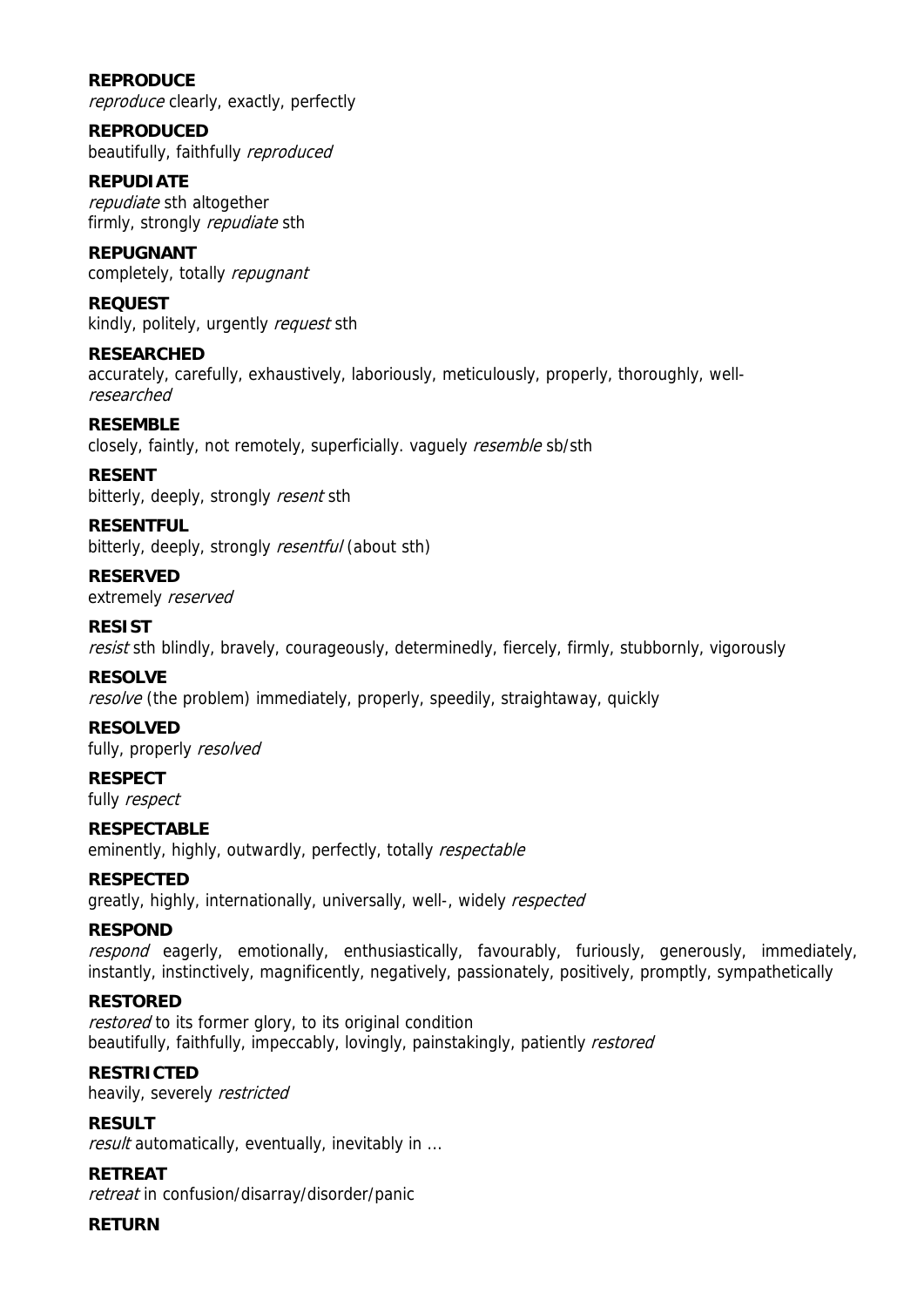return again and again, in due course, in triumph, reluctantly, safely, unexpectedly eventually return

#### **RETURN TO** return

again and again, constantly to (an idea)

## **REVEAL**

reveal in detail, publicly clearly, fully, deliberately, inadvertently, gradually, plainly, unintentionally, unwittingly reveal

## **REVERT TO**

revert automatically, rapidly to sth

## **REVIEW**

review (the evidence, situation) carefully, calmly, critically, in the light of .... objectively, rigorously, systematically

#### **REVIEWED**

reviewed at length, critically, (un)favourably

#### **REVISE**

revise sth carefully, drastically, extensively, substantially, thoroughly

#### **REWARDED**

fairly, generously, lavishly, poorly, properly rewarded

#### **REWARDING**

deeply, extremely, potentially, unexpectedly rewarding

#### **RICH**

comparatively, enormously, fabulously, tremendously rich

#### **RIDICULOUS**

absolutely, completely, faintly, slightly, totally, utterly ridiculous

#### **RIGHT**

absolutely, almost, completely, exactly, morally, nearly, partly right

#### **RISE**

rise alarmingly, appreciably, considerably, dangerously, dramatically, fast, enormously, gradually, inexorably, marginally, noticeably, rapidly, remorselessly, sharply, significantly, slightly, steadily, steeply, substantially, suddenly, tremendously, uncontrollably

#### **RISK**

risk sth foolishly, recklessly, stupidly, unwisely

#### **ROMANTIC**

extremely, hopelessly, incredibly, incurably, purely romantic

#### **RUDE**

extremely, incredibly, terribly rude

#### **RUIN**

completely, utterly ruin sth

#### **RULE**

rule autocratically, benignly, fairly, wisely

#### **RULE OUT**

absolutely, not entirely, totally rule out (the possibility)

## **RUN** (function)

run badly, beautifully, effectively, efficiently, like clockwork, perfectly, properly, smoothly

## **RUN** (adj.)

competently, efficiently, faultlessly, well- run

#### **RUTHLESS**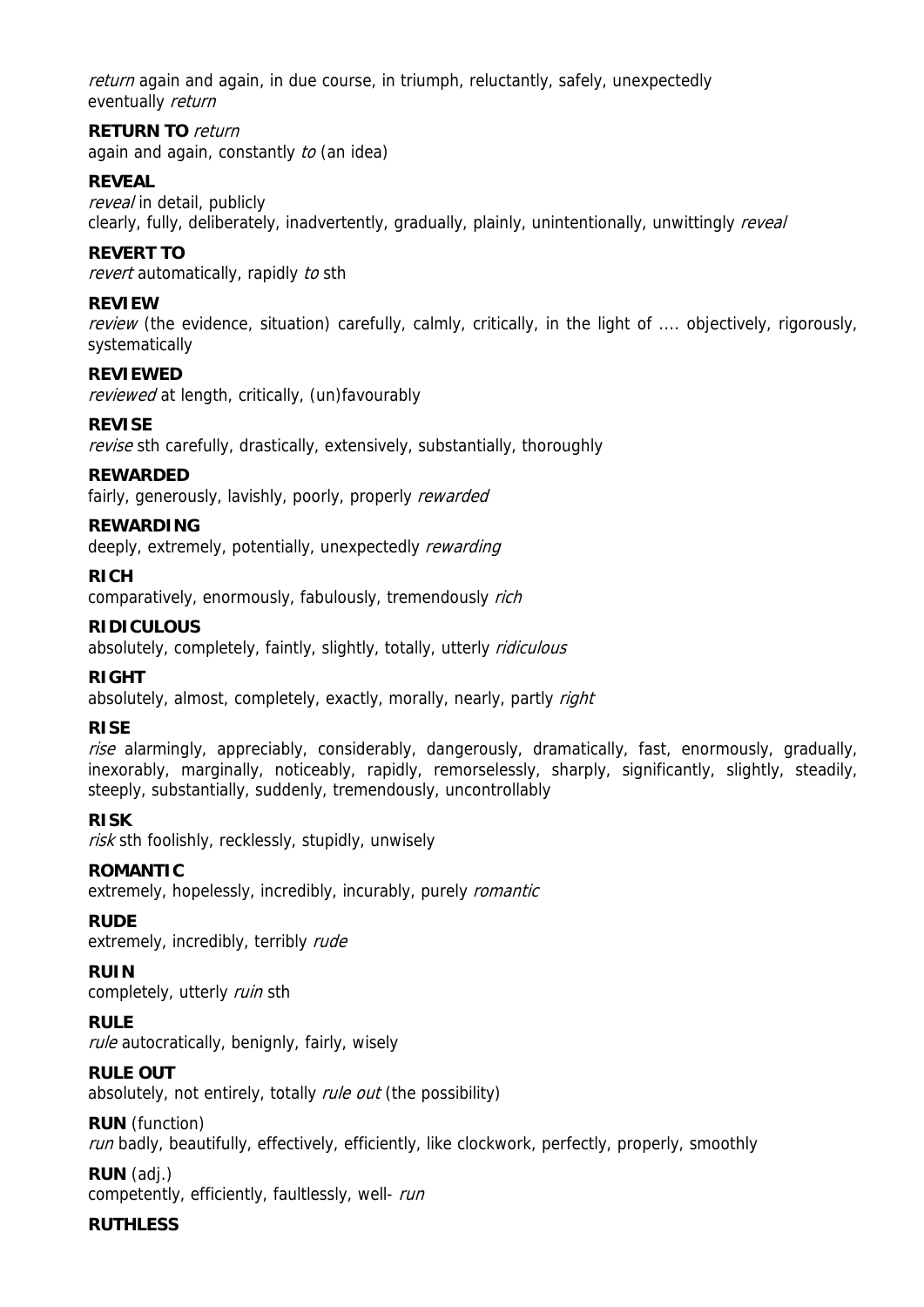absolutely, completely, totally, utterly *ruthless* 

## **SACK**

sack sb on the spot, without notice/warning

## **SAD**

dreadfully, extremely, terribly, tremendously sad

## **SATISFACTORY**

(not) completely, far from, not altogether, perfectly, (not) wholly satisfactory

## **SATISFIED**

absolutely, comparatively, (not) completely, (not) entirely, fully, not altogether, perfectly, relatively, thoroughly, totally satisfied

## **SATISFYING**

completely, extremely, thoroughly, wholly satisfying

## **SAVE**

save carefully, hard, systematically, weekly/monthly etc

## **SCEPTICAL**

deeply, profoundly, somewhat sceptical

#### **SCRIBBLE**

scribble furiously, illegibly, secretly, surreptitiously

## **SCRUTINISE**

scrutinise sth carefully, closely, in minute detail, keenly

## **SEARCH**

search anxiously, carefully, desperately, diligently, everywhere, frantically, high and low, inch by inch, in vain, methodically, systematically, thoroughly, tirelessly

## **SECURE**

absolutely, comparatively, completely, fairly, reasonably, perfectly, totally secure

## **SEE**

see sb/sth clearly, distinctly, faintly, in the distance

## **SEE** (understand)

see clearly, exactly, instinctively, intuitively, more or less, precisely (what you mean)

#### **SEEK**

seek constantly, desperately, endlessly, in vain

#### **SEEM**

clearly, definitely, quite frankly seem to be ...

## **SEEM** (appear)

it clearly, definitely, probably seems ... it seems certain, doubtful, (un)likely, plausible, possible, probable, reasonable, strange, wrong that ...

## **SEEM**

**Notice the words used in this structure are adjectives, not adverbs. Seem is used in a similar way like this: He seems tired. It seems expensive. She seems efficient. See also appear and look.** 

#### **SEIZE**

seize sth by force, unlawfully

**SELECT**  select sth carefully

**SELECTED**  carefully, specially selected

**SELECTIVE**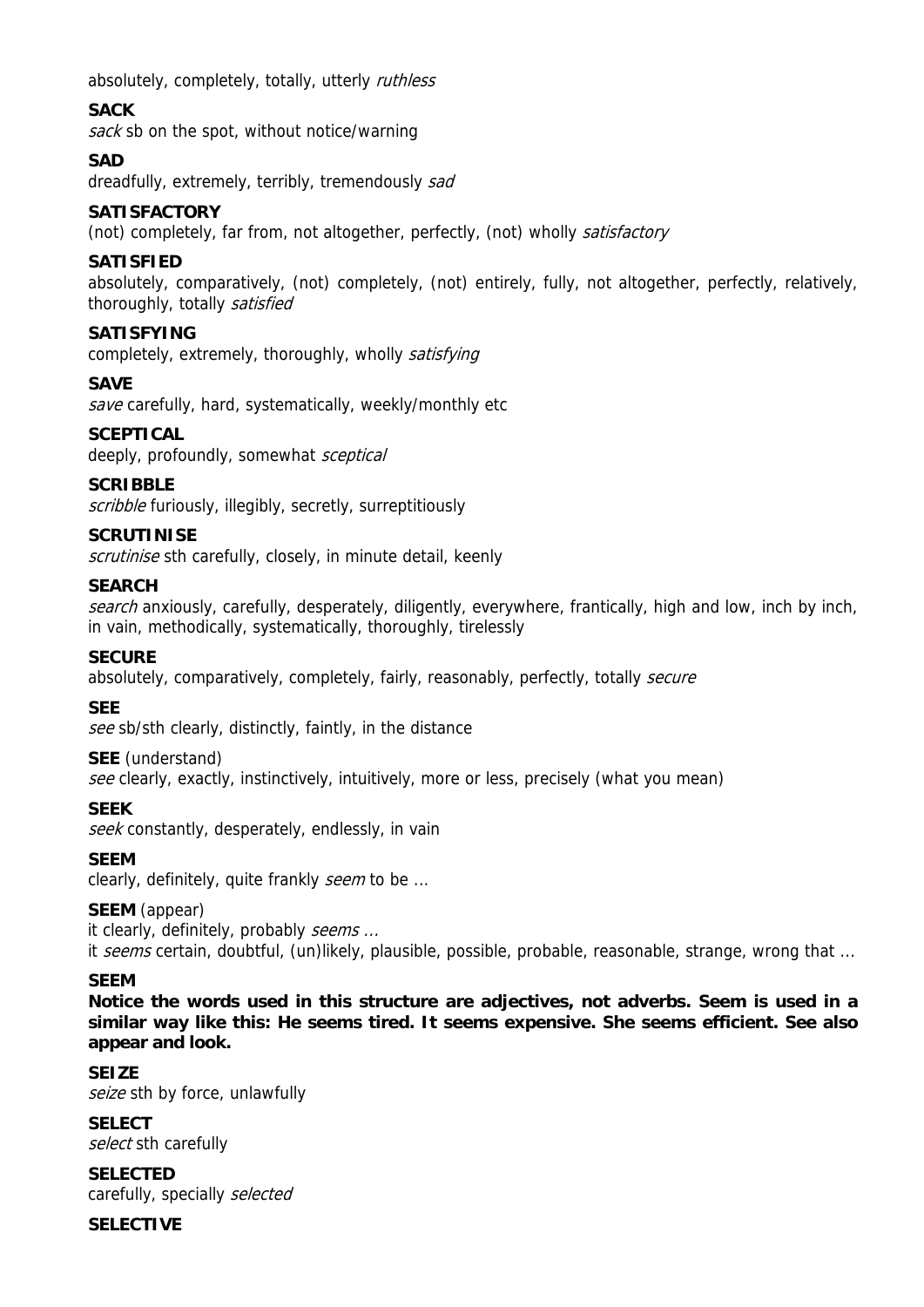highly selective

## **SELF-CONSCIOUS**

acutely, extremely, painfully self-conscious

## **SELL**

sell at auction, at the going rate, at cost, at a loss, at a profit, cheaply, easily, like hot cakes, piecemeal, slowly, well

## **SELL OFF**

sell off cheaply

### **SEND**

send sth by air, courier, e-mail, fax, mail, messenger, post, return

#### **SENSIBLE**

extremely, eminently, thoroughly sensible

## **SENSITIVE**

extremely, particularly, relatively sensitive

## **SENTIMENTAL**

cloyingly, ludicrously, ridiculously, sickeningly, stupidly sentimental

## **SERIOUS**

comparatively, deadly, extremely, incredibly, relatively, totally serious

#### **SERVE**

serve (the organisation) devotedly, faithfully, loyally

#### **SET**

**Set has very little meaning on its own, but it is used in many expressions where the second part is a noun: set the price, set objectives, set a good example. You should find these expressions in your ordinary dictionary.** 

#### **SET OFF**

set off at the crack of dawn, at once. early, immediately, late, promptly

#### **SET UP**

set up initially, in the first place, originally

#### **SETTLE**

settle (there) for good, permanently

#### **SETTLE (a dispute)**

settle (a dispute) amicably, once and for all, out of court, properly, to everyone's satisfaction

#### **SEVERE**

comparatively, excessively, extremely, relatively, uncompromisingly severe

#### **SHAKE**

shake sb/sth energetically, gently, hard, thoroughly, vigorously, violently, well

#### **SHAKEN**

badly, seriously shaken

#### **SHARE**

share equally, generously, readily, (un)willingly

#### **SHATTERED**

absolutely, completely, totally, utterly shattered

#### **SHIFT**

shift (your views) appreciably, considerably, dangerously, noticeably, sideways, slightly, to the right/left, visibly

#### **SHOCKED**

badly, dreadfully, profoundly, terribly shocked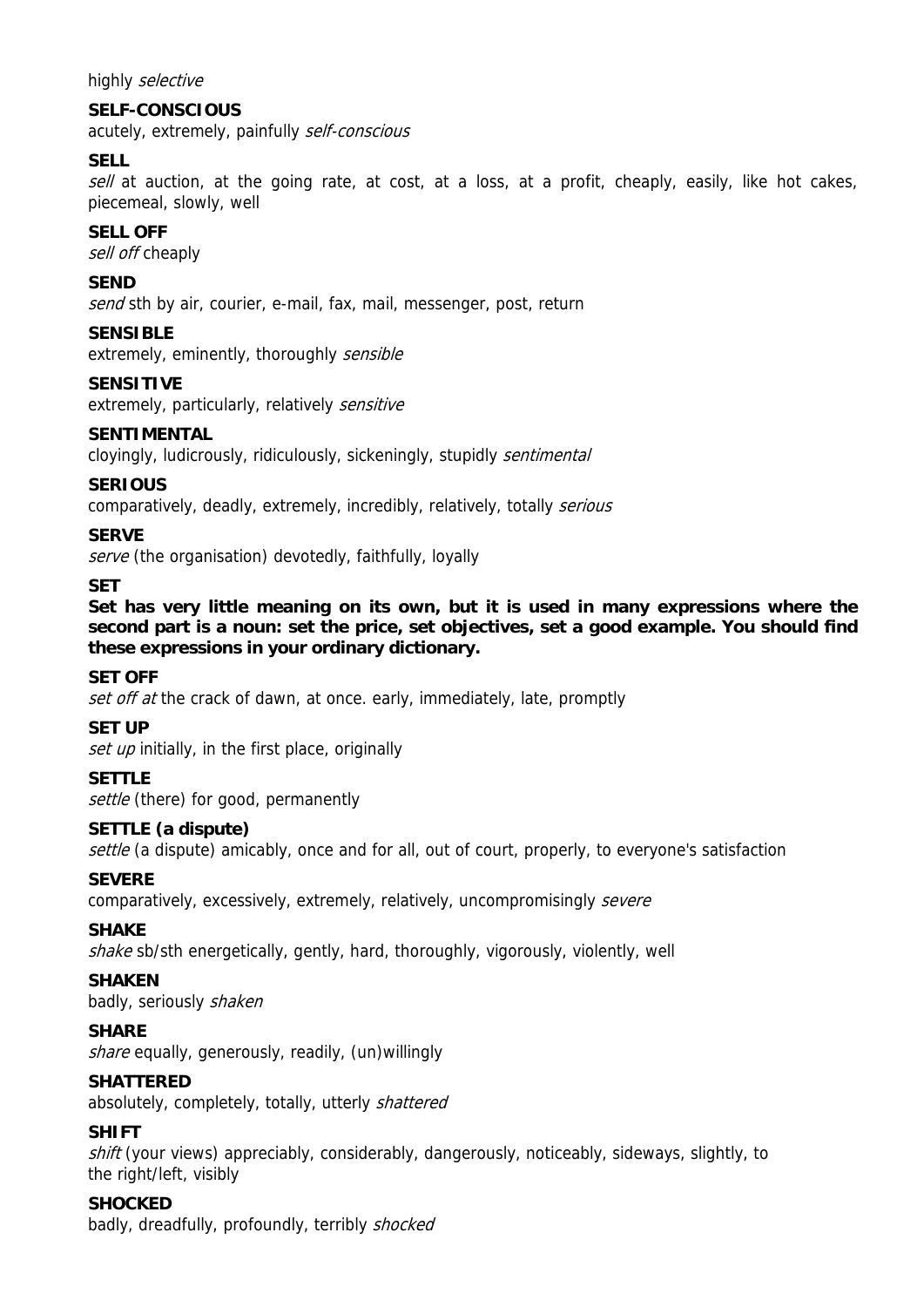## **SHOCKING**

absolutely, deeply, deliberately, profoundly, really, truly, utterly shocking

## **SHOUT**

shout angrily, at the top of ones voice

## **SHOW**

show beyond all doubt, clearly, conclusively, once and for all, plainly, to a certain extent. unambiguously, unmistakably, vividly that ...

## **SHY**

desperately, dreadfully, extremely, painfully, terribly shy

## **SIGH**

sigh deeply, heavily, softly, wearily

#### **SIGN**

sign on the dotted line, under duress, where indicated

## **SIGNIFICANT**

extremely, highly, profoundly, terribly significant

#### **SILENT**

silent as the grave absolutely, completely, ominously, totally silent

## **SIMILAR**

fairly, remarkably, somewhat, strikingly, superficially similar

#### **SIMPLE**

comparatively, deceptively, extremely, relatively, remarkably, unbelievably simple

#### **SIMPLIFY**

simplify sth drastically, enormously, greatly, radically, somewhat

#### **SIT**

sit upright, comfortably, quietly, still

#### **SITUATED**

badly, beautifully, conveniently, ideally, perfectly, poorly, well- situated

## **SKILLED**

highly skilled

#### **SLEEP**

sleep badly, fitfully, heavily, lightly, like a log/top, peacefully, round the clock, soundly, uneasily, well

#### **SLIDE**

slide gently, gradually, out of control, silently

#### **SLOW**

dreadfully, extremely, painfully, pitifully, relatively, terribly slow

#### **SLUMP**

slump alarmingly, badly, disastrously, heavily, rapidly, sharply

## **SMALL**

comparatively, fairly, pitifully, relatively, ridiculously small

#### **SMELL**

smell awful, delicious, disgusting, foul. horrible, terrible

## **SMELL**

**Notice the words used in this structure are adjectives, not adverbs. Other similar verbs are: appear, look, seem.** 

#### **SMILE**

smile happily, pleasantly, politely, sweetly, tenderly, warmly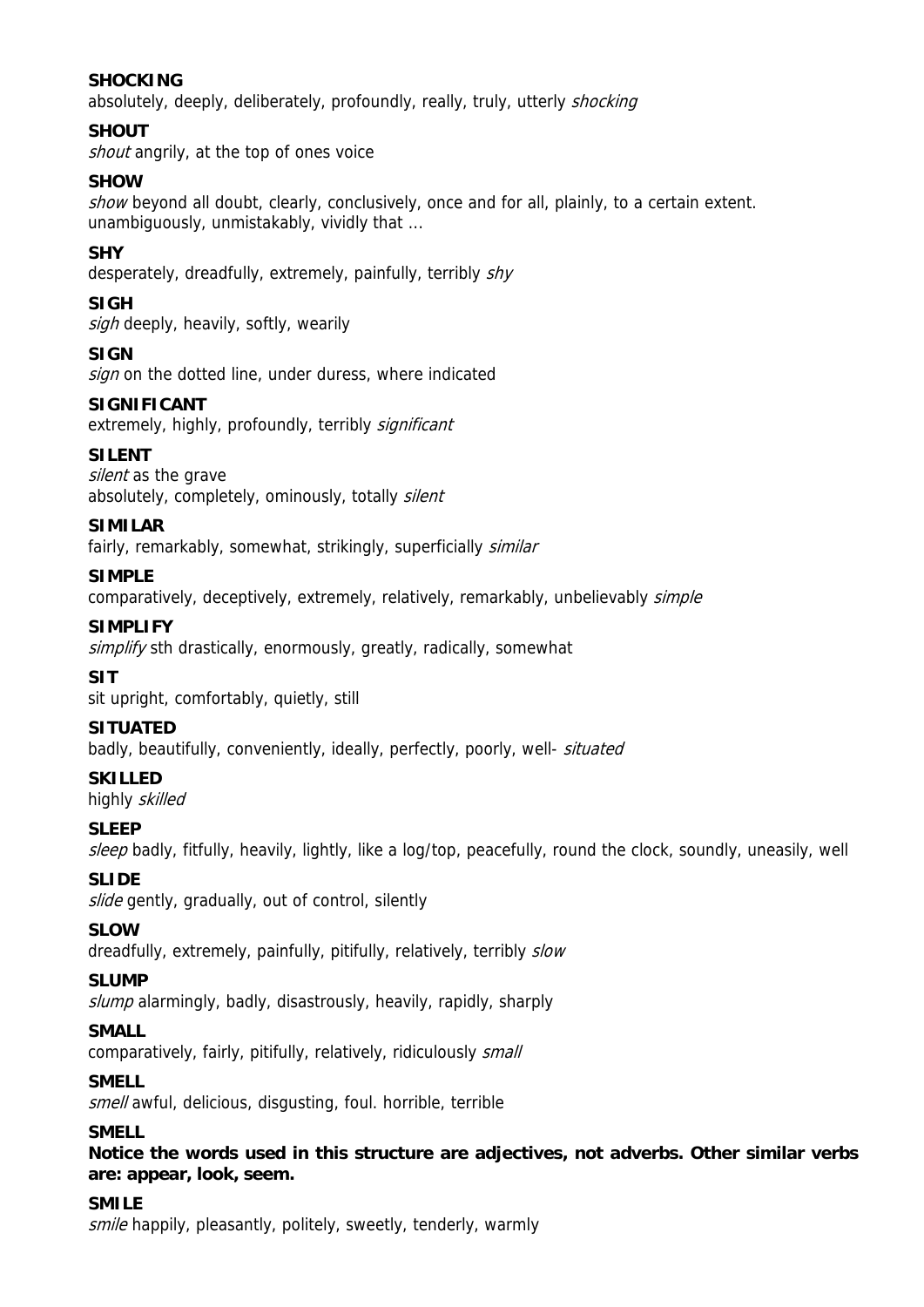## **SMILE**

Verbs which describe an action - for example, *act, smile, walk* - can be used with many different adverbs of manner which tell you how the person did the action. You can smile' *thoughtfully, quietly,* proudly. These collocations are correct, but are not strong enough or frequent enough to be listed here. To help you with questions you may have when writing an essay, we include only the most useful.

## **SOB**

sob bitterly, loudly, uncontrollably

## **SOLVE**

solve sth altogether, satisfactorily, single-handed(ly), together, to (my own) satisfaction completely, partly solve sth

## **SORRY**

awfully, dreadfully, extremely, terribly, truly sorry

#### **SOUND (adj.)**

absolutely, basically, fundamentally, perfectly, reasonably sound

#### **SPEAK**

speak at length, calmly, clearly, confidently, eloquently, enthusiastically, in a clear/loud/shrill voice, loudly, movingly, openly, passionately, persuasively, quietly, simply, softly, with authority/confidence, with a(n) accent/lisp/stammer/stutter

#### **SPEAK**

**This is another word which has a great many loose collocations - speak arrogantly. feelingly, scathingly.** 

#### **SPEND**

spend (money) extravagantly, freely, heavily, lavishly, liberally, wisely easily, happily, idly *spend* (time)

#### **SPOILT (of a child)**

completely, dreadfully, terribly, thoroughly, totally, utterly *spoilt* 

#### **SPREAD**

spread all over the world, evenly, far and wide, fast, for miles, like wildfire, out of control, quickly, rapidly, smoothly, swiftly, thickly, thinly, widely

#### **SPRINKLE**

sprinkle sth all over, evenly, generously, lightly, sparingly (on) sth

#### **SQUALID**

extremely, indescribably, utterly squalid

#### **SQUANDER**

squander sth foolishly, irresponsibly

#### **SQUEEZE**

squeeze sb/sth gently, hard, tight

#### **STAINED**

badly stained

#### **STAND**

stand at ease, to attention, erect, motionless, patiently, quietly, still, stock-still

#### **STAND**

(the building) *stands* back from the street, in a prominent/exposed position, in its own grounds, on a hill/slope, on the main square

#### **STAND OUT**

stand out clearly, plainly, prominently

#### **STARE**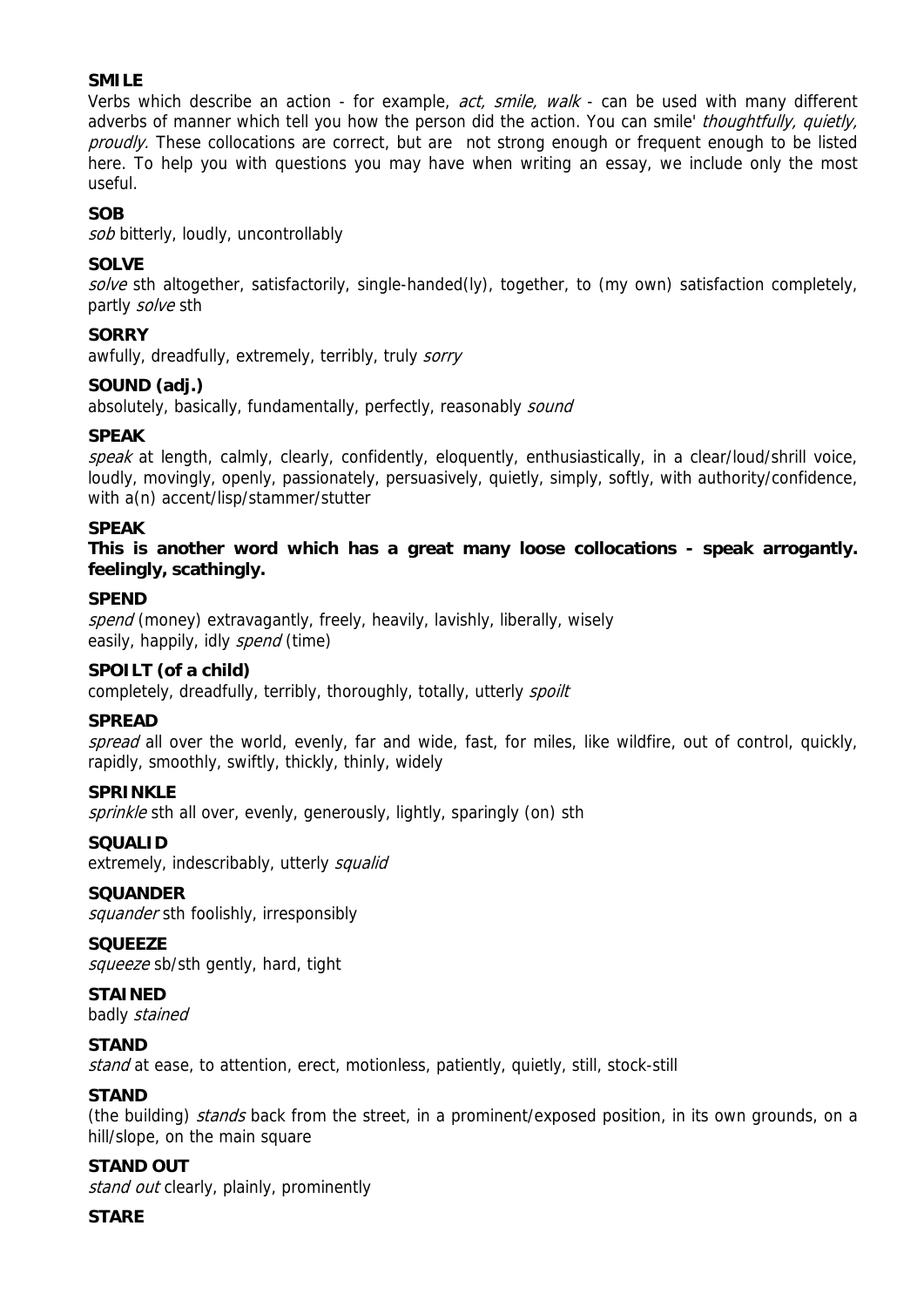stare blankly, blindly, coldly, hard, in horror, intently

## **START**

start sth afresh, (all over) again, badly, disastrously, from scratch, inauspiciously, in a small way, modestly, promisingly, well

### **STATE**

state briefly, bluntly, categorically, clearly, confidently, explicitly, officially, openly, plainly, repeatedly, specifically, unequivocally, that ...

## **STEP**

step aside, backward, carefully, cautiously, forward

### **STINK**

stink to high heaven

#### **STOP**

stop abruptly, altogether, dead, in (your) tracks, once and for all, straightaway effectively stop

## **STRESS**

stress as strongly as possible, constantly, in the strongest possible terms, particularly, repeatedly

#### **STRETCH**

stretch a long way, away into the distance, endlessly, for miles, on forever

## **STRICT**

excessively, extremely, relatively, unnecessarily strict

#### **STRIKE**

strike sb/sth again and again, forcibly, furiously, repeatedly

## **STRIKE (impress)**

strike (me) as odd, immediately, straightaway, suddenly that ...

#### **STRIVE**

strive conscientiously, earnestly, energetically, in vain, tirelessly

#### **STRONG**

comparatively, emotionally, extremely, relatively, unbelievably, unusually strong

#### **STRUGGLE**

struggle bravely, courageously, desperately, furiously, hard, helplessly, heroically, in vain, tirelessly, violently, with all (your) might

#### **STUDY**

study sth carefully, closely, conscientiously, dispassionately, in depth, in detail, minutely, objectively, properly, thoroughly, under laboratory conditions

#### **STUPID**

extremely, incredibly, unbelievably stupid

#### **SUBMIT**

submit finally, quietly, reluctantly to ...

#### **SUBSIDISED**

directly, heavily subsidised

#### **SUBSTITUTE**

easily, successfully substitute sth

#### **SUCCEED**

succeed admirably, beyond one's wildest dreams, brilliantly, in the end, to some extent, invariably, not altogether/entirely, partially succeed

## **SUCCESSFUL**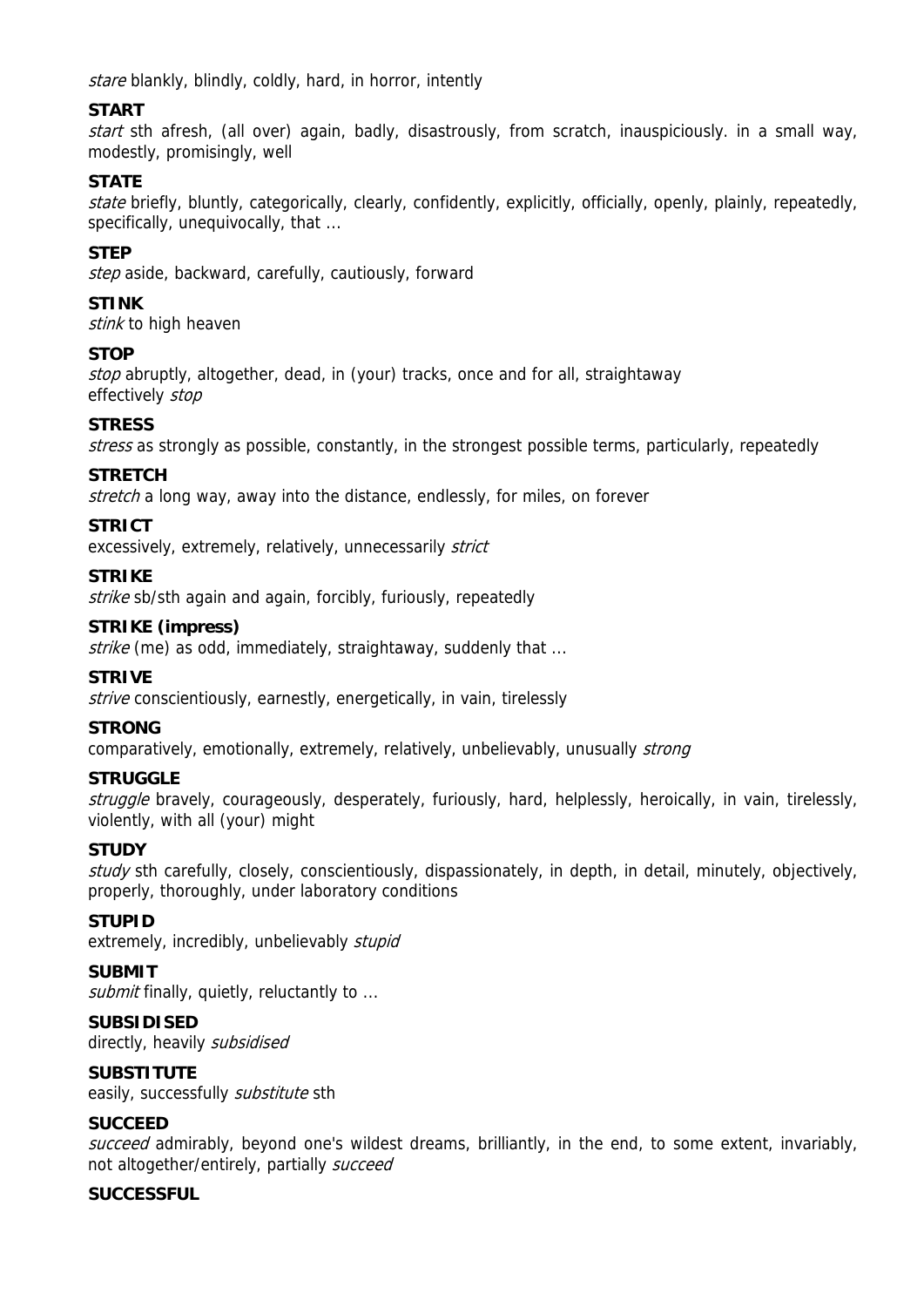amazingly, astonishingly, consistently, hugely, moderately, not altogether/entirely, outstandingly, phenomenally, remarkably, spectacularly, surprisingly, (not) wholly successful

#### **SUFFER**

suffer abominably, badly, considerably, dreadfully, economically, greatly, in silence. psychologically, terribly, unduly, unjustly, unnecessarily, visibly, without complaint

#### **SUGGEST**

suggest diffidently, hesitantly, in good faith, obliquely, politely, repeatedly, wearily seriously, strongly, tentatively *suggest* sth/that...

### **SUIT**

suit sb admirably, down to the ground, fine, perfectly

#### **SUITABLE**

eminently, not really, perfectly suitable

**SUITED**  admirably, ideally, ill-, not really, well- suited

## **SUMMARISE**

summarise briefly, neatly

**SUM UP**  sum sth  $\mu p$  briefly, neatly

**SUPERFLUOUS**  completely, totally superfluous

**SUPERVISE**  supervise closely, properly

#### **SUPPLIED**

adequately, amply, poorly, well- supplied

**SUPPLY** 

supply easily, regularly, secretly

#### **SUPPORT**

support openly, strongly, vigorously, warmly, wholeheartedly implicitly, invariably, openly, strongly, tacitly *support* 

**SUPPOSE** 

correctly, mistakenly, naturally, rightly, wrongly suppose that...

**SUPPRESS** 

suppress sth brutally, ruthlessly, violently

#### **SURE**

(not) absolutely, fairly, (not) quite, totally sure

#### **SURPRISED**

agreeably, extremely, genuinely, mildly, not unduly, pleasantly, somewhat *surprised* 

## **SURPRISING**

extremely, hardly *surprising* 

## **SURRENDER**

surrender unconditionally

#### **SURVEY**

survey (the evidence) calmly, carefully, critically, objectively, systematically

#### **SURVIVE**

miraculously, narrowly, only just *survive* 

#### **SUSPECT**

suspect all along, from the very beginning that...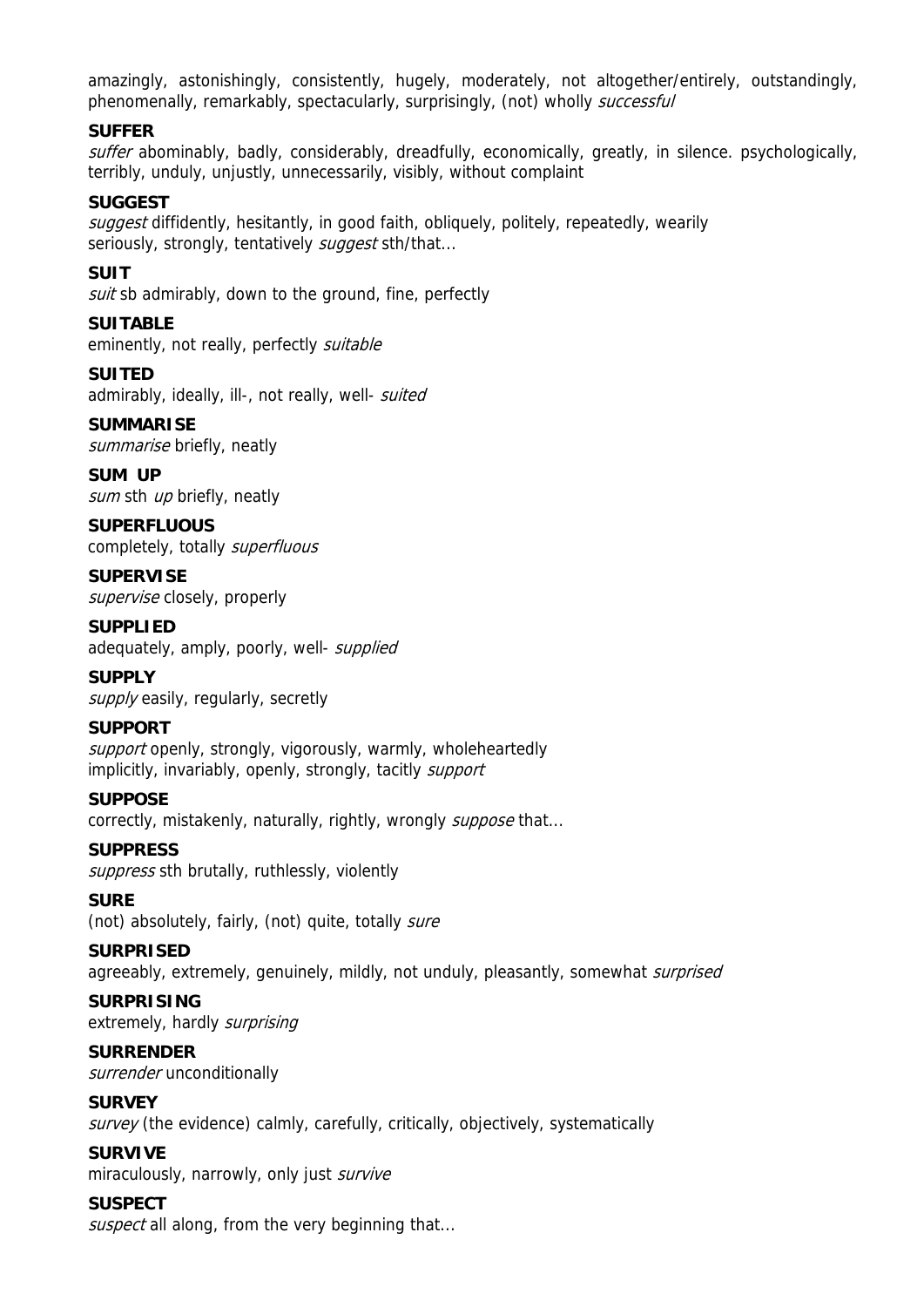dimly, rightly, seriously, vaguely, wrongly *suspect* sb/sth

## **SUSPEND**

suspend immediately, permanently, temporarily, until further notice, with immediate effect, without notice/warning

## **SUSPICIOUS**

deeply, definitely, extremely, highly, pretty, understandably suspicious

## **TACKLE**

tackle (the problem) fearlessly, head-on, immediately, skilfully, successfully

## **TAKE**

take sth badly, hard, personally, philosophically, the wrong way

## **TAKE**

Take has very little meaning on its own, but it is used in many expressions where the second part is a noun; take an opportunity, take your medicine, take French. You should find these expressions in your ordinary dictionary.

## **TAKE ON**

take on (the job) foolishly, readily, reluctantly, single-handedly

## **TAKE PART IN**

take part in sth eagerly, enthusiastically, gladly, readily, willingly

## **TALENTED**

enormously, exceptionally, extremely, incredibly, particularly, uniquely talented

#### **TALK**

talk all the time, animatedly, at cross purposes, at length, candidly, endlessly, frankly, freely, knowledgeably, openly, sensibly, vaguely

## **TALK**

Verbs which describe an action - for example, *act. smile, walk, talk -* can be used with many different adverbs of manner which tell you how the person did the action. You can 'talk' *thoughtfully, carefully,* distractedly. These collocations are correct, but are not strong enough or frequent enough to be listed here.

#### **TEDIOUS**

dreadfully, extremely, terribly tedious

#### **TELL**

tell sb bluntly, candidly, casually, frankly, gently, in no uncertain terms, jokingly, politely, straight that...

## **TEMPTED**

easily, sorely, strongly *tempted* to ...

#### **TEMPTING**

enormously, extremely tempting

#### **TEND**

This verb is much more useful than you probably think. It is often preferred in academic writing instead of adverbs like *usually, sometimes* etc. It is used like this:

People tend to become more conservative as they get older;

Unemployment tends to rise at this point in the economic cycle: These results tend to support the hypothesis that ....

#### **TERMINATE**

terminate abruptly, unexpectedly, without warning

#### **TEST**

test sth carefully, experimentally, properly, repeatedly, rigorously, systematically, thoroughly, to destruction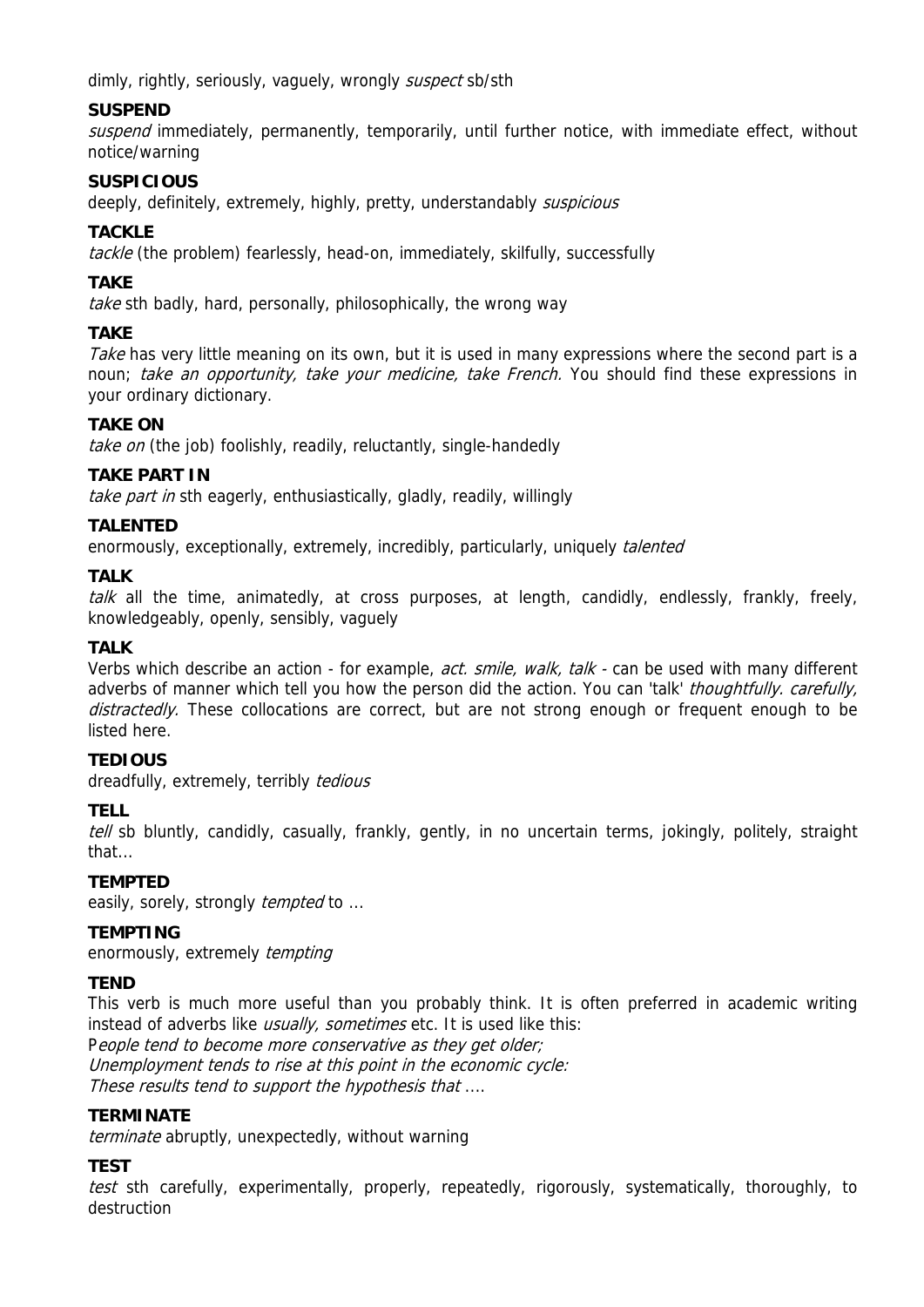## **THANK**

thank sb effusively, from the bottom of (my) heart, politely, profusely sincerely warmly

## **THANKFUL**

deeply, profoundly, truly thankful

### **THEORETICAL**

comparatively, completely, dangerously, entirely, explicitly, extremely, intrinsically, largely, mainly, purely, relatively, wholly *theoretical* 

### **THINK**

think along the right/same lines, aloud, carefully, clearly, constantly, constructively, deeply, dispassionately, furiously, hard, idly, intensively, fast, logically, long and hard, objectively, positively, practically, seriously, with hindsight

automatically, definitely, foolishly, mistakenly, seriously *think* that...

#### **THINK OUT**

think sth out carefully

## **THREATEN**

seriously *threaten* sb/sth

## **TIDY**

beautifully, comparatively, obsessively. remarkably, unusually tidy

## **TIE**

tie sth loosely, neatly, securely

#### **TIRE**

tire easily, quickly

## **TIRED**

always, constantly, desperately, dreadfully, extremely, over-, perpetually *tired* 

#### **TOLERANT**

comparatively, extremely, increasingly, relatively tolerant

#### **TOUCH**

touch accidentally, gently, reassuringly

#### **TOUCH ON**

touch on (the figures) in passing barely, briefly, hardly *touch on* (the subject of ...)

#### **TRAGIC**

absolutely, deeply *tragic* 

#### **TRAINED**

highly, legally, medically, professionally, specially, superbly, well- *trained* 

#### **TRANSFORM**

transform sth completely, dramatically, to a great/large extent, within a short space of time

#### **TRANSLATE**

translate accurately, awkwardly. badly, literally, roughly, verbatim, word for word

#### **TRAPPED**

completely, hopelessly *trapped* 

#### **TRAVEL**

travel abroad, by air, by road, by sea, by train, cheaply, extensively, far and wide, frequently, incognito, in comfort/luxury, light, on foot, on horseback, round the world, widely rarely, seldom travel

#### **TREAD**

tread carefully, delicately, lightly, softly, warily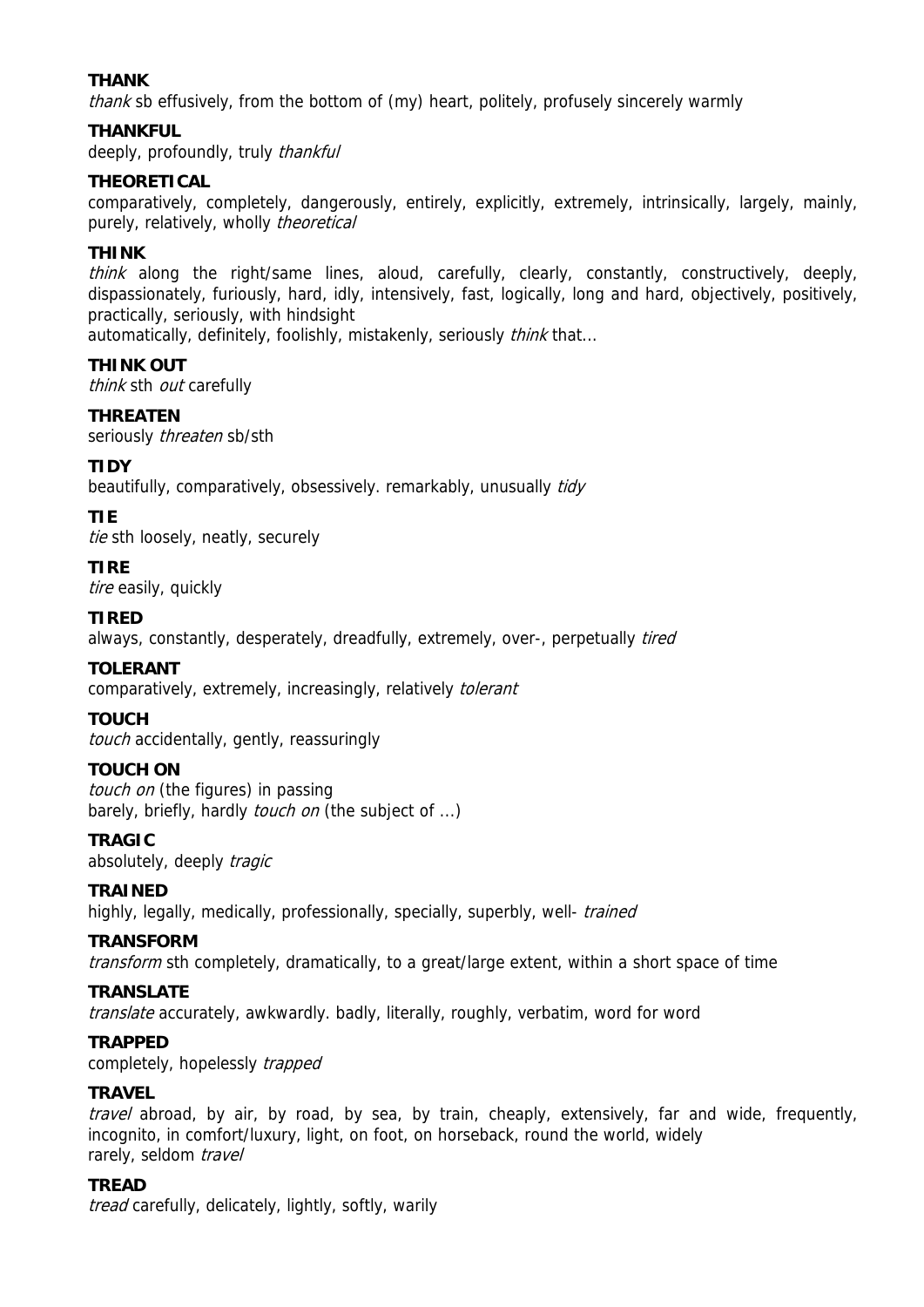### **TREAT**

treat sb abominably, badly, carefully, condescendingly, disgracefully, (un)fairly, generously. humanely, indulgently, kindly, leniently, magnanimously, properly, reasonably, shabbily, sympathetically. well, with contempt, with respect

## **TREAT**

Verbs which describe an action - for example, *treat, smile, walk -* can be used with many different adverbs of manner. You can 'treat somebody' *courteously, ruthlessly, benignly*. These collocations are not strong enough or frequent enough to be listed here. to help you, we include only the most useful collocations here.

### **TRICK**

deliberately trick sb

## **TRICKY**

amazingly, extremely, notoriously, relatively, unbelievably tricky

## **TRUDGE**

trudge laboriously, steadily, wearily

## **TRUE**

absolutely, basically, fundamentally, largely, not strictly, partially, partly, substantially, undoubtedly, unquestionably true

## **TRUST**

trust sb absolutely, blindly, completely, implicitly, with one's life

## **TRY**

try again and again, conscientiously, desperately, frantically, hard, in vain, once more, over and over again, repeatedly, steadily, valiantly

genuinely, half-heartedly, hastily, honestly, repeatedly, tentatively try to ...

### **TURN AGAINST**

inexplicably, unaccountably turn against...

#### **TURN AWAY**

turn away in disgust/horror

#### **TURN DOWN**

turn sth down flat, out of hand

#### **TURN OUT**

turn out all right (in the end), disastrously, marvellously

#### **UGLY**

amazingly, extremely, hideously, incredibly ugly

## **UNABLE**

completely, physically, virtually *unable* to ...

#### **UNACCEPTABLE**

completely, culturally, morally, socially, totally *unacceptable* 

#### **UNAVAILABLE**

completely, previously, totally *unavailable* 

#### **UNAWARE**

blissfully, comparatively, completely, mercifully, totally, utterly *unaware* ...

#### **UNCOMFORTABLE**

dreadfully, extremely, relatively, terribly *uncomfortable* 

#### **UNDERESTIMATE**

badly, consistently, constantly, grossly, seriously *underestimate* ...

#### **UNDERRATE**

constantly, greatly, seriously *underrate* ...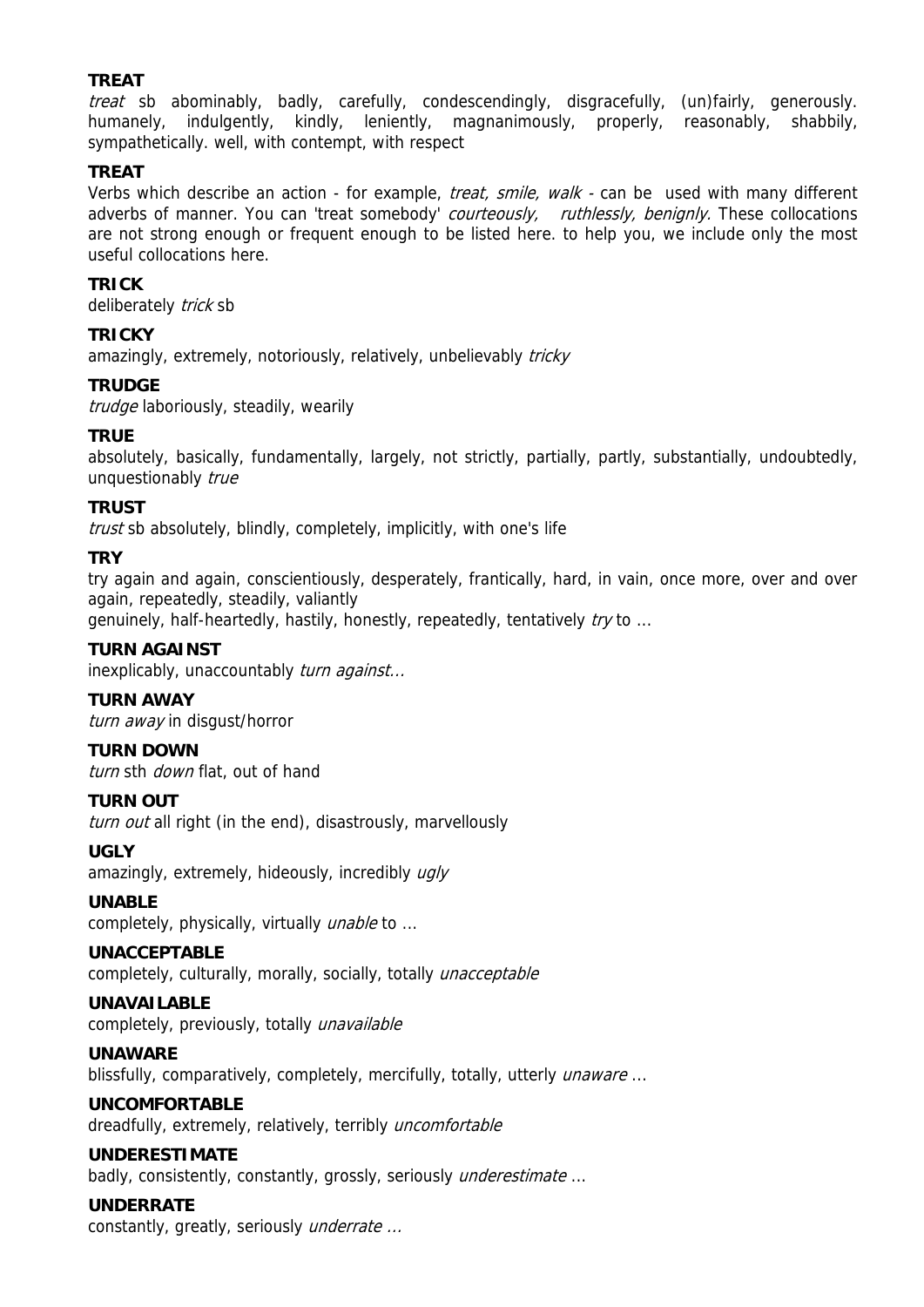#### **UNDERSTAND**

understand completely, clearly, fully, immediately, instinctively, perfectly, properly, thoroughly barely, fully, genuinely, hardly, instantly, intuitively, more or less, thoroughly, vaguely *understand* sth

#### **UNDERSTANDABLE**

completely, perfectly, totally understandable

### **UNDISTURBED**

largely, totally undisturbed

#### **UNEASY**

distinctly, extremely, somewhat *uneasy* 

### **UNEXPECTED**

absolutely, comparatively, completely, entirely, relatively unexpected

## **UNFAIR**

blatantly, extremely, grossly, notoriously, particularly, totally *unfair* 

#### **UNFAMILIAR**

completely, relatively, totally *unfamiliar* 

## **UNFORESEEN**

completely, totally *unforeseen* 

#### **UNHAPPY**

deeply, desperately, dreadfully, profoundly, thoroughly unhappy

## **UNLIKELY**

comparatively, extremely, highly, incredibly, somewhat *unlikely* 

### **UNNECESSARY**

absolutely, completely, totally *unnecessary* 

## **UNPLEASANT**

comparatively, decidedly, extremely, notoriously, thoroughly *unpleasant* 

#### **UNPREPARED**

completely, hopelessly, relatively, totally *unprepared* 

#### **UNREALISTIC**

completely, hopelessly, somewhat, totally, wildly *unrealistic* 

#### **UNRELIABLE**

completely, extremely, hopelessly, notoriously *unreliable* 

#### **UNSATISFACTORY**

altogether, completely, definitely, highly, notoriously, totally, wholly *unsatisfactory* 

#### **UNSTABLE**

comparatively, dangerously, emotionally, extremely, inherently, intrinsically, notoriously *unstable* 

#### **UNTRUE**

absolutely, basically, completely, demonstrably, fundamentally, obviously, palpably, patently, totally untrue

#### **UPSET**

upset sb for no good reason accidentally, deliberately, unwittingly upset sb

#### **UPSET** (adj.)

dreadfully, extremely, terribly, visibly upset

#### **UPSETTING**

deeply, dreadfully, extremely, thoroughly upsetting

#### **UP-TO-DATE**

absolutely, almost, comparatively, completely, reasonably, totally up-to-date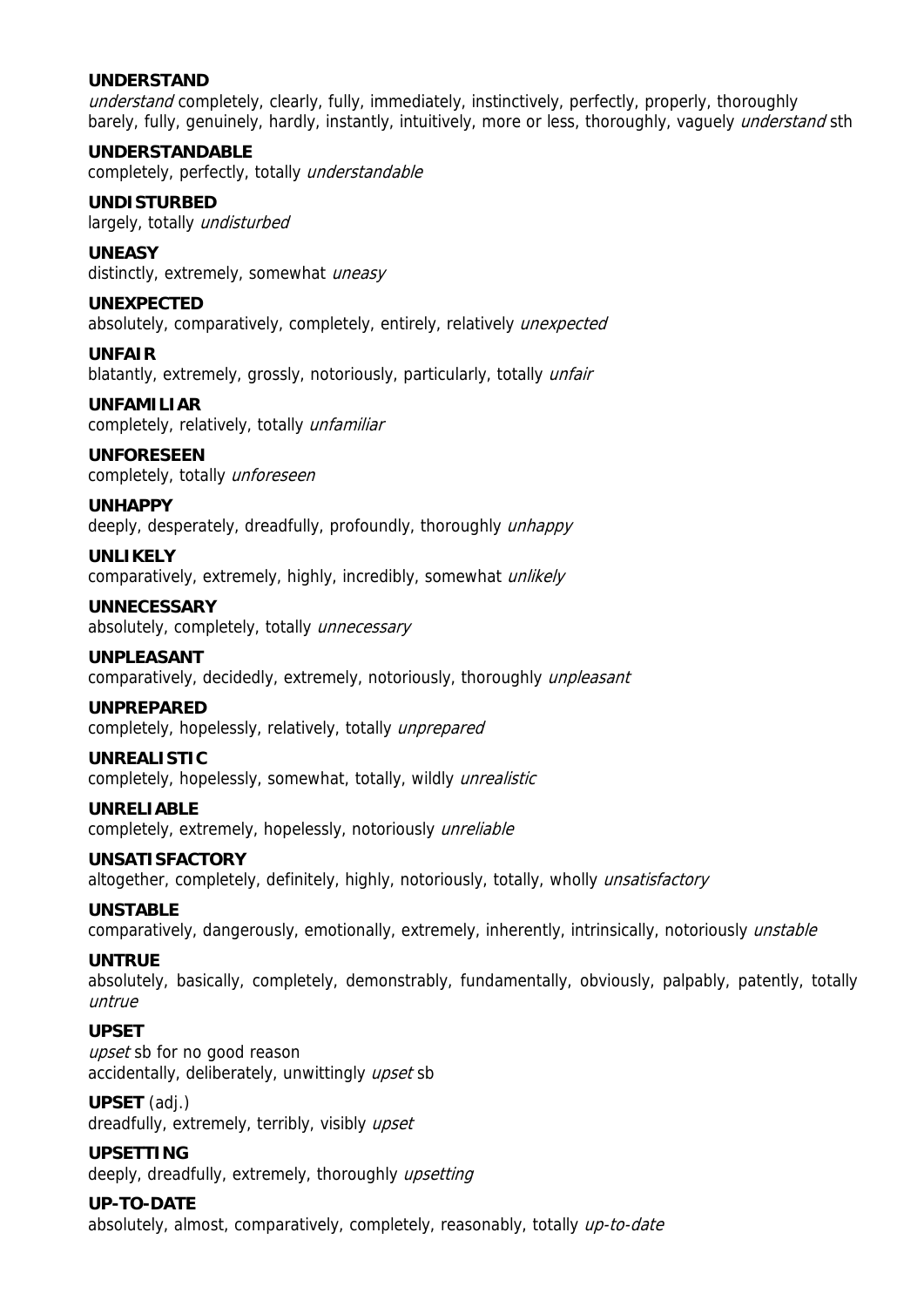## **URGE**

repeatedly, strongly *urge* (you) to ...

## **URGENT**

comparatively, extremely, particularly *urgent* 

## **USE**

use sth carefully, cautiously, constantly, constructively, efficiently, effectively, regularly, profitably, sparingly, wisely

generally, hardly ever, occasionally use sth

## **USED**

commonly, generally, seldom, widely used

## **USEFUL**

always, comparatively, extremely, increasingly, incredibly, particularly, relatively, surprisingly, theoretically, undoubtedly useful

## **USELESS**

absolutely, comparatively, completely, relatively, totally, utterly useless

## **VALUABLE**

enormously, extremely, particularly, tremendously, uniquely valuable

## **VALUE**

value sth above all else, tremendously

## **VALUED**

greatly, highly valued

## **VANISH**

vanish into thin air, without trace completely, mysteriously, suddenly, utterly vanish

#### **VARY**

vary considerably, enormously, greatly, substantially, unpredictably, widely

#### **VIEW**

view sth dispassionately, (unfavourably, impartially, positively, realistically, sceptically, seriously, with alarm/caution/dismay/distaste/horror/suspicion

## **VINDICATED**

completely, totally, triumphantly, utterly vindicated

## **VIOLATE**

violate (the law, rules) openly

## **VIOLENT**

extremely, gratuitously, increasingly, notoriously, particularly *violent* 

#### **VISIBLE**

barely, clearly, hardly, plainly, scarcely visible

#### **VISIT**

visit sb frequently, rarely, regularly

#### **VOTE**

vote by a show of hands, by secret ballot, consistently, decisively, (overwhelmingly/ unanimously) against/in favour of ...

#### **VULNERABLE**

extremely, particularly, somewhat, surprisingly *vulnerable* 

## **WAIT**

wait anxiously, apprehensively, expectantly, in vain, nervously, (im)patiently, politely, quietly, respectfully for sb/sth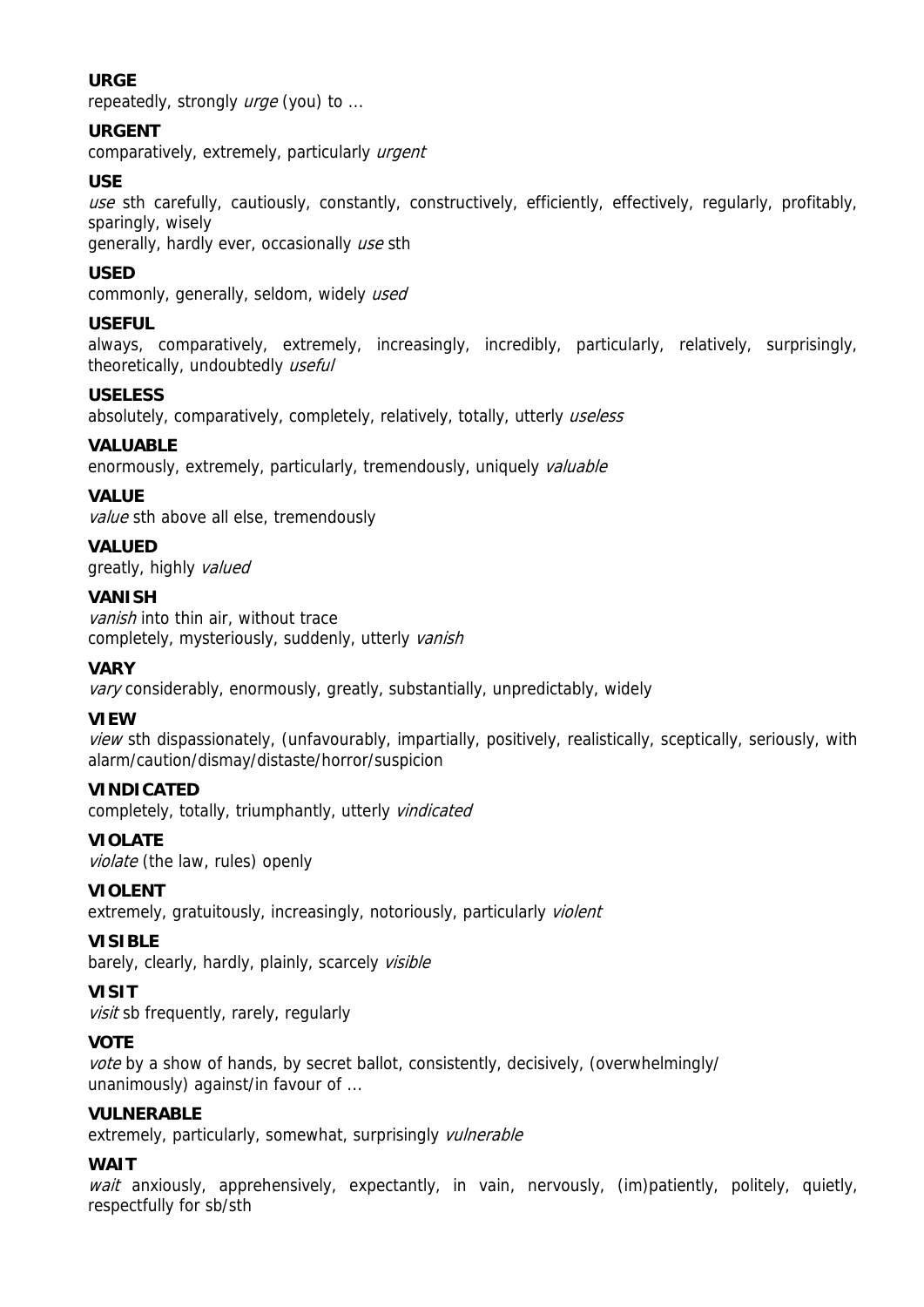#### **WALK**

walk back and forth, briskly, close behind, on tip-toe, up and down

#### **WALK**

Verbs which describe an action - for example, act. smile, walk - can be used with many different adverbs of manner which tell you how the person did the action. You can 'walk' *thoughtfully*, carefully, distractedly. These collocations are correct, but are not strong enough or frequent enough to be listed here. To help you with questions you may have when. for example, writing an essay, we include only the most useful collocations

## **WANT**

want sth badly, desperately, passionately

#### **WARN**

warn sb bluntly, expressly, frequently, repeatedly

#### **WASH**

wash carefully, thoroughly

#### **WATCH**

watch anxiously, carefully, closely, enviously, helplessly, impassively, intently, uneasily, unobtrusively

#### **WATCH**

Watch is similar to other verbs which describe how we look, for example, *observe, notice*. Because they also describe an action, they collocate with many different adverbs of manner.

## **WEAKEN**

greatly, seriously weaken sth

#### **WEALTHY**

enormously, extremely, fabulously, tremendously wealthy

#### **WEEP**

weep bitterly, openly, uncontrollably

#### **WELCOME**

welcome sb enthusiastically, reluctantly, warmly, with open arms

#### **WHISPER**

whisper (in)audibly, gently, hoarsely, huskily, in a low voice, softly

#### **WHISTLE**

whistle cheerfully, softly

#### **WIDEN** (the gap)

has *widened* considerably, noticeably, perceptibly, rapidly, significantly, steadily

#### **WIN**

win against all (the) odds, by a hair's breadth, by a huge/narrow margin, by default, decisively, easily, effortlessly, narrowly, outright

#### **WISH**

fervently, just, sincerely *wish* that...

## **WITHDRAW**

withdraw hastily, unconditionally, voluntarily

#### **WORDED**

badly, carefully, carelessly, clearly worded

#### **WORK**

work abroad, alone, amicably, carefully, closely with sb, conscientiously, constructively, continuously, creatively, effectively, (in)efficiently, fast, flat out, full-/part-time, hand-in-hand with sb, hard, harmoniously, locally, methodically, non-stop, steadily, systematically, temporarily, tirelessly, together, untiringly

**WORK** (function)